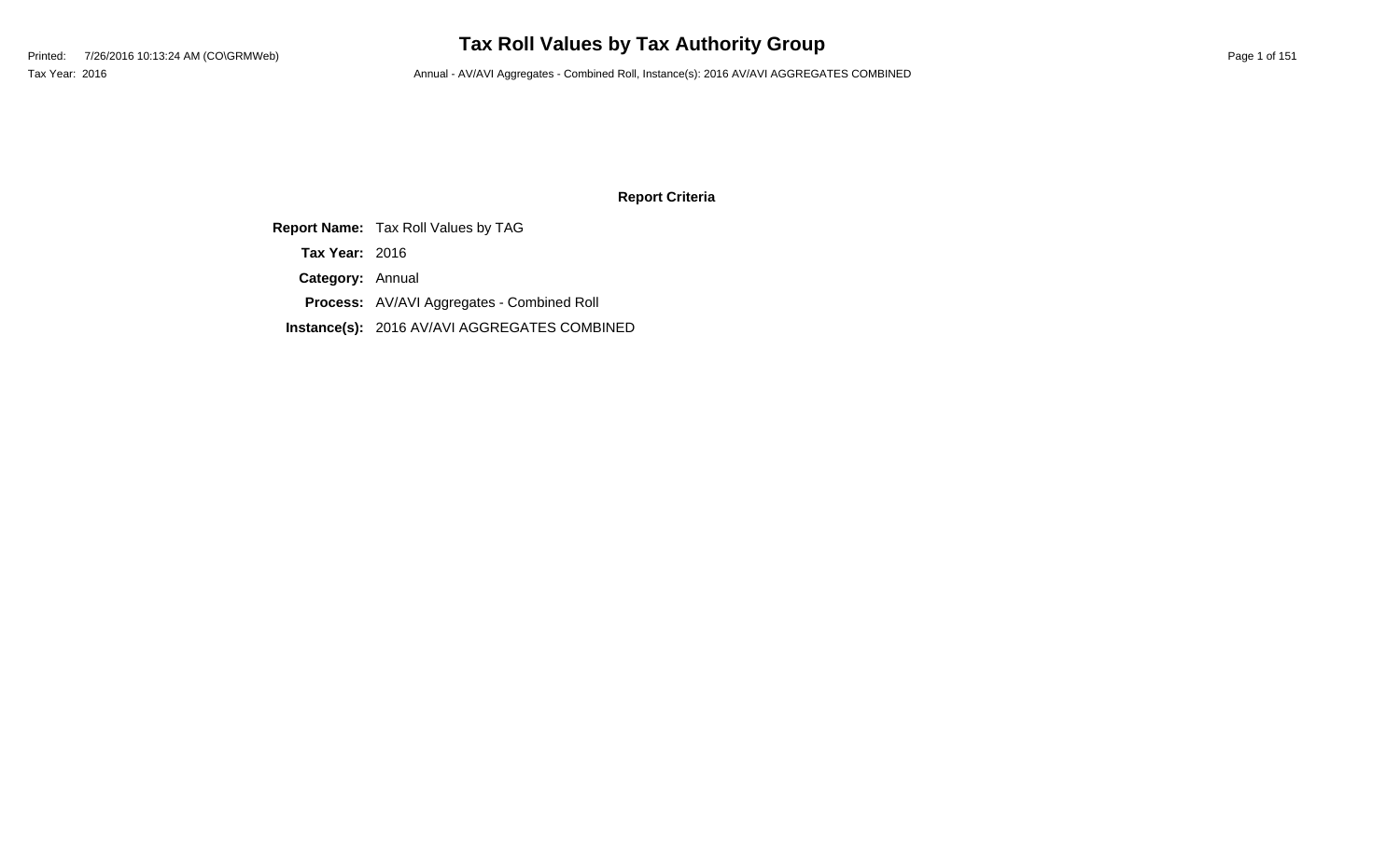Page 2 of 151

#### Tax Year: 2016 **Annual - AV/AVI Aggregates - Combined Roll**, Instance(s): 2016 AV/AVI AGGREGATES COMBINED

|                      | TAG: 00001 UNITARY TAX     |                 |                                  |                                             |                                               |                        |
|----------------------|----------------------------|-----------------|----------------------------------|---------------------------------------------|-----------------------------------------------|------------------------|
| <b>Value Type</b>    | <b>Secured Roll</b>        | <b>SBE Roll</b> | <b>Combined Secured</b><br>& SBE | <b>Unsecured Roll</b><br><b>No Aircraft</b> | <b>Unsecured Roll</b><br><b>Aircraft Only</b> | <b>Total All Rolls</b> |
| LAND:                | 0                          | 32,040,365      | 32,040,365                       | 0                                           | $\mathbf 0$                                   | 32,040,365             |
| IMPROVEMENTS:        | 0                          | 289,064,668     | 289,064,668                      | 0                                           | $\mathbf 0$                                   | 289,064,668            |
| PERSONAL PROP:       | 0                          | 55,068,360      | 55,068,360                       | 0                                           | $\mathbf 0$                                   | 55,068,360             |
| <b>GROSS:</b>        | 0                          | 376, 173, 393   | 376,173,393                      | 0                                           | $\mathbf 0$                                   | 376,173,393            |
| <b>TAXABLE NET:</b>  | 0                          | 376,173,393     | 376,173,393                      | 0                                           | $\mathbf 0$                                   | 376,173,393            |
| <b>ADJUSTED NET:</b> | 0                          | 376, 173, 393   | 376,173,393                      | 0                                           | $\mathbf 0$                                   | 376,173,393            |
| PIN COUNT:           |                            |                 |                                  |                                             |                                               | 31                     |
|                      | TAG: 00002 RAILROAD UNITRY |                 |                                  |                                             |                                               |                        |
| <b>Value Type</b>    | <b>Secured Roll</b>        | <b>SBE Roll</b> | <b>Combined Secured</b><br>& SBE | <b>Unsecured Roll</b><br><b>No Aircraft</b> | <b>Unsecured Roll</b><br><b>Aircraft Only</b> | <b>Total All Rolls</b> |
| LAND:                | 0                          | 1,448,271       | 1,448,271                        | $\mathbf 0$                                 | $\mathbf 0$                                   | 1,448,271              |
| <b>IMPROVEMENTS:</b> | 0                          | 961,539         | 961,539                          | 0                                           | $\mathbf 0$                                   | 961,539                |
| PERSONAL PROP:       | 0                          | 706,912         | 706,912                          | 0                                           | $\mathbf 0$                                   | 706,912                |
| GROSS:               | 0                          | 3,116,722       | 3,116,722                        | 0                                           | $\mathbf 0$                                   | 3,116,722              |
| <b>TAXABLE NET:</b>  | 0                          | 3,116,722       | 3,116,722                        | 0                                           | $\mathbf 0$                                   | 3,116,722              |
| <b>ADJUSTED NET:</b> | 0                          | 3,116,722       | 3,116,722                        | 0                                           | 0                                             | 3,116,722              |

PIN COUNT: 3

|                      | <b>TAG: 01003 SANTA CRUZ CITY</b> |                 |                                  |                                             |                                               |                        |
|----------------------|-----------------------------------|-----------------|----------------------------------|---------------------------------------------|-----------------------------------------------|------------------------|
| <b>Value Type</b>    | <b>Secured Roll</b>               | <b>SBE Roll</b> | <b>Combined Secured</b><br>& SBE | <b>Unsecured Roll</b><br><b>No Aircraft</b> | <b>Unsecured Roll</b><br><b>Aircraft Only</b> | <b>Total All Rolls</b> |
| LAND:                | 2,577,733                         | 0               | 2,577,733                        |                                             |                                               | 2,577,733              |
| <b>IMPROVEMENTS:</b> | 2,165,957                         | 0               | 2,165,957                        | 376,260                                     | 0                                             | 2,542,217              |
| PERSONAL PROP:       |                                   | 0               |                                  | 651,068                                     |                                               | 651,068                |
| GROSS:               | 4,743,690                         | 0               | 4,743,690                        | 1,027,328                                   | 0                                             | 5,771,018              |
| <b>TAXABLE NET:</b>  | 4,743,690                         | 0               | 4,743,690                        | 1,027,328                                   |                                               | 5,771,018              |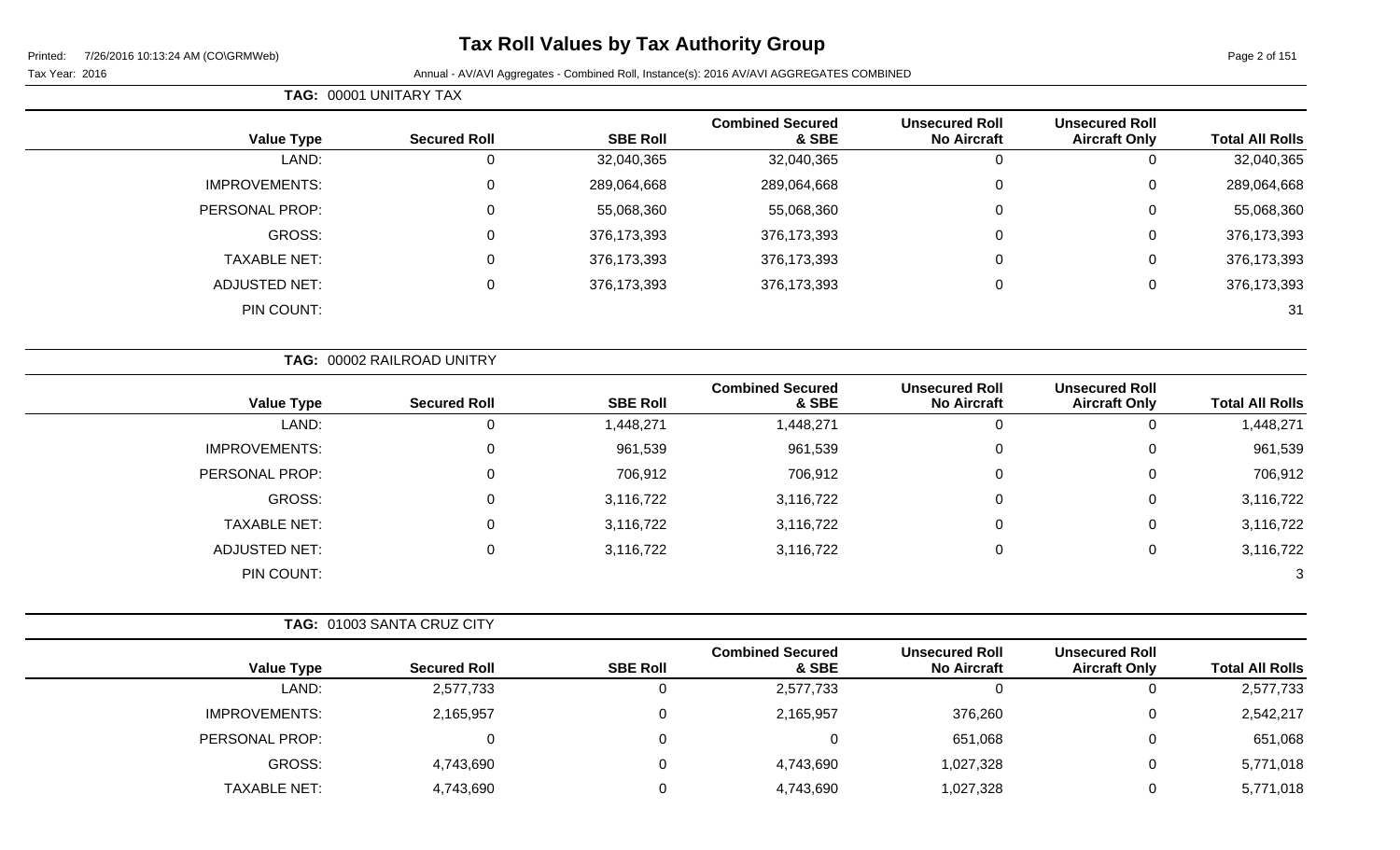**TAG:** 01003 SANTA CRUZ CITY

Page 3 of 151

| <b>Value Type</b>    | <b>Secured Roll</b>        | <b>SBE Roll</b> | <b>Combined Secured</b><br>& SBE | <b>Unsecured Roll</b><br><b>No Aircraft</b> | <b>Unsecured Roll</b><br><b>Aircraft Only</b> | <b>Total All Rolls</b> |
|----------------------|----------------------------|-----------------|----------------------------------|---------------------------------------------|-----------------------------------------------|------------------------|
| <b>ADJUSTED NET:</b> | 4,743,690                  | $\overline{0}$  | 4,743,690                        | 1,027,328                                   | $\mathbf 0$                                   | 5,771,018              |
| PIN COUNT:           |                            |                 |                                  |                                             |                                               | 20                     |
|                      | TAG: 01006 SANTA CRUZ CITY |                 |                                  |                                             |                                               |                        |
| <b>Value Type</b>    | <b>Secured Roll</b>        | <b>SBE Roll</b> | <b>Combined Secured</b><br>& SBE | <b>Unsecured Roll</b><br><b>No Aircraft</b> | <b>Unsecured Roll</b><br><b>Aircraft Only</b> | <b>Total All Rolls</b> |
| PIN COUNT:           |                            |                 |                                  |                                             |                                               |                        |
|                      | TAG: 01009 SANTA CRUZ CITY |                 |                                  |                                             |                                               |                        |
| <b>Value Type</b>    | <b>Secured Roll</b>        | <b>SBE Roll</b> | <b>Combined Secured</b><br>& SBE | <b>Unsecured Roll</b><br><b>No Aircraft</b> | <b>Unsecured Roll</b><br><b>Aircraft Only</b> | <b>Total All Rolls</b> |
| LAND:                | 380,740                    | $\mathbf 0$     | 380,740                          | $\mathbf 0$                                 | $\mathbf 0$                                   | 380,740                |
| <b>IMPROVEMENTS:</b> | 201,248                    | $\pmb{0}$       | 201,248                          | $\pmb{0}$                                   | $\mathbf 0$                                   | 201,248                |
| GROSS:               | 581,988                    | $\mathbf 0$     | 581,988                          | $\Omega$                                    | $\Omega$                                      | 581,988                |
| <b>TAXABLE NET:</b>  | 581,988                    | 0               | 581,988                          | 0                                           | 0                                             | 581,988                |
| <b>ADJUSTED NET:</b> | 581,988                    | $\mathbf 0$     | 581,988                          | 0                                           | $\mathbf 0$                                   | 581,988                |
| PIN COUNT:           |                            |                 |                                  |                                             |                                               | -1                     |
|                      | TAG: 01015 SANTA CRUZ CITY |                 |                                  |                                             |                                               |                        |
| <b>Value Type</b>    | <b>Secured Roll</b>        | <b>SBE Roll</b> | <b>Combined Secured</b><br>& SBE | <b>Unsecured Roll</b><br><b>No Aircraft</b> | <b>Unsecured Roll</b><br><b>Aircraft Only</b> | <b>Total All Rolls</b> |
| LAND:                | 73,053                     | $\mathbf 0$     | 73,053                           | $\mathbf{0}$                                | $\mathbf 0$                                   | 73,053                 |
| <b>IMPROVEMENTS:</b> | 808,086                    | 0               | 808,086                          | 653,836                                     | $\pmb{0}$                                     | 1,461,922              |
| PERSONAL PROP:       | $\mathbf 0$                | 0               | $\mathsf 0$                      | 579,275                                     | 0                                             | 579,275                |
| GROSS:               | 881,139                    | 0               | 881,139                          | 1,233,111                                   | 0                                             | 2,114,250              |
| - EXEMPTIONS:        | $\mathbf 0$                | 0               | $\pmb{0}$                        | 960,770                                     | $\mathbf 0$                                   | 960,770                |
| <b>TAXABLE NET:</b>  | 881,139                    | 0               | 881,139                          | 272,341                                     | 0                                             | 1,153,480              |
| <b>ADJUSTED NET:</b> | 881,139                    | $\mathbf 0$     | 881,139                          | 272,341                                     | $\mathbf 0$                                   | 1,153,480              |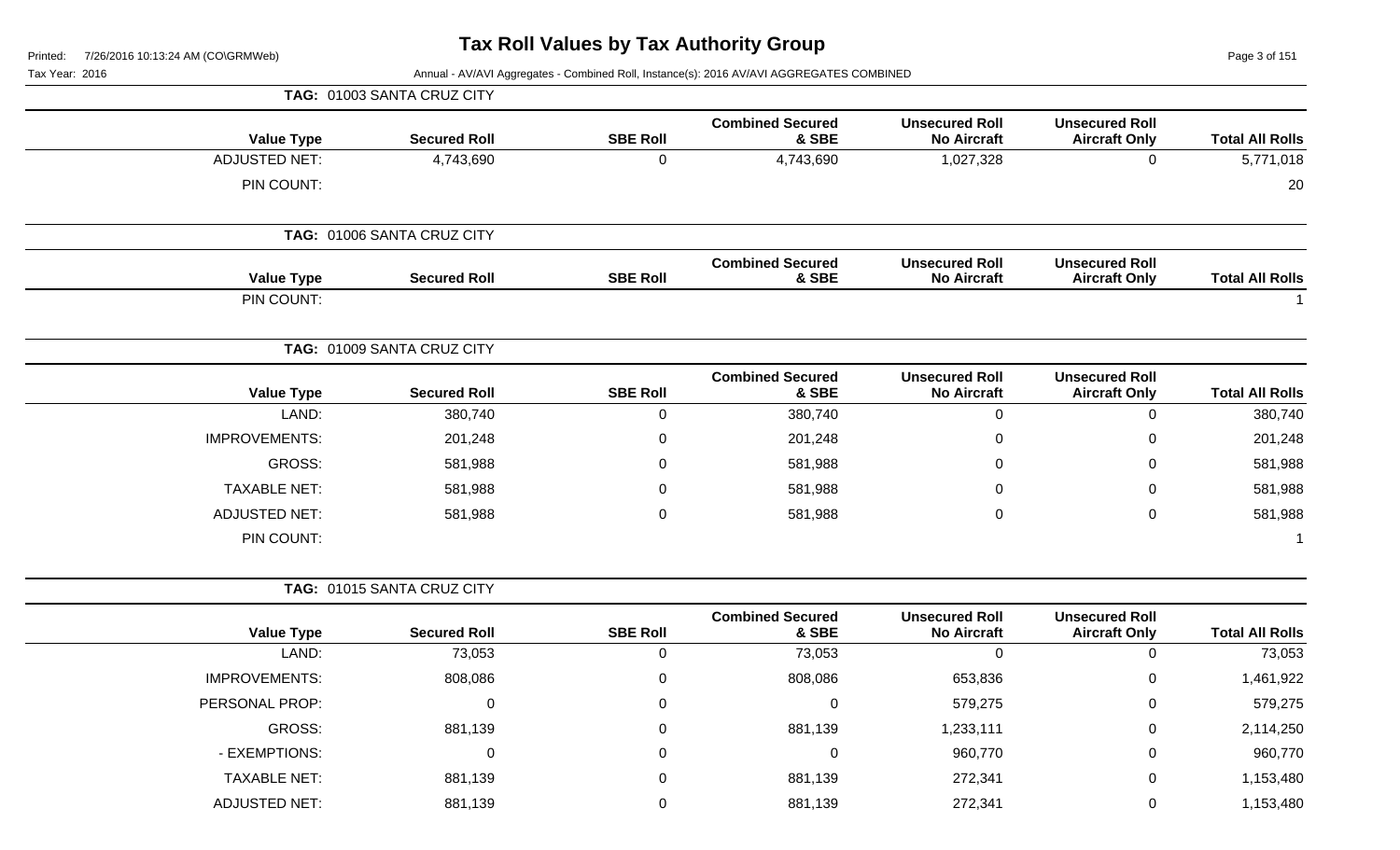|                      | TAG: 01015 SANTA CRUZ CITY |                  |                                  |                                             |                                               |                        |
|----------------------|----------------------------|------------------|----------------------------------|---------------------------------------------|-----------------------------------------------|------------------------|
| <b>Value Type</b>    | <b>Secured Roll</b>        | <b>SBE Roll</b>  | <b>Combined Secured</b><br>& SBE | <b>Unsecured Roll</b><br><b>No Aircraft</b> | <b>Unsecured Roll</b><br><b>Aircraft Only</b> | <b>Total All Rolls</b> |
| PIN COUNT:           |                            |                  |                                  |                                             |                                               | 6                      |
|                      | TAG: 01017 SANTA CRUZ CITY |                  |                                  |                                             |                                               |                        |
| <b>Value Type</b>    | <b>Secured Roll</b>        | <b>SBE Roll</b>  | <b>Combined Secured</b><br>& SBE | <b>Unsecured Roll</b><br><b>No Aircraft</b> | <b>Unsecured Roll</b><br><b>Aircraft Only</b> | <b>Total All Rolls</b> |
| LAND:                | 46,917,402                 | $\mathbf 0$      | 46,917,402                       | 345,827                                     | 0                                             | 47,263,229             |
| <b>IMPROVEMENTS:</b> | 107,796,095                | $\mathbf 0$      | 107,796,095                      | 16,635,837                                  | $\mathbf 0$                                   | 124,431,932            |
| PERSONAL PROP:       | 40,040                     | $\mathbf 0$      | 40,040                           | 10,147,540                                  | $\mathbf 0$                                   | 10,187,580             |
| GROSS:               | 154,753,537                | $\mathbf 0$      | 154,753,537                      | 27,129,204                                  | $\mathbf 0$                                   | 181,882,741            |
| - EXEMPTIONS:        | 4,587,672                  | $\boldsymbol{0}$ | 4,587,672                        | 672,921                                     | $\mathbf 0$                                   | 5,260,593              |
| <b>TAXABLE NET:</b>  | 150,165,865                | $\mathbf 0$      | 150,165,865                      | 26,456,283                                  | $\pmb{0}$                                     | 176,622,148            |
| <b>ADJUSTED NET:</b> | 150,165,865                | $\mathbf 0$      | 150,165,865                      | 26,456,283                                  | $\mathbf 0$                                   | 176,622,148            |
| PIN COUNT:           |                            |                  |                                  |                                             |                                               | 324                    |

|                      | TAG: 01020 SANTA CRUZ CITY |                 |                                  |                                             |                                               |                        |
|----------------------|----------------------------|-----------------|----------------------------------|---------------------------------------------|-----------------------------------------------|------------------------|
| <b>Value Type</b>    | <b>Secured Roll</b>        | <b>SBE Roll</b> | <b>Combined Secured</b><br>& SBE | <b>Unsecured Roll</b><br><b>No Aircraft</b> | <b>Unsecured Roll</b><br><b>Aircraft Only</b> | <b>Total All Rolls</b> |
| LAND:                | 68,708,187                 | 0               | 68,708,187                       | 464,415                                     | 0                                             | 69,172,602             |
| <b>IMPROVEMENTS:</b> | 113,441,145                | 0               | 113,441,145                      | 7,689,543                                   | 0                                             | 121,130,688            |
| PERSONAL PROP:       | 754,707                    | 0               | 754,707                          | 6,144,746                                   | 0                                             | 6,899,453              |
| GROSS:               | 182,904,039                | 0               | 182,904,039                      | 14,298,704                                  | 0                                             | 197,202,743            |
| - EXEMPTIONS:        | 24,108,628                 | 0               | 24,108,628                       | 1,922,396                                   | 0                                             | 26,031,024             |
| <b>TAXABLE NET:</b>  | 158,795,411                | 0               | 158,795,411                      | 12,376,308                                  | 0                                             | 171,171,719            |
| + HO EXEM:           | 119,000                    | 0               | 119,000                          | 0                                           | 0                                             | 119,000                |
| ADJUSTED NET:        | 158,914,411                | 0               | 158,914,411                      | 12,376,308                                  | 0                                             | 171,290,719            |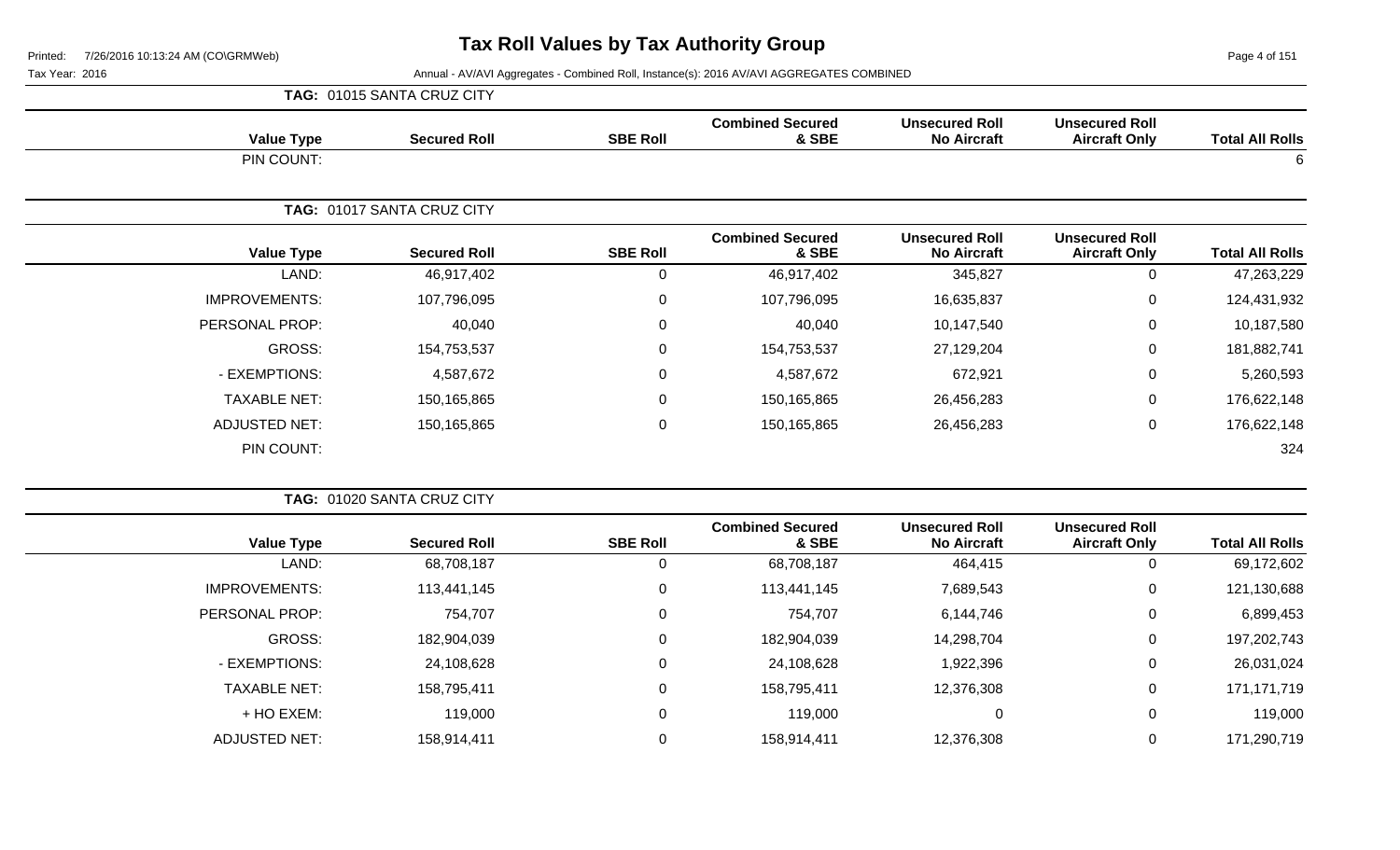Page 5 of 151

|                      | TAG: 01020 SANTA CRUZ CITY |                 |                                  |                                             |                                               |                        |
|----------------------|----------------------------|-----------------|----------------------------------|---------------------------------------------|-----------------------------------------------|------------------------|
| <b>Value Type</b>    | <b>Secured Roll</b>        | <b>SBE Roll</b> | <b>Combined Secured</b><br>& SBE | <b>Unsecured Roll</b><br><b>No Aircraft</b> | <b>Unsecured Roll</b><br><b>Aircraft Only</b> | <b>Total All Rolls</b> |
| PIN COUNT:           |                            |                 |                                  |                                             |                                               | 462                    |
|                      | TAG: 01023 SANTA CRUZ CITY |                 |                                  |                                             |                                               |                        |
| <b>Value Type</b>    | <b>Secured Roll</b>        | <b>SBE Roll</b> | <b>Combined Secured</b><br>& SBE | <b>Unsecured Roll</b><br><b>No Aircraft</b> | <b>Unsecured Roll</b><br><b>Aircraft Only</b> | <b>Total All Rolls</b> |
| LAND:                | 93,272,023                 | 0               | 93,272,023                       | $\Omega$                                    | 0                                             | 93,272,023             |
| <b>IMPROVEMENTS:</b> | 100,998,057                | 0               | 100,998,057                      | 52,415                                      | $\mathbf 0$                                   | 101,050,472            |
| PERSONAL PROP:       | 629,771                    | 0               | 629,771                          | 223,661                                     | $\mathbf 0$                                   | 853,432                |
| GROSS:               | 194,899,851                | $\Omega$        | 194,899,851                      | 276,076                                     | $\mathbf 0$                                   | 195,175,927            |
| - EXEMPTIONS:        | 10,172,283                 | $\overline{0}$  | 10,172,283                       | 0                                           | 0                                             | 10,172,283             |
| <b>TAXABLE NET:</b>  | 184,727,568                | $\mathbf 0$     | 184,727,568                      | 276,076                                     | $\mathbf 0$                                   | 185,003,644            |
| + HO EXEM:           | 637,000                    | $\mathbf 0$     | 637,000                          | $\Omega$                                    | 0                                             | 637,000                |
| <b>ADJUSTED NET:</b> | 185,364,568                | $\mathbf 0$     | 185,364,568                      | 276,076                                     | $\mathbf 0$                                   | 185,640,644            |
| PIN COUNT:           |                            |                 |                                  |                                             |                                               | 350                    |

|                        |                                               |                                             |                                  |                 | <b>TAG: 01024 SANTA CRUZ CITY</b> |                      |  |  |  |  |
|------------------------|-----------------------------------------------|---------------------------------------------|----------------------------------|-----------------|-----------------------------------|----------------------|--|--|--|--|
| <b>Total All Rolls</b> | <b>Unsecured Roll</b><br><b>Aircraft Only</b> | <b>Unsecured Roll</b><br><b>No Aircraft</b> | <b>Combined Secured</b><br>& SBE | <b>SBE Roll</b> | <b>Secured Roll</b>               | <b>Value Type</b>    |  |  |  |  |
| 104,191,453            | 0                                             | 0                                           | 104,191,453                      | 0               | 104,191,453                       | LAND:                |  |  |  |  |
| 124,525,321            | 0                                             | 12,432,745                                  | 112,092,576                      | 0               | 112,092,576                       | <b>IMPROVEMENTS:</b> |  |  |  |  |
| 27,409,104             | 0                                             | 17,019,339                                  | 10,389,765                       | 0               | 10,389,765                        | PERSONAL PROP:       |  |  |  |  |
| 256,125,878            | 0                                             | 29,452,084                                  | 226,673,794                      | $\mathbf 0$     | 226,673,794                       | <b>GROSS:</b>        |  |  |  |  |
| 44,286,928             | 0                                             | 301,773                                     | 43,985,155                       | 0               | 43,985,155                        | - EXEMPTIONS:        |  |  |  |  |
| 211,838,950            | 0                                             | 29,150,311                                  | 182,688,639                      | $\Omega$        | 182,688,639                       | <b>TAXABLE NET:</b>  |  |  |  |  |
| 140,000                | 0                                             | 0                                           | 140,000                          | 0               | 140,000                           | $+$ HO EXEM:         |  |  |  |  |
| 211,978,950            | 0                                             | 29,150,311                                  | 182,828,639                      | 0               | 182,828,639                       | <b>ADJUSTED NET:</b> |  |  |  |  |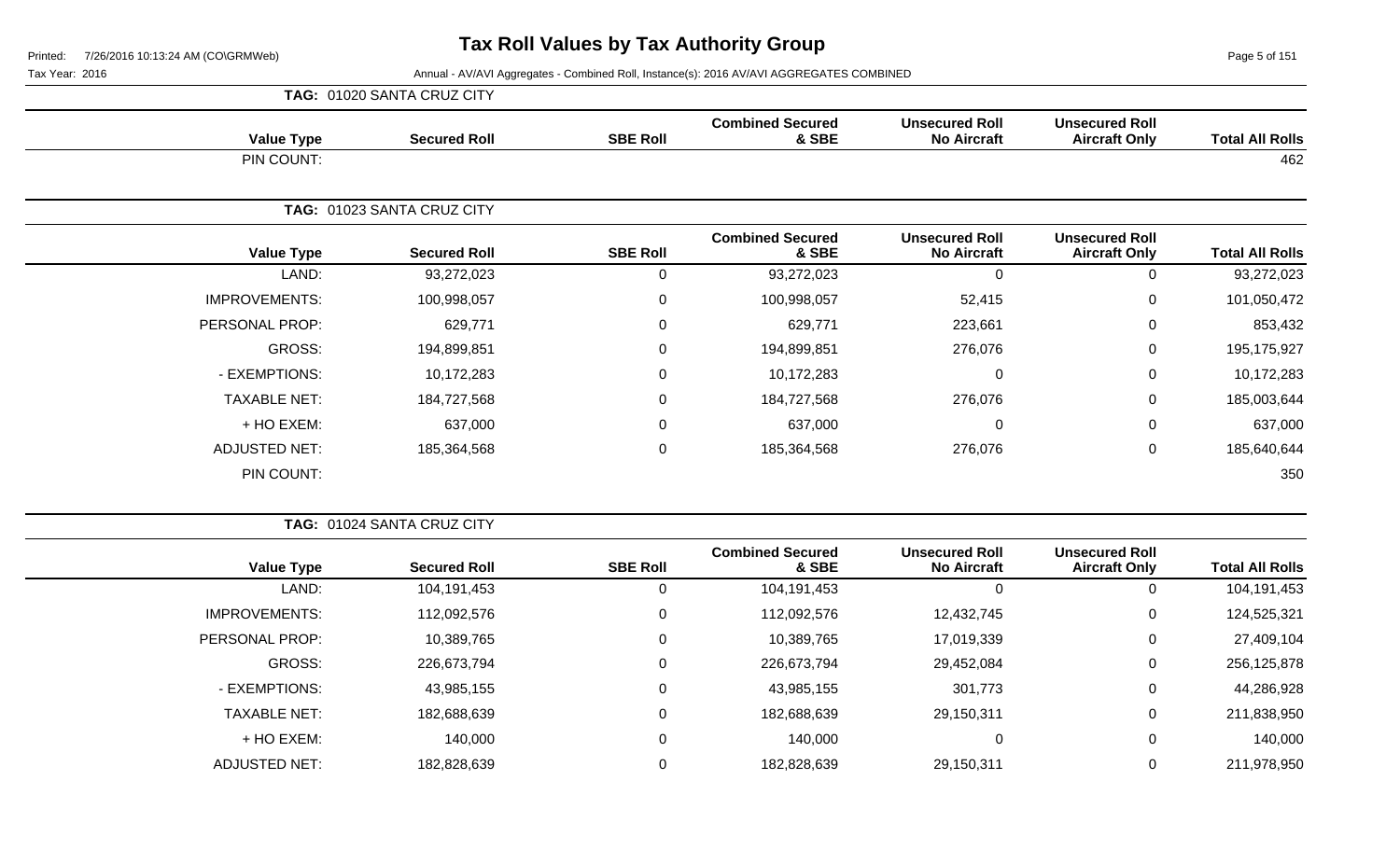Page 6 of 151

|                        |                                               |                                             |                                    |                 | TAG: 01024 SANTA CRUZ CITY |                      |
|------------------------|-----------------------------------------------|---------------------------------------------|------------------------------------|-----------------|----------------------------|----------------------|
| <b>Total All Rolls</b> | <b>Unsecured Roll</b><br><b>Aircraft Only</b> | <b>Unsecured Roll</b><br><b>No Aircraft</b> | <b>Combined Secured</b><br>& SBE   | <b>SBE Roll</b> | <b>Secured Roll</b>        | <b>Value Type</b>    |
| 570                    |                                               |                                             |                                    |                 |                            | PIN COUNT:           |
|                        |                                               |                                             |                                    |                 | TAG: 01025 SANTA CRUZ CITY |                      |
| <b>Total All Rolls</b> | <b>Unsecured Roll</b><br><b>Aircraft Only</b> | <b>Unsecured Roll</b><br><b>No Aircraft</b> | <b>Combined Secured</b><br>& SBE   | <b>SBE Roll</b> | <b>Secured Roll</b>        | <b>Value Type</b>    |
| 1,011,650              | $\Omega$                                      | $\Omega$                                    | 1,011,650                          | 0               | 1,011,650                  | LAND:                |
| 1,228,280              | 0                                             | 341,739                                     | 886,541                            | 0               | 886,541                    | <b>IMPROVEMENTS:</b> |
| 911,862                | 0                                             | 911,862                                     | $\Omega$                           | $\mathbf 0$     | $\Omega$                   | PERSONAL PROP:       |
| 3,151,792              | 0                                             | 1,253,601                                   | 1,898,191                          | 0               | 1,898,191                  | GROSS:               |
| 547,752                | $\Omega$                                      | 547,752                                     | $\Omega$                           | 0               | $\Omega$                   | - EXEMPTIONS:        |
| 2,604,040              | 0                                             | 705,849                                     | 1,898,191                          | 0               | 1,898,191                  | <b>TAXABLE NET:</b>  |
| 2,604,040              | $\mathbf 0$                                   | 705,849                                     | 1,898,191                          | 0               | 1,898,191                  | ADJUSTED NET:        |
| 4                      |                                               |                                             |                                    |                 |                            | PIN COUNT:           |
|                        |                                               |                                             |                                    |                 | TAG: 01026 SANTA CRUZ CITY |                      |
| Total All Dalle        | <b>Unsecured Roll</b><br>Airoraft Only        | <b>Unsecured Roll</b><br>No Airoroft        | <b>Combined Secured</b><br>$9$ CDC | <b>CDE DAIL</b> | <b>Conurad Dall</b>        | Volue Tune           |

| <b>Total All Rolls</b> | <b>Unsecured Roll</b><br><b>Aircraft Only</b> | <b>Unsecured Roll</b><br><b>No Aircraft</b> | <b>Combined Secured</b><br>& SBE | <b>SBE Roll</b> | <b>Secured Roll</b> | <b>Value Type</b>    |
|------------------------|-----------------------------------------------|---------------------------------------------|----------------------------------|-----------------|---------------------|----------------------|
| 3,911,668              | v                                             | 0                                           | 3,911,668                        | U               | 3,911,668           | LAND:                |
| 9,919,265              | U                                             | 689,365                                     | 9,229,900                        | ◡               | 9,229,900           | <b>IMPROVEMENTS:</b> |
| 622,956                | ◡                                             | 572,956                                     | 50,000                           | v               | 50,000              | PERSONAL PROP:       |
| 14,453,889             | U                                             | 1,262,321                                   | 13,191,568                       | v               | 13,191,568          | GROSS:               |
| 14,453,889             | U                                             | 1,262,321                                   | 13,191,568                       | v               | 13,191,568          | TAXABLE NET:         |
| 14,453,889             | U                                             | 1,262,321                                   | 13,191,568                       | v               | 13,191,568          | <b>ADJUSTED NET:</b> |
| 29                     |                                               |                                             |                                  |                 |                     | PIN COUNT:           |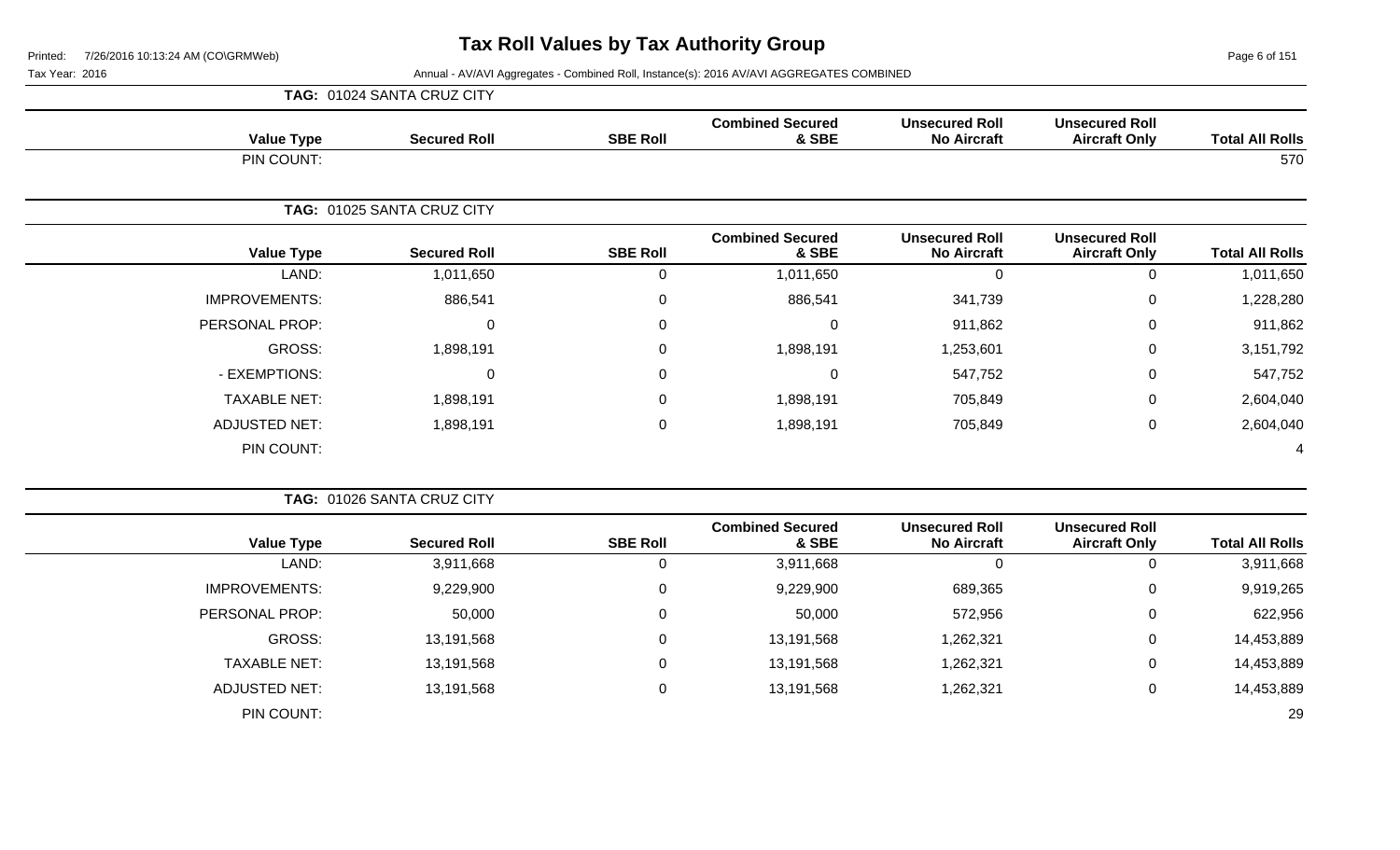# **Tax Roll Values by Tax Authority Group**

Tax Year: 2016 Annual - AV/AVI Aggregates - Combined Roll, Instance(s): 2016 AV/AVI AGGREGATES COMBINED

|                        |                                               |                                             |                                  |                 | TAG: 01027 SANTA CRUZ CITY |                      |
|------------------------|-----------------------------------------------|---------------------------------------------|----------------------------------|-----------------|----------------------------|----------------------|
| <b>Total All Rolls</b> | <b>Unsecured Roll</b><br><b>Aircraft Only</b> | <b>Unsecured Roll</b><br><b>No Aircraft</b> | <b>Combined Secured</b><br>& SBE | <b>SBE Roll</b> | <b>Secured Roll</b>        | <b>Value Type</b>    |
| 441,512,183            | 0                                             | 273,667                                     | 441,238,516                      | 0               | 441,238,516                | LAND:                |
| 555,557,077            | 0                                             | 31,716,537                                  | 523,840,540                      | 0               | 523,840,540                | <b>IMPROVEMENTS:</b> |
| 109,614,232            | 0                                             | 74,894,436                                  | 34,719,796                       | 0               | 34,719,796                 | PERSONAL PROP:       |
| 1,106,683,492          | 0                                             | 106,884,640                                 | 999,798,852                      | $\mathbf 0$     | 999,798,852                | <b>GROSS:</b>        |
| 51,479,718             | $\Omega$                                      | 6,991,015                                   | 44,488,703                       | 0               | 44,488,703                 | - EXEMPTIONS:        |
| 1,055,203,774          | 0                                             | 99,893,625                                  | 955,310,149                      | 0               | 955,310,149                | <b>TAXABLE NET:</b>  |
| 592,200                | 0                                             | 0                                           | 592,200                          | 0               | 592,200                    | + HO EXEM:           |
| 1,055,795,974          | 0                                             | 99,893,625                                  | 955,902,349                      | 0               | 955,902,349                | <b>ADJUSTED NET:</b> |
| 1,971                  |                                               |                                             |                                  |                 |                            | PIN COUNT:           |

**TAG:** 01028 SANTA CRUZ CITY

| <b>Value Type</b>    | <b>Secured Roll</b>        | <b>SBE Roll</b> | <b>Combined Secured</b><br>& SBE | <b>Unsecured Roll</b><br><b>No Aircraft</b> | <b>Unsecured Roll</b><br><b>Aircraft Only</b> | <b>Total All Rolls</b> |
|----------------------|----------------------------|-----------------|----------------------------------|---------------------------------------------|-----------------------------------------------|------------------------|
| LAND:                | 11,103,819                 | 0               | 11,103,819                       | 1,788,244                                   | 0                                             | 12,892,063             |
| <b>IMPROVEMENTS:</b> | 47,957,555                 | 0               | 47,957,555                       | 2,737,157                                   | $\mathbf 0$                                   | 50,694,712             |
| PERSONAL PROP:       | 84,550                     | $\Omega$        | 84,550                           | 988,151                                     | 0                                             | 1,072,701              |
| GROSS:               | 59,145,924                 | $\Omega$        | 59,145,924                       | 5,513,552                                   | 0                                             | 64,659,476             |
| - EXEMPTIONS:        | 6,461,647                  | 0               | 6,461,647                        | $\mathbf 0$                                 | 0                                             | 6,461,647              |
| <b>TAXABLE NET:</b>  | 52,684,277                 | 0               | 52,684,277                       | 5,513,552                                   | $\mathbf 0$                                   | 58,197,829             |
| + HO EXEM:           | 7,000                      | $\Omega$        | 7,000                            | $\mathbf 0$                                 | $\mathbf 0$                                   | 7,000                  |
| <b>ADJUSTED NET:</b> | 52,691,277                 | $\Omega$        | 52,691,277                       | 5,513,552                                   | 0                                             | 58,204,829             |
| PIN COUNT:           |                            |                 |                                  |                                             |                                               | 136                    |
|                      | TAG: 01030 SANTA CRUZ CITY |                 |                                  |                                             |                                               |                        |
| <b>Value Type</b>    | <b>Secured Roll</b>        | <b>SBE Roll</b> | <b>Combined Secured</b><br>& SBE | <b>Unsecured Roll</b><br><b>No Aircraft</b> | <b>Unsecured Roll</b><br><b>Aircraft Only</b> | <b>Total All Rolls</b> |

LAND: 215 0 215 1,514,625 0 1,514,840

Page 7 of 151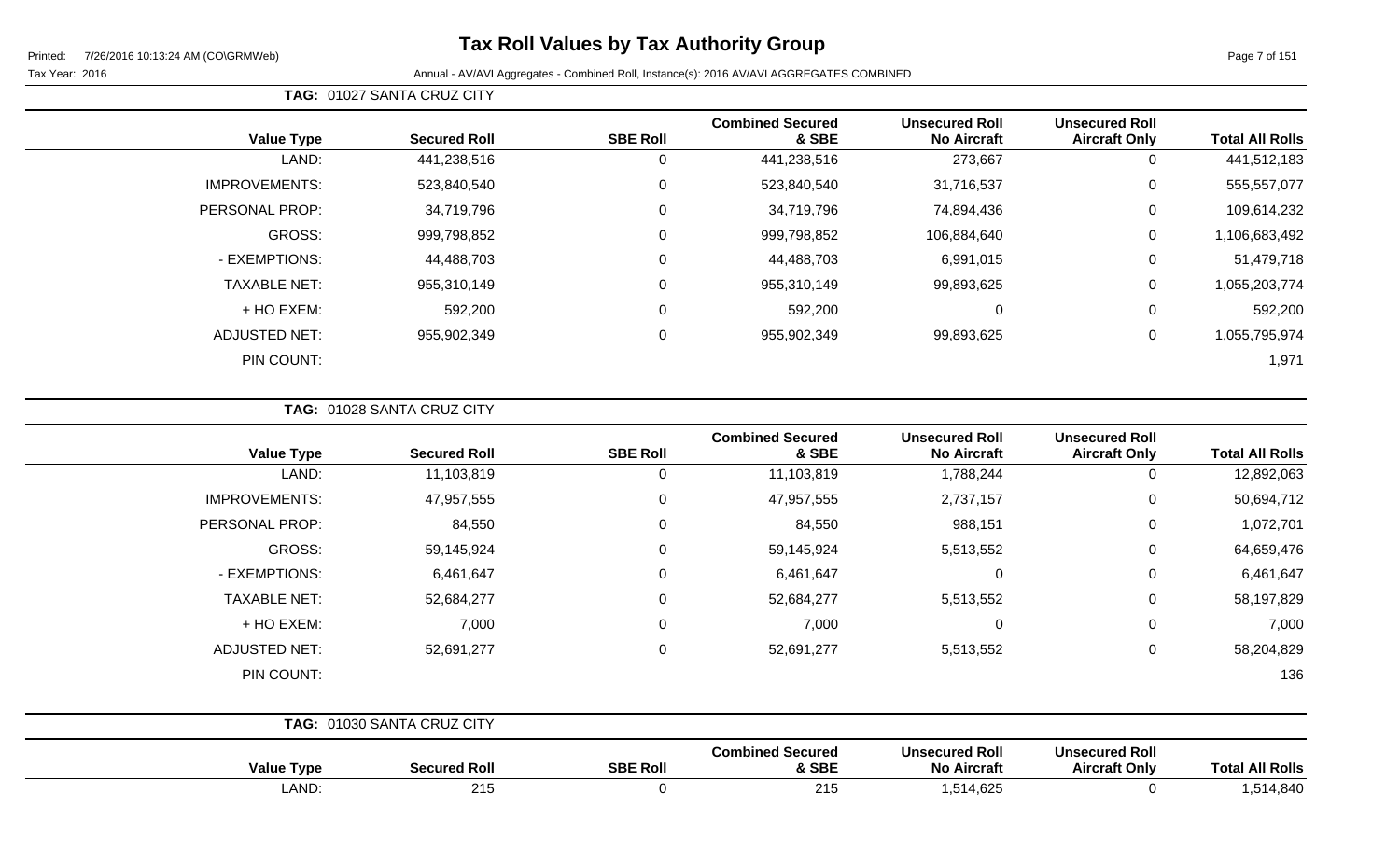# **Tax Roll Values by Tax Authority Group**

|  | <b>TAG: 01030 SANTA CRUZ CITY</b> |
|--|-----------------------------------|
|--|-----------------------------------|

| <b>Total All Rolls</b> | <b>Unsecured Roll</b><br><b>Aircraft Only</b> | <b>Unsecured Roll</b><br><b>No Aircraft</b> | <b>Combined Secured</b><br>& SBE | <b>SBE Roll</b> | <b>Secured Roll</b> | <b>Value Type</b>    |
|------------------------|-----------------------------------------------|---------------------------------------------|----------------------------------|-----------------|---------------------|----------------------|
|                        |                                               |                                             |                                  |                 |                     |                      |
| 1,827,508              |                                               | 1,768,437                                   | 59,071                           |                 | 59,071              | <b>IMPROVEMENTS:</b> |
| 13,160,240<br>0        |                                               | 13,160,240                                  | $\Omega$                         | $\Omega$        | 0                   | PERSONAL PROP:       |
| 16,502,588<br>0        |                                               | 16,443,302                                  | 59,286                           |                 | 59,286              | <b>GROSS:</b>        |
| 298,026<br>0           |                                               | 297,811                                     | 215                              |                 | 215                 | - EXEMPTIONS:        |
| 16,204,562<br>0        |                                               | 16,145,491                                  | 59,071                           | $\overline{0}$  | 59,071              | <b>TAXABLE NET:</b>  |
| 84,000<br>0            |                                               | 84,000                                      | $\Omega$                         | $\Omega$        | 0                   | + HO EXEM:           |
| 16,288,562<br>0        |                                               | 16,229,491                                  | 59,071                           | $\Omega$        | 59,071              | <b>ADJUSTED NET:</b> |
| 595                    |                                               |                                             |                                  |                 |                     | PIN COUNT:           |
|                        |                                               |                                             |                                  |                 |                     |                      |

|  | <b>TAG: 01031 SANTA CRUZ CITY</b> |  |
|--|-----------------------------------|--|
|  |                                   |  |

| <b>Value Type</b>    | <b>Secured Roll</b> | <b>SBE Roll</b> | <b>Combined Secured</b><br>& SBE | <b>Unsecured Roll</b><br><b>No Aircraft</b> | <b>Unsecured Roll</b><br><b>Aircraft Only</b> | <b>Total All Rolls</b> |
|----------------------|---------------------|-----------------|----------------------------------|---------------------------------------------|-----------------------------------------------|------------------------|
| LAND:                | 255, 167, 832       | 0               | 255,167,832                      | 4,736,404                                   | 0                                             | 259,904,236            |
| <b>IMPROVEMENTS:</b> | 225,854,177         | 0               | 225,854,177                      | 16,691,387                                  | 0                                             | 242,545,564            |
| PERSONAL PROP:       | 1,124,561           | $\Omega$        | 1,124,561                        | 4,514,196                                   | 0                                             | 5,638,757              |
| GROSS:               | 482,146,570         | $\Omega$        | 482,146,570                      | 25,941,987                                  | 0                                             | 508,088,557            |
| - EXEMPTIONS:        | 20,169,148          | 0               | 20,169,148                       | 14,912,890                                  | 0                                             | 35,082,038             |
| <b>TAXABLE NET:</b>  | 461,977,422         | $\Omega$        | 461,977,422                      | 11,029,097                                  | 0                                             | 473,006,519            |
| + HO EXEM:           | 2,194,399           | $\Omega$        | 2,194,399                        | 0                                           | 0                                             | 2,194,399              |
| <b>ADJUSTED NET:</b> | 464,171,821         | 0               | 464,171,821                      | 11,029,097                                  | $\mathbf 0$                                   | 475,200,918            |
| PIN COUNT:           |                     |                 |                                  |                                             |                                               | 1,253                  |

|                      | <b>TAG: 01032 SANTA CRUZ CITY</b> |                 |                                  |                                             |                                               |                        |
|----------------------|-----------------------------------|-----------------|----------------------------------|---------------------------------------------|-----------------------------------------------|------------------------|
| <b>Value Type</b>    | <b>Secured Roll</b>               | <b>SBE Roll</b> | <b>Combined Secured</b><br>& SBE | <b>Unsecured Roll</b><br><b>No Aircraft</b> | <b>Unsecured Roll</b><br><b>Aircraft Only</b> | <b>Total All Rolls</b> |
| LAND:                | 3,600,827,620                     |                 | 3,600,827,620                    | 3,737,695                                   |                                               | 3,604,565,315          |
| <b>IMPROVEMENTS:</b> | 2,643,689,156                     |                 | 2,643,689,156                    | 13,166,788                                  |                                               | 2,656,855,944          |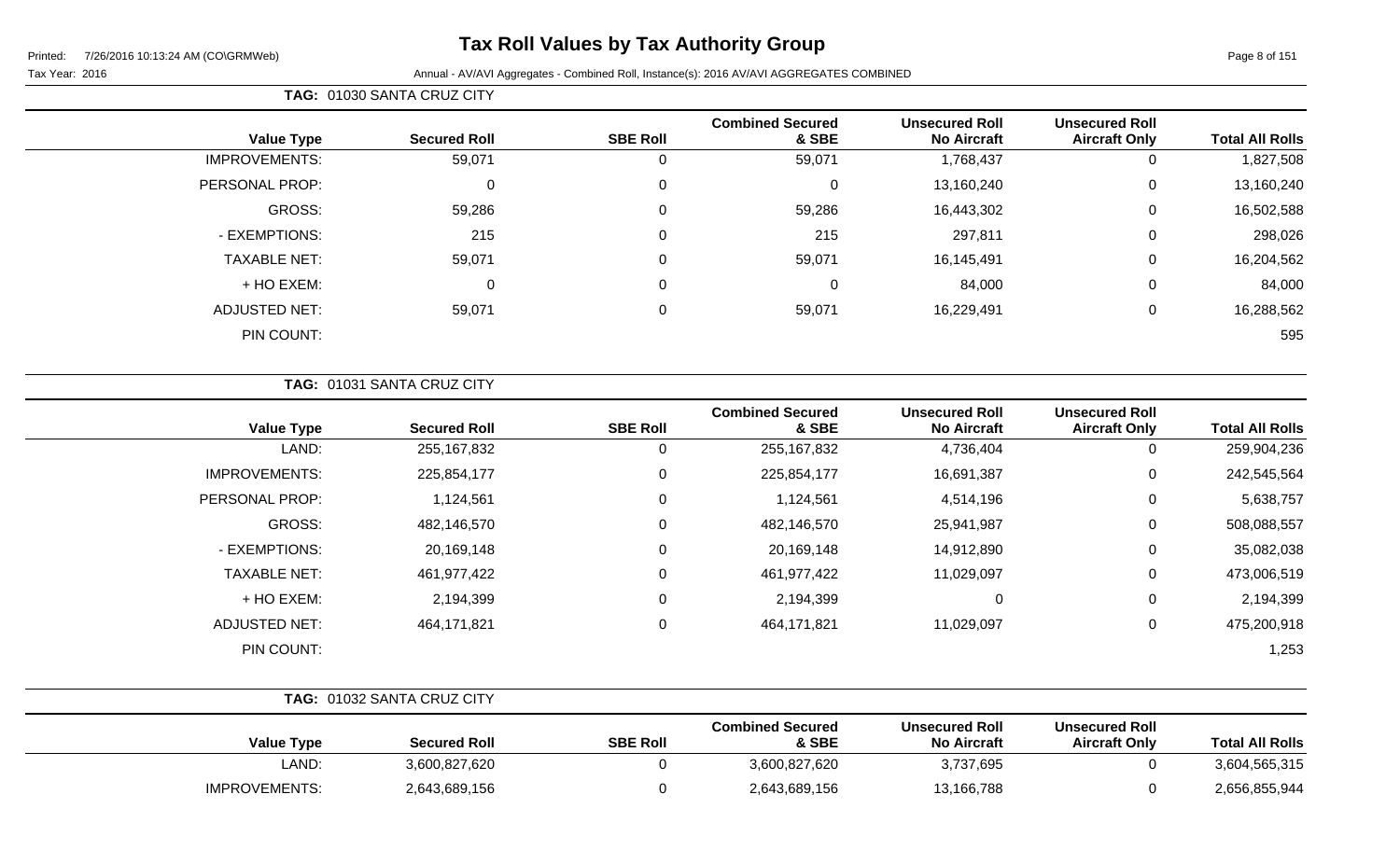# **Tax Roll Values by Tax Authority Group**

| <b>Total All Rolls</b> | <b>Unsecured Roll</b><br><b>Aircraft Only</b> | <b>Unsecured Roll</b><br><b>No Aircraft</b> | <b>Combined Secured</b><br>& SBE | <b>SBE Roll</b> | <b>Secured Roll</b> | <b>Value Type</b>   |
|------------------------|-----------------------------------------------|---------------------------------------------|----------------------------------|-----------------|---------------------|---------------------|
| 33,646,765             | 0                                             | 32,537,006                                  | 1,109,759                        | 0               | 1,109,759           | PERSONAL PROP:      |
| 6,295,068,024          | 0                                             | 49,441,489                                  | 6,245,626,535                    | 0               | 6,245,626,535       | GROSS:              |
| 105,466,139            | $\mathbf 0$                                   | 2,699,980                                   | 102,766,159                      | 0               | 102,766,159         | - EXEMPTIONS:       |
| 6,189,601,885          | 0                                             | 46,741,509                                  | 6,142,860,376                    | 0               | 6,142,860,376       | <b>TAXABLE NET:</b> |
| 45,655,400             | 0                                             | 91,000                                      | 45,564,400                       | $\mathbf 0$     | 45,564,400          | + HO EXEM:          |
| 6,235,257,285          | 0                                             | 46,832,509                                  | 6,188,424,776                    | $\Omega$        | 6,188,424,776       | ADJUSTED NET:       |
| 15,797                 |                                               |                                             |                                  |                 |                     | PIN COUNT:          |
|                        |                                               |                                             |                                  |                 |                     |                     |

|                      | TAG: 01033 SANTA CRUZ CITY |                 |                                  |                                             |                                               |                        |
|----------------------|----------------------------|-----------------|----------------------------------|---------------------------------------------|-----------------------------------------------|------------------------|
| <b>Value Type</b>    | <b>Secured Roll</b>        | <b>SBE Roll</b> | <b>Combined Secured</b><br>& SBE | <b>Unsecured Roll</b><br><b>No Aircraft</b> | <b>Unsecured Roll</b><br><b>Aircraft Only</b> | <b>Total All Rolls</b> |
| LAND:                | 34,257,326                 | 0               | 34,257,326                       | 310,721                                     | 0                                             | 34,568,047             |
| <b>IMPROVEMENTS:</b> | 22,953,010                 | 0               | 22,953,010                       | 457,013                                     | $\mathbf 0$                                   | 23,410,023             |
| PERSONAL PROP:       | 0                          | 0               | 0                                | 1,873,080                                   | $\mathbf 0$                                   | 1,873,080              |
| GROSS:               | 57,210,336                 | 0               | 57,210,336                       | 2,640,814                                   | $\mathbf 0$                                   | 59,851,150             |
| - EXEMPTIONS:        | 384,148                    | 0               | 384,148                          | 0                                           | $\mathbf 0$                                   | 384,148                |
| <b>TAXABLE NET:</b>  | 56,826,188                 | 0               | 56,826,188                       | 2,640,814                                   | $\overline{0}$                                | 59,467,002             |
| + HO EXEM:           | 382,200                    | 0               | 382,200                          | 0                                           | $\overline{0}$                                | 382,200                |
| <b>ADJUSTED NET:</b> | 57,208,388                 | 0               | 57,208,388                       | 2,640,814                                   | $\mathbf 0$                                   | 59,849,202             |
| PIN COUNT:           |                            |                 |                                  |                                             |                                               | 137                    |

|                      | TAG: 01034 SANTA CRUZ CITY |                 |                                  |                                             |                                               |                        |
|----------------------|----------------------------|-----------------|----------------------------------|---------------------------------------------|-----------------------------------------------|------------------------|
| <b>Value Type</b>    | <b>Secured Roll</b>        | <b>SBE Roll</b> | <b>Combined Secured</b><br>& SBE | <b>Unsecured Roll</b><br><b>No Aircraft</b> | <b>Unsecured Roll</b><br><b>Aircraft Only</b> | <b>Total All Rolls</b> |
| LAND:                | 36,365                     |                 | 36,365                           |                                             |                                               | 36,365                 |
| <b>IMPROVEMENTS:</b> | 235,011                    |                 | 235,011                          |                                             |                                               | 235,011                |
| <b>GROSS:</b>        | 271,376                    |                 | 271,376                          |                                             |                                               | 271,376                |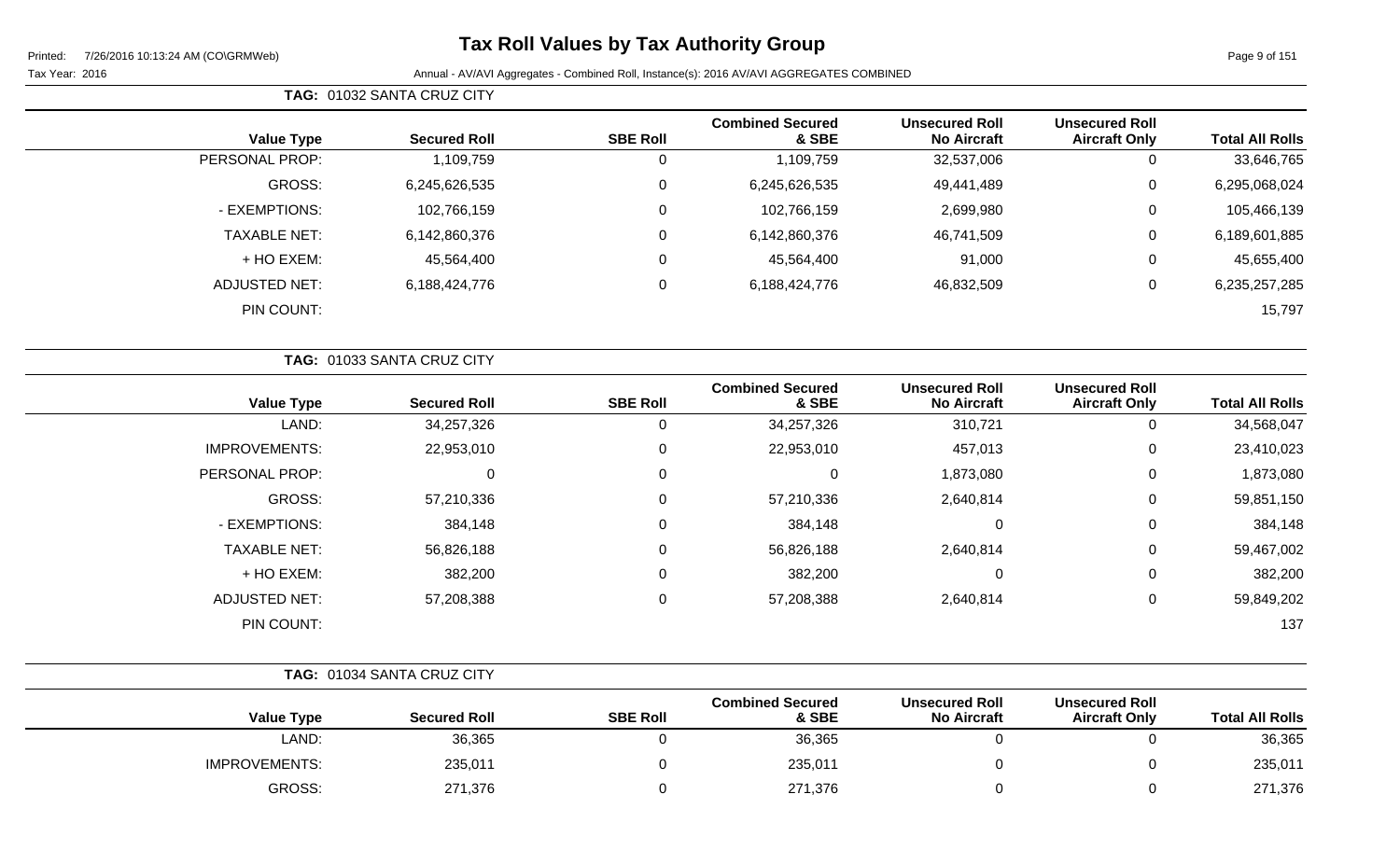| Printed: |  | 7/26/2016 10:13:24 AM (CO\GRMWeb) |
|----------|--|-----------------------------------|
|          |  |                                   |

# **Tax Roll Values by Tax Authority Group**

Page 10 of 151

| Tax Year: 2016       |                            |                 | Annual - AV/AVI Aggregates - Combined Roll, Instance(s): 2016 AV/AVI AGGREGATES COMBINED |                                             |                                               |                                                                                                                                                                                                                                                                                    |
|----------------------|----------------------------|-----------------|------------------------------------------------------------------------------------------|---------------------------------------------|-----------------------------------------------|------------------------------------------------------------------------------------------------------------------------------------------------------------------------------------------------------------------------------------------------------------------------------------|
|                      | TAG: 01034 SANTA CRUZ CITY |                 |                                                                                          |                                             |                                               |                                                                                                                                                                                                                                                                                    |
| <b>Value Type</b>    | <b>Secured Roll</b>        | <b>SBE Roll</b> | <b>Combined Secured</b><br>& SBE                                                         | <b>Unsecured Roll</b><br><b>No Aircraft</b> | <b>Unsecured Roll</b><br><b>Aircraft Only</b> |                                                                                                                                                                                                                                                                                    |
| - EXEMPTIONS:        | 7,000                      | $\mathbf 0$     | 7,000                                                                                    | $\boldsymbol{0}$                            | $\mathbf 0$                                   |                                                                                                                                                                                                                                                                                    |
| <b>TAXABLE NET:</b>  | 264,376                    | $\mathbf 0$     | 264,376                                                                                  | $\mathbf 0$                                 | $\mathbf 0$                                   |                                                                                                                                                                                                                                                                                    |
| + HO EXEM:           | 7,000                      | $\mathbf 0$     | 7,000                                                                                    | 0                                           | 0                                             |                                                                                                                                                                                                                                                                                    |
| <b>ADJUSTED NET:</b> | 271,376                    | $\mathbf 0$     | 271,376                                                                                  | 0                                           | $\mathbf 0$                                   |                                                                                                                                                                                                                                                                                    |
| PIN COUNT:           |                            |                 |                                                                                          |                                             |                                               |                                                                                                                                                                                                                                                                                    |
|                      | TAG: 01035 SANTA CRUZ CITY |                 |                                                                                          |                                             |                                               |                                                                                                                                                                                                                                                                                    |
| <b>Value Type</b>    | <b>Secured Roll</b>        | <b>SBE Roll</b> | <b>Combined Secured</b><br>& SBE                                                         | <b>Unsecured Roll</b><br><b>No Aircraft</b> | <b>Unsecured Roll</b><br><b>Aircraft Only</b> |                                                                                                                                                                                                                                                                                    |
| PIN COUNT:           |                            |                 |                                                                                          |                                             |                                               | <b>Total All Rolls</b><br>7,000<br>264,376<br>7,000<br>271,376<br>$\overline{5}$<br><b>Total All Rolls</b><br><b>Total All Rolls</b><br>4<br><b>Total All Rolls</b><br>53,685,070<br>120,339,345<br>42,092,866<br>216,117,281<br>3,574,666<br>212,542,615<br>21,000<br>212,563,615 |
|                      | TAG: 01036 SANTA CRUZ ANX  |                 |                                                                                          |                                             |                                               |                                                                                                                                                                                                                                                                                    |
| <b>Value Type</b>    | <b>Secured Roll</b>        | <b>SBE Roll</b> | <b>Combined Secured</b><br>& SBE                                                         | <b>Unsecured Roll</b><br><b>No Aircraft</b> | <b>Unsecured Roll</b><br><b>Aircraft Only</b> |                                                                                                                                                                                                                                                                                    |
| PIN COUNT:           |                            |                 |                                                                                          |                                             |                                               |                                                                                                                                                                                                                                                                                    |
|                      | TAG: 02021 WATSONVILLE CTY |                 |                                                                                          |                                             |                                               |                                                                                                                                                                                                                                                                                    |
| <b>Value Type</b>    | <b>Secured Roll</b>        | <b>SBE Roll</b> | <b>Combined Secured</b><br>& SBE                                                         | <b>Unsecured Roll</b><br><b>No Aircraft</b> | <b>Unsecured Roll</b><br><b>Aircraft Only</b> |                                                                                                                                                                                                                                                                                    |
| LAND:                | 53,653,950                 | 31,120          | 53,685,070                                                                               | $\mathbf 0$                                 | $\mathbf 0$                                   |                                                                                                                                                                                                                                                                                    |
| <b>IMPROVEMENTS:</b> | 114,044,749                | $\mathbf 0$     | 114,044,749                                                                              | 6,294,596                                   | $\mathbf 0$                                   |                                                                                                                                                                                                                                                                                    |
| PERSONAL PROP:       | 22,789,341                 | $\mathbf 0$     | 22,789,341                                                                               | 19,303,525                                  | 0                                             |                                                                                                                                                                                                                                                                                    |
| GROSS:               | 190,488,040                | 31,120          | 190,519,160                                                                              | 25,598,121                                  | 0                                             |                                                                                                                                                                                                                                                                                    |
| - EXEMPTIONS:        | 3,574,666                  | $\mathbf 0$     | 3,574,666                                                                                | $\mathbf 0$                                 | 0                                             |                                                                                                                                                                                                                                                                                    |
| <b>TAXABLE NET:</b>  | 186,913,374                | 31,120          | 186,944,494                                                                              | 25,598,121                                  | 0                                             |                                                                                                                                                                                                                                                                                    |
| + HO EXEM:           | 21,000                     | $\mathbf 0$     | 21,000                                                                                   | $\overline{0}$                              | $\mathbf 0$                                   |                                                                                                                                                                                                                                                                                    |
| <b>ADJUSTED NET:</b> | 186,934,374                | 31,120          | 186,965,494                                                                              | 25,598,121                                  | $\mathsf 0$                                   |                                                                                                                                                                                                                                                                                    |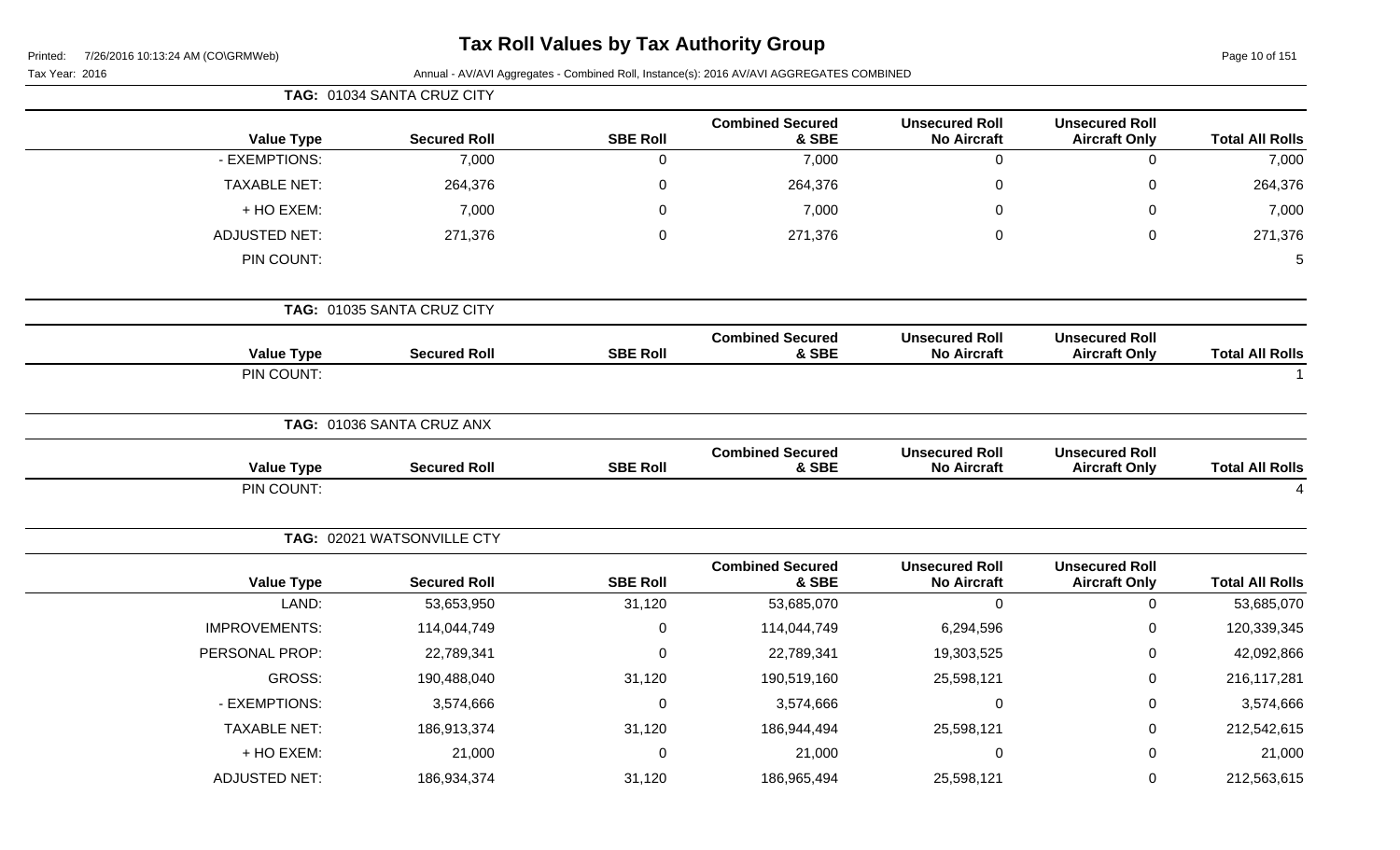Page 11 of 151

|                      | TAG: 02021 WATSONVILLE CTY |                 |                                  |                                             |                                               |                        |
|----------------------|----------------------------|-----------------|----------------------------------|---------------------------------------------|-----------------------------------------------|------------------------|
| <b>Value Type</b>    | <b>Secured Roll</b>        | <b>SBE Roll</b> | <b>Combined Secured</b><br>& SBE | <b>Unsecured Roll</b><br><b>No Aircraft</b> | <b>Unsecured Roll</b><br><b>Aircraft Only</b> | <b>Total All Rolls</b> |
| PIN COUNT:           |                            |                 |                                  |                                             |                                               | 245                    |
|                      | TAG: 02023 WATSONVILLE CTY |                 |                                  |                                             |                                               |                        |
| <b>Value Type</b>    | <b>Secured Roll</b>        | <b>SBE Roll</b> | <b>Combined Secured</b><br>& SBE | <b>Unsecured Roll</b><br><b>No Aircraft</b> | <b>Unsecured Roll</b><br><b>Aircraft Only</b> | <b>Total All Rolls</b> |
| LAND:                | 48,593,460                 | 0               | 48,593,460                       | 16,816                                      | 0                                             | 48,610,276             |
| <b>IMPROVEMENTS:</b> | 58,783,578                 | 0               | 58,783,578                       | 4,259,786                                   | $\mathbf 0$                                   | 63,043,364             |
| PERSONAL PROP:       | 378,786                    | 0               | 378,786                          | 3,365,365                                   | $\mathbf 0$                                   | 3,744,151              |
| <b>GROSS:</b>        | 107,755,824                | $\mathbf 0$     | 107,755,824                      | 7,641,967                                   | $\mathbf 0$                                   | 115,397,791            |
| - EXEMPTIONS:        | 16,336,377                 | 0               | 16,336,377                       | 8,500                                       | $\mathbf 0$                                   | 16,344,877             |
| <b>TAXABLE NET:</b>  | 91,419,447                 | $\pmb{0}$       | 91,419,447                       | 7,633,467                                   | $\mathbf 0$                                   | 99,052,914             |
| + HO EXEM:           | 264,600                    | 0               | 264,600                          | $\Omega$                                    | $\mathbf 0$                                   | 264,600                |
| <b>ADJUSTED NET:</b> | 91,684,047                 | $\mathbf 0$     | 91,684,047                       | 7,633,467                                   | $\mathbf 0$                                   | 99,317,514             |
| PIN COUNT:           |                            |                 |                                  |                                             |                                               | 418                    |

|                        |                                               |                                             |                                  |                 | TAG: 02029 WATSONVILLE CTY |                      |
|------------------------|-----------------------------------------------|---------------------------------------------|----------------------------------|-----------------|----------------------------|----------------------|
| <b>Total All Rolls</b> | <b>Unsecured Roll</b><br><b>Aircraft Only</b> | <b>Unsecured Roll</b><br><b>No Aircraft</b> | <b>Combined Secured</b><br>& SBE | <b>SBE Roll</b> | <b>Secured Roll</b>        | <b>Value Type</b>    |
| 4,843                  | 0                                             | 4,843                                       | 0                                |                 | O                          | <b>IMPROVEMENTS:</b> |
| 1,610                  | $\mathbf{0}$                                  | 1,610                                       | 0                                |                 | 0                          | PERSONAL PROP:       |
| 6,453                  | $\mathbf 0$                                   | 6,453                                       | 0                                |                 |                            | GROSS:               |
| 6,453                  | $\overline{0}$                                | 6,453                                       | 0                                |                 | 0                          | <b>TAXABLE NET:</b>  |
| 6,453                  | $\overline{0}$                                | 6,453                                       | 0                                |                 | 0                          | ADJUSTED NET:        |
| 4                      |                                               |                                             |                                  |                 |                            | PIN COUNT:           |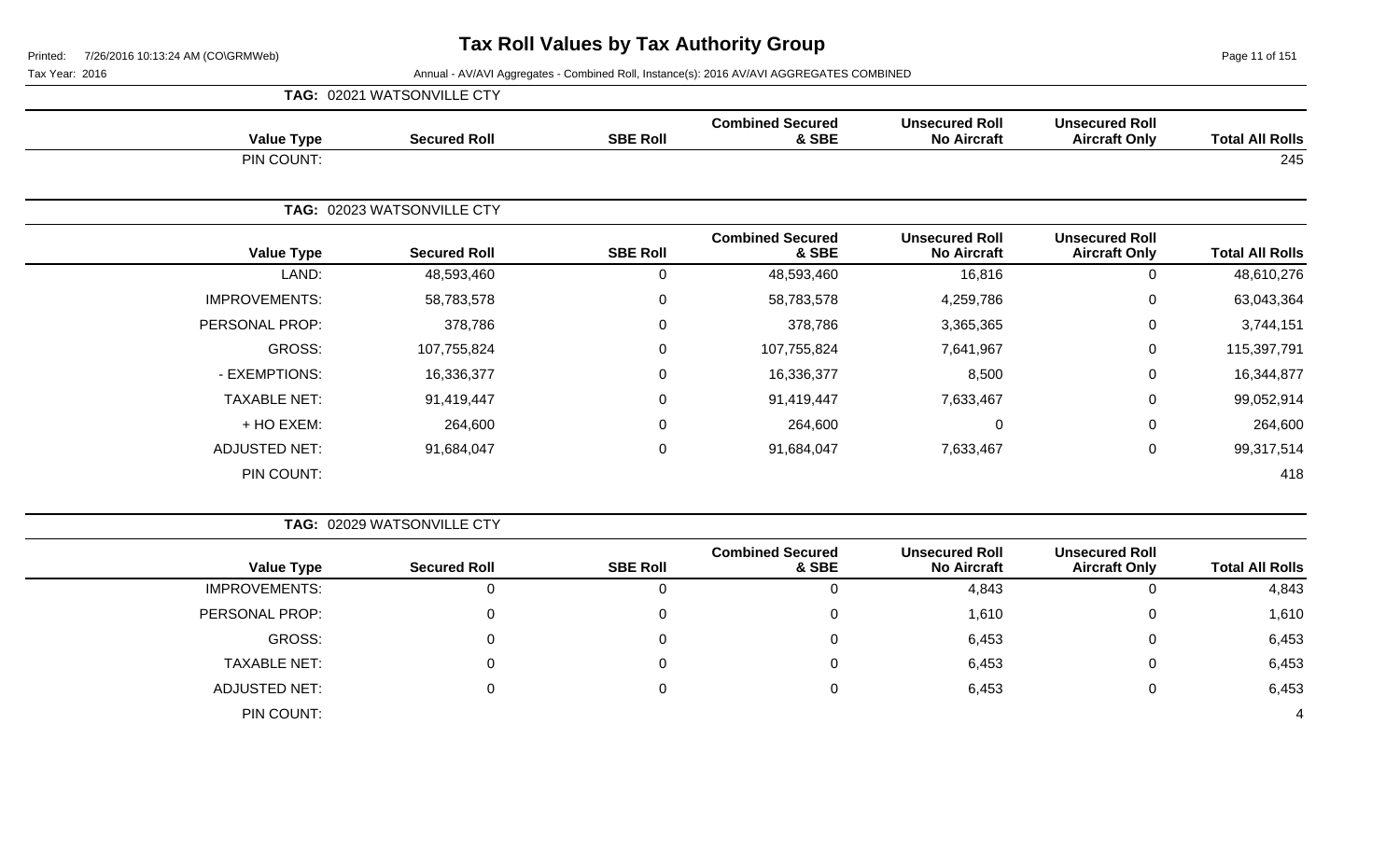# **Tax Roll Values by Tax Authority Group**

Printed: 7/26/2016 10:13:24 AM (CO\GRMWeb)

#### Tax Year: 2016 **Annual - AV/AVI Aggregates - Combined Roll**, Instance(s): 2016 AV/AVI AGGREGATES COMBINED

| <b>TAG: 02045 WATSONVILLE CTY</b> |
|-----------------------------------|

| <b>Value Type</b>    | <b>Secured Roll</b> | <b>SBE Roll</b> | <b>Combined Secured</b><br>& SBE | <b>Unsecured Roll</b><br><b>No Aircraft</b> | <b>Unsecured Roll</b><br><b>Aircraft Only</b> | <b>Total All Rolls</b> |
|----------------------|---------------------|-----------------|----------------------------------|---------------------------------------------|-----------------------------------------------|------------------------|
| PERSONAL PROP:       | ັ                   | 0               | 0                                | 559,776                                     |                                               | 559,776                |
| GROSS:               |                     | 0               | 0                                | 559,776                                     |                                               | 559,776                |
| <b>TAXABLE NET:</b>  |                     | 0               | 0                                | 559,776                                     | 0                                             | 559,776                |
| <b>ADJUSTED NET:</b> |                     | 0               | 0                                | 559,776                                     |                                               | 559,776                |
| PIN COUNT:           |                     |                 |                                  |                                             |                                               | $\overline{2}$         |

**TAG:** 02070 WATSONVILLE CTY

| <b>Value Type</b>    | <b>Secured Roll</b> | <b>SBE Roll</b> | <b>Combined Secured</b><br>& SBE | <b>Unsecured Roll</b><br><b>No Aircraft</b> | <b>Unsecured Roll</b><br><b>Aircraft Only</b> | <b>Total All Rolls</b> |
|----------------------|---------------------|-----------------|----------------------------------|---------------------------------------------|-----------------------------------------------|------------------------|
| LAND:                | 18,332,443          | 0               | 18,332,443                       | 183,005                                     | 0                                             | 18,515,448             |
| <b>IMPROVEMENTS:</b> | 39,316,824          | 0               | 39,316,824                       | 1,220,740                                   | 0                                             | 40,537,564             |
| PERSONAL PROP:       | 543,167             | 0               | 543,167                          | 725,746                                     | $\mathbf 0$                                   | 1,268,913              |
| GROSS:               | 58,192,434          | 0               | 58,192,434                       | 2,129,491                                   | 0                                             | 60,321,925             |
| - EXEMPTIONS:        | 7,625,517           | 0               | 7,625,517                        | 168,297                                     | $\mathbf 0$                                   | 7,793,814              |
| <b>TAXABLE NET:</b>  | 50,566,917          | 0               | 50,566,917                       | 1,961,194                                   | 0                                             | 52,528,111             |
| + HO EXEM:           | 7,000               | 0               | 7,000                            | 0                                           | 0                                             | 7,000                  |
| <b>ADJUSTED NET:</b> | 50,573,917          | 0               | 50,573,917                       | 1,961,194                                   | 0                                             | 52,535,111             |
| PIN COUNT:           |                     |                 |                                  |                                             |                                               | 183                    |

|                | <b>TAG: 02071 WATSONVILLE CTY</b> |                     |                 |                                  |                                             |                                               |                        |
|----------------|-----------------------------------|---------------------|-----------------|----------------------------------|---------------------------------------------|-----------------------------------------------|------------------------|
|                | <b>Value Type</b>                 | <b>Secured Roll</b> | <b>SBE Roll</b> | <b>Combined Secured</b><br>& SBE | <b>Unsecured Roll</b><br><b>No Aircraft</b> | <b>Unsecured Roll</b><br><b>Aircraft Only</b> | <b>Total All Rolls</b> |
|                | LAND:                             | 173,852,214         | 0               | 173,852,214                      | 161,966                                     |                                               | 174,014,180            |
|                | <b>IMPROVEMENTS:</b>              | 153,291,518         | 0               | 153,291,518                      | 23,289                                      | 0                                             | 153,314,807            |
| PERSONAL PROP: |                                   | 138,448             | 0               | 138,448                          | 271,513                                     | 0                                             | 409,961                |
|                | GROSS:                            | 327,282,180         | 0               | 327,282,180                      | 456,768                                     | 0                                             | 327,738,948            |
|                | - EXEMPTIONS:                     | 28,755,575          | 0               | 28,755,575                       |                                             | U                                             | 28,755,575             |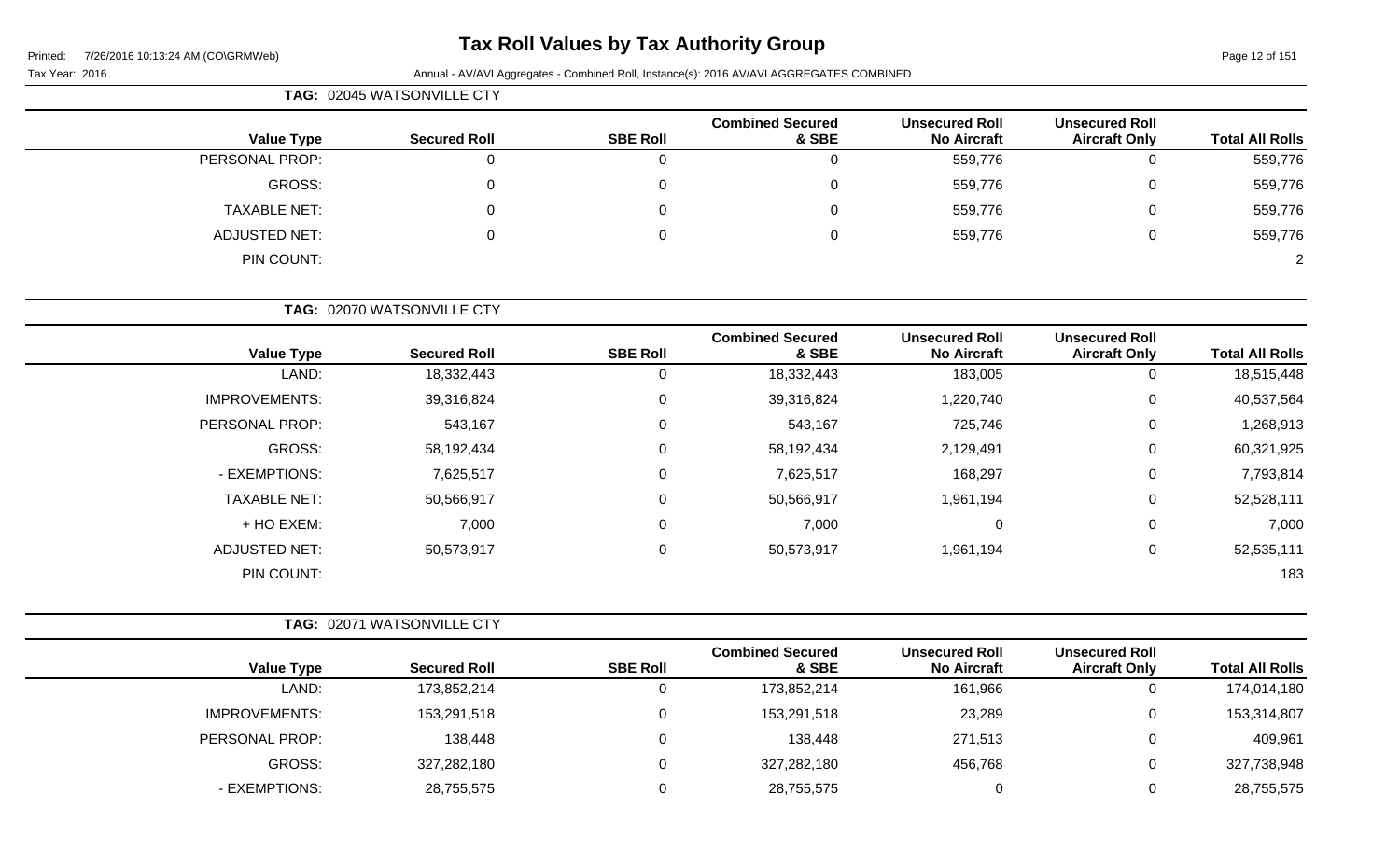| <b>Tax Roll Values by Tax Authority Group</b><br>7/26/2016 10:13:24 AM (CO\GRMWeb)<br>Printed: |                            |                 |                                                                                          |                                             |                                               |                        |
|------------------------------------------------------------------------------------------------|----------------------------|-----------------|------------------------------------------------------------------------------------------|---------------------------------------------|-----------------------------------------------|------------------------|
| Tax Year: 2016                                                                                 |                            |                 | Annual - AV/AVI Aggregates - Combined Roll, Instance(s): 2016 AV/AVI AGGREGATES COMBINED |                                             |                                               | Page 13 of 151         |
|                                                                                                | TAG: 02071 WATSONVILLE CTY |                 |                                                                                          |                                             |                                               |                        |
| <b>Value Type</b>                                                                              | <b>Secured Roll</b>        | <b>SBE Roll</b> | <b>Combined Secured</b><br>& SBE                                                         | <b>Unsecured Roll</b><br><b>No Aircraft</b> | <b>Unsecured Roll</b><br><b>Aircraft Only</b> | <b>Total All Rolls</b> |
| <b>TAXABLE NET:</b>                                                                            | 298,526,605                | $\mathbf 0$     | 298,526,605                                                                              | 456,768                                     | 0                                             | 298,983,373            |
| + HO EXEM:                                                                                     | 3,474,800                  | 0               | 3,474,800                                                                                | 0                                           | 0                                             | 3,474,800              |
| <b>ADJUSTED NET:</b>                                                                           | 302,001,405                | 0               | 302,001,405                                                                              | 456,768                                     | 0                                             | 302,458,173            |
| PIN COUNT:                                                                                     |                            |                 |                                                                                          |                                             |                                               | 1,224                  |
|                                                                                                | TAG: 02072 WATSONVILLE CTY |                 |                                                                                          |                                             |                                               |                        |
| <b>Value Type</b>                                                                              | <b>Secured Roll</b>        | <b>SBE Roll</b> | <b>Combined Secured</b><br>& SBE                                                         | <b>Unsecured Roll</b><br><b>No Aircraft</b> | <b>Unsecured Roll</b><br><b>Aircraft Only</b> | <b>Total All Rolls</b> |
| LAND:                                                                                          | 1,023,499,876              | 0               | 1,023,499,876                                                                            | 1,028,672                                   | 0                                             | 1,024,528,548          |
| <b>IMPROVEMENTS:</b>                                                                           | 1,103,677,312              | 0               | 1,103,677,312                                                                            | 30,469,030                                  | 0                                             | 1,134,146,342          |
| PERSONAL PROP:                                                                                 | 15,304,143                 | 0               | 15,304,143                                                                               | 39,703,090                                  | 0                                             | 55,007,233             |
| GROSS:                                                                                         | 2,142,481,331              | $\Omega$        | 2,142,481,331                                                                            | 71,200,792                                  | 0                                             | 2,213,682,123          |
| - EXEMPTIONS:                                                                                  | 107, 155, 269              | 0               | 107,155,269                                                                              | 6,388,450                                   | 0                                             | 113,543,719            |
| <b>TAXABLE NET:</b>                                                                            | 2,035,326,062              | 0               | 2,035,326,062                                                                            | 64,812,342                                  | 0                                             | 2,100,138,404          |
| + HO EXEM:                                                                                     | 19,157,600                 | $\Omega$        | 19,157,600                                                                               | $\Omega$                                    | 0                                             | 19,157,600             |
| <b>ADJUSTED NET:</b>                                                                           | 2,054,483,662              | 0               | 2,054,483,662                                                                            | 64,812,342                                  | 0                                             | 2,119,296,004          |
| PIN COUNT:                                                                                     |                            |                 |                                                                                          |                                             |                                               | 6,880                  |
|                                                                                                | TAG: 02073 WATSONVILLE CTY |                 |                                                                                          |                                             |                                               |                        |
| <b>Value Type</b>                                                                              | <b>Secured Roll</b>        | <b>SBE Roll</b> | <b>Combined Secured</b><br>& SBE                                                         | <b>Unsecured Roll</b><br><b>No Aircraft</b> | <b>Unsecured Roll</b><br><b>Aircraft Only</b> | <b>Total All Rolls</b> |
| LAND:                                                                                          | 32,311,068                 | 0               | 32,311,068                                                                               | $\Omega$                                    | 0                                             | 32,311,068             |
| <b>IMPROVEMENTS:</b>                                                                           | 30,737,124                 | 0               | 30,737,124                                                                               | 2,296,719                                   | 0                                             | 33,033,843             |

PERSONAL PROP: 360,472 360,472 0 360,472 360,472 6,422,036 0 6,782,508

- EXEMPTIONS: 8,264,361 0 8,264,361 0 8,264,361 TAXABLE NET: 55,144,303 0 55,144,303 8,718,755 0 63,863,058

GROSS: 63,408,664 0 63,408,664 8,718,755 0 72,127,419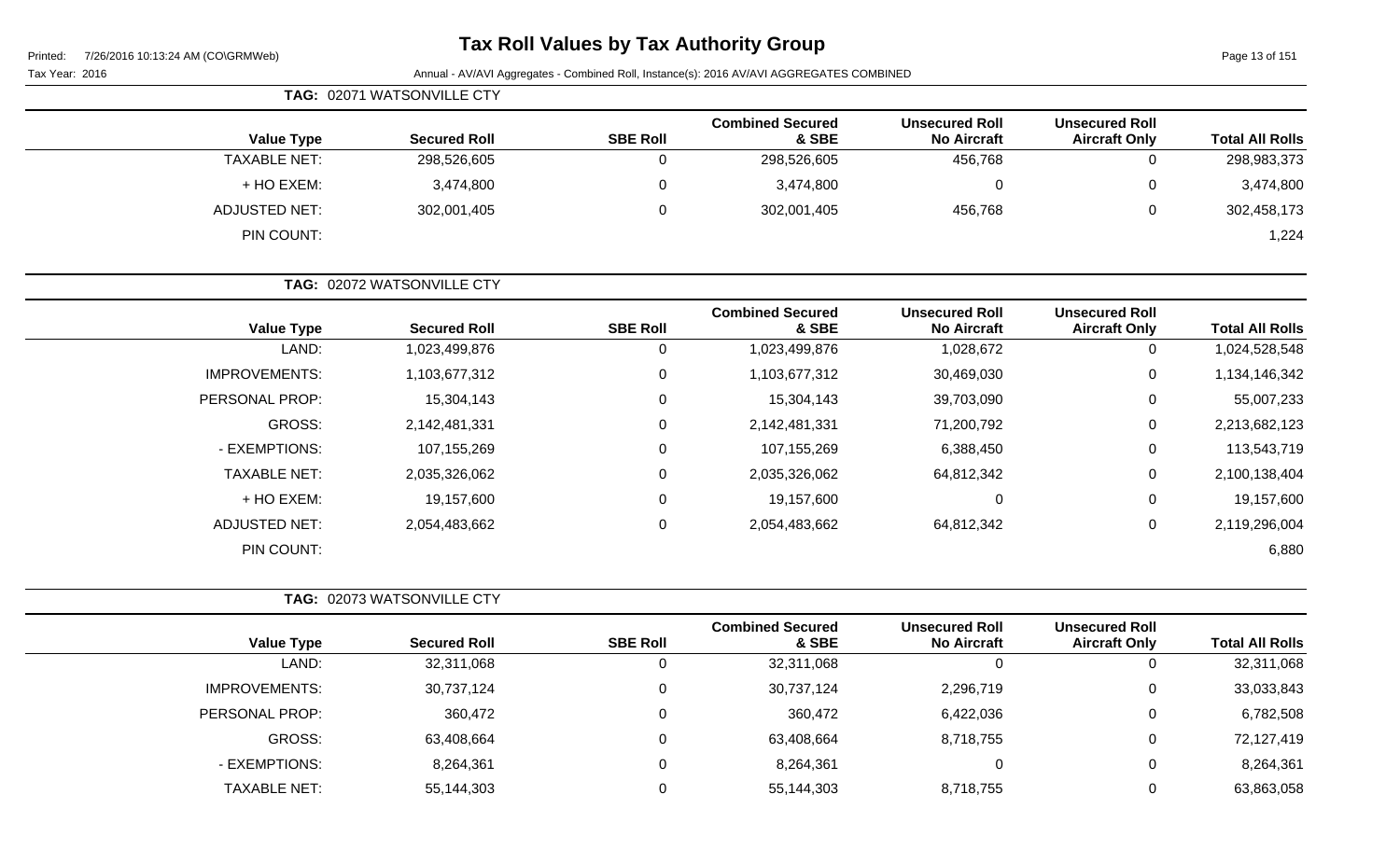Tax Year: 2016 **Annual - AV/AVI Aggregates - Combined Roll**, Instance(s): 2016 AV/AVI AGGREGATES COMBINED

| TAG: 02073 WATSONVILLE CTY |                     |                 |                                  |                                             |                                               |                        |
|----------------------------|---------------------|-----------------|----------------------------------|---------------------------------------------|-----------------------------------------------|------------------------|
| <b>Value Type</b>          | <b>Secured Roll</b> | <b>SBE Roll</b> | <b>Combined Secured</b><br>& SBE | <b>Unsecured Roll</b><br><b>No Aircraft</b> | <b>Unsecured Roll</b><br><b>Aircraft Only</b> | <b>Total All Rolls</b> |
| + HO EXEM:                 | 14,000              |                 | 14,000                           |                                             |                                               | 14,000                 |
| ADJUSTED NET:              | 55,158,303          |                 | 55,158,303                       | 8,718,755                                   |                                               | 63,877,058             |
| PIN COUNT:                 |                     |                 |                                  |                                             |                                               | 150                    |

| <b>Value Type</b>    | <b>Secured Roll</b> | <b>SBE Roll</b> | <b>Combined Secured</b><br>& SBE | <b>Unsecured Roll</b><br><b>No Aircraft</b> | <b>Unsecured Roll</b><br><b>Aircraft Only</b> | <b>Total All Rolls</b> |
|----------------------|---------------------|-----------------|----------------------------------|---------------------------------------------|-----------------------------------------------|------------------------|
| LAND:                | 4,368,031           | U               | 4,368,031                        | 0                                           | 0                                             | 4,368,031              |
| <b>IMPROVEMENTS:</b> | 8,605,101           | 0               | 8,605,101                        | 39,579                                      | 0                                             | 8,644,680              |
| PERSONAL PROP:       | 1,360,192           | 0               | 1,360,192                        | 144,726                                     | 0                                             | 1,504,918              |
| GROSS:               | 14,333,324          | 0               | 14,333,324                       | 184,305                                     | 0                                             | 14,517,629             |
| - EXEMPTIONS:        | 6,354,431           | 0               | 6,354,431                        | 0                                           | 0                                             | 6,354,431              |
| <b>TAXABLE NET:</b>  | 7,978,893           | 0               | 7,978,893                        | 184,305                                     | 0                                             | 8,163,198              |
| ADJUSTED NET:        | 7,978,893           | U               | 7,978,893                        | 184,305                                     | 0                                             | 8,163,198              |
| PIN COUNT:           |                     |                 |                                  |                                             |                                               | 25                     |

**TAG:** 02075 WATSONVILLE CTY

| <b>Value Type</b>    | <b>Secured Roll</b> | <b>SBE Roll</b> | <b>Combined Secured</b><br>& SBE | <b>Unsecured Roll</b><br><b>No Aircraft</b> | <b>Unsecured Roll</b><br><b>Aircraft Only</b> | <b>Total All Rolls</b> |
|----------------------|---------------------|-----------------|----------------------------------|---------------------------------------------|-----------------------------------------------|------------------------|
| LAND:                | 15,906              | 0               | 15,906                           | U                                           | 0                                             | 15,906                 |
| <b>IMPROVEMENTS:</b> | 71,530              | 0               | 71,530                           | 0                                           | 0                                             | 71,530                 |
| GROSS:               | 87,436              | 0               | 87,436                           | U                                           | 0                                             | 87,436                 |
| <b>TAXABLE NET:</b>  | 87,436              | 0               | 87,436                           | U                                           | 0                                             | 87,436                 |
| <b>ADJUSTED NET:</b> | 87,436              | 0               | 87,436                           |                                             | 0                                             | 87,436                 |
| PIN COUNT:           |                     |                 |                                  |                                             |                                               | 3                      |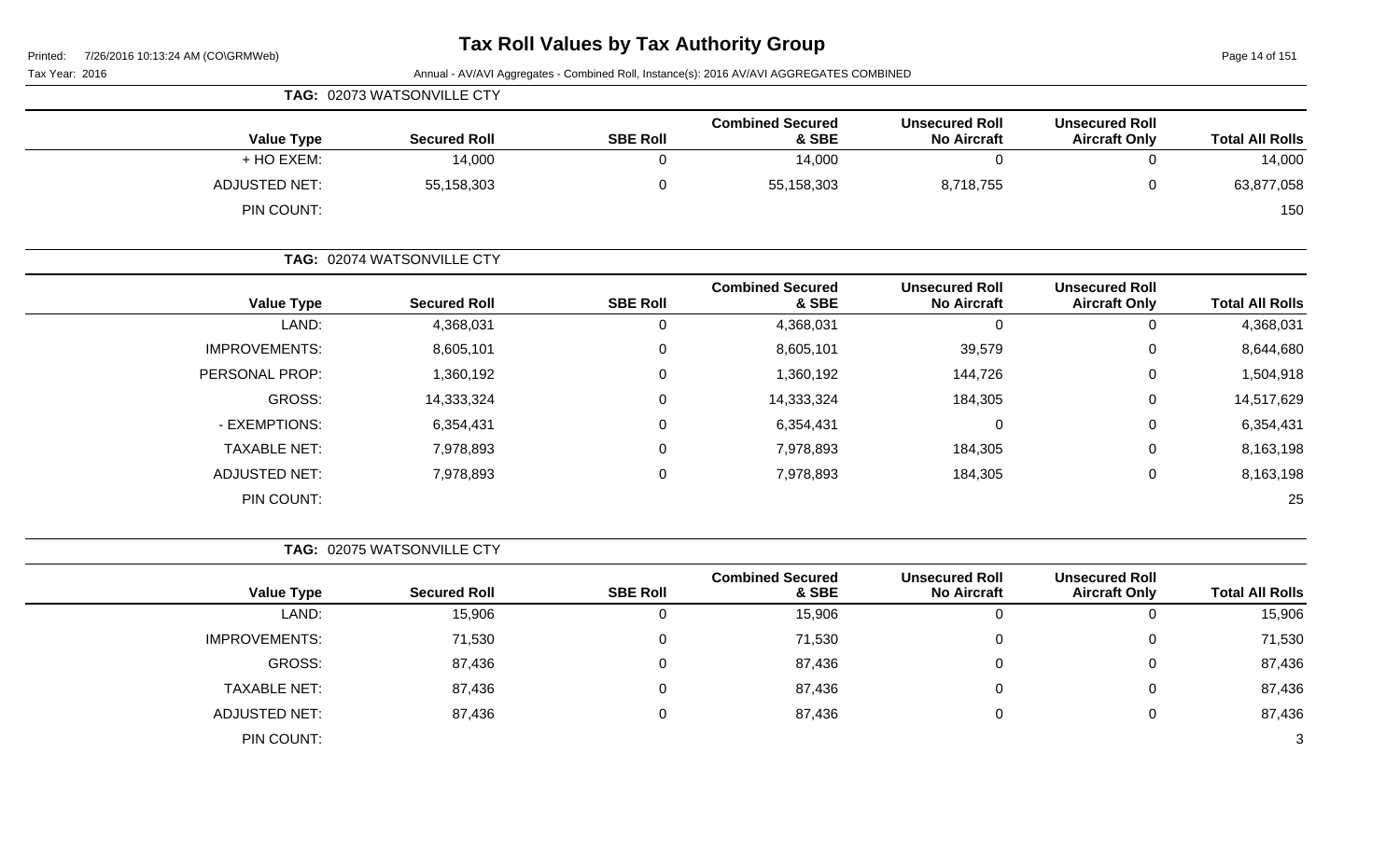# **Tax Roll Values by Tax Authority Group**

**TAG:** 02077 WATSONVILLE CTY

| <b>Total All Rolls</b> | <b>Unsecured Roll</b><br><b>Aircraft Only</b> | <b>Unsecured Roll</b><br><b>No Aircraft</b> | <b>Combined Secured</b><br>& SBE | <b>SBE Roll</b> | <b>Secured Roll</b> | <b>Value Type</b>    |
|------------------------|-----------------------------------------------|---------------------------------------------|----------------------------------|-----------------|---------------------|----------------------|
| 778,574                | $\mathbf{0}$                                  | 0                                           | 778,574                          | 0               | 778,574             | LAND:                |
| 1,035,074              | $\overline{0}$                                | 19,018                                      | 1,016,056                        | 0               | 1,016,056           | <b>IMPROVEMENTS:</b> |
| 95,947                 | $\overline{0}$                                | 95,947                                      | 0                                | $\mathbf 0$     |                     | PERSONAL PROP:       |
| 1,909,595              | $\mathbf 0$                                   | 114,965                                     | 1,794,630                        | $\mathbf 0$     | 1,794,630           | GROSS:               |
| 1,909,595              | 0                                             | 114,965                                     | 1,794,630                        | 0               | 1,794,630           | <b>TAXABLE NET:</b>  |
| 1,909,595              | 0                                             | 114,965                                     | 1,794,630                        | $\mathbf 0$     | 1,794,630           | <b>ADJUSTED NET:</b> |
| 4                      |                                               |                                             |                                  |                 |                     | PIN COUNT:           |

| <b>Value Type</b>    | <b>Secured Roll</b> | <b>SBE Roll</b> | <b>Combined Secured</b><br>& SBE | <b>Unsecured Roll</b><br><b>No Aircraft</b> | <b>Unsecured Roll</b><br><b>Aircraft Only</b> | <b>Total All Rolls</b> |
|----------------------|---------------------|-----------------|----------------------------------|---------------------------------------------|-----------------------------------------------|------------------------|
| LAND:                | 371,422,896         | 0               | 371,422,896                      | 2,983,044                                   | 0                                             | 374,405,940            |
| <b>IMPROVEMENTS:</b> | 475,893,097         | 0               | 475,893,097                      | 32,992,237                                  | 0                                             | 508,885,334            |
| PERSONAL PROP:       | 8,875,637           | 0               | 8,875,637                        | 48,552,189                                  | 29,600,097                                    | 87,027,923             |
| <b>GROSS:</b>        | 856,191,630         | 0               | 856,191,630                      | 84,527,470                                  | 29,600,097                                    | 970,319,197            |
| - EXEMPTIONS:        | 43,442,107          | 0               | 43,442,107                       | 1,375,901                                   | 494,187                                       | 45,312,195             |
| <b>TAXABLE NET:</b>  | 812,749,523         | 0               | 812,749,523                      | 83,151,569                                  | 29,105,910                                    | 925,007,002            |
| + HO EXEM:           | 3,042,200           | 0               | 3,042,200                        | $\Omega$                                    | 0                                             | 3,042,200              |
| <b>ADJUSTED NET:</b> | 815,791,723         | 0               | 815,791,723                      | 83,151,569                                  | 29,105,910                                    | 928,049,202            |
| PIN COUNT:           |                     |                 |                                  |                                             |                                               | 3,175                  |

|                      | TAG: 02079 WATSONVILLE CTY |                 |                                  |                                             |                                               |                        |
|----------------------|----------------------------|-----------------|----------------------------------|---------------------------------------------|-----------------------------------------------|------------------------|
| <b>Value Type</b>    | <b>Secured Roll</b>        | <b>SBE Roll</b> | <b>Combined Secured</b><br>& SBE | <b>Unsecured Roll</b><br><b>No Aircraft</b> | <b>Unsecured Roll</b><br><b>Aircraft Only</b> | <b>Total All Rolls</b> |
| LAND:                | 42,673                     |                 | 42,673                           |                                             |                                               | 42,673                 |
| <b>IMPROVEMENTS:</b> | 5,233                      |                 | 5,233                            |                                             |                                               | 5,233                  |
| GROSS:               | 47,906                     |                 | 47,906                           |                                             |                                               | 47,906                 |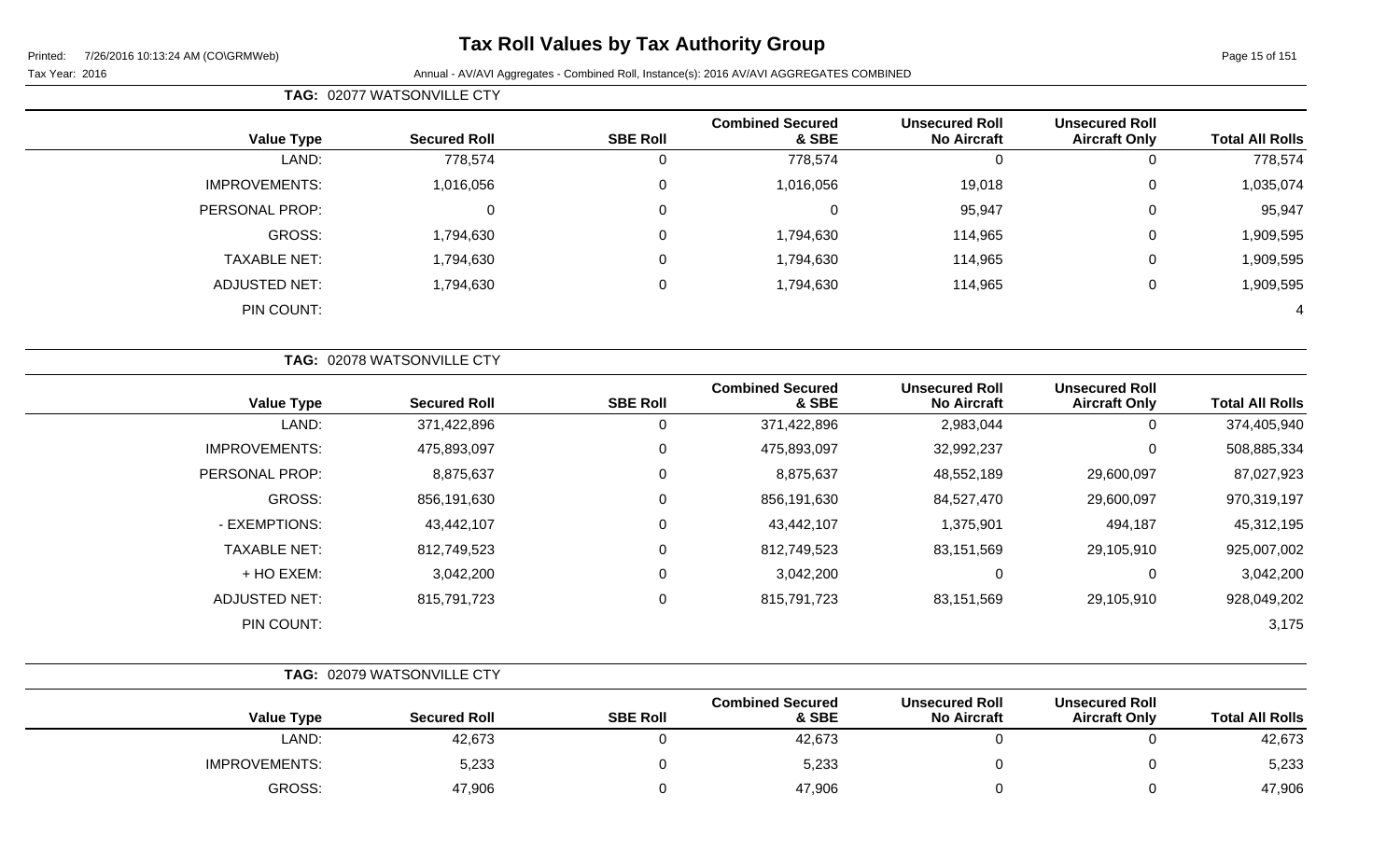Page 16 of 151

| Tax Year: 2016       |                            |                 | Annual - AV/AVI Aggregates - Combined Roll, Instance(s): 2016 AV/AVI AGGREGATES COMBINED |                                             |                                               |                        |
|----------------------|----------------------------|-----------------|------------------------------------------------------------------------------------------|---------------------------------------------|-----------------------------------------------|------------------------|
|                      | TAG: 02079 WATSONVILLE CTY |                 |                                                                                          |                                             |                                               |                        |
| <b>Value Type</b>    | <b>Secured Roll</b>        | <b>SBE Roll</b> | <b>Combined Secured</b><br>& SBE                                                         | <b>Unsecured Roll</b><br><b>No Aircraft</b> | <b>Unsecured Roll</b><br><b>Aircraft Only</b> | <b>Total All Rolls</b> |
| <b>TAXABLE NET:</b>  | 47,906                     | 0               | 47,906                                                                                   | $\mathbf 0$                                 | $\mathbf 0$                                   | 47,906                 |
| <b>ADJUSTED NET:</b> | 47,906                     | 0               | 47,906                                                                                   | 0                                           | $\mathbf 0$                                   | 47,906                 |
| PIN COUNT:           |                            |                 |                                                                                          |                                             |                                               | 3                      |
|                      | TAG: 03007 CAPITOLA CITY   |                 |                                                                                          |                                             |                                               |                        |
| <b>Value Type</b>    | <b>Secured Roll</b>        | <b>SBE Roll</b> | <b>Combined Secured</b><br>& SBE                                                         | <b>Unsecured Roll</b><br><b>No Aircraft</b> | <b>Unsecured Roll</b><br><b>Aircraft Only</b> | <b>Total All Rolls</b> |
| PERSONAL PROP:       | 0                          | 0               | 0                                                                                        | 34,248                                      | $\mathbf 0$                                   | 34,248                 |
| GROSS:               | $\Omega$                   | 0               | 0                                                                                        | 34,248                                      | 0                                             | 34,248                 |
| <b>TAXABLE NET:</b>  | ∩                          | 0               | 0                                                                                        | 34,248                                      | 0                                             | 34,248                 |
| <b>ADJUSTED NET:</b> | $\Omega$                   | 0               | $\mathbf 0$                                                                              | 34,248                                      | $\mathbf 0$                                   | 34,248                 |
| PIN COUNT:           |                            |                 |                                                                                          |                                             |                                               |                        |
|                      | TAG: 03011 CAPITOLA CITY   |                 |                                                                                          |                                             |                                               |                        |
| <b>Value Type</b>    | <b>Secured Roll</b>        | <b>SBE Roll</b> | <b>Combined Secured</b><br>& SBE                                                         | <b>Unsecured Roll</b><br><b>No Aircraft</b> | <b>Unsecured Roll</b><br><b>Aircraft Only</b> | <b>Total All Rolls</b> |
| PIN COUNT:           |                            |                 |                                                                                          |                                             |                                               |                        |
|                      | TAG: 03020 CAPITOLA CITY   |                 |                                                                                          |                                             |                                               |                        |
| <b>Value Type</b>    | <b>Secured Roll</b>        | <b>SBE Roll</b> | <b>Combined Secured</b><br>& SBE                                                         | <b>Unsecured Roll</b><br><b>No Aircraft</b> | <b>Unsecured Roll</b><br><b>Aircraft Only</b> | <b>Total All Rolls</b> |
| PIN COUNT:           |                            |                 |                                                                                          |                                             |                                               |                        |
|                      | TAG: 03037 CAPITOLA CITY   |                 |                                                                                          |                                             |                                               |                        |
| <b>Value Type</b>    | <b>Secured Roll</b>        | <b>SBE Roll</b> | <b>Combined Secured</b><br>& SBE                                                         | <b>Unsecured Roll</b><br><b>No Aircraft</b> | <b>Unsecured Roll</b><br><b>Aircraft Only</b> | <b>Total All Rolls</b> |
| LAND:                | $\mathsf 0$                | 0               | 0                                                                                        | 134,481                                     | $\mathsf 0$                                   | 134,481                |
| <b>IMPROVEMENTS:</b> | $\pmb{0}$                  | $\mathbf 0$     | $\mathbf 0$                                                                              | 268,227                                     | $\pmb{0}$                                     | 268,227                |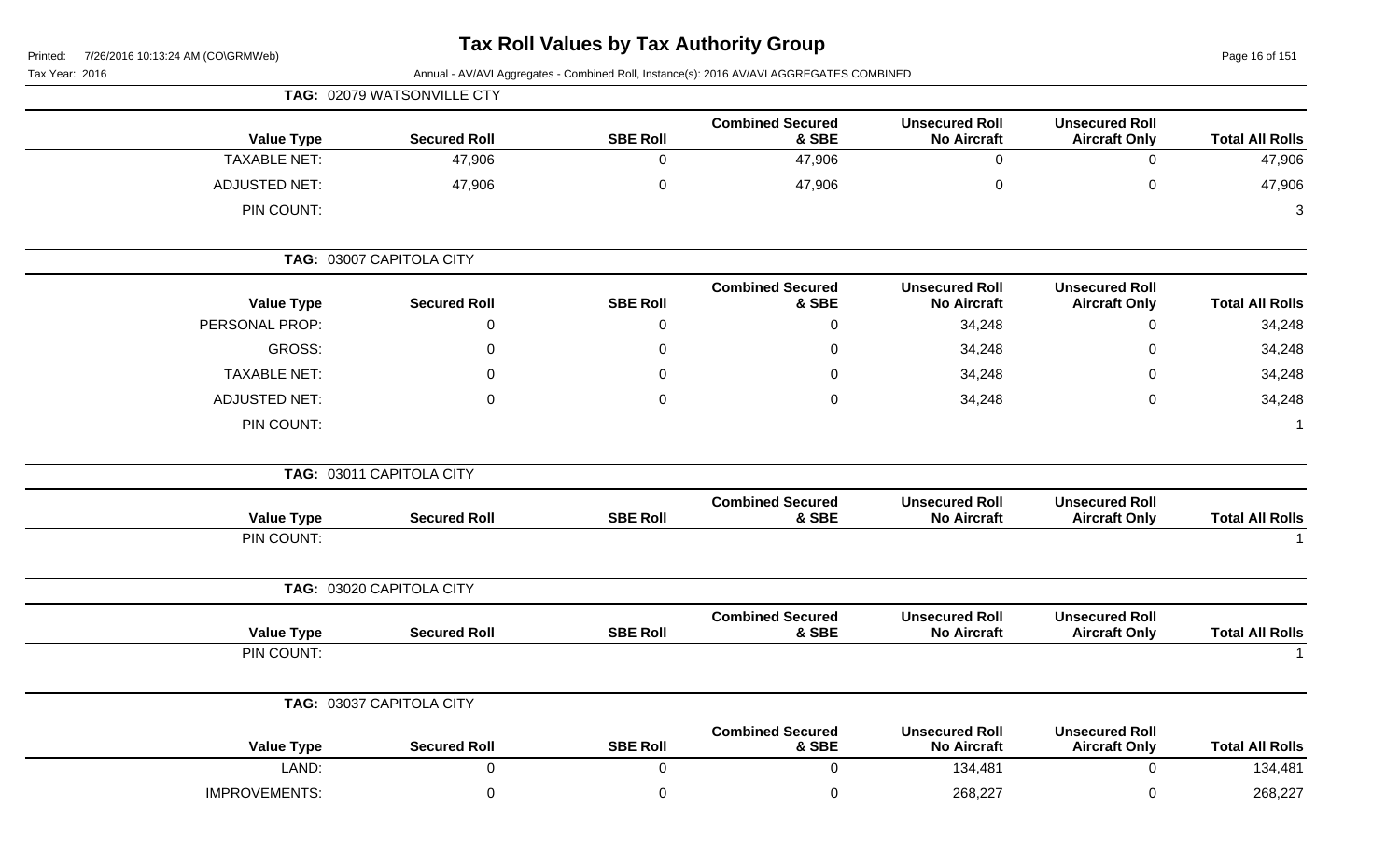# **Tax Roll Values by Tax Authority Group**

Tax Year: 2016 **Annual - AV/AVI Aggregates - Combined Roll**, Instance(s): 2016 AV/AVI AGGREGATES COMBINED

| TAG: 03037 CAPITOLA CITY |                     |                 |                                  |                                             |                                               |                        |
|--------------------------|---------------------|-----------------|----------------------------------|---------------------------------------------|-----------------------------------------------|------------------------|
| <b>Value Type</b>        | <b>Secured Roll</b> | <b>SBE Roll</b> | <b>Combined Secured</b><br>& SBE | <b>Unsecured Roll</b><br><b>No Aircraft</b> | <b>Unsecured Roll</b><br><b>Aircraft Only</b> | <b>Total All Rolls</b> |
| GROSS:                   |                     |                 | 0                                | 402,708                                     | $\Omega$                                      | 402,708                |
| TAXABLE NET:             |                     |                 | 0                                | 402,708                                     | $\mathbf 0$                                   | 402,708                |
| <b>ADJUSTED NET:</b>     |                     |                 | 0                                | 402,708                                     | 0                                             | 402,708                |
| PIN COUNT:               |                     |                 |                                  |                                             |                                               | 9                      |
|                          |                     |                 |                                  |                                             |                                               |                        |

**TAG:** 03039 CAPITOLA CITY

| <b>Value Type</b>    | <b>Secured Roll</b> | <b>SBE Roll</b> | <b>Combined Secured</b><br>& SBE | <b>Unsecured Roll</b><br><b>No Aircraft</b> | <b>Unsecured Roll</b><br><b>Aircraft Only</b> | <b>Total All Rolls</b> |
|----------------------|---------------------|-----------------|----------------------------------|---------------------------------------------|-----------------------------------------------|------------------------|
| LAND:                | 413,057             | U               | 413,057                          | U                                           | 0                                             | 413,057                |
| <b>IMPROVEMENTS:</b> | 468,121             | 0               | 468,121                          | 0                                           | 0                                             | 468,121                |
| GROSS:               | 881,178             | 0               | 881,178                          | 0                                           | 0                                             | 881,178                |
| - EXEMPTIONS:        | 7,000               | 0               | 7,000                            | 0                                           | $\mathbf 0$                                   | 7,000                  |
| <b>TAXABLE NET:</b>  | 874,178             | 0               | 874,178                          | 0                                           | 0                                             | 874,178                |
| + HO EXEM:           | 7,000               | 0               | 7,000                            | 0                                           | $\mathbf 0$                                   | 7,000                  |
| <b>ADJUSTED NET:</b> | 881,178             | 0               | 881,178                          | 0                                           | $\mathbf 0$                                   | 881,178                |
| PIN COUNT:           |                     |                 |                                  |                                             |                                               |                        |

**TAG:** 03046 CAPITOLA CITY

|                      |                     |                 | <b>Combined Secured</b> | <b>Unsecured Roll</b> | <b>Unsecured Roll</b> |                        |
|----------------------|---------------------|-----------------|-------------------------|-----------------------|-----------------------|------------------------|
| <b>Value Type</b>    | <b>Secured Roll</b> | <b>SBE Roll</b> | & SBE                   | <b>No Aircraft</b>    | <b>Aircraft Only</b>  | <b>Total All Rolls</b> |
| LAND:                | 22,763,882          | 0               | 22,763,882              |                       | 0                     | 22,763,882             |
| <b>IMPROVEMENTS:</b> | 14,381,083          | 0               | 14,381,083              | 225,853               | 0                     | 14,606,936             |
| PERSONAL PROP:       | 0                   | 0               | 0                       | 123,433               | 0                     | 123,433                |
| GROSS:               | 37,144,965          | 0               | 37,144,965              | 349,286               | 0                     | 37,494,251             |
| - EXEMPTIONS:        | 175,000             | 0               | 175,000                 |                       | 0                     | 175,000                |
| <b>TAXABLE NET:</b>  | 36,969,965          | 0               | 36,969,965              | 349,286               | 0                     | 37,319,251             |
| + HO EXEM:           | 175,000             |                 | 175,000                 |                       | 0                     | 175,000                |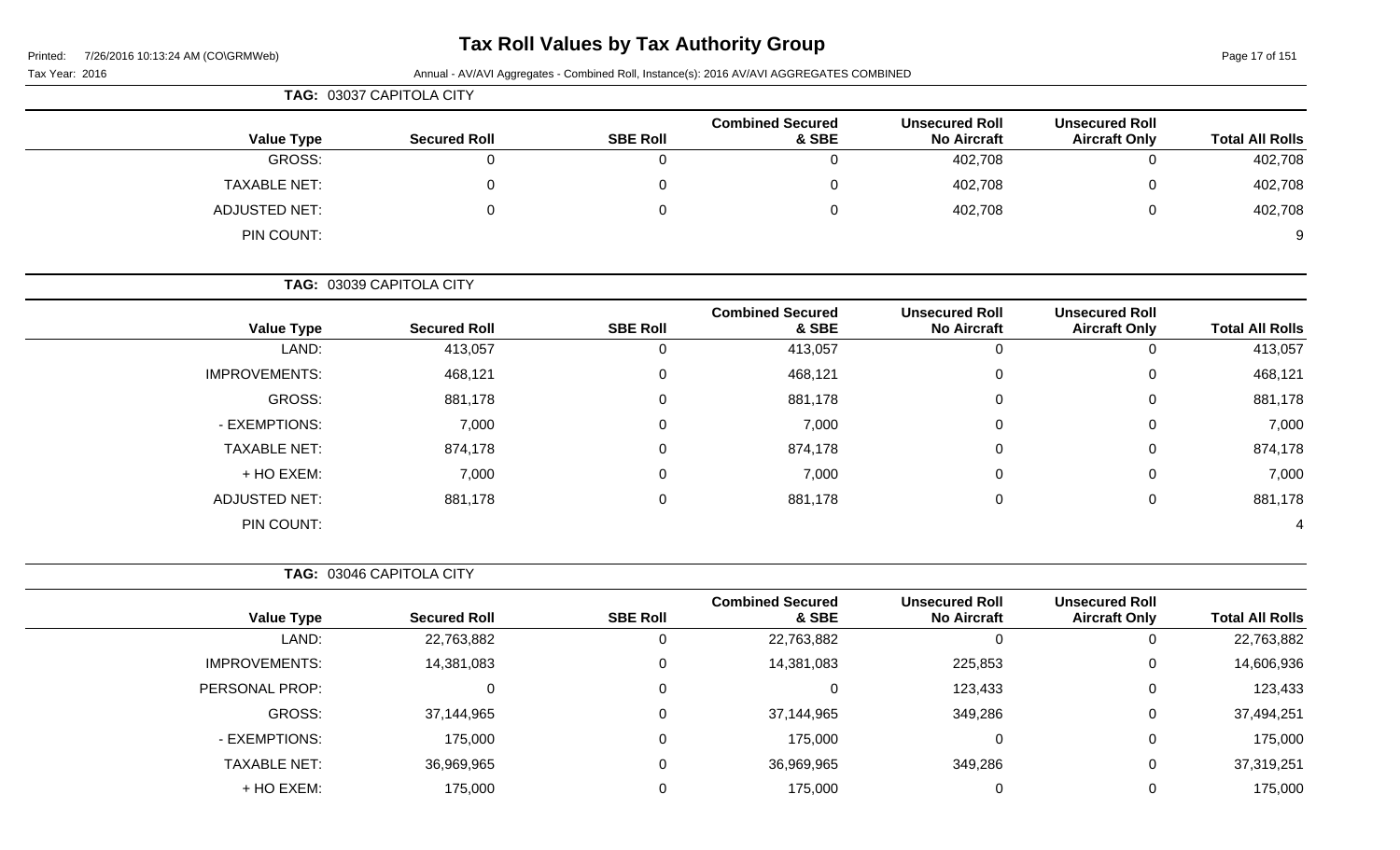Page 18 of 151

|                        |                                               |                                             |                                  |                 | TAG: 03046 CAPITOLA CITY |                      |
|------------------------|-----------------------------------------------|---------------------------------------------|----------------------------------|-----------------|--------------------------|----------------------|
| <b>Total All Rolls</b> | <b>Unsecured Roll</b><br><b>Aircraft Only</b> | <b>Unsecured Roll</b><br><b>No Aircraft</b> | <b>Combined Secured</b><br>& SBE | <b>SBE Roll</b> | <b>Secured Roll</b>      | <b>Value Type</b>    |
| 37,494,251             | $\mathbf 0$                                   | 349,286                                     | 37,144,965                       | $\mathbf 0$     | 37,144,965               | <b>ADJUSTED NET:</b> |
| 92                     |                                               |                                             |                                  |                 |                          | PIN COUNT:           |
|                        |                                               |                                             |                                  |                 | TAG: 03050 CAPITOLA CITY |                      |
| <b>Total All Rolls</b> | <b>Unsecured Roll</b><br><b>Aircraft Only</b> | <b>Unsecured Roll</b><br><b>No Aircraft</b> | <b>Combined Secured</b><br>& SBE | <b>SBE Roll</b> | <b>Secured Roll</b>      | <b>Value Type</b>    |
| 658,014                | $\mathbf 0$                                   | $\mathbf 0$                                 | 658,014                          | $\pmb{0}$       | 658,014                  | LAND:                |
| 184,706                | $\mathbf 0$                                   | $\pmb{0}$                                   | 184,706                          | $\pmb{0}$       | 184,706                  | <b>IMPROVEMENTS:</b> |
| 5,000                  | 0                                             | 5,000                                       | 0                                | 0               | $\mathbf 0$              | PERSONAL PROP:       |
| 847,720                | $\mathbf 0$                                   | 5,000                                       | 842,720                          | $\mathbf 0$     | 842,720                  | GROSS:               |
| 847,720                | $\mathbf 0$                                   | 5,000                                       | 842,720                          | 0               | 842,720                  | <b>TAXABLE NET:</b>  |
| 847,720                | $\pmb{0}$                                     | 5,000                                       | 842,720                          | $\pmb{0}$       | 842,720                  | <b>ADJUSTED NET:</b> |
| $\overline{2}$         |                                               |                                             |                                  |                 |                          | PIN COUNT:           |
|                        |                                               |                                             |                                  |                 | TAG: 03053 CAPITOLA CITY |                      |
| <b>Total All Rolls</b> | <b>Unsecured Roll</b><br><b>Aircraft Only</b> | <b>Unsecured Roll</b><br><b>No Aircraft</b> | <b>Combined Secured</b><br>& SBE | <b>SBE Roll</b> | <b>Secured Roll</b>      | <b>Value Type</b>    |
| 2                      |                                               |                                             |                                  |                 |                          | PIN COUNT:           |
|                        |                                               |                                             |                                  |                 | TAG: 03056 CAPITOLA CITY |                      |
| <b>Total All Rolls</b> | <b>Unsecured Roll</b><br><b>Aircraft Only</b> | <b>Unsecured Roll</b><br><b>No Aircraft</b> | <b>Combined Secured</b><br>& SBE | <b>SBE Roll</b> | <b>Secured Roll</b>      | <b>Value Type</b>    |
| 8,174,470              | $\mathbf 0$                                   | $\mathbf 0$                                 | 8,174,470                        | $\mathbf 0$     | 8,174,470                | LAND:                |
| 6,204,473              | $\mathbf 0$                                   | 4,500                                       | 6,199,973                        | $\pmb{0}$       | 6,199,973                | <b>IMPROVEMENTS:</b> |
| 16,500                 | 0                                             | 16,500                                      | 0                                | 0               | $\mathbf 0$              | PERSONAL PROP:       |
| 14,395,443             | $\pmb{0}$                                     | 21,000                                      | 14,374,443                       | $\Omega$        | 14,374,443               | <b>GROSS:</b>        |
| 14,395,443             | $\mathbf 0$                                   | 21,000                                      | 14,374,443                       | 0               | 14,374,443               | <b>TAXABLE NET:</b>  |
| 14,395,443             | $\mathbf 0$                                   | 21,000                                      | 14,374,443                       | $\mathbf 0$     | 14,374,443               | <b>ADJUSTED NET:</b> |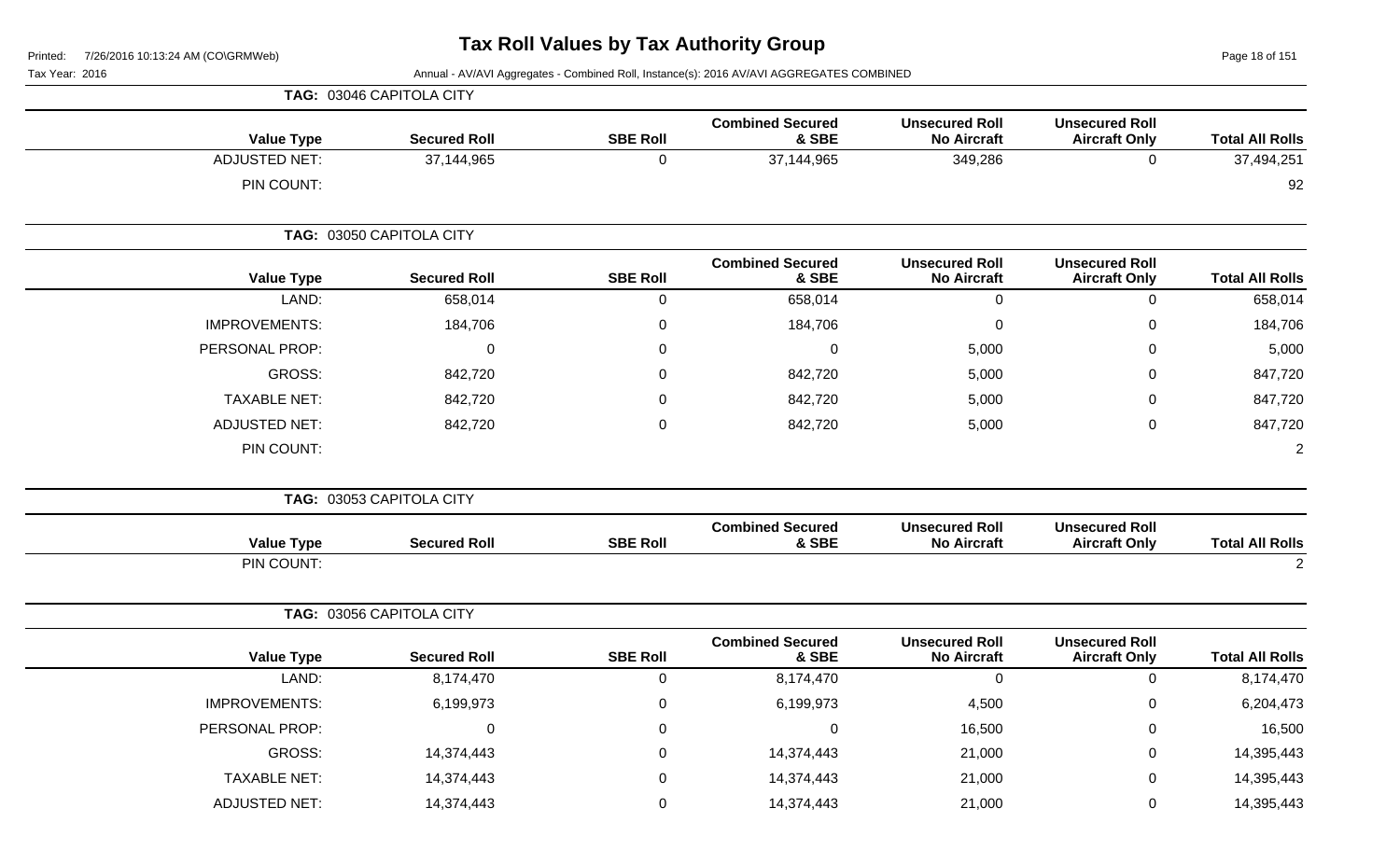Page 19 of 151

|                        |                                               |                                             |                                  |                 | TAG: 03056 CAPITOLA CITY |                      |
|------------------------|-----------------------------------------------|---------------------------------------------|----------------------------------|-----------------|--------------------------|----------------------|
| <b>Total All Rolls</b> | <b>Unsecured Roll</b><br><b>Aircraft Only</b> | <b>Unsecured Roll</b><br><b>No Aircraft</b> | <b>Combined Secured</b><br>& SBE | <b>SBE Roll</b> | <b>Secured Roll</b>      | <b>Value Type</b>    |
| 17                     |                                               |                                             |                                  |                 |                          | PIN COUNT:           |
|                        |                                               |                                             |                                  |                 | TAG: 03063 CAPITOLA CITY |                      |
| <b>Total All Rolls</b> | <b>Unsecured Roll</b><br><b>Aircraft Only</b> | <b>Unsecured Roll</b><br><b>No Aircraft</b> | <b>Combined Secured</b><br>& SBE | <b>SBE Roll</b> | <b>Secured Roll</b>      | <b>Value Type</b>    |
| 483,304                | $\mathbf 0$                                   | $\boldsymbol{0}$                            | 483,304                          | 0               | 483,304                  | LAND:                |
| 402,752                | 0                                             | $\mathbf{0}$                                | 402,752                          | 0               | 402,752                  | <b>IMPROVEMENTS:</b> |
| 886,056                | $\Omega$                                      | $\Omega$                                    | 886,056                          | $\Omega$        | 886,056                  | <b>GROSS:</b>        |
| 886,056                | 0                                             | 0                                           | 886,056                          | 0               | 886,056                  | <b>TAXABLE NET:</b>  |
| 886,056                | $\mathbf 0$                                   | $\Omega$                                    | 886,056                          | 0               | 886,056                  | <b>ADJUSTED NET:</b> |
|                        |                                               |                                             |                                  |                 |                          | PIN COUNT:           |
|                        |                                               |                                             |                                  |                 | TAG: 03069 CAPITOLA CITY |                      |
| <b>Total All Rolls</b> | <b>Unsecured Roll</b><br><b>Aircraft Only</b> | <b>Unsecured Roll</b><br><b>No Aircraft</b> | <b>Combined Secured</b><br>& SBE | <b>SBE Roll</b> | <b>Secured Roll</b>      | <b>Value Type</b>    |
| 6,249,811              | $\mathbf 0$                                   | $\mathbf 0$                                 | 6,249,811                        | 0               | 6,249,811                | LAND:                |
| 7,751,930              | 0                                             | 2,262,507                                   | 5,489,423                        | 0               | 5,489,423                | <b>IMPROVEMENTS:</b> |
| 1,177,397              | $\mathbf 0$                                   | 770,952                                     | 406,445                          | 0               | 406,445                  | PERSONAL PROP:       |
| 15,179,138             | $\mathbf 0$                                   | 3,033,459                                   | 12,145,679                       | 0               | 12,145,679               | <b>GROSS:</b>        |
| 1,101,286              | 0                                             | 1,101,286                                   | $\Omega$                         | 0               | $\Omega$                 | - EXEMPTIONS:        |
| 14,077,852             | $\mathbf 0$                                   | 1,932,173                                   | 12,145,679                       | 0               | 12,145,679               | <b>TAXABLE NET:</b>  |
| 14,077,852             | $\pmb{0}$                                     | 1,932,173                                   | 12,145,679                       | 0               | 12,145,679               | <b>ADJUSTED NET:</b> |
| 25                     |                                               |                                             |                                  |                 |                          | PIN COUNT:           |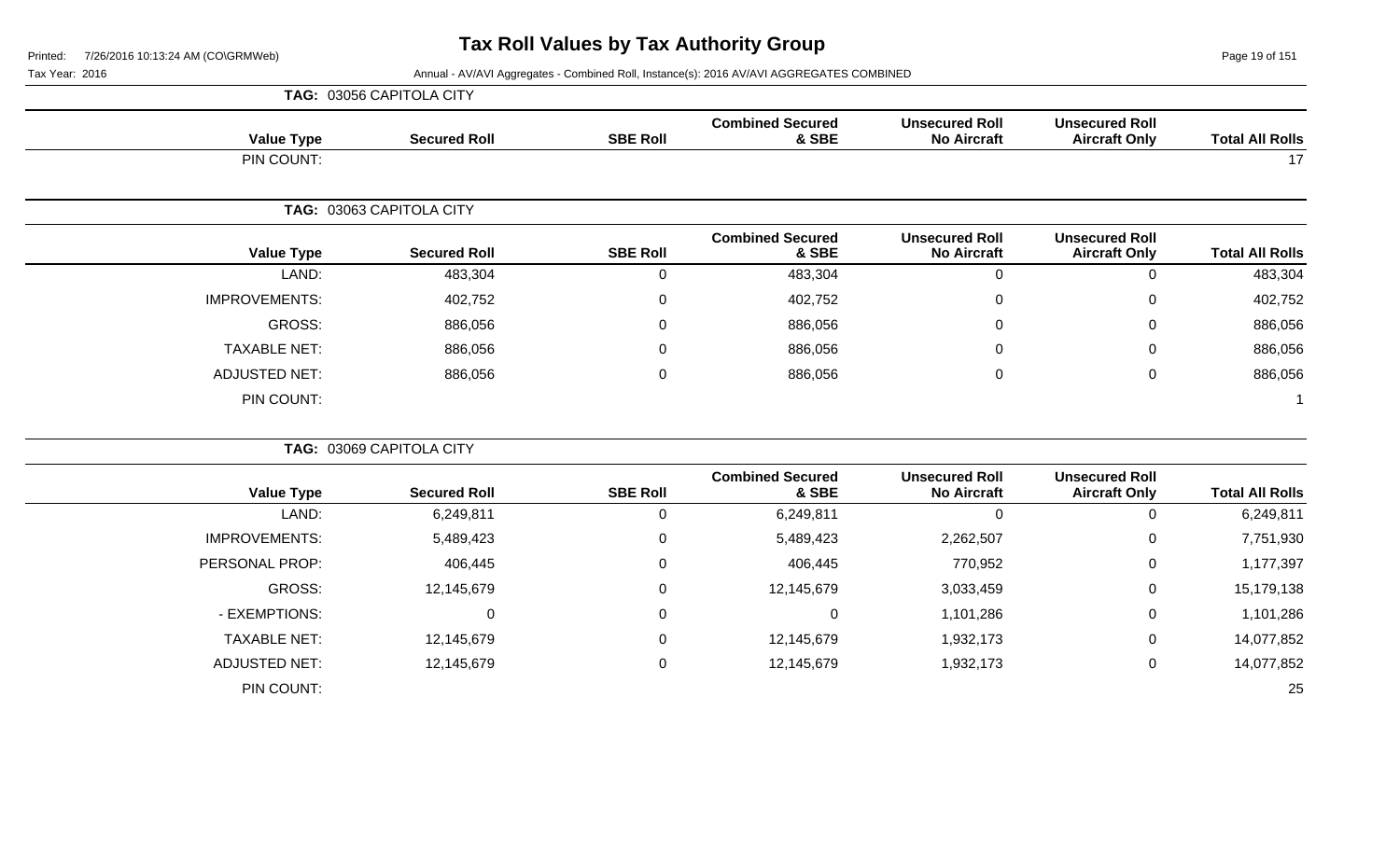# **Tax Roll Values by Tax Authority Group**

Tax Year: 2016 **Annual - AV/AVI Aggregates - Combined Roll**, Instance(s): 2016 AV/AVI AGGREGATES COMBINED

|                        |                                               |                                             |                                  | TAG: 03071 CAPITOLA CITY |                     |                      |  |  |
|------------------------|-----------------------------------------------|---------------------------------------------|----------------------------------|--------------------------|---------------------|----------------------|--|--|
| <b>Total All Rolls</b> | <b>Unsecured Roll</b><br><b>Aircraft Only</b> | <b>Unsecured Roll</b><br><b>No Aircraft</b> | <b>Combined Secured</b><br>& SBE | <b>SBE Roll</b>          | <b>Secured Roll</b> | <b>Value Type</b>    |  |  |
| 625                    | 0                                             | 0                                           | 625                              | 0                        | 625                 | LAND:                |  |  |
| 625                    | 0                                             | 0                                           | 625                              | $\Omega$                 | 625                 | <b>IMPROVEMENTS:</b> |  |  |
| 1,250                  | 0                                             | 0                                           | 1,250                            | 0                        | 1,250               | <b>GROSS:</b>        |  |  |
| 1,250                  | 0                                             | 0                                           | 1,250                            | $\Omega$                 | 1,250               | - EXEMPTIONS:        |  |  |
|                        |                                               |                                             |                                  |                          |                     | PIN COUNT:           |  |  |

**TAG:** 03101 CAPITOLA CITY

| <b>Value Type</b>    | <b>Secured Roll</b> | <b>SBE Roll</b> | <b>Combined Secured</b><br>& SBE | <b>Unsecured Roll</b><br><b>No Aircraft</b> | <b>Unsecured Roll</b><br><b>Aircraft Only</b> | <b>Total All Rolls</b> |
|----------------------|---------------------|-----------------|----------------------------------|---------------------------------------------|-----------------------------------------------|------------------------|
| LAND:                | 59,432,553          | 83,608          | 59,516,161                       | O                                           | U                                             | 59,516,161             |
| <b>IMPROVEMENTS:</b> | 94,270,087          | $\mathbf 0$     | 94,270,087                       | 13,742,005                                  | 0                                             | 108,012,092            |
| PERSONAL PROP:       | 2,830,937           | $\Omega$        | 2,830,937                        | 9,441,427                                   | 0                                             | 12,272,364             |
| <b>GROSS:</b>        | 156,533,577         | 83,608          | 156,617,185                      | 23,183,432                                  | 0                                             | 179,800,617            |
| - EXEMPTIONS:        | 4,019,779           | $\Omega$        | 4,019,779                        | 0                                           | 0                                             | 4,019,779              |
| <b>TAXABLE NET:</b>  | 152,513,798         | 83,608          | 152,597,406                      | 23,183,432                                  | 0                                             | 175,780,838            |
| + HO EXEM:           | 14,000              | $\Omega$        | 14,000                           | 0                                           | $\mathbf 0$                                   | 14,000                 |
| ADJUSTED NET:        | 152,527,798         | 83,608          | 152,611,406                      | 23,183,432                                  | 0                                             | 175,794,838            |
| PIN COUNT:           |                     |                 |                                  |                                             |                                               | 149                    |

|                      | <b>TAG: 03102 CAPITOLA CITY</b> |                 |                                  |                                             |                                               |                        |
|----------------------|---------------------------------|-----------------|----------------------------------|---------------------------------------------|-----------------------------------------------|------------------------|
| Value Type           | <b>Secured Roll</b>             | <b>SBE Roll</b> | <b>Combined Secured</b><br>& SBE | <b>Unsecured Roll</b><br><b>No Aircraft</b> | <b>Unsecured Roll</b><br><b>Aircraft Only</b> | <b>Total All Rolls</b> |
| LAND:                | 21,304,798                      | C               | 21,304,798                       |                                             | U                                             | 21,304,798             |
| <b>IMPROVEMENTS:</b> | 20,260,951                      |                 | 20,260,951                       | 1,178                                       | $\overline{0}$                                | 20,262,129             |
| PERSONAL PROP:       | 79,000                          |                 | 79,000                           | 128,533                                     | $\mathbf{0}$                                  | 207,533                |
| GROSS:               | 41,644,749                      |                 | 41,644,749                       | 129,711                                     | $\overline{0}$                                | 41,774,460             |
| - EXEMPTIONS:        | 7,683,544                       |                 | 7,683,544                        |                                             | $\overline{0}$                                | 7,683,544              |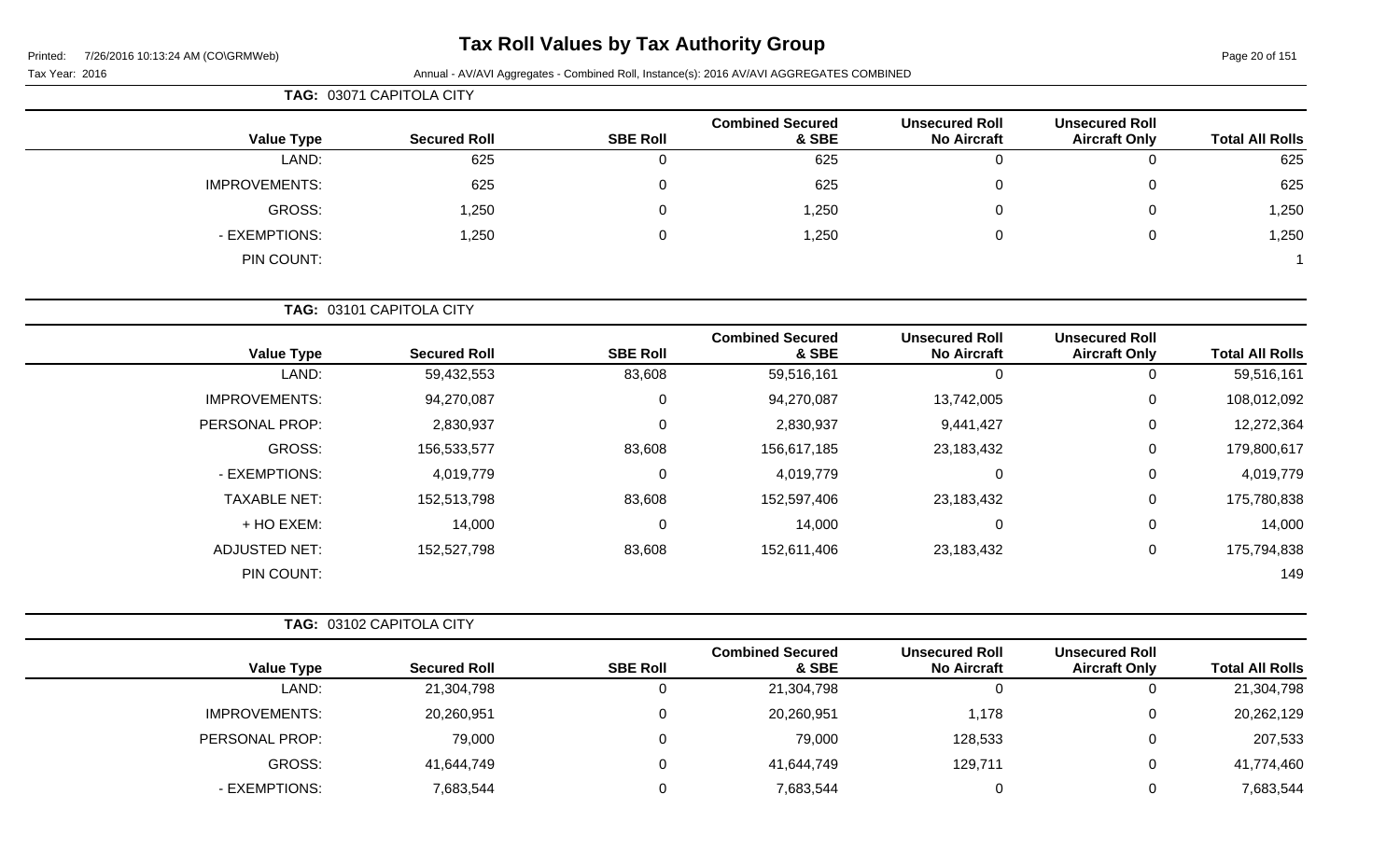# **Tax Roll Values by Tax Authority Group**

Page 21 of 151

| Tax Year: 2016 | Annual - AV/AVI Aggregates - Combined Roll, Instance(s): 2016 AV/AVI AGGREGATES COMBINED |
|----------------|------------------------------------------------------------------------------------------|

|                      | TAG: 03102 CAPITOLA CITY |                 |                                  |                                             |                                               |                        |
|----------------------|--------------------------|-----------------|----------------------------------|---------------------------------------------|-----------------------------------------------|------------------------|
| <b>Value Type</b>    | <b>Secured Roll</b>      | <b>SBE Roll</b> | <b>Combined Secured</b><br>& SBE | <b>Unsecured Roll</b><br><b>No Aircraft</b> | <b>Unsecured Roll</b><br><b>Aircraft Only</b> | <b>Total All Rolls</b> |
| <b>TAXABLE NET:</b>  | 33,961,205               |                 | 33,961,205                       | 129,711                                     | U                                             | 34,090,916             |
| + HO EXEM:           | 189,000                  |                 | 189,000                          |                                             | 0                                             | 189,000                |
| <b>ADJUSTED NET:</b> | 34,150,205               |                 | 34,150,205                       | 129,711                                     | 0                                             | 34,279,916             |
| PIN COUNT:           |                          |                 |                                  |                                             |                                               | 90                     |

**TAG:** 03103 CAPITOLA CITY

| <b>Value Type</b>    | <b>Secured Roll</b> | <b>SBE Roll</b> | <b>Combined Secured</b><br>& SBE | <b>Unsecured Roll</b><br><b>No Aircraft</b> | <b>Unsecured Roll</b><br><b>Aircraft Only</b> | <b>Total All Rolls</b> |
|----------------------|---------------------|-----------------|----------------------------------|---------------------------------------------|-----------------------------------------------|------------------------|
| LAND:                | 8,069,711           |                 | 8,069,711                        | υ                                           | O                                             | 8,069,711              |
| <b>IMPROVEMENTS:</b> | 16,625,227          | 0               | 16,625,227                       | 169,044                                     | 0                                             | 16,794,271             |
| PERSONAL PROP:       | 0                   | 0               |                                  | 608,222                                     | 0                                             | 608,222                |
| GROSS:               | 24,694,938          | 0               | 24,694,938                       | 777,266                                     | 0                                             | 25,472,204             |
| <b>TAXABLE NET:</b>  | 24,694,938          | 0               | 24,694,938                       | 777,266                                     | 0                                             | 25,472,204             |
| <b>ADJUSTED NET:</b> | 24,694,938          | 0               | 24,694,938                       | 777,266                                     | 0                                             | 25,472,204             |
| PIN COUNT:           |                     |                 |                                  |                                             |                                               | 5                      |

**TAG:** 03104 CAPITOLA CITY

|                      |                     |                 | <b>Combined Secured</b> | <b>Unsecured Roll</b> | <b>Unsecured Roll</b> |                        |
|----------------------|---------------------|-----------------|-------------------------|-----------------------|-----------------------|------------------------|
| <b>Value Type</b>    | <b>Secured Roll</b> | <b>SBE Roll</b> | & SBE                   | <b>No Aircraft</b>    | <b>Aircraft Only</b>  | <b>Total All Rolls</b> |
| LAND:                | 1,325,260           |                 | 1,325,260               | 0                     |                       | 1,325,260              |
| <b>IMPROVEMENTS:</b> | 6,215,732           |                 | 6,215,732               | 1,492,934             |                       | 7,708,666              |
| PERSONAL PROP:       |                     |                 |                         | 1,259,744             | 0                     | 1,259,744              |
| GROSS:               | 7,540,992           |                 | 7,540,992               | 2,752,678             | U                     | 10,293,670             |
| <b>TAXABLE NET:</b>  | 7,540,992           |                 | 7,540,992               | 2,752,678             | U                     | 10,293,670             |
| ADJUSTED NET:        | 7,540,992           |                 | 7,540,992               | 2,752,678             |                       | 10,293,670             |
| PIN COUNT:           |                     |                 |                         |                       |                       | 6                      |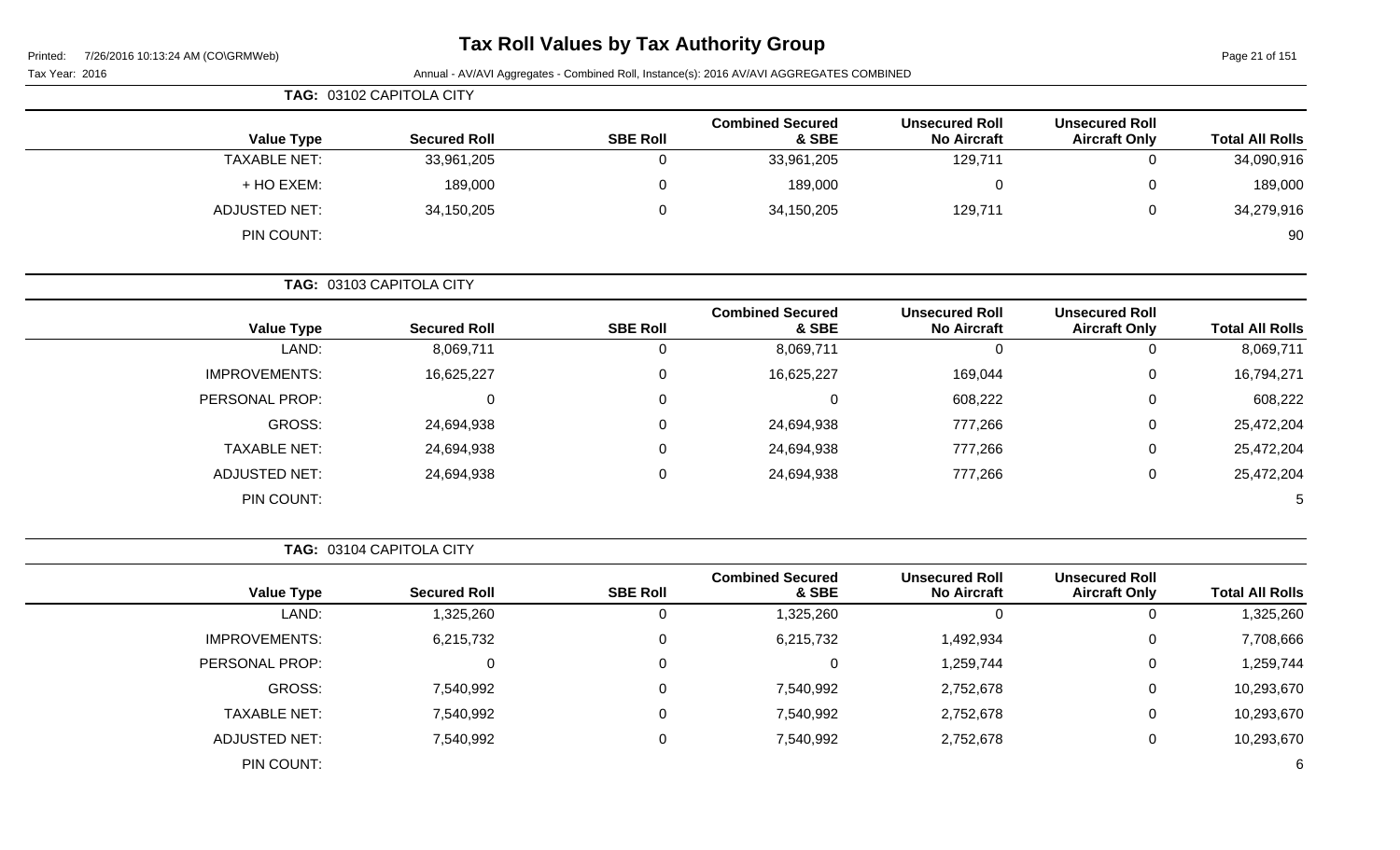# **Tax Roll Values by Tax Authority Group**

Page 22 of 151

#### Tax Year: 2016 **Annual - AV/AVI Aggregates - Combined Roll**, Instance(s): 2016 AV/AVI AGGREGATES COMBINED

|                      |                     |                 | <b>Combined Secured</b> | <b>Unsecured Roll</b> | <b>Unsecured Roll</b> |                        |
|----------------------|---------------------|-----------------|-------------------------|-----------------------|-----------------------|------------------------|
| <b>Value Type</b>    | <b>Secured Roll</b> | <b>SBE Roll</b> | & SBE                   | <b>No Aircraft</b>    | <b>Aircraft Only</b>  | <b>Total All Rolls</b> |
| LAND:                | 17,699,107          |                 | 17,699,107              | 0                     | 0                     | 17,699,107             |
| <b>IMPROVEMENTS:</b> | 21,017,909          | 0               | 21,017,909              | 3,202,803             | $\overline{0}$        | 24,220,712             |
| PERSONAL PROP:       | 460,943             | 0               | 460,943                 | 1,660,022             | $\mathbf 0$           | 2,120,965              |
| GROSS:               | 39,177,959          | 0               | 39,177,959              | 4,862,825             | 0                     | 44,040,784             |
| - EXEMPTIONS:        | 84,000              | 0               | 84,000                  | 0                     | 0                     | 84,000                 |
| <b>TAXABLE NET:</b>  | 39,093,959          | 0               | 39,093,959              | 4,862,825             | $\mathbf 0$           | 43,956,784             |
| + HO EXEM:           | 84,000              | 0               | 84,000                  | 0                     | 0                     | 84,000                 |
| <b>ADJUSTED NET:</b> | 39,177,959          | 0               | 39,177,959              | 4,862,825             | 0                     | 44,040,784             |
| PIN COUNT:           |                     |                 |                         |                       |                       | 59                     |

**TAG:** 03106 CAPITOLA CITY

**TAG:** 03105 CAPITOLA CITY

| <b>Value Type</b>    | <b>Secured Roll</b>      | <b>SBE Roll</b> | <b>Combined Secured</b><br>& SBE | <b>Unsecured Roll</b><br><b>No Aircraft</b> | <b>Unsecured Roll</b><br><b>Aircraft Only</b> | <b>Total All Rolls</b> |
|----------------------|--------------------------|-----------------|----------------------------------|---------------------------------------------|-----------------------------------------------|------------------------|
| LAND:                | 223,383,301              | 0               | 223,383,301                      | 269,278                                     | 0                                             | 223,652,579            |
| <b>IMPROVEMENTS:</b> | 178,655,526              | 0               | 178,655,526                      | 4,452,945                                   | $\mathbf 0$                                   | 183,108,471            |
| PERSONAL PROP:       | 408,724                  | 0               | 408,724                          | 2,383,677                                   | 0                                             | 2,792,401              |
| GROSS:               | 402,447,551              | 0               | 402,447,551                      | 7,105,900                                   | $\mathbf 0$                                   | 409,553,451            |
| - EXEMPTIONS:        | 10,767,692               | $\Omega$        | 10,767,692                       | 7,000                                       | $\mathbf 0$                                   | 10,774,692             |
| <b>TAXABLE NET:</b>  | 391,679,859              | 0               | 391,679,859                      | 7,098,900                                   | 0                                             | 398,778,759            |
| + HO EXEM:           | 2,860,200                | 0               | 2,860,200                        | 7,000                                       | 0                                             | 2,867,200              |
| <b>ADJUSTED NET:</b> | 394,540,059              | $\Omega$        | 394,540,059                      | 7,105,900                                   | 0                                             | 401,645,959            |
| PIN COUNT:           |                          |                 |                                  |                                             |                                               | 1,287                  |
|                      | TAG: 03108 CAPITOLA CITY |                 |                                  |                                             |                                               |                        |

| <b>Value Type</b> | <b>Secured Roll</b> | <b>SBE Roll</b> | <b>Combined Secured</b><br>& SBE | <b>Unsecured Roll</b><br><b>No Aircraft</b> | <b>Unsecured Roll</b><br>Aircraft Only | <b>Total All Rolls</b> |
|-------------------|---------------------|-----------------|----------------------------------|---------------------------------------------|----------------------------------------|------------------------|
| LAND:             | 658,834,289         |                 | .834.289<br>658,83               | 503,705                                     |                                        | 659,337,994            |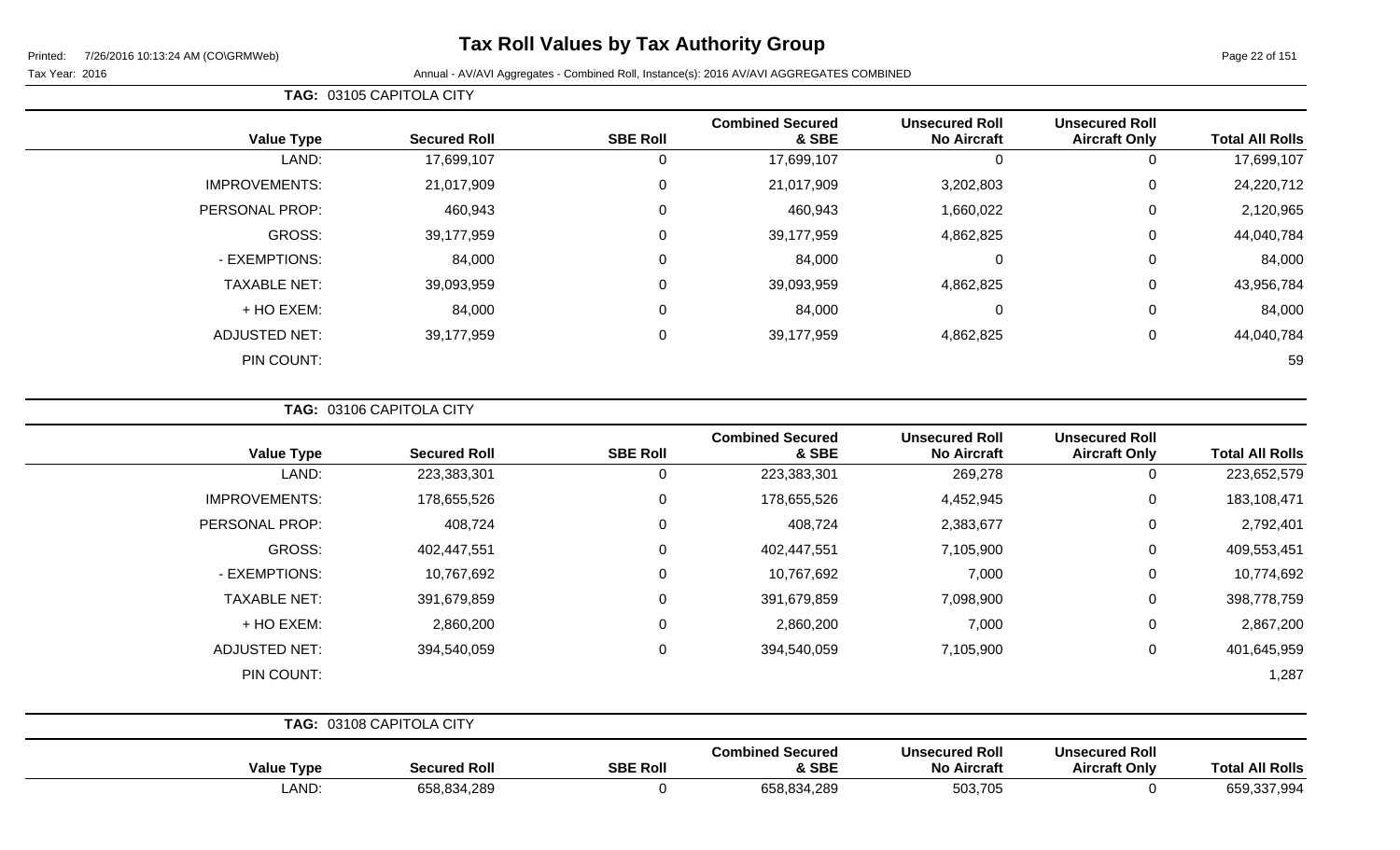# **Tax Roll Values by Tax Authority Group**

#### Tax Year: 2016 **Annual - AV/AVI Aggregates - Combined Roll**, Instance(s): 2016 AV/AVI AGGREGATES COMBINED

**TAG:** 03108 CAPITOLA CITY

|                      |                     |                 | <b>Combined Secured</b> | <b>Unsecured Roll</b> | <b>Unsecured Roll</b> |                        |
|----------------------|---------------------|-----------------|-------------------------|-----------------------|-----------------------|------------------------|
| <b>Value Type</b>    | <b>Secured Roll</b> | <b>SBE Roll</b> | & SBE                   | <b>No Aircraft</b>    | <b>Aircraft Only</b>  | <b>Total All Rolls</b> |
| <b>IMPROVEMENTS:</b> | 432,227,946         | 0               | 432,227,946             | 12,869,818            | 0                     | 445,097,764            |
| PERSONAL PROP:       | 621,084             | $\Omega$        | 621,084                 | 11,088,370            | 0                     | 11,709,454             |
| GROSS:               | 1,091,683,319       | 0               | 1,091,683,319           | 24,461,893            | 0                     | 1,116,145,212          |
| - EXEMPTIONS:        | 18,427,257          | 0               | 18,427,257              | 2,943,613             | 0                     | 21,370,870             |
| <b>TAXABLE NET:</b>  | 1,073,256,062       | 0               | 1,073,256,062           | 21,518,280            | 0                     | 1,094,774,342          |
| + HO EXEM:           | 4,359,600           | $\Omega$        | 4,359,600               | 0                     | 0                     | 4,359,600              |
| <b>ADJUSTED NET:</b> | 1,077,615,662       | $\Omega$        | 1,077,615,662           | 21,518,280            | 0                     | 1,099,133,942          |
| PIN COUNT:           |                     |                 |                         |                       |                       | 2,586                  |

|  | <b>TAG: 03109 CAPITOLA CITY</b> |  |
|--|---------------------------------|--|
|  |                                 |  |

| <b>Value Type</b>    | <b>Secured Roll</b> | <b>SBE Roll</b> | <b>Combined Secured</b><br>& SBE | <b>Unsecured Roll</b><br><b>No Aircraft</b> | <b>Unsecured Roll</b><br><b>Aircraft Only</b> | <b>Total All Rolls</b> |
|----------------------|---------------------|-----------------|----------------------------------|---------------------------------------------|-----------------------------------------------|------------------------|
| LAND:                | 16,455,737          | 0               | 16,455,737                       |                                             | 0                                             | 16,455,737             |
| <b>IMPROVEMENTS:</b> | 14,280,474          | 0               | 14,280,474                       | 3,546,421                                   | 0                                             | 17,826,895             |
| PERSONAL PROP:       | 125,000             | 0               | 125,000                          | 4,298,571                                   | 0                                             | 4,423,571              |
| GROSS:               | 30,861,211          | 0               | 30,861,211                       | 7,844,992                                   | 0                                             | 38,706,203             |
| - EXEMPTIONS:        | 21,145              | 0               | 21,145                           | 0                                           | 0                                             | 21,145                 |
| <b>TAXABLE NET:</b>  | 30,840,066          | 0               | 30,840,066                       | 7,844,992                                   | 0                                             | 38,685,058             |
| + HO EXEM:           | 21,000              | 0               | 21,000                           | 0                                           | 0                                             | 21,000                 |
| <b>ADJUSTED NET:</b> | 30,861,066          | 0               | 30,861,066                       | 7,844,992                                   | 0                                             | 38,706,058             |
| PIN COUNT:           |                     |                 |                                  |                                             |                                               | 75                     |

|                   | <b>TAG: 03110 CAPITOLA CITY</b> |                 |                                  |                                             |                                               |                        |
|-------------------|---------------------------------|-----------------|----------------------------------|---------------------------------------------|-----------------------------------------------|------------------------|
| <b>Value Type</b> | <b>Secured Roll</b>             | <b>SBE Roll</b> | <b>Combined Secured</b><br>& SBE | <b>Unsecured Roll</b><br><b>No Aircraft</b> | <b>Unsecured Roll</b><br><b>Aircraft Only</b> | <b>Total All Rolls</b> |
| LAND:             | 38,202,135                      |                 | 38,202,135                       |                                             |                                               | 38,202,135             |
| IMPROVEMENTS:     | 26,992,704                      |                 | 26,992,704                       |                                             |                                               | 26,992,704             |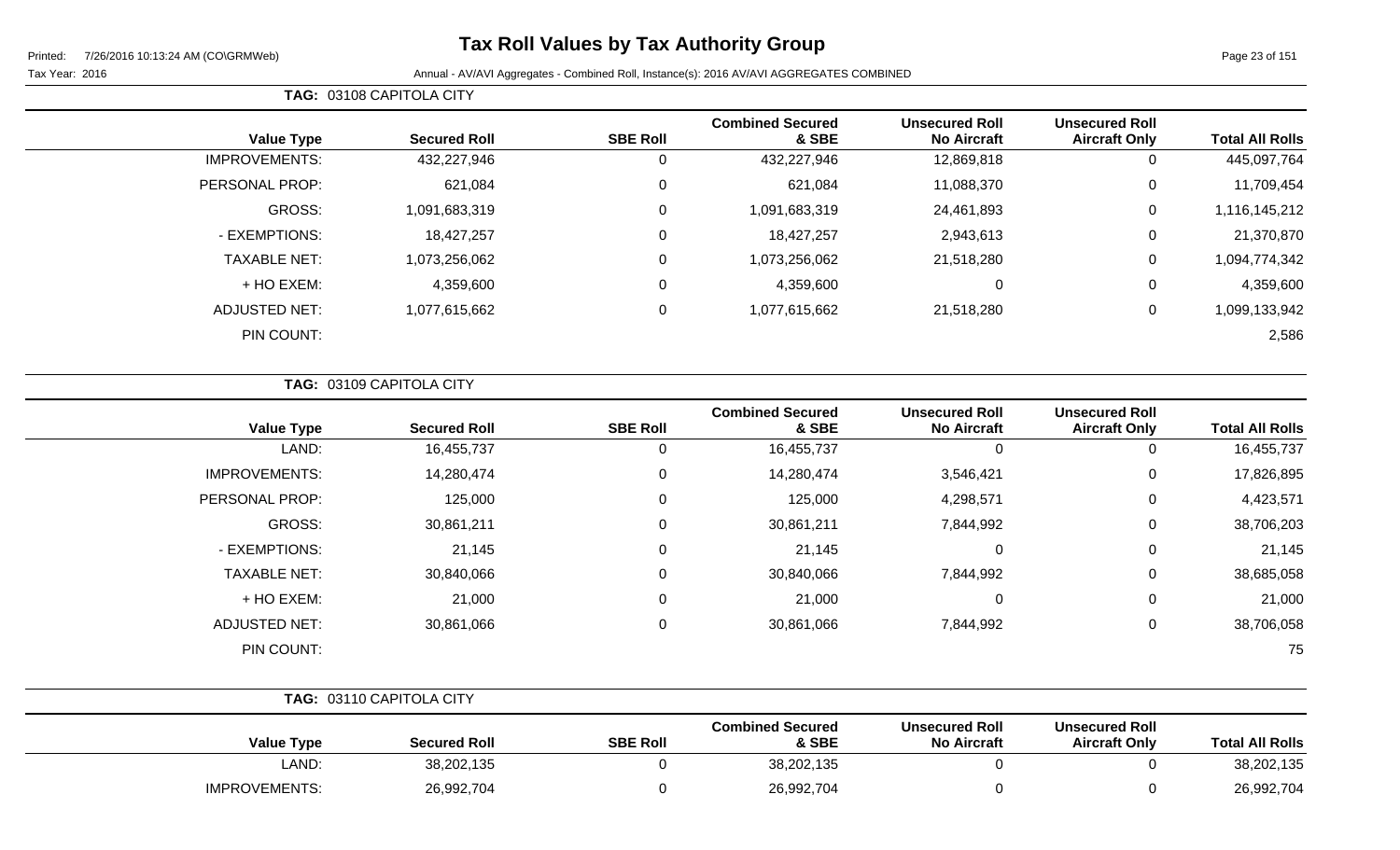# **Tax Roll Values by Tax Authority Group**

|                        |                                               |                                             |                                  | TAG: 03110 CAPITOLA CITY |                     |                     |  |
|------------------------|-----------------------------------------------|---------------------------------------------|----------------------------------|--------------------------|---------------------|---------------------|--|
| <b>Total All Rolls</b> | <b>Unsecured Roll</b><br><b>Aircraft Only</b> | <b>Unsecured Roll</b><br><b>No Aircraft</b> | <b>Combined Secured</b><br>& SBE | <b>SBE Roll</b>          | <b>Secured Roll</b> | <b>Value Type</b>   |  |
| 128,446                |                                               | 122,946                                     | 5,500                            | O                        | 5,500               | PERSONAL PROP:      |  |
| 65,323,285             | 0                                             | 122,946                                     | 65,200,339                       | 0                        | 65,200,339          | GROSS:              |  |
| 406,310                | $\mathbf 0$                                   | $\mathbf 0$                                 | 406,310                          | 0                        | 406,310             | - EXEMPTIONS:       |  |
| 64,916,975             | 0                                             | 122,946                                     | 64,794,029                       | 0                        | 64,794,029          | <b>TAXABLE NET:</b> |  |
| 406,000                | $\mathbf 0$                                   | 0                                           | 406,000                          | $\Omega$                 | 406,000             | + HO EXEM:          |  |
| 65,322,975             | 0                                             | 122,946                                     | 65,200,029                       | 0                        | 65,200,029          | ADJUSTED NET:       |  |
| 167                    |                                               |                                             |                                  |                          |                     | PIN COUNT:          |  |

|                      | TAG: 03111 CAPITOLA CITY |                 |                                  |                                             |                                               |                        |  |
|----------------------|--------------------------|-----------------|----------------------------------|---------------------------------------------|-----------------------------------------------|------------------------|--|
| <b>Value Type</b>    | <b>Secured Roll</b>      | <b>SBE Roll</b> | <b>Combined Secured</b><br>& SBE | <b>Unsecured Roll</b><br><b>No Aircraft</b> | <b>Unsecured Roll</b><br><b>Aircraft Only</b> | <b>Total All Rolls</b> |  |
| LAND:                | 45,331,719               | 0               | 45,331,719                       | 0                                           | 0                                             | 45,331,719             |  |
| <b>IMPROVEMENTS:</b> | 47,796,356               | $\mathbf 0$     | 47,796,356                       | 591,586                                     | 0                                             | 48,387,942             |  |
| PERSONAL PROP:       | 505,289                  | $\mathbf 0$     | 505,289                          | 926,516                                     | 0                                             | 1,431,805              |  |
| GROSS:               | 93,633,364               | 0               | 93,633,364                       | 1,518,102                                   | 0                                             | 95,151,466             |  |
| - EXEMPTIONS:        | 756,000                  | 0               | 756,000                          | 0                                           | 0                                             | 756,000                |  |
| <b>TAXABLE NET:</b>  | 92,877,364               | $\mathbf 0$     | 92,877,364                       | 1,518,102                                   | 0                                             | 94,395,466             |  |
| + HO EXEM:           | 756,000                  | $\mathbf 0$     | 756,000                          | $\mathbf 0$                                 | 0                                             | 756,000                |  |
| <b>ADJUSTED NET:</b> | 93,633,364               | $\mathbf 0$     | 93,633,364                       | 1,518,102                                   | 0                                             | 95,151,466             |  |
| PIN COUNT:           |                          |                 |                                  |                                             |                                               | 210                    |  |

|                        |                                               |                                             |                                  |                 | TAG: 03112 CAPITOLA CITY |                      |
|------------------------|-----------------------------------------------|---------------------------------------------|----------------------------------|-----------------|--------------------------|----------------------|
| <b>Total All Rolls</b> | <b>Unsecured Roll</b><br><b>Aircraft Only</b> | <b>Unsecured Roll</b><br><b>No Aircraft</b> | <b>Combined Secured</b><br>& SBE | <b>SBE Roll</b> | <b>Secured Roll</b>      | <b>Value Type</b>    |
| 68,101,572             |                                               |                                             | 68,101,572                       |                 | 68,101,572               | LAND:                |
| 52,581,535             |                                               | 826,396                                     | 51,755,139                       |                 | 51,755,139               | <b>IMPROVEMENTS:</b> |
| 828,320                |                                               | 779,320                                     | 49,000                           |                 | 49,000                   | PERSONAL PROP:       |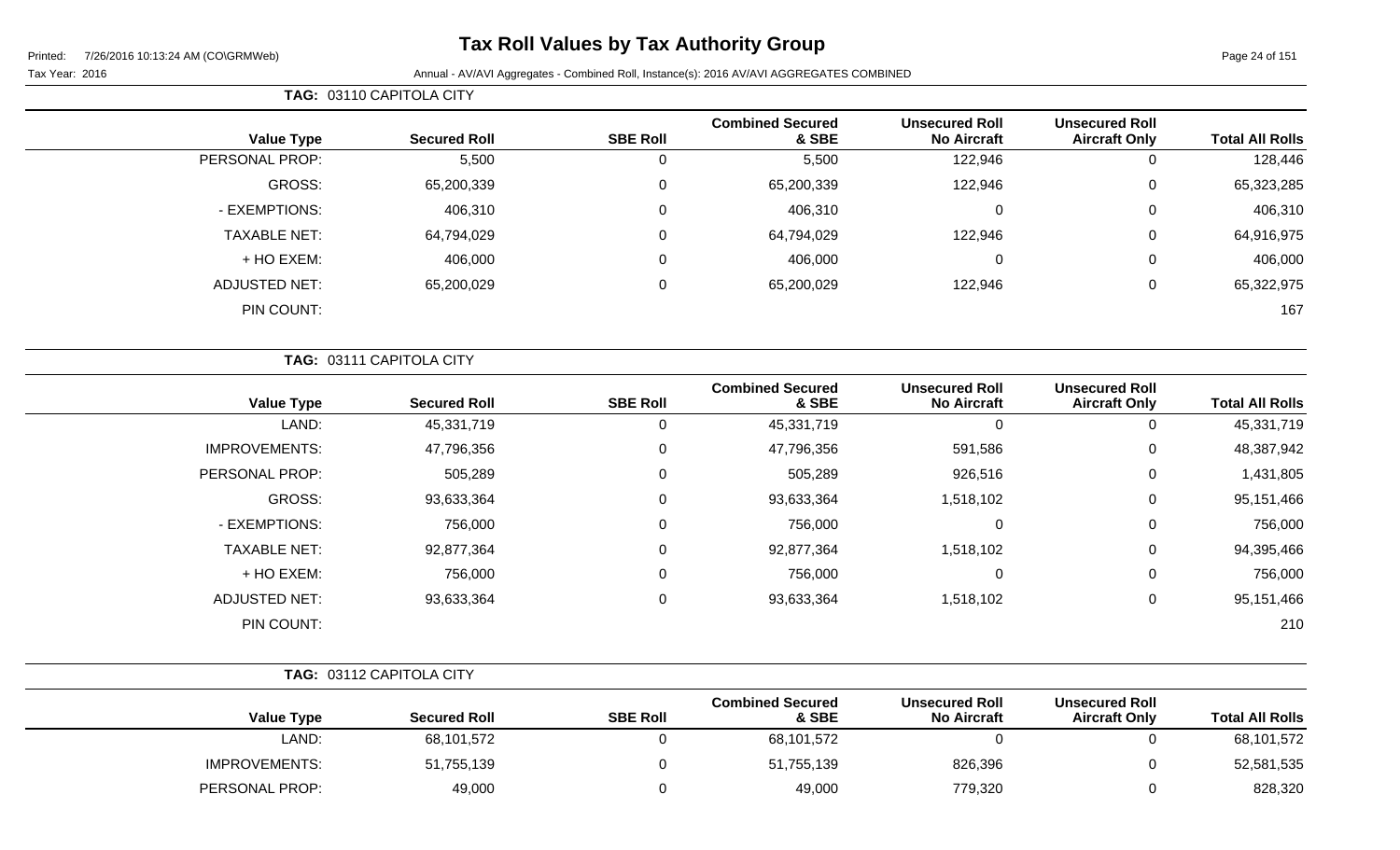# **Tax Roll Values by Tax Authority Group**

Page 25 of 151

|                     | TAG: 03112 CAPITOLA CITY |         |                 |                                  |                                             |                                               |                        |  |  |  |
|---------------------|--------------------------|---------|-----------------|----------------------------------|---------------------------------------------|-----------------------------------------------|------------------------|--|--|--|
| <b>Value Type</b>   | <b>Secured Roll</b>      |         | <b>SBE Roll</b> | <b>Combined Secured</b><br>& SBE | <b>Unsecured Roll</b><br><b>No Aircraft</b> | <b>Unsecured Roll</b><br><b>Aircraft Only</b> | <b>Total All Rolls</b> |  |  |  |
| GROSS:              | 119,905,711              |         | 0               | 119,905,711                      | 1,605,716                                   | 0                                             | 121,511,427            |  |  |  |
| - EXEMPTIONS:       |                          | 980,000 | 0               | 980,000                          | 44,001                                      | 0                                             | 1,024,001              |  |  |  |
| <b>TAXABLE NET:</b> | 118,925,711              |         | 0               | 118,925,711                      | 1,561,715                                   | 0                                             | 120,487,426            |  |  |  |
| + HO EXEM:          |                          | 980,000 | 0               | 980,000                          | 0                                           | 0                                             | 980,000                |  |  |  |
| ADJUSTED NET:       | 119,905,711              |         | 0               | 119,905,711                      | 1,561,715                                   | 0                                             | 121,467,426            |  |  |  |
| PIN COUNT:          |                          |         |                 |                                  |                                             |                                               | 381                    |  |  |  |

|                      | TAG: 03113 CAPITOLA CITY |                 |                                  |                                             |                                               |                        |
|----------------------|--------------------------|-----------------|----------------------------------|---------------------------------------------|-----------------------------------------------|------------------------|
| <b>Value Type</b>    | <b>Secured Roll</b>      | <b>SBE Roll</b> | <b>Combined Secured</b><br>& SBE | <b>Unsecured Roll</b><br><b>No Aircraft</b> | <b>Unsecured Roll</b><br><b>Aircraft Only</b> | <b>Total All Rolls</b> |
| LAND:                | 23,019,117               |                 | 23,019,117                       | 0                                           |                                               | 23,019,117             |
| <b>IMPROVEMENTS:</b> | 25,872,659               | 0               | 25,872,659                       | 2,238,149                                   | 0                                             | 28,110,808             |
| PERSONAL PROP:       | 0                        | $\mathbf 0$     |                                  | 1,393,126                                   | 0                                             | 1,393,126              |
| GROSS:               | 48,891,776               | $\Omega$        | 48,891,776                       | 3,631,275                                   | 0                                             | 52,523,051             |
| - EXEMPTIONS:        | 203,000                  | $\Omega$        | 203,000                          | $\mathbf 0$                                 | $\Omega$                                      | 203,000                |
| <b>TAXABLE NET:</b>  | 48,688,776               | 0               | 48,688,776                       | 3,631,275                                   | 0                                             | 52,320,051             |
| + HO EXEM:           | 203,000                  | $\Omega$        | 203,000                          | 0                                           | $\Omega$                                      | 203,000                |
| <b>ADJUSTED NET:</b> | 48,891,776               | $\Omega$        | 48,891,776                       | 3,631,275                                   | 0                                             | 52,523,051             |
| PIN COUNT:           |                          |                 |                                  |                                             |                                               | 84                     |

|   | TAG: 03114 CAPITOLA CITY |   |       |     |
|---|--------------------------|---|-------|-----|
| . |                          | . | ----- | Cor |

| <b>Value Type</b>    | <b>Secured Roll</b> | <b>SBE Roll</b> | <b>Combined Secured</b><br>& SBE | <b>Unsecured Roll</b><br><b>No Aircraft</b> | <b>Unsecured Roll</b><br><b>Aircraft Only</b> | <b>Total All Rolls</b> |
|----------------------|---------------------|-----------------|----------------------------------|---------------------------------------------|-----------------------------------------------|------------------------|
| LAND:                | 328,200             |                 | 328,200                          |                                             |                                               | 328,200                |
| <b>IMPROVEMENTS:</b> | 538,216             |                 | 538,216                          |                                             |                                               | 538,216                |
| PERSONAL PROP:       | 208,500             |                 | 208,500                          |                                             |                                               | 208,500                |
| GROSS:               | 1,074,916           |                 | 1,074,916                        |                                             |                                               | 1,074,916              |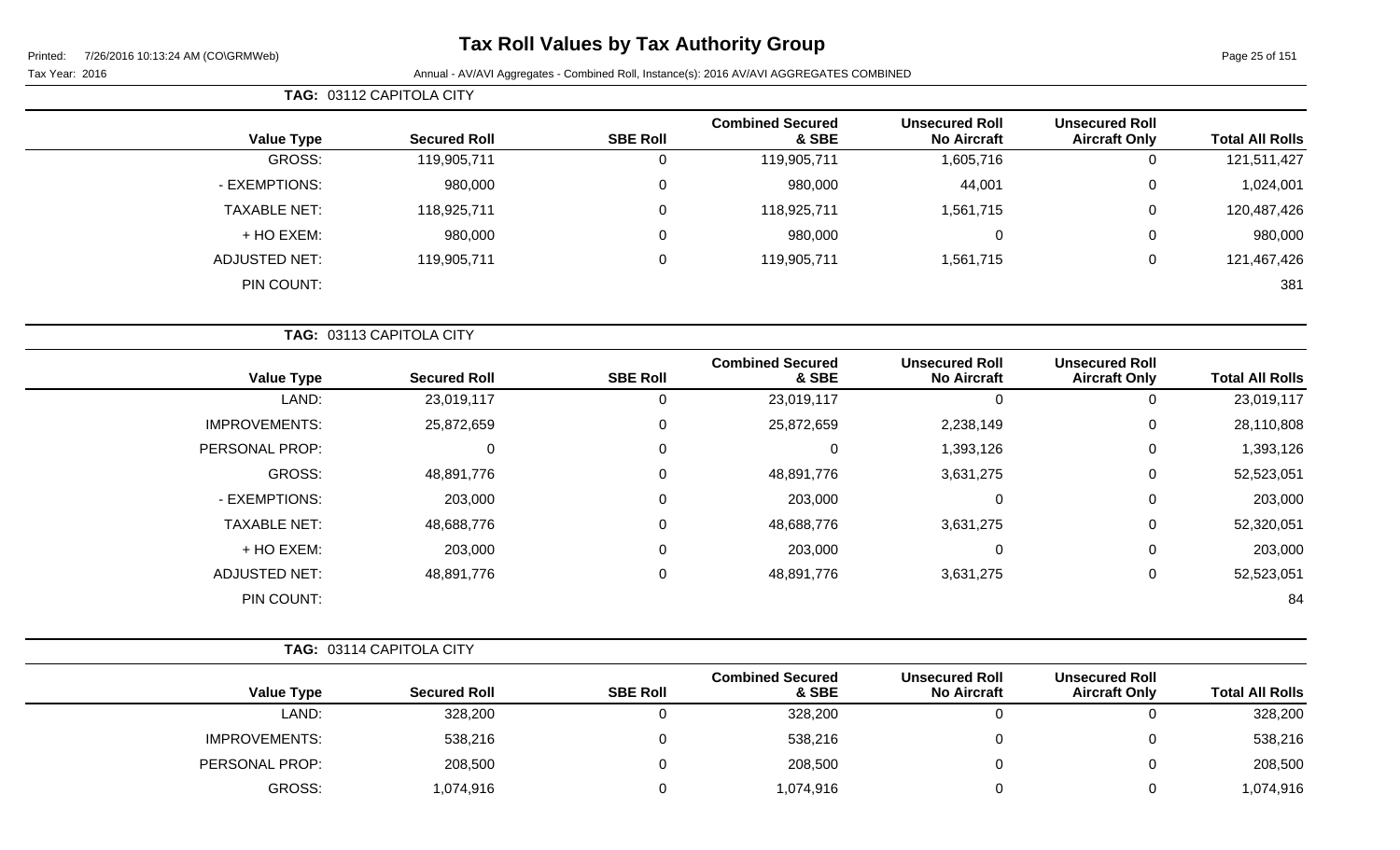| Printed: |  | 7/26/2016 10:13:24 AM (CO\GRMWeb) |
|----------|--|-----------------------------------|
|          |  |                                   |

Page 26 of 151

| Tax Year: 2016 |  |
|----------------|--|
|                |  |

|                      | TAG: 03114 CAPITOLA CITY   |                 |                                  |                                             |                                               |                        |
|----------------------|----------------------------|-----------------|----------------------------------|---------------------------------------------|-----------------------------------------------|------------------------|
| <b>Value Type</b>    | <b>Secured Roll</b>        | <b>SBE Roll</b> | <b>Combined Secured</b><br>& SBE | <b>Unsecured Roll</b><br><b>No Aircraft</b> | <b>Unsecured Roll</b><br><b>Aircraft Only</b> | <b>Total All Rolls</b> |
| - EXEMPTIONS:        | 8,684                      | $\mathbf 0$     | 8,684                            | $\mathbf 0$                                 | $\mathbf 0$                                   | 8,684                  |
| <b>TAXABLE NET:</b>  | 1,066,232                  | $\mathbf 0$     | 1,066,232                        | $\mathbf 0$                                 | $\pmb{0}$                                     | 1,066,232              |
| + HO EXEM:           | 7,000                      | $\mathbf 0$     | 7,000                            | $\mathbf 0$                                 | $\mathbf 0$                                   | 7,000                  |
| <b>ADJUSTED NET:</b> | 1,073,232                  | $\mathbf 0$     | 1,073,232                        | $\mathbf 0$                                 | $\pmb{0}$                                     | 1,073,232              |
| PIN COUNT:           |                            |                 |                                  |                                             |                                               | 92                     |
|                      | TAG: 03115 CAPITOLA CITY   |                 |                                  |                                             |                                               |                        |
| <b>Value Type</b>    | <b>Secured Roll</b>        | <b>SBE Roll</b> | <b>Combined Secured</b><br>& SBE | <b>Unsecured Roll</b><br><b>No Aircraft</b> | <b>Unsecured Roll</b><br><b>Aircraft Only</b> | <b>Total All Rolls</b> |
| PIN COUNT:           |                            |                 |                                  |                                             |                                               | $\overline{2}$         |
|                      | TAG: 03116 CAPITOLA CITY   |                 |                                  |                                             |                                               |                        |
| <b>Value Type</b>    | <b>Secured Roll</b>        | <b>SBE Roll</b> | <b>Combined Secured</b><br>& SBE | <b>Unsecured Roll</b><br><b>No Aircraft</b> | <b>Unsecured Roll</b><br><b>Aircraft Only</b> | <b>Total All Rolls</b> |
| PIN COUNT:           |                            |                 |                                  |                                             |                                               |                        |
|                      | TAG: 04001 SCOTTS VLY CITY |                 |                                  |                                             |                                               |                        |
| <b>Value Type</b>    | <b>Secured Roll</b>        | <b>SBE Roll</b> | <b>Combined Secured</b><br>& SBE | <b>Unsecured Roll</b><br><b>No Aircraft</b> | <b>Unsecured Roll</b><br><b>Aircraft Only</b> | <b>Total All Rolls</b> |
| PERSONAL PROP:       | $\overline{0}$             | $\mathbf 0$     | $\mathbf 0$                      | 84,978                                      | $\pmb{0}$                                     | 84,978                 |
| GROSS:               | $\mathbf 0$                | $\mathbf 0$     | $\Omega$                         | 84,978                                      | $\boldsymbol{0}$                              | 84,978                 |
| <b>TAXABLE NET:</b>  | 0                          | $\mathbf 0$     | 0                                | 84,978                                      | 0                                             | 84,978                 |
| <b>ADJUSTED NET:</b> | 0                          | $\mathbf 0$     | 0                                | 84,978                                      | $\mathbf 0$                                   | 84,978                 |
| PIN COUNT:           |                            |                 |                                  |                                             |                                               | 3                      |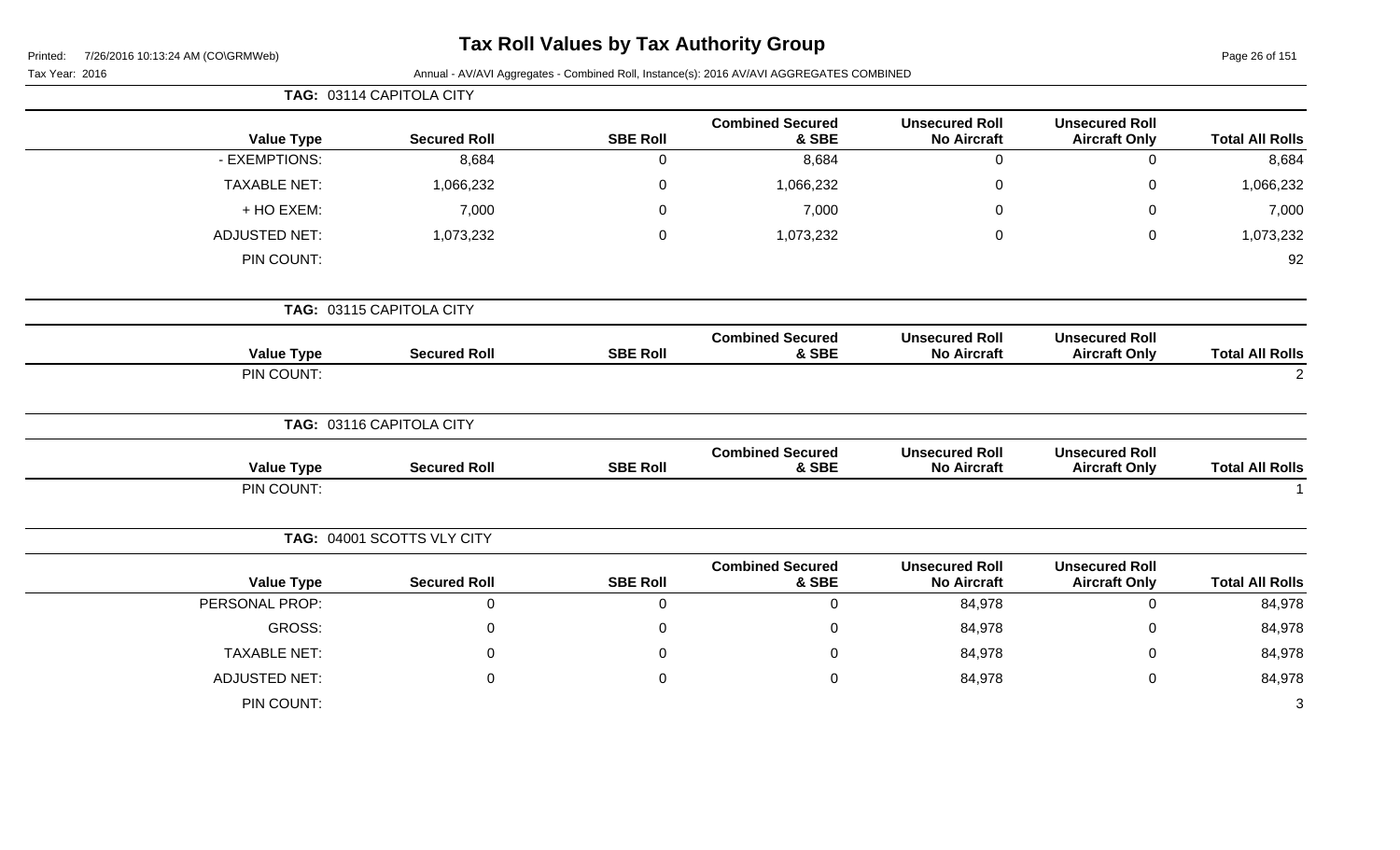# **Tax Roll Values by Tax Authority Group**

Page 27 of 151

| Tax Year: 2016 |                      |                            |                 | Annual - AV/AVI Aggregates - Combined Roll, Instance(s): 2016 AV/AVI AGGREGATES COMBINED |                                             |                                               |                        |
|----------------|----------------------|----------------------------|-----------------|------------------------------------------------------------------------------------------|---------------------------------------------|-----------------------------------------------|------------------------|
|                |                      |                            |                 |                                                                                          |                                             |                                               |                        |
|                | <b>Value Type</b>    | <b>Secured Roll</b>        | <b>SBE Roll</b> | <b>Combined Secured</b><br>& SBE                                                         | <b>Unsecured Roll</b><br><b>No Aircraft</b> | <b>Unsecured Roll</b><br><b>Aircraft Only</b> | <b>Total All Rolls</b> |
|                | LAND:                | 66,217                     | $\mathbf 0$     | 66,217                                                                                   | $\mathbf 0$                                 | $\mathbf 0$                                   | 66,217                 |
|                | GROSS:               | 66,217                     | 0               | 66,217                                                                                   | $\mathbf 0$                                 | $\mathsf 0$                                   | 66,217                 |
|                | <b>TAXABLE NET:</b>  | 66,217                     | $\Omega$        | 66,217                                                                                   | $\overline{0}$                              | 0                                             | 66,217                 |
|                | <b>ADJUSTED NET:</b> | 66,217                     | 0               | 66,217                                                                                   | $\mathbf 0$                                 | $\mathsf 0$                                   | 66,217                 |
|                | PIN COUNT:           |                            |                 |                                                                                          |                                             |                                               |                        |
|                |                      | TAG: 04006 SCOTTS VLY CITY |                 |                                                                                          |                                             |                                               |                        |
|                | <b>Value Type</b>    | <b>Secured Roll</b>        | <b>SBE Roll</b> | <b>Combined Secured</b><br>& SBE                                                         | <b>Unsecured Roll</b><br><b>No Aircraft</b> | <b>Unsecured Roll</b><br><b>Aircraft Only</b> | <b>Total All Rolls</b> |
|                | LAND:                | 901,954                    | 0               | 901,954                                                                                  | $\mathbf 0$                                 | 0                                             | 901,954                |
|                | <b>GROSS:</b>        | 901,954                    | $\Omega$        | 901,954                                                                                  | $\mathbf 0$                                 | $\mathbf 0$                                   | 901,954                |
|                | - EXEMPTIONS:        | 901,954                    | $\mathbf 0$     | 901,954                                                                                  | $\mathbf 0$                                 | $\mathsf 0$                                   | 901,954                |
|                | PIN COUNT:           |                            |                 |                                                                                          |                                             |                                               | $\overline{2}$         |
|                |                      | TAG: 04013 SCOTTS VLY CITY |                 |                                                                                          |                                             |                                               |                        |
|                | <b>Value Type</b>    | <b>Secured Roll</b>        | <b>SBE Roll</b> | <b>Combined Secured</b><br>& SBE                                                         | <b>Unsecured Roll</b><br><b>No Aircraft</b> | <b>Unsecured Roll</b><br><b>Aircraft Only</b> | <b>Total All Rolls</b> |
|                | LAND:                | 495,207                    | 0               | 495,207                                                                                  | $\mathbf 0$                                 | $\mathbf 0$                                   | 495,207                |
|                | <b>IMPROVEMENTS:</b> | 1,955,486                  | $\mathbf 0$     | 1,955,486                                                                                | 60,102                                      | $\mathbf 0$                                   | 2,015,588              |
|                | PERSONAL PROP:       | 0                          | 0               | 0                                                                                        | 236,110                                     | $\mathsf 0$                                   | 236,110                |

GROSS: 2,450,693 0 2,450,693 296,212 0 2,746,905

TAXABLE NET: 2,450,693 0 2,450,693 296,212 0 2,746,905 ADJUSTED NET: 2,450,693 0 2,450,693 296,212 0 2,746,905

PIN COUNT: 10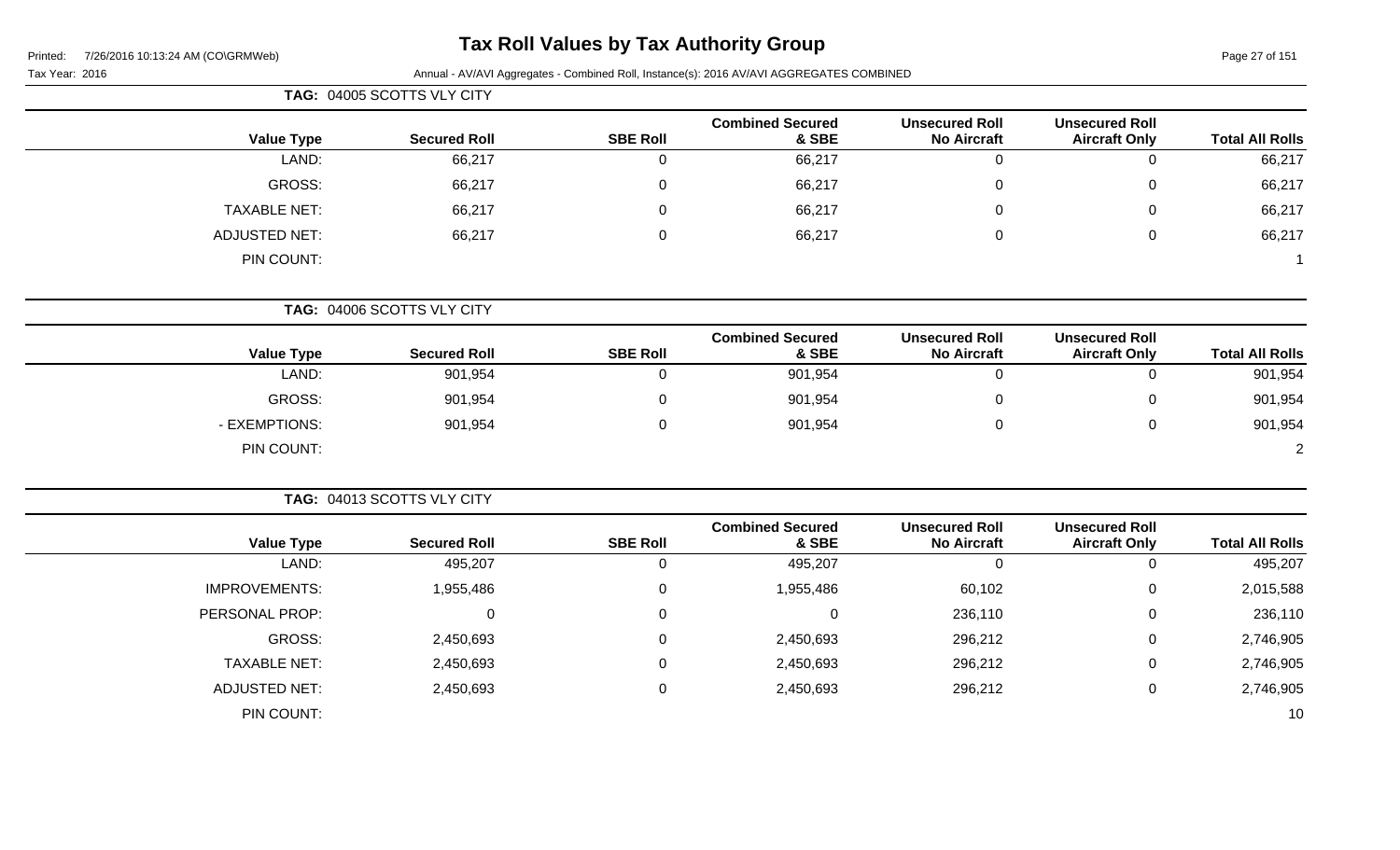# **Tax Roll Values by Tax Authority Group**

#### Tax Year: 2016 **Annual - AV/AVI Aggregates - Combined Roll**, Instance(s): 2016 AV/AVI AGGREGATES COMBINED

**TAG:** 04020 SCOTTS VLY CITY

| <b>Value Type</b>    | <b>Secured Roll</b> | <b>SBE Roll</b> | <b>Combined Secured</b><br>& SBE | <b>Unsecured Roll</b><br><b>No Aircraft</b> | <b>Unsecured Roll</b><br><b>Aircraft Only</b> | <b>Total All Rolls</b> |
|----------------------|---------------------|-----------------|----------------------------------|---------------------------------------------|-----------------------------------------------|------------------------|
| LAND:                | 1,176,500           | 0               | 1,176,500                        | 0                                           | 0                                             | 1,176,500              |
| <b>IMPROVEMENTS:</b> | 1,046,865           | $\mathbf 0$     | 1,046,865                        | 0                                           | 0                                             | 1,046,865              |
| PERSONAL PROP:       | 0                   | $\mathbf 0$     | 0                                | 160,287                                     | 0                                             | 160,287                |
| GROSS:               | 2,223,365           | $\mathsf 0$     | 2,223,365                        | 160,287                                     | $\mathbf 0$                                   | 2,383,652              |
| - EXEMPTIONS:        | 14,000              | $\mathbf 0$     | 14,000                           | 0                                           | $\mathbf 0$                                   | 14,000                 |
| <b>TAXABLE NET:</b>  | 2,209,365           | $\mathbf 0$     | 2,209,365                        | 160,287                                     | $\mathbf 0$                                   | 2,369,652              |
| + HO EXEM:           | 14,000              | $\mathsf 0$     | 14,000                           | 0                                           | $\mathbf 0$                                   | 14,000                 |
| <b>ADJUSTED NET:</b> | 2,223,365           | $\mathbf 0$     | 2,223,365                        | 160,287                                     | 0                                             | 2,383,652              |
| PIN COUNT:           |                     |                 |                                  |                                             |                                               | 12                     |

**TAG:** 04022 SCOTTS VLY CITY

| <b>Value Type</b>    | <b>Secured Roll</b> | <b>SBE Roll</b> | <b>Combined Secured</b><br>& SBE | <b>Unsecured Roll</b><br><b>No Aircraft</b> | <b>Unsecured Roll</b><br><b>Aircraft Only</b> | <b>Total All Rolls</b> |
|----------------------|---------------------|-----------------|----------------------------------|---------------------------------------------|-----------------------------------------------|------------------------|
| LAND:                | 445,514             |                 | 445,514                          | 0                                           | U                                             | 445,514                |
| GROSS:               | 445,514             |                 | 445,514                          | 0                                           | Ü                                             | 445,514                |
| <b>TAXABLE NET:</b>  | 445,514             |                 | 445,514                          | 0                                           | υ                                             | 445,514                |
| <b>ADJUSTED NET:</b> | 445,514             |                 | 445,514                          | 0                                           | U                                             | 445,514                |
| PIN COUNT:           |                     |                 |                                  |                                             |                                               |                        |

|                      |                     |                 | <b>Combined Secured</b> | <b>Unsecured Roll</b> | <b>Unsecured Roll</b> |                        |
|----------------------|---------------------|-----------------|-------------------------|-----------------------|-----------------------|------------------------|
| <b>Value Type</b>    | <b>Secured Roll</b> | <b>SBE Roll</b> | & SBE                   | <b>No Aircraft</b>    | <b>Aircraft Only</b>  | <b>Total All Rolls</b> |
| LAND:                | 27,878,412          |                 | 27,878,412              |                       |                       | 27,878,412             |
| <b>IMPROVEMENTS:</b> | 21,974,760          |                 | 21,974,760              |                       | 0                     | 21,974,760             |
| PERSONAL PROP:       |                     |                 |                         | 48,333                |                       | 48,333                 |
| GROSS:               | 49,853,172          |                 | 49,853,172              | 48,333                |                       | 49,901,505             |
| - EXEMPTIONS:        | 896,882             |                 | 896,882                 |                       |                       | 896,882                |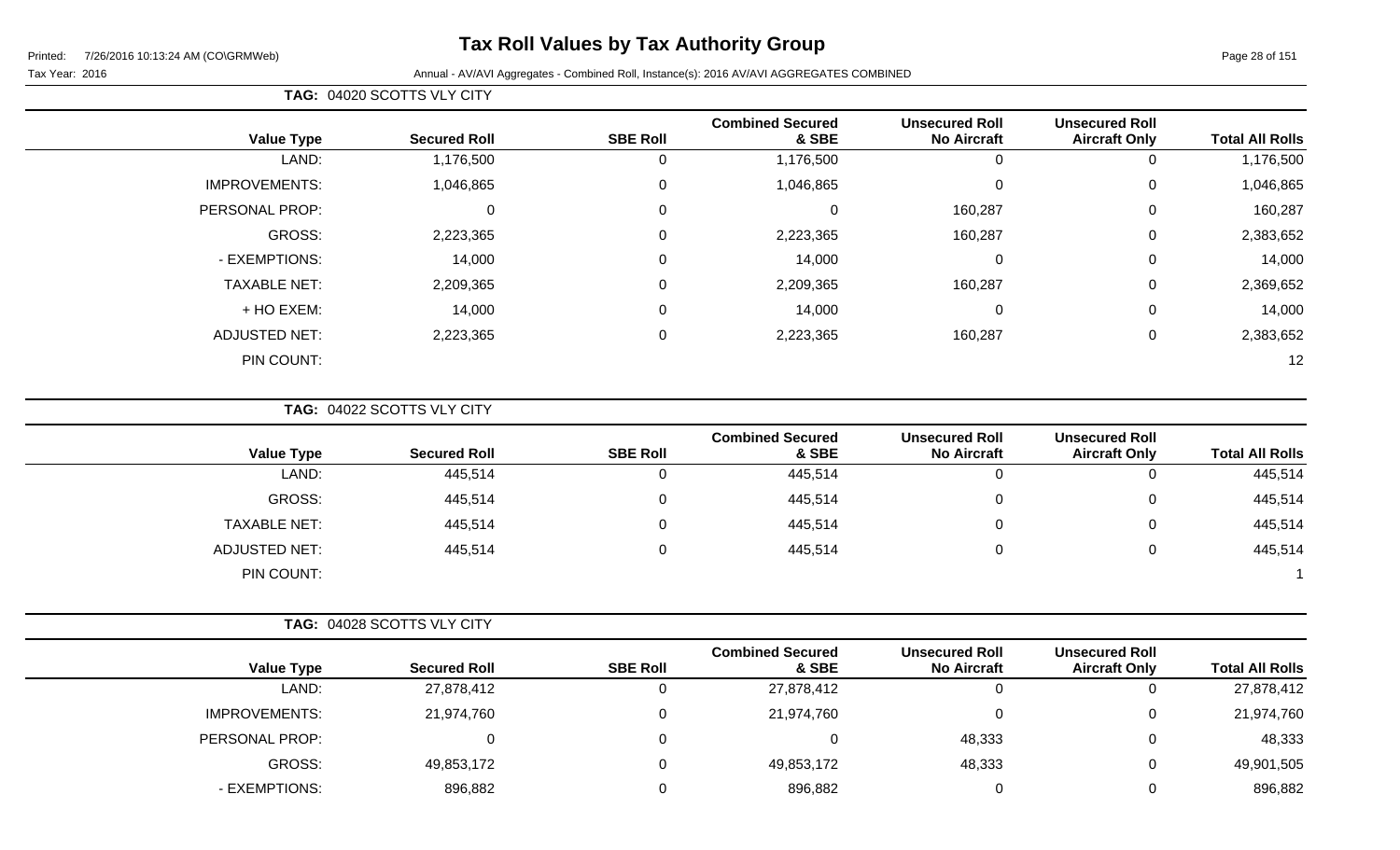### **Tax Roll Values by Tax Authority Group**

| 7/26/2016 10:13:24 AM (CO\GRMWeb)<br>Printed: | <b>I dA IVIII VAIUGS DY TAA AUGIOTILY OF OUP</b> |                 |                                                                                          |                                             |                                               | Page 29 of 151         |
|-----------------------------------------------|--------------------------------------------------|-----------------|------------------------------------------------------------------------------------------|---------------------------------------------|-----------------------------------------------|------------------------|
| Tax Year: 2016                                |                                                  |                 | Annual - AV/AVI Aggregates - Combined Roll, Instance(s): 2016 AV/AVI AGGREGATES COMBINED |                                             |                                               |                        |
|                                               | TAG: 04028 SCOTTS VLY CITY                       |                 |                                                                                          |                                             |                                               |                        |
| <b>Value Type</b>                             | <b>Secured Roll</b>                              | <b>SBE Roll</b> | <b>Combined Secured</b><br>& SBE                                                         | <b>Unsecured Roll</b><br><b>No Aircraft</b> | <b>Unsecured Roll</b><br><b>Aircraft Only</b> | <b>Total All Rolls</b> |
| <b>TAXABLE NET:</b>                           | 48,956,290                                       | 0               | 48,956,290                                                                               | 48,333                                      | 0                                             | 49,004,623             |
| + HO EXEM:                                    | 343,000                                          | 0               | 343,000                                                                                  | 0                                           |                                               | 343,000                |
| <b>ADJUSTED NET:</b>                          | 49,299,290                                       | 0               | 49,299,290                                                                               | 48,333                                      | 0                                             | 49,347,623             |
| PIN COUNT:                                    |                                                  |                 |                                                                                          |                                             |                                               | 94                     |
|                                               | TAG: 04035 SCOTTS VLY CITY                       |                 |                                                                                          |                                             |                                               |                        |
| <b>Value Type</b>                             | <b>Secured Roll</b>                              | <b>SBE Roll</b> | <b>Combined Secured</b><br>& SBE                                                         | <b>Unsecured Roll</b><br><b>No Aircraft</b> | <b>Unsecured Roll</b><br><b>Aircraft Only</b> | <b>Total All Rolls</b> |
| LAND:                                         | 897,283                                          | 0               | 897,283                                                                                  | 0                                           | $\Omega$                                      | 897,283                |
| <b>IMPROVEMENTS:</b>                          | 815,560                                          | 0               | 815,560                                                                                  | 0                                           | 0                                             | 815,560                |
| GROSS:                                        | 1,712,843                                        | 0               | 1,712,843                                                                                | 0                                           |                                               | 1,712,843              |
| - EXEMPTIONS:                                 | 14,000                                           | 0               | 14,000                                                                                   | 0                                           | 0                                             | 14,000                 |
| <b>TAXABLE NET:</b>                           | 1,698,843                                        | 0               | 1,698,843                                                                                | 0                                           |                                               | 1,698,843              |
| + HO EXEM:                                    | 14,000                                           | 0               | 14,000                                                                                   | 0                                           | 0                                             | 14,000                 |
| <b>ADJUSTED NET:</b>                          | 1,712,843                                        | 0               | 1,712,843                                                                                | 0                                           | 0                                             | 1,712,843              |
| PIN COUNT:                                    |                                                  |                 |                                                                                          |                                             |                                               | 3                      |
|                                               | TAG: 04036 SCOTTS VLY CITY                       |                 |                                                                                          |                                             |                                               |                        |
| <b>Value Type</b>                             | <b>Secured Roll</b>                              | <b>SBE Roll</b> | <b>Combined Secured</b><br>& SBE                                                         | <b>Unsecured Roll</b><br><b>No Aircraft</b> | <b>Unsecured Roll</b><br><b>Aircraft Only</b> | <b>Total All Rolls</b> |
| LAND:                                         | 791,874                                          | 0               | 791,874                                                                                  | $\mathbf 0$                                 | $\Omega$                                      | 791,874                |
| <b>IMPROVEMENTS:</b>                          | 1,281,631                                        | 0               | 1,281,631                                                                                | 0                                           | 0                                             | 1,281,631              |
| GROSS:                                        | 2,073,505                                        | 0               | 2,073,505                                                                                | $\pmb{0}$                                   | 0                                             | 2,073,505              |
| <b>TAXABLE NET:</b>                           | 2,073,505                                        | 0               | 2,073,505                                                                                | 0                                           |                                               | 2,073,505              |
| <b>ADJUSTED NET:</b><br>PIN COUNT:            | 2,073,505                                        | 0               | 2,073,505                                                                                | $\pmb{0}$                                   | 0                                             | 2,073,505              |
|                                               |                                                  |                 |                                                                                          |                                             |                                               |                        |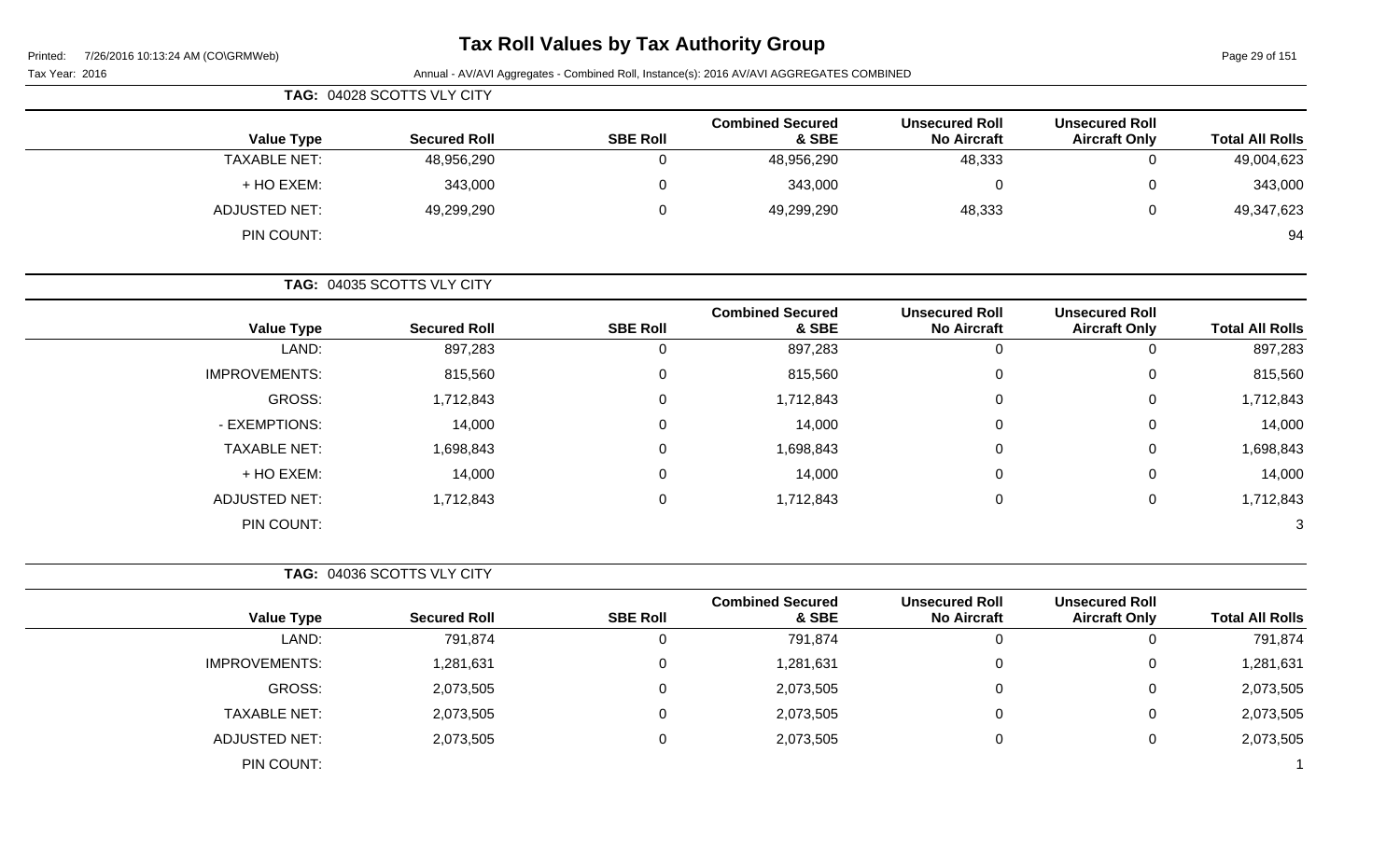# **Tax Roll Values by Tax Authority Group**

#### Tax Year: 2016 **Annual - AV/AVI Aggregates - Combined Roll**, Instance(s): 2016 AV/AVI AGGREGATES COMBINED

**TAG:** 04050 SCOTTS VLY CITY

| <b>Value Type</b>    | <b>Secured Roll</b> | <b>SBE Roll</b> | <b>Combined Secured</b><br>& SBE | <b>Unsecured Roll</b><br><b>No Aircraft</b> | <b>Unsecured Roll</b><br><b>Aircraft Only</b> | <b>Total All Rolls</b> |
|----------------------|---------------------|-----------------|----------------------------------|---------------------------------------------|-----------------------------------------------|------------------------|
| LAND:                | 461,074,920         | υ               | 461,074,920                      | 77,795                                      | 0                                             | 461, 152, 715          |
| <b>IMPROVEMENTS:</b> | 459,336,805         | 0               | 459,336,805                      | 27,975,671                                  | $\overline{0}$                                | 487,312,476            |
| PERSONAL PROP:       | 1,891,662           | 0               | 1,891,662                        | 46,942,528                                  | $\overline{0}$                                | 48,834,190             |
| GROSS:               | 922,303,387         | 0               | 922,303,387                      | 74,995,994                                  | $\mathbf 0$                                   | 997,299,381            |
| - EXEMPTIONS:        | 15,414,677          | 0               | 15,414,677                       | 693,706                                     | 0                                             | 16,108,383             |
| <b>TAXABLE NET:</b>  | 906,888,710         | 0               | 906,888,710                      | 74,302,288                                  | $\mathbf 0$                                   | 981,190,998            |
| + HO EXEM:           | 4,065,600           | 0               | 4,065,600                        | 0                                           | 0                                             | 4,065,600              |
| <b>ADJUSTED NET:</b> | 910,954,310         | 0               | 910,954,310                      | 74,302,288                                  | $\mathbf 0$                                   | 985,256,598            |
| PIN COUNT:           |                     |                 |                                  |                                             |                                               | 2,033                  |

**TAG:** 04051 SCOTTS VLY CITY

| <b>Total All Rolls</b> | <b>Unsecured Roll</b><br><b>Aircraft Only</b> | <b>Unsecured Roll</b><br><b>No Aircraft</b> | <b>Combined Secured</b><br>& SBE | <b>SBE Roll</b> | <b>Secured Roll</b>        | <b>Value Type</b>    |
|------------------------|-----------------------------------------------|---------------------------------------------|----------------------------------|-----------------|----------------------------|----------------------|
| 84,778,128             | $\mathbf 0$                                   | 0                                           | 84,778,128                       | 0               | 84,778,128                 | LAND:                |
| 99,851,636             | 0                                             | 0                                           | 99,851,636                       | $\mathbf 0$     | 99,851,636                 | <b>IMPROVEMENTS:</b> |
| 608,881                | 0                                             | 17,500                                      | 591,381                          | $\mathbf 0$     | 591,381                    | PERSONAL PROP:       |
| 185,238,645            | 0                                             | 17,500                                      | 185,221,145                      | $\mathbf 0$     | 185,221,145                | GROSS:               |
| 497,702                | 0                                             | $\mathbf 0$                                 | 497,702                          | $\mathbf 0$     | 497,702                    | - EXEMPTIONS:        |
| 184,740,943            | $\mathbf 0$                                   | 17,500                                      | 184,723,443                      | $\mathbf 0$     | 184,723,443                | <b>TAXABLE NET:</b>  |
| 497,000                | $\mathbf 0$                                   | $\mathbf 0$                                 | 497,000                          | $\mathbf 0$     | 497,000                    | + HO EXEM:           |
| 185,237,943            | $\mathbf 0$                                   | 17,500                                      | 185,220,443                      | $\mathbf 0$     | 185,220,443                | <b>ADJUSTED NET:</b> |
| 151                    |                                               |                                             |                                  |                 |                            | PIN COUNT:           |
|                        |                                               |                                             |                                  |                 | TAG: 04052 SCOTTS VLY CITY |                      |
|                        | <b>Unsecured Roll</b>                         | <b>Unsecured Roll</b>                       | <b>Combined Secured</b>          |                 |                            |                      |

| Tvpc<br>Value | <b>Secured Roll</b> | <b>SBE Roll</b> | <b>Combined Secured</b><br>& SBE             | <b>Unsecured Roll</b><br><b>No Aircraft</b> | <b>Unsecured Roll</b><br><b>Aircraft Only</b> | <b>Total All Rolls</b> |
|---------------|---------------------|-----------------|----------------------------------------------|---------------------------------------------|-----------------------------------------------|------------------------|
| LAND:         | 115,049,844         |                 | $\rightarrow$<br>$\bigcap$ 49 844<br>-19.044 |                                             |                                               | 49.844<br>1 A F        |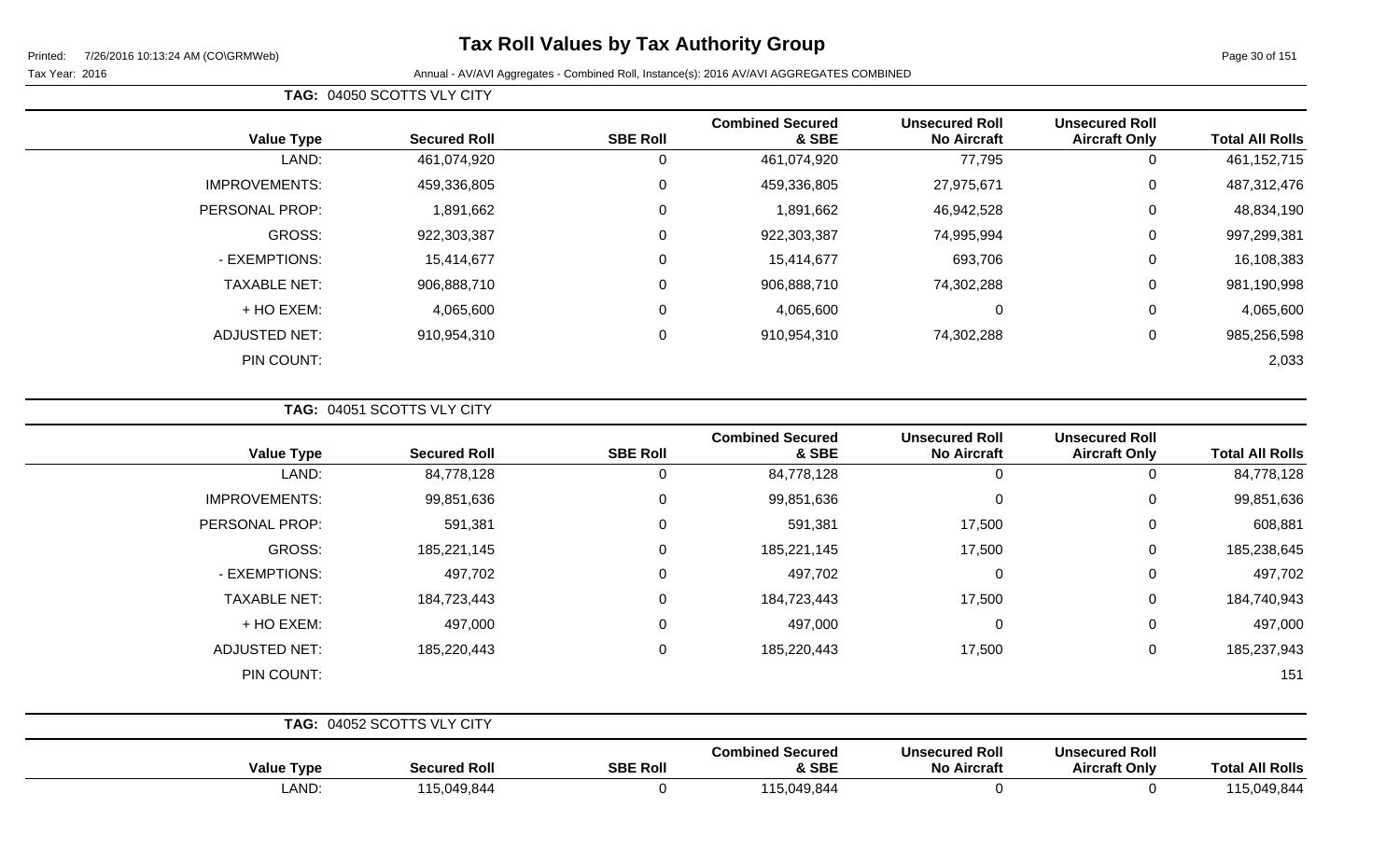# **Tax Roll Values by Tax Authority Group**

| TAG: 04052 SCOTTS VLY CITY |                     |                 |                                  |                                             |                                               |                        |
|----------------------------|---------------------|-----------------|----------------------------------|---------------------------------------------|-----------------------------------------------|------------------------|
| <b>Value Type</b>          | <b>Secured Roll</b> | <b>SBE Roll</b> | <b>Combined Secured</b><br>& SBE | <b>Unsecured Roll</b><br><b>No Aircraft</b> | <b>Unsecured Roll</b><br><b>Aircraft Only</b> | <b>Total All Rolls</b> |
| <b>IMPROVEMENTS:</b>       | 154,099,479         | 0               | 154,099,479                      |                                             |                                               | 154,099,479            |
| PERSONAL PROP:             | 65,768              | 0               | 65,768                           | 535,376                                     | 0                                             | 601,144                |
| GROSS:                     | 269,215,091         | 0               | 269,215,091                      | 535,376                                     | 0                                             | 269,750,467            |
| - EXEMPTIONS:              | 3,722,608           | 0               | 3,722,608                        | 0                                           | 0                                             | 3,722,608              |
| <b>TAXABLE NET:</b>        | 265,492,483         | 0               | 265,492,483                      | 535,376                                     | 0                                             | 266,027,859            |
| + HO EXEM:                 | 3,472,000           | 0               | 3,472,000                        | $\Omega$                                    | 0                                             | 3,472,000              |
| ADJUSTED NET:              | 268,964,483         | 0               | 268,964,483                      | 535,376                                     | 0                                             | 269,499,859            |
| PIN COUNT:                 |                     |                 |                                  |                                             |                                               | 686                    |

|  |  | <b>TAG: 04053 SCOTTS VLY CITY</b> |  |  |  |  |
|--|--|-----------------------------------|--|--|--|--|
|--|--|-----------------------------------|--|--|--|--|

| <b>Value Type</b>    | <b>Secured Roll</b> | <b>SBE Roll</b> | <b>Combined Secured</b><br>& SBE | <b>Unsecured Roll</b><br><b>No Aircraft</b> | <b>Unsecured Roll</b><br><b>Aircraft Only</b> | <b>Total All Rolls</b> |
|----------------------|---------------------|-----------------|----------------------------------|---------------------------------------------|-----------------------------------------------|------------------------|
| LAND:                | 515,452,875         | 0               | 515,452,875                      | 182,487                                     | 0                                             | 515,635,362            |
| <b>IMPROVEMENTS:</b> | 480,553,776         | 0               | 480,553,776                      | 4,413,865                                   | 0                                             | 484,967,641            |
| PERSONAL PROP:       | 73,060              | 0               | 73,060                           | 5,112,371                                   | 0                                             | 5,185,431              |
| <b>GROSS:</b>        | 996,079,711         | 0               | 996,079,711                      | 9,708,723                                   | 0                                             | 1,005,788,434          |
| - EXEMPTIONS:        | 15,120,891          | 0               | 15,120,891                       | 160,883                                     | 0                                             | 15,281,774             |
| <b>TAXABLE NET:</b>  | 980,958,820         | 0               | 980,958,820                      | 9,547,840                                   | 0                                             | 990,506,660            |
| + HO EXEM:           | 7,180,600           | 0               | 7,180,600                        | 0                                           | 0                                             | 7,180,600              |
| <b>ADJUSTED NET:</b> | 988,139,420         | 0               | 988,139,420                      | 9,547,840                                   | 0                                             | 997,687,260            |
| PIN COUNT:           |                     |                 |                                  |                                             |                                               | 2,199                  |

|                      | TAG: 04054 SCOTTS VLY CITY |                 |                                  |                                             |                                               |                        |
|----------------------|----------------------------|-----------------|----------------------------------|---------------------------------------------|-----------------------------------------------|------------------------|
| <b>Value Type</b>    | <b>Secured Roll</b>        | <b>SBE Roll</b> | <b>Combined Secured</b><br>& SBE | <b>Unsecured Roll</b><br><b>No Aircraft</b> | <b>Unsecured Roll</b><br><b>Aircraft Only</b> | <b>Total All Rolls</b> |
| LAND:                | 973,702                    |                 | 973,702                          |                                             |                                               | 973,702                |
| <b>IMPROVEMENTS:</b> | 724,977                    |                 | 724,977                          |                                             |                                               | 724,977                |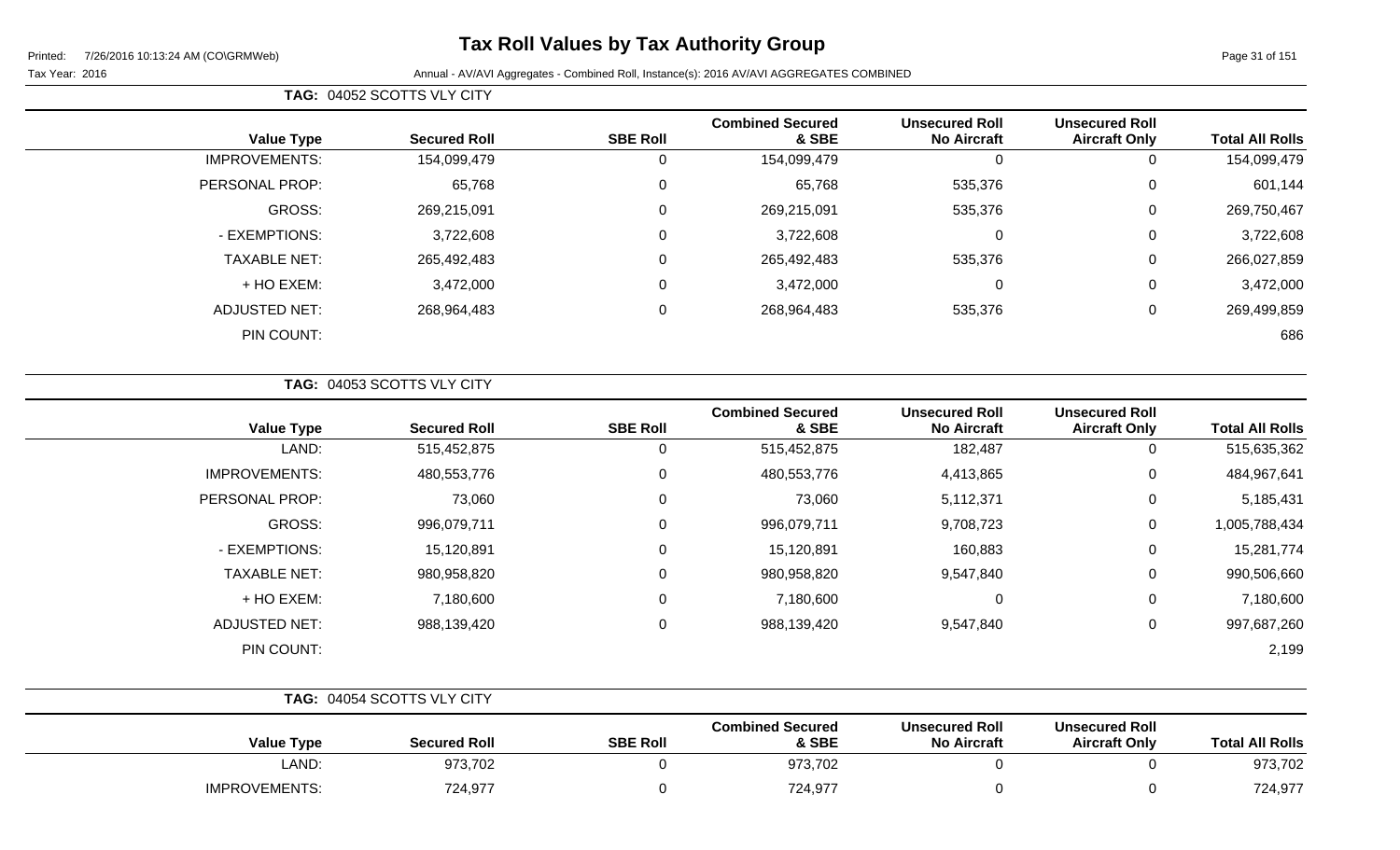# **Tax Roll Values by Tax Authority Group**

Page 32 of 151

|                        |                                               |                                             |                                  |                  | TAG: 04054 SCOTTS VLY CITY |                      |
|------------------------|-----------------------------------------------|---------------------------------------------|----------------------------------|------------------|----------------------------|----------------------|
| <b>Total All Rolls</b> | <b>Unsecured Roll</b><br><b>Aircraft Only</b> | <b>Unsecured Roll</b><br><b>No Aircraft</b> | <b>Combined Secured</b><br>& SBE | <b>SBE Roll</b>  | <b>Secured Roll</b>        | <b>Value Type</b>    |
| 1,698,679              | $\pmb{0}$                                     | $\pmb{0}$                                   | 1,698,679                        | $\mathbf 0$      | 1,698,679                  | <b>GROSS:</b>        |
| 7,000                  | $\,0\,$                                       | $\pmb{0}$                                   | 7,000                            | $\mathbf 0$      | 7,000                      | - EXEMPTIONS:        |
| 1,691,679              | $\mathbf 0$                                   | $\Omega$                                    | 1,691,679                        | $\mathbf 0$      | 1,691,679                  | <b>TAXABLE NET:</b>  |
| 7,000                  | $\boldsymbol{0}$                              | $\Omega$                                    | 7,000                            | $\mathbf 0$      | 7,000                      | + HO EXEM:           |
| 1,698,679              | $\mathbf 0$                                   | $\pmb{0}$                                   | 1,698,679                        | $\pmb{0}$        | 1,698,679                  | <b>ADJUSTED NET:</b> |
| $\mathbf{3}$           |                                               |                                             |                                  |                  |                            | PIN COUNT:           |
|                        |                                               |                                             |                                  |                  | TAG: 04055 SCOTTS VAL CITY |                      |
| <b>Total All Rolls</b> | <b>Unsecured Roll</b><br><b>Aircraft Only</b> | <b>Unsecured Roll</b><br><b>No Aircraft</b> | <b>Combined Secured</b><br>& SBE | <b>SBE Roll</b>  | <b>Secured Roll</b>        | <b>Value Type</b>    |
| $\overline{2}$         |                                               |                                             |                                  |                  |                            | PIN COUNT:           |
|                        |                                               |                                             |                                  |                  | TAG: 04056 SCOTTS VAL CITY |                      |
| <b>Total All Rolls</b> | <b>Unsecured Roll</b><br><b>Aircraft Only</b> | <b>Unsecured Roll</b><br><b>No Aircraft</b> | <b>Combined Secured</b><br>& SBE | <b>SBE Roll</b>  | <b>Secured Roll</b>        | <b>Value Type</b>    |
| 185,749                | $\pmb{0}$                                     | $\mathbf 0$                                 | 185,749                          | $\mathbf 0$      | 185,749                    | LAND:                |
| 623,483                | $\boldsymbol{0}$                              | $\mathbf 0$                                 | 623,483                          | $\boldsymbol{0}$ | 623,483                    | <b>IMPROVEMENTS:</b> |
| 809,232                | $\boldsymbol{0}$                              | $\Omega$                                    | 809,232                          | $\mathbf 0$      | 809,232                    | GROSS:               |
| 21,000                 | $\,0\,$                                       | $\mathbf 0$                                 | 21,000                           | $\mathbf 0$      | 21,000                     | - EXEMPTIONS:        |
| 788,232                | $\mathbf 0$                                   | $\Omega$                                    | 788,232                          | $\mathbf 0$      | 788,232                    | <b>TAXABLE NET:</b>  |
| 21,000                 | $\boldsymbol{0}$                              | 0                                           | 21,000                           | $\mathbf 0$      | 21,000                     | + HO EXEM:           |
| 809,232                | $\boldsymbol{0}$                              | $\pmb{0}$                                   | 809,232                          | $\mathbf 0$      | 809,232                    | <b>ADJUSTED NET:</b> |
| 3                      |                                               |                                             |                                  |                  |                            | PIN COUNT:           |
|                        |                                               |                                             |                                  |                  | TAG: 55000 AROMAS/SAN JUAN |                      |
| <b>Total All Rolls</b> | <b>Unsecured Roll</b><br><b>Aircraft Only</b> | <b>Unsecured Roll</b><br><b>No Aircraft</b> | <b>Combined Secured</b><br>& SBE | <b>SBE Roll</b>  | <b>Secured Roll</b>        | <b>Value Type</b>    |
| 17,726,342             | $\boldsymbol{0}$                              | $\mathbf 0$                                 | 17,726,342                       | $\mathbf 0$      | 17,726,342                 | LAND:                |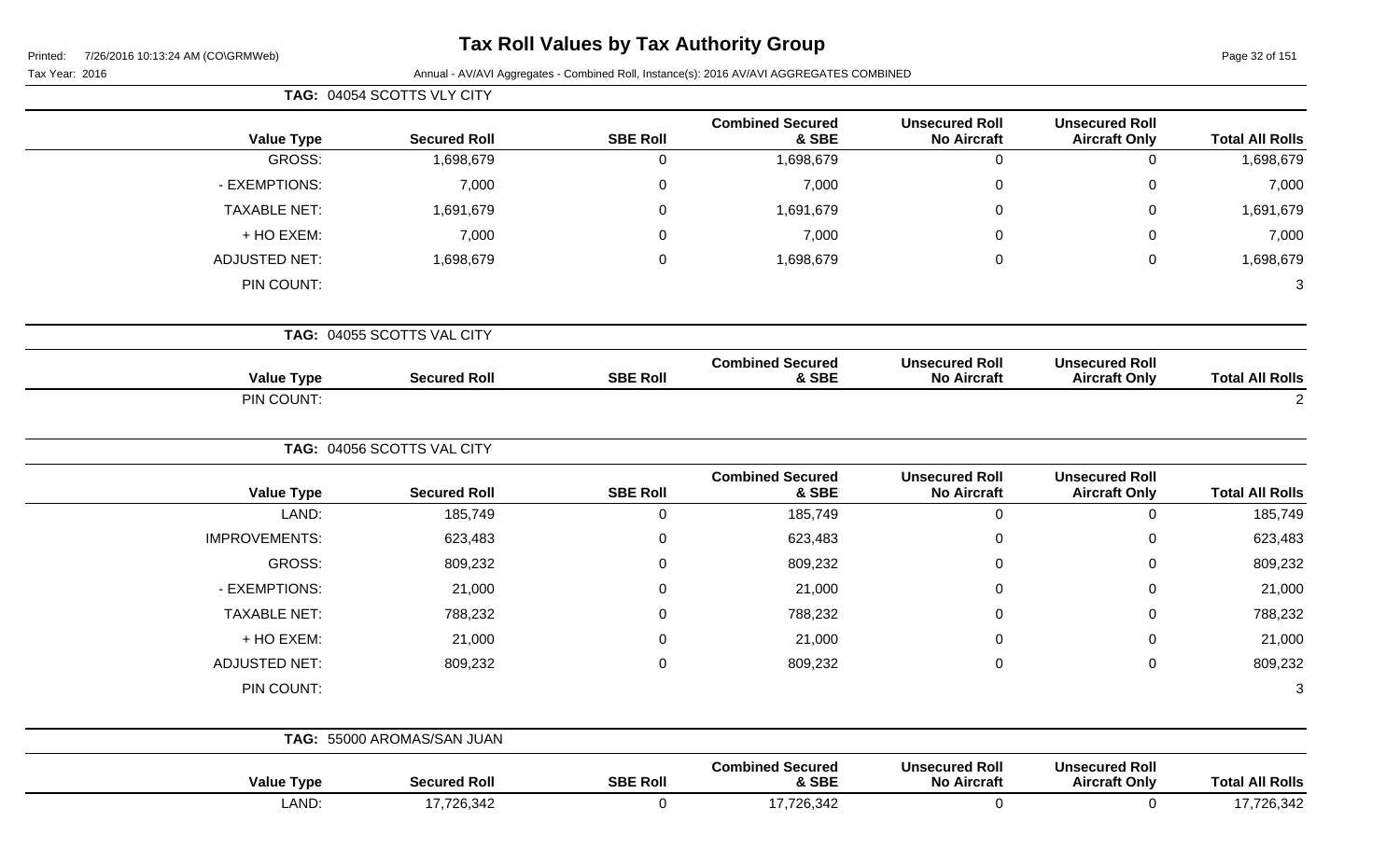# **Tax Roll Values by Tax Authority Group**

Printed: 7/26/2016 10:13:24 AM (CO\GRMWeb)

#### Page 33 of 151

 $\overline{a}$ 

Tax Year: 2016 **Annual - AV/AVI Aggregates - Combined Roll**, Instance(s): 2016 AV/AVI AGGREGATES COMBINED

| <b>Total All Rolls</b> | <b>Unsecured Roll</b><br><b>Aircraft Only</b> | <b>Unsecured Roll</b><br><b>No Aircraft</b> | <b>Combined Secured</b><br>& SBE | <b>SBE Roll</b> | <b>Secured Roll</b> | <b>Value Type</b>    |
|------------------------|-----------------------------------------------|---------------------------------------------|----------------------------------|-----------------|---------------------|----------------------|
| 5,178,662              | 0                                             | 49,537                                      | 5,129,125                        | 0               | 5,129,125           | <b>IMPROVEMENTS:</b> |
| 928,382                | $\overline{0}$                                | 845,199                                     | 83,183                           | 0               | 83,183              | PERSONAL PROP:       |
| 23,833,386             | $\mathbf{0}$                                  | 894,736                                     | 22,938,650                       | $\Omega$        | 22,938,650          | GROSS:               |
| 446,942                | 0                                             | 0                                           | 446,942                          | 0               | 446,942             | - EXEMPTIONS:        |
| 23,386,444             | 0                                             | 894,736                                     | 22,491,708                       | 0               | 22,491,708          | <b>TAXABLE NET:</b>  |
| 70,000                 | $\mathbf{0}$                                  | 0                                           | 70,000                           | $\Omega$        | 70,000              | + HO EXEM:           |
| 23,456,444             | 0                                             | 894,736                                     | 22,561,708                       | $\mathbf 0$     | 22,561,708          | ADJUSTED NET:        |
| 79                     |                                               |                                             |                                  |                 |                     | PIN COUNT:           |
|                        |                                               |                                             |                                  |                 |                     |                      |

**TAG:** 58000 BONNY DOON

**TAG:** 55000 AROMAS/SAN JUAN

|                      |                     |                 | <b>Combined Secured</b> | <b>Unsecured Roll</b> | <b>Unsecured Roll</b> |                        |
|----------------------|---------------------|-----------------|-------------------------|-----------------------|-----------------------|------------------------|
| <b>Value Type</b>    | <b>Secured Roll</b> | <b>SBE Roll</b> | & SBE                   | <b>No Aircraft</b>    | <b>Aircraft Only</b>  | <b>Total All Rolls</b> |
| LAND:                | 4,526               |                 | 4,526                   | 0                     | ັ                     | 4,526                  |
| <b>GROSS:</b>        | 4,526               |                 | 4,526                   | 0                     |                       | 4,526                  |
| <b>TAXABLE NET:</b>  | 4,526               |                 | 4,526                   | 0                     | υ                     | 4,526                  |
| <b>ADJUSTED NET:</b> | 4,526               |                 | 4,526                   | 0                     | ν                     | 4,526                  |
| PIN COUNT:           |                     |                 |                         |                       |                       |                        |

| TAG: 58001 BONNY DOON |                     |                 |                                  |                                             |                                               |                        |
|-----------------------|---------------------|-----------------|----------------------------------|---------------------------------------------|-----------------------------------------------|------------------------|
| <b>Value Type</b>     | <b>Secured Roll</b> | <b>SBE Roll</b> | <b>Combined Secured</b><br>& SBE | <b>Unsecured Roll</b><br><b>No Aircraft</b> | <b>Unsecured Roll</b><br><b>Aircraft Only</b> | <b>Total All Rolls</b> |
| LAND:                 | 211,835,357         |                 | 211,835,357                      | 81,057                                      | 0                                             | 211,916,414            |
| <b>IMPROVEMENTS:</b>  | 186,019,141         |                 | 186,019,141                      | 10,983,319                                  | $\overline{0}$                                | 197,002,460            |
| PERSONAL PROP:        | 264,827             |                 | 264,827                          | 4,832,295                                   | 24,919                                        | 5,122,041              |
| GROSS:                | 398,119,325         | 0               | 398,119,325                      | 15,896,671                                  | 24,919                                        | 414,040,915            |
| - EXEMPTIONS:         | 9,471,887           |                 | 9,471,887                        | 0                                           | 0                                             | 9,471,887              |
| <b>TAXABLE NET:</b>   | 388,647,438         |                 | 388,647,438                      | 15,896,671                                  | 24,919                                        | 404,569,028            |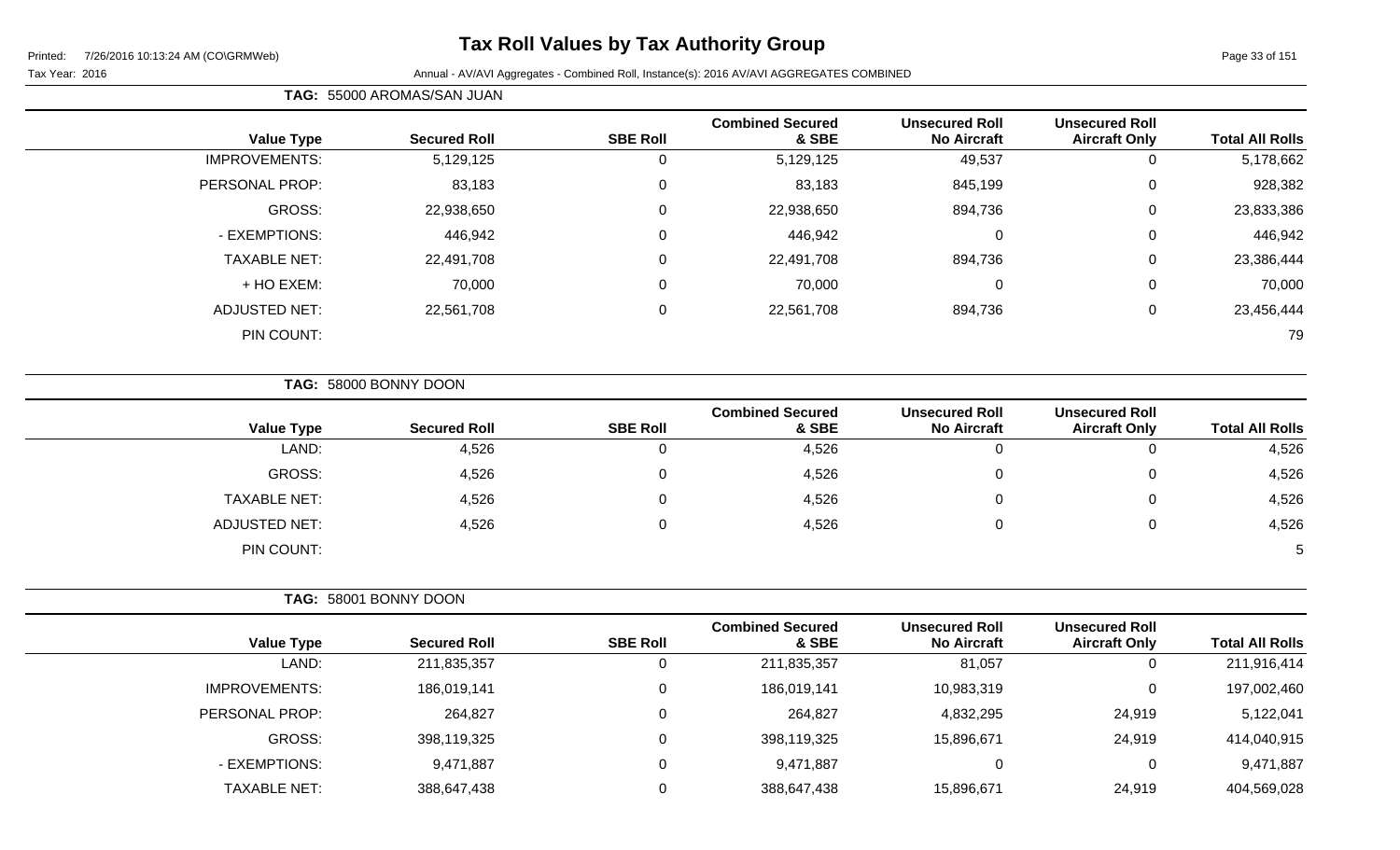# **Tax Roll Values by Tax Authority Group**

Page 34 of 151

| <b>Faye J4 UI IJI</b>  | r i ilito.<br>$1/20/20101010.13.24$ ANI (CONGINITYED)<br>Annual - AV/AVI Aggregates - Combined Roll, Instance(s): 2016 AV/AVI AGGREGATES COMBINED<br>Tax Year: 2016 |                                             |                                  |                 |                       |                      |  |
|------------------------|---------------------------------------------------------------------------------------------------------------------------------------------------------------------|---------------------------------------------|----------------------------------|-----------------|-----------------------|----------------------|--|
|                        |                                                                                                                                                                     |                                             |                                  |                 | TAG: 58001 BONNY DOON |                      |  |
| <b>Total All Rolls</b> | <b>Unsecured Roll</b><br><b>Aircraft Only</b>                                                                                                                       | <b>Unsecured Roll</b><br><b>No Aircraft</b> | <b>Combined Secured</b><br>& SBE | <b>SBE Roll</b> | <b>Secured Roll</b>   | <b>Value Type</b>    |  |
| 2,847,600              | 0                                                                                                                                                                   | $\mathbf 0$                                 | 2,847,600                        | 0               | 2,847,600             | + HO EXEM:           |  |
| 407,416,628            | 24,919                                                                                                                                                              | 15,896,671                                  | 391,495,038                      | 0               | 391,495,038           | <b>ADJUSTED NET:</b> |  |
| 991                    |                                                                                                                                                                     |                                             |                                  |                 |                       | PIN COUNT:           |  |
|                        | TAG: 58002 BONNY DOON                                                                                                                                               |                                             |                                  |                 |                       |                      |  |
| <b>Total All Rolls</b> | <b>Unsecured Roll</b><br><b>Aircraft Only</b>                                                                                                                       | <b>Unsecured Roll</b><br><b>No Aircraft</b> | <b>Combined Secured</b><br>& SBE | <b>SBE Roll</b> | <b>Secured Roll</b>   | <b>Value Type</b>    |  |
| 9,133,956              | $\mathbf 0$                                                                                                                                                         | $\mathbf 0$                                 | 9,133,956                        | 0               | 9,133,956             | LAND:                |  |
| 8,574,557              | 0                                                                                                                                                                   | 4,000                                       | 8,570,557                        | 0               | 8,570,557             | <b>IMPROVEMENTS:</b> |  |
| 38,542                 | 0                                                                                                                                                                   | 38,542                                      | 0                                | 0               | 0                     | PERSONAL PROP:       |  |
| 17,747,055             | 0                                                                                                                                                                   | 42,542                                      | 17,704,513                       | 0               | 17,704,513            | GROSS:               |  |
| 154,000                | 0                                                                                                                                                                   | 0                                           | 154,000                          | 0               | 154,000               | - EXEMPTIONS:        |  |
| 17,593,055             | 0                                                                                                                                                                   | 42,542                                      | 17,550,513                       | 0               | 17,550,513            | <b>TAXABLE NET:</b>  |  |
| 154,000                | 0                                                                                                                                                                   | $\Omega$                                    | 154,000                          | 0               | 154,000               | + HO EXEM:           |  |
| 17,747,055             | 0                                                                                                                                                                   | 42,542                                      | 17,704,513                       | 0               | 17,704,513            | <b>ADJUSTED NET:</b> |  |
| 42                     |                                                                                                                                                                     |                                             |                                  |                 |                       | PIN COUNT:           |  |
|                        |                                                                                                                                                                     |                                             |                                  |                 | TAG: 58003 BONNY DOON |                      |  |
| <b>Total All Rolls</b> | <b>Unsecured Roll</b><br><b>Aircraft Only</b>                                                                                                                       | <b>Unsecured Roll</b><br><b>No Aircraft</b> | <b>Combined Secured</b><br>& SBE | <b>SBE Roll</b> | <b>Secured Roll</b>   | <b>Value Type</b>    |  |
| 10,803,990             | $\mathbf 0$                                                                                                                                                         | $\boldsymbol{0}$                            | 10,803,990                       | 0               | 10,803,990            | LAND:                |  |
| 9,636,297              | 0                                                                                                                                                                   | $\mathbf 0$                                 | 9,636,297                        | 0               | 9,636,297             | <b>IMPROVEMENTS:</b> |  |
| 21,636                 | 0                                                                                                                                                                   | 21,636                                      | $\pmb{0}$                        | 0               | $\pmb{0}$             | PERSONAL PROP:       |  |
| 20,461,923             | 0                                                                                                                                                                   | 21,636                                      | 20,440,287                       | 0               | 20,440,287            | GROSS:               |  |
| 217,465                | 0                                                                                                                                                                   | 0                                           | 217,465                          | 0               | 217,465               | - EXEMPTIONS:        |  |
| 20,244,458             | 0                                                                                                                                                                   | 21,636                                      | 20,222,822                       | 0               | 20,222,822            | TAXABLE NET:         |  |
| 217,000                | 0                                                                                                                                                                   | $\mathbf 0$                                 | 217,000                          | 0               | 217,000               | + HO EXEM:           |  |
|                        |                                                                                                                                                                     |                                             |                                  |                 |                       |                      |  |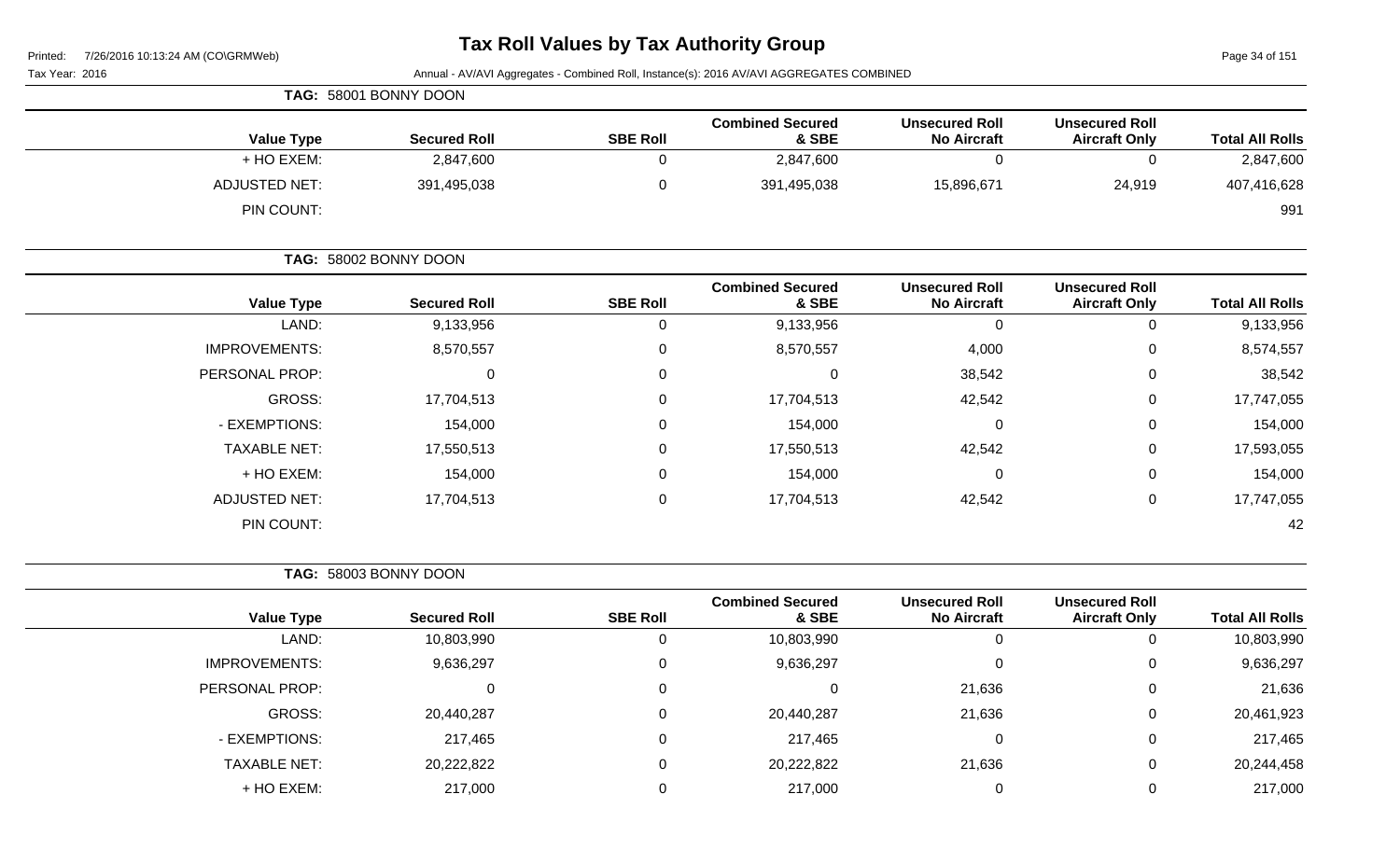Page 35 of 151

Tax Year: 2016 **Annual - AV/AVI Aggregates - Combined Roll**, Instance(s): 2016 AV/AVI AGGREGATES COMBINED

|                      | TAG: 58003 BONNY DOON |                 |                                  |                                             |                                               |                        |
|----------------------|-----------------------|-----------------|----------------------------------|---------------------------------------------|-----------------------------------------------|------------------------|
| <b>Value Type</b>    | <b>Secured Roll</b>   | <b>SBE Roll</b> | <b>Combined Secured</b><br>& SBE | <b>Unsecured Roll</b><br><b>No Aircraft</b> | <b>Unsecured Roll</b><br><b>Aircraft Only</b> | <b>Total All Rolls</b> |
| <b>ADJUSTED NET:</b> | 20,439,822            | 0               | 20,439,822                       | 21,636                                      | 0                                             | 20,461,458             |
| PIN COUNT:           |                       |                 |                                  |                                             |                                               | 56                     |
|                      | TAG: 58004 BONNY DOON |                 |                                  |                                             |                                               |                        |
| <b>Value Type</b>    | <b>Secured Roll</b>   | <b>SBE Roll</b> | <b>Combined Secured</b><br>& SBE | <b>Unsecured Roll</b><br><b>No Aircraft</b> | <b>Unsecured Roll</b><br><b>Aircraft Only</b> | <b>Total All Rolls</b> |
| LAND:                | 21,403,390            | 0               | 21,403,390                       | $\mathbf 0$                                 | 0                                             | 21,403,390             |
| <b>IMPROVEMENTS:</b> | 22,481,785            | $\mathbf 0$     | 22,481,785                       | $\mathbf 0$                                 | 0                                             | 22,481,785             |
| PERSONAL PROP:       | 0                     | 0               | 0                                | 30,399                                      | 0                                             | 30,399                 |
| GROSS:               | 43,885,175            | 0               | 43,885,175                       | 30,399                                      | 0                                             | 43,915,574             |
| - EXEMPTIONS:        | 441,216               | 0               | 441,216                          | $\mathbf 0$                                 | 0                                             | 441,216                |
| <b>TAXABLE NET:</b>  | 43,443,959            | 0               | 43,443,959                       | 30,399                                      | 0                                             | 43,474,358             |
| + HO EXEM:           | 441,000               | 0               | 441,000                          | $\mathbf 0$                                 | 0                                             | 441,000                |
| <b>ADJUSTED NET:</b> | 43,884,959            | 0               | 43,884,959                       | 30,399                                      | 0                                             | 43,915,358             |
| PIN COUNT:           |                       |                 |                                  |                                             |                                               | 102                    |

**TAG:** 58005 BONNY DOON

|                      |                     |                 | <b>Combined Secured</b> | <b>Unsecured Roll</b> | <b>Unsecured Roll</b> |                        |
|----------------------|---------------------|-----------------|-------------------------|-----------------------|-----------------------|------------------------|
| <b>Value Type</b>    | <b>Secured Roll</b> | <b>SBE Roll</b> | & SBE                   | <b>No Aircraft</b>    | <b>Aircraft Only</b>  | <b>Total All Rolls</b> |
| LAND:                | 8,609,263           | 0               | 8,609,263               |                       | 0                     | 8,609,263              |
| <b>IMPROVEMENTS:</b> | 8,335,652           | $\mathbf{0}$    | 8,335,652               | $\Omega$              | $\overline{0}$        | 8,335,652              |
| GROSS:               | 16,944,915          | $\Omega$        | 16,944,915              |                       | $\mathbf 0$           | 16,944,915             |
| - EXEMPTIONS:        | 86,461              | $\Omega$        | 86,461                  |                       | $\mathbf 0$           | 86,461                 |
| <b>TAXABLE NET:</b>  | 16,858,454          | 0               | 16,858,454              |                       | 0                     | 16,858,454             |
| + HO EXEM:           | 84,000              | $\Omega$        | 84,000                  | $\Omega$              | 0                     | 84,000                 |
| <b>ADJUSTED NET:</b> | 16,942,454          | 0               | 16,942,454              |                       | $\Omega$              | 16,942,454             |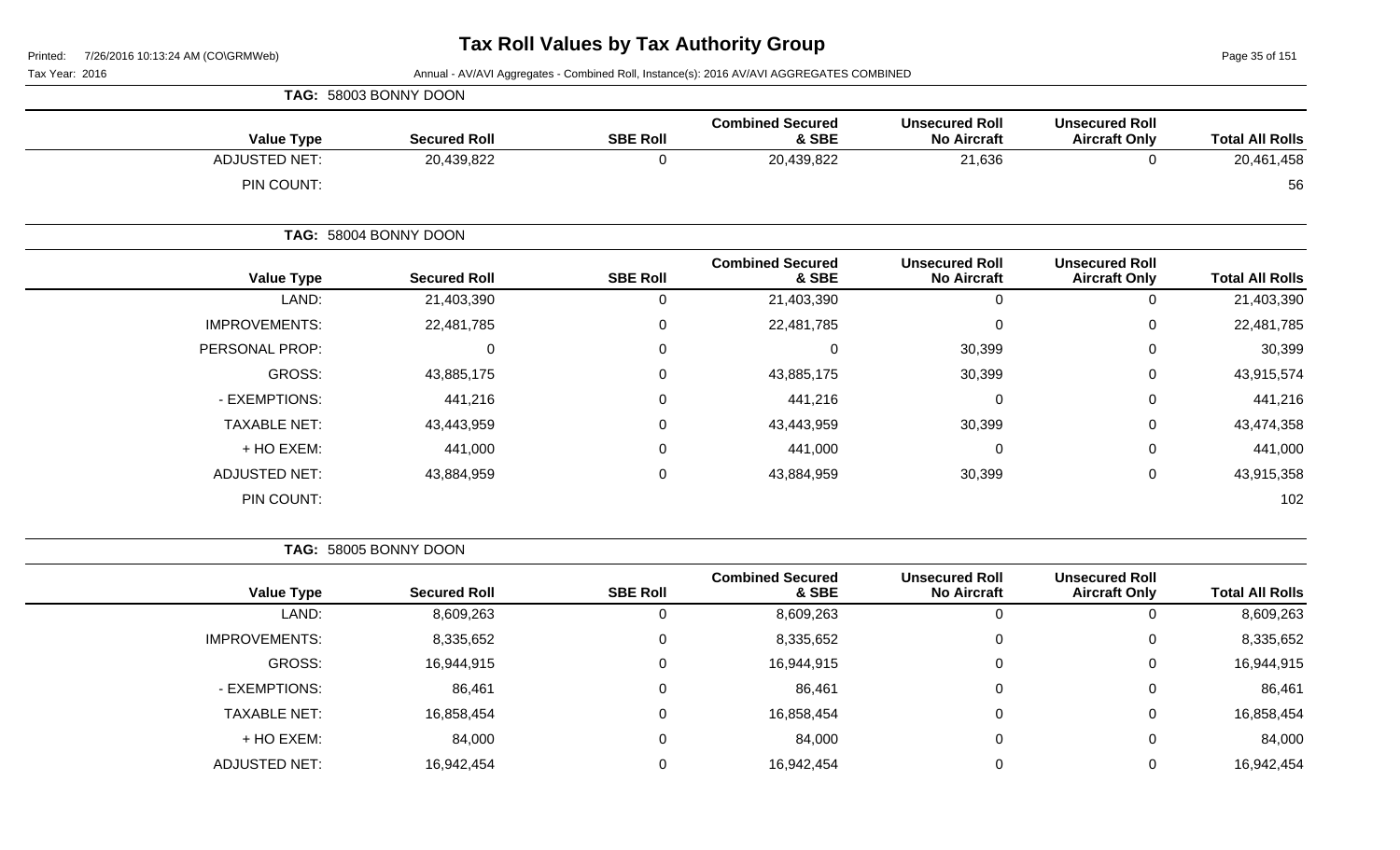|                      | TAG: 58005 BONNY DOON |                 |                                  |                                             |                                               |                        |
|----------------------|-----------------------|-----------------|----------------------------------|---------------------------------------------|-----------------------------------------------|------------------------|
| <b>Value Type</b>    | <b>Secured Roll</b>   | <b>SBE Roll</b> | <b>Combined Secured</b><br>& SBE | <b>Unsecured Roll</b><br><b>No Aircraft</b> | <b>Unsecured Roll</b><br><b>Aircraft Only</b> | <b>Total All Rolls</b> |
| PIN COUNT:           |                       |                 |                                  |                                             |                                               | 35                     |
|                      | TAG: 58006 BONNY DOON |                 |                                  |                                             |                                               |                        |
| <b>Value Type</b>    | <b>Secured Roll</b>   | <b>SBE Roll</b> | <b>Combined Secured</b><br>& SBE | <b>Unsecured Roll</b><br><b>No Aircraft</b> | <b>Unsecured Roll</b><br><b>Aircraft Only</b> | <b>Total All Rolls</b> |
| LAND:                | 12,658,896            | 0               | 12,658,896                       | 0                                           | 0                                             | 12,658,896             |
| <b>IMPROVEMENTS:</b> | 13,000,397            | $\mathbf 0$     | 13,000,397                       | 0                                           | 0                                             | 13,000,397             |
| PERSONAL PROP:       | 0                     | $\mathbf 0$     | $\mathbf 0$                      | 40,347                                      | $\mathbf 0$                                   | 40,347                 |
| GROSS:               | 25,659,293            | $\Omega$        | 25,659,293                       | 40,347                                      | $\Omega$                                      | 25,699,640             |
| - EXEMPTIONS:        | 316,510               | $\mathbf 0$     | 316,510                          | $\mathbf{0}$                                | $\mathbf 0$                                   | 316,510                |
| <b>TAXABLE NET:</b>  | 25,342,783            | $\mathbf 0$     | 25,342,783                       | 40,347                                      | 0                                             | 25,383,130             |
| + HO EXEM:           | 189,000               | $\mathbf 0$     | 189,000                          | 0                                           | $\Omega$                                      | 189,000                |
| <b>ADJUSTED NET:</b> | 25,531,783            | $\mathbf 0$     | 25,531,783                       | 40,347                                      | $\mathbf 0$                                   | 25,572,130             |
| PIN COUNT:           |                       |                 |                                  |                                             |                                               | 46                     |

|                        |                                               |                                             |                                  |                 | TAG: 58007 BONNY DOON |                      |
|------------------------|-----------------------------------------------|---------------------------------------------|----------------------------------|-----------------|-----------------------|----------------------|
| <b>Total All Rolls</b> | <b>Unsecured Roll</b><br><b>Aircraft Only</b> | <b>Unsecured Roll</b><br><b>No Aircraft</b> | <b>Combined Secured</b><br>& SBE | <b>SBE Roll</b> | <b>Secured Roll</b>   | <b>Value Type</b>    |
| 12,605,117             | 0                                             |                                             | 12,605,117                       | U               | 12,605,117            | LAND:                |
| 13,528,269             | $\mathbf 0$                                   | 0                                           | 13,528,269                       | 0               | 13,528,269            | <b>IMPROVEMENTS:</b> |
| 26,133,386             | 0                                             | 0                                           | 26,133,386                       | 0               | 26,133,386            | GROSS:               |
| 245,000                | $\mathbf 0$                                   |                                             | 245,000                          | 0               | 245,000               | - EXEMPTIONS:        |
| 25,888,386             | 0                                             |                                             | 25,888,386                       | 0               | 25,888,386            | <b>TAXABLE NET:</b>  |
| 245,000                | 0                                             |                                             | 245,000                          | 0               | 245,000               | + HO EXEM:           |
| 26,133,386             | 0                                             |                                             | 26,133,386                       |                 | 26,133,386            | <b>ADJUSTED NET:</b> |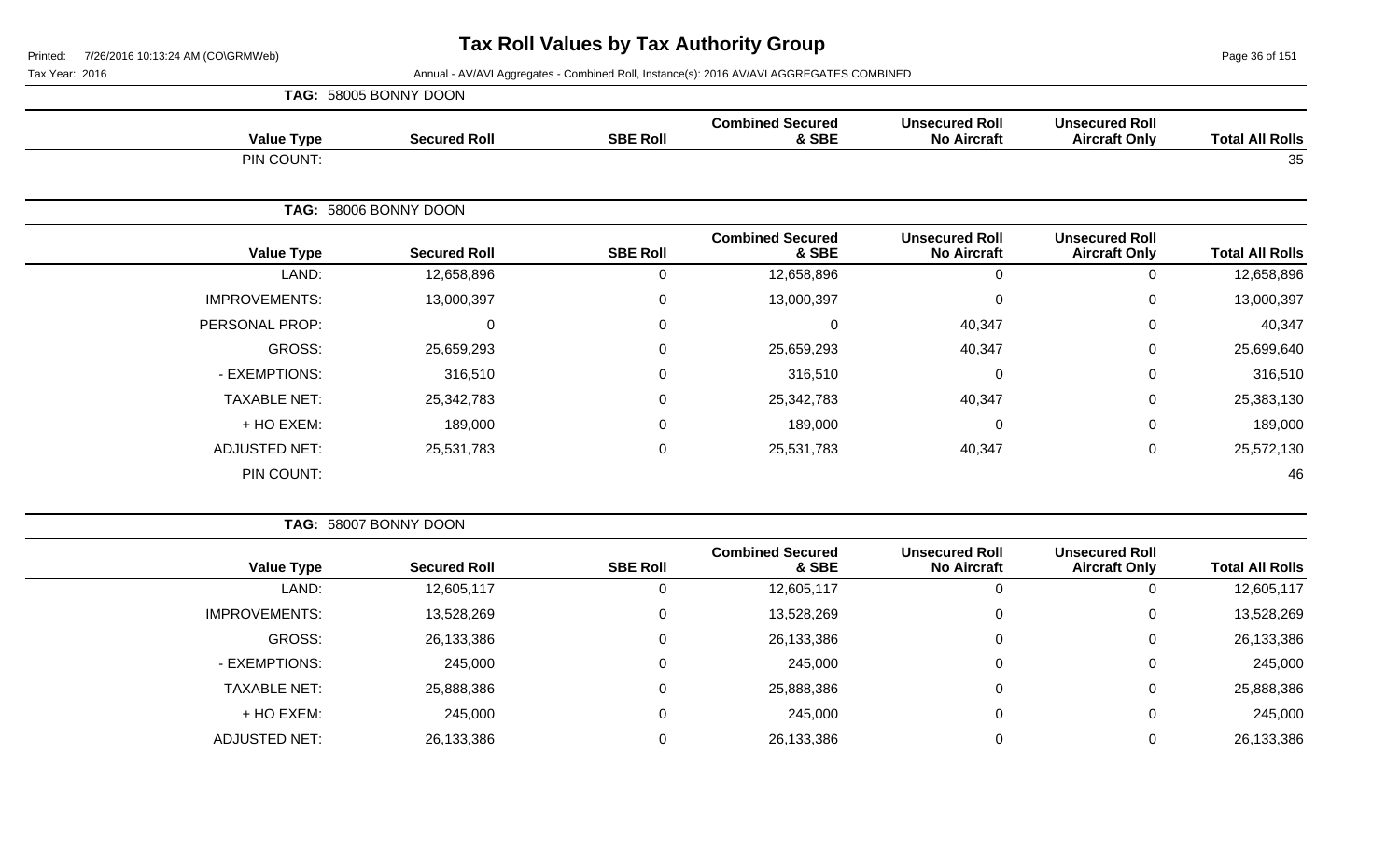|                           |                                               |                                             |                                  |                 | TAG: 58007 BONNY DOON |                      |
|---------------------------|-----------------------------------------------|---------------------------------------------|----------------------------------|-----------------|-----------------------|----------------------|
| <b>Total All Rolls</b>    | <b>Unsecured Roll</b><br><b>Aircraft Only</b> | <b>Unsecured Roll</b><br><b>No Aircraft</b> | <b>Combined Secured</b><br>& SBE | <b>SBE Roll</b> | <b>Secured Roll</b>   | <b>Value Type</b>    |
| 54                        |                                               |                                             |                                  |                 |                       | PIN COUNT:           |
|                           |                                               |                                             |                                  |                 | TAG: 58008 BONNY DOON |                      |
| <b>Total All Rolls</b>    | <b>Unsecured Roll</b><br><b>Aircraft Only</b> | <b>Unsecured Roll</b><br><b>No Aircraft</b> | <b>Combined Secured</b><br>& SBE | <b>SBE Roll</b> | <b>Secured Roll</b>   | <b>Value Type</b>    |
| 10,404,119<br>$\mathbf 0$ |                                               | $\mathbf 0$                                 | 10,404,119                       | 0               | 10,404,119            | LAND:                |
| 13,007,230<br>$\mathbf 0$ |                                               | 61,331                                      | 12,945,899                       | 0               | 12,945,899            | <b>IMPROVEMENTS:</b> |
| 151,760<br>$\mathbf 0$    |                                               | 151,760                                     | $\mathsf 0$                      | 0               | $\mathbf 0$           | PERSONAL PROP:       |
| 23,563,109<br>$\Omega$    |                                               | 213,091                                     | 23,350,018                       | 0               | 23,350,018            | GROSS:               |
| 260,947<br>$\Omega$       |                                               | 0                                           | 260,947                          | 0               | 260,947               | - EXEMPTIONS:        |
| 23,302,162<br>$\mathbf 0$ |                                               | 213,091                                     | 23,089,071                       | 0               | 23,089,071            | <b>TAXABLE NET:</b>  |
| 259,000<br>$\mathbf 0$    |                                               | 0                                           | 259,000                          | 0               | 259,000               | + HO EXEM:           |
| 23,561,162<br>0           |                                               | 213,091                                     | 23,348,071                       | 0               | 23,348,071            | <b>ADJUSTED NET:</b> |
| 62                        |                                               |                                             |                                  |                 |                       | PIN COUNT:           |
|                           |                                               |                                             |                                  |                 |                       | TAG: 65003 LAKESIDE  |
| <b>Total All Rolls</b>    | <b>Unsecured Roll</b><br><b>Aircraft Only</b> | <b>Unsecured Roll</b><br><b>No Aircraft</b> | <b>Combined Secured</b><br>& SBE | <b>SBE Roll</b> | <b>Secured Roll</b>   | <b>Value Type</b>    |
|                           |                                               |                                             |                                  |                 |                       | PIN COUNT:           |
|                           |                                               |                                             |                                  |                 |                       | TAG: 65006 LAKESIDE  |
| <b>Total All Rolls</b>    | <b>Unsecured Roll</b><br><b>Aircraft Only</b> | <b>Unsecured Roll</b><br><b>No Aircraft</b> | <b>Combined Secured</b><br>& SBE | <b>SBE Roll</b> | <b>Secured Roll</b>   | <b>Value Type</b>    |
| 299,921<br>$\mathbf 0$    |                                               | $\mathbf 0$                                 | 299,921                          | $\mathbf 0$     | 299,921               | LAND:                |
| 321,344<br>$\Omega$       |                                               | $\Omega$                                    | 321,344                          | $\Omega$        | 321,344               | <b>IMPROVEMENTS:</b> |
| 621,265<br>0              |                                               | 0                                           | 621,265                          | 0               | 621,265               | <b>GROSS:</b>        |

- EXEMPTIONS: 621,265 0 621,265 0 0 621,265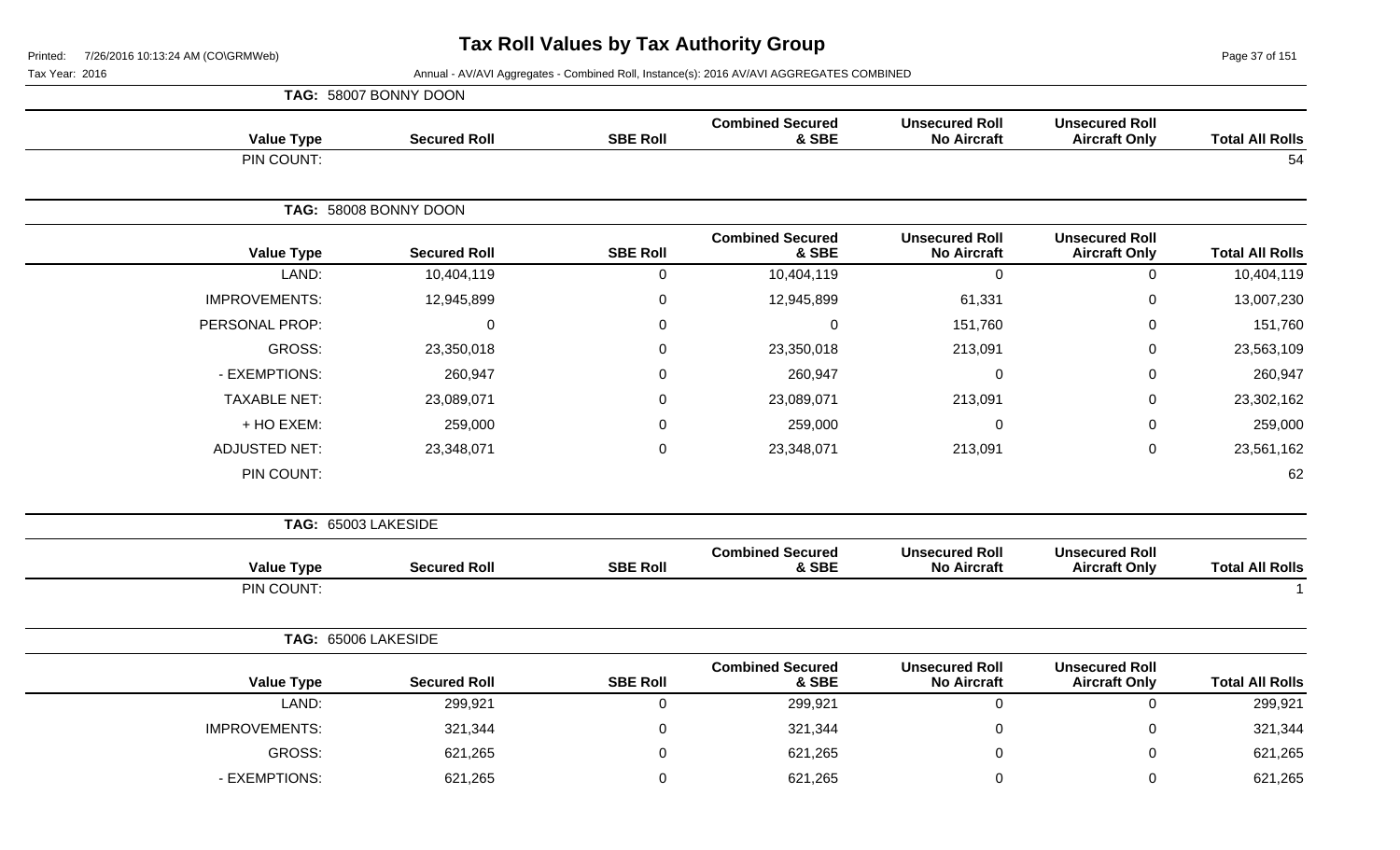Page 38 of 151

|                      | TAG: 65006 LAKESIDE |                 |                                  |                                             |                                               |                        |
|----------------------|---------------------|-----------------|----------------------------------|---------------------------------------------|-----------------------------------------------|------------------------|
| <b>Value Type</b>    | <b>Secured Roll</b> | <b>SBE Roll</b> | <b>Combined Secured</b><br>& SBE | <b>Unsecured Roll</b><br><b>No Aircraft</b> | <b>Unsecured Roll</b><br><b>Aircraft Only</b> | <b>Total All Rolls</b> |
| PIN COUNT:           |                     |                 |                                  |                                             |                                               | 12                     |
|                      | TAG: 65020 LAKESIDE |                 |                                  |                                             |                                               |                        |
| <b>Value Type</b>    | <b>Secured Roll</b> | <b>SBE Roll</b> | <b>Combined Secured</b><br>& SBE | <b>Unsecured Roll</b><br><b>No Aircraft</b> | <b>Unsecured Roll</b><br><b>Aircraft Only</b> | <b>Total All Rolls</b> |
| LAND:                | 23,474,089          | 0               | 23,474,089                       | $\mathbf 0$                                 | 0                                             | 23,474,089             |
| <b>IMPROVEMENTS:</b> | 17,956,627          | $\mathbf 0$     | 17,956,627                       | 22,000                                      | 0                                             | 17,978,627             |
| <b>GROSS:</b>        | 41,430,716          | $\mathbf 0$     | 41,430,716                       | 22,000                                      | 0                                             | 41,452,716             |
| - EXEMPTIONS:        | 281,416             | $\mathbf 0$     | 281,416                          | $\mathbf 0$                                 | 0                                             | 281,416                |
| <b>TAXABLE NET:</b>  | 41,149,300          | $\mathbf 0$     | 41,149,300                       | 22,000                                      | 0                                             | 41,171,300             |
| + HO EXEM:           | 280,000             | 0               | 280,000                          | $\mathbf 0$                                 | 0                                             | 280,000                |
| <b>ADJUSTED NET:</b> | 41,429,300          | $\mathbf 0$     | 41,429,300                       | 22,000                                      | 0                                             | 41,451,300             |
| PIN COUNT:           |                     |                 |                                  |                                             |                                               | 110                    |

|                      | TAG: 65021 LAKESIDE |                 |                                  |                                             |                                               |                        |
|----------------------|---------------------|-----------------|----------------------------------|---------------------------------------------|-----------------------------------------------|------------------------|
| <b>Value Type</b>    | <b>Secured Roll</b> | <b>SBE Roll</b> | <b>Combined Secured</b><br>& SBE | <b>Unsecured Roll</b><br><b>No Aircraft</b> | <b>Unsecured Roll</b><br><b>Aircraft Only</b> | <b>Total All Rolls</b> |
| LAND:                | 148,898,678         | 0               | 148,898,678                      | 48,704                                      | 0                                             | 148,947,382            |
| <b>IMPROVEMENTS:</b> | 131,568,550         | $\mathbf 0$     | 131,568,550                      | 417,643                                     | 0                                             | 131,986,193            |
| PERSONAL PROP:       | 1,285,613           | 0               | 1,285,613                        | 1,632,489                                   | 0                                             | 2,918,102              |
| GROSS:               | 281,752,841         | 0               | 281,752,841                      | 2,098,836                                   | 0                                             | 283,851,677            |
| - EXEMPTIONS:        | 3,585,442           | $\mathbf 0$     | 3,585,442                        |                                             | 0                                             | 3,585,442              |
| <b>TAXABLE NET:</b>  | 278,167,399         | $\mathbf 0$     | 278,167,399                      | 2,098,836                                   | 0                                             | 280,266,235            |
| + HO EXEM:           | 1,575,000           | $\mathbf 0$     | 1,575,000                        |                                             | 0                                             | 1,575,000              |
| ADJUSTED NET:        | 279,742,399         | $\Omega$        | 279,742,399                      | 2,098,836                                   | 0                                             | 281,841,235            |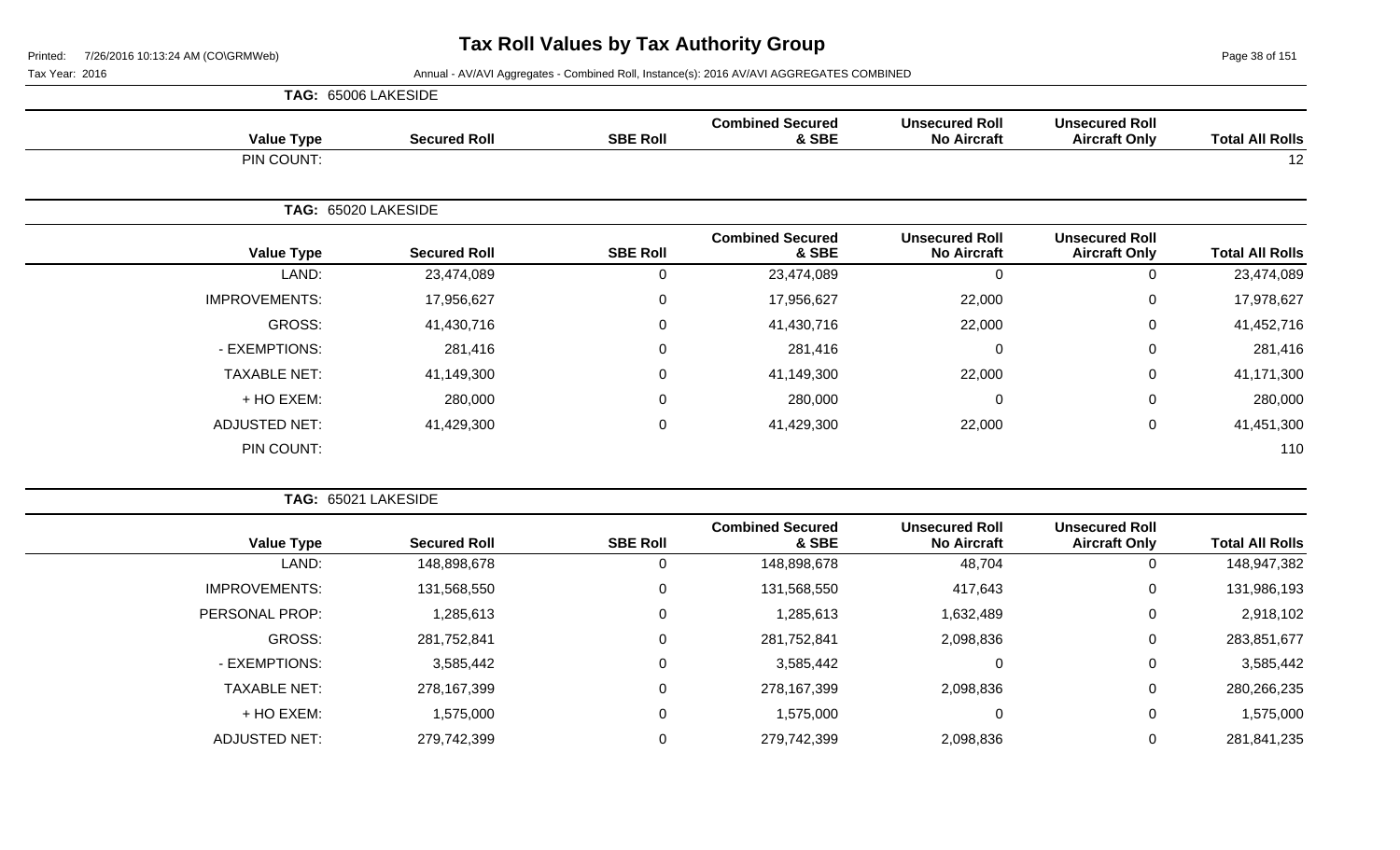**TAG:** 65021 LAKESIDE

Page 39 of 151

| <b>Total All Rolls</b> | <b>Unsecured Roll</b><br><b>Aircraft Only</b> | <b>Unsecured Roll</b><br><b>No Aircraft</b> | <b>Combined Secured</b><br>& SBE | <b>SBE Roll</b> | <b>Secured Roll</b> | <b>Value Type</b>    |
|------------------------|-----------------------------------------------|---------------------------------------------|----------------------------------|-----------------|---------------------|----------------------|
| 665                    |                                               |                                             |                                  |                 |                     | PIN COUNT:           |
|                        |                                               |                                             |                                  |                 |                     | TAG: 65022 LAKESIDE  |
| <b>Total All Rolls</b> | <b>Unsecured Roll</b><br><b>Aircraft Only</b> | <b>Unsecured Roll</b><br><b>No Aircraft</b> | <b>Combined Secured</b><br>& SBE | <b>SBE Roll</b> | <b>Secured Roll</b> | <b>Value Type</b>    |
| 40,395                 | $\mathbf 0$                                   | $\mathbf 0$                                 | 40,395                           | $\mathbf 0$     | 40,395              | LAND:                |
| 40,395                 | $\mathbf 0$                                   | $\overline{0}$                              | 40,395                           | 0               | 40,395              | <b>GROSS:</b>        |
| 1,553                  | 0                                             | $\mathbf{0}$                                | 1,553                            | 0               | 1,553               | - EXEMPTIONS:        |
| 38,842                 | 0                                             | $\Omega$                                    | 38,842                           | $\Omega$        | 38,842              | <b>TAXABLE NET:</b>  |
| 38,842                 | $\mathbf 0$                                   | $\mathbf 0$                                 | 38,842                           | $\mathbf 0$     | 38,842              | <b>ADJUSTED NET:</b> |
| 3                      |                                               |                                             |                                  |                 |                     | PIN COUNT:           |
|                        |                                               |                                             |                                  |                 |                     | TAG: 65023 LAKESIDE  |
| <b>Total All Rolls</b> | <b>Unsecured Roll</b><br><b>Aircraft Only</b> | <b>Unsecured Roll</b><br><b>No Aircraft</b> | <b>Combined Secured</b><br>& SBE | <b>SBE Roll</b> | <b>Secured Roll</b> | <b>Value Type</b>    |
| 6,880,059              | $\mathsf 0$                                   | $\boldsymbol{0}$                            | 6,880,059                        | $\mathbf 0$     | 6,880,059           | LAND:                |
| 5,753,076              | $\overline{0}$                                | $\mathbf 0$                                 | 5,753,076                        | 0               | 5,753,076           | <b>IMPROVEMENTS:</b> |
| 6,057                  | $\mathbf 0$                                   | 6,057                                       | 0                                | $\mathbf 0$     | 0                   | PERSONAL PROP:       |
| 12,639,192             | 0                                             | 6,057                                       | 12,633,135                       | 0               | 12,633,135          | <b>GROSS:</b>        |
| 77,000                 | $\mathbf 0$                                   | $\mathbf 0$                                 | 77,000                           | 0               | 77,000              | - EXEMPTIONS:        |
| 12,562,192             | $\pmb{0}$                                     | 6,057                                       | 12,556,135                       | 0               | 12,556,135          | <b>TAXABLE NET:</b>  |
| 77,000                 | $\mathbf 0$                                   | $\mathbf 0$                                 | 77,000                           | 0               | 77,000              | + HO EXEM:           |
| 12,639,192             | $\mathbf 0$                                   | 6,057                                       | 12,633,135                       | 0               | 12,633,135          | <b>ADJUSTED NET:</b> |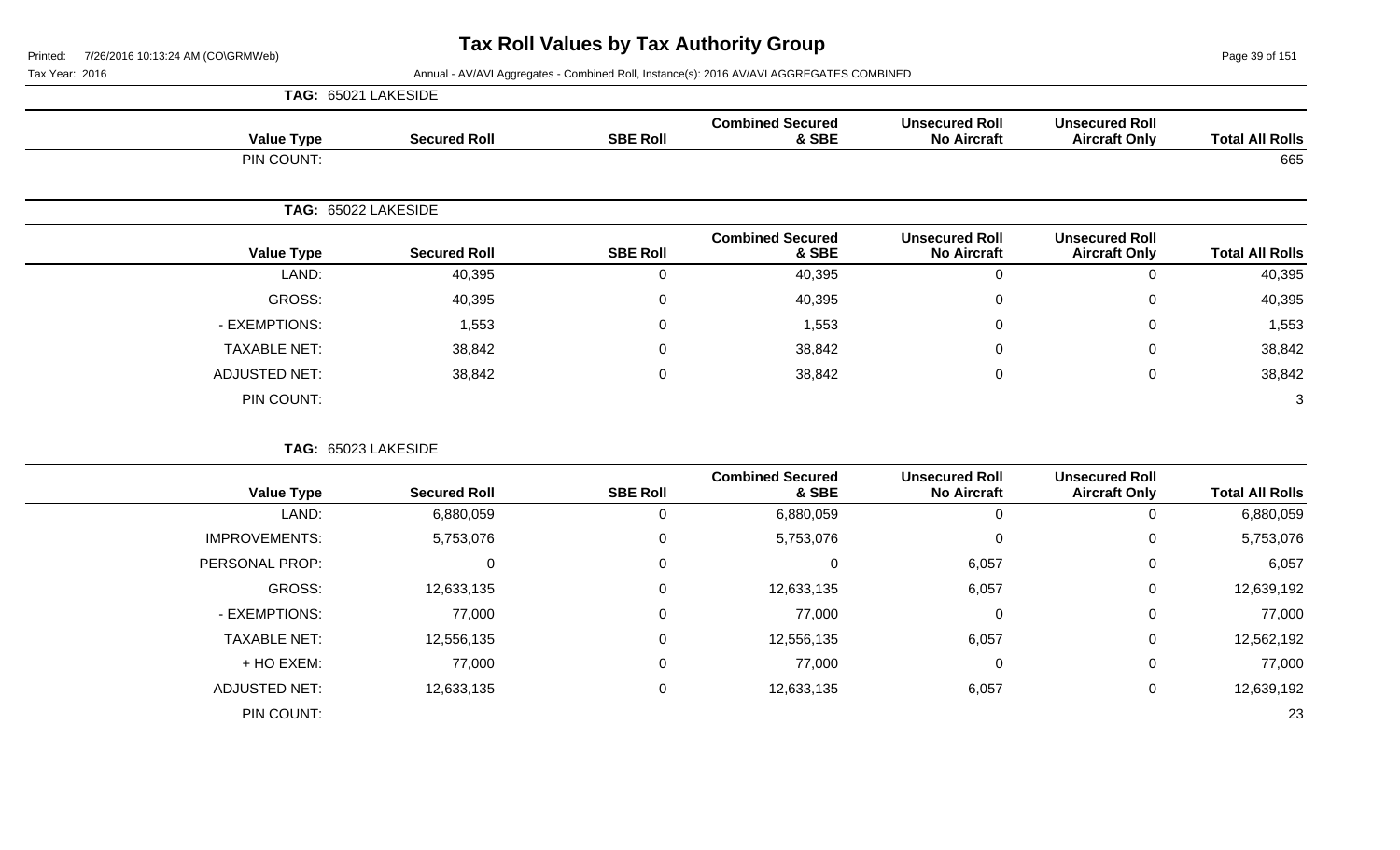# **Tax Roll Values by Tax Authority Group**

Printed: 7/26/2016 10:13:24 AM (CO\GRMWeb)

#### Page 40 of 151

#### Tax Year: 2016 **Annual - AV/AVI Aggregates - Combined Roll**, Instance(s): 2016 AV/AVI AGGREGATES COMBINED

|                     | TAG: 69012 PAJARO VALLEY |                 |                                  |                                             |                                               |                        |  |  |  |  |
|---------------------|--------------------------|-----------------|----------------------------------|---------------------------------------------|-----------------------------------------------|------------------------|--|--|--|--|
| <b>Value Type</b>   | <b>Secured Roll</b>      | <b>SBE Roll</b> | <b>Combined Secured</b><br>& SBE | <b>Unsecured Roll</b><br><b>No Aircraft</b> | <b>Unsecured Roll</b><br><b>Aircraft Only</b> | <b>Total All Rolls</b> |  |  |  |  |
| PERSONAL PROP:      | 0                        |                 |                                  | 66,949                                      | 0                                             | 66,949                 |  |  |  |  |
| GROSS:              | $\mathbf 0$              | 0               | 0                                | 66,949                                      | 0                                             | 66,949                 |  |  |  |  |
| <b>TAXABLE NET:</b> | 0                        | 0               | 0                                | 66,949                                      | 0                                             | 66,949                 |  |  |  |  |
| ADJUSTED NET:       | 0                        | 0               | 0                                | 66,949                                      | 0                                             | 66,949                 |  |  |  |  |
| PIN COUNT:          |                          |                 |                                  |                                             |                                               |                        |  |  |  |  |

**TAG:** 69013 PAJARO VALLEY

| <b>Value Type</b>    | <b>Secured Roll</b> | <b>SBE Roll</b> | <b>Combined Secured</b><br>& SBE | <b>Unsecured Roll</b><br><b>No Aircraft</b> | <b>Unsecured Roll</b><br><b>Aircraft Only</b> | <b>Total All Rolls</b> |
|----------------------|---------------------|-----------------|----------------------------------|---------------------------------------------|-----------------------------------------------|------------------------|
| LAND:                | 42,293,196          |                 | 42,293,196                       | 0                                           |                                               | 42,293,196             |
| <b>IMPROVEMENTS:</b> | 24,359,956          | 0               | 24,359,956                       | 0                                           | 0                                             | 24,359,956             |
| GROSS:               | 66,653,152          |                 | 66,653,152                       | 0                                           | 0                                             | 66,653,152             |
| - EXEMPTIONS:        | 77,000              |                 | 77,000                           | $\mathbf 0$                                 | 0                                             | 77,000                 |
| <b>TAXABLE NET:</b>  | 66,576,152          | 0               | 66,576,152                       | $\mathbf 0$                                 | $\Omega$                                      | 66,576,152             |
| + HO EXEM:           | 77,000              | 0               | 77,000                           | $\mathbf 0$                                 | 0                                             | 77,000                 |
| <b>ADJUSTED NET:</b> | 66,653,152          |                 | 66,653,152                       | $\mathbf 0$                                 | 0                                             | 66,653,152             |
| PIN COUNT:           |                     |                 |                                  |                                             |                                               | 94                     |

|                      | TAG: 69016 PAJARO VALLEY |                 |                                  |                                             |                                               |                        |
|----------------------|--------------------------|-----------------|----------------------------------|---------------------------------------------|-----------------------------------------------|------------------------|
| <b>Value Type</b>    | <b>Secured Roll</b>      | <b>SBE Roll</b> | <b>Combined Secured</b><br>& SBE | <b>Unsecured Roll</b><br><b>No Aircraft</b> | <b>Unsecured Roll</b><br><b>Aircraft Only</b> | <b>Total All Rolls</b> |
| LAND:                | 244,333                  |                 | 244,333                          | 0                                           | U                                             | 244,333                |
| <b>IMPROVEMENTS:</b> | 1,203,518                | 0               | 1,203,518                        | 0                                           | 0                                             | 1,203,518              |
| GROSS:               | 1,447,851                | 0               | 1,447,851                        | 0                                           | 0                                             | 1,447,851              |
| - EXEMPTIONS:        | 1,447,851                | 0               | 1,447,851                        | 0                                           | 0                                             | 1,447,851              |
| PIN COUNT:           |                          |                 |                                  |                                             |                                               |                        |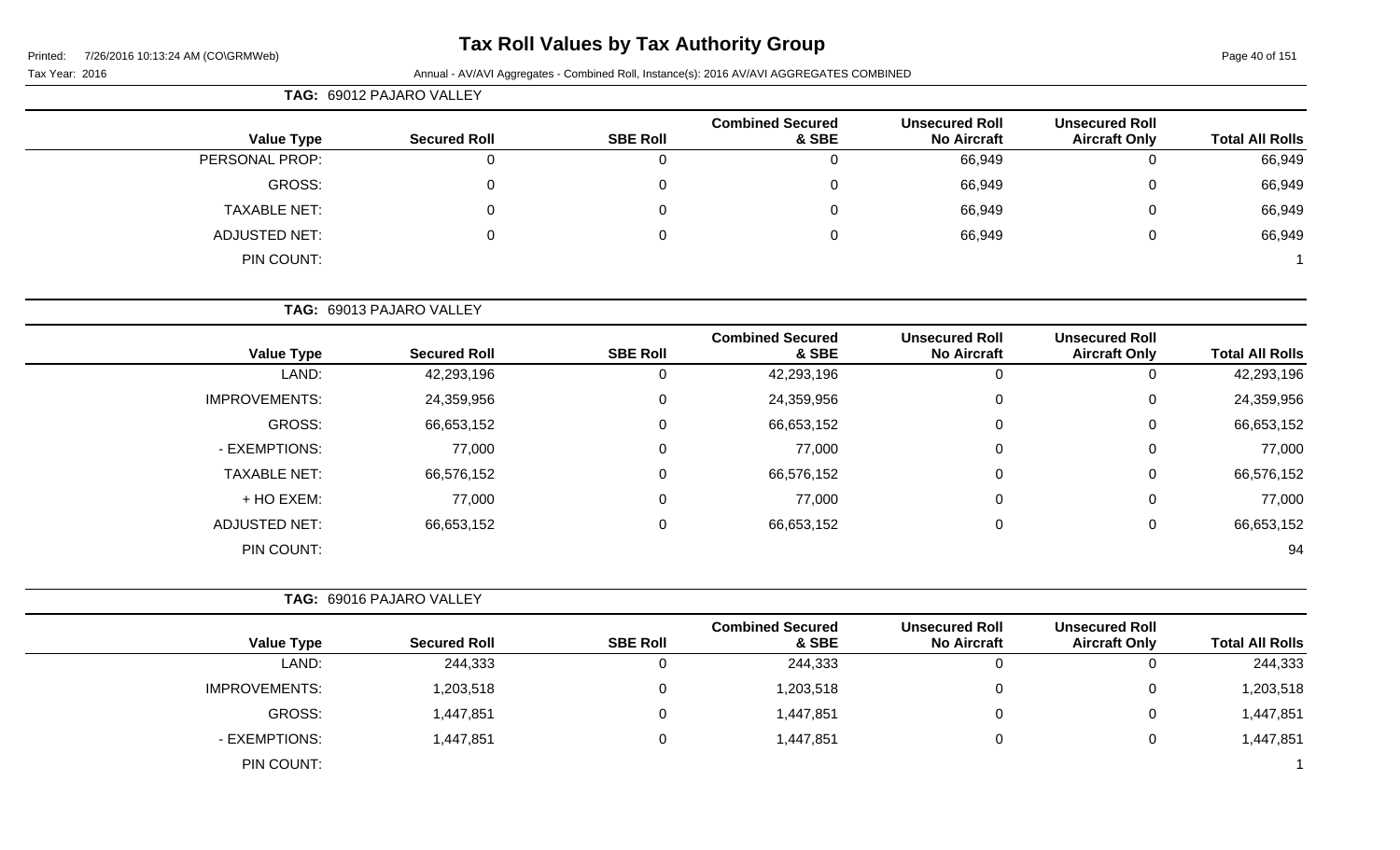# **Tax Roll Values by Tax Authority Group**

#### Tax Year: 2016 **Annual - AV/AVI Aggregates - Combined Roll**, Instance(s): 2016 AV/AVI AGGREGATES COMBINED

**TAG:** 69020 PAJARO VALLEY

|                        | <b>Unsecured Roll</b> | <b>Unsecured Roll</b> | <b>Combined Secured</b> |                  |                     |                      |
|------------------------|-----------------------|-----------------------|-------------------------|------------------|---------------------|----------------------|
| <b>Total All Rolls</b> | <b>Aircraft Only</b>  | <b>No Aircraft</b>    | & SBE                   | <b>SBE Roll</b>  | <b>Secured Roll</b> | <b>Value Type</b>    |
| 9,553,383              | 0                     | 0                     | 9,553,383               | 0                | 9,553,383           | LAND:                |
| 4,201,747              | 0                     | $\mathbf 0$           | 4,201,747               | $\mathbf 0$      | 4,201,747           | <b>IMPROVEMENTS:</b> |
| 13,755,130             | 0                     | 0                     | 13,755,130              | 0                | 13,755,130          | GROSS:               |
| 21,000                 | 0                     | $\mathbf 0$           | 21,000                  | $\mathbf 0$      | 21,000              | - EXEMPTIONS:        |
| 13,734,130             | $\mathbf 0$           | $\mathbf 0$           | 13,734,130              | $\mathbf 0$      | 13,734,130          | <b>TAXABLE NET:</b>  |
| 21,000                 | $\mathbf 0$           | $\mathbf 0$           | 21,000                  | $\boldsymbol{0}$ | 21,000              | + HO EXEM:           |
| 13,755,130             | 0                     | 0                     | 13,755,130              | $\mathbf 0$      | 13,755,130          | <b>ADJUSTED NET:</b> |
| 24                     |                       |                       |                         |                  |                     | PIN COUNT:           |

**TAG:** 69022 PAJARO VALLEY

| <b>Value Type</b>    | <b>Secured Roll</b> | <b>SBE Roll</b> | <b>Combined Secured</b><br>& SBE | <b>Unsecured Roll</b><br><b>No Aircraft</b> | <b>Unsecured Roll</b><br><b>Aircraft Only</b> | <b>Total All Rolls</b> |
|----------------------|---------------------|-----------------|----------------------------------|---------------------------------------------|-----------------------------------------------|------------------------|
| LAND:                | 556,313             |                 | 556,313                          | v                                           | 0                                             | 556,313                |
| <b>IMPROVEMENTS:</b> | 5,060               | 0               | 5,060                            | U                                           | 0                                             | 5,060                  |
| <b>GROSS:</b>        | 561,373             |                 | 561,373                          | υ                                           | 0                                             | 561,373                |
| <b>TAXABLE NET:</b>  | 561,373             |                 | 561,373                          | U                                           | 0                                             | 561,373                |
| ADJUSTED NET:        | 561,373             | 0               | 561,373                          | U                                           | 0                                             | 561,373                |
| PIN COUNT:           |                     |                 |                                  |                                             |                                               | 3                      |

| TAG: 69023 PAJARO VALLEY |  |
|--------------------------|--|
|                          |  |

| <b>Value Type</b>    | <b>Secured Roll</b> | <b>SBE Roll</b> | <b>Combined Secured</b><br>& SBE | <b>Unsecured Roll</b><br><b>No Aircraft</b> | <b>Unsecured Roll</b><br><b>Aircraft Only</b> | <b>Total All Rolls</b> |
|----------------------|---------------------|-----------------|----------------------------------|---------------------------------------------|-----------------------------------------------|------------------------|
| LAND:                | 47,687,628          |                 | 47,687,628                       |                                             |                                               | 47,687,628             |
| <b>IMPROVEMENTS:</b> | 23,447,150          |                 | 23,447,150                       |                                             |                                               | 23,447,150             |
| GROSS:               | 71,134,778          |                 | 71,134,778                       |                                             |                                               | 71,134,778             |
| - EXEMPTIONS:        | 117,660             |                 | 117,660                          |                                             |                                               | 117,660                |
| <b>TAXABLE NET:</b>  | 71,017,118          |                 | 71,017,118                       |                                             |                                               | 71,017,118             |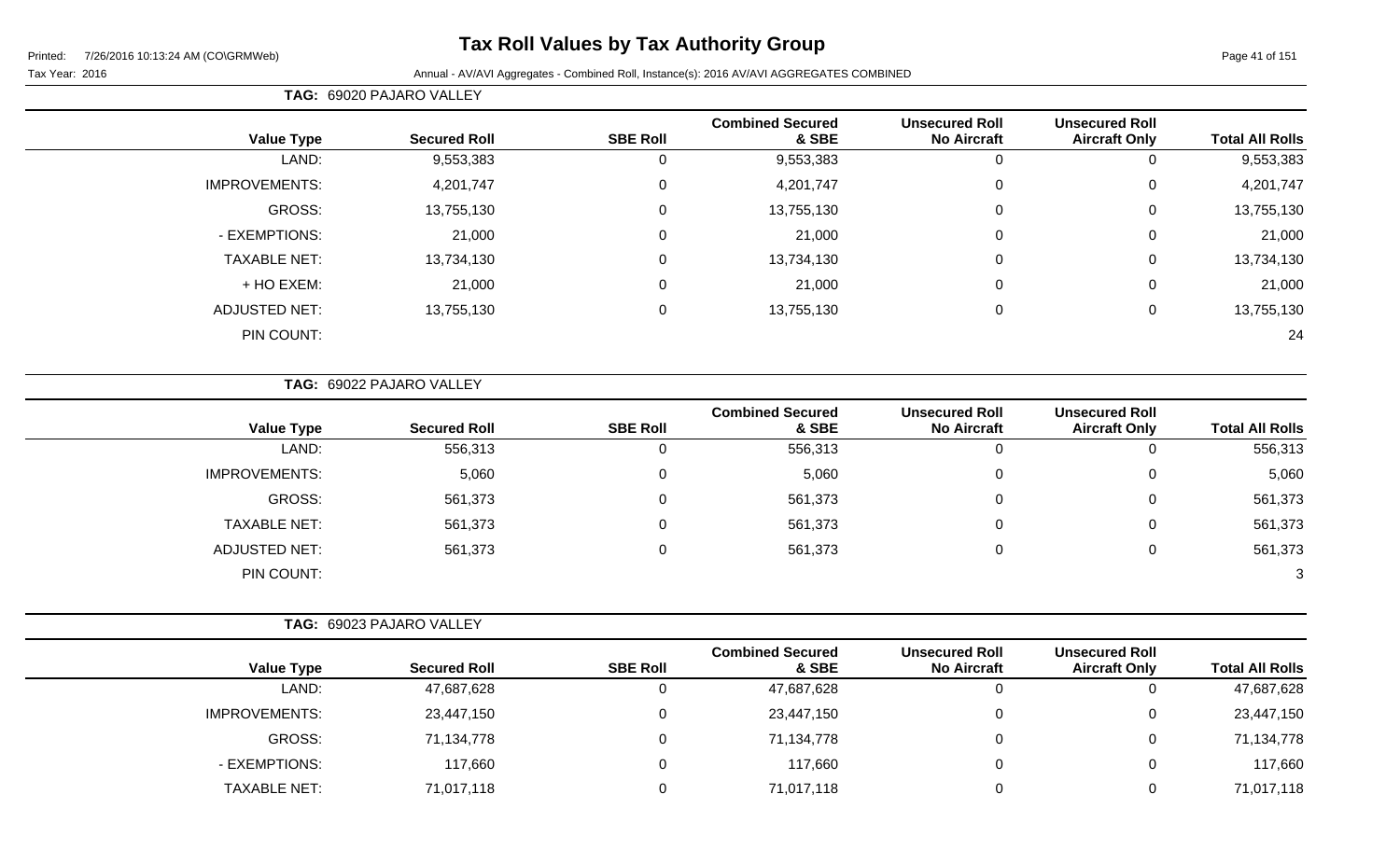Page 42 of 151

| Tax Year: 2016 | Annual - AV/AVI Aggregates - Combined Roll, Instance(s): 2016 AV/AVI AGGREGATES COMBINED |                          |                 |                                  |                                             |                                               |                        |
|----------------|------------------------------------------------------------------------------------------|--------------------------|-----------------|----------------------------------|---------------------------------------------|-----------------------------------------------|------------------------|
|                | TAG: 69023 PAJARO VALLEY                                                                 |                          |                 |                                  |                                             |                                               |                        |
|                | <b>Value Type</b>                                                                        | <b>Secured Roll</b>      | <b>SBE Roll</b> | <b>Combined Secured</b><br>& SBE | <b>Unsecured Roll</b><br><b>No Aircraft</b> | <b>Unsecured Roll</b><br><b>Aircraft Only</b> | <b>Total All Rolls</b> |
|                | + HO EXEM:                                                                               | 112,000                  | 0               | 112,000                          | 0                                           | $\mathbf 0$                                   | 112,000                |
|                | <b>ADJUSTED NET:</b>                                                                     | 71,129,118               | $\overline{0}$  | 71,129,118                       | 0                                           | $\mathbf 0$                                   | 71,129,118             |
|                | PIN COUNT:                                                                               |                          |                 |                                  |                                             |                                               | 111                    |
|                |                                                                                          | TAG: 69029 PAJARO VALLEY |                 |                                  |                                             |                                               |                        |
|                | <b>Value Type</b>                                                                        | <b>Secured Roll</b>      | <b>SBE Roll</b> | <b>Combined Secured</b><br>& SBE | <b>Unsecured Roll</b><br><b>No Aircraft</b> | <b>Unsecured Roll</b><br><b>Aircraft Only</b> | <b>Total All Rolls</b> |
|                | LAND:                                                                                    | 29,504,955               | 0               | 29,504,955                       | 20,935                                      | 0                                             | 29,525,890             |
|                | <b>IMPROVEMENTS:</b>                                                                     | 23, 257, 222             | $\mathbf 0$     | 23, 257, 222                     | 20,934                                      | $\mathbf 0$                                   | 23,278,156             |
|                | GROSS:                                                                                   | 52,762,177               | $\mathbf 0$     | 52,762,177                       | 41,869                                      | $\mathbf 0$                                   | 52,804,046             |
|                | - EXEMPTIONS:                                                                            | 175,000                  | $\mathbf 0$     | 175,000                          | $\mathbf 0$                                 | $\mathbf 0$                                   | 175,000                |
|                | <b>TAXABLE NET:</b>                                                                      | 52,587,177               | $\mathbf 0$     | 52,587,177                       | 41,869                                      | $\mathbf 0$                                   | 52,629,046             |
|                | + HO EXEM:                                                                               | 175,000                  | $\mathbf 0$     | 175,000                          | 0                                           | $\mathbf 0$                                   | 175,000                |
|                | <b>ADJUSTED NET:</b>                                                                     | 52,762,177               | $\mathbf 0$     | 52,762,177                       | 41,869                                      | $\mathbf 0$                                   | 52,804,046             |
|                | PIN COUNT:                                                                               |                          |                 |                                  |                                             |                                               | 102                    |

**TAG:** 69032 PAJARO VALLEY

|                      |                   |                     |                 | <b>Combined Secured</b> | <b>Unsecured Roll</b> | <b>Unsecured Roll</b> |                        |
|----------------------|-------------------|---------------------|-----------------|-------------------------|-----------------------|-----------------------|------------------------|
|                      | <b>Value Type</b> | <b>Secured Roll</b> | <b>SBE Roll</b> | & SBE                   | <b>No Aircraft</b>    | <b>Aircraft Only</b>  | <b>Total All Rolls</b> |
|                      | LAND:             | 12,081,127          |                 | 12,081,127              | 0                     |                       | 12,081,127             |
| <b>IMPROVEMENTS:</b> |                   | 12,348,118          |                 | 12,348,118              | 0                     | U                     | 12,348,118             |
|                      | <b>GROSS:</b>     | 24,429,245          |                 | 24,429,245              | $\Omega$              | U                     | 24,429,245             |
| - EXEMPTIONS:        |                   | 303,064             |                 | 303,064                 | $\Omega$              |                       | 303,064                |
| <b>TAXABLE NET:</b>  |                   | 24,126,181          |                 | 24,126,181              | 0                     | 0                     | 24,126,181             |
| + HO EXEM:           |                   | 175,000             |                 | 175,000                 | 0                     |                       | 175,000                |
| <b>ADJUSTED NET:</b> |                   | 24,301,181          |                 | 24,301,181              | $\Omega$              |                       | 24,301,181             |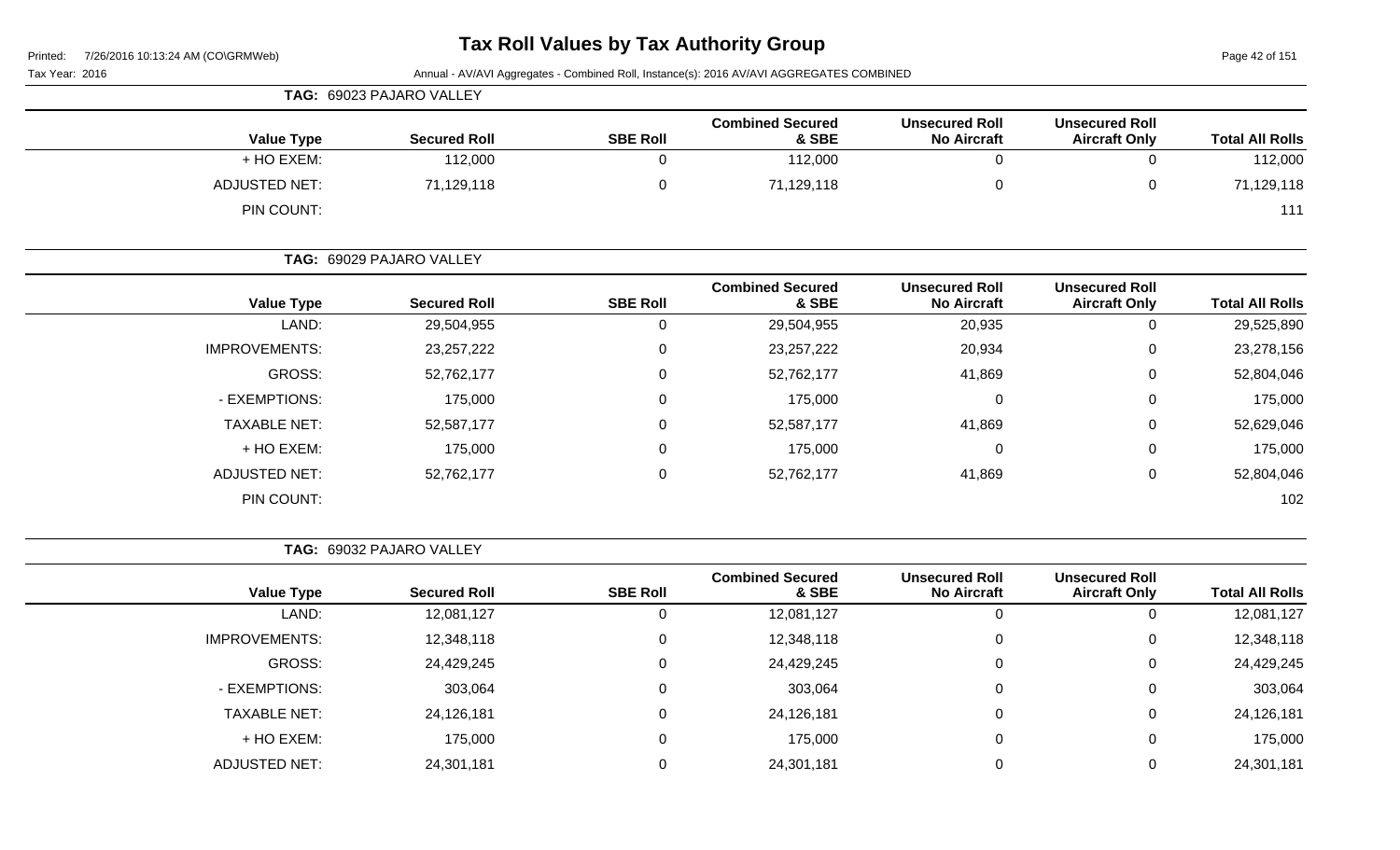Page 43 of 151

|                      | TAG: 69032 PAJARO VALLEY |                 |                                  |                                             |                                               |                        |
|----------------------|--------------------------|-----------------|----------------------------------|---------------------------------------------|-----------------------------------------------|------------------------|
| <b>Value Type</b>    | <b>Secured Roll</b>      | <b>SBE Roll</b> | <b>Combined Secured</b><br>& SBE | <b>Unsecured Roll</b><br><b>No Aircraft</b> | <b>Unsecured Roll</b><br><b>Aircraft Only</b> | <b>Total All Rolls</b> |
| PIN COUNT:           |                          |                 |                                  |                                             |                                               | 37                     |
|                      | TAG: 69038 PAJARO VALLEY |                 |                                  |                                             |                                               |                        |
| <b>Value Type</b>    | <b>Secured Roll</b>      | <b>SBE Roll</b> | <b>Combined Secured</b><br>& SBE | <b>Unsecured Roll</b><br><b>No Aircraft</b> | <b>Unsecured Roll</b><br><b>Aircraft Only</b> | <b>Total All Rolls</b> |
| LAND:                | 18,433,139               | 0               | 18,433,139                       | $\Omega$                                    | $\mathbf 0$                                   | 18,433,139             |
| <b>IMPROVEMENTS:</b> | 15,249,783               | 0               | 15,249,783                       | $\Omega$                                    | $\mathbf 0$                                   | 15,249,783             |
| PERSONAL PROP:       | $\Omega$                 | 0               | $\Omega$                         | 40,671                                      | 0                                             | 40,671                 |
| <b>GROSS:</b>        | 33,682,922               | 0               | 33,682,922                       | 40,671                                      | $\mathbf 0$                                   | 33,723,593             |
| - EXEMPTIONS:        | 310,458                  | 0               | 310,458                          | 0                                           | $\mathbf 0$                                   | 310,458                |
| <b>TAXABLE NET:</b>  | 33,372,464               | 0               | 33,372,464                       | 40,671                                      | $\mathbf 0$                                   | 33,413,135             |
| + HO EXEM:           | 308,000                  | 0               | 308,000                          | $\Omega$                                    | 0                                             | 308,000                |
| <b>ADJUSTED NET:</b> | 33,680,464               | 0               | 33,680,464                       | 40,671                                      | $\mathbf 0$                                   | 33,721,135             |
| PIN COUNT:           |                          |                 |                                  |                                             |                                               | 79                     |

|                      | TAG: 69048 PAJARO VALLEY |                 |                                  |                                             |                                               |                        |
|----------------------|--------------------------|-----------------|----------------------------------|---------------------------------------------|-----------------------------------------------|------------------------|
| <b>Value Type</b>    | <b>Secured Roll</b>      | <b>SBE Roll</b> | <b>Combined Secured</b><br>& SBE | <b>Unsecured Roll</b><br><b>No Aircraft</b> | <b>Unsecured Roll</b><br><b>Aircraft Only</b> | <b>Total All Rolls</b> |
| LAND:                | 10,685,100               | 0               | 10,685,100                       | 0                                           | 0                                             | 10,685,100             |
| <b>IMPROVEMENTS:</b> | 11,224,509               | 0               | 11,224,509                       | 0                                           | 0                                             | 11,224,509             |
| GROSS:               | 21,909,609               | $\Omega$        | 21,909,609                       | 0                                           | 0                                             | 21,909,609             |
| - EXEMPTIONS:        | 204,306                  | $\mathbf 0$     | 204,306                          | 0                                           | 0                                             | 204,306                |
| <b>TAXABLE NET:</b>  | 21,705,303               | 0               | 21,705,303                       | $\mathbf 0$                                 | 0                                             | 21,705,303             |
| + HO EXEM:           | 140,000                  | 0               | 140,000                          | 0                                           | 0                                             | 140,000                |
| <b>ADJUSTED NET:</b> | 21,845,303               | 0               | 21,845,303                       | 0                                           | 0                                             | 21,845,303             |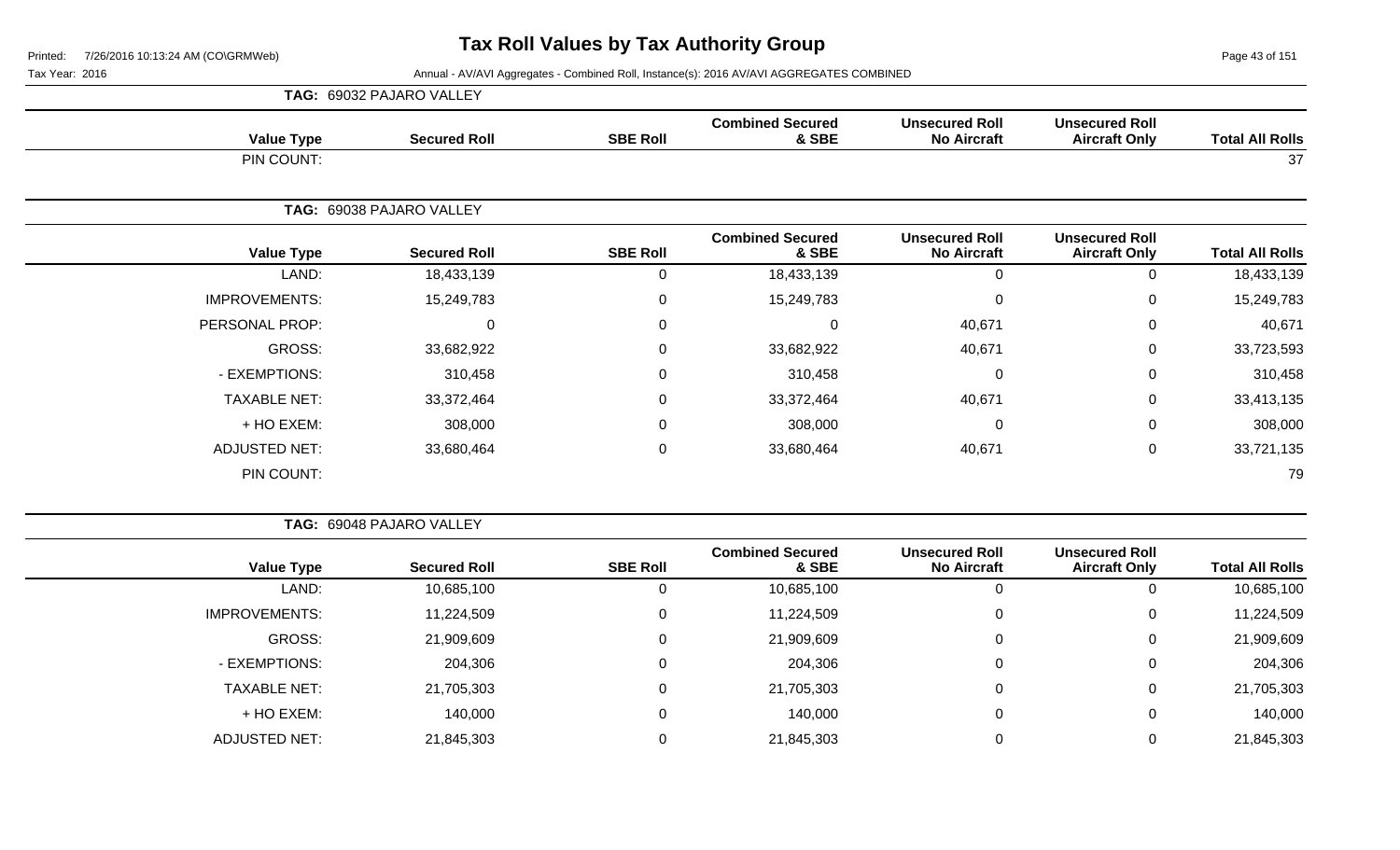Page 44 of 151

| TAG: 69048 PAJARO VALLEY |                 |                                  |                                             |                                               |                        |
|--------------------------|-----------------|----------------------------------|---------------------------------------------|-----------------------------------------------|------------------------|
| <b>Value Type</b>        | <b>SBE Roll</b> | <b>Combined Secured</b><br>& SBE | <b>Unsecured Roll</b><br><b>No Aircraft</b> | <b>Unsecured Roll</b><br><b>Aircraft Only</b> | <b>Total All Rolls</b> |
| PIN COUNT:               |                 |                                  |                                             |                                               | 65                     |
| TAG: 69049 PAJARO VALLEY |                 |                                  |                                             |                                               |                        |
| <b>Value Type</b>        | <b>SBE Roll</b> | <b>Combined Secured</b><br>& SBE | <b>Unsecured Roll</b><br><b>No Aircraft</b> | <b>Unsecured Roll</b><br><b>Aircraft Only</b> | <b>Total All Rolls</b> |
| LAND:                    | 0               | 395,372                          | $\pmb{0}$                                   | $\Omega$                                      | 395,372                |
| <b>IMPROVEMENTS:</b>     | $\mathsf 0$     | 552,310                          | 0                                           | $\mathbf 0$                                   | 552,310                |
| GROSS:                   | 0               | 947,682                          | $\pmb{0}$                                   | $\Omega$                                      | 947,682                |
| - EXEMPTIONS:            | $\mathbf 0$     | 21,000                           | 0                                           | 0                                             | 21,000                 |
| <b>TAXABLE NET:</b>      | 0               | 926,682                          | 0                                           | 0                                             | 926,682                |
| + HO EXEM:               | 0               | 21,000                           | $\pmb{0}$                                   | $\Omega$                                      | 21,000                 |
| <b>ADJUSTED NET:</b>     | $\mathbf 0$     | 947,682                          | 0                                           | 0                                             | 947,682                |
| PIN COUNT:               |                 |                                  |                                             |                                               | 5                      |
|                          |                 |                                  |                                             |                                               |                        |
| TAG: 69050 PAJARO VALLEY |                 |                                  |                                             |                                               |                        |

| <b>Value Type</b>    | <b>Secured Roll</b> | <b>SBE Roll</b> | <b>Combined Secured</b><br>& SBE | <b>Unsecured Roll</b><br><b>No Aircraft</b> | <b>Unsecured Roll</b><br><b>Aircraft Only</b> | <b>Total All Rolls</b> |
|----------------------|---------------------|-----------------|----------------------------------|---------------------------------------------|-----------------------------------------------|------------------------|
| LAND:                | 11,802,962          | U               | 11,802,962                       | 0                                           | υ                                             | 11,802,962             |
| <b>IMPROVEMENTS:</b> | 11,277,069          | 0               | 11,277,069                       | 0                                           | U                                             | 11,277,069             |
| PERSONAL PROP:       |                     | 0               | 0                                | 13,330                                      | 0                                             | 13,330                 |
| GROSS:               | 23,080,031          | 0               | 23,080,031                       | 13,330                                      | U                                             | 23,093,361             |
| - EXEMPTIONS:        | 70,873              | 0               | 70,873                           | 0                                           | 0                                             | 70,873                 |
| <b>TAXABLE NET:</b>  | 23,009,158          | 0               | 23,009,158                       | 13,330                                      | U                                             | 23,022,488             |
| + HO EXEM:           | 70,000              | 0               | 70,000                           | 0                                           | U                                             | 70,000                 |
| <b>ADJUSTED NET:</b> | 23,079,158          | 0               | 23,079,158                       | 13,330                                      | U                                             | 23,092,488             |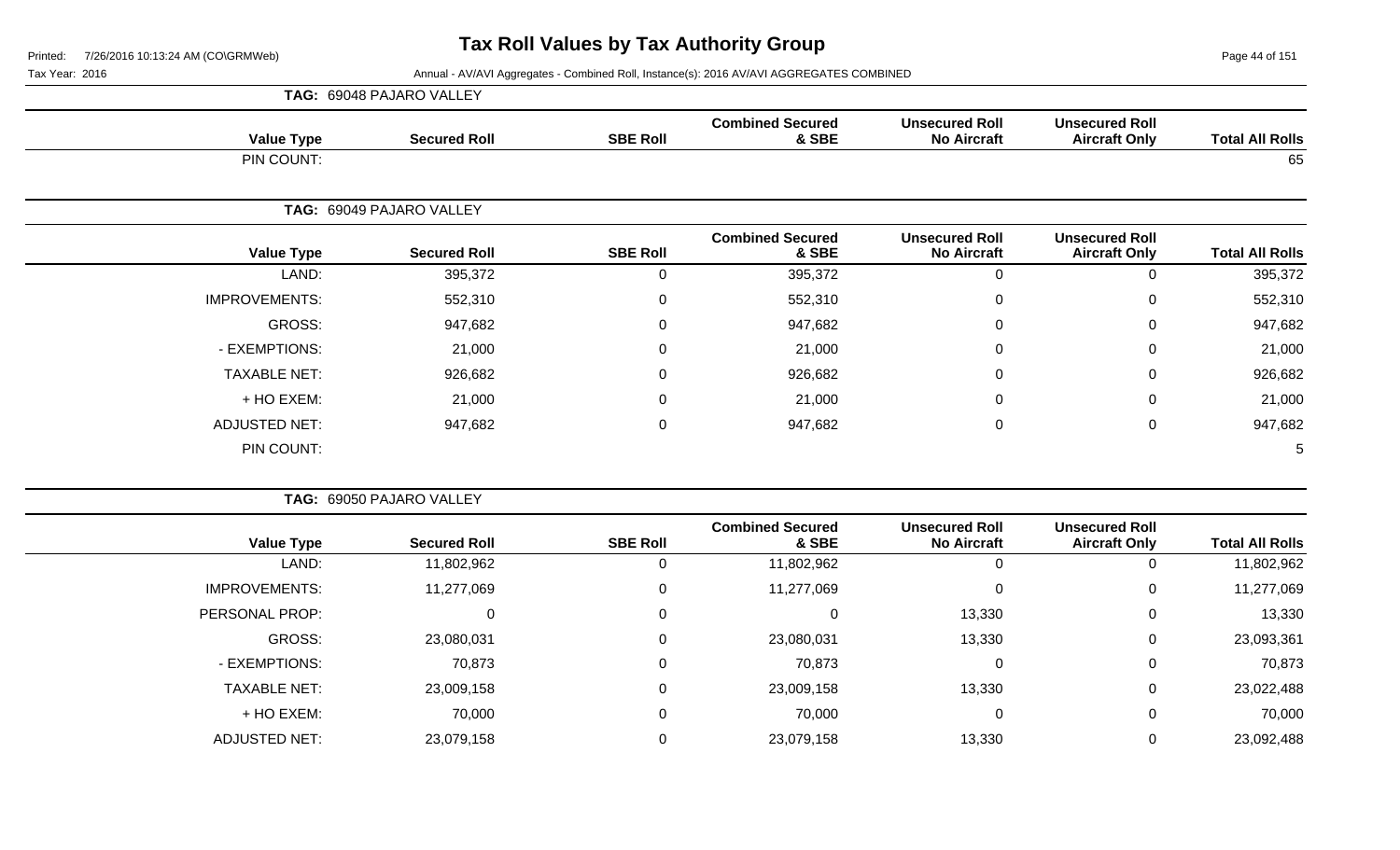Page 45 of 151

|                      | TAG: 69050 PAJARO VALLEY |                 |                                  |                                             |                                               |                        |
|----------------------|--------------------------|-----------------|----------------------------------|---------------------------------------------|-----------------------------------------------|------------------------|
| <b>Value Type</b>    | <b>Secured Roll</b>      | <b>SBE Roll</b> | <b>Combined Secured</b><br>& SBE | <b>Unsecured Roll</b><br><b>No Aircraft</b> | <b>Unsecured Roll</b><br><b>Aircraft Only</b> | <b>Total All Rolls</b> |
| PIN COUNT:           |                          |                 |                                  |                                             |                                               | 27                     |
|                      | TAG: 69070 PAJARO VALLEY |                 |                                  |                                             |                                               |                        |
| <b>Value Type</b>    | <b>Secured Roll</b>      | <b>SBE Roll</b> | <b>Combined Secured</b><br>& SBE | <b>Unsecured Roll</b><br><b>No Aircraft</b> | <b>Unsecured Roll</b><br><b>Aircraft Only</b> | <b>Total All Rolls</b> |
| LAND:                | 54,509,906               | 0               | 54,509,906                       | 0                                           | 0                                             | 54,509,906             |
| <b>IMPROVEMENTS:</b> | 34,392,363               | 0               | 34,392,363                       | 0                                           | $\mathbf 0$                                   | 34,392,363             |
| PERSONAL PROP:       | 392,442                  | $\mathbf 0$     | 392,442                          | 51,523                                      | $\mathbf 0$                                   | 443,965                |
| GROSS:               | 89,294,711               | $\Omega$        | 89,294,711                       | 51,523                                      | $\mathbf 0$                                   | 89,346,234             |
| - EXEMPTIONS:        | 5,923,124                | $\overline{0}$  | 5,923,124                        | 0                                           | $\mathbf 0$                                   | 5,923,124              |
| <b>TAXABLE NET:</b>  | 83,371,587               | $\mathbf 0$     | 83,371,587                       | 51,523                                      | $\mathbf 0$                                   | 83,423,110             |
| + HO EXEM:           | 518,000                  | $\Omega$        | 518,000                          | $\Omega$                                    | $\mathbf 0$                                   | 518,000                |
| <b>ADJUSTED NET:</b> | 83,889,587               | $\mathbf 0$     | 83,889,587                       | 51,523                                      | $\mathbf 0$                                   | 83,941,110             |
| PIN COUNT:           |                          |                 |                                  |                                             |                                               | 489                    |

| <b>TAG: 69071 PAJARO VALLEY</b> |
|---------------------------------|
|---------------------------------|

| <b>Value Type</b>    | <b>Secured Roll</b> | <b>SBE Roll</b> | <b>Combined Secured</b><br>& SBE | <b>Unsecured Roll</b><br><b>No Aircraft</b> | <b>Unsecured Roll</b><br><b>Aircraft Only</b> | <b>Total All Rolls</b> |
|----------------------|---------------------|-----------------|----------------------------------|---------------------------------------------|-----------------------------------------------|------------------------|
| LAND:                | 196,969             | 0               | 196,969                          |                                             | 0                                             | 196,969                |
| <b>IMPROVEMENTS:</b> | 537,922             | 0               | 537,922                          |                                             | 0                                             | 537,922                |
| PERSONAL PROP:       | 30,487              | 0               | 30,487                           |                                             | 0                                             | 30,487                 |
| GROSS:               | 765,378             | 0               | 765,378                          |                                             | 0                                             | 765,378                |
| - EXEMPTIONS:        | 759,184             | 0               | 759,184                          |                                             | 0                                             | 759,184                |
| <b>TAXABLE NET:</b>  | 6,194               | 0               | 6,194                            |                                             | 0                                             | 6,194                  |
| <b>ADJUSTED NET:</b> | 6,194               | 0               | 6,194                            |                                             | 0                                             | 6,194                  |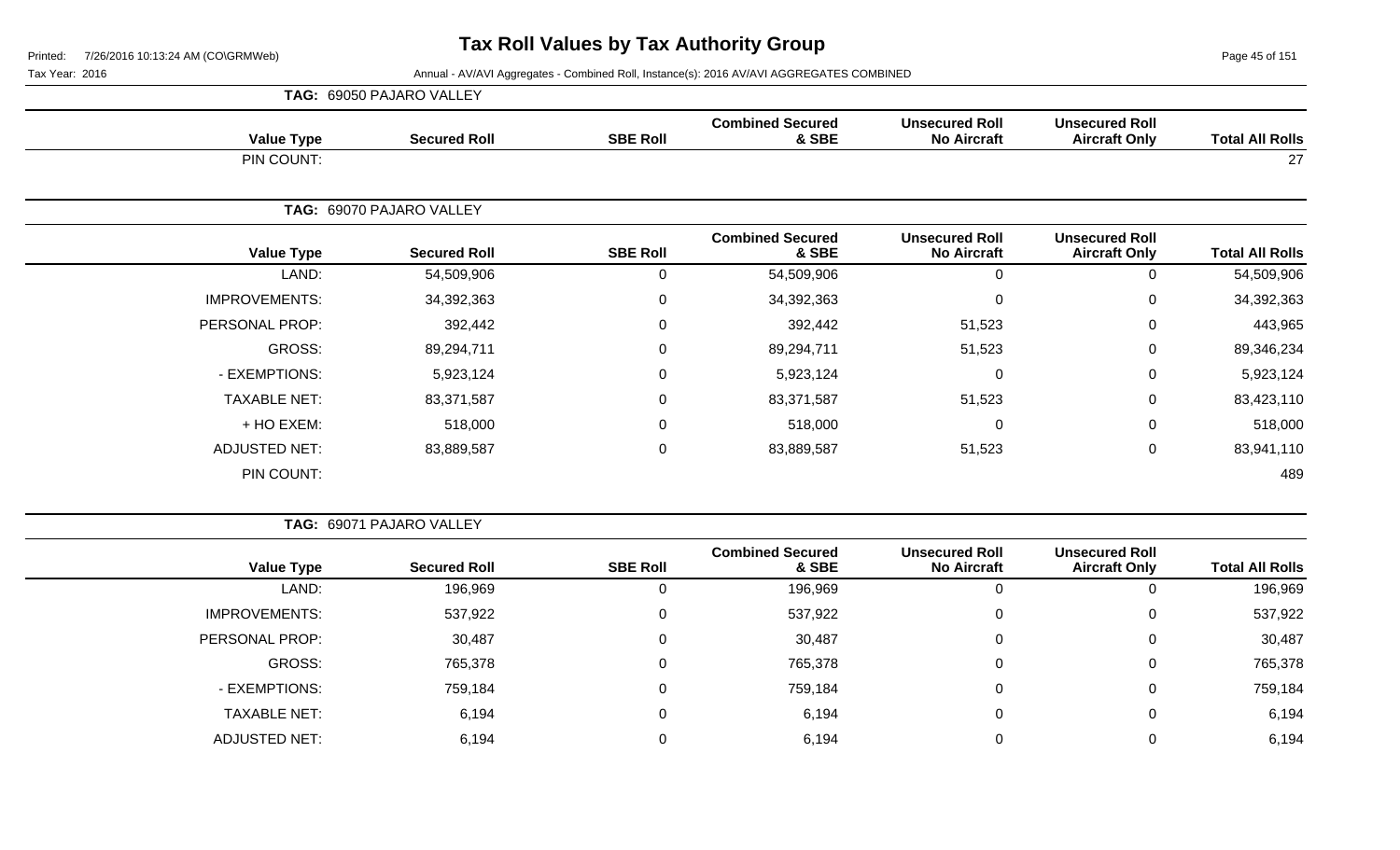Page 46 of 151

|                        |                                               |                                             |                                  |                 | TAG: 69071 PAJARO VALLEY |                      |
|------------------------|-----------------------------------------------|---------------------------------------------|----------------------------------|-----------------|--------------------------|----------------------|
| <b>Total All Rolls</b> | <b>Unsecured Roll</b><br><b>Aircraft Only</b> | <b>Unsecured Roll</b><br><b>No Aircraft</b> | <b>Combined Secured</b><br>& SBE | <b>SBE Roll</b> | <b>Secured Roll</b>      | <b>Value Type</b>    |
| 3                      |                                               |                                             |                                  |                 |                          | PIN COUNT:           |
|                        |                                               |                                             |                                  |                 | TAG: 69072 PAJARO VALLEY |                      |
| <b>Total All Rolls</b> | <b>Unsecured Roll</b><br><b>Aircraft Only</b> | <b>Unsecured Roll</b><br><b>No Aircraft</b> | <b>Combined Secured</b><br>& SBE | <b>SBE Roll</b> | <b>Secured Roll</b>      | <b>Value Type</b>    |
| 20,220,253             | $\mathsf{O}\xspace$                           | $\mathbf 0$                                 | 20,220,253                       | $\mathsf 0$     | 20,220,253               | LAND:                |
| 16,428,854             | 0                                             | $\overline{0}$                              | 16,428,854                       | 0               | 16,428,854               | <b>IMPROVEMENTS:</b> |
| 141,268                | 0                                             | 141,268                                     | $\mathbf 0$                      | 0               | $\mathbf 0$              | PERSONAL PROP:       |
| 36,790,375             | 0                                             | 141,268                                     | 36,649,107                       | $\Omega$        | 36,649,107               | <b>GROSS:</b>        |
| 494,445                | 0                                             | $\mathbf 0$                                 | 494,445                          | 0               | 494,445                  | - EXEMPTIONS:        |
| 36,295,930             | 0                                             | 141,268                                     | 36,154,662                       | 0               | 36,154,662               | <b>TAXABLE NET:</b>  |
| 301,000                | 0                                             | $\overline{0}$                              | 301,000                          | 0               | 301,000                  | + HO EXEM:           |
| 36,596,930             | 0                                             | 141,268                                     | 36,455,662                       | 0               | 36,455,662               | <b>ADJUSTED NET:</b> |
| 198                    |                                               |                                             |                                  |                 |                          | PIN COUNT:           |
|                        |                                               |                                             |                                  |                 | TAG: 69074 PAJARO VALLEY |                      |
| <b>Total All Rolls</b> | <b>Unsecured Roll</b><br><b>Aircraft Only</b> | <b>Unsecured Roll</b><br><b>No Aircraft</b> | <b>Combined Secured</b><br>& SBE | <b>SBE Roll</b> | <b>Secured Roll</b>      | <b>Value Type</b>    |
| 55,771                 | $\mathbf 0$                                   | $\mathbf 0$                                 | 55,771                           | $\mathbf 0$     | 55,771                   | LAND:                |
| 55,771                 | 0                                             | $\mathbf 0$                                 | 55,771                           | 0               | 55,771                   | <b>GROSS:</b>        |
| 55,771                 | 0                                             | $\overline{0}$                              | 55,771                           | 0               | 55,771                   | - EXEMPTIONS:        |
| $\overline{1}$         |                                               |                                             |                                  |                 |                          | PIN COUNT:           |
|                        |                                               |                                             |                                  |                 | TAG: 69075 PAJARO VALLEY |                      |
| <b>Total All Rolls</b> | <b>Unsecured Roll</b><br><b>Aircraft Only</b> | <b>Unsecured Roll</b><br><b>No Aircraft</b> | <b>Combined Secured</b><br>& SBE | <b>SBE Roll</b> | <b>Secured Roll</b>      | <b>Value Type</b>    |
| 319,328                | $\mathbf 0$                                   | $\mathbf 0$                                 | 319,328                          | $\pmb{0}$       | 319,328                  | LAND:                |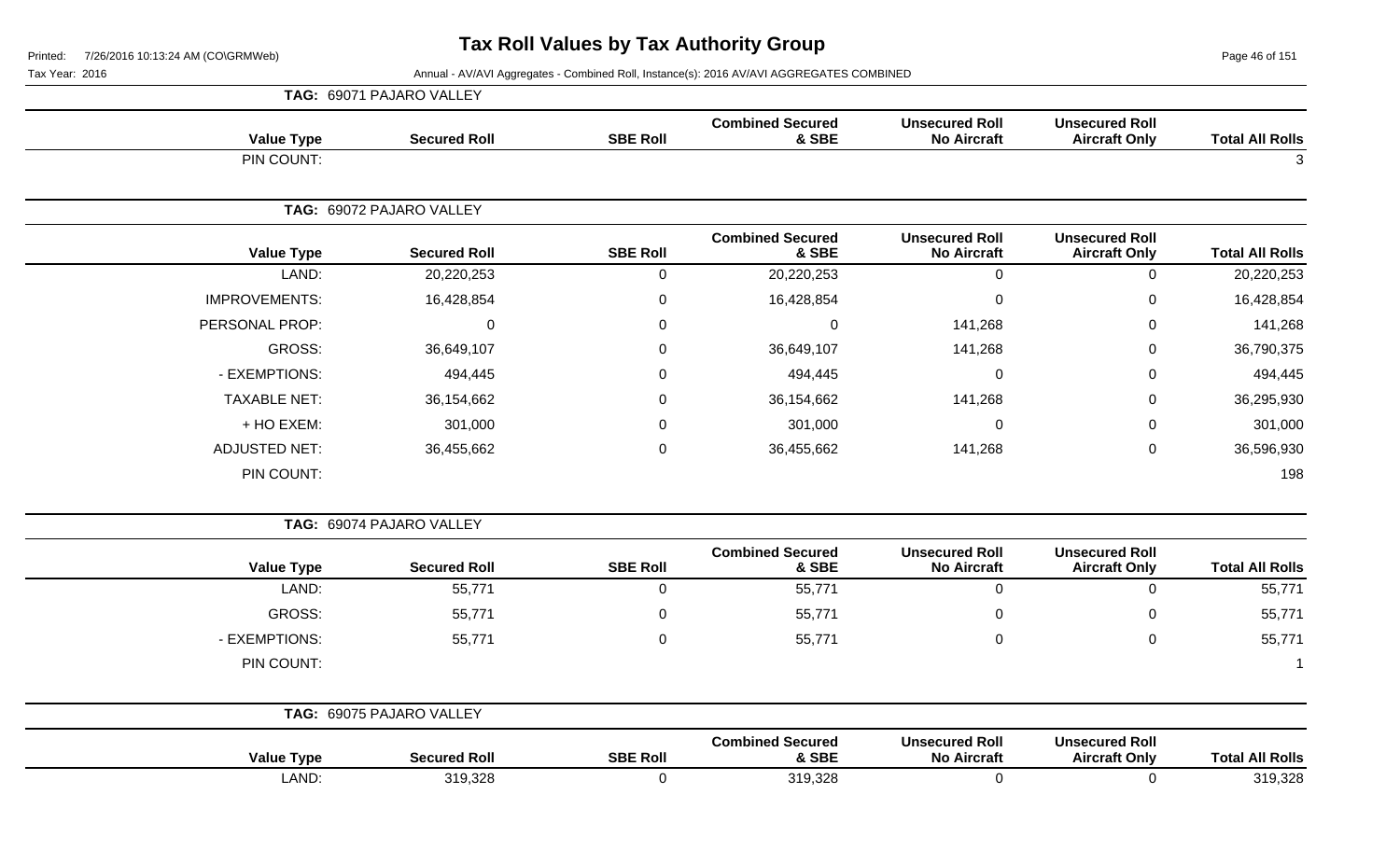# **Tax Roll Values by Tax Authority Group**

|                      | TAG: 69075 PAJARO VALLEY |                 |                                  |                                             |                                               |                        |
|----------------------|--------------------------|-----------------|----------------------------------|---------------------------------------------|-----------------------------------------------|------------------------|
| <b>Value Type</b>    | <b>Secured Roll</b>      | <b>SBE Roll</b> | <b>Combined Secured</b><br>& SBE | <b>Unsecured Roll</b><br><b>No Aircraft</b> | <b>Unsecured Roll</b><br><b>Aircraft Only</b> | <b>Total All Rolls</b> |
| <b>IMPROVEMENTS:</b> | 101,814                  |                 | 101,814                          | 0                                           | 0                                             | 101,814                |
| GROSS:               | 421,142                  |                 | 421,142                          | 0                                           | 0                                             | 421,142                |
| <b>TAXABLE NET:</b>  | 421,142                  |                 | 421,142                          | 0                                           | 0                                             | 421,142                |
| <b>ADJUSTED NET:</b> | 421,142                  |                 | 421,142                          | 0                                           | 0                                             | 421,142                |
| PIN COUNT:           |                          |                 |                                  |                                             |                                               | 5 <sup>5</sup>         |

**TAG:** 69077 PAJARO VALLEY

| <b>Value Type</b>    | <b>Secured Roll</b> | <b>SBE Roll</b> | <b>Combined Secured</b><br>& SBE | <b>Unsecured Roll</b><br><b>No Aircraft</b> | <b>Unsecured Roll</b><br><b>Aircraft Only</b> | <b>Total All Rolls</b> |
|----------------------|---------------------|-----------------|----------------------------------|---------------------------------------------|-----------------------------------------------|------------------------|
| LAND:                | 38,743,137          |                 | 38,743,137                       | 0                                           | 0                                             | 38,743,137             |
| <b>IMPROVEMENTS:</b> | 29,670,408          | 0               | 29,670,408                       | 0                                           | 0                                             | 29,670,408             |
| PERSONAL PROP:       | 0                   | $\Omega$        |                                  | 19,321                                      | 0                                             | 19,321                 |
| <b>GROSS:</b>        | 68,413,545          | $\Omega$        | 68,413,545                       | 19,321                                      | 0                                             | 68,432,866             |
| - EXEMPTIONS:        | 809,031             | 0               | 809,031                          | 0                                           | 0                                             | 809,031                |
| <b>TAXABLE NET:</b>  | 67,604,514          | 0               | 67,604,514                       | 19,321                                      | 0                                             | 67,623,835             |
| + HO EXEM:           | 595,000             | $\Omega$        | 595,000                          | 0                                           | 0                                             | 595,000                |
| <b>ADJUSTED NET:</b> | 68,199,514          | 0               | 68,199,514                       | 19,321                                      | 0                                             | 68,218,835             |
| PIN COUNT:           |                     |                 |                                  |                                             |                                               | 161                    |

|                      | <b>TAG: 69087 PAJARO VALLEY</b> |                 |                                  |                                             |                                               |                        |
|----------------------|---------------------------------|-----------------|----------------------------------|---------------------------------------------|-----------------------------------------------|------------------------|
| <b>Value Type</b>    | <b>Secured Roll</b>             | <b>SBE Roll</b> | <b>Combined Secured</b><br>& SBE | <b>Unsecured Roll</b><br><b>No Aircraft</b> | <b>Unsecured Roll</b><br><b>Aircraft Only</b> | <b>Total All Rolls</b> |
| LAND:                | 8,358,345                       | U               | 8,358,345                        | υ                                           |                                               | 8,358,345              |
| <b>IMPROVEMENTS:</b> | 6,291,128                       | 0               | 6,291,128                        | 0                                           |                                               | 6,291,128              |
| GROSS:               | 14,649,473                      | 0               | 14,649,473                       | 0                                           |                                               | 14,649,473             |
| - EXEMPTIONS:        | 267,510                         | 0               | 267,510                          | 0                                           |                                               | 267,510                |
| <b>TAXABLE NET:</b>  | 14,381,963                      |                 | 14,381,963                       | 0                                           |                                               | 14,381,963             |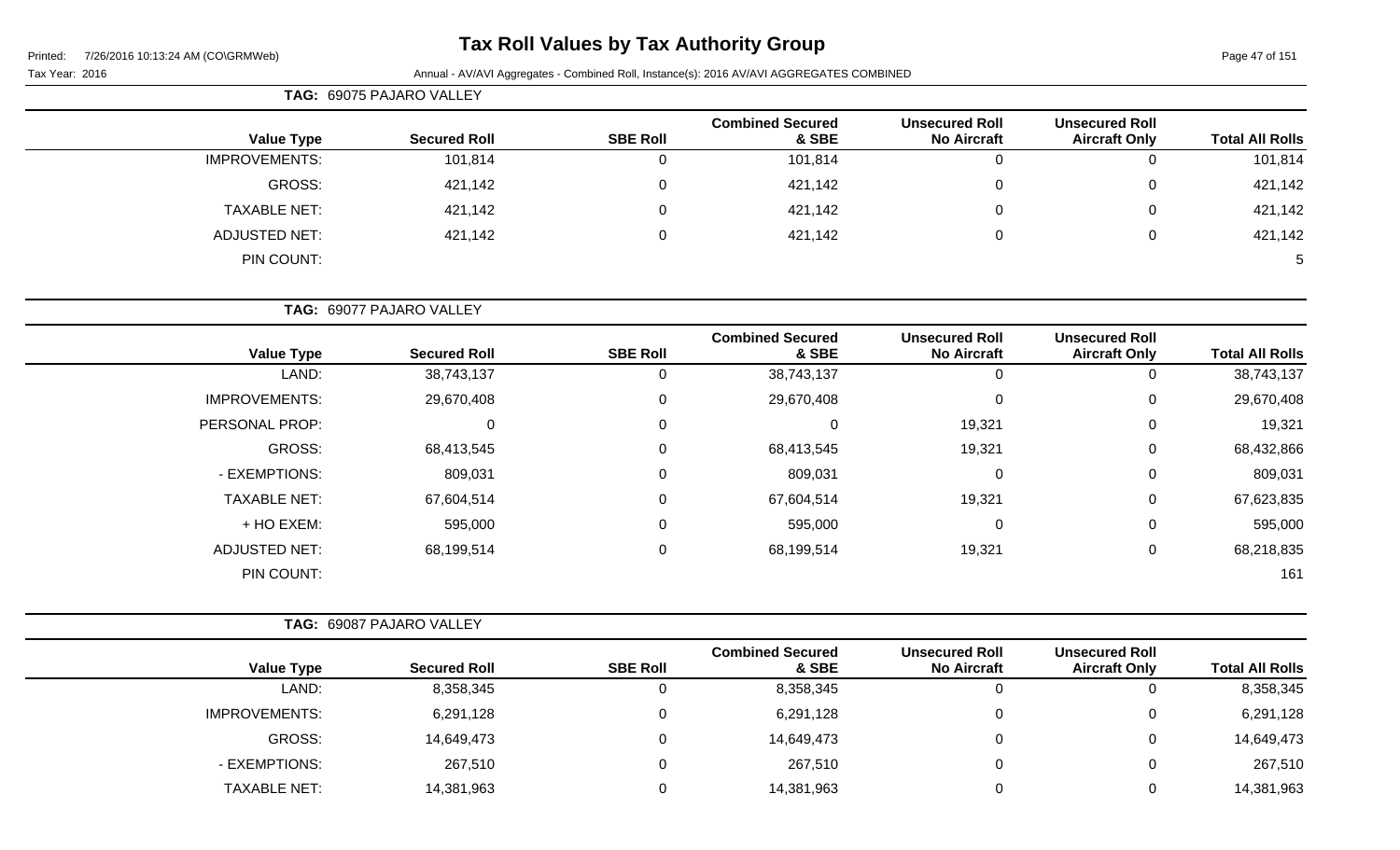Page 48 of 151

|                        | Annual - AV/AVI Aggregates - Combined Roll, Instance(s): 2016 AV/AVI AGGREGATES COMBINED<br>Tax Year: 2016 |                                             |                                  |                 |                          |                      |  |  |  |
|------------------------|------------------------------------------------------------------------------------------------------------|---------------------------------------------|----------------------------------|-----------------|--------------------------|----------------------|--|--|--|
|                        |                                                                                                            |                                             |                                  |                 | TAG: 69087 PAJARO VALLEY |                      |  |  |  |
| <b>Total All Rolls</b> | <b>Unsecured Roll</b><br><b>Aircraft Only</b>                                                              | <b>Unsecured Roll</b><br><b>No Aircraft</b> | <b>Combined Secured</b><br>& SBE | <b>SBE Roll</b> | <b>Secured Roll</b>      | <b>Value Type</b>    |  |  |  |
| 140,000                | 0                                                                                                          | 0                                           | 140,000                          | 0               | 140,000                  | + HO EXEM:           |  |  |  |
| 14,521,963             | $\mathbf 0$                                                                                                | 0                                           | 14,521,963                       | 0               | 14,521,963               | <b>ADJUSTED NET:</b> |  |  |  |
| 39                     |                                                                                                            |                                             |                                  |                 |                          | PIN COUNT:           |  |  |  |
|                        |                                                                                                            |                                             |                                  |                 | TAG: 69089 PAJARO VALLEY |                      |  |  |  |
| <b>Total All Rolls</b> | <b>Unsecured Roll</b><br><b>Aircraft Only</b>                                                              | <b>Unsecured Roll</b><br><b>No Aircraft</b> | <b>Combined Secured</b><br>& SBE | <b>SBE Roll</b> | <b>Secured Roll</b>      | <b>Value Type</b>    |  |  |  |
| 13,923,683             | 0                                                                                                          | 0                                           | 13,923,683                       | 0               | 13,923,683               | LAND:                |  |  |  |
| 10,056,773             | 0                                                                                                          | 0                                           | 10,056,773                       | 0               | 10,056,773               | <b>IMPROVEMENTS:</b> |  |  |  |
| 5,936                  | 0                                                                                                          | 5,936                                       | $\mathbf 0$                      | 0               | 0                        | PERSONAL PROP:       |  |  |  |
| 23,986,392             | $\mathbf 0$                                                                                                | 5,936                                       | 23,980,456                       | 0               | 23,980,456               | GROSS:               |  |  |  |
| 310,825                | 0                                                                                                          | 0                                           | 310,825                          | 0               | 310,825                  | - EXEMPTIONS:        |  |  |  |
| 23,675,567             | 0                                                                                                          | 5,936                                       | 23,669,631                       | 0               | 23,669,631               | <b>TAXABLE NET:</b>  |  |  |  |
| 175,000                | 0                                                                                                          | 0                                           | 175,000                          | 0               | 175,000                  | + HO EXEM:           |  |  |  |
| 23,850,567             | $\pmb{0}$                                                                                                  | 5,936                                       | 23,844,631                       | 0               | 23,844,631               | <b>ADJUSTED NET:</b> |  |  |  |
| 72                     |                                                                                                            |                                             |                                  |                 |                          | PIN COUNT:           |  |  |  |
|                        |                                                                                                            |                                             |                                  |                 | TAG: 69090 PAJARO VALLEY |                      |  |  |  |
| <b>Total All Rolls</b> | <b>Unsecured Roll</b><br><b>Aircraft Only</b>                                                              | <b>Unsecured Roll</b><br><b>No Aircraft</b> | <b>Combined Secured</b><br>& SBE | <b>SBE Roll</b> | <b>Secured Roll</b>      | <b>Value Type</b>    |  |  |  |
| 3,856,652              | $\Omega$                                                                                                   | 0                                           | 3,856,652                        | 0               | 3,856,652                | LAND:                |  |  |  |
| 4,765,861              | $\Omega$                                                                                                   | 0                                           | 4,765,861                        | 0               | 4,765,861                | <b>IMPROVEMENTS:</b> |  |  |  |
| 8,622,513              | 0                                                                                                          | $\Omega$                                    | 8,622,513                        | $\mathbf{0}$    | 8,622,513                | <b>GROSS:</b>        |  |  |  |
| 42,000                 | $\pmb{0}$                                                                                                  | 0                                           | 42,000                           | 0               | 42,000                   | - EXEMPTIONS:        |  |  |  |
| 8,580,513              | 0                                                                                                          | 0                                           | 8,580,513                        | 0               | 8,580,513                | <b>TAXABLE NET:</b>  |  |  |  |
| 42,000                 | 0                                                                                                          | 0                                           | 42,000                           | 0               | 42,000                   | + HO EXEM:           |  |  |  |
| 8,622,513              | $\boldsymbol{0}$                                                                                           | 0                                           | 8,622,513                        | 0               | 8,622,513                | <b>ADJUSTED NET:</b> |  |  |  |
|                        |                                                                                                            |                                             |                                  |                 |                          |                      |  |  |  |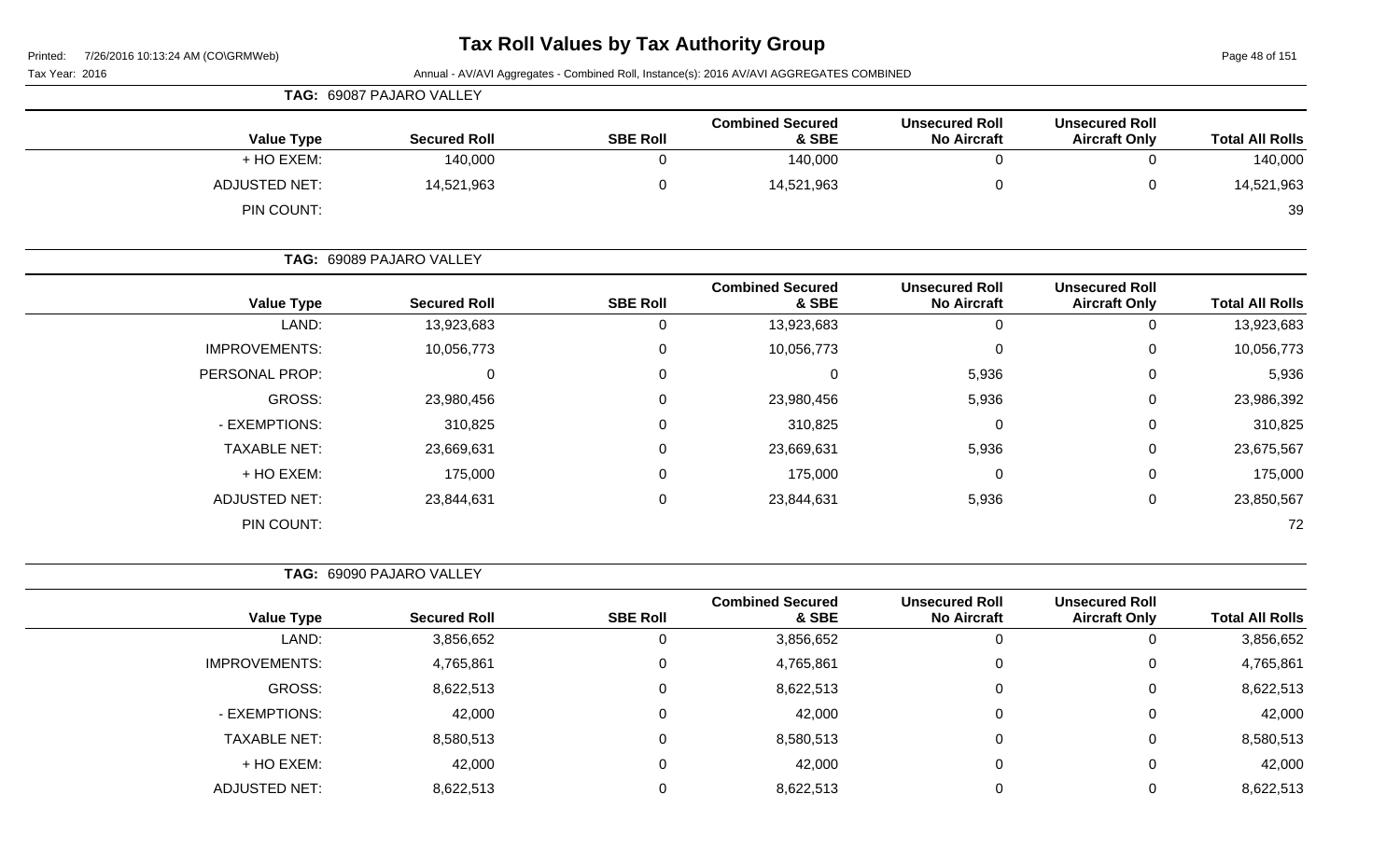Page 49 of 151

|                        |                                               |                                             |                                  |                 | TAG: 69090 PAJARO VALLEY |                      |
|------------------------|-----------------------------------------------|---------------------------------------------|----------------------------------|-----------------|--------------------------|----------------------|
| <b>Total All Rolls</b> | <b>Unsecured Roll</b><br><b>Aircraft Only</b> | <b>Unsecured Roll</b><br><b>No Aircraft</b> | <b>Combined Secured</b><br>& SBE | <b>SBE Roll</b> | <b>Secured Roll</b>      | <b>Value Type</b>    |
| 9                      |                                               |                                             |                                  |                 |                          | PIN COUNT:           |
|                        |                                               |                                             |                                  |                 | TAG: 69106 PAJARO VALLEY |                      |
| <b>Total All Rolls</b> | <b>Unsecured Roll</b><br><b>Aircraft Only</b> | <b>Unsecured Roll</b><br><b>No Aircraft</b> | <b>Combined Secured</b><br>& SBE | <b>SBE Roll</b> | <b>Secured Roll</b>      | <b>Value Type</b>    |
| 905,597                | $\pmb{0}$                                     | $\mathbf 0$                                 | 905,597                          | $\mathbf 0$     | 905,597                  | LAND:                |
| 1,285,672              | $\mathsf 0$                                   | $\mathbf 0$                                 | 1,285,672                        | 0               | 1,285,672                | <b>IMPROVEMENTS:</b> |
| 2,191,269              | 0                                             | $\Omega$                                    | 2,191,269                        | 0               | 2,191,269                | GROSS:               |
| 56,000                 | $\mathbf 0$                                   | 0                                           | 56,000                           | 0               | 56,000                   | - EXEMPTIONS:        |
| 2,135,269              | $\mathbf 0$                                   | 0                                           | 2,135,269                        | 0               | 2,135,269                | <b>TAXABLE NET:</b>  |
| 56,000                 | 0                                             | $\Omega$                                    | 56,000                           | 0               | 56,000                   | + HO EXEM:           |
| 2,191,269              | $\pmb{0}$                                     | 0                                           | 2,191,269                        | 0               | 2,191,269                | <b>ADJUSTED NET:</b> |
| 8                      |                                               |                                             |                                  |                 |                          | PIN COUNT:           |
|                        |                                               |                                             |                                  |                 | TAG: 69107 PAJARO VALLEY |                      |
| <b>Total All Rolls</b> | <b>Unsecured Roll</b><br><b>Aircraft Only</b> | <b>Unsecured Roll</b><br><b>No Aircraft</b> | <b>Combined Secured</b><br>& SBE | <b>SBE Roll</b> | <b>Secured Roll</b>      | <b>Value Type</b>    |
| -1                     |                                               |                                             |                                  |                 |                          | PIN COUNT:           |
|                        |                                               |                                             |                                  |                 | TAG: 69108 PAJARO VALLEY |                      |
| <b>Total All Rolls</b> | <b>Unsecured Roll</b><br><b>Aircraft Only</b> | <b>Unsecured Roll</b><br><b>No Aircraft</b> | <b>Combined Secured</b><br>& SBE | <b>SBE Roll</b> | <b>Secured Roll</b>      | <b>Value Type</b>    |
| 62,490,691             | $\mathbf 0$                                   | $\overline{0}$                              | 62,490,691                       | 90,982          | 62,399,709               | LAND:                |
| 64,491,932             | $\mathbf 0$                                   | 1,437                                       | 64,490,495                       | 0               | 64,490,495               | <b>IMPROVEMENTS:</b> |
| 628,137                | $\mathbf 0$                                   | 288,025                                     | 340,112                          | 0               | 340,112                  | PERSONAL PROP:       |
| 127,610,760            | $\mathbf 0$                                   | 289,462                                     | 127,321,298                      | 90,982          | 127,230,316              | <b>GROSS:</b>        |
| 25, 167, 148           | $\mathsf 0$                                   | $\pmb{0}$                                   | 25, 167, 148                     | 0               | 25, 167, 148             | - EXEMPTIONS:        |
|                        |                                               |                                             |                                  |                 |                          |                      |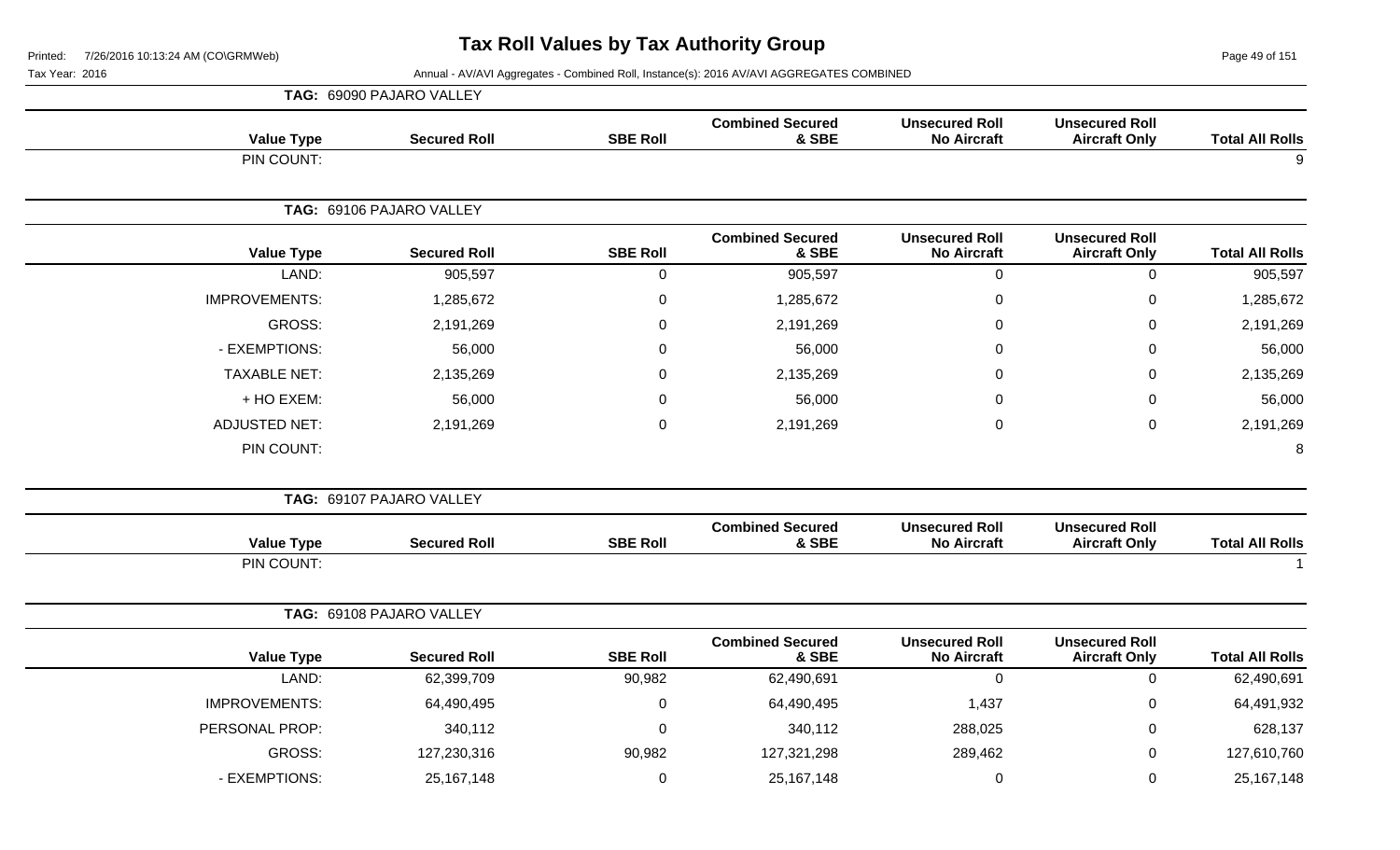| Printed: |  | 7/26/2016 10:13:24 AM (CO\GRMWeb) |
|----------|--|-----------------------------------|
|          |  |                                   |

# **Tax Roll Values by Tax Authority Group**

Page 50 of 151

| Tax Year: 2016 | Annual - AV/AVI Aggregates - Combined Roll, Instance(s): 2016 AV/AVI AGGREGATES COMBINED |
|----------------|------------------------------------------------------------------------------------------|
|                |                                                                                          |

|                        |                                               |                                             |                                  |                 | TAG: 69108 PAJARO VALLEY |                      |
|------------------------|-----------------------------------------------|---------------------------------------------|----------------------------------|-----------------|--------------------------|----------------------|
| <b>Total All Rolls</b> | <b>Unsecured Roll</b><br><b>Aircraft Only</b> | <b>Unsecured Roll</b><br><b>No Aircraft</b> | <b>Combined Secured</b><br>& SBE | <b>SBE Roll</b> | <b>Secured Roll</b>      | <b>Value Type</b>    |
| 102,443,612            | 0                                             | 289,462                                     | 102,154,150                      | 90,982          | 102,063,168              | <b>TAXABLE NET:</b>  |
| 756,000                | 0                                             | 0                                           | 756,000                          | 0               | 756,000                  | + HO EXEM:           |
| 103,199,612            | 0                                             | 289,462                                     | 102,910,150                      | 90,982          | 102,819,168              | <b>ADJUSTED NET:</b> |
| 227                    |                                               |                                             |                                  |                 |                          | PIN COUNT:           |
|                        |                                               |                                             |                                  |                 | TAG: 69117 PAJARO VALLEY |                      |
| <b>Total All Rolls</b> | <b>Unsecured Roll</b><br><b>Aircraft Only</b> | <b>Unsecured Roll</b><br><b>No Aircraft</b> | <b>Combined Secured</b><br>& SBE | <b>SBE Roll</b> | <b>Secured Roll</b>      | <b>Value Type</b>    |
| 4,800,210              | 0                                             | $\Omega$                                    | 4,800,210                        | 0               | 4,800,210                | LAND:                |
| 542,430                | 0                                             | $\mathbf 0$                                 | 542,430                          | 0               | 542,430                  | <b>IMPROVEMENTS:</b> |
| 5,342,640              | 0                                             | $\mathbf 0$                                 | 5,342,640                        | $\Omega$        | 5,342,640                | GROSS:               |
| 14,000                 | 0                                             | $\Omega$                                    | 14,000                           | $\Omega$        | 14,000                   | - EXEMPTIONS:        |
| 5,328,640              | 0                                             | $\mathbf 0$                                 | 5,328,640                        | $\Omega$        | 5,328,640                | <b>TAXABLE NET:</b>  |
| 14,000                 | 0                                             | $\mathbf 0$                                 | 14,000                           | $\Omega$        | 14,000                   | + HO EXEM:           |
|                        | 0                                             | 0                                           | 5,342,640                        | 0               | 5,342,640                | <b>ADJUSTED NET:</b> |

**TAG:** 69131 PAJARO VALLEY

| <b>Total All Rolls</b> | <b>Unsecured Roll</b><br><b>Aircraft Only</b> | <b>Unsecured Roll</b><br><b>No Aircraft</b> | <b>Combined Secured</b><br>& SBE | <b>SBE Roll</b> | <b>Secured Roll</b> | <b>Value Type</b>    |
|------------------------|-----------------------------------------------|---------------------------------------------|----------------------------------|-----------------|---------------------|----------------------|
| 681,269                |                                               | O                                           | 681,269                          |                 | 681,269             | LAND:                |
| 681,269                |                                               |                                             | 681,269                          | ∩               | 681,269             | <b>GROSS:</b>        |
| 681,269                |                                               |                                             | 681,269                          |                 | 681,269             | <b>TAXABLE NET:</b>  |
| 681,269                |                                               |                                             | 681,269                          |                 | 681,269             | <b>ADJUSTED NET:</b> |
| 3                      |                                               |                                             |                                  |                 |                     | PIN COUNT:           |

PIN COUNT: 8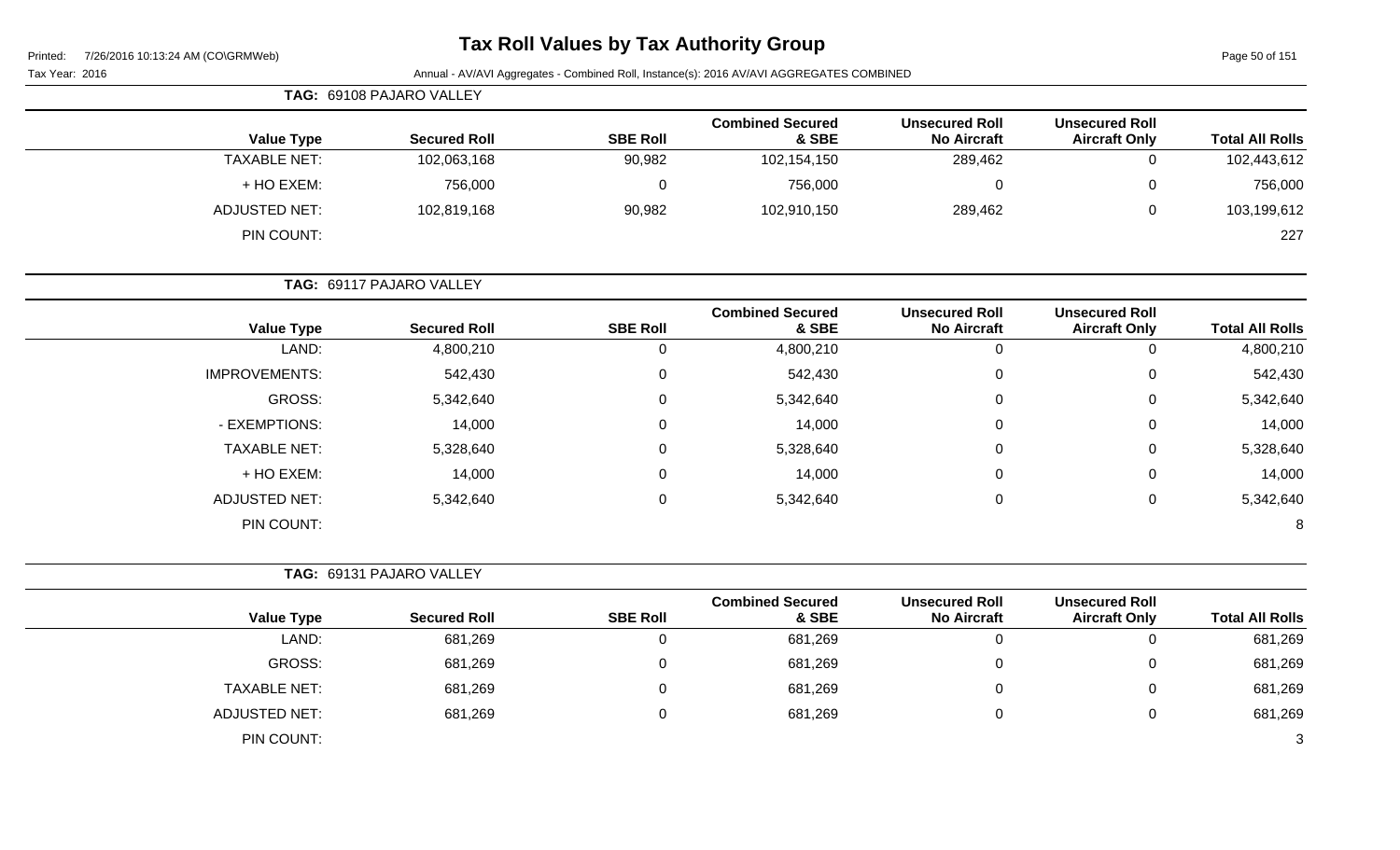# **Tax Roll Values by Tax Authority Group**

#### Tax Year: 2016 **Annual - AV/AVI Aggregates - Combined Roll**, Instance(s): 2016 AV/AVI AGGREGATES COMBINED

**TAG:** 69132 PAJARO VALLEY

| <b>Value Type</b>    | <b>Secured Roll</b> | <b>SBE Roll</b> | <b>Combined Secured</b><br>& SBE | <b>Unsecured Roll</b><br><b>No Aircraft</b> | <b>Unsecured Roll</b><br><b>Aircraft Only</b> | <b>Total All Rolls</b> |
|----------------------|---------------------|-----------------|----------------------------------|---------------------------------------------|-----------------------------------------------|------------------------|
| LAND:                | 10,886,536          | 0               | 10,886,536                       | 0                                           |                                               | 10,886,536             |
| <b>IMPROVEMENTS:</b> | 7,647,455           | 0               | 7,647,455                        | $\overline{0}$                              | 0                                             | 7,647,455              |
| PERSONAL PROP:       | 0                   | 0               |                                  | 22,300                                      | 0                                             | 22,300                 |
| GROSS:               | 18,533,991          | $\Omega$        | 18,533,991                       | 22,300                                      | 0                                             | 18,556,291             |
| - EXEMPTIONS:        | 147,000             | $\Omega$        | 147,000                          | $\mathbf 0$                                 | 0                                             | 147,000                |
| <b>TAXABLE NET:</b>  | 18,386,991          | $\Omega$        | 18,386,991                       | 22,300                                      | 0                                             | 18,409,291             |
| + HO EXEM:           | 147,000             | $\Omega$        | 147,000                          | $\mathbf 0$                                 | 0                                             | 147,000                |
| <b>ADJUSTED NET:</b> | 18,533,991          | $\Omega$        | 18,533,991                       | 22,300                                      | $\Omega$                                      | 18,556,291             |
| PIN COUNT:           |                     |                 |                                  |                                             |                                               | 42                     |

**TAG:** 69135 PAJARO VALLEY

| <b>Value Type</b>    | <b>Secured Roll</b> | <b>SBE Roll</b> | <b>Combined Secured</b><br>& SBE | <b>Unsecured Roll</b><br><b>No Aircraft</b> | <b>Unsecured Roll</b><br><b>Aircraft Only</b> | <b>Total All Rolls</b> |
|----------------------|---------------------|-----------------|----------------------------------|---------------------------------------------|-----------------------------------------------|------------------------|
| LAND:                | 15,397,157          | 0               | 15,397,157                       | 0                                           |                                               | 15,397,157             |
| <b>IMPROVEMENTS:</b> | 10,730,483          | 0               | 10,730,483                       | 0                                           | 0                                             | 10,730,483             |
| GROSS:               | 26,127,640          | 0               | 26,127,640                       | $\mathbf 0$                                 | 0                                             | 26,127,640             |
| - EXEMPTIONS:        | 322,110             | 0               | 322,110                          | $\mathbf 0$                                 | 0                                             | 322,110                |
| <b>TAXABLE NET:</b>  | 25,805,530          | 0               | 25,805,530                       | $\mathbf 0$                                 | 0                                             | 25,805,530             |
| + HO EXEM:           | 194,600             | 0               | 194,600                          | $\mathbf 0$                                 | 0                                             | 194,600                |
| <b>ADJUSTED NET:</b> | 26,000,130          | 0               | 26,000,130                       | $\mathbf 0$                                 | 0                                             | 26,000,130             |
| PIN COUNT:           |                     |                 |                                  |                                             |                                               | 88                     |

|                      | TAG: 69136 PAJARO VALLEY |                 |                                  |                                             |                                               |                        |
|----------------------|--------------------------|-----------------|----------------------------------|---------------------------------------------|-----------------------------------------------|------------------------|
| <b>Value Type</b>    | <b>Secured Roll</b>      | <b>SBE Roll</b> | <b>Combined Secured</b><br>& SBE | <b>Unsecured Roll</b><br><b>No Aircraft</b> | <b>Unsecured Roll</b><br><b>Aircraft Only</b> | <b>Total All Rolls</b> |
| LAND:                | 2,252,997                |                 | 2,252,997                        |                                             |                                               | 2,252,997              |
| <b>IMPROVEMENTS:</b> | 1,892,048                |                 | 892,048,                         |                                             |                                               | 892,048,               |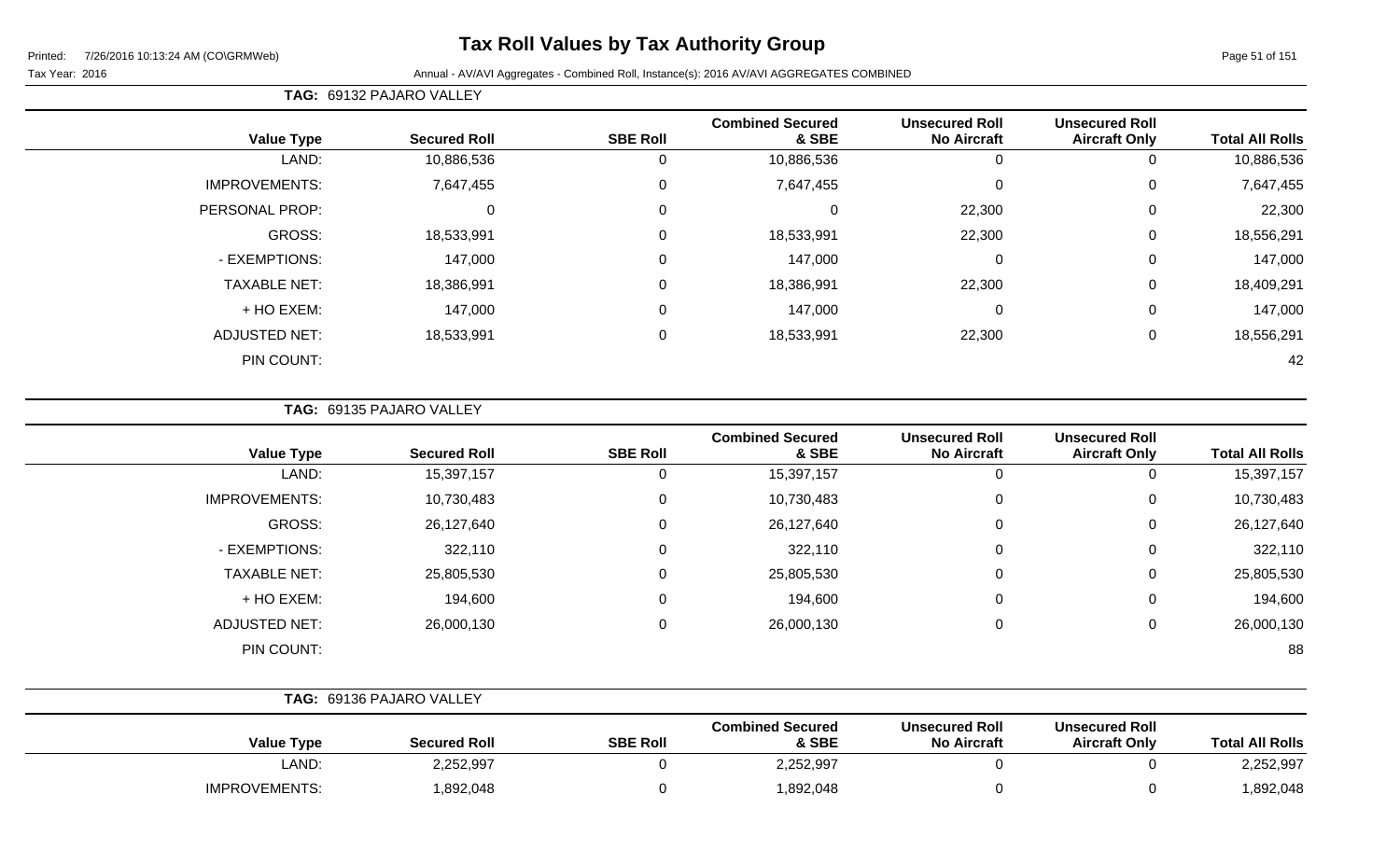# **Tax Roll Values by Tax Authority Group**

#### Tax Year: 2016 Annual - AV/AVI Aggregates - Combined Roll, Instance(s): 2016 AV/AVI AGGREGATES COMBINED

|                        | <b>Unsecured Roll</b>                         | <b>Unsecured Roll</b>                       | <b>Combined Secured</b>          |                 |                          |                      |
|------------------------|-----------------------------------------------|---------------------------------------------|----------------------------------|-----------------|--------------------------|----------------------|
| <b>Total All Rolls</b> | <b>Aircraft Only</b>                          | <b>No Aircraft</b>                          | & SBE                            | <b>SBE Roll</b> | <b>Secured Roll</b>      | <b>Value Type</b>    |
| 4,145,045              | $\mathbf 0$                                   | $\boldsymbol{0}$                            | 4,145,045                        | $\overline{0}$  | 4,145,045                | GROSS:               |
| 27,143                 | 0                                             | $\mathbf 0$                                 | 27,143                           | $\pmb{0}$       | 27,143                   | - EXEMPTIONS:        |
| 4,117,902              | 0                                             | $\Omega$                                    | 4,117,902                        | $\mathbf 0$     | 4,117,902                | <b>TAXABLE NET:</b>  |
| 26,600                 | $\mathsf 0$                                   | 0                                           | 26,600                           | $\mathbf 0$     | 26,600                   | + HO EXEM:           |
| 4,144,502              | $\pmb{0}$                                     | $\mathbf 0$                                 | 4,144,502                        | $\pmb{0}$       | 4,144,502                | <b>ADJUSTED NET:</b> |
| 14                     |                                               |                                             |                                  |                 |                          | PIN COUNT:           |
|                        |                                               |                                             |                                  |                 | TAG: 69140 PAJARO VALLEY |                      |
| <b>Total All Rolls</b> | <b>Unsecured Roll</b><br><b>Aircraft Only</b> | <b>Unsecured Roll</b><br><b>No Aircraft</b> | <b>Combined Secured</b><br>& SBE | <b>SBE Roll</b> | <b>Secured Roll</b>      | <b>Value Type</b>    |
| 11,414,564             | $\mathbf 0$                                   | $\boldsymbol{0}$                            | 11,414,564                       | $\mathbf 0$     | 11,414,564               | LAND:                |
| 10,737,900             | $\mathsf 0$                                   | $\mathbf 0$                                 | 10,737,900                       | $\pmb{0}$       | 10,737,900               | <b>IMPROVEMENTS:</b> |
| 21,000                 | $\pmb{0}$                                     | 21,000                                      | $\mathsf 0$                      | $\mathbf 0$     | $\mathbf 0$              | PERSONAL PROP:       |
| 22,173,464             | $\pmb{0}$                                     | 21,000                                      | 22,152,464                       | $\mathbf 0$     | 22,152,464               | GROSS:               |
| 155,558                | $\mathsf 0$                                   | $\mathbf 0$                                 | 155,558                          | $\mathbf 0$     | 155,558                  | - EXEMPTIONS:        |
| 22,017,906             | $\pmb{0}$                                     | 21,000                                      | 21,996,906                       | $\mathbf 0$     | 21,996,906               | <b>TAXABLE NET:</b>  |
| 154,000                | $\mathsf 0$                                   | $\mathbf 0$                                 | 154,000                          | $\mathbf 0$     | 154,000                  | + HO EXEM:           |
| 22,171,906             | $\mathsf 0$                                   | 21,000                                      | 22,150,906                       | $\mathbf 0$     | 22,150,906               | <b>ADJUSTED NET:</b> |
| 56                     |                                               |                                             |                                  |                 |                          | PIN COUNT:           |
|                        |                                               |                                             |                                  |                 | TAG: 69141 PAJARO VALLEY |                      |
| <b>Total All Rolls</b> | <b>Unsecured Roll</b><br><b>Aircraft Only</b> | <b>Unsecured Roll</b><br><b>No Aircraft</b> | <b>Combined Secured</b><br>& SBE | <b>SBE Roll</b> | <b>Secured Roll</b>      | <b>Value Type</b>    |

LAND: 6,299,591 0 6,299,591 0 0 6,299,591

GROSS: 12,310,759 0 12,310,759 473,689 0 12,784,448

IMPROVEMENTS: 6,011,168 6.011,168 0 6,011,168 473,689 0 6,484,857

- EXEMPTIONS: 7,000 0 7,000 0 0 7,000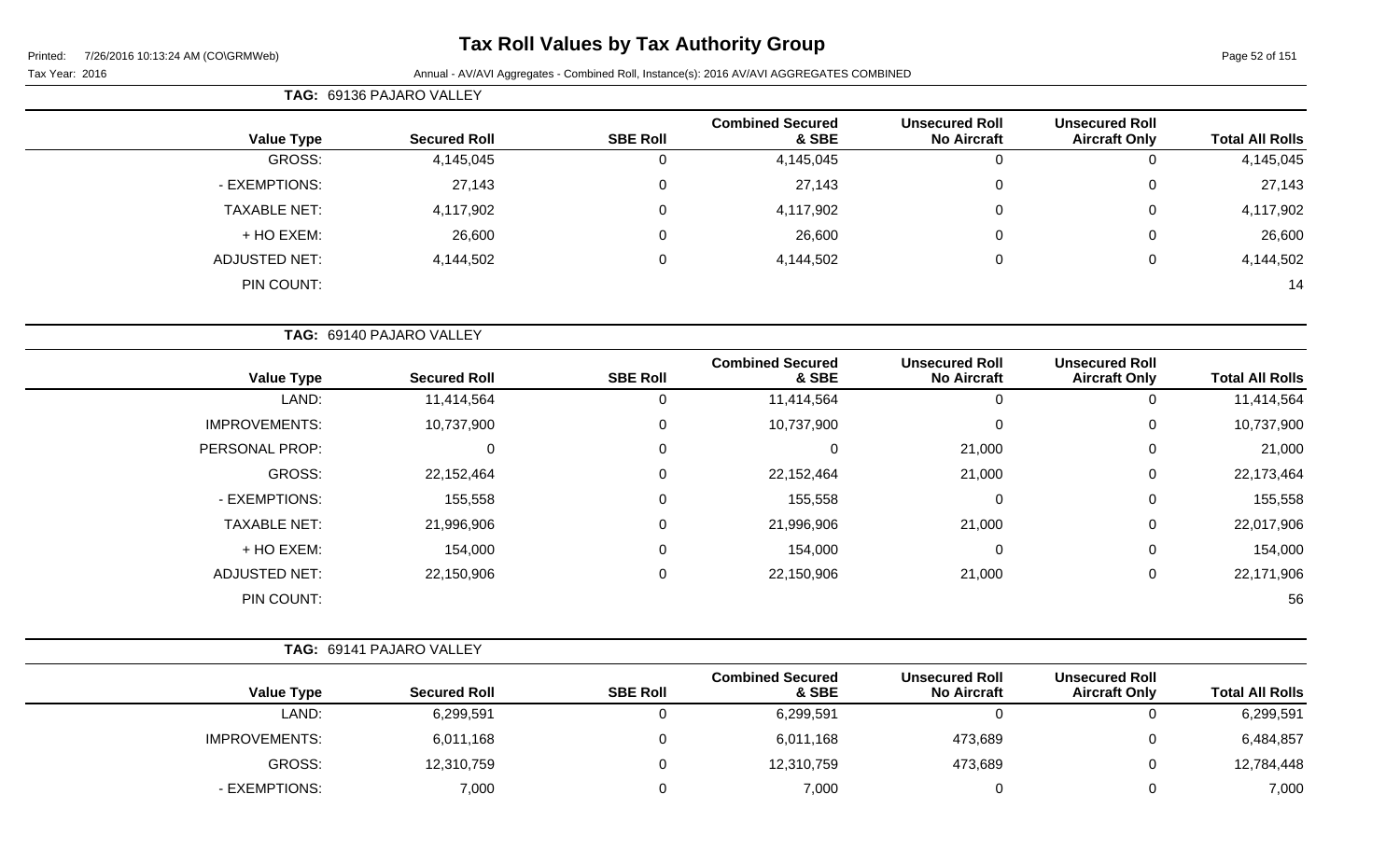# **Tax Roll Values by Tax Authority Group**

Page 53 of 151

| Tax Year: 2016 | Annual - AV/AVI Aggregates - Combined Roll, Instance(s): 2016 AV/AVI AGGREGATES COMBINED |
|----------------|------------------------------------------------------------------------------------------|
|----------------|------------------------------------------------------------------------------------------|

|                        |                                               |                                             |                                  |                 | TAG: 69141 PAJARO VALLEY |                      |
|------------------------|-----------------------------------------------|---------------------------------------------|----------------------------------|-----------------|--------------------------|----------------------|
| <b>Total All Rolls</b> | <b>Unsecured Roll</b><br><b>Aircraft Only</b> | <b>Unsecured Roll</b><br><b>No Aircraft</b> | <b>Combined Secured</b><br>& SBE | <b>SBE Roll</b> | <b>Secured Roll</b>      | <b>Value Type</b>    |
| 12,777,448             | 0                                             | 473,689                                     | 12,303,759                       | 0               | 12,303,759               | <b>TAXABLE NET:</b>  |
| 7,000                  | 0                                             | $\overline{0}$                              | 7,000                            | 0               | 7,000                    | + HO EXEM:           |
| 12,784,448             | 0                                             | 473,689                                     | 12,310,759                       | 0               | 12,310,759               | <b>ADJUSTED NET:</b> |
| 9                      |                                               |                                             |                                  |                 |                          | PIN COUNT:           |
|                        |                                               |                                             |                                  |                 | TAG: 69150 PAJARO VALLEY |                      |
| <b>Total All Rolls</b> | <b>Unsecured Roll</b><br><b>Aircraft Only</b> | <b>Unsecured Roll</b><br><b>No Aircraft</b> | <b>Combined Secured</b><br>& SBE | <b>SBE Roll</b> | <b>Secured Roll</b>      | <b>Value Type</b>    |
| 1,080,044              | 0                                             | $\mathbf 0$                                 | 1,080,044                        | $\mathbf 0$     | 1,080,044                | LAND:                |
| 1,036,860              | 0                                             | $\mathbf 0$                                 | 1,036,860                        | 0               | 1,036,860                | <b>IMPROVEMENTS:</b> |
| 23,949                 | 0                                             | 23,949                                      | 0                                | 0               | 0                        | PERSONAL PROP:       |
| 2,140,853              | 0                                             | 23,949                                      | 2,116,904                        | 0               | 2,116,904                | GROSS:               |
| 14,000                 | 0                                             | 0                                           | 14,000                           | 0               | 14,000                   | - EXEMPTIONS:        |
| 2,126,853              | 0                                             | 23,949                                      | 2,102,904                        | 0               | 2,102,904                | <b>TAXABLE NET:</b>  |
| 14,000                 | 0                                             | 0                                           | 14,000                           | 0               | 14,000                   | + HO EXEM:           |
| 2,140,853              | 0                                             | 23,949                                      | 2,116,904                        | 0               | 2,116,904                | <b>ADJUSTED NET:</b> |
| 3                      |                                               |                                             |                                  |                 |                          | PIN COUNT:           |
|                        |                                               |                                             |                                  |                 | TAG: 69152 PAJARO VALLEY |                      |
| <b>Total All Rolls</b> | <b>Unsecured Roll</b><br><b>Aircraft Only</b> | <b>Unsecured Roll</b><br><b>No Aircraft</b> | <b>Combined Secured</b><br>& SBE | <b>SBE Roll</b> | <b>Secured Roll</b>      | <b>Value Type</b>    |
|                        |                                               |                                             |                                  |                 |                          | PIN COUNT:           |
|                        |                                               |                                             |                                  |                 | TAG: 69165 PAJARO VALLEY |                      |
| <b>Total All Rolls</b> | <b>Unsecured Roll</b><br><b>Aircraft Only</b> | <b>Unsecured Roll</b><br><b>No Aircraft</b> | <b>Combined Secured</b><br>& SBE | <b>SBE Roll</b> | <b>Secured Roll</b>      | <b>Value Type</b>    |
| 4,509,398              | $\mathbf 0$                                   | $\overline{0}$                              | 4,509,398                        | $\mathbf 0$     | 4,509,398                | LAND:                |
| 3,849,750              | 0                                             | $\mathbf 0$                                 | 3,849,750                        | $\overline{0}$  | 3,849,750                | IMPROVEMENTS:        |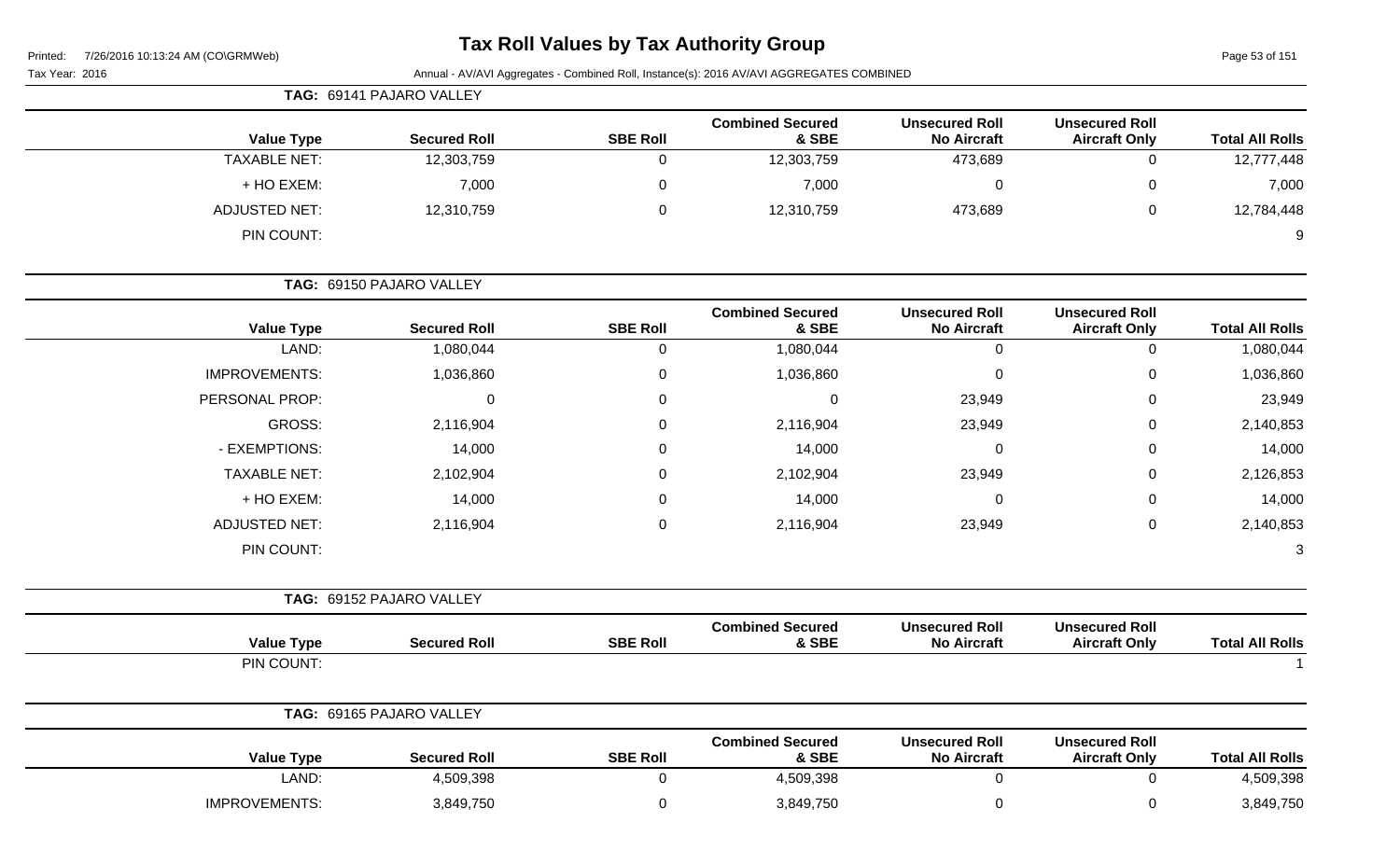# **Tax Roll Values by Tax Authority Group**

|                     | TAG: 69165 PAJARO VALLEY |                 |                                  |                                             |                                               |                        |
|---------------------|--------------------------|-----------------|----------------------------------|---------------------------------------------|-----------------------------------------------|------------------------|
| <b>Value Type</b>   | <b>Secured Roll</b>      | <b>SBE Roll</b> | <b>Combined Secured</b><br>& SBE | <b>Unsecured Roll</b><br><b>No Aircraft</b> | <b>Unsecured Roll</b><br><b>Aircraft Only</b> | <b>Total All Rolls</b> |
| GROSS:              | 8,359,148                | 0               | 8,359,148                        | 0                                           | 0                                             | 8,359,148              |
| - EXEMPTIONS:       | 22,223                   | $\pmb{0}$       | 22,223                           | 0                                           | 0                                             | 22,223                 |
| <b>TAXABLE NET:</b> | 8,336,925                | 0               | 8,336,925                        | $\mathbf 0$                                 | 0                                             | 8,336,925              |
| + HO EXEM:          | 21,000                   | 0               | 21,000                           | $\mathbf 0$                                 | 0                                             | 21,000                 |
| ADJUSTED NET:       | 8,357,925                | 0               | 8,357,925                        | 0                                           | 0                                             | 8,357,925              |
| PIN COUNT:          |                          |                 |                                  |                                             |                                               | 18                     |

|                      | TAG: 69167 PAJARO VALLEY |                 |                                  |                                             |                                               |                        |
|----------------------|--------------------------|-----------------|----------------------------------|---------------------------------------------|-----------------------------------------------|------------------------|
| <b>Value Type</b>    | <b>Secured Roll</b>      | <b>SBE Roll</b> | <b>Combined Secured</b><br>& SBE | <b>Unsecured Roll</b><br><b>No Aircraft</b> | <b>Unsecured Roll</b><br><b>Aircraft Only</b> | <b>Total All Rolls</b> |
| LAND:                | 4,151,167                |                 | 4, 151, 167                      | U                                           | 0                                             | 4, 151, 167            |
| <b>IMPROVEMENTS:</b> | 4,812,880                | 0               | 4,812,880                        | 0                                           | 0                                             | 4,812,880              |
| GROSS:               | 8,964,047                | 0               | 8,964,047                        | $\mathbf 0$                                 | 0                                             | 8,964,047              |
| - EXEMPTIONS:        | 176,510                  | $\Omega$        | 176,510                          | 0                                           | 0                                             | 176,510                |
| <b>TAXABLE NET:</b>  | 8,787,537                | $\Omega$        | 8,787,537                        | $\overline{0}$                              | 0                                             | 8,787,537              |
| + HO EXEM:           | 49,000                   | $\Omega$        | 49,000                           | 0                                           | 0                                             | 49,000                 |
| <b>ADJUSTED NET:</b> | 8,836,537                | $\Omega$        | 8,836,537                        | 0                                           | 0                                             | 8,836,537              |
| PIN COUNT:           |                          |                 |                                  |                                             |                                               | 17                     |

|                      | <b>TAG: 69169 PAJARO VALLEY</b> |                 |                                  |                                             |                                               |                        |
|----------------------|---------------------------------|-----------------|----------------------------------|---------------------------------------------|-----------------------------------------------|------------------------|
| <b>Value Type</b>    | <b>Secured Roll</b>             | <b>SBE Roll</b> | <b>Combined Secured</b><br>& SBE | <b>Unsecured Roll</b><br><b>No Aircraft</b> | <b>Unsecured Roll</b><br><b>Aircraft Only</b> | <b>Total All Rolls</b> |
| LAND:                | 1,820,231                       |                 | 1,820,231                        | 0                                           | 0                                             | 1,820,231              |
| <b>IMPROVEMENTS:</b> | 1,062,309                       |                 | 1,062,309                        | 0                                           | 0                                             | 1,062,309              |
| GROSS:               | 2,882,540                       |                 | 2,882,540                        | 0                                           | 0                                             | 2,882,540              |
| <b>TAXABLE NET:</b>  | 2,882,540                       |                 | 2,882,540                        | 0                                           | 0                                             | 2,882,540              |
| ADJUSTED NET:        | 2,882,540                       |                 | 2,882,540                        | 0                                           | 0                                             | 2,882,540              |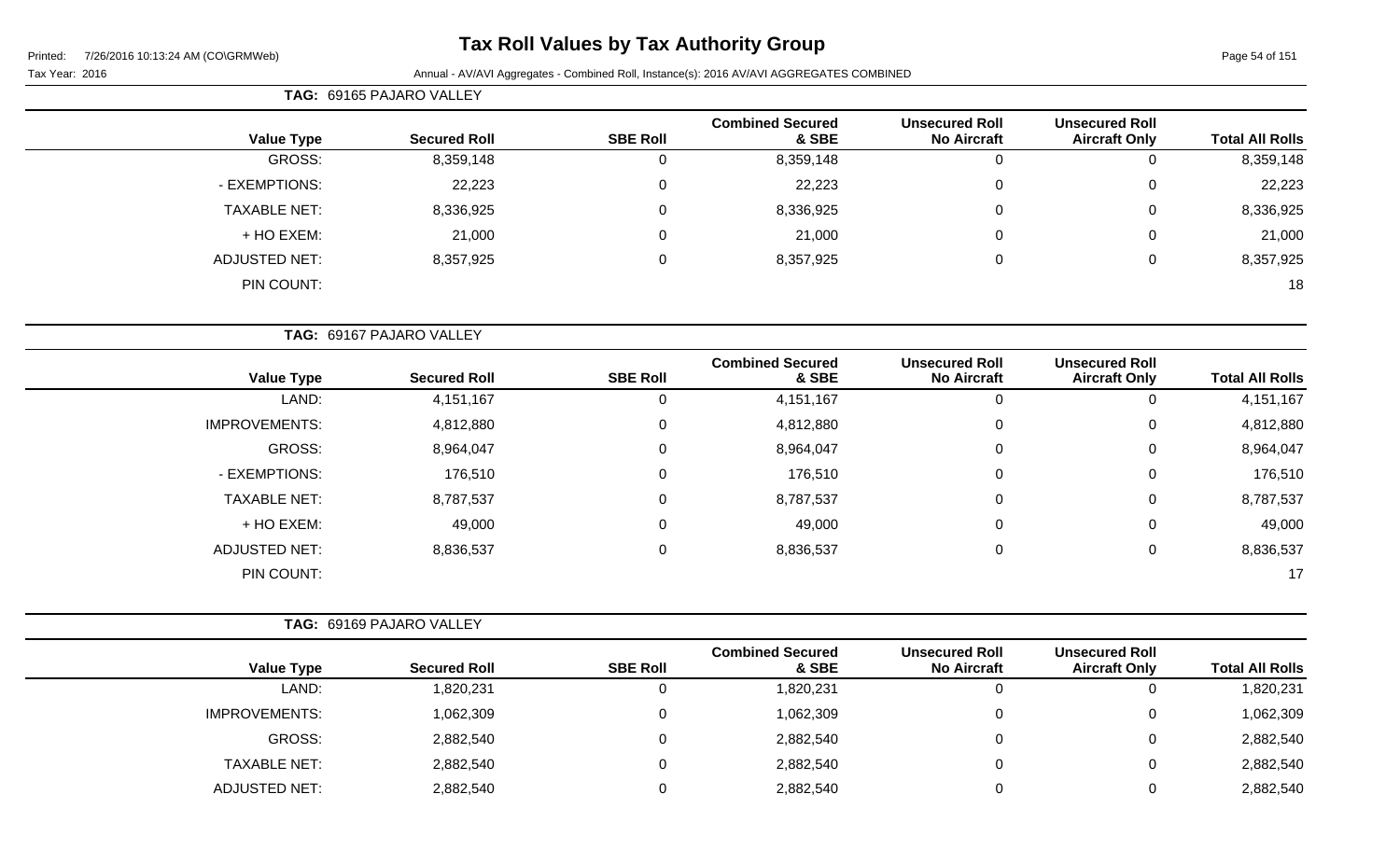Page 55 of 151

|                      | TAG: 69169 PAJARO VALLEY |                  |                                  |                                             |                                               |                        |
|----------------------|--------------------------|------------------|----------------------------------|---------------------------------------------|-----------------------------------------------|------------------------|
| <b>Value Type</b>    | <b>Secured Roll</b>      | <b>SBE Roll</b>  | <b>Combined Secured</b><br>& SBE | <b>Unsecured Roll</b><br><b>No Aircraft</b> | <b>Unsecured Roll</b><br><b>Aircraft Only</b> | <b>Total All Rolls</b> |
| PIN COUNT:           |                          |                  |                                  |                                             |                                               | 3                      |
|                      | TAG: 69180 PAJARO VALLEY |                  |                                  |                                             |                                               |                        |
| <b>Value Type</b>    | <b>Secured Roll</b>      | <b>SBE Roll</b>  | <b>Combined Secured</b><br>& SBE | <b>Unsecured Roll</b><br><b>No Aircraft</b> | <b>Unsecured Roll</b><br><b>Aircraft Only</b> | <b>Total All Rolls</b> |
| LAND:                | 142,487                  | $\mathbf 0$      | 142,487                          | $\mathbf 0$                                 | $\mathbf 0$                                   | 142,487                |
| GROSS:               | 142,487                  | 0                | 142,487                          | 0                                           | 0                                             | 142,487                |
| <b>TAXABLE NET:</b>  | 142,487                  | $\mathbf 0$      | 142,487                          | $\Omega$                                    | 0                                             | 142,487                |
| <b>ADJUSTED NET:</b> | 142,487                  | $\mathbf 0$      | 142,487                          | $\mathbf 0$                                 | $\mathbf 0$                                   | 142,487                |
| PIN COUNT:           |                          |                  |                                  |                                             |                                               | -1                     |
|                      | TAG: 69187 PAJARO VALLEY |                  |                                  |                                             |                                               |                        |
| <b>Value Type</b>    | <b>Secured Roll</b>      | <b>SBE Roll</b>  | <b>Combined Secured</b><br>& SBE | <b>Unsecured Roll</b><br><b>No Aircraft</b> | <b>Unsecured Roll</b><br><b>Aircraft Only</b> | <b>Total All Rolls</b> |
| LAND:                | 5,201,096                | $\mathbf 0$      | 5,201,096                        | $\mathbf 0$                                 | $\mathbf 0$                                   | 5,201,096              |
| <b>IMPROVEMENTS:</b> | 12,222,193               | $\mathbf 0$      | 12,222,193                       | 758,426                                     | $\mathbf 0$                                   | 12,980,619             |
| PERSONAL PROP:       | 545,001                  | $\mathbf 0$      | 545,001                          | 119,587                                     | 0                                             | 664,588                |
| GROSS:               | 17,968,290               | $\mathbf 0$      | 17,968,290                       | 878,013                                     | 0                                             | 18,846,303             |
| - EXEMPTIONS:        | 10,213,840               | $\mathbf 0$      | 10,213,840                       | 871,171                                     | 0                                             | 11,085,011             |
| <b>TAXABLE NET:</b>  | 7,754,450                | $\boldsymbol{0}$ | 7,754,450                        | 6,842                                       | 0                                             | 7,761,292              |
| + HO EXEM:           | 84,000                   | $\mathbf 0$      | 84,000                           | 0                                           | 0                                             | 84,000                 |
| <b>ADJUSTED NET:</b> | 7,838,450                | $\mathbf 0$      | 7,838,450                        | 6,842                                       | 0                                             | 7,845,292              |
| PIN COUNT:           |                          |                  |                                  |                                             |                                               | 28                     |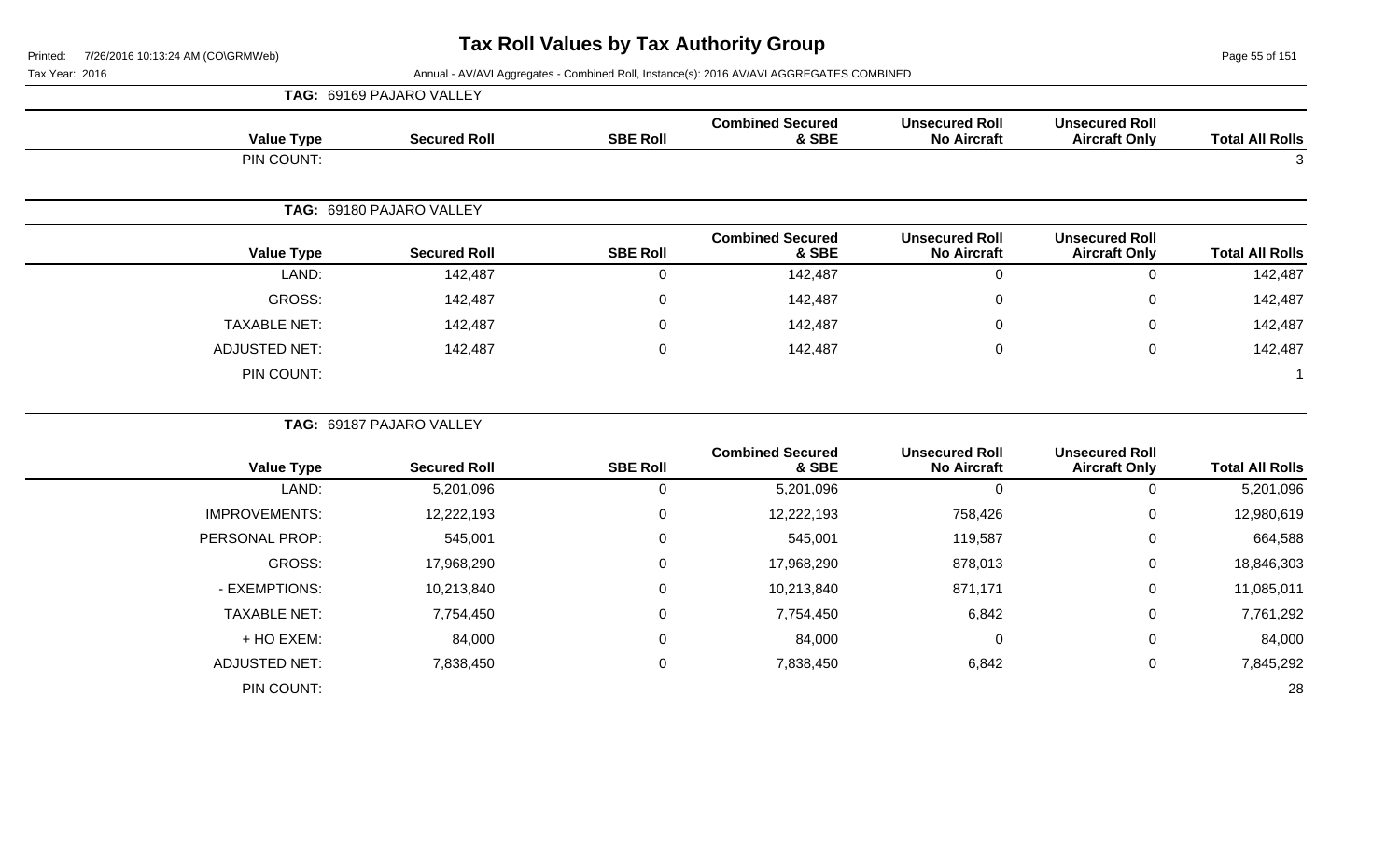# **Tax Roll Values by Tax Authority Group**

Tax Year: 2016 **Annual - AV/AVI Aggregates - Combined Roll**, Instance(s): 2016 AV/AVI AGGREGATES COMBINED

|                      | TAG: 69190 PAJARO VALLEY |                 |                                  |                                             |                                               |                        |  |  |  |
|----------------------|--------------------------|-----------------|----------------------------------|---------------------------------------------|-----------------------------------------------|------------------------|--|--|--|
| <b>Value Type</b>    | <b>Secured Roll</b>      | <b>SBE Roll</b> | <b>Combined Secured</b><br>& SBE | <b>Unsecured Roll</b><br><b>No Aircraft</b> | <b>Unsecured Roll</b><br><b>Aircraft Only</b> | <b>Total All Rolls</b> |  |  |  |
| LAND:                | 730                      |                 | 730                              |                                             | 0                                             | 730                    |  |  |  |
| GROSS:               | 730                      |                 | 730                              |                                             | $\mathbf{0}$                                  | 730                    |  |  |  |
| <b>TAXABLE NET:</b>  | 730                      |                 | 730                              |                                             | $\mathbf{0}$                                  | 730                    |  |  |  |
| <b>ADJUSTED NET:</b> | 730                      |                 | 730                              |                                             | $\mathbf{0}$                                  | 730                    |  |  |  |
| PIN COUNT:           |                          |                 |                                  |                                             |                                               | $\overline{2}$         |  |  |  |

**TAG:** 69192 PAJARO VALLEY

| <b>Value Type</b>    | <b>Secured Roll</b> | <b>SBE Roll</b> | <b>Combined Secured</b><br>& SBE | <b>Unsecured Roll</b><br><b>No Aircraft</b> | <b>Unsecured Roll</b><br><b>Aircraft Only</b> | <b>Total All Rolls</b> |
|----------------------|---------------------|-----------------|----------------------------------|---------------------------------------------|-----------------------------------------------|------------------------|
| LAND:                | 2,062,209           | 0               | 2,062,209                        | 0                                           | U                                             | 2,062,209              |
| <b>IMPROVEMENTS:</b> | 1,562,762           | 0               | 1,562,762                        | 0                                           | 0                                             | 1,562,762              |
| GROSS:               | 3,624,971           | 0               | 3,624,971                        | 0                                           | 0                                             | 3,624,971              |
| - EXEMPTIONS:        | 1,202               | 0               | 1,202                            | 0                                           | 0                                             | 1,202                  |
| <b>TAXABLE NET:</b>  | 3,623,769           | 0               | 3,623,769                        | 0                                           | 0                                             | 3,623,769              |
| <b>ADJUSTED NET:</b> | 3,623,769           | 0               | 3,623,769                        | 0                                           | 0                                             | 3,623,769              |
| PIN COUNT:           |                     |                 |                                  |                                             |                                               | 9                      |

**TAG:** 69193 PAJARO VALLEY

| <b>Value Type</b>    | <b>Secured Roll</b> | <b>SBE Roll</b> | <b>Combined Secured</b><br>& SBE | <b>Unsecured Roll</b><br><b>No Aircraft</b> | <b>Unsecured Roll</b><br><b>Aircraft Only</b> | <b>Total All Rolls</b> |
|----------------------|---------------------|-----------------|----------------------------------|---------------------------------------------|-----------------------------------------------|------------------------|
| LAND:                | 206,682             | O               | 206,682                          |                                             |                                               | 206,682                |
| GROSS:               | 206,682             |                 | 206,682                          |                                             |                                               | 206,682                |
| <b>TAXABLE NET:</b>  | 206,682             | 0               | 206,682                          |                                             |                                               | 206,682                |
| <b>ADJUSTED NET:</b> | 206,682             | 0               | 206,682                          |                                             |                                               | 206,682                |
| PIN COUNT:           |                     |                 |                                  |                                             |                                               | $\Omega$               |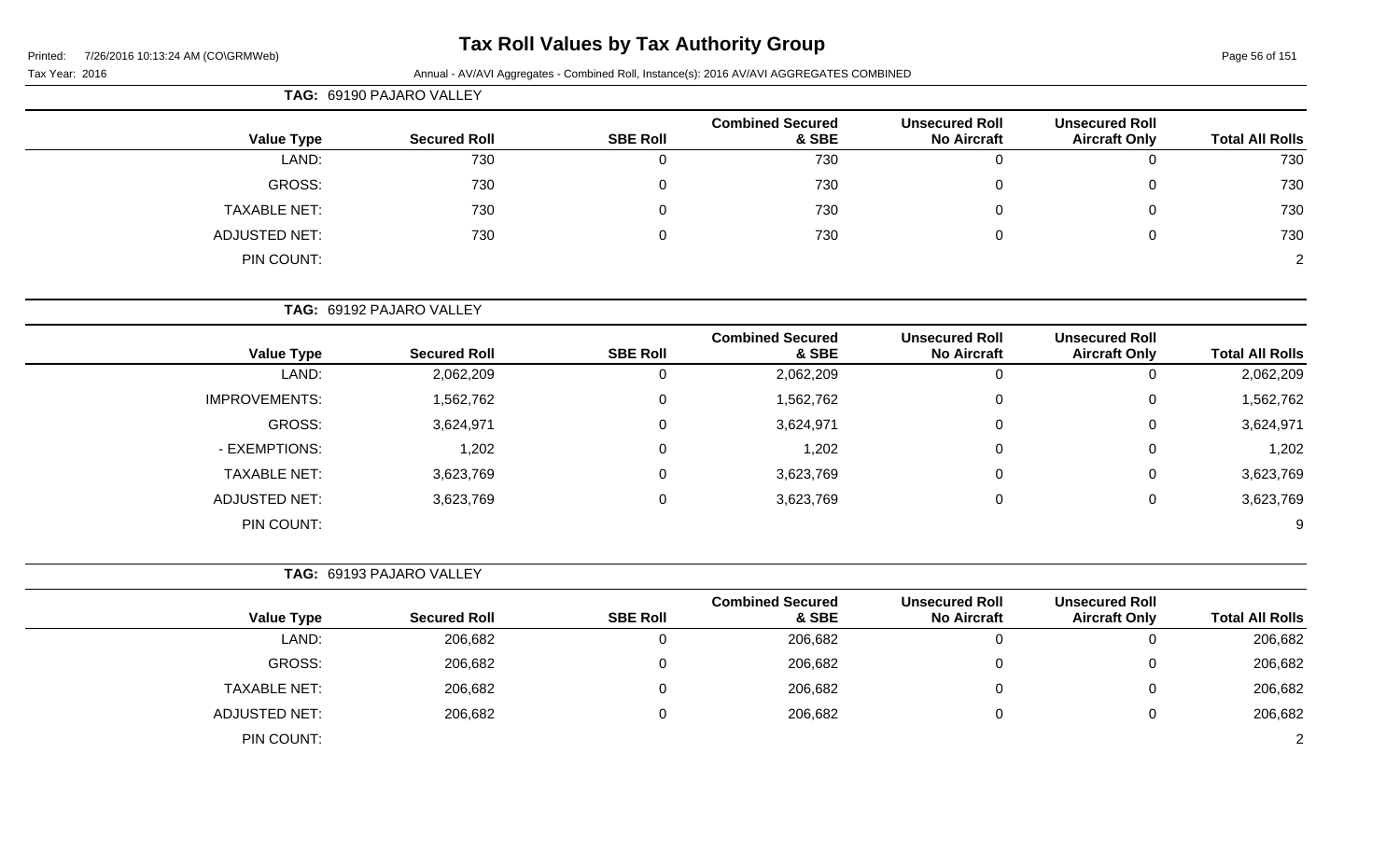# **Tax Roll Values by Tax Authority Group**

|                        |                                               |                                             |                                  |                 | TAG: 69203 PAJARO VALLEY |                      |
|------------------------|-----------------------------------------------|---------------------------------------------|----------------------------------|-----------------|--------------------------|----------------------|
| <b>Total All Rolls</b> | <b>Unsecured Roll</b><br><b>Aircraft Only</b> | <b>Unsecured Roll</b><br><b>No Aircraft</b> | <b>Combined Secured</b><br>& SBE | <b>SBE Roll</b> | <b>Secured Roll</b>      | <b>Value Type</b>    |
| 241,119                | $\overline{0}$                                | 241,119                                     | 0                                | $\mathbf 0$     | $\overline{0}$           | LAND:                |
| 215,083                | $\pmb{0}$                                     | 215,083                                     | 0                                | $\mathbf 0$     | $\mathbf 0$              | <b>IMPROVEMENTS:</b> |
| 110,049                | $\Omega$                                      | 110,049                                     | $\Omega$                         | $\Omega$        | $\Omega$                 | PERSONAL PROP:       |
| 566,251                | $\Omega$                                      | 566,251                                     | $\Omega$                         | $\Omega$        | U                        | <b>GROSS:</b>        |
| 566,251                | 0                                             | 566,251                                     | 0                                | 0               | 0                        | <b>TAXABLE NET:</b>  |
| 566,251                | 0                                             | 566,251                                     | 0                                | $\Omega$        | $\Omega$                 | <b>ADJUSTED NET:</b> |
| $\overline{7}$         |                                               |                                             |                                  |                 |                          | PIN COUNT:           |
|                        |                                               |                                             |                                  |                 | TAG: 69210 PAJARO VALLEY |                      |
| <b>Total All Rolls</b> | <b>Unsecured Roll</b><br><b>Aircraft Only</b> | <b>Unsecured Roll</b><br><b>No Aircraft</b> | <b>Combined Secured</b><br>& SBE | <b>SBE Roll</b> | <b>Secured Roll</b>      | <b>Value Type</b>    |
| 7,707                  | $\mathbf 0$                                   | 7,707                                       | 0                                | $\overline{0}$  | $\overline{0}$           | LAND:                |
| 17,980                 | $\mathbf 0$                                   | 17,980                                      | 0                                | $\mathbf 0$     | $\mathbf 0$              | <b>IMPROVEMENTS:</b> |
| 25,687                 | 0                                             | 25,687                                      | 0                                | $\Omega$        | 0                        | <b>GROSS:</b>        |
| 25,687                 | 0                                             | 25,687                                      | 0                                | $\Omega$        | 0                        | <b>TAXABLE NET:</b>  |
| 25,687                 | $\mathbf 0$                                   | 25,687                                      | 0                                | $\Omega$        | $\Omega$                 | <b>ADJUSTED NET:</b> |
| $\overline{c}$         |                                               |                                             |                                  |                 |                          | PIN COUNT:           |
|                        |                                               |                                             |                                  |                 | TAG: 69211 PAJARO VALLEY |                      |
| <b>Total All Rolls</b> | <b>Unsecured Roll</b><br><b>Aircraft Only</b> | <b>Unsecured Roll</b><br><b>No Aircraft</b> | <b>Combined Secured</b><br>& SBE | <b>SBE Roll</b> | <b>Secured Roll</b>      | <b>Value Type</b>    |
| -1                     |                                               |                                             |                                  |                 |                          | PIN COUNT:           |
|                        |                                               |                                             |                                  |                 | TAG: 69215 PAJARO VALLEY |                      |
| <b>Total All Rolls</b> | <b>Unsecured Roll</b><br><b>Aircraft Only</b> | <b>Unsecured Roll</b><br><b>No Aircraft</b> | <b>Combined Secured</b><br>& SBE | <b>SBE Roll</b> | <b>Secured Roll</b>      | <b>Value Type</b>    |
| 6,601,716              | $\mathbf 0$                                   | $\mathbf 0$                                 | 6,601,716                        | $\mathsf 0$     | 6,601,716                | LAND:                |
| 5,693,327              | $\mathbf 0$                                   | 0                                           | 5,693,327                        | $\mathbf 0$     | 5,693,327                | IMPROVEMENTS:        |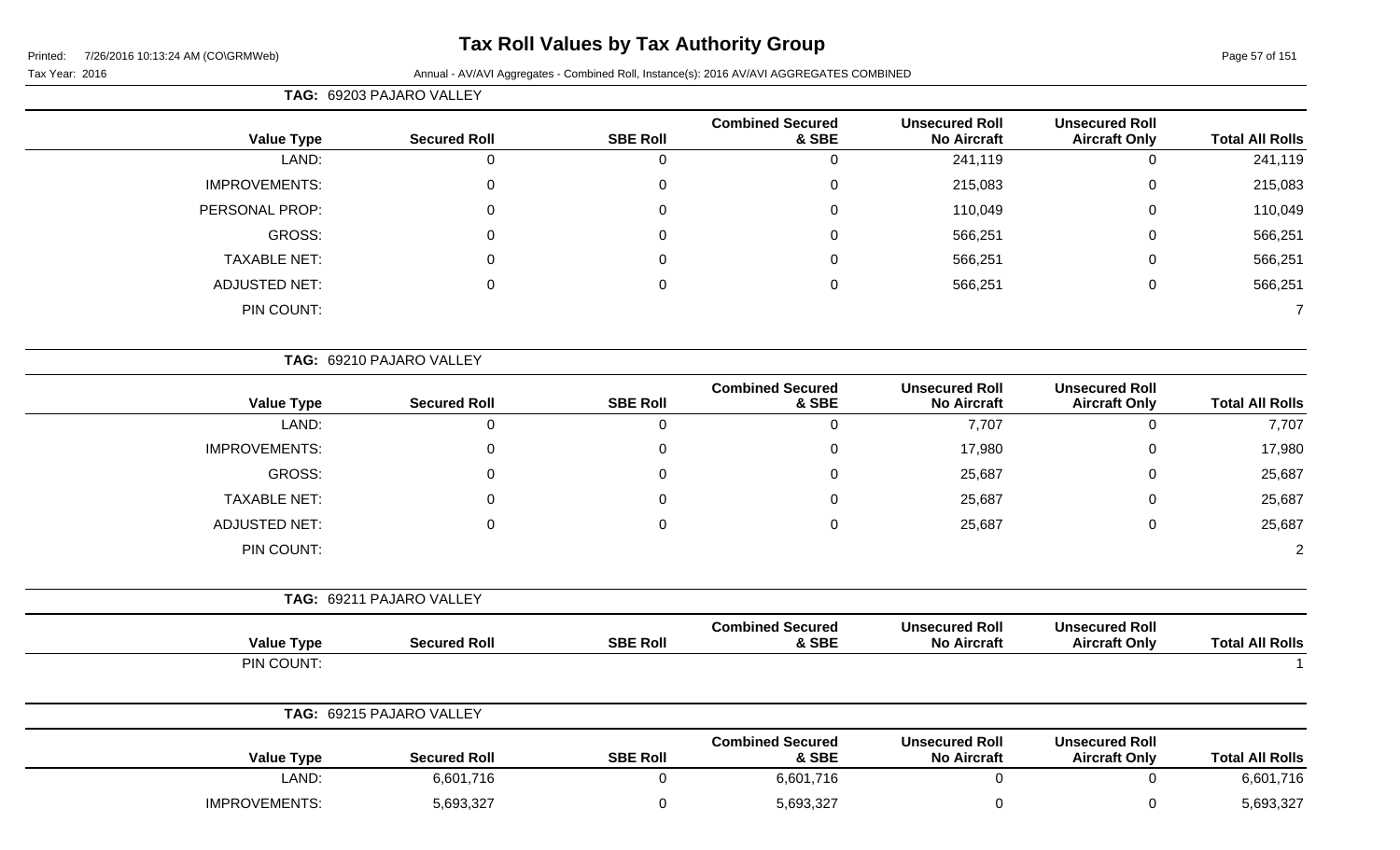# **Tax Roll Values by Tax Authority Group**

|                        |                                               |                                             |                                  |                 | TAG: 69215 PAJARO VALLEY |                      |
|------------------------|-----------------------------------------------|---------------------------------------------|----------------------------------|-----------------|--------------------------|----------------------|
| <b>Total All Rolls</b> | <b>Unsecured Roll</b><br><b>Aircraft Only</b> | <b>Unsecured Roll</b><br><b>No Aircraft</b> | <b>Combined Secured</b><br>& SBE | <b>SBE Roll</b> | <b>Secured Roll</b>      | <b>Value Type</b>    |
| 12,295,043             | 0                                             | 0                                           | 12,295,043                       | 0               | 12,295,043               | GROSS:               |
| 342,093                | 0                                             | $\mathbf 0$                                 | 342,093                          | $\mathbf 0$     | 342,093                  | - EXEMPTIONS:        |
| 11,952,950             | 0                                             | 0                                           | 11,952,950                       | 0               | 11,952,950               | <b>TAXABLE NET:</b>  |
| 98,000                 | 0                                             | 0                                           | 98,000                           | 0               | 98,000                   | + HO EXEM:           |
| 12,050,950             | 0                                             | $\mathbf 0$                                 | 12,050,950                       | 0               | 12,050,950               | ADJUSTED NET:        |
| 69                     |                                               |                                             |                                  |                 |                          | PIN COUNT:           |
|                        |                                               |                                             |                                  |                 | TAG: 69216 PAJARO VALLEY |                      |
| <b>Total All Rolls</b> | <b>Unsecured Roll</b><br><b>Aircraft Only</b> | <b>Unsecured Roll</b><br><b>No Aircraft</b> | <b>Combined Secured</b><br>& SBE | <b>SBE Roll</b> | <b>Secured Roll</b>      | <b>Value Type</b>    |
| 1,153,102              | 0                                             | $\Omega$                                    | 1,153,102                        | 0               | 1,153,102                | LAND:                |
| 2,011,453              | 0                                             | $\mathbf 0$                                 | 2,011,453                        | $\mathbf 0$     | 2,011,453                | <b>IMPROVEMENTS:</b> |
| 3,164,555              | 0                                             | 0                                           | 3,164,555                        | 0               | 3,164,555                | GROSS:               |

| 2,011,453 |  | 2,011,453 | 0 | 2,011,453 | <b>IMPROVEMENTS:</b> |
|-----------|--|-----------|---|-----------|----------------------|
| 3,164,555 |  | 3,164,555 | 0 | 3,164,555 | GROSS:               |
| 16,786    |  | 16,786    | 0 | 16,786    | - EXEMPTIONS:        |
| 3,147,769 |  | 3,147,769 | 0 | 3,147,769 | <b>TAXABLE NET:</b>  |
| 14,000    |  | 14,000    | 0 | 14,000    | + HO EXEM:           |
| 3,161,769 |  | 3,161,769 | 0 | 3,161,769 | <b>ADJUSTED NET:</b> |
| 6         |  |           |   |           | PIN COUNT:           |

|                      | <b>TAG: 69219 PAJARO VALLEY</b> |                 |                                  |                                             |                                               |                        |
|----------------------|---------------------------------|-----------------|----------------------------------|---------------------------------------------|-----------------------------------------------|------------------------|
| <b>Value Type</b>    | <b>Secured Roll</b>             | <b>SBE Roll</b> | <b>Combined Secured</b><br>& SBE | <b>Unsecured Roll</b><br><b>No Aircraft</b> | <b>Unsecured Roll</b><br><b>Aircraft Only</b> | <b>Total All Rolls</b> |
| LAND:                | 366,120                         |                 | 366,120                          | υ                                           | 0                                             | 366,120                |
| <b>IMPROVEMENTS:</b> | 244,080                         |                 | 244,080                          |                                             | $\overline{0}$                                | 244,080                |
| GROSS:               | 610,200                         |                 | 610,200                          |                                             | $\overline{0}$                                | 610,200                |
| - EXEMPTIONS:        | 7,000                           |                 | 7,000                            | v                                           | 0                                             | 7,000                  |
| <b>TAXABLE NET:</b>  | 603,200                         |                 | 603,200                          |                                             | 0                                             | 603,200                |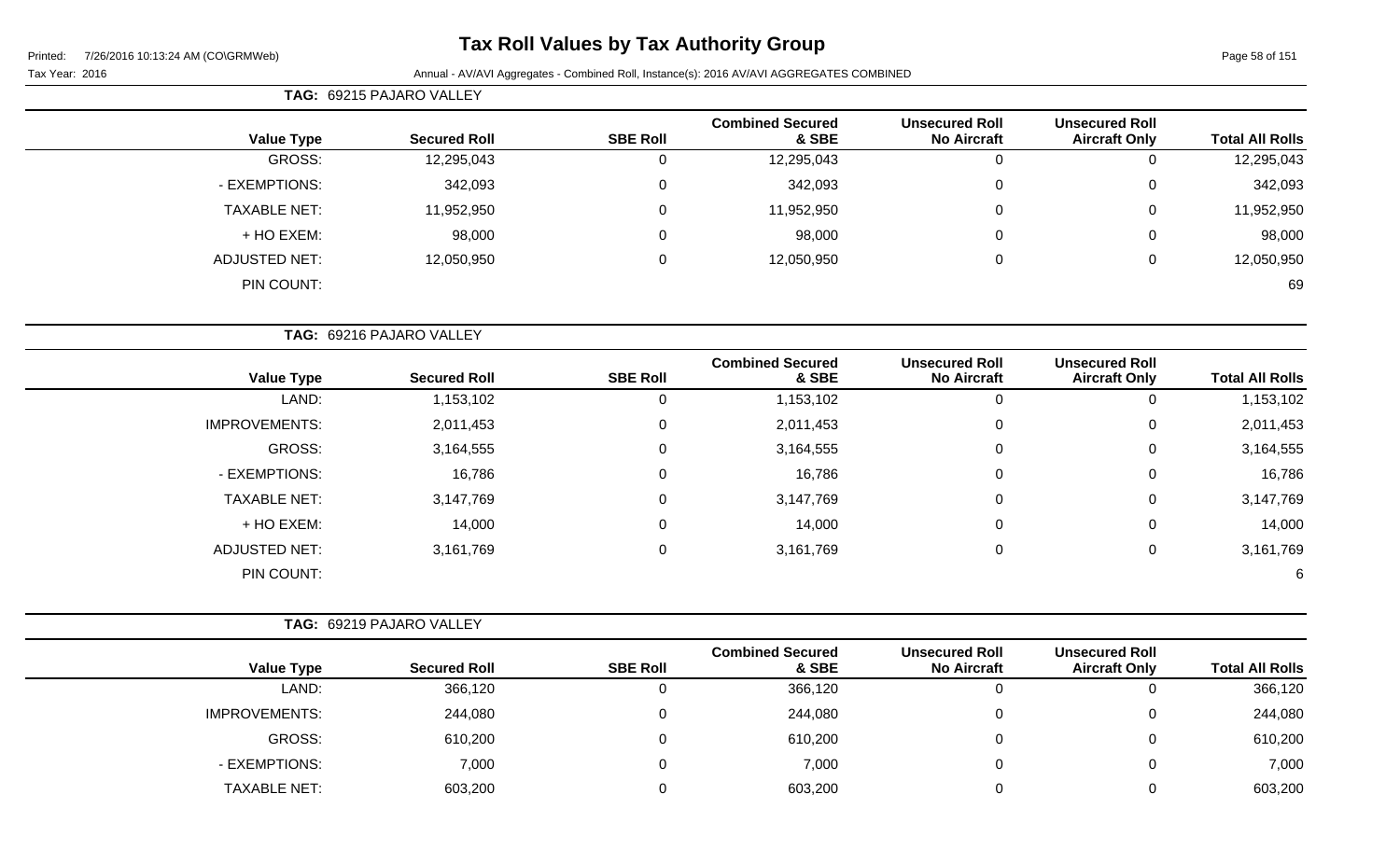| Tax Year: 2016       |                          |                 | Annual - AV/AVI Aggregates - Combined Roll, Instance(s): 2016 AV/AVI AGGREGATES COMBINED |                                             |                                               |                        |
|----------------------|--------------------------|-----------------|------------------------------------------------------------------------------------------|---------------------------------------------|-----------------------------------------------|------------------------|
|                      | TAG: 69219 PAJARO VALLEY |                 |                                                                                          |                                             |                                               |                        |
| <b>Value Type</b>    | <b>Secured Roll</b>      | <b>SBE Roll</b> | <b>Combined Secured</b><br>& SBE                                                         | <b>Unsecured Roll</b><br><b>No Aircraft</b> | <b>Unsecured Roll</b><br><b>Aircraft Only</b> | <b>Total All Rolls</b> |
| + HO EXEM:           | 7,000                    | $\Omega$        | 7,000                                                                                    | $\mathbf 0$                                 | $\mathbf 0$                                   | 7,000                  |
| <b>ADJUSTED NET:</b> | 610,200                  | $\Omega$        | 610,200                                                                                  | $\mathbf 0$                                 | 0                                             | 610,200                |
| PIN COUNT:           |                          |                 |                                                                                          |                                             |                                               |                        |
|                      | TAG: 69220 PAJARO VALLEY |                 |                                                                                          |                                             |                                               |                        |
| <b>Value Type</b>    | <b>Secured Roll</b>      | <b>SBE Roll</b> | <b>Combined Secured</b><br>& SBE                                                         | <b>Unsecured Roll</b><br><b>No Aircraft</b> | <b>Unsecured Roll</b><br><b>Aircraft Only</b> | <b>Total All Rolls</b> |
| LAND:                | 61,791,640               | 0               | 61,791,640                                                                               | $\mathbf 0$                                 | 0                                             | 61,791,640             |
| <b>IMPROVEMENTS:</b> | 59,835,350               | 0               | 59,835,350                                                                               | 13,000                                      | 0                                             | 59,848,350             |
| PERSONAL PROP:       | 0                        | 0               | 0                                                                                        | 89,399                                      | 0                                             | 89,399                 |
| <b>GROSS:</b>        | 121,626,990              | 0               | 121,626,990                                                                              | 102,399                                     | 0                                             | 121,729,389            |
| - EXEMPTIONS:        | 927,209                  | 0               | 927,209                                                                                  | 0                                           | 0                                             | 927,209                |
| <b>TAXABLE NET:</b>  | 120,699,781              | 0               | 120,699,781                                                                              | 102,399                                     | 0                                             | 120,802,180            |
| + HO EXEM:           | 798,000                  | 0               | 798,000                                                                                  | 0                                           | 0                                             | 798,000                |
| <b>ADJUSTED NET:</b> | 121,497,781              | 0               | 121,497,781                                                                              | 102,399                                     | 0                                             | 121,600,180            |
| PIN COUNT:           |                          |                 |                                                                                          |                                             |                                               | 234                    |
|                      | TAG: 69221 PAJARO VALLEY |                 |                                                                                          |                                             |                                               |                        |
| <b>Value Type</b>    | <b>Secured Roll</b>      | <b>SBE Roll</b> | <b>Combined Secured</b><br>& SBE                                                         | <b>Unsecured Roll</b><br><b>No Aircraft</b> | <b>Unsecured Roll</b><br><b>Aircraft Only</b> | <b>Total All Rolls</b> |
| LAND:                | 9,432,422                | 0               | 9,432,422                                                                                | $\mathbf 0$                                 | 0                                             | 9,432,422              |
| <b>IMPROVEMENTS:</b> | 7,513,431                | 0               | 7,513,431                                                                                | 0                                           | 0                                             | 7,513,431              |
| <b>GROSS:</b>        | 16,945,853               | 0               | 16,945,853                                                                               | $\mathbf{0}$                                | 0                                             | 16,945,853             |
| - EXEMPTIONS:        | 107,181                  | 0               | 107,181                                                                                  | $\mathbf 0$                                 | 0                                             | 107,181                |
| <b>TAXABLE NET:</b>  | 16,838,672               | 0               | 16,838,672                                                                               | $\mathbf 0$                                 | 0                                             | 16,838,672             |
| + HO EXEM:           | 105,000                  | $\Omega$        | 105,000                                                                                  | $\mathbf 0$                                 | 0                                             | 105,000                |
| <b>ADJUSTED NET:</b> | 16,943,672               | $\mathbf 0$     | 16,943,672                                                                               | $\mathbf 0$                                 | 0                                             | 16,943,672             |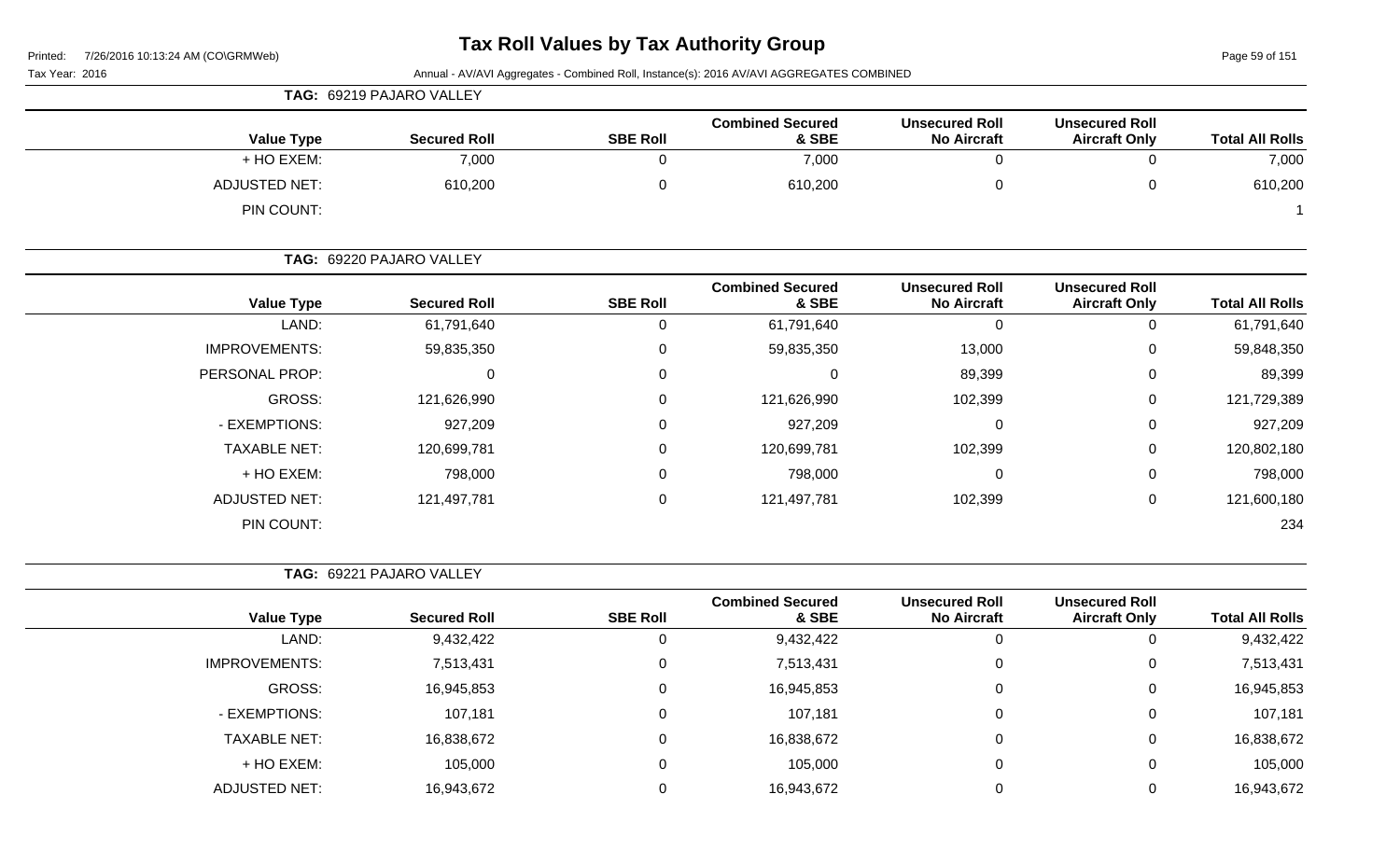Page 60 of 151

|                        |                                               |                                             |                                  |                     | TAG: 69221 PAJARO VALLEY |                      |
|------------------------|-----------------------------------------------|---------------------------------------------|----------------------------------|---------------------|--------------------------|----------------------|
| <b>Total All Rolls</b> | <b>Unsecured Roll</b><br><b>Aircraft Only</b> | <b>Unsecured Roll</b><br><b>No Aircraft</b> | <b>Combined Secured</b><br>& SBE | <b>SBE Roll</b>     | <b>Secured Roll</b>      | <b>Value Type</b>    |
| 40                     |                                               |                                             |                                  |                     |                          | PIN COUNT:           |
|                        |                                               |                                             |                                  |                     | TAG: 69222 PAJARO VALLEY |                      |
| <b>Total All Rolls</b> | <b>Unsecured Roll</b><br><b>Aircraft Only</b> | <b>Unsecured Roll</b><br><b>No Aircraft</b> | <b>Combined Secured</b><br>& SBE | <b>SBE Roll</b>     | <b>Secured Roll</b>      | <b>Value Type</b>    |
| 138,348                | $\pmb{0}$                                     | $\mathbf 0$                                 | 138,348                          | $\mathsf 0$         | 138,348                  | LAND:                |
| 150,264                | $\pmb{0}$                                     | $\mathbf 0$                                 | 150,264                          | $\pmb{0}$           | 150,264                  | <b>IMPROVEMENTS:</b> |
| 288,612                | $\boldsymbol{0}$                              | $\Omega$                                    | 288,612                          | $\mathbf 0$         | 288,612                  | GROSS:               |
| 288,612                | $\mathbf 0$                                   | $\Omega$                                    | 288,612                          | $\mathbf 0$         | 288,612                  | <b>TAXABLE NET:</b>  |
| 288,612                | $\pmb{0}$                                     | $\mathbf 0$                                 | 288,612                          | $\mathbf 0$         | 288,612                  | <b>ADJUSTED NET:</b> |
| 1                      |                                               |                                             |                                  |                     |                          | PIN COUNT:           |
|                        |                                               |                                             |                                  |                     | TAG: 69223 PAJARO VALLEY |                      |
| <b>Total All Rolls</b> | <b>Unsecured Roll</b><br><b>Aircraft Only</b> | <b>Unsecured Roll</b><br><b>No Aircraft</b> | <b>Combined Secured</b><br>& SBE | <b>SBE Roll</b>     | <b>Secured Roll</b>      | <b>Value Type</b>    |
| 519,343                | $\mathbf 0$                                   | $\overline{0}$                              | 519,343                          | $\mathbf 0$         | 519,343                  | LAND:                |
| 519,343                | $\mathbf 0$                                   | $\mathbf 0$                                 | 519,343                          | $\pmb{0}$           | 519,343                  | <b>GROSS:</b>        |
| 519,343                | $\boldsymbol{0}$                              | 0                                           | 519,343                          | $\mathbf 0$         | 519,343                  | <b>TAXABLE NET:</b>  |
| 519,343                | $\boldsymbol{0}$                              | $\mathbf 0$                                 | 519,343                          | $\mathsf{O}\xspace$ | 519,343                  | <b>ADJUSTED NET:</b> |
| $\overline{1}$         |                                               |                                             |                                  |                     |                          | PIN COUNT:           |
|                        |                                               |                                             |                                  |                     | TAG: 69224 PAJARO VALLEY |                      |
| <b>Total All Rolls</b> | <b>Unsecured Roll</b><br><b>Aircraft Only</b> | <b>Unsecured Roll</b><br><b>No Aircraft</b> | <b>Combined Secured</b><br>& SBE | <b>SBE Roll</b>     | <b>Secured Roll</b>      | <b>Value Type</b>    |
| 3,814,837              | $\pmb{0}$                                     | $\boldsymbol{0}$                            | 3,814,837                        | $\mathbf 0$         | 3,814,837                | LAND:                |
| 3,319,261              | $\boldsymbol{0}$                              | $\mathbf 0$                                 | 3,319,261                        | $\pmb{0}$           | 3,319,261                | <b>IMPROVEMENTS:</b> |
|                        |                                               |                                             |                                  |                     |                          | <b>GROSS:</b>        |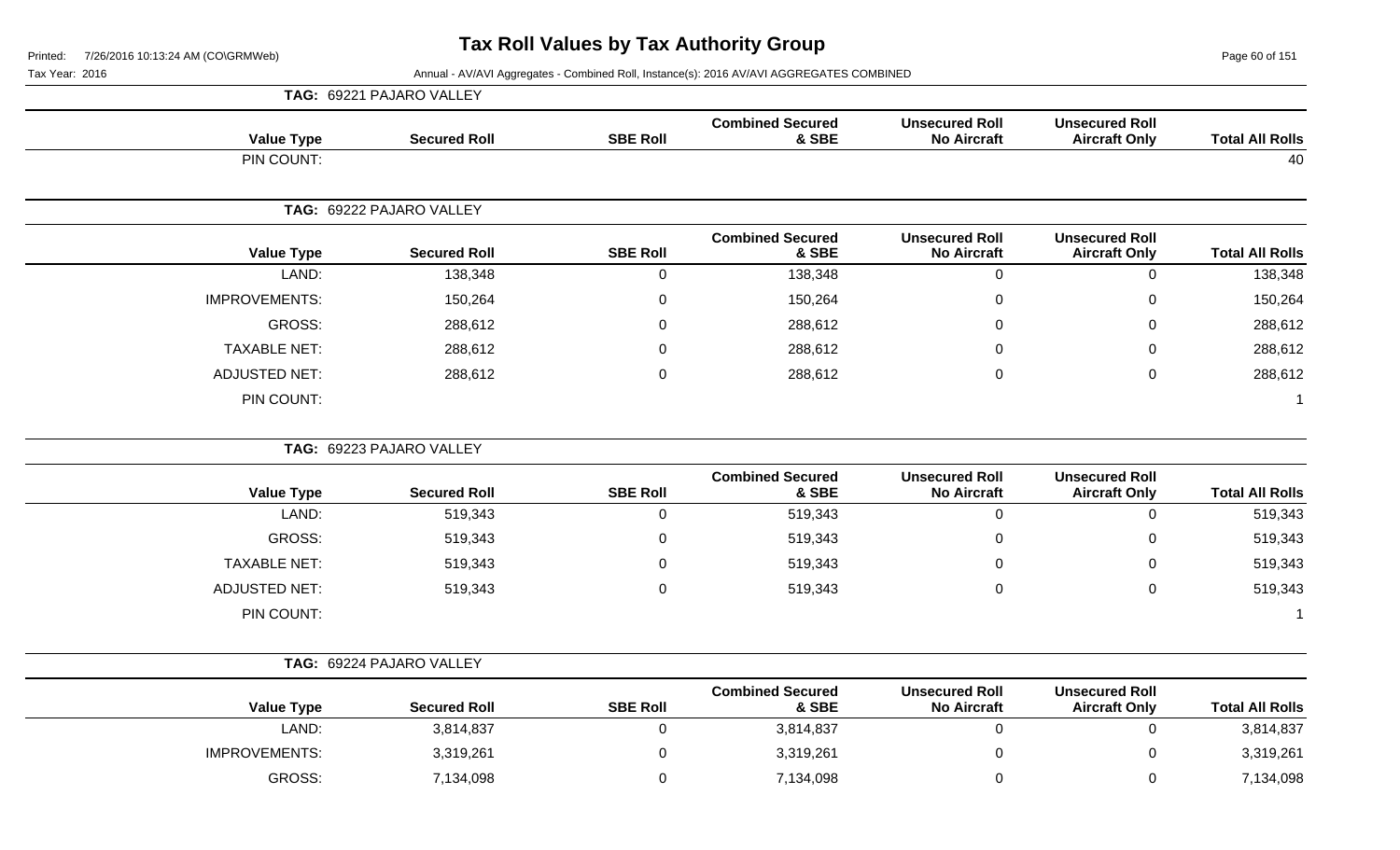# **Tax Roll Values by Tax Authority Group**

Tax Year: 2016 **Annual - AV/AVI Aggregates - Combined Roll**, Instance(s): 2016 AV/AVI AGGREGATES COMBINED

| TAG: 69224 PAJARO VALLEY |                      |                     |                 |                                  |                                             |                                               |                        |
|--------------------------|----------------------|---------------------|-----------------|----------------------------------|---------------------------------------------|-----------------------------------------------|------------------------|
|                          | <b>Value Type</b>    | <b>Secured Roll</b> | <b>SBE Roll</b> | <b>Combined Secured</b><br>& SBE | <b>Unsecured Roll</b><br><b>No Aircraft</b> | <b>Unsecured Roll</b><br><b>Aircraft Only</b> | <b>Total All Rolls</b> |
|                          | - EXEMPTIONS:        | 56,000              |                 | 56,000                           |                                             | $\overline{0}$                                | 56,000                 |
|                          | <b>TAXABLE NET:</b>  | 7,078,098           |                 | 7,078,098                        |                                             | $\mathbf{0}$                                  | 7,078,098              |
|                          | + HO EXEM:           | 56,000              |                 | 56,000                           |                                             | $\mathbf{0}$                                  | 56,000                 |
|                          | <b>ADJUSTED NET:</b> | 7,134,098           |                 | 7,134,098                        |                                             | $\mathbf{0}$                                  | 7,134,098              |
|                          | PIN COUNT:           |                     |                 |                                  |                                             |                                               | 22                     |

**TAG:** 69225 PAJARO VALLEY

|                      |                     |                 | <b>Combined Secured</b> | <b>Unsecured Roll</b> | <b>Unsecured Roll</b> |                        |
|----------------------|---------------------|-----------------|-------------------------|-----------------------|-----------------------|------------------------|
| <b>Value Type</b>    | <b>Secured Roll</b> | <b>SBE Roll</b> | & SBE                   | <b>No Aircraft</b>    | <b>Aircraft Only</b>  | <b>Total All Rolls</b> |
| LAND:                | 344,170             |                 | 344,170                 | υ                     |                       | 344,170                |
| <b>IMPROVEMENTS:</b> | 229,446             |                 | 229,446                 | 0                     | 0                     | 229,446                |
| GROSS:               | 573,616             |                 | 573,616                 | U                     |                       | 573,616                |
| <b>TAXABLE NET:</b>  | 573,616             |                 | 573,616                 | U                     |                       | 573,616                |
| <b>ADJUSTED NET:</b> | 573,616             |                 | 573,616                 | U                     | U                     | 573,616                |
| PIN COUNT:           |                     |                 |                         |                       |                       |                        |

**TAG:** 69226 PAJARO VALLEY

|                      |                     |                 | <b>Combined Secured</b> | <b>Unsecured Roll</b> | <b>Unsecured Roll</b> |                        |
|----------------------|---------------------|-----------------|-------------------------|-----------------------|-----------------------|------------------------|
| <b>Value Type</b>    | <b>Secured Roll</b> | <b>SBE Roll</b> | & SBE                   | <b>No Aircraft</b>    | <b>Aircraft Only</b>  | <b>Total All Rolls</b> |
| LAND:                | 7,102,658           | 0               | 7,102,658               | -O                    |                       | 7,102,658              |
| <b>IMPROVEMENTS:</b> | 6,116,199           | 0               | 6,116,199               | 6,982                 | 0                     | 6,123,181              |
| PERSONAL PROP:       |                     | 0               | 0                       | 111,550               | 0                     | 111,550                |
| GROSS:               | 13,218,857          | 0               | 13,218,857              | 118,532               | 0                     | 13,337,389             |
| - EXEMPTIONS:        | 98,000              | 0               | 98,000                  | $\Omega$              | 0                     | 98,000                 |
| <b>TAXABLE NET:</b>  | 13,120,857          | 0               | 13,120,857              | 118,532               | 0                     | 13,239,389             |
| + HO EXEM:           | 98,000              | 0               | 98,000                  | $\Omega$              | 0                     | 98,000                 |
| <b>ADJUSTED NET:</b> | 13,218,857          | 0               | 13,218,857              | 118,532               |                       | 13,337,389             |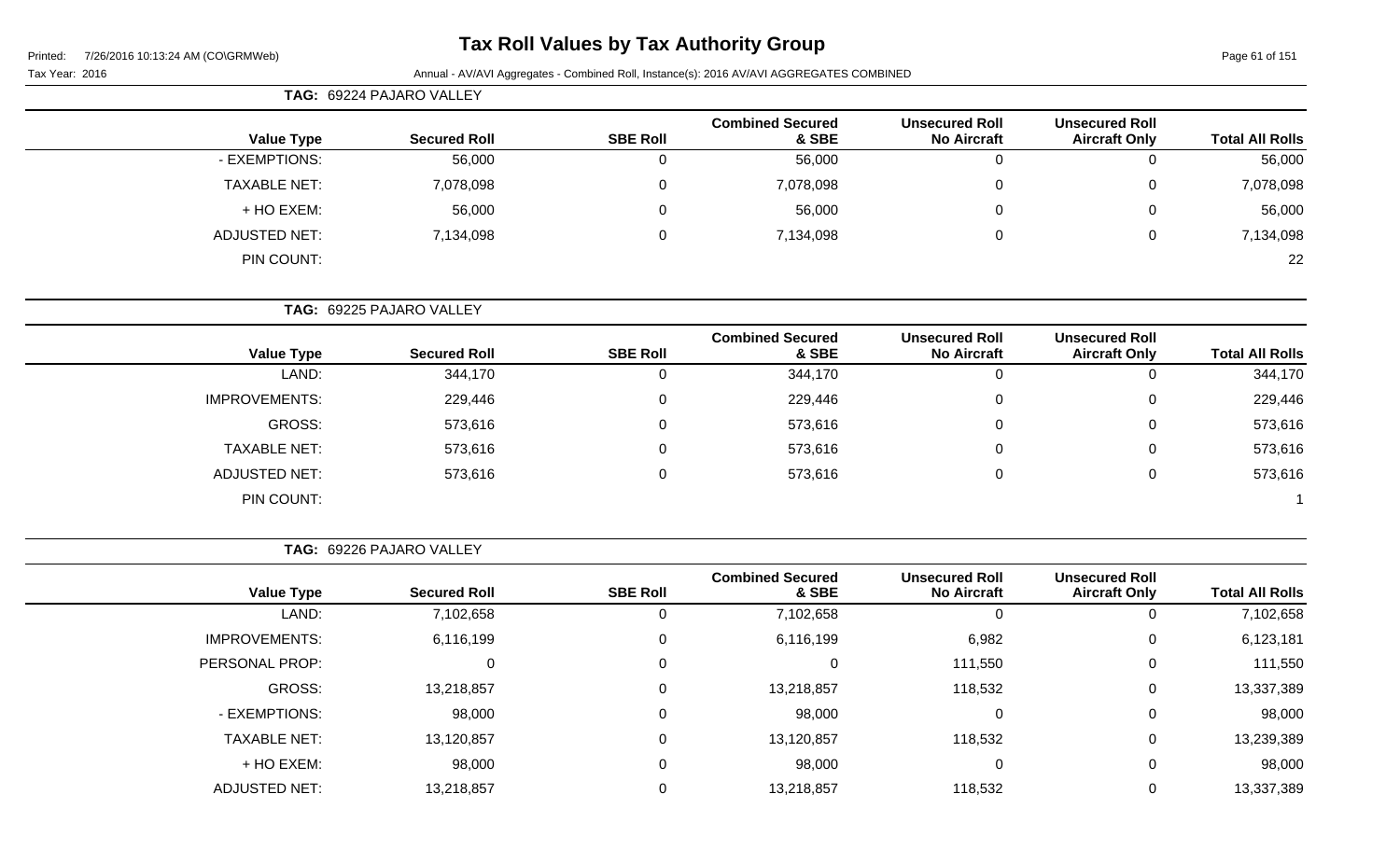Page 62 of 151

|                        |                                               |                                             |                                  |                 | TAG: 69226 PAJARO VALLEY |                      |
|------------------------|-----------------------------------------------|---------------------------------------------|----------------------------------|-----------------|--------------------------|----------------------|
| <b>Total All Rolls</b> | <b>Unsecured Roll</b><br><b>Aircraft Only</b> | <b>Unsecured Roll</b><br><b>No Aircraft</b> | <b>Combined Secured</b><br>& SBE | <b>SBE Roll</b> | <b>Secured Roll</b>      | <b>Value Type</b>    |
| 39                     |                                               |                                             |                                  |                 |                          | PIN COUNT:           |
|                        |                                               |                                             |                                  |                 | TAG: 69228 PAJARO VALLEY |                      |
| <b>Total All Rolls</b> | <b>Unsecured Roll</b><br><b>Aircraft Only</b> | <b>Unsecured Roll</b><br><b>No Aircraft</b> | <b>Combined Secured</b><br>& SBE | <b>SBE Roll</b> | <b>Secured Roll</b>      | <b>Value Type</b>    |
| 9,438,095              | 0                                             | $\Omega$                                    | 9,438,095                        | 0               | 9,438,095                | LAND:                |
| 14,178,674             | $\mathbf 0$                                   | 24,193                                      | 14,154,481                       | 0               | 14,154,481               | <b>IMPROVEMENTS:</b> |
| 90,952                 | $\mathbf 0$                                   | 89,452                                      | 1,500                            | 0               | 1,500                    | PERSONAL PROP:       |
| 23,707,721             | $\mathbf 0$                                   | 113,645                                     | 23,594,076                       | 0               | 23,594,076               | GROSS:               |
| 2,265,512              | $\mathbf 0$                                   | 0                                           | 2,265,512                        | 0               | 2,265,512                | - EXEMPTIONS:        |
| 21,442,209             | $\mathbf 0$                                   | 113,645                                     | 21,328,564                       | 0               | 21,328,564               | <b>TAXABLE NET:</b>  |
| 84,000                 | $\mathbf 0$                                   | 0                                           | 84,000                           | 0               | 84,000                   | + HO EXEM:           |
| 21,526,209             | $\mathbf 0$                                   | 113,645                                     | 21,412,564                       | 0               | 21,412,564               | <b>ADJUSTED NET:</b> |
| 43                     |                                               |                                             |                                  |                 |                          | PIN COUNT:           |
|                        |                                               |                                             |                                  |                 |                          |                      |

| <b>TAG: 69250 PAJARO VALLEY</b> |
|---------------------------------|

| <b>Value Type</b>    | <b>Secured Roll</b> | <b>SBE Roll</b> | <b>Combined Secured</b><br>& SBE | <b>Unsecured Roll</b><br><b>No Aircraft</b> | <b>Unsecured Roll</b><br><b>Aircraft Only</b> | <b>Total All Rolls</b> |
|----------------------|---------------------|-----------------|----------------------------------|---------------------------------------------|-----------------------------------------------|------------------------|
| LAND:                | 127,852,402         | O               | 127,852,402                      |                                             | 0                                             | 127,852,402            |
| <b>IMPROVEMENTS:</b> | 127,073,042         | 0               | 127,073,042                      |                                             | 0                                             | 127,073,042            |
| PERSONAL PROP:       | 30,000              | 0               | 30,000                           | 209,643                                     | 0                                             | 239,643                |
| GROSS:               | 254,955,444         | 0               | 254,955,444                      | 209,643                                     | 0                                             | 255,165,087            |
| - EXEMPTIONS:        | 2,342,790           | 0               | 2,342,790                        |                                             | 0                                             | 2,342,790              |
| <b>TAXABLE NET:</b>  | 252,612,654         | 0               | 252,612,654                      | 209,643                                     | 0                                             | 252,822,297            |
| + HO EXEM:           | 2,079,000           | 0               | 2,079,000                        |                                             | 0                                             | 2,079,000              |
| <b>ADJUSTED NET:</b> | 254,691,654         |                 | 254,691,654                      | 209,643                                     | 0                                             | 254,901,297            |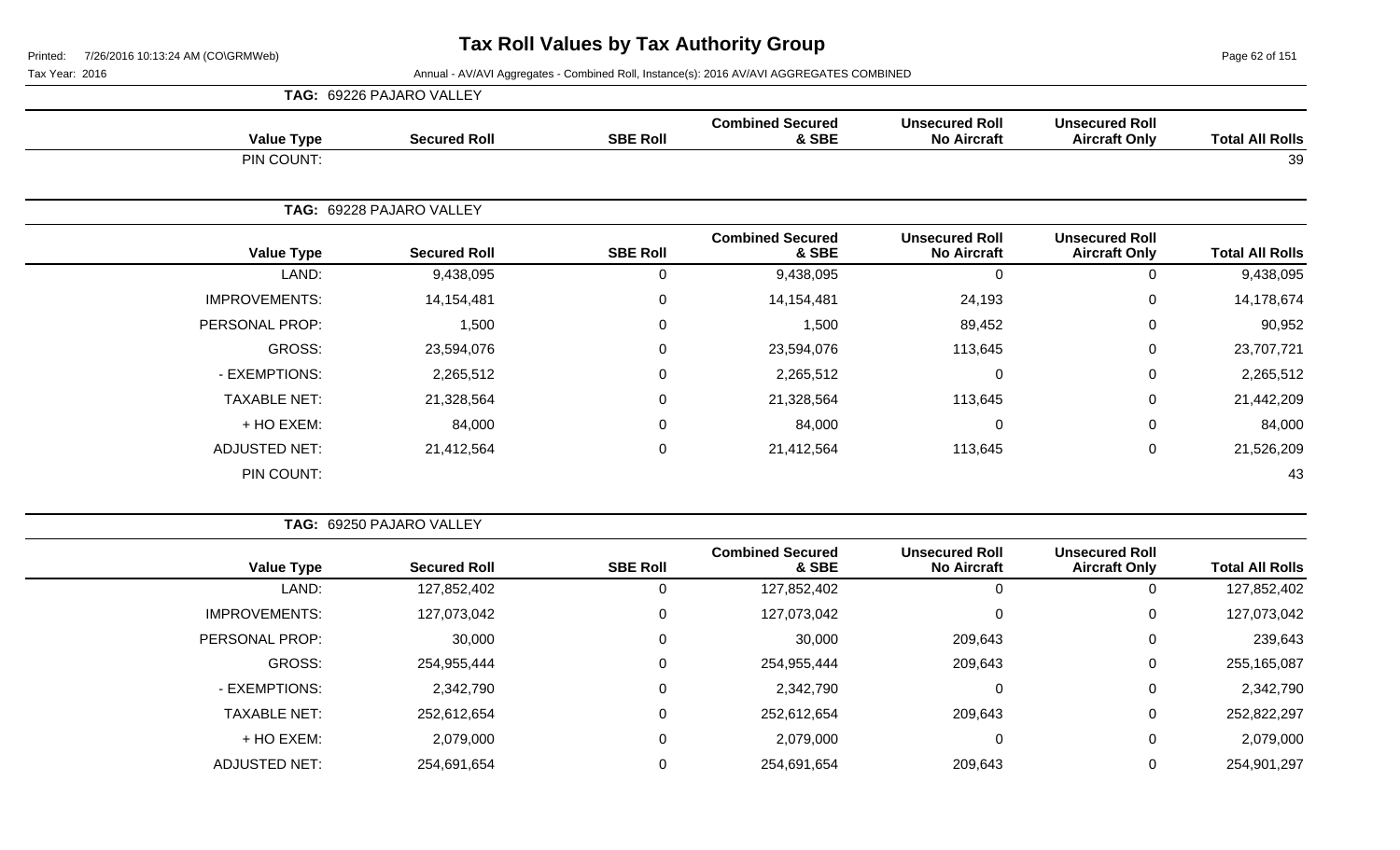Page 63 of 151

|                        |                                               |                                             |                                  |                  | TAG: 69250 PAJARO VALLEY |                      |
|------------------------|-----------------------------------------------|---------------------------------------------|----------------------------------|------------------|--------------------------|----------------------|
| <b>Total All Rolls</b> | <b>Unsecured Roll</b><br><b>Aircraft Only</b> | <b>Unsecured Roll</b><br><b>No Aircraft</b> | <b>Combined Secured</b><br>& SBE | <b>SBE Roll</b>  | <b>Secured Roll</b>      | <b>Value Type</b>    |
| 494                    |                                               |                                             |                                  |                  |                          | PIN COUNT:           |
|                        |                                               |                                             |                                  |                  | TAG: 69251 PAJARO VALLEY |                      |
| <b>Total All Rolls</b> | <b>Unsecured Roll</b><br><b>Aircraft Only</b> | <b>Unsecured Roll</b><br><b>No Aircraft</b> | <b>Combined Secured</b><br>& SBE | <b>SBE Roll</b>  | <b>Secured Roll</b>      | <b>Value Type</b>    |
| 1,954,260              | $\pmb{0}$                                     | $\mathbf 0$                                 | 1,954,260                        | $\pmb{0}$        | 1,954,260                | LAND:                |
| 3,932,919              | $\mathbf 0$                                   | $\pmb{0}$                                   | 3,932,919                        | $\boldsymbol{0}$ | 3,932,919                | <b>IMPROVEMENTS:</b> |
| 7,784                  | 0                                             | 7,784                                       | $\Omega$                         | $\mathbf 0$      | $\mathbf{0}$             | PERSONAL PROP:       |
| 5,894,963              | $\mathsf 0$                                   | 7,784                                       | 5,887,179                        | $\boldsymbol{0}$ | 5,887,179                | <b>GROSS:</b>        |
| 28,713                 | $\mathbf 0$                                   | $\mathbf 0$                                 | 28,713                           | $\mathbf 0$      | 28,713                   | - EXEMPTIONS:        |
| 5,866,250              | 0                                             | 7,784                                       | 5,858,466                        | 0                | 5,858,466                | <b>TAXABLE NET:</b>  |
| 28,000                 | $\mathbf 0$                                   | 0                                           | 28,000                           | $\mathbf 0$      | 28,000                   | + HO EXEM:           |
| 5,894,250              | $\pmb{0}$                                     | 7,784                                       | 5,886,466                        | $\pmb{0}$        | 5,886,466                | <b>ADJUSTED NET:</b> |
| 9                      |                                               |                                             |                                  |                  |                          | PIN COUNT:           |
|                        |                                               |                                             |                                  |                  | TAG: 69252 PAJARO VALLEY |                      |
| <b>Total All Rolls</b> | <b>Unsecured Roll</b><br><b>Aircraft Only</b> | <b>Unsecured Roll</b><br><b>No Aircraft</b> | <b>Combined Secured</b><br>& SBE | <b>SBE Roll</b>  | <b>Secured Roll</b>      | <b>Value Type</b>    |
| 2                      |                                               |                                             |                                  |                  |                          | PIN COUNT:           |
|                        |                                               |                                             |                                  |                  | TAG: 69253 PAJARO VALLEY |                      |
| <b>Total All Rolls</b> | <b>Unsecured Roll</b><br><b>Aircraft Only</b> | <b>Unsecured Roll</b><br><b>No Aircraft</b> | <b>Combined Secured</b><br>& SBE | <b>SBE Roll</b>  | <b>Secured Roll</b>      | <b>Value Type</b>    |
| 70,412,141             | $\mathsf 0$                                   | $\mathbf 0$                                 | 70,412,141                       | $\mathsf 0$      | 70,412,141               | LAND:                |
| 76,895,792             | $\mathbf 0$                                   | 135,872                                     | 76,759,920                       | $\boldsymbol{0}$ | 76,759,920               | <b>IMPROVEMENTS:</b> |
| 1,197,794              | $\mathbf 0$                                   | 747,582                                     | 450,212                          | $\boldsymbol{0}$ | 450,212                  | PERSONAL PROP:       |
| 148,505,727            | 0                                             | 883,454                                     | 147,622,273                      | 0                | 147,622,273              | <b>GROSS:</b>        |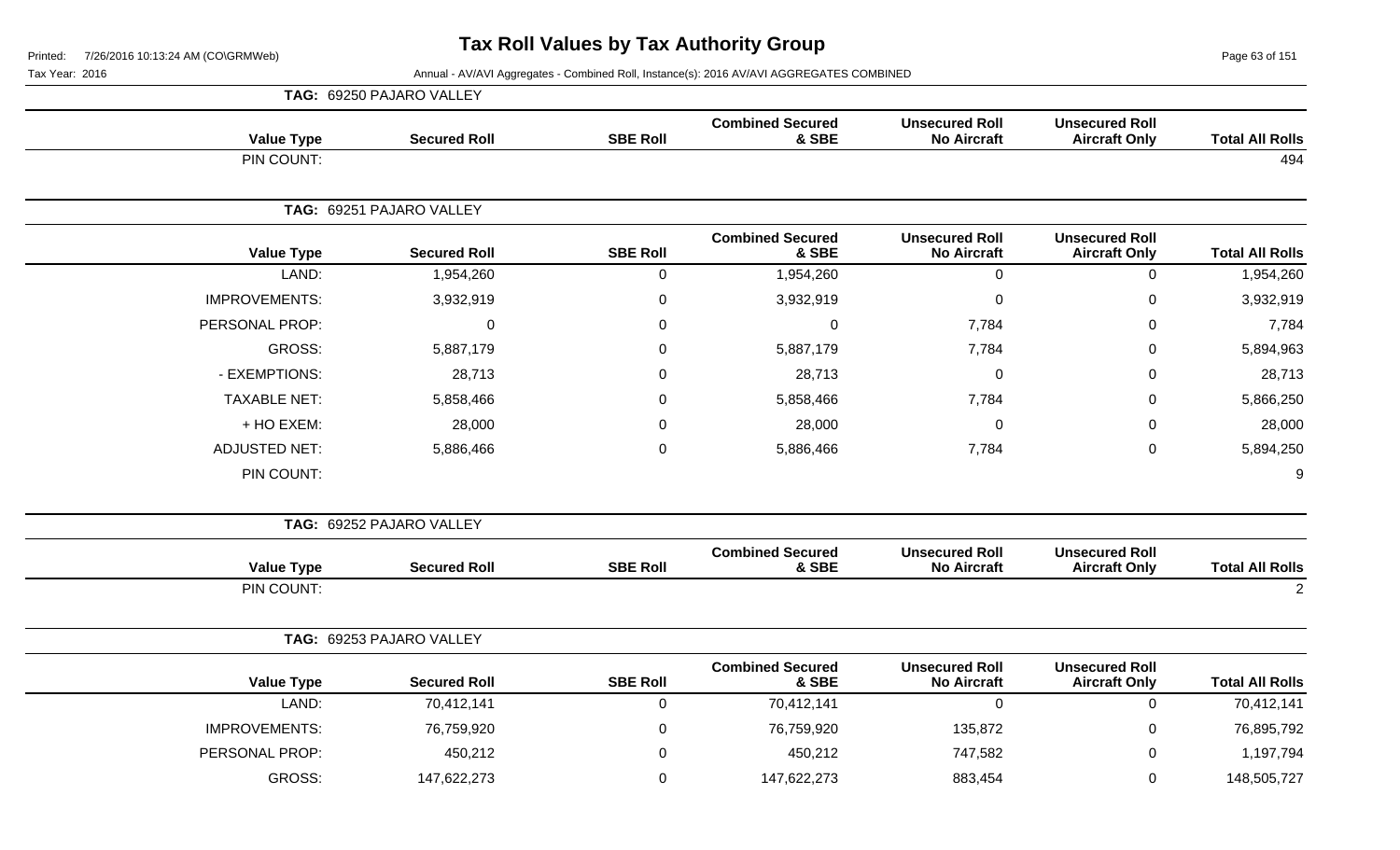# **Tax Roll Values by Tax Authority Group**

Page 64 of 151

Tax Year: 2016 **Annual - AV/AVI Aggregates - Combined Roll**, Instance(s): 2016 AV/AVI AGGREGATES COMBINED

| <b>TAG: 69253 PAJARO VALLEY</b> |                     |                 |                                  |                                             |                                               |                        |
|---------------------------------|---------------------|-----------------|----------------------------------|---------------------------------------------|-----------------------------------------------|------------------------|
| <b>Value Type</b>               | <b>Secured Roll</b> | <b>SBE Roll</b> | <b>Combined Secured</b><br>& SBE | <b>Unsecured Roll</b><br><b>No Aircraft</b> | <b>Unsecured Roll</b><br><b>Aircraft Only</b> | <b>Total All Rolls</b> |
| - EXEMPTIONS:                   | 15,190,969          |                 | 15,190,969                       | 0                                           | $\mathbf{0}$                                  | 15,190,969             |
| <b>TAXABLE NET:</b>             | 132,431,304         |                 | 132,431,304                      | 883,454                                     | 0                                             | 133,314,758            |
| + HO EXEM:                      | 1,775,200           |                 | 1,775,200                        | 0                                           | 0                                             | 1,775,200              |
| <b>ADJUSTED NET:</b>            | 134,206,504         |                 | 134,206,504                      | 883,454                                     | 0                                             | 135,089,958            |
| PIN COUNT:                      |                     |                 |                                  |                                             |                                               | 490                    |

**TAG:** 69254 PAJARO VALLEY

| <b>Value Type</b>    | <b>Secured Roll</b> | <b>SBE Roll</b> | <b>Combined Secured</b><br>& SBE | <b>Unsecured Roll</b><br><b>No Aircraft</b> | <b>Unsecured Roll</b><br><b>Aircraft Only</b> | <b>Total All Rolls</b> |
|----------------------|---------------------|-----------------|----------------------------------|---------------------------------------------|-----------------------------------------------|------------------------|
| LAND:                | 3,617,443           | 0               | 3,617,443                        | 0                                           | U                                             | 3,617,443              |
| <b>IMPROVEMENTS:</b> | 3,904,208           | 0               | 3,904,208                        | 0                                           | 0                                             | 3,904,208              |
| GROSS:               | 7,521,651           | 0               | 7,521,651                        | 0                                           | 0                                             | 7,521,651              |
| - EXEMPTIONS:        | 1,048,099           | 0               | 1,048,099                        | $\pmb{0}$                                   | 0                                             | 1,048,099              |
| <b>TAXABLE NET:</b>  | 6,473,552           | 0               | 6,473,552                        | $\pmb{0}$                                   | 0                                             | 6,473,552              |
| + HO EXEM:           | 28,000              | 0               | 28,000                           | $\pmb{0}$                                   | 0                                             | 28,000                 |
| <b>ADJUSTED NET:</b> | 6,501,552           | 0               | 6,501,552                        | 0                                           | 0                                             | 6,501,552              |
| PIN COUNT:           |                     |                 |                                  |                                             |                                               | 29                     |

|                      | <b>TAG: 69255 PAJARO VALLEY</b> |                 |                                  |                                             |                                               |                        |
|----------------------|---------------------------------|-----------------|----------------------------------|---------------------------------------------|-----------------------------------------------|------------------------|
| <b>Value Type</b>    | <b>Secured Roll</b>             | <b>SBE Roll</b> | <b>Combined Secured</b><br>& SBE | <b>Unsecured Roll</b><br><b>No Aircraft</b> | <b>Unsecured Roll</b><br><b>Aircraft Only</b> | <b>Total All Rolls</b> |
| LAND:                | 188,756,219                     |                 | 188,756,219                      | 367,122                                     | 0                                             | 189,123,341            |
| <b>IMPROVEMENTS:</b> | 208,178,210                     |                 | 208,178,210                      | 139,946                                     | $\mathbf{0}$                                  | 208,318,156            |
| PERSONAL PROP:       | 241,630                         |                 | 241,630                          | 397,084                                     | $\mathbf 0$                                   | 638,714                |
| GROSS:               | 397,176,059                     |                 | 397,176,059                      | 904,152                                     | 0                                             | 398,080,211            |
| - EXEMPTIONS:        | 53,601,913                      |                 | 53,601,913                       | 0                                           | 0                                             | 53,601,913             |
| <b>TAXABLE NET:</b>  | 343,574,146                     |                 | 343,574,146                      | 904,152                                     | $\mathbf 0$                                   | 344,478,298            |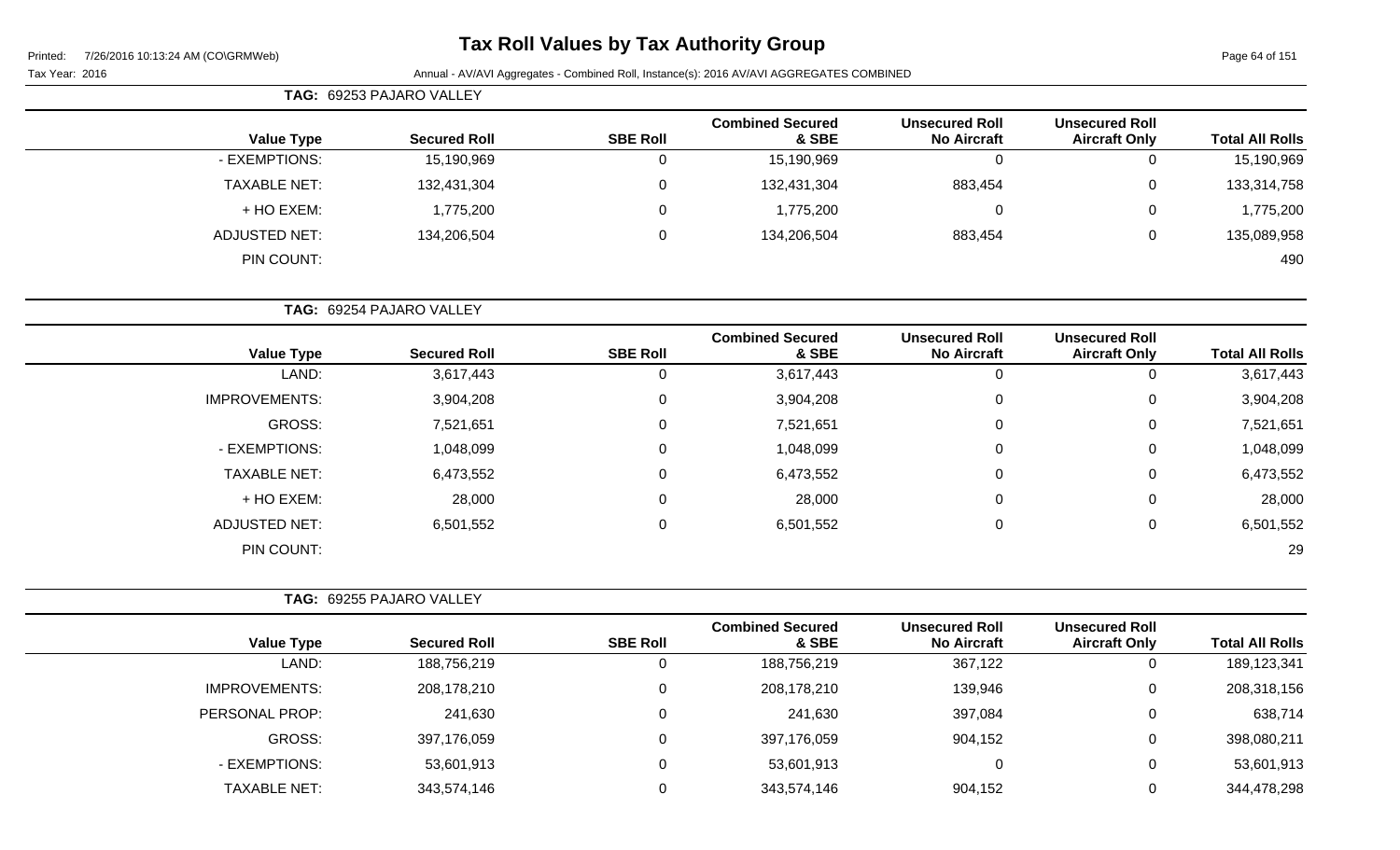Page 65 of 151

|  | Tax Year: 2016 |  |  |
|--|----------------|--|--|
|--|----------------|--|--|

|                   | TAG: 69255 PAJARO VALLEY |                 |                                  |                                             |                                               |                        |
|-------------------|--------------------------|-----------------|----------------------------------|---------------------------------------------|-----------------------------------------------|------------------------|
| <b>Value Type</b> | <b>Secured Roll</b>      | <b>SBE Roll</b> | <b>Combined Secured</b><br>& SBE | <b>Unsecured Roll</b><br><b>No Aircraft</b> | <b>Unsecured Roll</b><br><b>Aircraft Only</b> | <b>Total All Rolls</b> |
| + HO EXEM:        | 5,377,400                |                 | 5,377,400                        |                                             |                                               | 5,377,400              |
| ADJUSTED NET:     | 348,951,546              |                 | 348,951,546                      | 904,152                                     |                                               | 349,855,698            |
| PIN COUNT:        |                          |                 |                                  |                                             |                                               | 1,434                  |

|                      | TAG: 69256 PAJARO VALLEY |                 |                                  |                                             |                                               |                        |
|----------------------|--------------------------|-----------------|----------------------------------|---------------------------------------------|-----------------------------------------------|------------------------|
| <b>Value Type</b>    | <b>Secured Roll</b>      | <b>SBE Roll</b> | <b>Combined Secured</b><br>& SBE | <b>Unsecured Roll</b><br><b>No Aircraft</b> | <b>Unsecured Roll</b><br><b>Aircraft Only</b> | <b>Total All Rolls</b> |
| LAND:                | 16,183,901               | 0               | 16,183,901                       | 0                                           | υ                                             | 16,183,901             |
| <b>IMPROVEMENTS:</b> | 16,396,862               | $\mathbf 0$     | 16,396,862                       | 0                                           | 0                                             | 16,396,862             |
| PERSONAL PROP:       | 6,000                    | $\mathbf 0$     | 6,000                            | 1,502,465                                   | 0                                             | 1,508,465              |
| GROSS:               | 32,586,763               | $\mathbf 0$     | 32,586,763                       | 1,502,465                                   | 0                                             | 34,089,228             |
| - EXEMPTIONS:        | 1,108,207                | $\mathbf 0$     | 1,108,207                        | 0                                           | 0                                             | 1,108,207              |
| <b>TAXABLE NET:</b>  | 31,478,556               | $\mathbf 0$     | 31,478,556                       | 1,502,465                                   | 0                                             | 32,981,021             |
| + HO EXEM:           | 462,000                  | $\mathbf 0$     | 462,000                          | 0                                           | 0                                             | 462,000                |
| <b>ADJUSTED NET:</b> | 31,940,556               | $\mathbf 0$     | 31,940,556                       | 1,502,465                                   | 0                                             | 33,443,021             |
| PIN COUNT:           |                          |                 |                                  |                                             |                                               | 166                    |

| <b>TAG: 69257 PAJARO VALLEY</b> |  |
|---------------------------------|--|
|                                 |  |

| <b>Value Type</b>    | <b>Secured Roll</b> | <b>SBE Roll</b> | <b>Combined Secured</b><br>& SBE | <b>Unsecured Roll</b><br><b>No Aircraft</b> | <b>Unsecured Roll</b><br><b>Aircraft Only</b> | <b>Total All Rolls</b> |
|----------------------|---------------------|-----------------|----------------------------------|---------------------------------------------|-----------------------------------------------|------------------------|
| LAND:                | 37,763,210          |                 | 37,763,210                       | 0                                           |                                               | 37,763,210             |
| <b>IMPROVEMENTS:</b> | 32,464,717          |                 | 32,464,717                       | 304,837                                     | 0                                             | 32,769,554             |
| PERSONAL PROP:       | 91,400              |                 | 91,400                           | 384,707                                     |                                               | 476,107                |
| GROSS:               | 70,319,327          |                 | 70,319,327                       | 689,544                                     |                                               | 71,008,871             |
| - EXEMPTIONS:        | 1,136,981           |                 | 1,136,981                        | 0                                           | 0                                             | 1,136,981              |
| <b>TAXABLE NET:</b>  | 69,182,346          |                 | 69,182,346                       | 689,544                                     | 0                                             | 69,871,890             |
| + HO EXEM:           | 1,013,600           |                 | 1,013,600                        | 0                                           |                                               | 1,013,600              |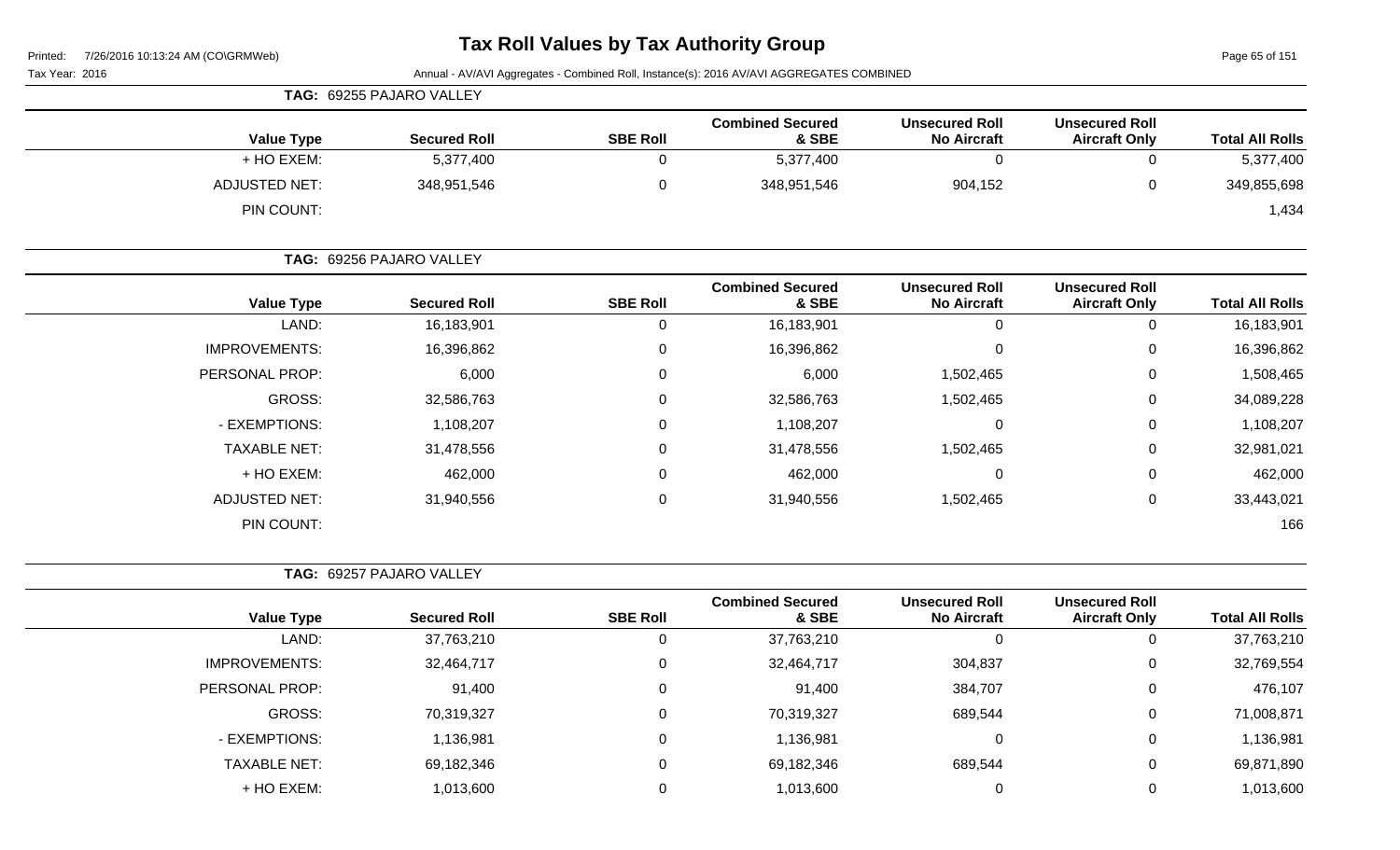Page 66 of 151

Tax Year: 2016 **Annual - AV/AVI Aggregates - Combined Roll**, Instance(s): 2016 AV/AVI AGGREGATES COMBINED

|                      | TAG: 69257 PAJARO VALLEY |                 |                                  |                                             |                                               |                        |
|----------------------|--------------------------|-----------------|----------------------------------|---------------------------------------------|-----------------------------------------------|------------------------|
| <b>Value Type</b>    | <b>Secured Roll</b>      | <b>SBE Roll</b> | <b>Combined Secured</b><br>& SBE | <b>Unsecured Roll</b><br><b>No Aircraft</b> | <b>Unsecured Roll</b><br><b>Aircraft Only</b> | <b>Total All Rolls</b> |
| <b>ADJUSTED NET:</b> | 70,195,946               | $\mathbf{0}$    | 70,195,946                       | 689,544                                     | 0                                             | 70,885,490             |
| PIN COUNT:           |                          |                 |                                  |                                             |                                               | 293                    |
|                      | TAG: 69258 PAJARO VALLEY |                 |                                  |                                             |                                               |                        |
| <b>Value Type</b>    | <b>Secured Roll</b>      | <b>SBE Roll</b> | <b>Combined Secured</b><br>& SBE | <b>Unsecured Roll</b><br><b>No Aircraft</b> | <b>Unsecured Roll</b><br><b>Aircraft Only</b> | <b>Total All Rolls</b> |
| LAND:                | 427,394,269              | $\Omega$        | 427,394,269                      | 13,820                                      | 0                                             | 427,408,089            |
| <b>IMPROVEMENTS:</b> | 346,115,951              | 0               | 346,115,951                      | 7,440,094                                   | 0                                             | 353,556,045            |
| PERSONAL PROP:       | 14,681,476               | 0               | 14,681,476                       | 25,619,702                                  | 0                                             | 40,301,178             |
| GROSS:               | 788,191,696              | 0               | 788,191,696                      | 33,073,616                                  | 0                                             | 821,265,312            |
| - EXEMPTIONS:        | 41,731,821               | $\Omega$        | 41,731,821                       | 6,702                                       | 0                                             | 41,738,523             |
| <b>TAXABLE NET:</b>  | 746,459,875              | 0               | 746,459,875                      | 33,066,914                                  | 0                                             | 779,526,789            |
| + HO EXEM:           | 4,344,200                | 0               | 4,344,200                        | $\mathbf 0$                                 | 0                                             | 4,344,200              |
| <b>ADJUSTED NET:</b> | 750,804,075              | $\pmb{0}$       | 750,804,075                      | 33,066,914                                  | 0                                             | 783,870,989            |
| PIN COUNT:           |                          |                 |                                  |                                             |                                               | 1,941                  |

**TAG:** 69259 PAJARO VALLEY

| <b>Value Type</b>    | <b>Secured Roll</b> | <b>SBE Roll</b> | <b>Combined Secured</b><br>& SBE | <b>Unsecured Roll</b><br><b>No Aircraft</b> | <b>Unsecured Roll</b><br><b>Aircraft Only</b> | <b>Total All Rolls</b> |
|----------------------|---------------------|-----------------|----------------------------------|---------------------------------------------|-----------------------------------------------|------------------------|
|                      |                     |                 |                                  |                                             |                                               |                        |
| LAND:                | 23,124,615          |                 | 23,124,615                       | U                                           | 0                                             | 23,124,615             |
| <b>IMPROVEMENTS:</b> | 19,641,399          | 0               | 19,641,399                       | 0                                           | 0                                             | 19,641,399             |
| PERSONAL PROP:       | 163,397             | 0               | 163,397                          | 106,793                                     | $\mathbf 0$                                   | 270,190                |
| GROSS:               | 42,929,411          |                 | 42,929,411                       | 106,793                                     | $\mathbf 0$                                   | 43,036,204             |
| - EXEMPTIONS:        | 5,402,358           |                 | 5,402,358                        | $\mathbf 0$                                 | 0                                             | 5,402,358              |
| <b>TAXABLE NET:</b>  | 37,527,053          |                 | 37,527,053                       | 106,793                                     | 0                                             | 37,633,846             |
| + HO EXEM:           | 257,600             |                 | 257,600                          | $\mathbf 0$                                 | 0                                             | 257,600                |
| <b>ADJUSTED NET:</b> | 37,784,653          |                 | 37,784,653                       | 106,793                                     | 0                                             | 37,891,446             |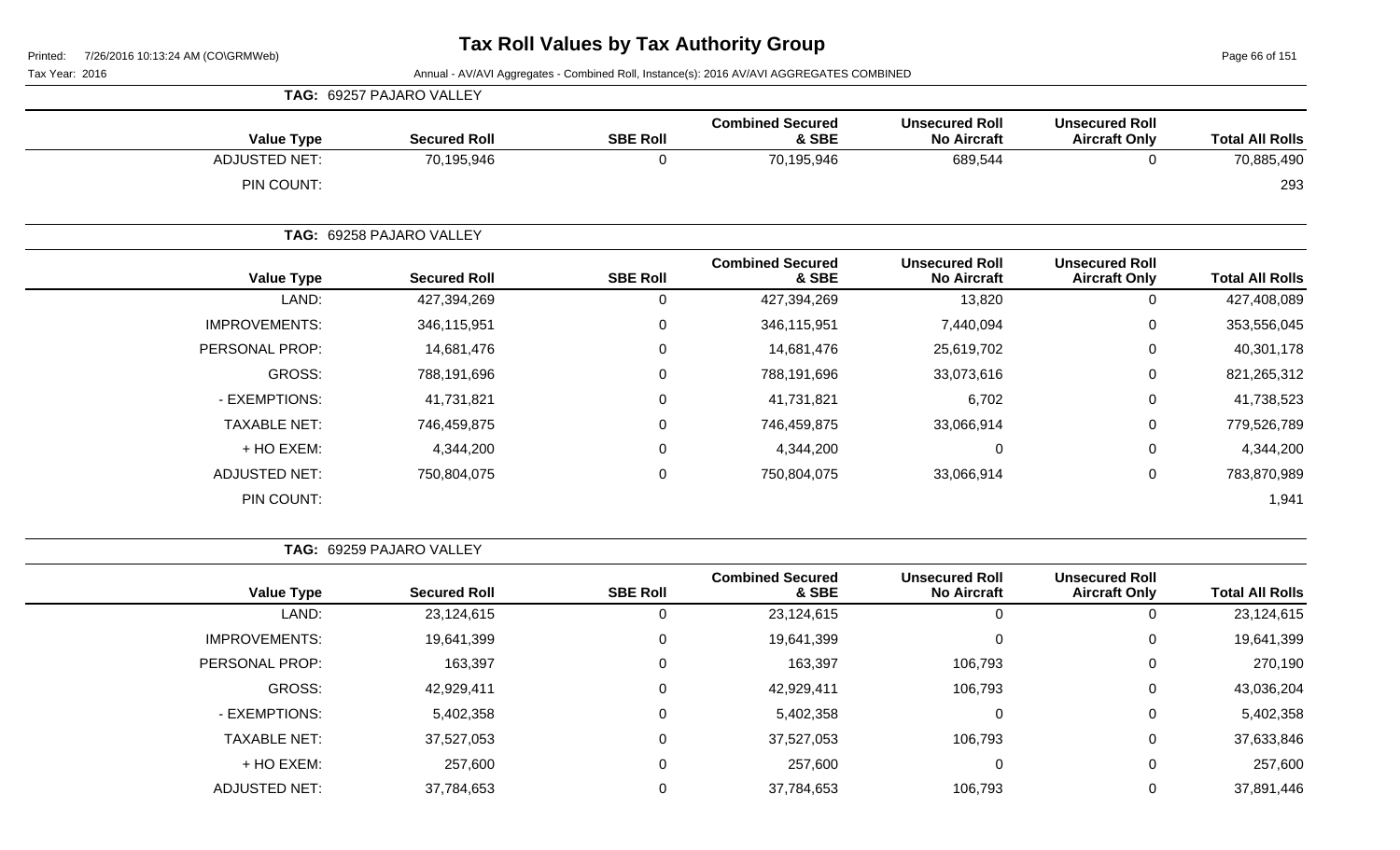Page 67 of 151

|                        |                                               |                                             |                                  |                 | TAG: 69259 PAJARO VALLEY |                      |
|------------------------|-----------------------------------------------|---------------------------------------------|----------------------------------|-----------------|--------------------------|----------------------|
| <b>Total All Rolls</b> | <b>Unsecured Roll</b><br><b>Aircraft Only</b> | <b>Unsecured Roll</b><br><b>No Aircraft</b> | <b>Combined Secured</b><br>& SBE | <b>SBE Roll</b> | <b>Secured Roll</b>      | <b>Value Type</b>    |
| 121                    |                                               |                                             |                                  |                 |                          | PIN COUNT:           |
|                        |                                               |                                             |                                  |                 | TAG: 69260 PAJARO VALLEY |                      |
| <b>Total All Rolls</b> | <b>Unsecured Roll</b><br><b>Aircraft Only</b> | <b>Unsecured Roll</b><br><b>No Aircraft</b> | <b>Combined Secured</b><br>& SBE | <b>SBE Roll</b> | <b>Secured Roll</b>      | <b>Value Type</b>    |
| 2,950,240              | $\pmb{0}$                                     | 0                                           | 2,950,240                        | $\mathbf 0$     | 2,950,240                | LAND:                |
| 491,852                | 0                                             | $\mathbf 0$                                 | 491,852                          | 0               | 491,852                  | <b>IMPROVEMENTS:</b> |
| 675,305                | 0                                             | 675,305                                     | $\Omega$                         | $\Omega$        | 0                        | PERSONAL PROP:       |
| 4,117,397              | 0                                             | 675,305                                     | 3,442,092                        | 0               | 3,442,092                | GROSS:               |
| 14,145                 | 0                                             | 0                                           | 14,145                           | $\mathbf 0$     | 14,145                   | - EXEMPTIONS:        |
| 4,103,252              | 0                                             | 675,305                                     | 3,427,947                        | $\mathbf 0$     | 3,427,947                | <b>TAXABLE NET:</b>  |
| 4,103,252              | 0                                             | 675,305                                     | 3,427,947                        | $\mathbf 0$     | 3,427,947                | ADJUSTED NET:        |
| 9                      |                                               |                                             |                                  |                 |                          | PIN COUNT:           |
|                        |                                               |                                             |                                  |                 |                          |                      |
|                        |                                               |                                             |                                  |                 | TAG: 69261 PAJARO VALLEY |                      |

| <b>Value Type</b>    | <b>Secured Roll</b> | <b>SBE Roll</b> | <b>Combined Secured</b><br>& SBE | <b>Unsecured Roll</b><br><b>No Aircraft</b> | <b>Unsecured Roll</b><br><b>Aircraft Only</b> | <b>Total All Rolls</b> |
|----------------------|---------------------|-----------------|----------------------------------|---------------------------------------------|-----------------------------------------------|------------------------|
|                      |                     |                 |                                  |                                             |                                               |                        |
| LAND:                | 227,422,409         |                 | 227,422,409                      | 0                                           |                                               | 227,422,409            |
| <b>IMPROVEMENTS:</b> | 138,509,589         |                 | 138,509,589                      | 490,791                                     | 0                                             | 139,000,380            |
| PERSONAL PROP:       | 136,593             |                 | 136,593                          | 42,159                                      | 0                                             | 178,752                |
| GROSS:               | 366,068,591         |                 | 366,068,591                      | 532,950                                     | 0                                             | 366,601,541            |
| - EXEMPTIONS:        | 283,417             |                 | 283,417                          | 0                                           | 0                                             | 283,417                |
| <b>TAXABLE NET:</b>  | 365,785,174         |                 | 365,785,174                      | 532,950                                     | 0                                             | 366,318,124            |
| + HO EXEM:           | 154,000             |                 | 154,000                          | 0                                           |                                               | 154,000                |
| <b>ADJUSTED NET:</b> | 365,939,174         |                 | 365,939,174                      | 532,950                                     |                                               | 366,472,124            |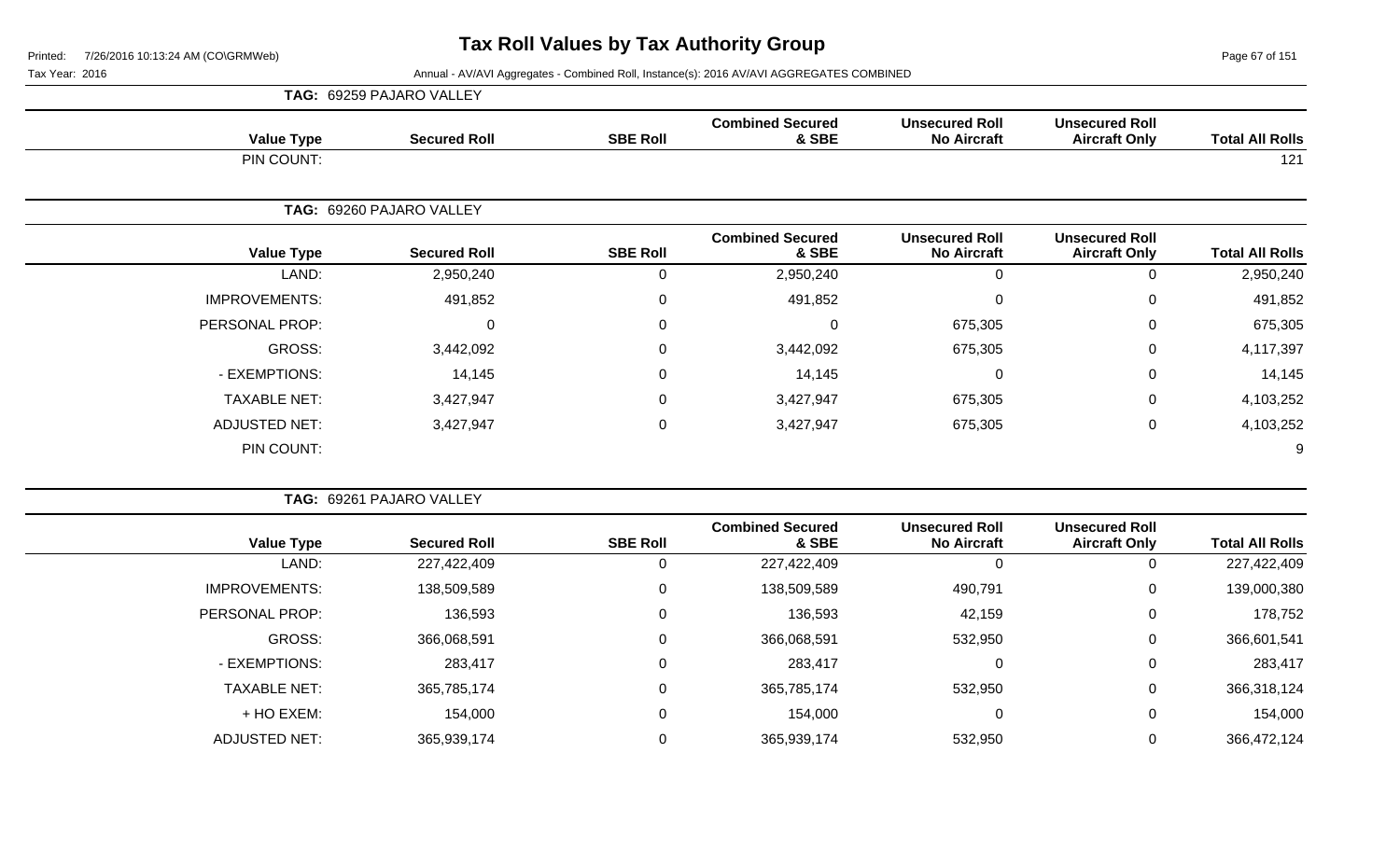Page 68 of 151

|                      |                      | <b>TAG: 69261 PAJARO VALLEY</b> |                  |                                  |                                             |                                               |                        |
|----------------------|----------------------|---------------------------------|------------------|----------------------------------|---------------------------------------------|-----------------------------------------------|------------------------|
|                      | <b>Value Type</b>    | <b>Secured Roll</b>             | <b>SBE Roll</b>  | <b>Combined Secured</b><br>& SBE | <b>Unsecured Roll</b><br><b>No Aircraft</b> | <b>Unsecured Roll</b><br><b>Aircraft Only</b> | <b>Total All Rolls</b> |
|                      | PIN COUNT:           |                                 |                  |                                  |                                             |                                               | 637                    |
|                      |                      | TAG: 69262 PAJARO VALLEY        |                  |                                  |                                             |                                               |                        |
|                      | <b>Value Type</b>    | <b>Secured Roll</b>             | <b>SBE Roll</b>  | <b>Combined Secured</b><br>& SBE | <b>Unsecured Roll</b><br><b>No Aircraft</b> | <b>Unsecured Roll</b><br><b>Aircraft Only</b> | <b>Total All Rolls</b> |
|                      | LAND:                | 318,474,075                     | 0                | 318,474,075                      | 45,331                                      | 0                                             | 318,519,406            |
| <b>IMPROVEMENTS:</b> |                      | 226,576,231                     | $\pmb{0}$        | 226,576,231                      | 1,561,049                                   | 0                                             | 228,137,280            |
| PERSONAL PROP:       |                      | 837,458                         | 0                | 837,458                          | 12,514,834                                  | 0                                             | 13,352,292             |
|                      | GROSS:               | 545,887,764                     | $\mathbf 0$      | 545,887,764                      | 14,121,214                                  | 0                                             | 560,008,978            |
|                      | - EXEMPTIONS:        | 26,713,084                      | $\mathbf 0$      | 26,713,084                       | 0                                           | $\mathbf 0$                                   | 26,713,084             |
|                      | <b>TAXABLE NET:</b>  | 519,174,680                     | $\mathbf 0$      | 519,174,680                      | 14, 121, 214                                | 0                                             | 533,295,894            |
|                      | + HO EXEM:           | 4,009,600                       | $\mathbf 0$      | 4,009,600                        | 0                                           | $\mathbf 0$                                   | 4,009,600              |
|                      | <b>ADJUSTED NET:</b> | 523,184,280                     | $\boldsymbol{0}$ | 523,184,280                      | 14, 121, 214                                | $\mathbf 0$                                   | 537,305,494            |
|                      | PIN COUNT:           |                                 |                  |                                  |                                             |                                               | 1,400                  |

|                        |                                               |                                             |                                  | TAG: 69263 PAJARO VALLEY |                     |                      |  |  |  |
|------------------------|-----------------------------------------------|---------------------------------------------|----------------------------------|--------------------------|---------------------|----------------------|--|--|--|
| <b>Total All Rolls</b> | <b>Unsecured Roll</b><br><b>Aircraft Only</b> | <b>Unsecured Roll</b><br><b>No Aircraft</b> | <b>Combined Secured</b><br>& SBE | <b>SBE Roll</b>          | <b>Secured Roll</b> | <b>Value Type</b>    |  |  |  |
| 12,552,169             | 0                                             |                                             | 12,552,169                       | 0                        | 12,552,169          | LAND:                |  |  |  |
| 17,217,199             | 0                                             | 0                                           | 17,217,199                       | 0                        | 17,217,199          | <b>IMPROVEMENTS:</b> |  |  |  |
| 141,347                | 0                                             | 141,347                                     | 0                                | 0                        | 0                   | PERSONAL PROP:       |  |  |  |
| 29,910,715             | 0                                             | 141,347                                     | 29,769,368                       | 0                        | 29,769,368          | <b>GROSS:</b>        |  |  |  |
| 274,685                | 0                                             | 0                                           | 274,685                          | 0                        | 274,685             | - EXEMPTIONS:        |  |  |  |
| 29,636,030             | 0                                             | 141,347                                     | 29,494,683                       | 0                        | 29,494,683          | <b>TAXABLE NET:</b>  |  |  |  |
| 147,000                | 0                                             | 0                                           | 147,000                          | 0                        | 147,000             | + HO EXEM:           |  |  |  |
| 29,783,030             | 0                                             | 141,347                                     | 29,641,683                       | 0                        | 29,641,683          | <b>ADJUSTED NET:</b> |  |  |  |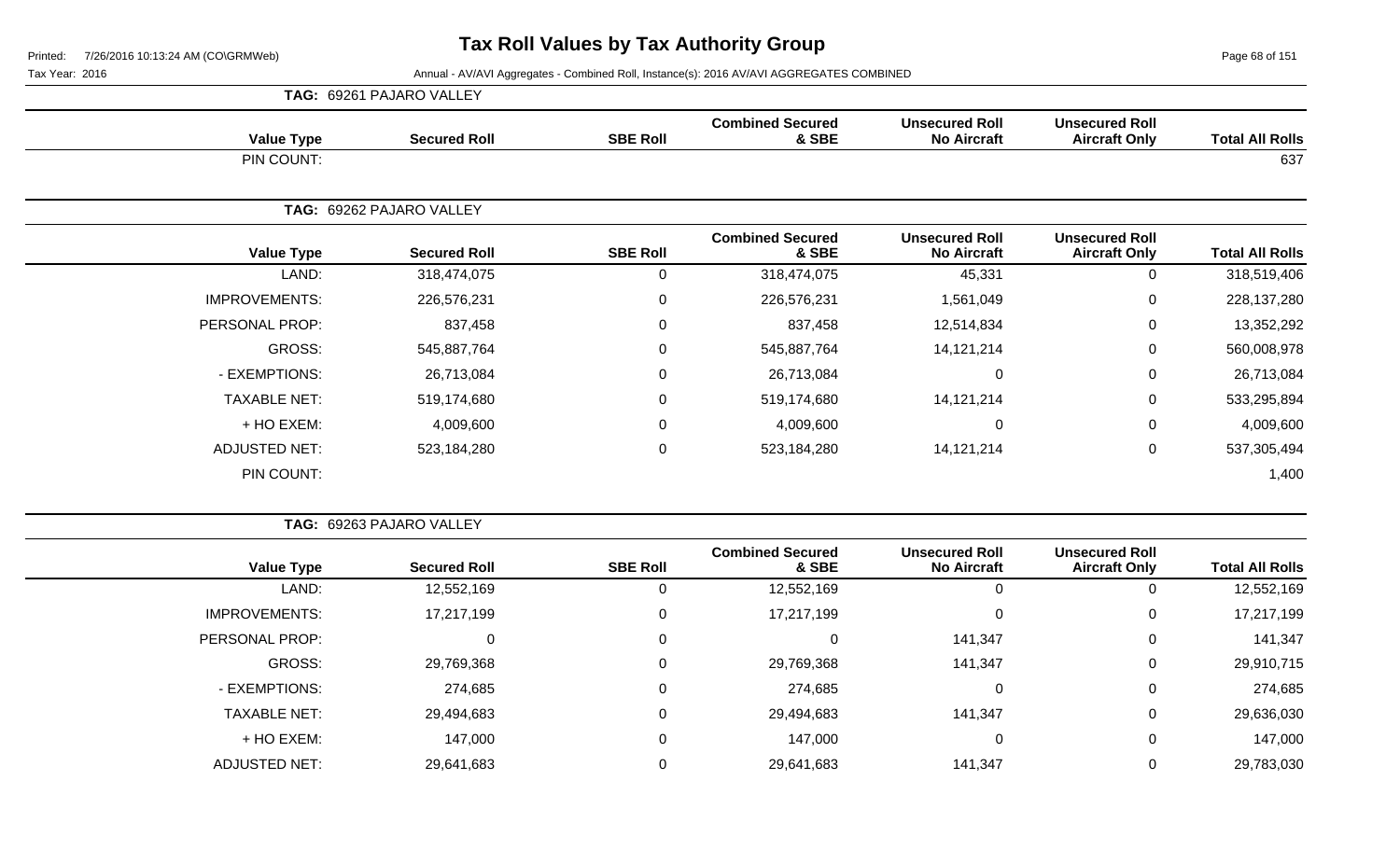Page 69 of 151

|                      | TAG: 69263 PAJARO VALLEY |                  |                                  |                                             |                                               |                        |
|----------------------|--------------------------|------------------|----------------------------------|---------------------------------------------|-----------------------------------------------|------------------------|
| <b>Value Type</b>    | <b>Secured Roll</b>      | <b>SBE Roll</b>  | <b>Combined Secured</b><br>& SBE | <b>Unsecured Roll</b><br><b>No Aircraft</b> | <b>Unsecured Roll</b><br><b>Aircraft Only</b> | <b>Total All Rolls</b> |
| PIN COUNT:           |                          |                  |                                  |                                             |                                               | 42                     |
|                      | TAG: 69264 PAJARO VALLEY |                  |                                  |                                             |                                               |                        |
| <b>Value Type</b>    | <b>Secured Roll</b>      | <b>SBE Roll</b>  | <b>Combined Secured</b><br>& SBE | <b>Unsecured Roll</b><br><b>No Aircraft</b> | <b>Unsecured Roll</b><br><b>Aircraft Only</b> | <b>Total All Rolls</b> |
| LAND:                | 116,074,308              | 0                | 116,074,308                      | $\mathbf 0$                                 | 0                                             | 116,074,308            |
| <b>IMPROVEMENTS:</b> | 103,669,774              | $\boldsymbol{0}$ | 103,669,774                      | 225,245                                     | $\mathbf 0$                                   | 103,895,019            |
| PERSONAL PROP:       | 194,418                  | 0                | 194,418                          | 5,649,860                                   | $\mathbf 0$                                   | 5,844,278              |
| GROSS:               | 219,938,500              | $\mathbf 0$      | 219,938,500                      | 5,875,105                                   | 0                                             | 225,813,605            |
| - EXEMPTIONS:        | 7,757,332                | $\mathbf 0$      | 7,757,332                        | $\mathbf 0$                                 | $\mathbf 0$                                   | 7,757,332              |
| <b>TAXABLE NET:</b>  | 212,181,168              | $\boldsymbol{0}$ | 212, 181, 168                    | 5,875,105                                   | $\mathbf 0$                                   | 218,056,273            |
| + HO EXEM:           | 1,470,000                | $\mathbf 0$      | 1,470,000                        | $\Omega$                                    | $\mathbf 0$                                   | 1,470,000              |
| <b>ADJUSTED NET:</b> | 213,651,168              | $\mathbf 0$      | 213,651,168                      | 5,875,105                                   | $\pmb{0}$                                     | 219,526,273            |
| PIN COUNT:           |                          |                  |                                  |                                             |                                               | 565                    |

| TAG: 69265 PAJARO VALLEY |  |
|--------------------------|--|

| <b>Total All Rolls</b> | <b>Unsecured Roll</b><br><b>Aircraft Only</b> | <b>Unsecured Roll</b><br><b>No Aircraft</b> | <b>Combined Secured</b><br>& SBE | <b>SBE Roll</b> | <b>Secured Roll</b> | <b>Value Type</b>    |
|------------------------|-----------------------------------------------|---------------------------------------------|----------------------------------|-----------------|---------------------|----------------------|
| 39,042,747             | v                                             | 0                                           | 39,042,747                       |                 | 39,042,747          | LAND:                |
| 39,051,982             | U                                             | 28,866                                      | 39,023,116                       |                 | 39,023,116          | <b>IMPROVEMENTS:</b> |
| 520,180                | 0                                             | 520,180                                     |                                  |                 |                     | PERSONAL PROP:       |
| 78,614,909             | 0                                             | 549,046                                     | 78,065,863                       | 0               | 78,065,863          | GROSS:               |
| 581,000                | 0                                             | 0                                           | 581,000                          | 0               | 581,000             | - EXEMPTIONS:        |
| 78,033,909             | U                                             | 549,046                                     | 77,484,863                       | $\Omega$        | 77,484,863          | <b>TAXABLE NET:</b>  |
| 581,000                | 0                                             | 0                                           | 581,000                          | 0               | 581,000             | + HO EXEM:           |
| 78,614,909             | υ                                             | 549,046                                     | 78,065,863                       |                 | 78,065,863          | <b>ADJUSTED NET:</b> |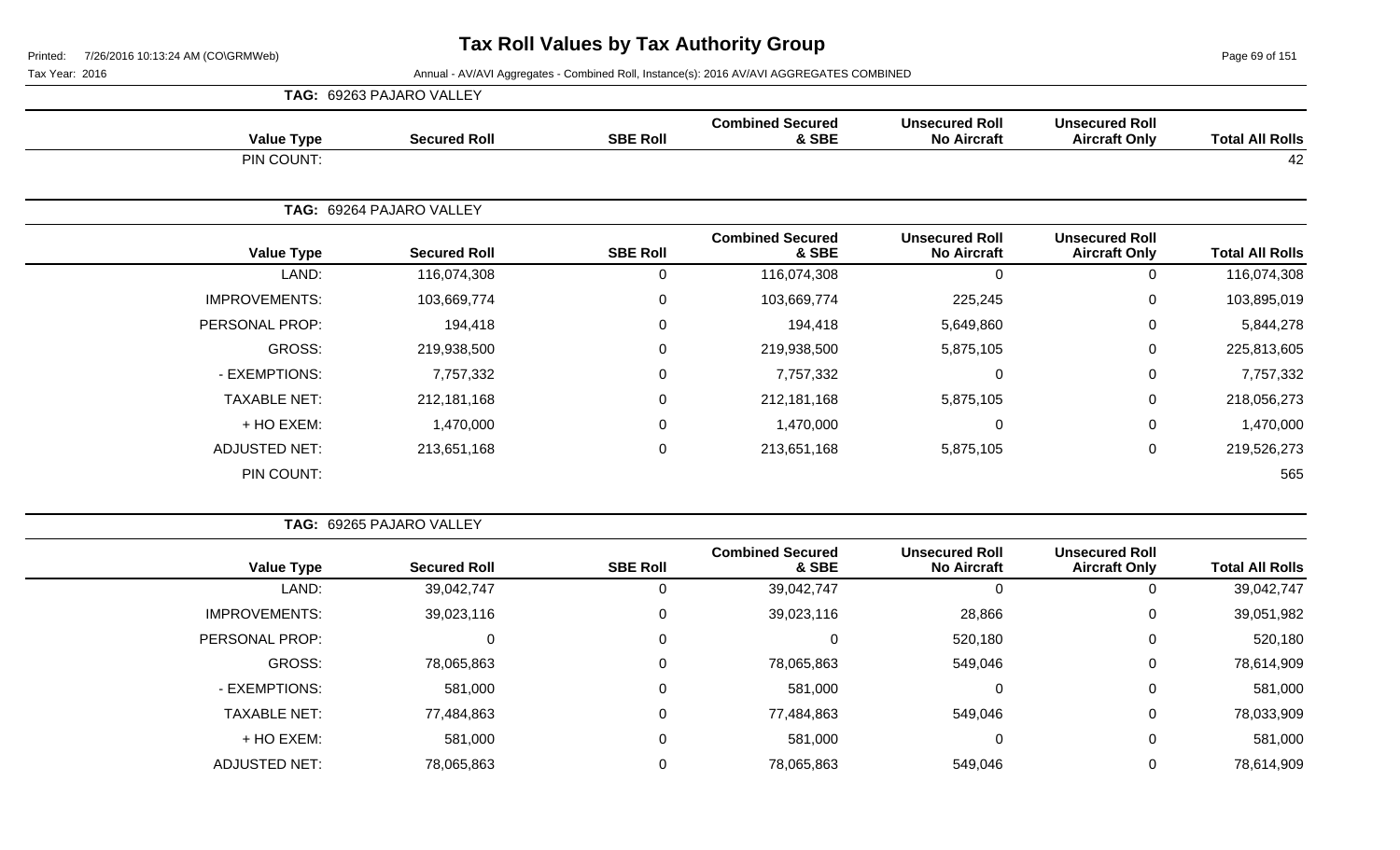Page 70 of 151

|                      |                     | TAG: 69265 PAJARO VALLEY |                 |                                  |                                             |                                               |                        |
|----------------------|---------------------|--------------------------|-----------------|----------------------------------|---------------------------------------------|-----------------------------------------------|------------------------|
|                      | <b>Value Type</b>   | <b>Secured Roll</b>      | <b>SBE Roll</b> | <b>Combined Secured</b><br>& SBE | <b>Unsecured Roll</b><br><b>No Aircraft</b> | <b>Unsecured Roll</b><br><b>Aircraft Only</b> | <b>Total All Rolls</b> |
|                      | PIN COUNT:          |                          |                 |                                  |                                             |                                               | 166                    |
|                      | TAG:                | 69266 PAJARO VALLEY      |                 |                                  |                                             |                                               |                        |
|                      | <b>Value Type</b>   | <b>Secured Roll</b>      | <b>SBE Roll</b> | <b>Combined Secured</b><br>& SBE | <b>Unsecured Roll</b><br><b>No Aircraft</b> | <b>Unsecured Roll</b><br><b>Aircraft Only</b> | <b>Total All Rolls</b> |
|                      | LAND:               | 65,028,871               | 0               | 65,028,871                       | $\Omega$                                    | 0                                             | 65,028,871             |
| <b>IMPROVEMENTS:</b> |                     | 47,414,510               | 0               | 47,414,510                       | 149,624                                     | $\pmb{0}$                                     | 47,564,134             |
| PERSONAL PROP:       |                     | 21,300                   | 0               | 21,300                           | 276,366                                     | 0                                             | 297,666                |
|                      | GROSS:              | 112,464,681              | 0               | 112,464,681                      | 425,990                                     | $\mathbf 0$                                   | 112,890,671            |
| - EXEMPTIONS:        |                     | 681,440                  | 0               | 681,440                          | $\mathbf{0}$                                | $\mathbf 0$                                   | 681,440                |
|                      | <b>TAXABLE NET:</b> | 111,783,241              | $\mathsf 0$     | 111,783,241                      | 425,990                                     | $\mathbf 0$                                   | 112,209,231            |
|                      | + HO EXEM:          | 679,000                  | 0               | 679,000                          | 0                                           | $\mathbf 0$                                   | 679,000                |
| <b>ADJUSTED NET:</b> |                     | 112,462,241              | 0               | 112,462,241                      | 425,990                                     | $\mathbf 0$                                   | 112,888,231            |
|                      | PIN COUNT:          |                          |                 |                                  |                                             |                                               | 260                    |

|                        |                                               |                                             |                                  |                 | TAG: 69267 PAJARO VALLEY |                      |  |  |  |
|------------------------|-----------------------------------------------|---------------------------------------------|----------------------------------|-----------------|--------------------------|----------------------|--|--|--|
| <b>Total All Rolls</b> | <b>Unsecured Roll</b><br><b>Aircraft Only</b> | <b>Unsecured Roll</b><br><b>No Aircraft</b> | <b>Combined Secured</b><br>& SBE | <b>SBE Roll</b> | <b>Secured Roll</b>      | <b>Value Type</b>    |  |  |  |
| 452,215,051            | 0                                             | 59,436                                      | 452,155,615                      | 0               | 452,155,615              | LAND:                |  |  |  |
| 308,066,129            | 0                                             | 406,743                                     | 307,659,386                      | 0               | 307,659,386              | <b>IMPROVEMENTS:</b> |  |  |  |
| 1,022,871              | 0                                             | 1,000,371                                   | 22,500                           | 0               | 22,500                   | PERSONAL PROP:       |  |  |  |
| 761,304,051            | 0                                             | 1,466,550                                   | 759,837,501                      | 0               | 759,837,501              | <b>GROSS:</b>        |  |  |  |
| 8,291,335              | 0                                             | $\Omega$                                    | 8,291,335                        | $\Omega$        | 8,291,335                | - EXEMPTIONS:        |  |  |  |
| 753,012,716            | 0                                             | 1,466,550                                   | 751,546,166                      | $\Omega$        | 751,546,166              | <b>TAXABLE NET:</b>  |  |  |  |
| 2,830,800              | 0                                             | 0                                           | 2,830,800                        | $\Omega$        | 2,830,800                | + HO EXEM:           |  |  |  |
| 755,843,516            | 0                                             | 1,466,550                                   | 754,376,966                      |                 | 754,376,966              | <b>ADJUSTED NET:</b> |  |  |  |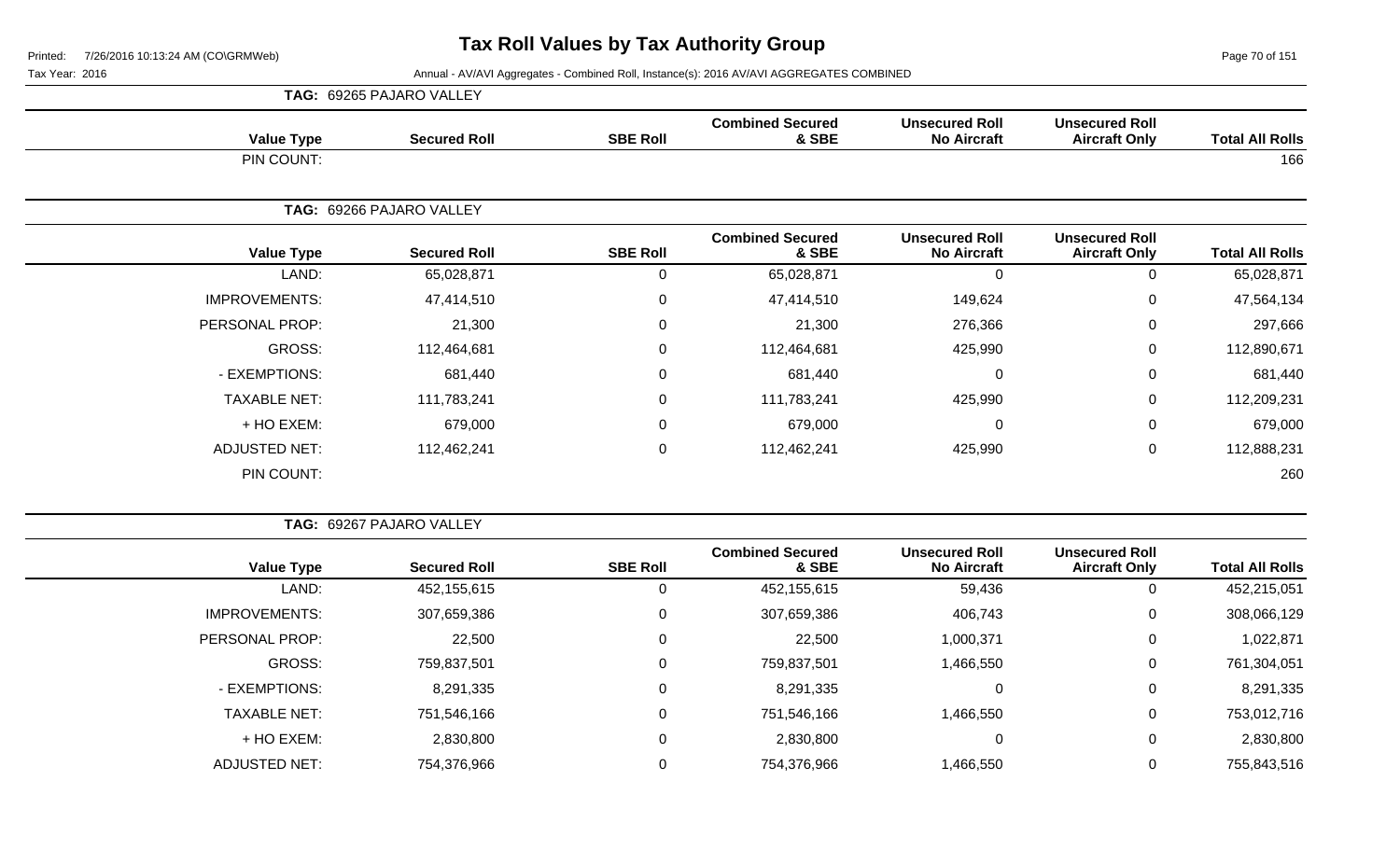Page 71 of 151

|                      |                      | <b>TAG: 69267 PAJARO VALLEY</b> |                 |                                  |                                             |                                               |                        |
|----------------------|----------------------|---------------------------------|-----------------|----------------------------------|---------------------------------------------|-----------------------------------------------|------------------------|
|                      | <b>Value Type</b>    | <b>Secured Roll</b>             | <b>SBE Roll</b> | <b>Combined Secured</b><br>& SBE | <b>Unsecured Roll</b><br><b>No Aircraft</b> | <b>Unsecured Roll</b><br><b>Aircraft Only</b> | <b>Total All Rolls</b> |
|                      | PIN COUNT:           |                                 |                 |                                  |                                             |                                               | 1,289                  |
|                      |                      | TAG: 69268 PAJARO VALLEY        |                 |                                  |                                             |                                               |                        |
|                      | <b>Value Type</b>    | <b>Secured Roll</b>             | <b>SBE Roll</b> | <b>Combined Secured</b><br>& SBE | <b>Unsecured Roll</b><br><b>No Aircraft</b> | <b>Unsecured Roll</b><br><b>Aircraft Only</b> | <b>Total All Rolls</b> |
|                      | LAND:                | 136,820,483                     | 0               | 136,820,483                      | $\Omega$                                    | 0                                             | 136,820,483            |
| <b>IMPROVEMENTS:</b> |                      | 80,180,461                      | 0               | 80,180,461                       | $\Omega$                                    | $\mathbf 0$                                   | 80,180,461             |
| PERSONAL PROP:       |                      | 2,917,819                       | 0               | 2,917,819                        | 177,969                                     | $\mathbf 0$                                   | 3,095,788              |
|                      | GROSS:               | 219,918,763                     | $\mathbf 0$     | 219,918,763                      | 177,969                                     | $\mathbf 0$                                   | 220,096,732            |
|                      | - EXEMPTIONS:        | 119,000                         | 0               | 119,000                          | $\Omega$                                    | $\mathbf 0$                                   | 119,000                |
|                      | <b>TAXABLE NET:</b>  | 219,799,763                     | 0               | 219,799,763                      | 177,969                                     | $\mathbf 0$                                   | 219,977,732            |
|                      | + HO EXEM:           | 119,000                         | 0               | 119,000                          | $\Omega$                                    | $\mathbf 0$                                   | 119,000                |
|                      | <b>ADJUSTED NET:</b> | 219,918,763                     | 0               | 219,918,763                      | 177,969                                     | $\mathbf 0$                                   | 220,096,732            |
|                      | PIN COUNT:           |                                 |                 |                                  |                                             |                                               | 639                    |

|                      | TAG: 69270 PAJARO VALLEY |                 |                                  |                                             |                                               |                        |
|----------------------|--------------------------|-----------------|----------------------------------|---------------------------------------------|-----------------------------------------------|------------------------|
| <b>Value Type</b>    | <b>Secured Roll</b>      | <b>SBE Roll</b> | <b>Combined Secured</b><br>& SBE | <b>Unsecured Roll</b><br><b>No Aircraft</b> | <b>Unsecured Roll</b><br><b>Aircraft Only</b> | <b>Total All Rolls</b> |
| LAND:                | 375,793,571              | 0               | 375,793,571                      | 131,200                                     |                                               | 375,924,771            |
| <b>IMPROVEMENTS:</b> | 239,908,049              | 0               | 239,908,049                      | 427,903                                     | 0                                             | 240,335,952            |
| PERSONAL PROP:       | 514,956                  | 0               | 514,956                          | 667,348                                     | 0                                             | 1,182,304              |
| GROSS:               | 616,216,576              | 0               | 616,216,576                      | 1,226,451                                   | $\Omega$                                      | 617,443,027            |
| - EXEMPTIONS:        | 6,025,796                | $\Omega$        | 6,025,796                        | 13,631                                      | $\Omega$                                      | 6,039,427              |
| <b>TAXABLE NET:</b>  | 610,190,780              | $\mathbf 0$     | 610,190,780                      | 1,212,820                                   | 0                                             | 611,403,600            |
| + HO EXEM:           | 4,337,200                | 0               | 4,337,200                        | 0                                           | 0                                             | 4,337,200              |
| <b>ADJUSTED NET:</b> | 614,527,980              | $\mathbf 0$     | 614,527,980                      | 1,212,820                                   | 0                                             | 615,740,800            |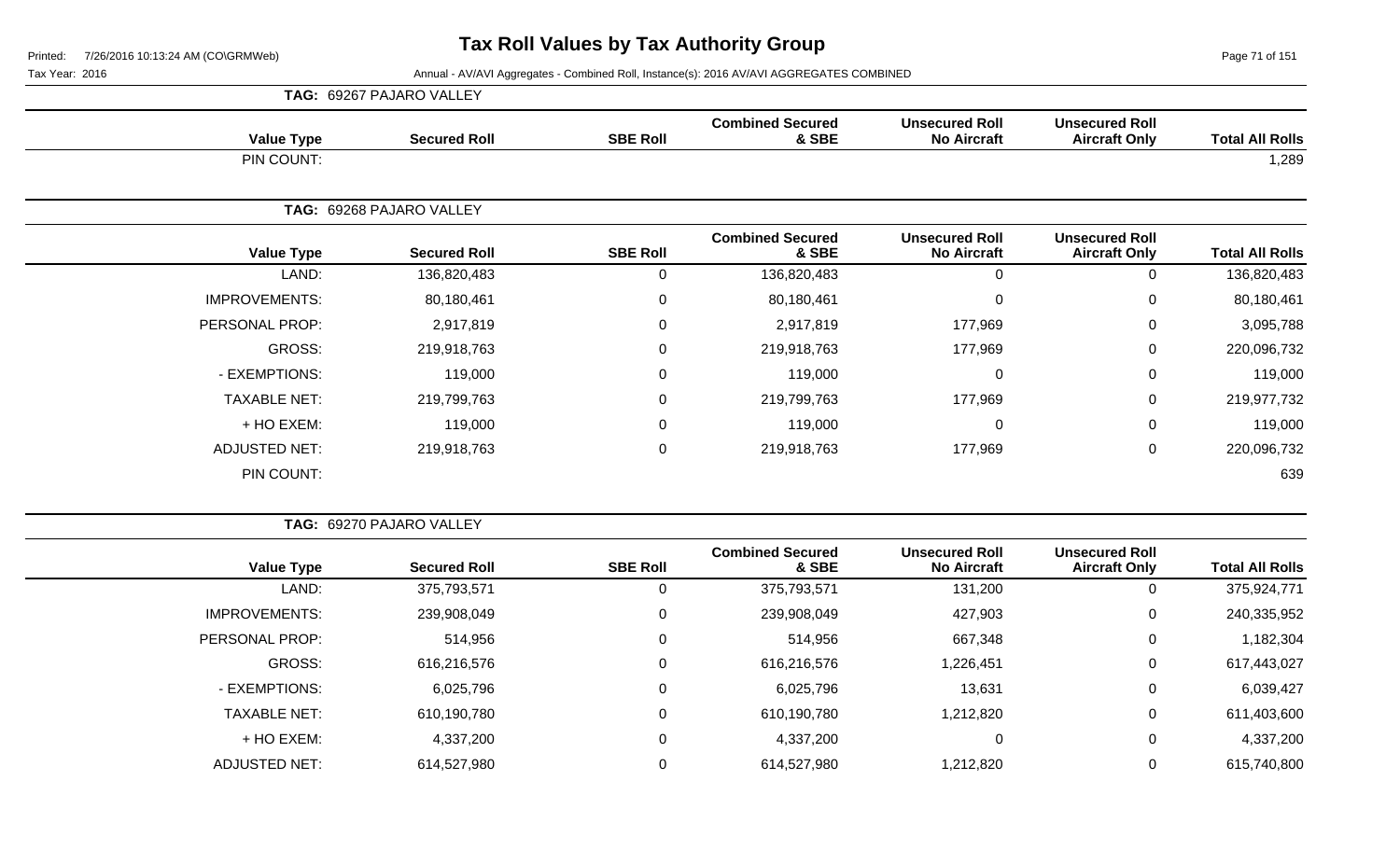Page 72 of 151

|                      | TAG: 69270 PAJARO VALLEY |                 |                                  |                                             |                                               |                        |
|----------------------|--------------------------|-----------------|----------------------------------|---------------------------------------------|-----------------------------------------------|------------------------|
| <b>Value Type</b>    | <b>Secured Roll</b>      | <b>SBE Roll</b> | <b>Combined Secured</b><br>& SBE | <b>Unsecured Roll</b><br><b>No Aircraft</b> | <b>Unsecured Roll</b><br><b>Aircraft Only</b> | <b>Total All Rolls</b> |
| PIN COUNT:           |                          |                 |                                  |                                             |                                               | 1,366                  |
|                      | TAG: 69271 PAJARO VALLEY |                 |                                  |                                             |                                               |                        |
| <b>Value Type</b>    | <b>Secured Roll</b>      | <b>SBE Roll</b> | <b>Combined Secured</b><br>& SBE | <b>Unsecured Roll</b><br><b>No Aircraft</b> | <b>Unsecured Roll</b><br><b>Aircraft Only</b> | <b>Total All Rolls</b> |
| LAND:                | 7,815,912                | $\mathbf 0$     | 7,815,912                        | 0                                           | 0                                             | 7,815,912              |
| <b>IMPROVEMENTS:</b> | 6,218,490                | 0               | 6,218,490                        | 0                                           | $\mathbf 0$                                   | 6,218,490              |
| GROSS:               | 14,034,402               | $\mathbf 0$     | 14,034,402                       | 0                                           | 0                                             | 14,034,402             |
| - EXEMPTIONS:        | 77,000                   | $\mathbf 0$     | 77,000                           | 0                                           | $\mathbf 0$                                   | 77,000                 |
| <b>TAXABLE NET:</b>  | 13,957,402               | $\mathbf 0$     | 13,957,402                       | $\mathbf 0$                                 | $\mathbf 0$                                   | 13,957,402             |
| + HO EXEM:           | 77,000                   | $\mathbf 0$     | 77,000                           | 0                                           | $\mathbf 0$                                   | 77,000                 |
| <b>ADJUSTED NET:</b> | 14,034,402               | $\mathbf 0$     | 14,034,402                       | 0                                           | $\mathbf 0$                                   | 14,034,402             |
| PIN COUNT:           |                          |                 |                                  |                                             |                                               | 21                     |

|                      |                   | TAG: 69272 PAJARO VALLEY |                 |                                  |                                             |                                               |                        |
|----------------------|-------------------|--------------------------|-----------------|----------------------------------|---------------------------------------------|-----------------------------------------------|------------------------|
|                      | <b>Value Type</b> | <b>Secured Roll</b>      | <b>SBE Roll</b> | <b>Combined Secured</b><br>& SBE | <b>Unsecured Roll</b><br><b>No Aircraft</b> | <b>Unsecured Roll</b><br><b>Aircraft Only</b> | <b>Total All Rolls</b> |
|                      | LAND:             | 31,458,873               |                 | 31,458,873                       | 0                                           | 0                                             | 31,458,873             |
| <b>IMPROVEMENTS:</b> |                   | 14,875,080               |                 | 14,875,080                       | 0                                           | 0                                             | 14,875,080             |
| PERSONAL PROP:       |                   |                          | 0               | 0                                | 9,000                                       | $\mathbf 0$                                   | 9,000                  |
|                      | GROSS:            | 46,333,953               |                 | 46,333,953                       | 9,000                                       | 0                                             | 46,342,953             |
| - EXEMPTIONS:        |                   | 595,000                  |                 | 595,000                          | $\Omega$                                    | 0                                             | 595,000                |
| <b>TAXABLE NET:</b>  |                   | 45,738,953               |                 | 45,738,953                       | 9,000                                       | $\mathbf 0$                                   | 45,747,953             |
|                      | + HO EXEM:        | 595,000                  |                 | 595,000                          | $\Omega$                                    | 0                                             | 595,000                |
| <b>ADJUSTED NET:</b> |                   | 46,333,953               |                 | 46,333,953                       | 9,000                                       | 0                                             | 46,342,953             |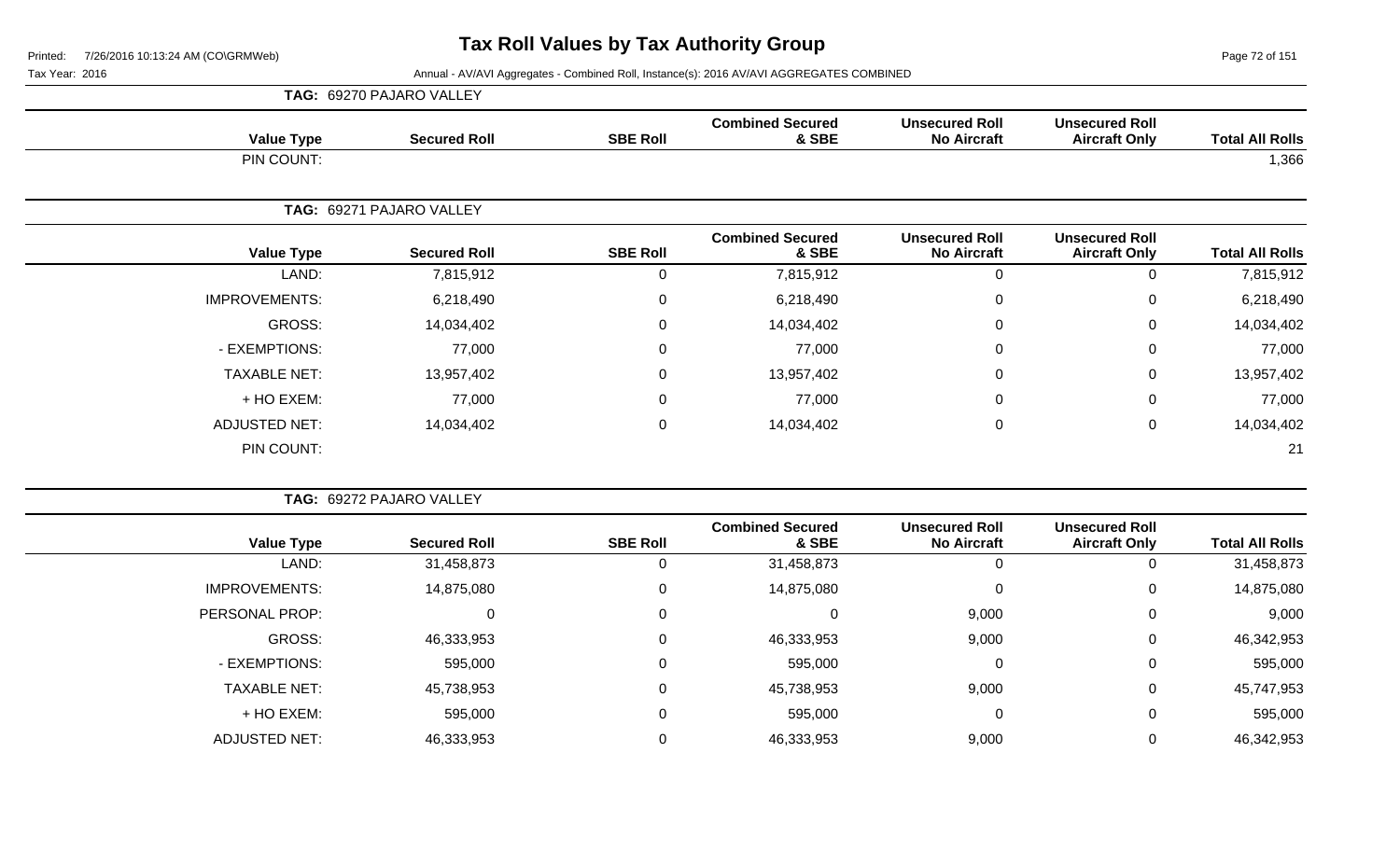Page 73 of 151

|                      | <b>TAG: 69272 PAJARO VALLEY</b> |                 |                                  |                                             |                                               |                        |
|----------------------|---------------------------------|-----------------|----------------------------------|---------------------------------------------|-----------------------------------------------|------------------------|
| <b>Value Type</b>    | <b>Secured Roll</b>             | <b>SBE Roll</b> | <b>Combined Secured</b><br>& SBE | <b>Unsecured Roll</b><br><b>No Aircraft</b> | <b>Unsecured Roll</b><br><b>Aircraft Only</b> | <b>Total All Rolls</b> |
| PIN COUNT:           |                                 |                 |                                  |                                             |                                               | 200                    |
|                      | TAG: 69273 PAJARO VALLEY        |                 |                                  |                                             |                                               |                        |
| <b>Value Type</b>    | <b>Secured Roll</b>             | <b>SBE Roll</b> | <b>Combined Secured</b><br>& SBE | <b>Unsecured Roll</b><br><b>No Aircraft</b> | <b>Unsecured Roll</b><br><b>Aircraft Only</b> | <b>Total All Rolls</b> |
| LAND:                | 1,710,749,195                   | 0               | 1,710,749,195                    | 72,288                                      | 0                                             | 1,710,821,483          |
| <b>IMPROVEMENTS:</b> | 1,136,053,838                   | $\mathbf 0$     | 1,136,053,838                    | 11,166,740                                  | 0                                             | 1,147,220,578          |
| PERSONAL PROP:       | 1,817,323                       | 0               | 1,817,323                        | 13,874,591                                  | 0                                             | 15,691,914             |
| GROSS:               | 2,848,620,356                   | $\pmb{0}$       | 2,848,620,356                    | 25,113,619                                  | $\mathbf 0$                                   | 2,873,733,975          |
| - EXEMPTIONS:        | 44,401,041                      | $\pmb{0}$       | 44,401,041                       | 1,597,601                                   | $\mathbf 0$                                   | 45,998,642             |
| <b>TAXABLE NET:</b>  | 2,804,219,315                   | 0               | 2,804,219,315                    | 23,516,018                                  | $\mathbf 0$                                   | 2,827,735,333          |
| + HO EXEM:           | 14,392,795                      | 0               | 14,392,795                       | $\mathbf 0$                                 | $\mathbf 0$                                   | 14,392,795             |
| <b>ADJUSTED NET:</b> | 2,818,612,110                   | 0               | 2,818,612,110                    | 23,516,018                                  | $\mathbf 0$                                   | 2,842,128,128          |
| PIN COUNT:           |                                 |                 |                                  |                                             |                                               | 5,662                  |

|                        |                                               |                                             |                                  | <b>TAG: 69274 PAJARO VALLEY</b> |                     |                       |  |  |
|------------------------|-----------------------------------------------|---------------------------------------------|----------------------------------|---------------------------------|---------------------|-----------------------|--|--|
| <b>Total All Rolls</b> | <b>Unsecured Roll</b><br><b>Aircraft Only</b> | <b>Unsecured Roll</b><br><b>No Aircraft</b> | <b>Combined Secured</b><br>& SBE | <b>SBE Roll</b>                 | <b>Secured Roll</b> | <b>Value Type</b>     |  |  |
| 20,960,259             | 0                                             | 4,412                                       | 20,955,847                       | 0                               | 20,955,847          | LAND:                 |  |  |
| 23,668,728             | 0                                             | 4,412                                       | 23,664,316                       | 0                               | 23,664,316          | <b>IMPROVEMENTS:</b>  |  |  |
| 164,516                | 0                                             | 164,516                                     | 0                                | 0                               |                     | <b>PERSONAL PROP:</b> |  |  |
| 44,793,503             | $\mathbf{0}$                                  | 173,340                                     | 44,620,163                       | 0                               | 44,620,163          | GROSS:                |  |  |
| 280,000                | $\mathbf 0$                                   |                                             | 280,000                          | 0                               | 280,000             | - EXEMPTIONS:         |  |  |
| 44,513,503             | $\mathbf 0$                                   | 173,340                                     | 44,340,163                       | $\Omega$                        | 44,340,163          | <b>TAXABLE NET:</b>   |  |  |
| 280,000                | 0                                             | 0                                           | 280,000                          | 0                               | 280,000             | + HO EXEM:            |  |  |
| 44,793,503             | $\mathbf 0$                                   | 173,340                                     | 44,620,163                       | 0                               | 44,620,163          | <b>ADJUSTED NET:</b>  |  |  |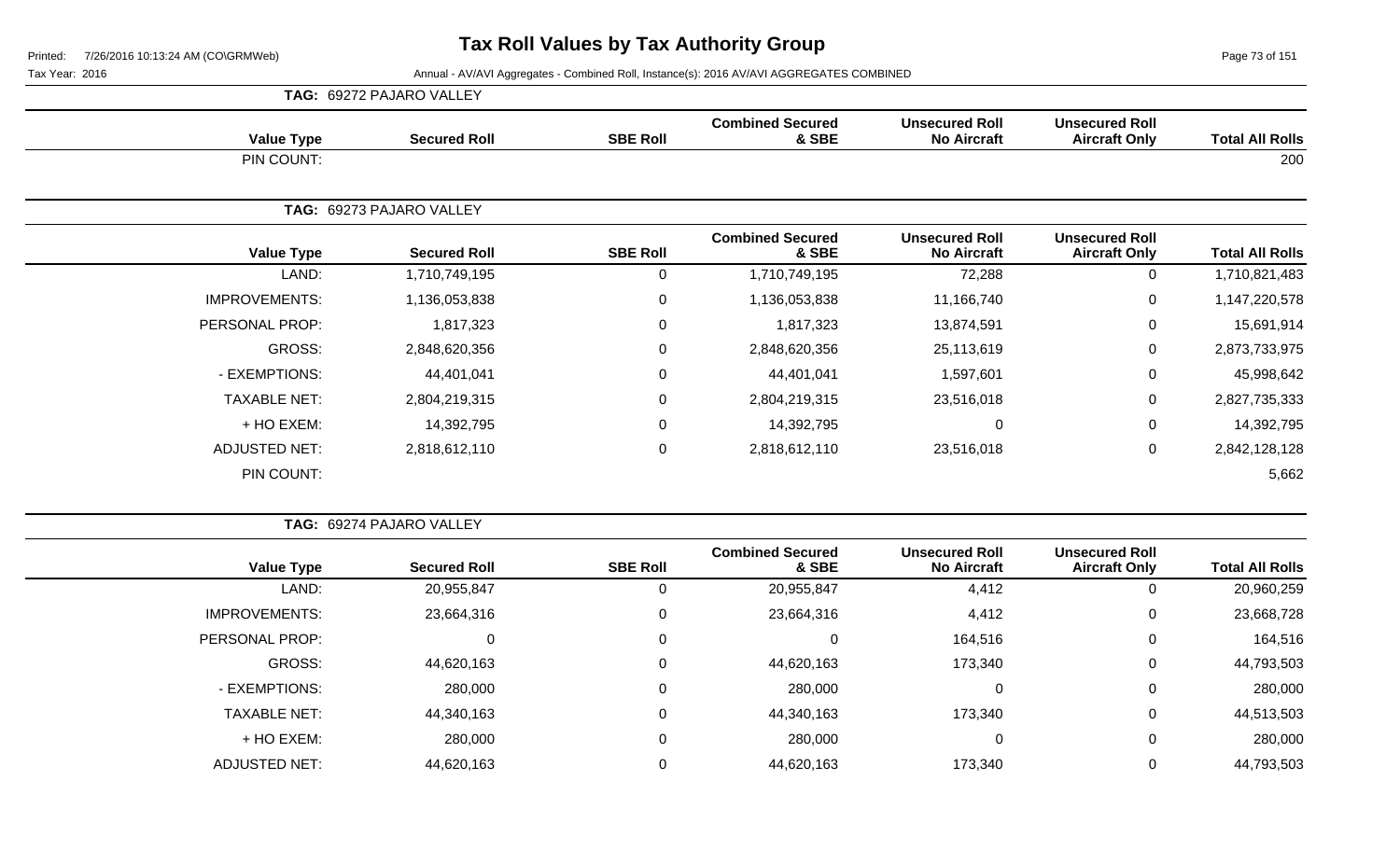Page 74 of 151

|                      | TAG: 69274 PAJARO VALLEY |                 |                                  |                                             |                                               |                        |
|----------------------|--------------------------|-----------------|----------------------------------|---------------------------------------------|-----------------------------------------------|------------------------|
| <b>Value Type</b>    | <b>Secured Roll</b>      | <b>SBE Roll</b> | <b>Combined Secured</b><br>& SBE | <b>Unsecured Roll</b><br><b>No Aircraft</b> | <b>Unsecured Roll</b><br><b>Aircraft Only</b> | <b>Total All Rolls</b> |
| PIN COUNT:           |                          |                 |                                  |                                             |                                               | 70                     |
|                      | TAG: 69275 PAJARO VALLEY |                 |                                  |                                             |                                               |                        |
| <b>Value Type</b>    | <b>Secured Roll</b>      | <b>SBE Roll</b> | <b>Combined Secured</b><br>& SBE | <b>Unsecured Roll</b><br><b>No Aircraft</b> | <b>Unsecured Roll</b><br><b>Aircraft Only</b> | <b>Total All Rolls</b> |
| LAND:                | 177,682,631              | 0               | 177,682,631                      | $\Omega$                                    | 0                                             | 177,682,631            |
| <b>IMPROVEMENTS:</b> | 134,124,749              | 0               | 134,124,749                      | 30,570                                      | $\pmb{0}$                                     | 134,155,319            |
| PERSONAL PROP:       | 4,000                    | 0               | 4,000                            | 189,097                                     | $\mathbf 0$                                   | 193,097                |
| GROSS:               | 311,811,380              | 0               | 311,811,380                      | 219,667                                     | $\mathbf 0$                                   | 312,031,047            |
| - EXEMPTIONS:        | 2,714,766                | 0               | 2,714,766                        | 0                                           | $\mathbf 0$                                   | 2,714,766              |
| <b>TAXABLE NET:</b>  | 309,096,614              | 0               | 309,096,614                      | 219,667                                     | 0                                             | 309,316,281            |
| + HO EXEM:           | 2,210,600                | 0               | 2,210,600                        | 0                                           | $\mathbf 0$                                   | 2,210,600              |
| <b>ADJUSTED NET:</b> | 311,307,214              | 0               | 311,307,214                      | 219,667                                     | $\mathbf 0$                                   | 311,526,881            |
| PIN COUNT:           |                          |                 |                                  |                                             |                                               | 721                    |

| <b>TAG: 69277 PAJARO VALLEY</b> |
|---------------------------------|
|                                 |

| <b>Total All Rolls</b> | <b>Unsecured Roll</b><br><b>Aircraft Only</b> | <b>Unsecured Roll</b><br><b>No Aircraft</b> | <b>Combined Secured</b><br>& SBE | <b>SBE Roll</b> | <b>Secured Roll</b> | <b>Value Type</b>    |
|------------------------|-----------------------------------------------|---------------------------------------------|----------------------------------|-----------------|---------------------|----------------------|
| 16,841,912             | 0                                             | 0                                           | 16,841,912                       |                 | 16,841,912          | LAND:                |
| 10,847,691             | 0                                             | 0                                           | 10,847,691                       |                 | 10,847,691          | <b>IMPROVEMENTS:</b> |
| 15,400                 | 0                                             | 15,400                                      |                                  |                 | 0                   | PERSONAL PROP:       |
| 27,705,003             | 0                                             | 15,400                                      | 27,689,603                       |                 | 27,689,603          | GROSS:               |
| 204,648                | 0                                             | 0                                           | 204,648                          |                 | 204,648             | - EXEMPTIONS:        |
| 27,500,355             | 0                                             | 15,400                                      | 27,484,955                       |                 | 27,484,955          | <b>TAXABLE NET:</b>  |
| 203,000                | 0                                             | 0                                           | 203,000                          |                 | 203,000             | + HO EXEM:           |
| 27,703,355             | 0                                             | 15,400                                      | 27,687,955                       |                 | 27,687,955          | <b>ADJUSTED NET:</b> |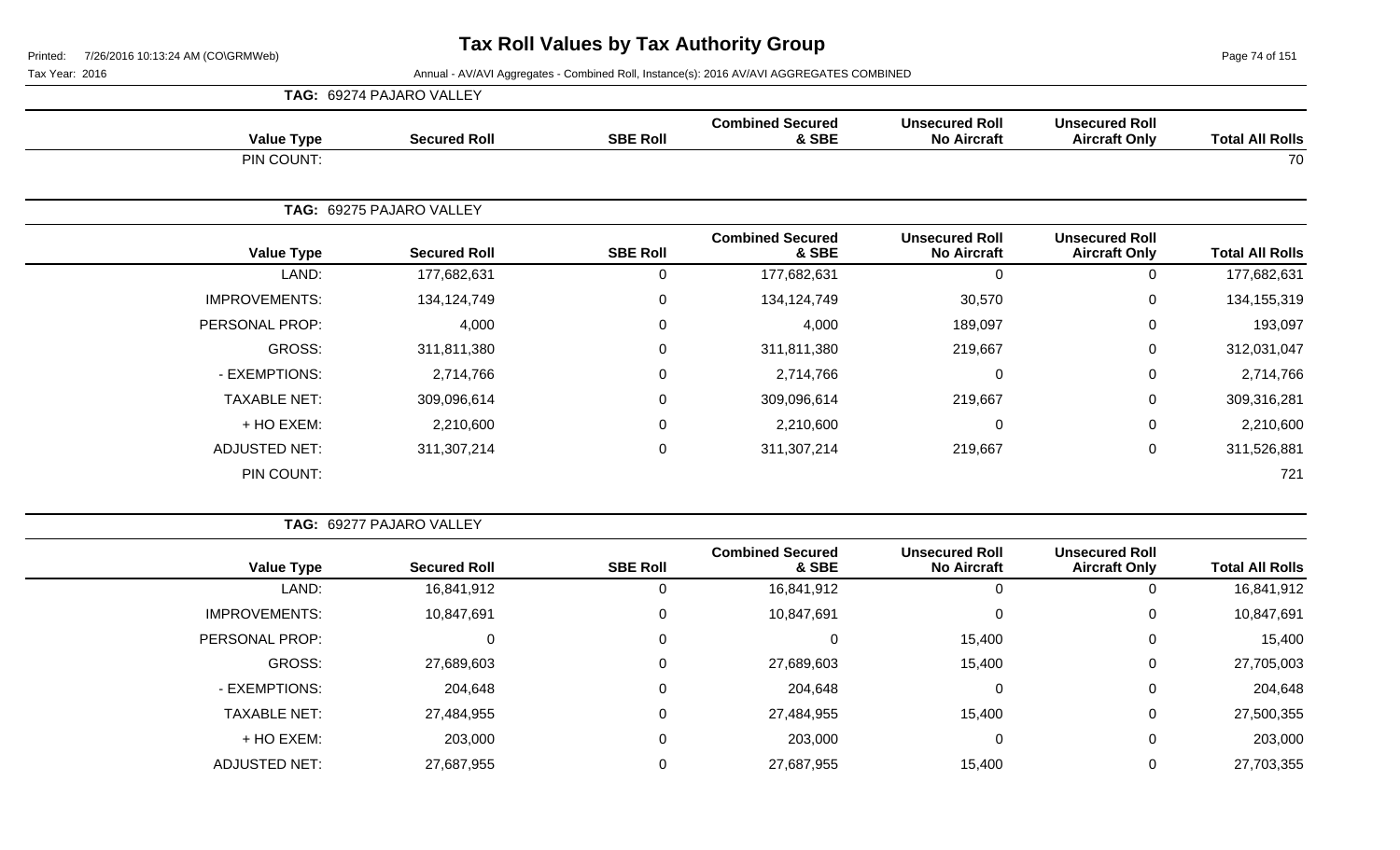Page 75 of 151

|                      | <b>TAG: 69277 PAJARO VALLEY</b> |                 |                                  |                                             |                                               |                        |
|----------------------|---------------------------------|-----------------|----------------------------------|---------------------------------------------|-----------------------------------------------|------------------------|
| <b>Value Type</b>    | <b>Secured Roll</b>             | <b>SBE Roll</b> | <b>Combined Secured</b><br>& SBE | <b>Unsecured Roll</b><br><b>No Aircraft</b> | <b>Unsecured Roll</b><br><b>Aircraft Only</b> | <b>Total All Rolls</b> |
| PIN COUNT:           |                                 |                 |                                  |                                             |                                               | 91                     |
|                      | TAG: 69278 PAJARO VALLEY        |                 |                                  |                                             |                                               |                        |
| <b>Value Type</b>    | <b>Secured Roll</b>             | <b>SBE Roll</b> | <b>Combined Secured</b><br>& SBE | <b>Unsecured Roll</b><br><b>No Aircraft</b> | <b>Unsecured Roll</b><br><b>Aircraft Only</b> | <b>Total All Rolls</b> |
| LAND:                | 93,105,685                      | 0               | 93,105,685                       | 19,025                                      | $\mathbf 0$                                   | 93,124,710             |
| <b>IMPROVEMENTS:</b> | 74,410,564                      | 0               | 74,410,564                       | 19,025                                      | $\mathbf 0$                                   | 74,429,589             |
| PERSONAL PROP:       | 27,000                          | 0               | 27,000                           | 52,437                                      | $\mathbf 0$                                   | 79,437                 |
| <b>GROSS:</b>        | 167,543,249                     | $\pmb{0}$       | 167,543,249                      | 90,487                                      | $\mathbf 0$                                   | 167,633,736            |
| - EXEMPTIONS:        | 697,969                         | 0               | 697,969                          | $\Omega$                                    | $\mathbf 0$                                   | 697,969                |
| <b>TAXABLE NET:</b>  | 166,845,280                     | $\pmb{0}$       | 166,845,280                      | 90,487                                      | $\mathbf 0$                                   | 166,935,767            |
| + HO EXEM:           | 567,000                         | 0               | 567,000                          | $\Omega$                                    | $\mathbf 0$                                   | 567,000                |
| <b>ADJUSTED NET:</b> | 167,412,280                     | $\pmb{0}$       | 167,412,280                      | 90,487                                      | $\mathbf 0$                                   | 167,502,767            |
| PIN COUNT:           |                                 |                 |                                  |                                             |                                               | 238                    |

| <b>TAG: 69279 PAJARO VALLEY</b> |  |
|---------------------------------|--|
|                                 |  |

|                      |                     |                 | <b>Combined Secured</b> | <b>Unsecured Roll</b> | <b>Unsecured Roll</b> |                        |
|----------------------|---------------------|-----------------|-------------------------|-----------------------|-----------------------|------------------------|
| <b>Value Type</b>    | <b>Secured Roll</b> | <b>SBE Roll</b> | & SBE                   | <b>No Aircraft</b>    | <b>Aircraft Only</b>  | <b>Total All Rolls</b> |
| LAND:                | 17,883,248          |                 | 17,883,248              | 0                     |                       | 17,883,248             |
| <b>IMPROVEMENTS:</b> | 16,011,952          |                 | 16,011,952              | 0                     |                       | 16,011,952             |
| GROSS:               | 33,895,200          | 0               | 33,895,200              | 0                     | U                     | 33,895,200             |
| - EXEMPTIONS:        | 56,215              | 0               | 56,215                  | 0                     |                       | 56,215                 |
| <b>TAXABLE NET:</b>  | 33,838,985          |                 | 33,838,985              | 0                     |                       | 33,838,985             |
| + HO EXEM:           | 56,000              |                 | 56,000                  | 0                     |                       | 56,000                 |
| ADJUSTED NET:        | 33,894,985          |                 | 33,894,985              |                       |                       | 33,894,985             |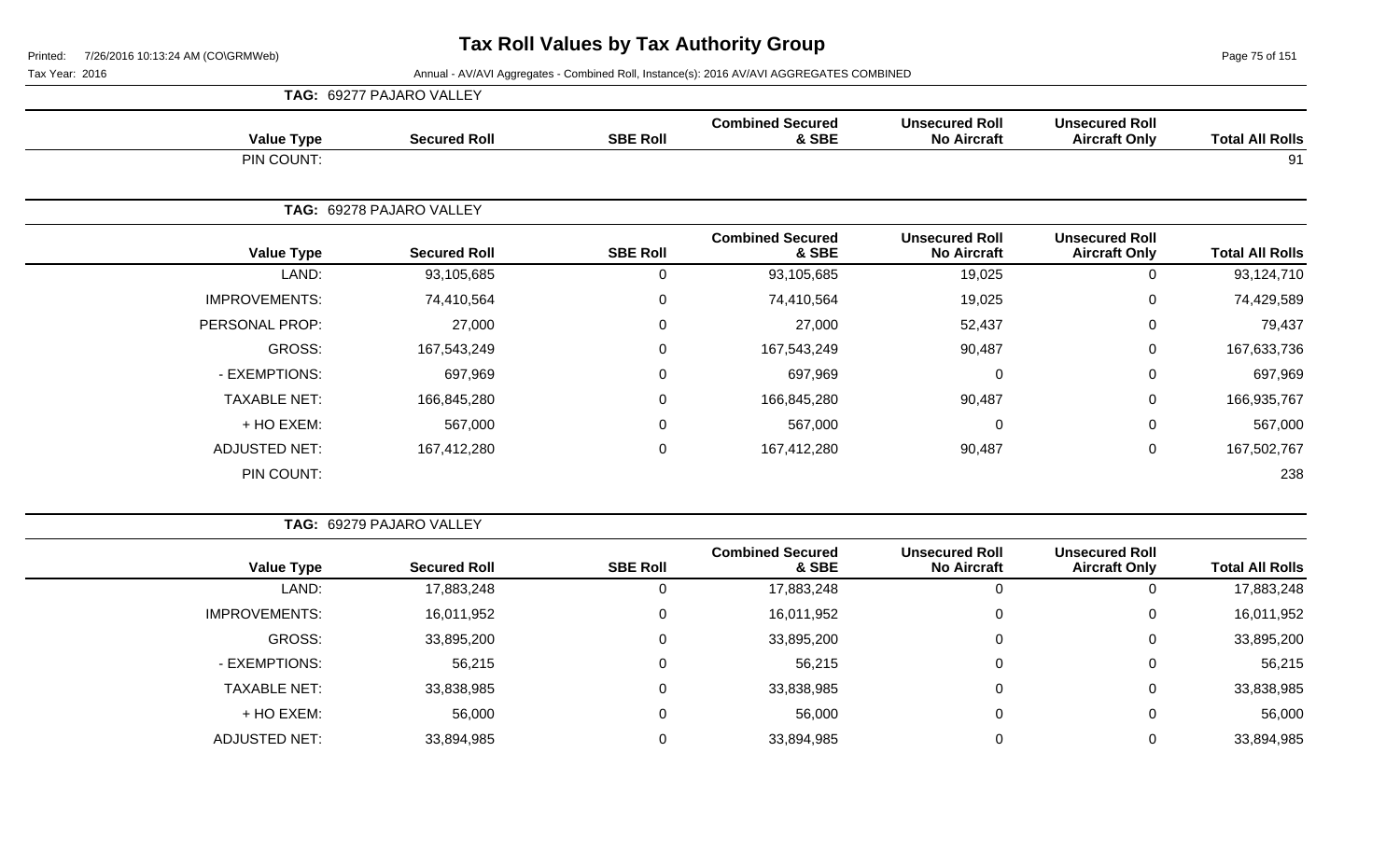Page 76 of 151

 $\overline{\phantom{a}}$ 

|                      | TAG: 69279 PAJARO VALLEY |                 |                                  |                                             |                                               |                        |
|----------------------|--------------------------|-----------------|----------------------------------|---------------------------------------------|-----------------------------------------------|------------------------|
| <b>Value Type</b>    | <b>Secured Roll</b>      | <b>SBE Roll</b> | <b>Combined Secured</b><br>& SBE | <b>Unsecured Roll</b><br><b>No Aircraft</b> | <b>Unsecured Roll</b><br><b>Aircraft Only</b> | <b>Total All Rolls</b> |
| PIN COUNT:           |                          |                 |                                  |                                             |                                               | 24                     |
|                      | TAG: 69280 PAJARO VALLEY |                 |                                  |                                             |                                               |                        |
| <b>Value Type</b>    | <b>Secured Roll</b>      | <b>SBE Roll</b> | <b>Combined Secured</b><br>& SBE | <b>Unsecured Roll</b><br><b>No Aircraft</b> | <b>Unsecured Roll</b><br><b>Aircraft Only</b> | <b>Total All Rolls</b> |
| LAND:                | 145,861,129              | 0               | 145,861,129                      | $\Omega$                                    | 0                                             | 145,861,129            |
| <b>IMPROVEMENTS:</b> | 116,716,494              | 0               | 116,716,494                      | 0                                           | $\mathbf 0$                                   | 116,716,494            |
| PERSONAL PROP:       | 0                        | 0               | $\Omega$                         | 89,692                                      | $\mathbf 0$                                   | 89,692                 |
| <b>GROSS:</b>        | 262,577,623              | 0               | 262,577,623                      | 89,692                                      | $\mathbf 0$                                   | 262,667,315            |
| - EXEMPTIONS:        | 3,101,569                | 0               | 3,101,569                        | $\Omega$                                    | $\mathbf 0$                                   | 3,101,569              |
| <b>TAXABLE NET:</b>  | 259,476,054              | 0               | 259,476,054                      | 89,692                                      | 0                                             | 259,565,746            |
| + HO EXEM:           | 1,985,200                | 0               | 1,985,200                        | $\Omega$                                    | $\mathbf 0$                                   | 1,985,200              |
| <b>ADJUSTED NET:</b> | 261,461,254              | 0               | 261,461,254                      | 89,692                                      | $\mathbf 0$                                   | 261,550,946            |
| PIN COUNT:           |                          |                 |                                  |                                             |                                               | 814                    |

|  | <b>TAG: 69281 PAJARO VALLEY</b> |  |
|--|---------------------------------|--|
|  |                                 |  |

| <b>Total All Rolls</b> | <b>Unsecured Roll</b><br><b>Aircraft Only</b> | <b>Unsecured Roll</b><br><b>No Aircraft</b> | <b>Combined Secured</b><br>& SBE | <b>SBE Roll</b> | <b>Secured Roll</b> | <b>Value Type</b>    |
|------------------------|-----------------------------------------------|---------------------------------------------|----------------------------------|-----------------|---------------------|----------------------|
| 40,727,076             |                                               |                                             | 40,727,076                       |                 | 40,727,076          | LAND:                |
| 35,852,187             | 0                                             |                                             | 35,852,187                       | 0               | 35,852,187          | <b>IMPROVEMENTS:</b> |
| 15,400                 | 0                                             | 15,400                                      | 0                                | $\mathbf 0$     |                     | PERSONAL PROP:       |
| 76,594,663             | 0                                             | 15,400                                      | 76,579,263                       | $\overline{0}$  | 76,579,263          | GROSS:               |
| 1,305,808              | 0                                             |                                             | 1,305,808                        | $\mathbf 0$     | 1,305,808           | - EXEMPTIONS:        |
| 75,288,855             | 0                                             | 15,400                                      | 75,273,455                       | $\mathbf 0$     | 75,273,455          | <b>TAXABLE NET:</b>  |
| 434,000                | 0                                             |                                             | 434,000                          | $\mathbf{0}$    | 434,000             | + HO EXEM:           |
| 75,722,855             |                                               | 15,400                                      | 75,707,455                       |                 | 75,707,455          | ADJUSTED NET:        |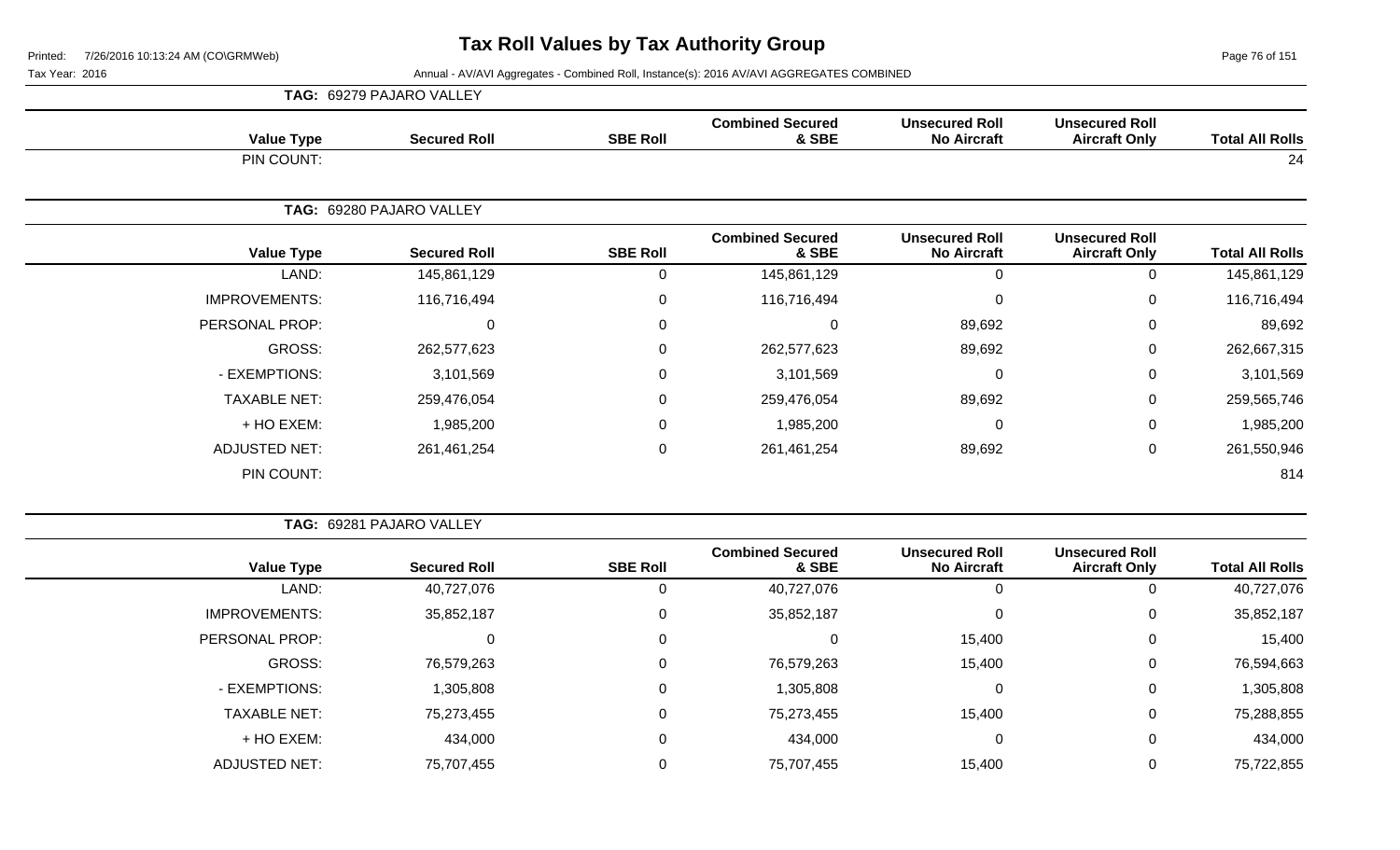Page 77 of 151

|                      | <b>TAG: 69281 PAJARO VALLEY</b> |                 |                                  |                                             |                                               |                        |
|----------------------|---------------------------------|-----------------|----------------------------------|---------------------------------------------|-----------------------------------------------|------------------------|
| <b>Value Type</b>    | <b>Secured Roll</b>             | <b>SBE Roll</b> | <b>Combined Secured</b><br>& SBE | <b>Unsecured Roll</b><br><b>No Aircraft</b> | <b>Unsecured Roll</b><br><b>Aircraft Only</b> | <b>Total All Rolls</b> |
| PIN COUNT:           |                                 |                 |                                  |                                             |                                               | 177                    |
|                      | TAG: 69282 PAJARO VALLEY        |                 |                                  |                                             |                                               |                        |
| <b>Value Type</b>    | <b>Secured Roll</b>             | <b>SBE Roll</b> | <b>Combined Secured</b><br>& SBE | <b>Unsecured Roll</b><br><b>No Aircraft</b> | <b>Unsecured Roll</b><br><b>Aircraft Only</b> | <b>Total All Rolls</b> |
| LAND:                | 44,878,417                      | 1,295           | 44,879,712                       | 56,359                                      | 0                                             | 44,936,071             |
| <b>IMPROVEMENTS:</b> | 33,354,831                      | $\mathbf 0$     | 33,354,831                       | 812,528                                     | 0                                             | 34,167,359             |
| PERSONAL PROP:       | 1,075,483                       | 0               | 1,075,483                        | 4,784,208                                   | $\mathbf 0$                                   | 5,859,691              |
| GROSS:               | 79,308,731                      | 1,295           | 79,310,026                       | 5,653,095                                   | 0                                             | 84,963,121             |
| - EXEMPTIONS:        | 13,020,290                      | 0               | 13,020,290                       | 0                                           | 0                                             | 13,020,290             |
| <b>TAXABLE NET:</b>  | 66,288,441                      | 1,295           | 66,289,736                       | 5,653,095                                   | $\mathbf 0$                                   | 71,942,831             |
| + HO EXEM:           | 119,000                         | 0               | 119,000                          |                                             | 0                                             | 119,000                |
| <b>ADJUSTED NET:</b> | 66,407,441                      | 1,295           | 66,408,736                       | 5,653,095                                   | $\mathbf 0$                                   | 72,061,831             |
| PIN COUNT:           |                                 |                 |                                  |                                             |                                               | 174                    |

|                        | TAG: 69285 PAJARO VALLEY                      |                                             |                                  |                 |                     |                      |
|------------------------|-----------------------------------------------|---------------------------------------------|----------------------------------|-----------------|---------------------|----------------------|
| <b>Total All Rolls</b> | <b>Unsecured Roll</b><br><b>Aircraft Only</b> | <b>Unsecured Roll</b><br><b>No Aircraft</b> | <b>Combined Secured</b><br>& SBE | <b>SBE Roll</b> | <b>Secured Roll</b> | <b>Value Type</b>    |
| 1,321,679              | 0                                             | $\overline{0}$                              | 1,321,679                        | 0               | 1,321,679           | LAND:                |
| 1,432,152              | 0                                             | 0                                           | 1,432,152                        | 0               | 1,432,152           | <b>IMPROVEMENTS:</b> |
| 2,753,831              | 0                                             | 0                                           | 2,753,831                        | 0               | 2,753,831           | GROSS:               |
| 50,621                 | 0                                             | 0                                           | 50,621                           | 0               | 50,621              | - EXEMPTIONS:        |
| 2,703,210              | 0                                             | $\overline{0}$                              | 2,703,210                        | $\mathbf 0$     | 2,703,210           | <b>TAXABLE NET:</b>  |
| 42,000                 | 0                                             | 0                                           | 42,000                           | 0               | 42,000              | + HO EXEM:           |
| 2,745,210              | 0                                             | $\Omega$                                    | 2,745,210                        | $\Omega$        | 2,745,210           | <b>ADJUSTED NET:</b> |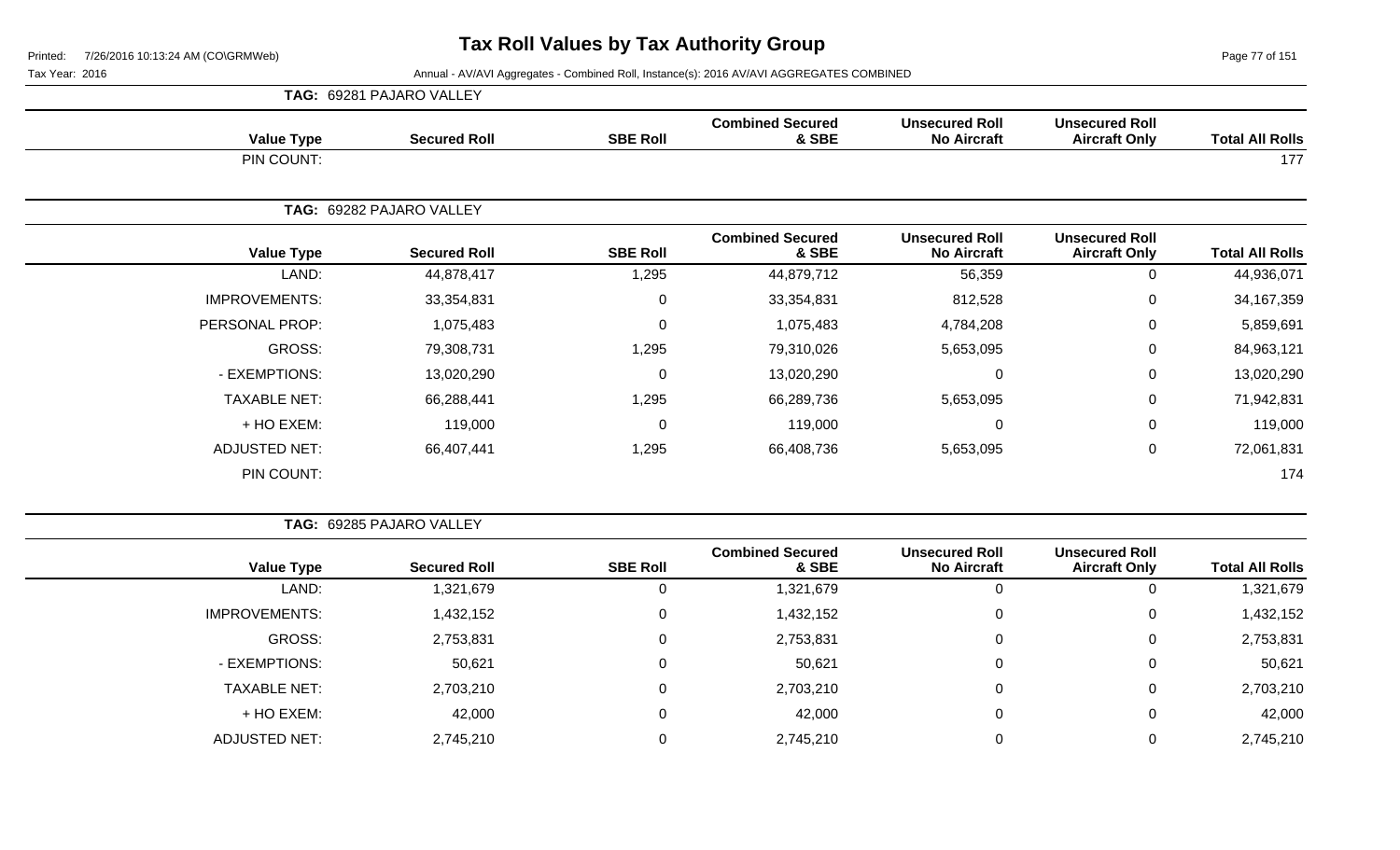**TAG:** 69285 PAJARO VALLEY

Page 78 of 151

| <b>Value Type</b>    | <b>Secured Roll</b>      | <b>SBE Roll</b>  | <b>Combined Secured</b><br>& SBE | <b>Unsecured Roll</b><br><b>No Aircraft</b> | <b>Unsecured Roll</b><br><b>Aircraft Only</b> | <b>Total All Rolls</b> |
|----------------------|--------------------------|------------------|----------------------------------|---------------------------------------------|-----------------------------------------------|------------------------|
| PIN COUNT:           |                          |                  |                                  |                                             |                                               | 17                     |
|                      | TAG: 69286 PAJARO VALLEY |                  |                                  |                                             |                                               |                        |
| <b>Value Type</b>    | <b>Secured Roll</b>      | <b>SBE Roll</b>  | <b>Combined Secured</b><br>& SBE | <b>Unsecured Roll</b><br><b>No Aircraft</b> | <b>Unsecured Roll</b><br><b>Aircraft Only</b> | <b>Total All Rolls</b> |
| LAND:                | 239,446                  | 0                | 239,446                          | $\mathbf 0$                                 | 0                                             | 239,446                |
| <b>IMPROVEMENTS:</b> | 653,684                  | $\mathbf 0$      | 653,684                          | $\Omega$                                    | $\mathbf 0$                                   | 653,684                |
| <b>GROSS:</b>        | 893,130                  | $\mathbf 0$      | 893,130                          | 0                                           | 0                                             | 893,130                |
| <b>TAXABLE NET:</b>  | 893,130                  | $\mathbf 0$      | 893,130                          | $\Omega$                                    | 0                                             | 893,130                |
| <b>ADJUSTED NET:</b> | 893,130                  | $\mathbf 0$      | 893,130                          | $\mathbf 0$                                 | $\pmb{0}$                                     | 893,130                |
| PIN COUNT:           |                          |                  |                                  |                                             |                                               |                        |
|                      | TAG: 69289 PAJARO VALLEY |                  |                                  |                                             |                                               |                        |
| <b>Value Type</b>    | <b>Secured Roll</b>      | <b>SBE Roll</b>  | <b>Combined Secured</b><br>& SBE | <b>Unsecured Roll</b><br><b>No Aircraft</b> | <b>Unsecured Roll</b><br><b>Aircraft Only</b> | <b>Total All Rolls</b> |
| LAND:                | 3,216,117                | $\mathbf 0$      | 3,216,117                        | $\Omega$                                    | 0                                             | 3,216,117              |
| <b>IMPROVEMENTS:</b> | 2,839,483                | $\boldsymbol{0}$ | 2,839,483                        | $\Omega$                                    | $\boldsymbol{0}$                              | 2,839,483              |
| <b>GROSS:</b>        | 6,055,600                | $\mathbf 0$      | 6,055,600                        | $\mathbf 0$                                 | $\mathbf 0$                                   | 6,055,600              |
| - EXEMPTIONS:        | 35,000                   | $\mathbf 0$      | 35,000                           | $\Omega$                                    | $\,0\,$                                       | 35,000                 |
| <b>TAXABLE NET:</b>  | 6,020,600                | $\mathbf 0$      | 6,020,600                        | $\Omega$                                    | $\mathbf 0$                                   | 6,020,600              |
| + HO EXEM:           | 35,000                   | $\mathbf{0}$     | 35,000                           | $\Omega$                                    | 0                                             | 35,000                 |
| <b>ADJUSTED NET:</b> | 6,055,600                | $\mathbf 0$      | 6,055,600                        | $\Omega$                                    | $\mathbf 0$                                   | 6,055,600              |
| PIN COUNT:           |                          |                  |                                  |                                             |                                               | 13                     |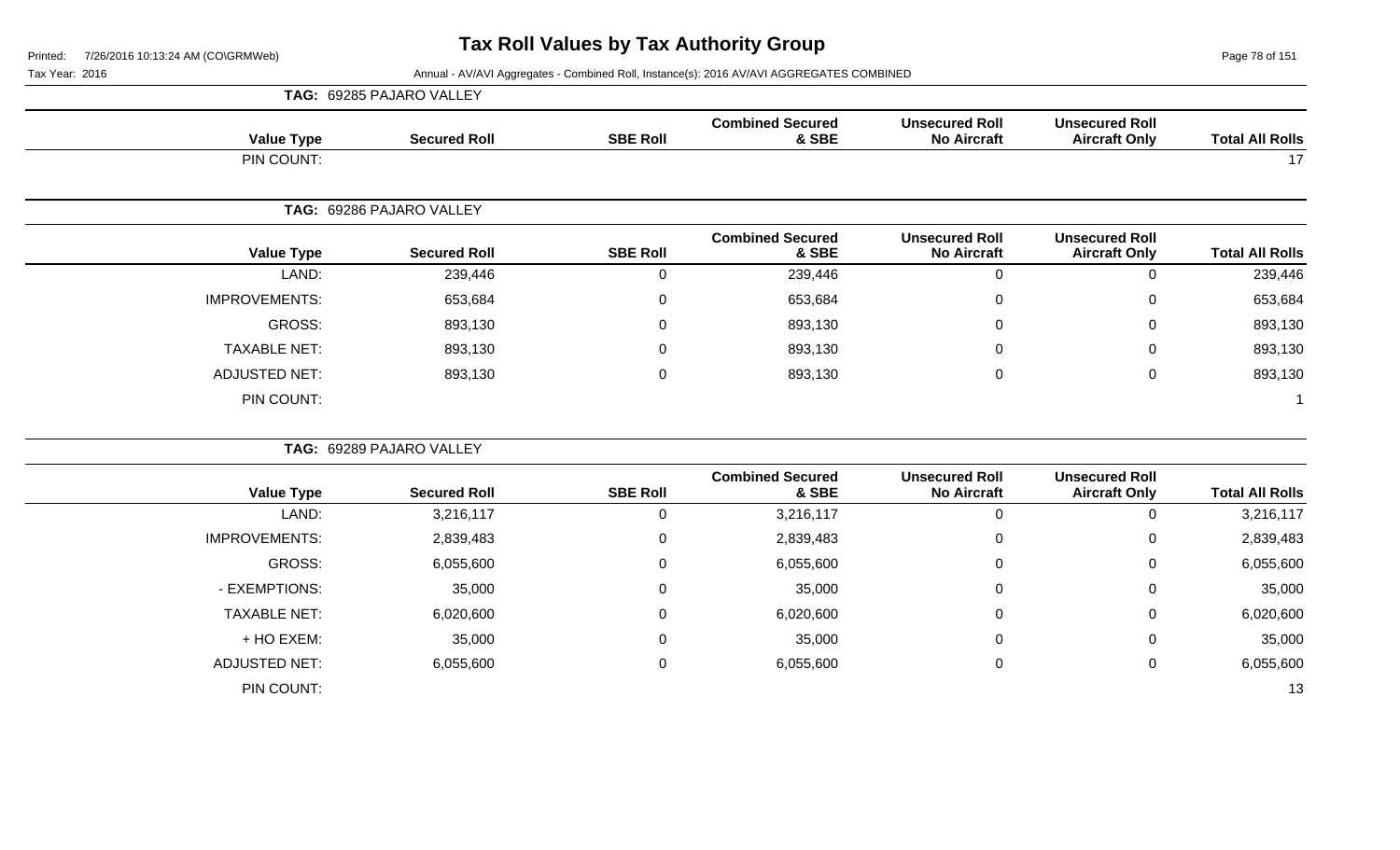# **Tax Roll Values by Tax Authority Group**

#### Tax Year: 2016 **Annual - AV/AVI Aggregates - Combined Roll**, Instance(s): 2016 AV/AVI AGGREGATES COMBINED

**TAG:** 69290 PAJARO VALLEY

|                      |                     |                 | <b>Combined Secured</b> | <b>Unsecured Roll</b> | <b>Unsecured Roll</b> |                        |
|----------------------|---------------------|-----------------|-------------------------|-----------------------|-----------------------|------------------------|
| <b>Value Type</b>    | <b>Secured Roll</b> | <b>SBE Roll</b> | & SBE                   | <b>No Aircraft</b>    | <b>Aircraft Only</b>  | <b>Total All Rolls</b> |
| LAND:                | 7,231,924           |                 | 7,231,924               | 0                     |                       | 7,231,924              |
| <b>IMPROVEMENTS:</b> | 9,876,061           | $\Omega$        | 9,876,061               | $\overline{0}$        | 0                     | 9,876,061              |
| PERSONAL PROP:       | 0                   | 0               |                         | 13,373                | 0                     | 13,373                 |
| <b>GROSS:</b>        | 17,107,985          | $\Omega$        | 17,107,985              | 13,373                | 0                     | 17,121,358             |
| - EXEMPTIONS:        | 63,687              | $\Omega$        | 63,687                  | $\mathbf 0$           | 0                     | 63,687                 |
| <b>TAXABLE NET:</b>  | 17,044,298          | $\mathbf 0$     | 17,044,298              | 13,373                | 0                     | 17,057,671             |
| + HO EXEM:           | 63,000              | 0               | 63,000                  | $\overline{0}$        | 0                     | 63,000                 |
| <b>ADJUSTED NET:</b> | 17,107,298          | 0               | 17,107,298              | 13,373                | 0                     | 17,120,671             |
| PIN COUNT:           |                     |                 |                         |                       |                       | 21                     |

**TAG:** 69291 PAJARO VALLEY

| <b>Total All Rolls</b> | <b>Unsecured Roll</b><br><b>Aircraft Only</b> | <b>Unsecured Roll</b><br><b>No Aircraft</b> | <b>Combined Secured</b><br>& SBE | <b>SBE Roll</b> | <b>Secured Roll</b>      | <b>Value Type</b>    |
|------------------------|-----------------------------------------------|---------------------------------------------|----------------------------------|-----------------|--------------------------|----------------------|
| 16,163,746<br>$\Omega$ |                                               | $\mathbf 0$                                 | 16, 163, 746                     | 0               | 16, 163, 746             | LAND:                |
| 12,529,392<br>0        |                                               | $\mathbf 0$                                 | 12,529,392                       | 0               | 12,529,392               | <b>IMPROVEMENTS:</b> |
| 786,397<br>0           |                                               | 90,289                                      | 696,108                          | 0               | 696,108                  | PERSONAL PROP:       |
| 29,479,535<br>0        |                                               | 90,289                                      | 29,389,246                       | 0               | 29,389,246               | GROSS:               |
| 332,020<br>0           |                                               | $\mathbf 0$                                 | 332,020                          | 0               | 332,020                  | - EXEMPTIONS:        |
| 29,147,515<br>0        |                                               | 90,289                                      | 29,057,226                       | 0               | 29,057,226               | <b>TAXABLE NET:</b>  |
| 77,000<br>0            |                                               | $\mathbf 0$                                 | 77,000                           | 0               | 77,000                   | + HO EXEM:           |
| 29,224,515<br>0        |                                               | 90,289                                      | 29,134,226                       | 0               | 29,134,226               | <b>ADJUSTED NET:</b> |
| 61                     |                                               |                                             |                                  |                 |                          | PIN COUNT:           |
|                        |                                               |                                             |                                  |                 | TAG: 69293 PAJARO VALLEY |                      |
|                        | <b>Unsecured Roll</b>                         | <b>Unsecured Roll</b>                       | <b>Combined Secured</b>          |                 |                          |                      |

| Value<br>I vpe | Secured Roll                            | <b>SBE Roll</b> | <b>Combined Secured</b><br>& SBE | <b>Unsecured Roll</b><br><b>No Aircraft</b> | <b>Unsecured Rol</b><br><b>Aircraft Only</b> | <b>Rolls</b><br>⊺ota. |
|----------------|-----------------------------------------|-----------------|----------------------------------|---------------------------------------------|----------------------------------------------|-----------------------|
| LAND           | 0.24005<br>1124.<br><b>U</b> CO, PSU, I |                 | 1,024,885                        |                                             |                                              | 0.024,885             |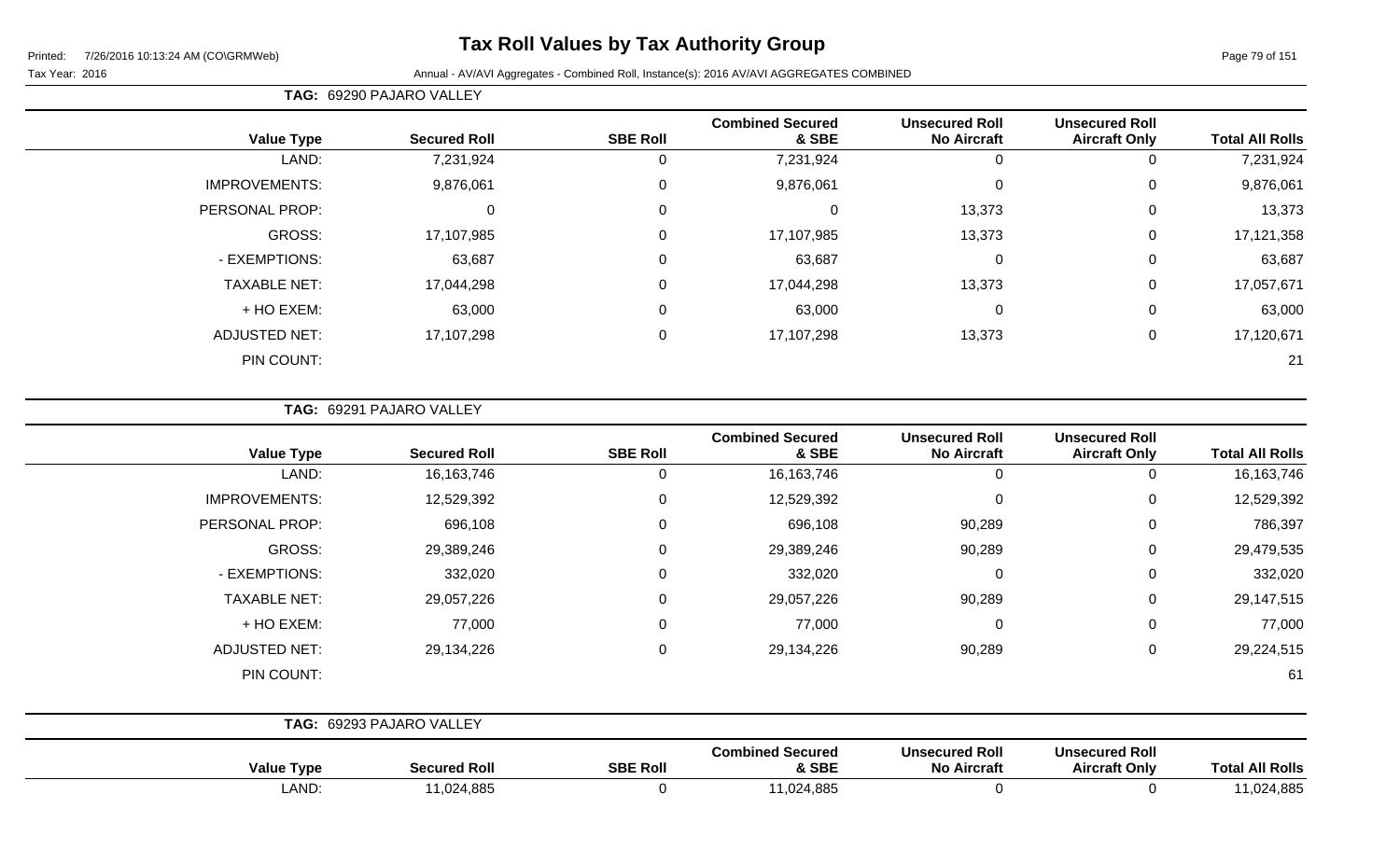# **Tax Roll Values by Tax Authority Group**

|                      | TAG: 69293 PAJARO VALLEY |                 |                                  |                                             |                                               |                        |
|----------------------|--------------------------|-----------------|----------------------------------|---------------------------------------------|-----------------------------------------------|------------------------|
| <b>Value Type</b>    | <b>Secured Roll</b>      | <b>SBE Roll</b> | <b>Combined Secured</b><br>& SBE | <b>Unsecured Roll</b><br><b>No Aircraft</b> | <b>Unsecured Roll</b><br><b>Aircraft Only</b> | <b>Total All Rolls</b> |
| <b>IMPROVEMENTS:</b> | 6,583,804                | U               | 6,583,804                        | υ                                           |                                               | 6,583,804              |
| GROSS:               | 17,608,689               | U               | 17,608,689                       | 0                                           | 0                                             | 17,608,689             |
| - EXEMPTIONS:        | 163,621                  | 0               | 163,621                          | 0                                           | 0                                             | 163,621                |
| <b>TAXABLE NET:</b>  | 17,445,068               | 0               | 17,445,068                       | 0                                           | $\Omega$                                      | 17,445,068             |
| + HO EXEM:           | 35,000                   | U               | 35,000                           | 0                                           | $\Omega$                                      | 35,000                 |
| ADJUSTED NET:        | 17,480,068               | 0               | 17,480,068                       | 0                                           | 0                                             | 17,480,068             |
| PIN COUNT:           |                          |                 |                                  |                                             |                                               | 18                     |

|                      | TAG: 73001 HAPPY VALLEY |                 |                                  |                                             |                                               |                        |
|----------------------|-------------------------|-----------------|----------------------------------|---------------------------------------------|-----------------------------------------------|------------------------|
| <b>Value Type</b>    | <b>Secured Roll</b>     | <b>SBE Roll</b> | <b>Combined Secured</b><br>& SBE | <b>Unsecured Roll</b><br><b>No Aircraft</b> | <b>Unsecured Roll</b><br><b>Aircraft Only</b> | <b>Total All Rolls</b> |
| LAND:                | 142,935,630             | 0               | 142,935,630                      | 0                                           | 0                                             | 142,935,630            |
| <b>IMPROVEMENTS:</b> | 133,435,563             | 0               | 133,435,563                      | 113,627                                     | $\mathbf 0$                                   | 133,549,190            |
| PERSONAL PROP:       | 563,746                 | 0               | 563,746                          | 604,297                                     | 0                                             | 1,168,043              |
| <b>GROSS:</b>        | 276,934,939             | $\Omega$        | 276,934,939                      | 717,924                                     | 0                                             | 277,652,863            |
| - EXEMPTIONS:        | 4,450,213               | 0               | 4,450,213                        | $\mathbf 0$                                 | 0                                             | 4,450,213              |
| <b>TAXABLE NET:</b>  | 272,484,726             | 0               | 272,484,726                      | 717,924                                     | $\mathbf 0$                                   | 273,202,650            |
| + HO EXEM:           | 1,899,800               | 0               | 1,899,800                        | $\mathbf 0$                                 | $\mathbf 0$                                   | 1,899,800              |
| <b>ADJUSTED NET:</b> | 274,384,526             | 0               | 274,384,526                      | 717,924                                     | $\mathbf 0$                                   | 275,102,450            |
| PIN COUNT:           |                         |                 |                                  |                                             |                                               | 605                    |

|                        |                                               |                                             | TAG: 73002 HAPPY VALLEY          |                 |                     |                      |  |  |  |
|------------------------|-----------------------------------------------|---------------------------------------------|----------------------------------|-----------------|---------------------|----------------------|--|--|--|
| <b>Total All Rolls</b> | <b>Unsecured Roll</b><br><b>Aircraft Only</b> | <b>Unsecured Roll</b><br><b>No Aircraft</b> | <b>Combined Secured</b><br>& SBE | <b>SBE Roll</b> | <b>Secured Roll</b> | <b>Value Type</b>    |  |  |  |
| 1,370,032              |                                               |                                             | 1,370,032                        |                 | 1,370,032           | LAND:                |  |  |  |
| 832,072                |                                               |                                             | 832,072                          |                 | 832,072             | <b>IMPROVEMENTS:</b> |  |  |  |
| 2,202,104              |                                               |                                             | 2,202,104                        |                 | 2,202,104           | GROSS:               |  |  |  |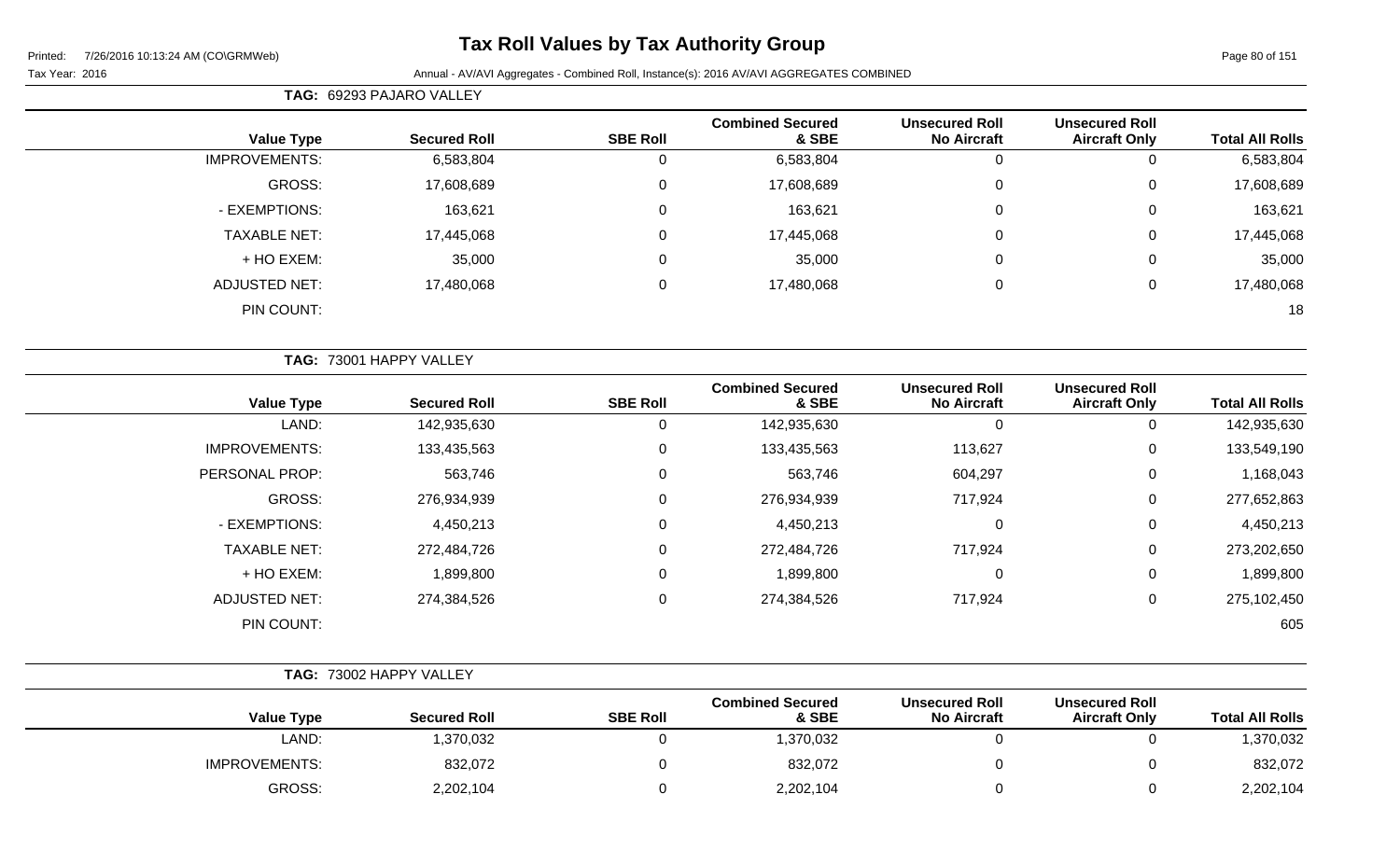# **Tax Roll Values by Tax Authority Group**

Tax Year: 2016 **Annual - AV/AVI Aggregates - Combined Roll**, Instance(s): 2016 AV/AVI AGGREGATES COMBINED

| <b>TAG: 73002 HAPPY VALLEY</b> |                     |                 |                                  |                                             |                                               |                        |
|--------------------------------|---------------------|-----------------|----------------------------------|---------------------------------------------|-----------------------------------------------|------------------------|
| <b>Value Type</b>              | <b>Secured Roll</b> | <b>SBE Roll</b> | <b>Combined Secured</b><br>& SBE | <b>Unsecured Roll</b><br><b>No Aircraft</b> | <b>Unsecured Roll</b><br><b>Aircraft Only</b> | <b>Total All Rolls</b> |
| - EXEMPTIONS:                  | 14,000              |                 | 14,000                           | υ                                           | 0                                             | 14,000                 |
| <b>TAXABLE NET:</b>            | 2,188,104           | 0               | 2,188,104                        | 0                                           | $\overline{0}$                                | 2,188,104              |
| + HO EXEM:                     | 14,000              |                 | 14,000                           |                                             | $\mathbf{0}$                                  | 14,000                 |
| <b>ADJUSTED NET:</b>           | 2,202,104           |                 | 2,202,104                        | 0                                           | 0                                             | 2,202,104              |
| PIN COUNT:                     |                     |                 |                                  |                                             |                                               | 3                      |

**TAG:** 73003 HAPPY VALLEY

| <b>Value Type</b>    | <b>Secured Roll</b> | <b>SBE Roll</b> | <b>Combined Secured</b><br>& SBE | <b>Unsecured Roll</b><br><b>No Aircraft</b> | <b>Unsecured Roll</b><br><b>Aircraft Only</b> | <b>Total All Rolls</b> |
|----------------------|---------------------|-----------------|----------------------------------|---------------------------------------------|-----------------------------------------------|------------------------|
| LAND:                | 826,610             | 0               | 826,610                          | 0                                           | υ                                             | 826,610                |
| <b>IMPROVEMENTS:</b> | 726,147             | 0               | 726,147                          | 0                                           | 0                                             | 726,147                |
| GROSS:               | 1,552,757           | 0               | 1,552,757                        | 0                                           | 0                                             | 1,552,757              |
| - EXEMPTIONS:        | 14,000              | 0               | 14,000                           | $\pmb{0}$                                   | 0                                             | 14,000                 |
| <b>TAXABLE NET:</b>  | 1,538,757           | 0               | 1,538,757                        | $\pmb{0}$                                   | 0                                             | 1,538,757              |
| + HO EXEM:           | 14,000              | 0               | 14,000                           | 0                                           | 0                                             | 14,000                 |
| <b>ADJUSTED NET:</b> | 1,552,757           | 0               | 1,552,757                        | 0                                           | 0                                             | 1,552,757              |
| PIN COUNT:           |                     |                 |                                  |                                             |                                               | 3                      |

|                      | <b>TAG: 73004 HAPPY VALLEY</b> |                 |                                  |                                             |                                               |                        |
|----------------------|--------------------------------|-----------------|----------------------------------|---------------------------------------------|-----------------------------------------------|------------------------|
| <b>Value Type</b>    | <b>Secured Roll</b>            | <b>SBE Roll</b> | <b>Combined Secured</b><br>& SBE | <b>Unsecured Roll</b><br><b>No Aircraft</b> | <b>Unsecured Roll</b><br><b>Aircraft Only</b> | <b>Total All Rolls</b> |
| LAND:                | 726,555                        | υ               | 726,555                          | υ                                           | U                                             | 726,555                |
| <b>IMPROVEMENTS:</b> | 1,011,286                      | 0               | 1,011,286                        | 0                                           | 0                                             | 1,011,286              |
| <b>GROSS:</b>        | 1,737,841                      | 0               | 1,737,841                        | 0                                           | 0                                             | 1,737,841              |
| - EXEMPTIONS:        | 21,000                         | 0               | 21,000                           | 0                                           | 0                                             | 21,000                 |
| <b>TAXABLE NET:</b>  | 1,716,841                      | 0               | 1,716,841                        | 0                                           | 0                                             | 1,716,841              |
| + HO EXEM:           | 21,000                         | 0               | 21,000                           |                                             | 0                                             | 21,000                 |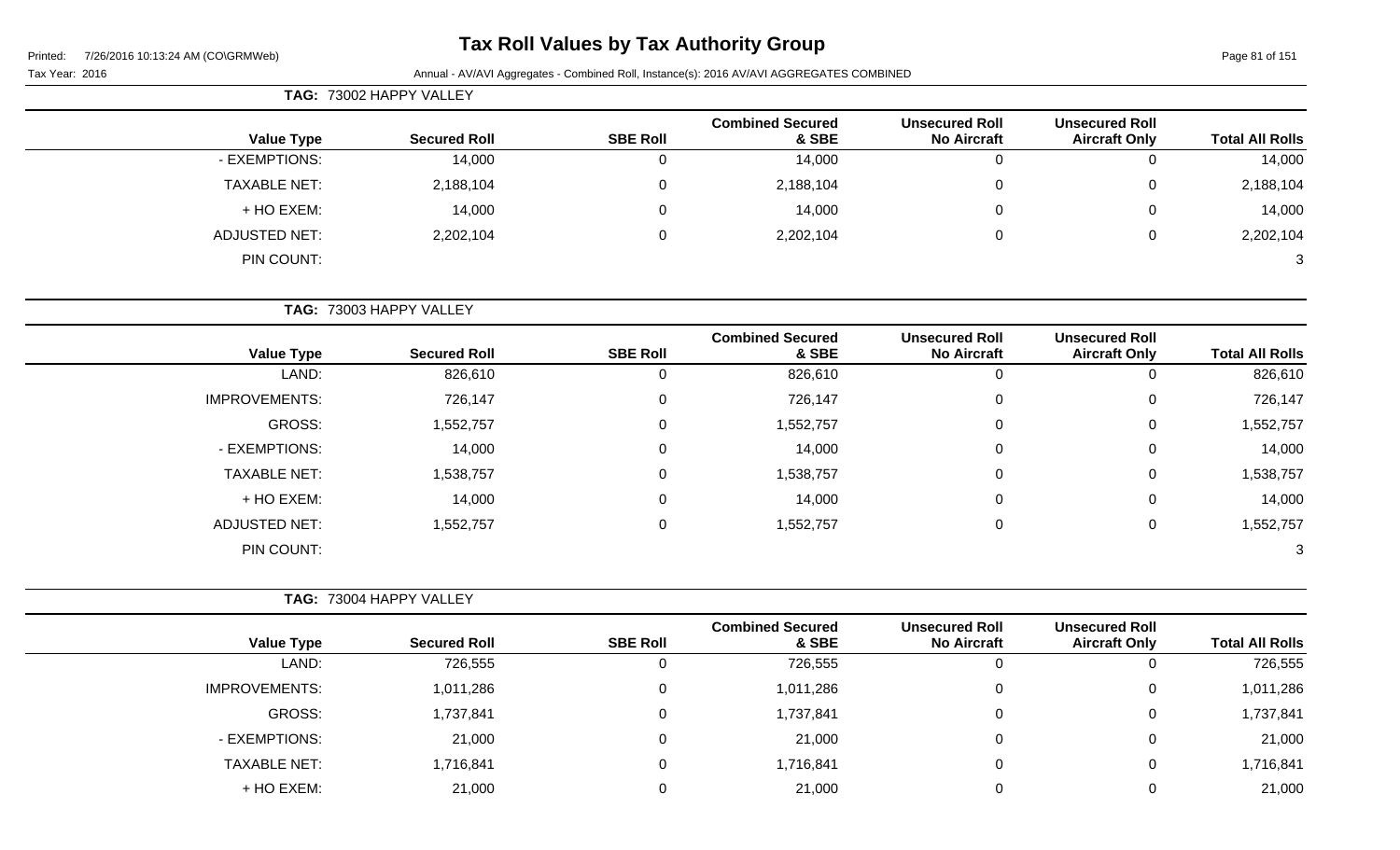Page 82 of 151

| Tax Year: 2016 |  |  |  |
|----------------|--|--|--|
|----------------|--|--|--|

|                      | TAG: 73004 HAPPY VALLEY |                 |                                  |                                             |                                               |                        |
|----------------------|-------------------------|-----------------|----------------------------------|---------------------------------------------|-----------------------------------------------|------------------------|
| <b>Value Type</b>    | <b>Secured Roll</b>     | <b>SBE Roll</b> | <b>Combined Secured</b><br>& SBE | <b>Unsecured Roll</b><br><b>No Aircraft</b> | <b>Unsecured Roll</b><br><b>Aircraft Only</b> | <b>Total All Rolls</b> |
| <b>ADJUSTED NET:</b> | 1,737,841               | 0               | 1,737,841                        | $\mathbf 0$                                 | $\mathbf 0$                                   | 1,737,841              |
| PIN COUNT:           |                         |                 |                                  |                                             |                                               |                        |
|                      | TAG: 73005 HAPPY VALLEY |                 |                                  |                                             |                                               |                        |
| <b>Value Type</b>    | <b>Secured Roll</b>     | <b>SBE Roll</b> | <b>Combined Secured</b><br>& SBE | <b>Unsecured Roll</b><br><b>No Aircraft</b> | <b>Unsecured Roll</b><br><b>Aircraft Only</b> | <b>Total All Rolls</b> |
| LAND:                | 97,300                  | 0               | 97,300                           | $\pmb{0}$                                   | $\mathbf 0$                                   | 97,300                 |
| <b>IMPROVEMENTS:</b> | 54,626                  | 0               | 54,626                           | 0                                           | 0                                             | 54,626                 |
| GROSS:               | 151,926                 | 0               | 151,926                          | 0                                           | 0                                             | 151,926                |
| <b>TAXABLE NET:</b>  | 151,926                 | 0               | 151,926                          | 0                                           | $\mathbf 0$                                   | 151,926                |
| <b>ADJUSTED NET:</b> | 151,926                 | $\Omega$        | 151,926                          | 0                                           | $\mathbf 0$                                   | 151,926                |
| PIN COUNT:           |                         |                 |                                  |                                             |                                               | $\overline{c}$         |
|                      | TAG: 79001 LOMA PRIETA  |                 |                                  |                                             |                                               |                        |
| <b>Value Type</b>    | <b>Secured Roll</b>     | <b>SBE Roll</b> | <b>Combined Secured</b><br>& SBE | <b>Unsecured Roll</b><br><b>No Aircraft</b> | <b>Unsecured Roll</b><br><b>Aircraft Only</b> | <b>Total All Rolls</b> |
| LAND:                | 6,853,182               | $\mathbf 0$     | 6,853,182                        | $\pmb{0}$                                   | $\mathbf 0$                                   | 6,853,182              |
| <b>IMPROVEMENTS:</b> | 5,641,254               | 0               | 5,641,254                        | 0                                           | 0                                             | 5,641,254              |
| PERSONAL PROP:       | $\mathbf 0$             | 0               | $\mathbf 0$                      | 33,819                                      | 0                                             | 33,819                 |
| <b>GROSS:</b>        | 12,494,436              | 0               | 12,494,436                       | 33,819                                      | $\mathbf 0$                                   | 12,528,255             |
| - EXEMPTIONS:        | 85,563                  | 0               | 85,563                           | 0                                           | 0                                             | 85,563                 |
| <b>TAXABLE NET:</b>  | 12,408,873              | 0               | 12,408,873                       | 33,819                                      | 0                                             | 12,442,692             |
| + HO EXEM:           | 84,000                  | 0               | 84,000                           | $\pmb{0}$                                   | 0                                             | 84,000                 |
| <b>ADJUSTED NET:</b> | 12,492,873              | 0               | 12,492,873                       | 33,819                                      | $\mathbf 0$                                   | 12,526,692             |
| PIN COUNT:           |                         |                 |                                  |                                             |                                               | 23                     |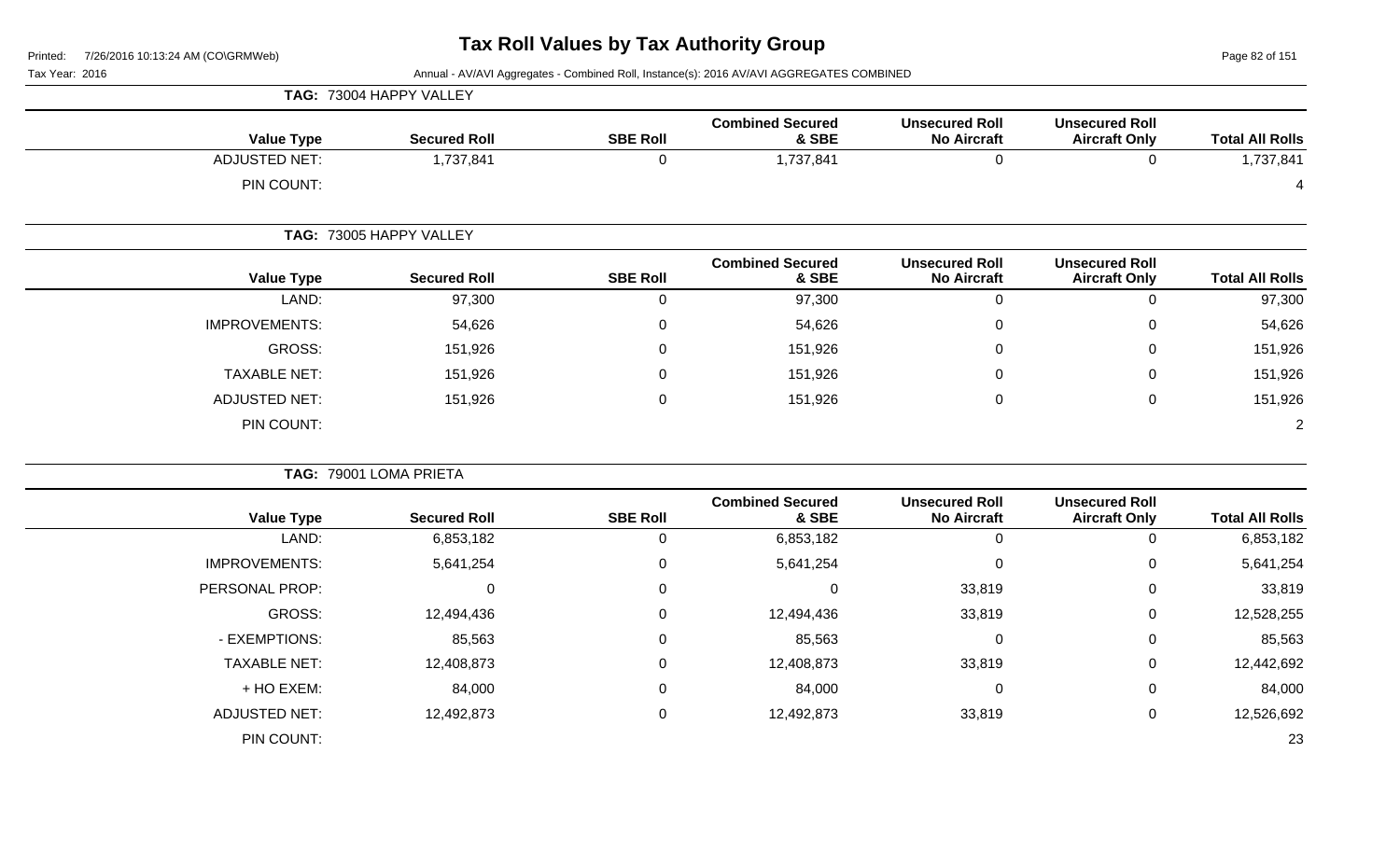# **Tax Roll Values by Tax Authority Group**

#### Tax Year: 2016 **Annual - AV/AVI Aggregates - Combined Roll**, Instance(s): 2016 AV/AVI AGGREGATES COMBINED

**TAG:** 79004 LOMA PRIETA

| <b>Value Type</b>    | <b>Secured Roll</b> | <b>SBE Roll</b> | <b>Combined Secured</b><br>& SBE | <b>Unsecured Roll</b><br><b>No Aircraft</b> | <b>Unsecured Roll</b><br><b>Aircraft Only</b> | <b>Total All Rolls</b> |
|----------------------|---------------------|-----------------|----------------------------------|---------------------------------------------|-----------------------------------------------|------------------------|
| LAND:                | 13,236,858          | 0               | 13,236,858                       | 0                                           |                                               | 13,236,858             |
| <b>IMPROVEMENTS:</b> | 11,577,600          | 0               | 11,577,600                       | 0                                           | 0                                             | 11,577,600             |
| PERSONAL PROP:       | 25,000              | $\mathbf 0$     | 25,000                           | $\mathbf 0$                                 | 0                                             | 25,000                 |
| GROSS:               | 24,839,458          | 0               | 24,839,458                       | $\mathbf 0$                                 | 0                                             | 24,839,458             |
| - EXEMPTIONS:        | 159,081             | 0               | 159,081                          | $\mathbf 0$                                 | 0                                             | 159,081                |
| <b>TAXABLE NET:</b>  | 24,680,377          | $\mathbf 0$     | 24,680,377                       | $\mathbf 0$                                 | 0                                             | 24,680,377             |
| + HO EXEM:           | 154,000             | $\overline{0}$  | 154,000                          | $\mathbf 0$                                 | 0                                             | 154,000                |
| <b>ADJUSTED NET:</b> | 24,834,377          | $\overline{0}$  | 24,834,377                       | $\mathbf 0$                                 | 0                                             | 24,834,377             |
| PIN COUNT:           |                     |                 |                                  |                                             |                                               | 81                     |

**TAG:** 79012 LOMA PRIETA

|                      |                     |                 | <b>Combined Secured</b> | <b>Unsecured Roll</b> | <b>Unsecured Roll</b> |                        |
|----------------------|---------------------|-----------------|-------------------------|-----------------------|-----------------------|------------------------|
| <b>Value Type</b>    | <b>Secured Roll</b> | <b>SBE Roll</b> | & SBE                   | <b>No Aircraft</b>    | <b>Aircraft Only</b>  | <b>Total All Rolls</b> |
| LAND:                | 1,180,394           |                 | 1,180,394               | $\Omega$              | 0                     | 1,180,394              |
| <b>IMPROVEMENTS:</b> | 938,259             | $\Omega$        | 938,259                 | $\Omega$              | 0                     | 938,259                |
| GROSS:               | 2,118,653           | $\Omega$        | 2,118,653               | 0                     | 0                     | 2,118,653              |
| - EXEMPTIONS:        | 7,000               | 0               | 7,000                   | 0                     | 0                     | 7,000                  |
| <b>TAXABLE NET:</b>  | 2,111,653           | $\mathbf 0$     | 2,111,653               | $\Omega$              | 0                     | 2,111,653              |
| + HO EXEM:           | 7,000               | $\Omega$        | 7,000                   | 0                     | 0                     | 7,000                  |
| <b>ADJUSTED NET:</b> | 2,118,653           | 0               | 2,118,653               | 0                     | $\mathbf 0$           | 2,118,653              |
| PIN COUNT:           |                     |                 |                         |                       |                       | 8                      |

|                      | <b>TAG: 79014 LOMA PRIETA</b> |                 |                                  |                                             |                                               |                        |
|----------------------|-------------------------------|-----------------|----------------------------------|---------------------------------------------|-----------------------------------------------|------------------------|
| <b>Value Type</b>    | <b>Secured Roll</b>           | <b>SBE Roll</b> | <b>Combined Secured</b><br>& SBE | <b>Unsecured Roll</b><br><b>No Aircraft</b> | <b>Unsecured Roll</b><br><b>Aircraft Only</b> | <b>Total All Rolls</b> |
| LAND:                | 3,741,249                     |                 | 3,741,249                        |                                             |                                               | 3,741,249              |
| <b>IMPROVEMENTS:</b> | 3,710,045                     |                 | 3,710,045                        |                                             |                                               | 3,710,045              |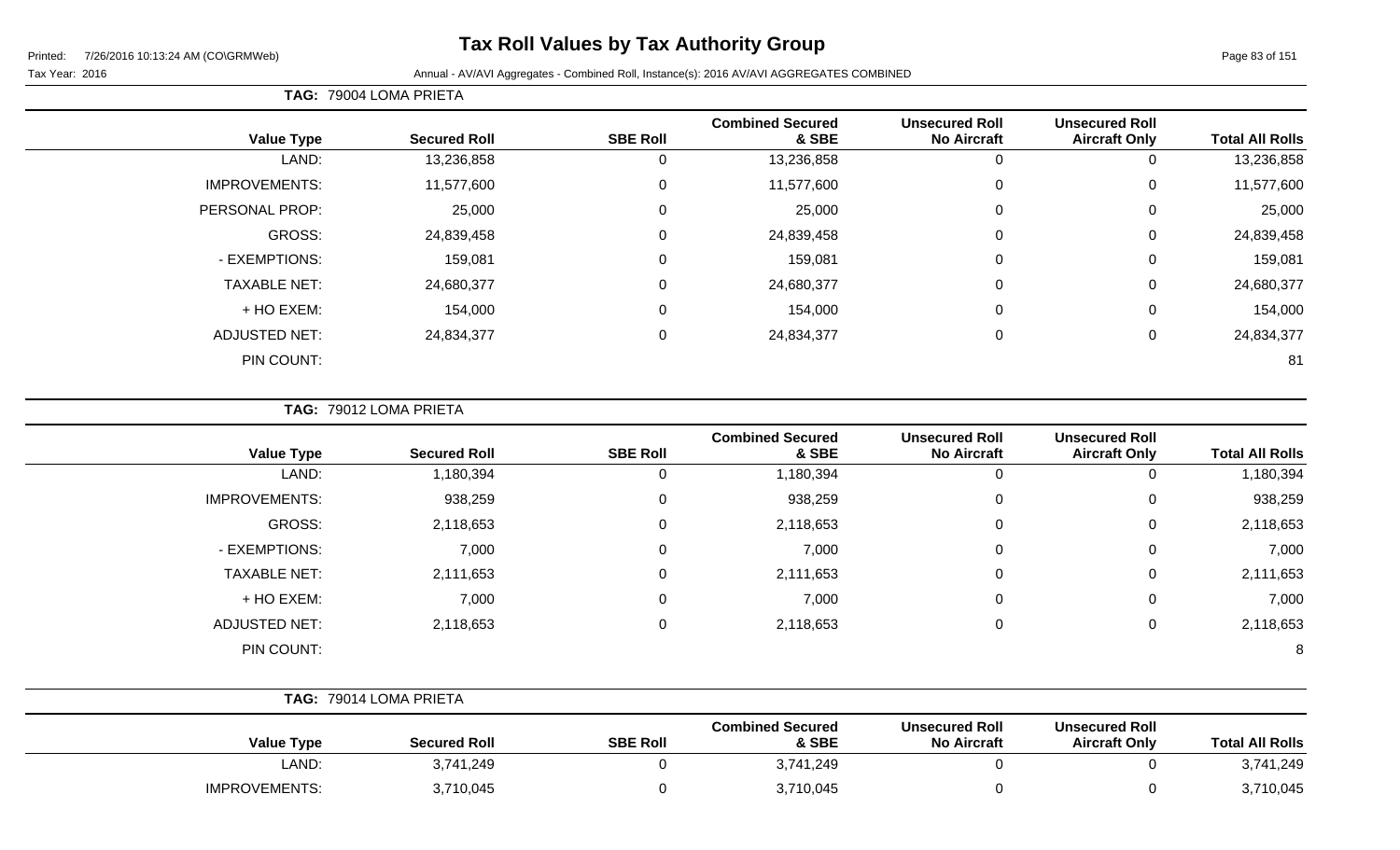# **Tax Roll Values by Tax Authority Group**

Tax Year: 2016 **Annual - AV/AVI Aggregates - Combined Roll**, Instance(s): 2016 AV/AVI AGGREGATES COMBINED

Page 84 of 151

| <b>Total All Rolls</b> | <b>Unsecured Roll</b><br><b>Aircraft Only</b> | <b>Unsecured Roll</b><br><b>No Aircraft</b> | <b>Combined Secured</b><br>& SBE | <b>SBE Roll</b> | <b>Secured Roll</b>    | <b>Value Type</b>    |
|------------------------|-----------------------------------------------|---------------------------------------------|----------------------------------|-----------------|------------------------|----------------------|
| 7,451,294              | 0                                             | 0                                           | 7,451,294                        | $\mathbf 0$     | 7,451,294              | GROSS:               |
| 42,000                 | 0                                             | $\Omega$                                    | 42,000                           | $\mathbf 0$     | 42,000                 | - EXEMPTIONS:        |
| 7,409,294              | 0                                             | $\Omega$                                    | 7,409,294                        | $\overline{0}$  | 7,409,294              | <b>TAXABLE NET:</b>  |
| 42,000                 | 0                                             |                                             | 42,000                           | $\mathbf 0$     | 42,000                 | + HO EXEM:           |
| 7,451,294              | 0                                             | $\mathbf 0$                                 | 7,451,294                        | $\mathbf 0$     | 7,451,294              | <b>ADJUSTED NET:</b> |
| 19                     |                                               |                                             |                                  |                 |                        | PIN COUNT:           |
|                        |                                               |                                             |                                  |                 | TAG: 79021 LOMA PRIETA |                      |
| <b>Total All Rolls</b> | <b>Unsecured Roll</b><br><b>Aircraft Only</b> | <b>Unsecured Roll</b><br><b>No Aircraft</b> | <b>Combined Secured</b><br>& SBE | <b>SBE Roll</b> | <b>Secured Roll</b>    | <b>Value Type</b>    |
| 150,762                | 0                                             | 0                                           | 150,762                          | $\overline{0}$  | 150,762                | LAND:                |
| 421,248                | 0                                             | $\Omega$                                    | 421,248                          | $\mathbf 0$     | 421,248                | <b>IMPROVEMENTS:</b> |
| 572,010                | 0                                             | $\Omega$                                    | 572,010                          | $\mathbf 0$     | 572,010                | GROSS:               |
| 7,000                  | 0                                             | 0                                           | 7,000                            | $\mathbf 0$     | 7,000                  | - EXEMPTIONS:        |
| 565,010                | 0                                             | $\Omega$                                    | 565,010                          | $\overline{0}$  | 565,010                | <b>TAXABLE NET:</b>  |
| 7,000                  | 0                                             | $\Omega$                                    | 7,000                            | $\mathbf 0$     | 7,000                  | + HO EXEM:           |
| 572,010                | 0                                             | $\mathbf 0$                                 | 572,010                          | $\mathbf 0$     | 572,010                | <b>ADJUSTED NET:</b> |
| -1                     |                                               |                                             |                                  |                 |                        | PIN COUNT:           |
|                        |                                               |                                             |                                  |                 | TAG: 79022 LOMA PRIETA |                      |
|                        |                                               |                                             |                                  |                 |                        |                      |

| <b>Value Type</b>    | <b>Secured Roll</b> | <b>SBE Roll</b> | <b>Combined Secured</b><br>& SBE | <b>Unsecured Roll</b><br><b>No Aircraft</b> | <b>Unsecured Roll</b><br><b>Aircraft Only</b> | <b>Total All Rolls</b> |
|----------------------|---------------------|-----------------|----------------------------------|---------------------------------------------|-----------------------------------------------|------------------------|
| LAND:                | 636,624             |                 | 636,624                          |                                             | U                                             | 636,624                |
| <b>IMPROVEMENTS:</b> | 954,937             |                 | 954,937                          |                                             | 0                                             | 954,937                |
| <b>GROSS:</b>        | 1,591,561           |                 | 1,591,561                        |                                             | 0                                             | 1,591,561              |
| - EXEMPTIONS:        | 7,000               |                 | 7,000                            |                                             | 0                                             | 7,000                  |
| <b>TAXABLE NET:</b>  | 1,584,561           |                 | 1,584,561                        |                                             | 0                                             | 1,584,561              |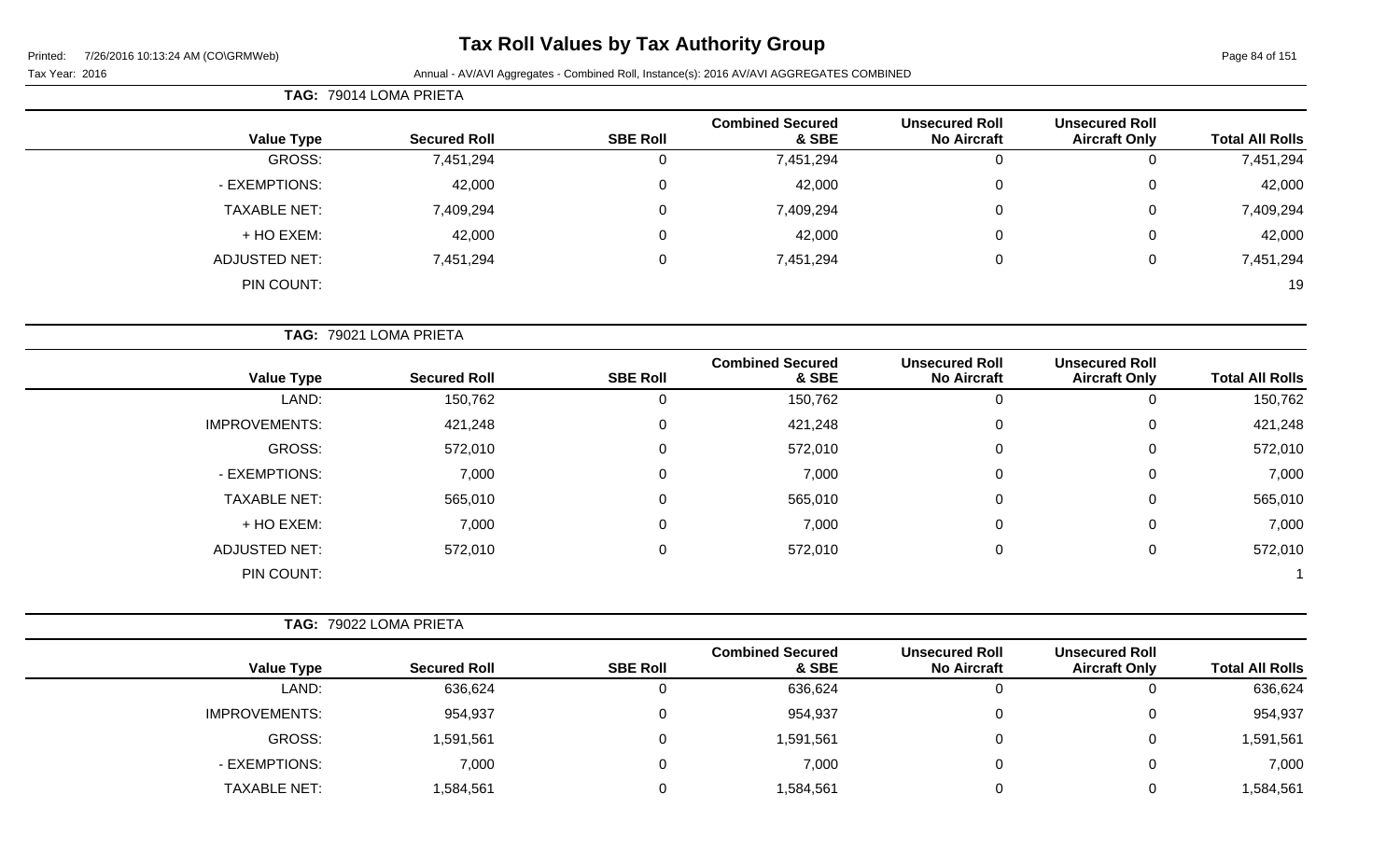Page 85 of 151

|                        |                                               |                                             | Annual - AV/AVI Aggregates - Combined Roll, Instance(s): 2016 AV/AVI AGGREGATES COMBINED |                 |                        | Tax Year: 2016       |
|------------------------|-----------------------------------------------|---------------------------------------------|------------------------------------------------------------------------------------------|-----------------|------------------------|----------------------|
|                        |                                               |                                             |                                                                                          |                 | TAG: 79022 LOMA PRIETA |                      |
| <b>Total All Rolls</b> | <b>Unsecured Roll</b><br><b>Aircraft Only</b> | <b>Unsecured Roll</b><br><b>No Aircraft</b> | <b>Combined Secured</b><br>& SBE                                                         | <b>SBE Roll</b> | <b>Secured Roll</b>    | <b>Value Type</b>    |
| 7,000                  | $\mathbf 0$                                   | $\mathbf 0$                                 | 7,000                                                                                    | 0               | 7,000                  | + HO EXEM:           |
| 1,591,561              | $\mathbf 0$                                   | $\pmb{0}$                                   | 1,591,561                                                                                | 0               | 1,591,561              | <b>ADJUSTED NET:</b> |
|                        |                                               |                                             |                                                                                          |                 |                        | PIN COUNT:           |
|                        |                                               |                                             |                                                                                          |                 | TAG: 79030 LOMA PRIETA |                      |
| <b>Total All Rolls</b> | <b>Unsecured Roll</b><br><b>Aircraft Only</b> | <b>Unsecured Roll</b><br><b>No Aircraft</b> | <b>Combined Secured</b><br>& SBE                                                         | <b>SBE Roll</b> | <b>Secured Roll</b>    | <b>Value Type</b>    |
| 18,481,448             | 0                                             | $\boldsymbol{0}$                            | 18,481,448                                                                               | 0               | 18,481,448             | LAND:                |
| 18,918,110             | 0                                             | $\pmb{0}$                                   | 18,918,110                                                                               | 0               | 18,918,110             | IMPROVEMENTS:        |
| 9,267                  | 0                                             | 9,267                                       | $\Omega$                                                                                 | 0               | $\mathbf{0}$           | PERSONAL PROP:       |
| 37,408,825             | 0                                             | 9,267                                       | 37,399,558                                                                               | 0               | 37,399,558             | <b>GROSS:</b>        |
| 280,793                | 0                                             | $\pmb{0}$                                   | 280,793                                                                                  | 0               | 280,793                | - EXEMPTIONS:        |
| 37,128,032             | 0                                             | 9,267                                       | 37,118,765                                                                               | 0               | 37,118,765             | <b>TAXABLE NET:</b>  |
| 280,000                | 0                                             | 0                                           | 280,000                                                                                  | 0               | 280,000                | + HO EXEM:           |
| 37,408,032             | $\pmb{0}$                                     | 9,267                                       | 37,398,765                                                                               | 0               | 37,398,765             | <b>ADJUSTED NET:</b> |
| 65                     |                                               |                                             |                                                                                          |                 |                        | PIN COUNT:           |
|                        |                                               |                                             |                                                                                          |                 | TAG: 79031 LOMA PRIETA |                      |
| <b>Total All Rolls</b> | <b>Unsecured Roll</b><br><b>Aircraft Only</b> | <b>Unsecured Roll</b><br><b>No Aircraft</b> | <b>Combined Secured</b><br>& SBE                                                         | <b>SBE Roll</b> | <b>Secured Roll</b>    | <b>Value Type</b>    |
| 35,357,210             | 0                                             | 0                                           | 35, 357, 210                                                                             | 0               | 35, 357, 210           | LAND:                |
| 33,462,706             | 0                                             | 0                                           | 33,462,706                                                                               | 0               | 33,462,706             | <b>IMPROVEMENTS:</b> |
| 10,647                 | 0                                             | 10,647                                      | $\overline{0}$                                                                           | $\overline{0}$  | $\Omega$               | PERSONAL PROP:       |
| 68,830,563             | 0                                             | 10,647                                      | 68,819,916                                                                               | 0               | 68,819,916             | GROSS:               |
| 491,302                | 0                                             | 0                                           | 491,302                                                                                  | 0               | 491,302                | - EXEMPTIONS:        |
| 68,339,261             | 0                                             | 10,647                                      | 68,328,614                                                                               | 0               | 68,328,614             | TAXABLE NET:         |
| 490,000                | 0                                             | 0                                           | 490,000                                                                                  | 0               | 490,000                | + HO EXEM:           |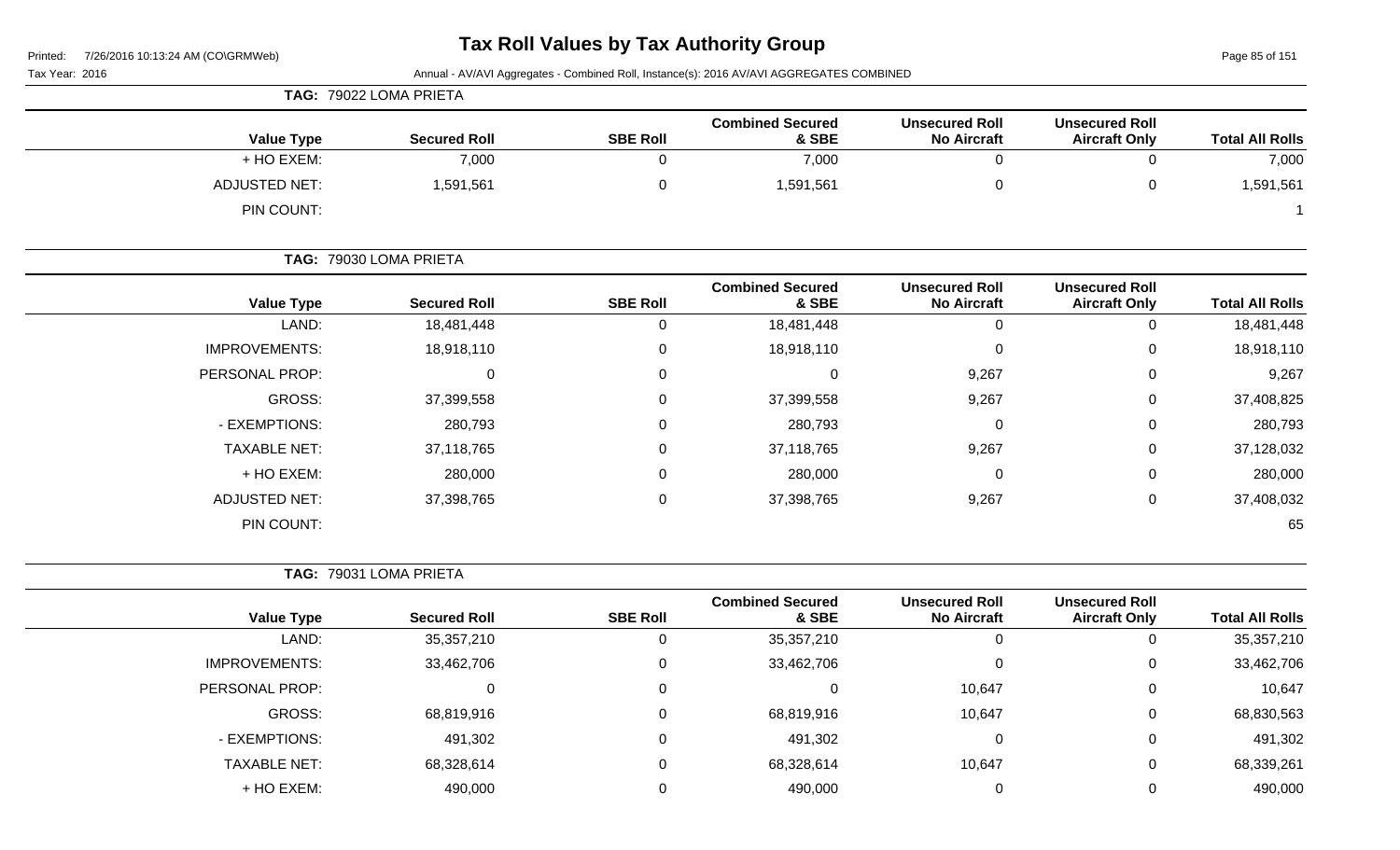Page 86 of 151

Tax Year: 2016 **Annual - AV/AVI Aggregates - Combined Roll**, Instance(s): 2016 AV/AVI AGGREGATES COMBINED

| <b>Value Type</b>    | <b>Secured Roll</b>    | <b>SBE Roll</b> | <b>Combined Secured</b><br>& SBE | <b>Unsecured Roll</b><br><b>No Aircraft</b> | <b>Unsecured Roll</b><br><b>Aircraft Only</b> | <b>Total All Rolls</b> |
|----------------------|------------------------|-----------------|----------------------------------|---------------------------------------------|-----------------------------------------------|------------------------|
| <b>ADJUSTED NET:</b> | 68,818,614             | 0               | 68,818,614                       | 10,647                                      | 0                                             | 68,829,261             |
| PIN COUNT:           |                        |                 |                                  |                                             |                                               | 119                    |
|                      | TAG: 79032 LOMA PRIETA |                 |                                  |                                             |                                               |                        |
| <b>Value Type</b>    | <b>Secured Roll</b>    | <b>SBE Roll</b> | <b>Combined Secured</b><br>& SBE | <b>Unsecured Roll</b><br><b>No Aircraft</b> | <b>Unsecured Roll</b><br><b>Aircraft Only</b> | <b>Total All Rolls</b> |
| LAND:                | 368,667,164            | 0               | 368,667,164                      | 0                                           | 0                                             | 368,667,164            |
| <b>IMPROVEMENTS:</b> | 320,891,628            | $\Omega$        | 320,891,628                      | 726,803                                     | 0                                             | 321,618,431            |
| PERSONAL PROP:       | 6,500                  | $\mathbf{0}$    | 6,500                            | 1,071,347                                   | 0                                             | 1,077,847              |
| GROSS:               | 689,565,292            | $\Omega$        | 689,565,292                      | 1,798,150                                   | 0                                             | 691,363,442            |
| - EXEMPTIONS:        | 5,630,999              | 0               | 5,630,999                        | $\mathbf 0$                                 | 0                                             | 5,630,999              |
| <b>TAXABLE NET:</b>  | 683,934,293            | $\Omega$        | 683,934,293                      | 1,798,150                                   | 0                                             | 685,732,443            |
| + HO EXEM:           | 4,212,600              | 0               | 4,212,600                        | $\mathbf 0$                                 | 0                                             | 4,212,600              |
| <b>ADJUSTED NET:</b> | 688,146,893            | 0               | 688,146,893                      | 1,798,150                                   | 0                                             | 689,945,043            |
| PIN COUNT:           |                        |                 |                                  |                                             |                                               | 1,299                  |

**TAG:** 79033 LOMA PRIETA

**TAG:** 79031 LOMA PRIETA

| <b>Value Type</b>    | <b>Secured Roll</b> | <b>SBE Roll</b> | <b>Combined Secured</b><br>& SBE | <b>Unsecured Roll</b><br><b>No Aircraft</b> | <b>Unsecured Roll</b><br><b>Aircraft Only</b> | <b>Total All Rolls</b> |
|----------------------|---------------------|-----------------|----------------------------------|---------------------------------------------|-----------------------------------------------|------------------------|
| LAND:                | 19,667,521          | 0               | 19,667,521                       | 0                                           |                                               | 19,667,521             |
| <b>IMPROVEMENTS:</b> | 20,243,820          | 0               | 20,243,820                       | $\Omega$                                    | 0                                             | 20,243,820             |
| PERSONAL PROP:       | 0                   | 0               | 0                                | 6,257                                       | 0                                             | 6,257                  |
| <b>GROSS:</b>        | 39,911,341          | 0               | 39,911,341                       | 6,257                                       | 0                                             | 39,917,598             |
| - EXEMPTIONS:        | 257,814             | 0               | 257,814                          | 0                                           | 0                                             | 257,814                |
| <b>TAXABLE NET:</b>  | 39,653,527          | 0               | 39,653,527                       | 6,257                                       | 0                                             | 39,659,784             |
| + HO EXEM:           | 257,600             | 0               | 257,600                          | 0                                           | 0                                             | 257,600                |
| <b>ADJUSTED NET:</b> | 39,911,127          | 0               | 39,911,127                       | 6,257                                       |                                               | 39,917,384             |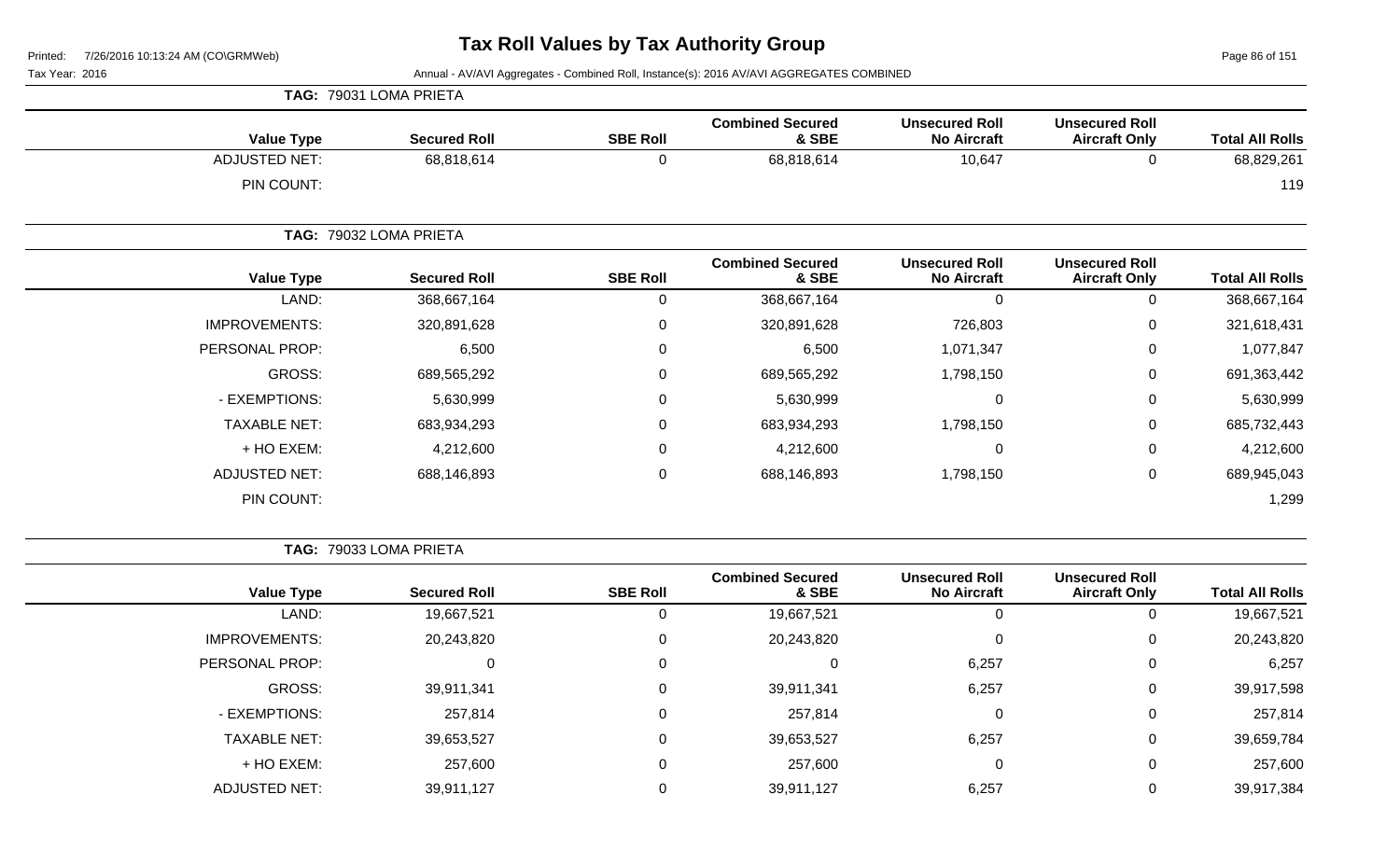**TAG:** 79033 LOMA PRIETA

Page 87 of 151

Tax Year: 2016 **Annual - AV/AVI Aggregates - Combined Roll**, Instance(s): 2016 AV/AVI AGGREGATES COMBINED

| <b>Total All Rolls</b> | <b>Unsecured Roll</b><br><b>Aircraft Only</b> | <b>Unsecured Roll</b><br><b>No Aircraft</b> | <b>Combined Secured</b><br>& SBE | <b>SBE Roll</b> | <b>Secured Roll</b>    | <b>Value Type</b>    |
|------------------------|-----------------------------------------------|---------------------------------------------|----------------------------------|-----------------|------------------------|----------------------|
| 63                     |                                               |                                             |                                  |                 |                        | PIN COUNT:           |
|                        |                                               |                                             |                                  |                 | TAG: 79034 LOMA PRIETA |                      |
| <b>Total All Rolls</b> | <b>Unsecured Roll</b><br><b>Aircraft Only</b> | <b>Unsecured Roll</b><br><b>No Aircraft</b> | <b>Combined Secured</b><br>& SBE | <b>SBE Roll</b> | <b>Secured Roll</b>    | <b>Value Type</b>    |
| 2,029,902              | $\mathbf 0$                                   | $\mathbf 0$                                 | 2,029,902                        | $\mathbf 0$     | 2,029,902              | LAND:                |
| 2,446,333              | 0                                             | $\overline{0}$                              | 2,446,333                        | $\mathbf 0$     | 2,446,333              | <b>IMPROVEMENTS:</b> |
| 4,476,235              | 0                                             | 0                                           | 4,476,235                        | 0               | 4,476,235              | GROSS:               |
| 28,000                 | 0                                             | 0                                           | 28,000                           | 0               | 28,000                 | - EXEMPTIONS:        |
| 4,448,235              | 0                                             | $\Omega$                                    | 4,448,235                        | $\mathbf{0}$    | 4,448,235              | <b>TAXABLE NET:</b>  |
| 28,000                 | 0                                             | 0                                           | 28,000                           | 0               | 28,000                 | + HO EXEM:           |
| 4,476,235              | $\mathsf 0$                                   | $\mathbf 0$                                 | 4,476,235                        | $\mathbf 0$     | 4,476,235              | <b>ADJUSTED NET:</b> |
| 9                      |                                               |                                             |                                  |                 |                        | PIN COUNT:           |
|                        |                                               |                                             |                                  |                 | TAG: 79035 LOMA PRIETA |                      |
| <b>Total All Rolls</b> | <b>Unsecured Roll</b><br><b>Aircraft Only</b> | <b>Unsecured Roll</b><br><b>No Aircraft</b> | <b>Combined Secured</b><br>& SBE | <b>SBE Roll</b> | <b>Secured Roll</b>    | <b>Value Type</b>    |
| 4,683,770              | $\mathbf 0$                                   | $\mathbf 0$                                 | 4,683,770                        | $\mathbf 0$     | 4,683,770              | LAND:                |
| 2,702,805              | 0                                             | 0                                           | 2,702,805                        | $\mathbf{0}$    | 2,702,805              | <b>IMPROVEMENTS:</b> |
| 7,386,575              | 0                                             | 0                                           | 7,386,575                        | 0               | 7,386,575              | GROSS:               |
| 42,000                 | 0                                             | 0                                           | 42,000                           | 0               | 42,000                 | - EXEMPTIONS:        |
| 7,344,575              | $\mathbf 0$                                   | 0                                           | 7,344,575                        | $\mathbf 0$     | 7,344,575              | <b>TAXABLE NET:</b>  |
| 42,000                 | 0                                             | 0                                           | 42,000                           | $\mathbf{0}$    | 42,000                 | + HO EXEM:           |
| 7,386,575              | $\mathbf 0$                                   | 0                                           | 7,386,575                        | $\mathbf 0$     | 7,386,575              | <b>ADJUSTED NET:</b> |

PIN COUNT: 18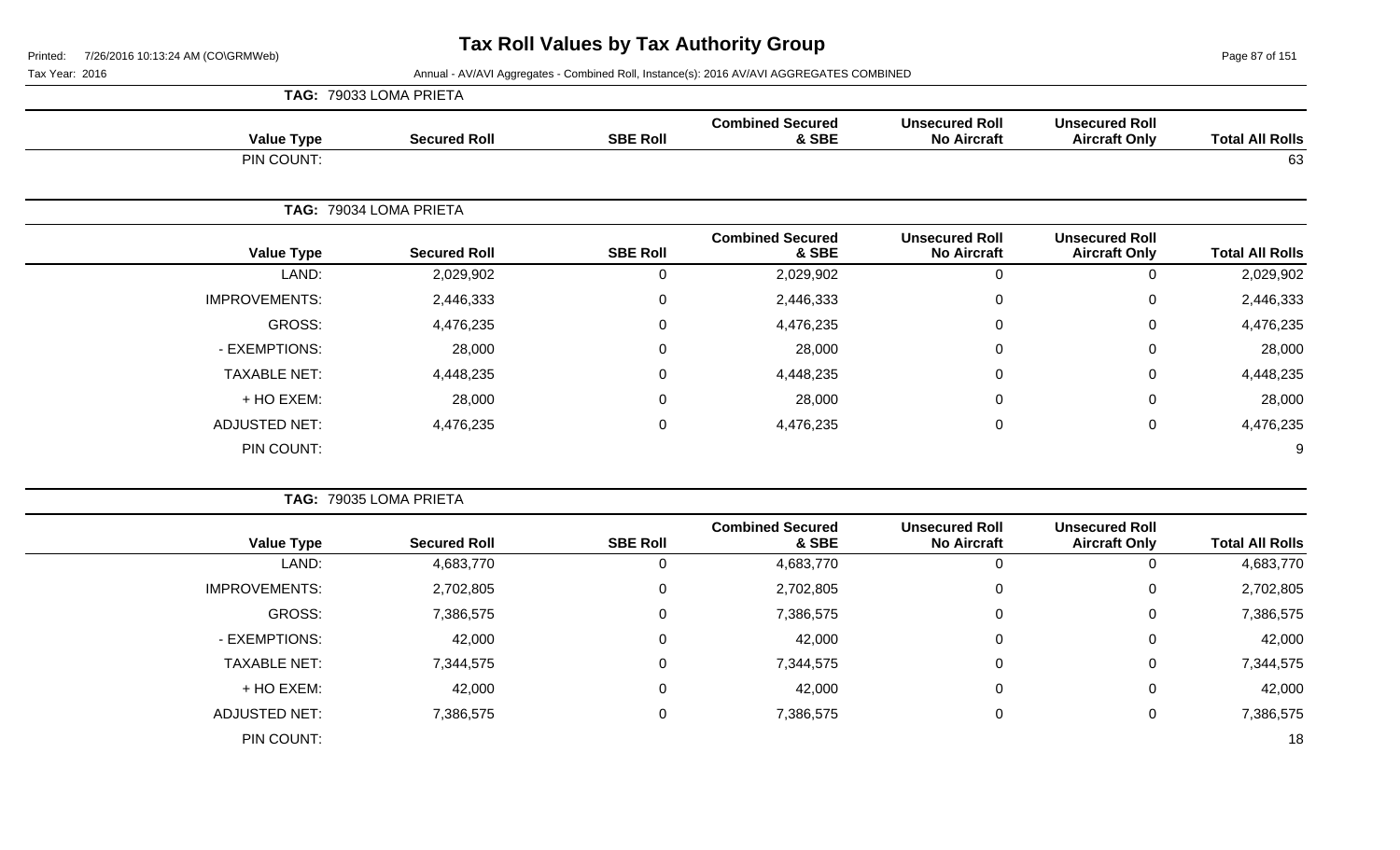# **Tax Roll Values by Tax Authority Group**

**TAG:** 79036 LOMA PRIETA

Tax Year: 2016 **Annual - AV/AVI Aggregates - Combined Roll**, Instance(s): 2016 AV/AVI AGGREGATES COMBINED

| <b>Total All Rolls</b> | <b>Unsecured Roll</b><br><b>Aircraft Only</b> | <b>Unsecured Roll</b><br><b>No Aircraft</b> | <b>Combined Secured</b><br>& SBE | <b>SBE Roll</b> | <b>Secured Roll</b> | <b>Value Type</b>    |
|------------------------|-----------------------------------------------|---------------------------------------------|----------------------------------|-----------------|---------------------|----------------------|
| 150,697                | 0                                             | 0                                           | 150,697                          | 0               | 150,697             | LAND:                |
| 634,097                | $\mathbf 0$                                   | 0                                           | 634,097                          | 0               | 634,097             | <b>IMPROVEMENTS:</b> |
| 784,794                | 0                                             | 0                                           | 784,794                          | 0               | 784,794             | GROSS:               |
| 7,000                  | $\mathbf 0$                                   | 0                                           | 7,000                            | 0               | 7,000               | - EXEMPTIONS:        |
| 777,794                | $\overline{0}$                                | 0                                           | 777,794                          | 0               | 777,794             | <b>TAXABLE NET:</b>  |
| 7,000                  | $\mathbf 0$                                   | 0                                           | 7,000                            | 0               | 7,000               | + HO EXEM:           |
| 784,794                | $\mathbf 0$                                   | 0                                           | 784,794                          | 0               | 784,794             | <b>ADJUSTED NET:</b> |
| $\overline{2}$         |                                               |                                             |                                  |                 |                     | PIN COUNT:           |
|                        |                                               |                                             |                                  |                 |                     |                      |

**TAG:** 79037 LOMA PRIETA

| <b>Value Type</b>          | <b>Secured Roll</b> | <b>SBE Roll</b> | <b>Combined Secured</b><br>& SBE | <b>Unsecured Roll</b><br><b>No Aircraft</b> | <b>Unsecured Roll</b><br><b>Aircraft Only</b> | <b>Total All Rolls</b> |
|----------------------------|---------------------|-----------------|----------------------------------|---------------------------------------------|-----------------------------------------------|------------------------|
| LAND:                      | 192,292             | 0               | 192,292                          | $\pmb{0}$                                   | $\mathbf 0$                                   | 192,292                |
| <b>IMPROVEMENTS:</b>       | 261,010             | 0               | 261,010                          | $\pmb{0}$                                   | 0                                             | 261,010                |
| PERSONAL PROP:             | 0                   | 0               | 0                                | 7,784                                       | 0                                             | 7,784                  |
| GROSS:                     | 453,302             | 0               | 453,302                          | 7,784                                       | 0                                             | 461,086                |
| - EXEMPTIONS:              | 7,000               | 0               | 7,000                            | $\pmb{0}$                                   | $\mathbf 0$                                   | 7,000                  |
| <b>TAXABLE NET:</b>        | 446,302             | 0               | 446,302                          | 7,784                                       | $\pmb{0}$                                     | 454,086                |
| + HO EXEM:                 | 7,000               | 0               | 7,000                            | $\pmb{0}$                                   | 0                                             | 7,000                  |
| <b>ADJUSTED NET:</b>       | 453,302             | 0               | 453,302                          | 7,784                                       | $\mathbf 0$                                   | 461,086                |
| PIN COUNT:                 |                     |                 |                                  |                                             |                                               | $\overline{2}$         |
| <b>TAG: 82003 LIVE OAK</b> |                     |                 |                                  |                                             |                                               |                        |
| <b>Value Type</b>          | <b>Secured Roll</b> | <b>SBE Roll</b> | <b>Combined Secured</b><br>& SBE | <b>Unsecured Roll</b><br><b>No Aircraft</b> | <b>Unsecured Roll</b><br><b>Aircraft Only</b> | <b>Total All Rolls</b> |
| PIN COUNT:                 |                     |                 |                                  |                                             |                                               | 2                      |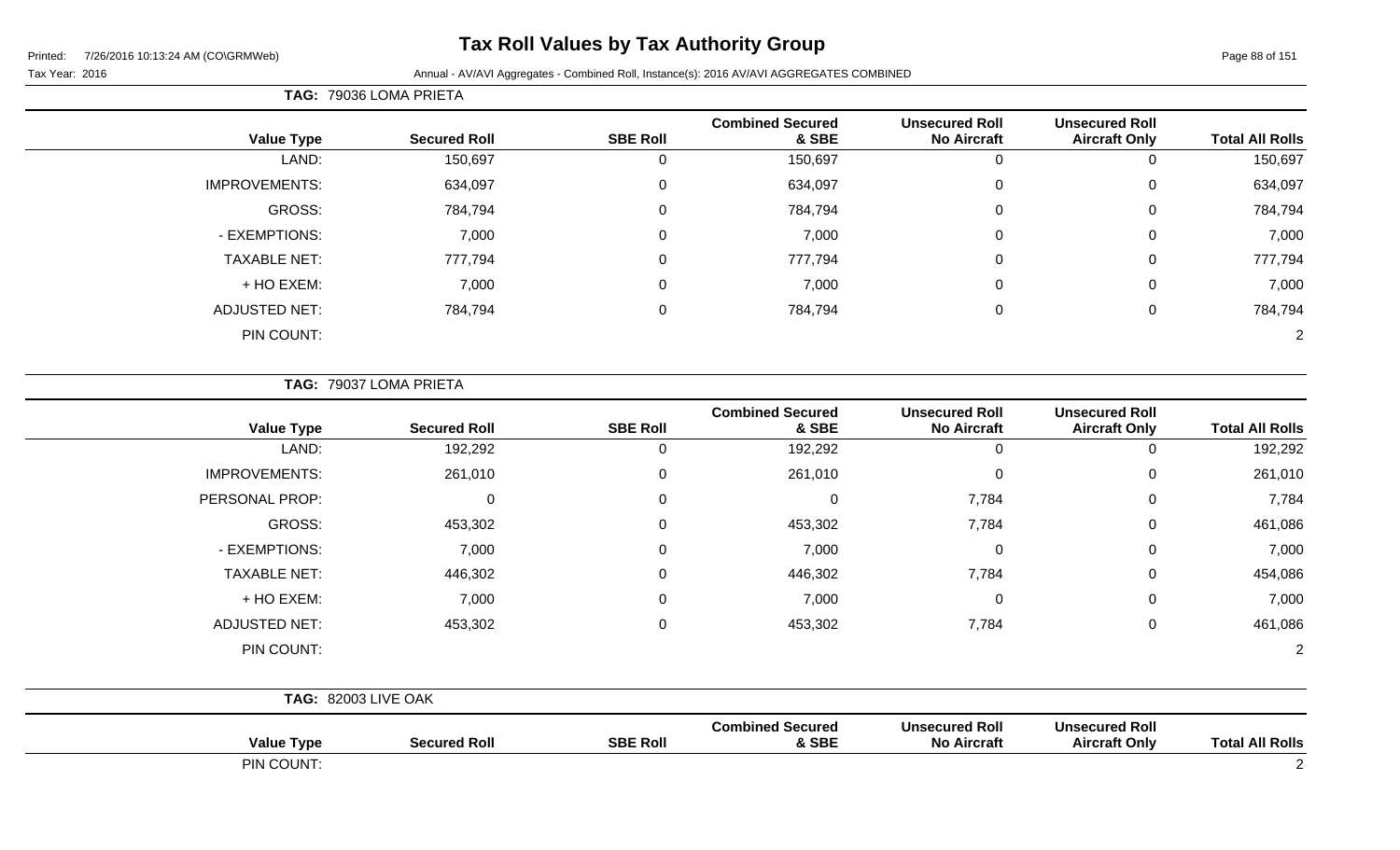# **Tax Roll Values by Tax Authority Group**

#### Tax Year: 2016 **Annual - AV/AVI Aggregates - Combined Roll**, Instance(s): 2016 AV/AVI AGGREGATES COMBINED

**TAG:** 82040 LIVE OAK

| <b>Total All Rolls</b> | <b>Unsecured Roll</b><br><b>Aircraft Only</b> | <b>Unsecured Roll</b><br><b>No Aircraft</b> | <b>Combined Secured</b><br>& SBE | <b>SBE Roll</b> | <b>Secured Roll</b> | <b>Value Type</b>    |
|------------------------|-----------------------------------------------|---------------------------------------------|----------------------------------|-----------------|---------------------|----------------------|
| 1,899,672,922          | 0                                             | 874,917                                     | 1,898,798,005                    | 0               | 1,898,798,005       | LAND:                |
| 1,348,775,863          | 0                                             | 10,419,321                                  | 1,338,356,542                    | 0               | 1,338,356,542       | <b>IMPROVEMENTS:</b> |
| 17,108,290             | 0                                             | 15,715,335                                  | 1,392,955                        | 0               | 1,392,955           | PERSONAL PROP:       |
| 3,265,557,075          | $\mathbf 0$                                   | 27,009,573                                  | 3,238,547,502                    | 0               | 3,238,547,502       | <b>GROSS:</b>        |
| 58,920,462             | 0                                             | 2,248,052                                   | 56,672,410                       | $\mathbf 0$     | 56,672,410          | - EXEMPTIONS:        |
| 3,206,636,613          | $\mathbf 0$                                   | 24,761,521                                  | 3,181,875,092                    | 0               | 3,181,875,092       | <b>TAXABLE NET:</b>  |
| 21,413,197             | 0                                             | 0                                           | 21,413,197                       | 0               | 21,413,197          | + HO EXEM:           |
| 3,228,049,810          | $\mathbf 0$                                   | 24,761,521                                  | 3,203,288,289                    | 0               | 3,203,288,289       | <b>ADJUSTED NET:</b> |
| 8,088                  |                                               |                                             |                                  |                 |                     | PIN COUNT:           |
|                        |                                               |                                             |                                  |                 |                     |                      |

| TAG: 83002 MOUNTAIN |  |  |
|---------------------|--|--|
|---------------------|--|--|

| <b>Value Type</b>    | <b>Secured Roll</b> | <b>SBE Roll</b> | <b>Combined Secured</b><br>& SBE | <b>Unsecured Roll</b><br><b>No Aircraft</b> | <b>Unsecured Roll</b><br><b>Aircraft Only</b> | <b>Total All Rolls</b> |
|----------------------|---------------------|-----------------|----------------------------------|---------------------------------------------|-----------------------------------------------|------------------------|
| LAND:                | 14,256,222          | 0               | 14,256,222                       | 0                                           | 0                                             | 14,256,222             |
| <b>IMPROVEMENTS:</b> | 12,782,013          | $\mathsf 0$     | 12,782,013                       | 215,690                                     | 0                                             | 12,997,703             |
| PERSONAL PROP:       | 0                   | 0               | 0                                | 895,019                                     | 0                                             | 895,019                |
| GROSS:               | 27,038,235          | 0               | 27,038,235                       | 1,110,709                                   | 0                                             | 28,148,944             |
| - EXEMPTIONS:        | 520,435             | 0               | 520,435                          | $\Omega$                                    | 0                                             | 520,435                |
| <b>TAXABLE NET:</b>  | 26,517,800          | 0               | 26,517,800                       | 1,110,709                                   | 0                                             | 27,628,509             |
| + HO EXEM:           | 203,000             | 0               | 203,000                          | 0                                           | 0                                             | 203,000                |
| <b>ADJUSTED NET:</b> | 26,720,800          | 0               | 26,720,800                       | 1,110,709                                   | 0                                             | 27,831,509             |
| PIN COUNT:           |                     |                 |                                  |                                             |                                               | 140                    |
|                      | TAG: 83010 MOUNTAIN |                 |                                  |                                             |                                               |                        |
| <b>Value Type</b>    | <b>Secured Roll</b> | <b>SBE Roll</b> | <b>Combined Secured</b><br>& SBE | <b>Unsecured Roll</b><br><b>No Aircraft</b> | <b>Unsecured Roll</b><br><b>Aircraft Only</b> | <b>Total All Rolls</b> |

LAND: 121,928,113 0 121,928,113 0 0 121,928,113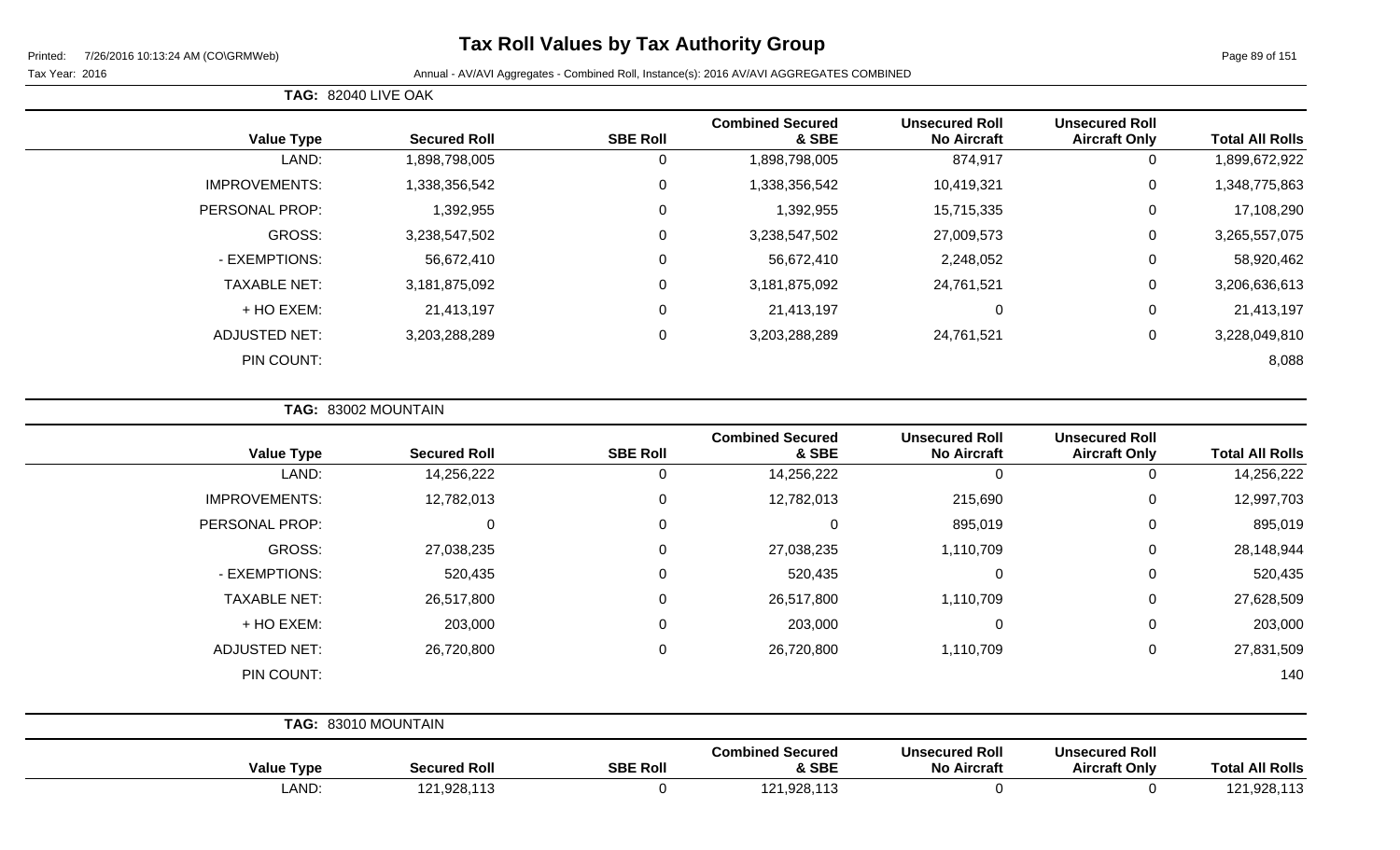# **Tax Roll Values by Tax Authority Group**

Page 90 of 151

#### Tax Year: 2016 **Annual - AV/AVI Aggregates - Combined Roll**, Instance(s): 2016 AV/AVI AGGREGATES COMBINED

| <b>Total All Rolls</b> | <b>Unsecured Roll</b><br><b>Aircraft Only</b> | <b>Unsecured Roll</b><br><b>No Aircraft</b> | <b>Combined Secured</b><br>& SBE | <b>SBE Roll</b> | <b>Secured Roll</b> | <b>Value Type</b>    |
|------------------------|-----------------------------------------------|---------------------------------------------|----------------------------------|-----------------|---------------------|----------------------|
| 111,122,585            | 0                                             | 3,845,783                                   | 107,276,802                      | v               | 107,276,802         | <b>IMPROVEMENTS:</b> |
| 480,026                | 0                                             | 374,662                                     | 105,364                          | 0               | 105,364             | PERSONAL PROP:       |
| 233,530,724            | 0                                             | 4,220,445                                   | 229,310,279                      | 0               | 229,310,279         | GROSS:               |
| 3,380,123              | 0                                             | 9,358                                       | 3,370,765                        | 0               | 3,370,765           | - EXEMPTIONS:        |
| 230,150,601            | 0                                             | 4,211,087                                   | 225,939,514                      | 0               | 225,939,514         | <b>TAXABLE NET:</b>  |
| 1,649,200              | $\mathbf 0$                                   | $\mathbf 0$                                 | 1,649,200                        | 0               | 1,649,200           | + HO EXEM:           |
| 231,799,801            | 0                                             | 4,211,087                                   | 227,588,714                      | 0               | 227,588,714         | <b>ADJUSTED NET:</b> |
| 578                    |                                               |                                             |                                  |                 |                     | PIN COUNT:           |
|                        |                                               |                                             |                                  |                 |                     |                      |

**TAG:** 86003 PACIFIC

**TAG:** 83010 MOUNTAIN

| <b>Value Type</b>    | <b>Secured Roll</b> | <b>SBE Roll</b> | <b>Combined Secured</b><br>& SBE | <b>Unsecured Roll</b><br><b>No Aircraft</b> | <b>Unsecured Roll</b><br><b>Aircraft Only</b> | <b>Total All Rolls</b> |
|----------------------|---------------------|-----------------|----------------------------------|---------------------------------------------|-----------------------------------------------|------------------------|
| LAND:                | 12,929,410          | 0               | 12,929,410                       | 0                                           | 0                                             | 12,929,410             |
| <b>IMPROVEMENTS:</b> | 9,842,351           | $\mathbf{0}$    | 9,842,351                        | 215,855                                     | $\mathbf 0$                                   | 10,058,206             |
| PERSONAL PROP:       | 2,000               | $\mathbf{0}$    | 2,000                            | 262,771                                     | $\mathbf 0$                                   | 264,771                |
| GROSS:               | 22,773,761          | $\mathbf{0}$    | 22,773,761                       | 478,626                                     | 0                                             | 23,252,387             |
| - EXEMPTIONS:        | 205,492             |                 | 205,492                          | $\mathbf 0$                                 | 0                                             | 205,492                |
| <b>TAXABLE NET:</b>  | 22,568,269          |                 | 22,568,269                       | 478,626                                     | 0                                             | 23,046,895             |
| + HO EXEM:           | 168,000             | $\Omega$        | 168,000                          | 0                                           | 0                                             | 168,000                |
| <b>ADJUSTED NET:</b> | 22,736,269          | $\Omega$        | 22,736,269                       | 478,626                                     | 0                                             | 23,214,895             |
| PIN COUNT:           |                     |                 |                                  |                                             |                                               | 85                     |

|                      | TAG: 86020 PACIFIC  |                 |                                  |                                             |                                               |                        |
|----------------------|---------------------|-----------------|----------------------------------|---------------------------------------------|-----------------------------------------------|------------------------|
| <b>Value Type</b>    | <b>Secured Roll</b> | <b>SBE Roll</b> | <b>Combined Secured</b><br>& SBE | <b>Unsecured Roll</b><br><b>No Aircraft</b> | <b>Unsecured Roll</b><br><b>Aircraft Only</b> | <b>Total All Rolls</b> |
| LAND:                | 10,563,820          |                 | 10,563,820                       |                                             |                                               | 10,563,820             |
| <b>IMPROVEMENTS:</b> | 5,600,394           |                 | 5,600,394                        | 195,303                                     |                                               | 5,795,697              |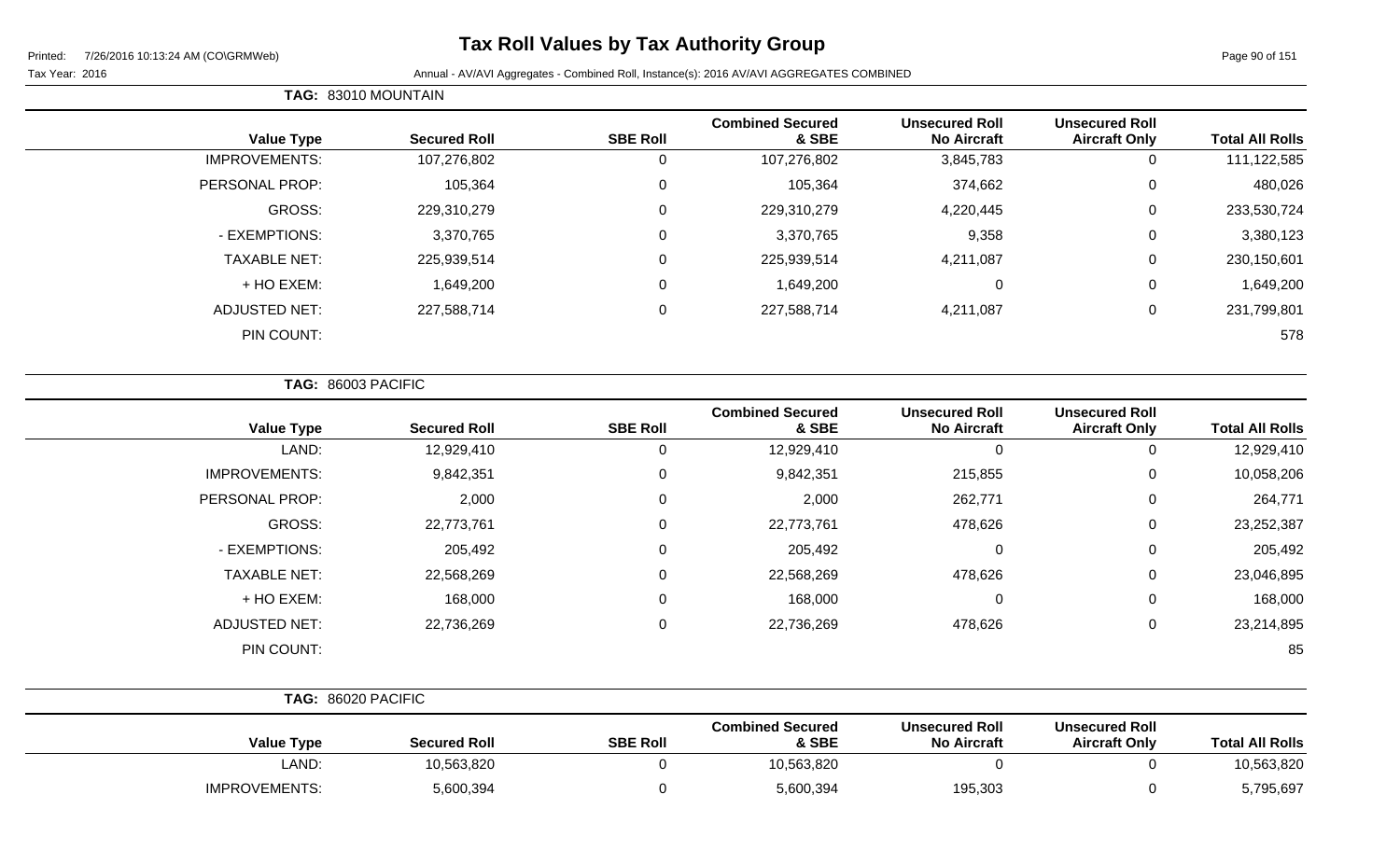# **Tax Roll Values by Tax Authority Group**

#### Tax Year: 2016 **Annual - AV/AVI Aggregates - Combined Roll**, Instance(s): 2016 AV/AVI AGGREGATES COMBINED

|                        |                                               |                                             |                                  |                  |                     | TAG: 86020 PACIFIC   |
|------------------------|-----------------------------------------------|---------------------------------------------|----------------------------------|------------------|---------------------|----------------------|
| <b>Total All Rolls</b> | <b>Unsecured Roll</b><br><b>Aircraft Only</b> | <b>Unsecured Roll</b><br><b>No Aircraft</b> | <b>Combined Secured</b><br>& SBE | <b>SBE Roll</b>  | <b>Secured Roll</b> | <b>Value Type</b>    |
| 527,239                | $\mathbf 0$                                   | 527,239                                     | $\mathbf 0$                      | 0                | $\mathbf 0$         | PERSONAL PROP:       |
| 16,886,756             | 0                                             | 722,542                                     | 16, 164, 214                     | 0                | 16,164,214          | GROSS:               |
| 294,243                | $\pmb{0}$                                     | $\mathbf 0$                                 | 294,243                          | $\mathbf 0$      | 294,243             | - EXEMPTIONS:        |
| 16,592,513             | $\mathbf 0$                                   | 722,542                                     | 15,869,971                       | $\mathbf 0$      | 15,869,971          | <b>TAXABLE NET:</b>  |
| 166,733                | 0                                             | $\mathbf 0$                                 | 166,733                          | $\mathbf 0$      | 166,733             | + HO EXEM:           |
| 16,759,246             | $\pmb{0}$                                     | 722,542                                     | 16,036,704                       | $\boldsymbol{0}$ | 16,036,704          | <b>ADJUSTED NET:</b> |
| 58                     |                                               |                                             |                                  |                  |                     | PIN COUNT:           |
|                        |                                               |                                             |                                  |                  |                     | TAG: 86021 PACIFIC   |
| <b>Total All Rolls</b> | <b>Unsecured Roll</b><br><b>Aircraft Only</b> | <b>Unsecured Roll</b><br><b>No Aircraft</b> | <b>Combined Secured</b><br>& SBE | <b>SBE Roll</b>  | <b>Secured Roll</b> | <b>Value Type</b>    |
| 4,421,374              | $\mathbf 0$                                   | 14,096                                      | 4,407,278                        | $\mathsf 0$      | 4,407,278           | LAND:                |
| 11,271,146             | $\pmb{0}$                                     | $\mathbf 0$                                 | 11,271,146                       | $\pmb{0}$        | 11,271,146          | <b>IMPROVEMENTS:</b> |
| 175,834                | 0                                             | $\mathbf 0$                                 | 175,834                          | $\mathbf 0$      | 175,834             | PERSONAL PROP:       |
| 15,868,354             | $\pmb{0}$                                     | 14,096                                      | 15,854,258                       | $\boldsymbol{0}$ | 15,854,258          | GROSS:               |
| 873                    | 0                                             | $\mathbf 0$                                 | 873                              | $\mathbf 0$      | 873                 | - EXEMPTIONS:        |
| 15,867,481             | 0                                             | 14,096                                      | 15,853,385                       | 0                | 15,853,385          | <b>TAXABLE NET:</b>  |
| 15,867,481             | $\mathbf 0$                                   | 14,096                                      | 15,853,385                       | $\mathbf 0$      | 15,853,385          | <b>ADJUSTED NET:</b> |
| 15                     |                                               |                                             |                                  |                  |                     | PIN COUNT:           |
|                        |                                               |                                             |                                  |                  |                     | TAG: 86022 PACIFIC   |
| <b>Total All Rolls</b> | <b>Unsecured Roll</b><br><b>Aircraft Only</b> | <b>Unsecured Roll</b><br><b>No Aircraft</b> | <b>Combined Secured</b><br>& SBE | <b>SBE Roll</b>  | <b>Secured Roll</b> | <b>Value Type</b>    |
| 37,468,496             | 0                                             | 82,359                                      | 37,386,137                       | 7,623            | 37,378,514          | LAND:                |
| 28,268,107             | 0                                             | 562,840                                     | 27,705,267                       | $\mathbf 0$      | 27,705,267          | <b>IMPROVEMENTS:</b> |

PERSONAL PROP: 76,589 76,589 0 76,589 76,589 76,589 1,718,255 0 1,794,844

GROSS: 65,160,370 7,623 65,167,993 2,363,454 0 67,531,447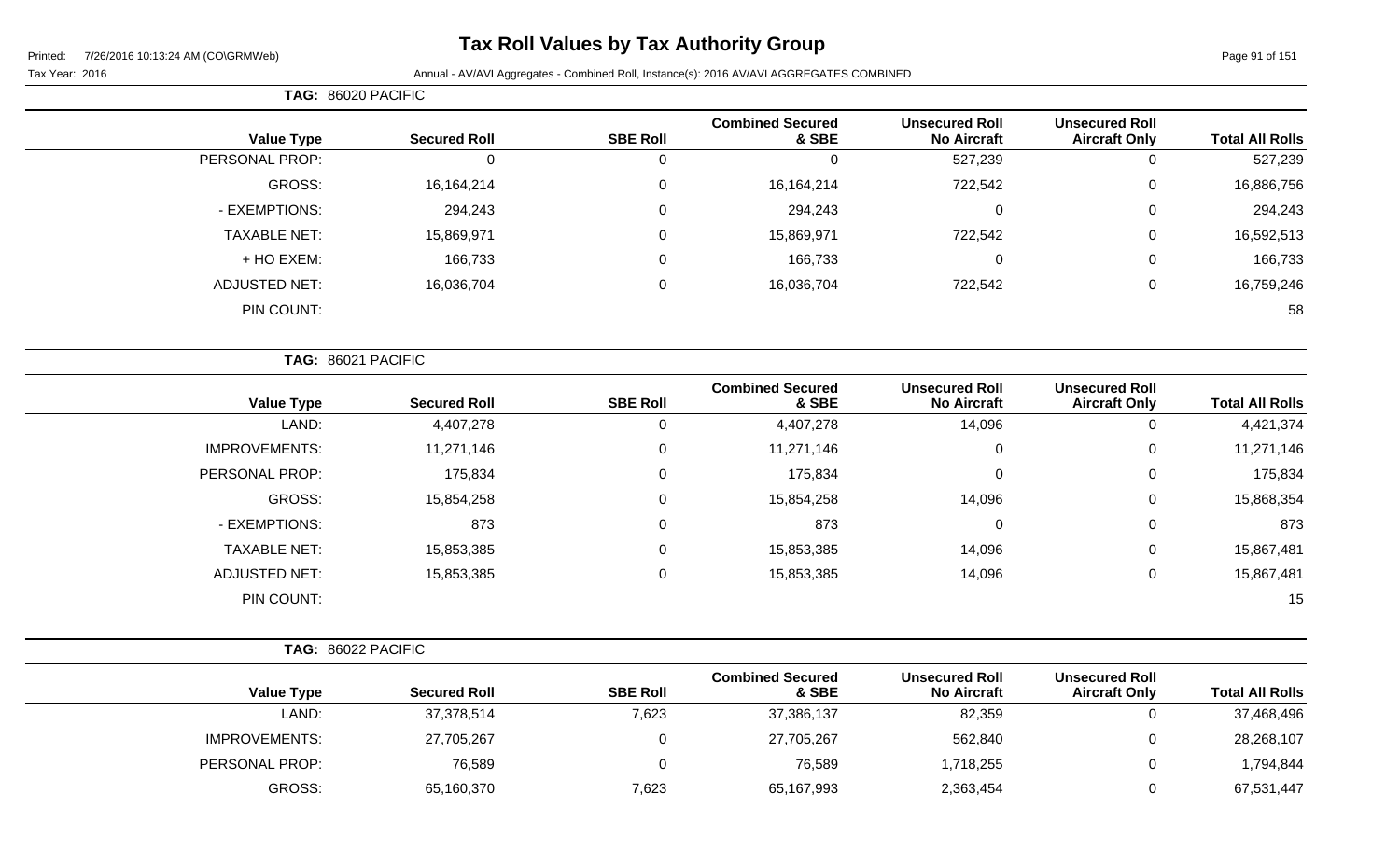# **Tax Roll Values by Tax Authority Group**

Page 92 of 151

| TAG: 86022 PACIFIC   |                     |                 |                                  |                                             |                                               |                        |
|----------------------|---------------------|-----------------|----------------------------------|---------------------------------------------|-----------------------------------------------|------------------------|
| <b>Value Type</b>    | <b>Secured Roll</b> | <b>SBE Roll</b> | <b>Combined Secured</b><br>& SBE | <b>Unsecured Roll</b><br><b>No Aircraft</b> | <b>Unsecured Roll</b><br><b>Aircraft Only</b> | <b>Total All Rolls</b> |
| - EXEMPTIONS:        | 2,279,191           | $\Omega$        | 2,279,191                        | $\Omega$                                    |                                               | 2,279,191              |
| TAXABLE NET:         | 62,881,179          | 7,623           | 62,888,802                       | 2,363,454                                   | 0                                             | 65,252,256             |
| + HO EXEM:           | 329,000             | 0               | 329,000                          | 0                                           | 0                                             | 329,000                |
| <b>ADJUSTED NET:</b> | 63,210,179          | 7,623           | 63,217,802                       | 2,363,454                                   | 0                                             | 65,581,256             |
| PIN COUNT:           |                     |                 |                                  |                                             |                                               | 432                    |

|                        |                                               |                                             |                                  |                 | TAG: 86023 PACIFIC  |                      |  |  |
|------------------------|-----------------------------------------------|---------------------------------------------|----------------------------------|-----------------|---------------------|----------------------|--|--|
| <b>Total All Rolls</b> | <b>Unsecured Roll</b><br><b>Aircraft Only</b> | <b>Unsecured Roll</b><br><b>No Aircraft</b> | <b>Combined Secured</b><br>& SBE | <b>SBE Roll</b> | <b>Secured Roll</b> | <b>Value Type</b>    |  |  |
| 5,308,117              | 0                                             | U                                           | 5,308,117                        |                 | 5,308,117           | LAND:                |  |  |
| 3,324,114              | $\mathbf 0$                                   | 0                                           | 3,324,114                        | 0               | 3,324,114           | <b>IMPROVEMENTS:</b> |  |  |
| 71,488                 | 0                                             | $\mathbf 0$                                 | 71,488                           | $\Omega$        | 71,488              | PERSONAL PROP:       |  |  |
| 8,703,719              | $\mathbf{0}$                                  | 0                                           | 8,703,719                        | $\Omega$        | 8,703,719           | GROSS:               |  |  |
| 904,938                | $\mathbf 0$                                   | $\overline{0}$                              | 904,938                          |                 | 904,938             | - EXEMPTIONS:        |  |  |
| 7,798,781              | $\mathbf 0$                                   | $\mathbf 0$                                 | 7,798,781                        | 0               | 7,798,781           | <b>TAXABLE NET:</b>  |  |  |
| 70,000                 | $\mathbf{0}$                                  | 0                                           | 70,000                           | $\Omega$        | 70,000              | + HO EXEM:           |  |  |
| 7,868,781              | 0                                             | $\mathbf 0$                                 | 7,868,781                        | $\Omega$        | 7,868,781           | <b>ADJUSTED NET:</b> |  |  |
| 69                     |                                               |                                             |                                  |                 |                     | PIN COUNT:           |  |  |

|                      | TAG: 90004 SAN LORENZO |                 |                                  |                                             |                                               |                        |
|----------------------|------------------------|-----------------|----------------------------------|---------------------------------------------|-----------------------------------------------|------------------------|
| <b>Value Type</b>    | <b>Secured Roll</b>    | <b>SBE Roll</b> | <b>Combined Secured</b><br>& SBE | <b>Unsecured Roll</b><br><b>No Aircraft</b> | <b>Unsecured Roll</b><br><b>Aircraft Only</b> | <b>Total All Rolls</b> |
| LAND:                | 1,680,640              | 0               | 1,680,640                        | 0                                           |                                               | 1,680,640              |
| <b>IMPROVEMENTS:</b> | 2,087,329              | 0               | 2,087,329                        | 0                                           | U                                             | 2,087,329              |
| PERSONAL PROP:       |                        | 0               |                                  | 22,412                                      | 0                                             | 22,412                 |
| GROSS:               | 3,767,969              | 0               | 3,767,969                        | 22,412                                      | U                                             | 3,790,381              |
| - EXEMPTIONS:        | 36,300                 | 0               | 36,300                           | 0                                           |                                               | 36,300                 |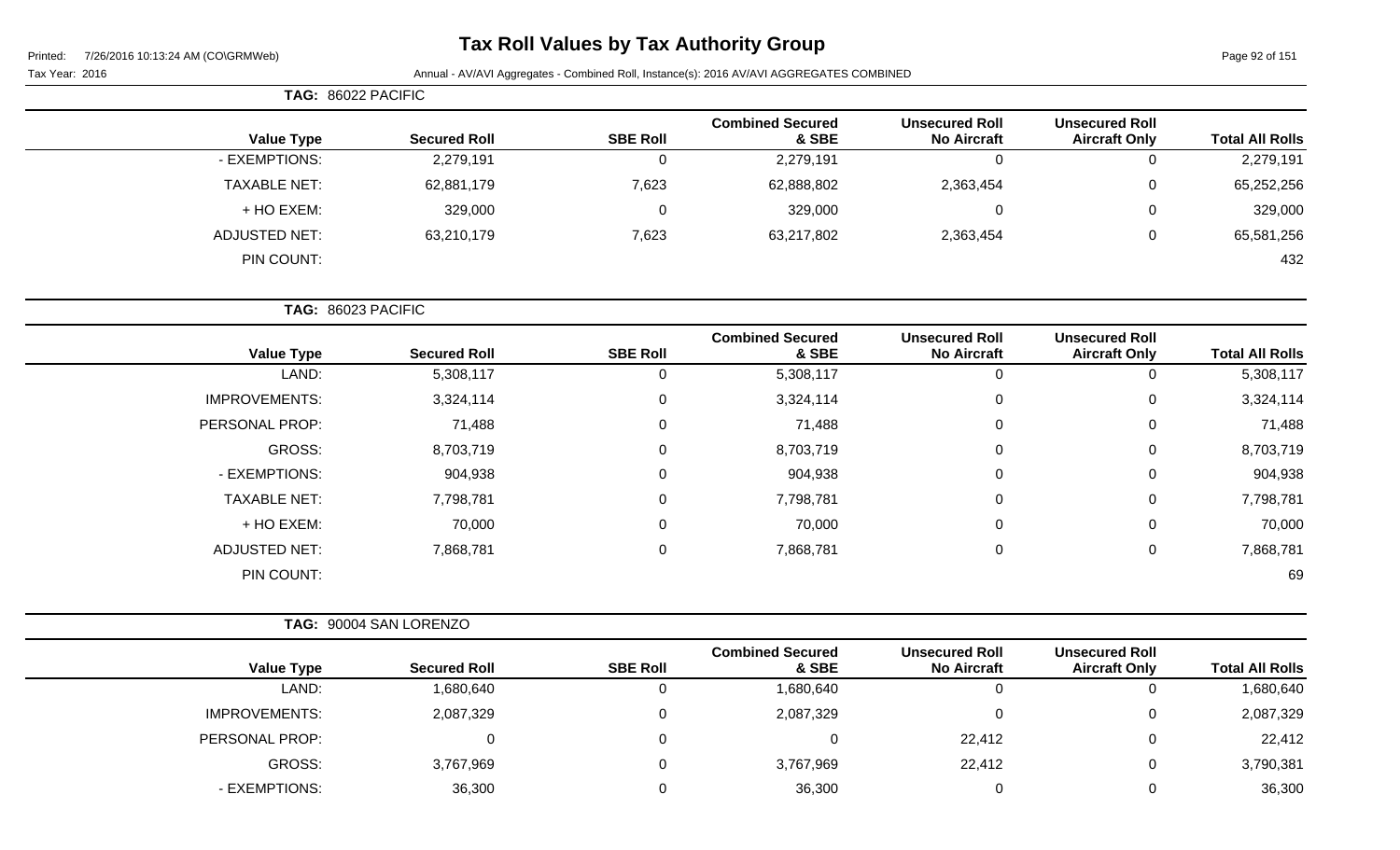### **Tax Roll Values by Tax Authority Group**

| Page 93 of 151<br>7/26/2016 10:13:24 AM (CO\GRMWeb)<br>Printed: |                                             |                                  |                 |                     |                                                                                                                                                                        |  |
|-----------------------------------------------------------------|---------------------------------------------|----------------------------------|-----------------|---------------------|------------------------------------------------------------------------------------------------------------------------------------------------------------------------|--|
|                                                                 |                                             |                                  |                 |                     | Tax Year: 2016                                                                                                                                                         |  |
|                                                                 |                                             |                                  |                 |                     |                                                                                                                                                                        |  |
| <b>Unsecured Roll</b><br><b>Aircraft Only</b>                   | <b>Unsecured Roll</b><br><b>No Aircraft</b> | <b>Combined Secured</b><br>& SBE | <b>SBE Roll</b> | <b>Secured Roll</b> | <b>Value Type</b>                                                                                                                                                      |  |
| 0                                                               | 22,412                                      | 3,731,669                        | 0               | 3,731,669           | <b>TAXABLE NET:</b>                                                                                                                                                    |  |
| 0                                                               | 0                                           | 35,000                           | 0               | 35,000              | + HO EXEM:                                                                                                                                                             |  |
| 0                                                               | 22,412                                      | 3,766,669                        | $\mathbf 0$     | 3,766,669           | <b>ADJUSTED NET:</b>                                                                                                                                                   |  |
|                                                                 |                                             |                                  |                 |                     | PIN COUNT:                                                                                                                                                             |  |
|                                                                 |                                             |                                  |                 |                     |                                                                                                                                                                        |  |
| <b>Unsecured Roll</b><br><b>Aircraft Only</b>                   | <b>Unsecured Roll</b><br><b>No Aircraft</b> | <b>Combined Secured</b><br>& SBE | <b>SBE Roll</b> | <b>Secured Roll</b> | <b>Value Type</b>                                                                                                                                                      |  |
| $\mathbf 0$                                                     | 310,021                                     | 4,370,464                        | 0               | 4,370,464           | LAND:                                                                                                                                                                  |  |
| 0                                                               | 4,229,039                                   | 13,358,427                       | 0               | 13,358,427          | <b>IMPROVEMENTS:</b>                                                                                                                                                   |  |
| 0                                                               | 65,218                                      | 15,188,290                       | 0               | 15,188,290          | PERSONAL PROP:                                                                                                                                                         |  |
| 0                                                               | 4,604,278                                   | 32,917,181                       | 0               | 32,917,181          | GROSS:                                                                                                                                                                 |  |
| 0                                                               | $\pmb{0}$                                   | 1,783,500                        | 0               | 1,783,500           | - EXEMPTIONS:                                                                                                                                                          |  |
| 0                                                               | 4,604,278                                   | 31,133,681                       | 0               | 31,133,681          | <b>TAXABLE NET:</b>                                                                                                                                                    |  |
| 0                                                               | 4,604,278                                   | 31,133,681                       | 0               | 31,133,681          | <b>ADJUSTED NET:</b>                                                                                                                                                   |  |
|                                                                 |                                             |                                  |                 |                     | PIN COUNT:                                                                                                                                                             |  |
|                                                                 |                                             |                                  |                 |                     |                                                                                                                                                                        |  |
| <b>Unsecured Roll</b><br><b>Aircraft Only</b>                   | <b>Unsecured Roll</b><br><b>No Aircraft</b> | <b>Combined Secured</b><br>& SBE | <b>SBE Roll</b> | <b>Secured Roll</b> | <b>Value Type</b>                                                                                                                                                      |  |
| $\Omega$                                                        | $\mathbf 0$                                 | 677,470                          | 0               | 677,470             | LAND:                                                                                                                                                                  |  |
| 0                                                               | 0                                           | 165,168                          | 0               | 165,168             | <b>IMPROVEMENTS:</b>                                                                                                                                                   |  |
| $\,0\,$                                                         | $\pmb{0}$                                   | 842,638                          | $\mathbf 0$     | 842,638             | GROSS:                                                                                                                                                                 |  |
| 0                                                               | $\pmb{0}$                                   | 570                              | $\mathbf 0$     | 570                 | - EXEMPTIONS:                                                                                                                                                          |  |
| 0                                                               | $\pmb{0}$                                   | 842,068                          | $\mathbf 0$     | 842,068             | <b>TAXABLE NET:</b>                                                                                                                                                    |  |
| 0                                                               | $\pmb{0}$                                   | 842,068                          | 0               | 842,068             | <b>ADJUSTED NET:</b>                                                                                                                                                   |  |
|                                                                 |                                             |                                  |                 |                     | Annual - AV/AVI Aggregates - Combined Roll, Instance(s): 2016 AV/AVI AGGREGATES COMBINED<br>TAG: 90004 SAN LORENZO<br>TAG: 90008 SAN LORENZO<br>TAG: 90009 SAN LORENZO |  |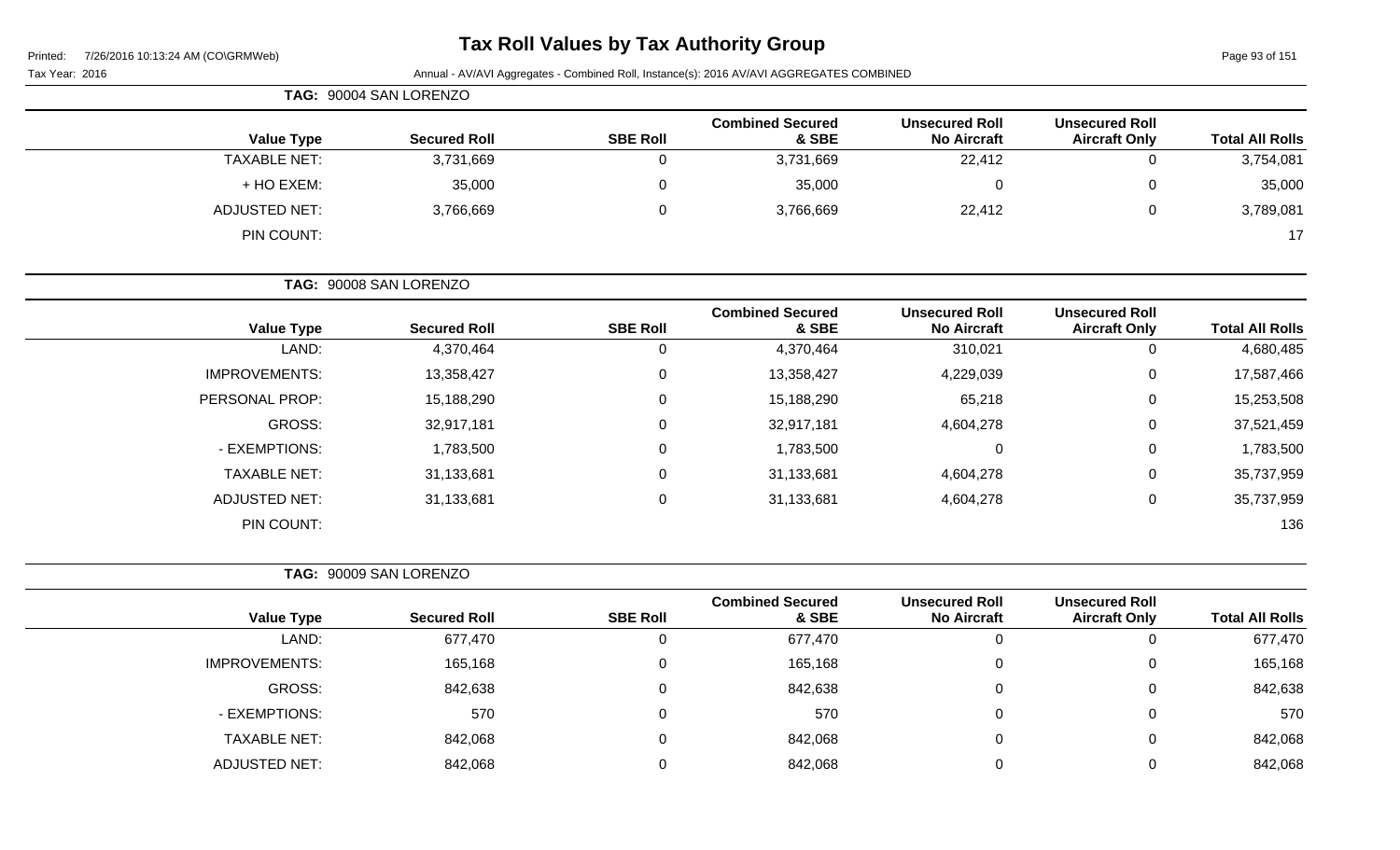Page 94 of 151

|                      | TAG: 90009 SAN LORENZO |                 |                                  |                                             |                                               |                        |
|----------------------|------------------------|-----------------|----------------------------------|---------------------------------------------|-----------------------------------------------|------------------------|
| <b>Value Type</b>    | <b>Secured Roll</b>    | <b>SBE Roll</b> | <b>Combined Secured</b><br>& SBE | <b>Unsecured Roll</b><br><b>No Aircraft</b> | <b>Unsecured Roll</b><br><b>Aircraft Only</b> | <b>Total All Rolls</b> |
| PIN COUNT:           |                        |                 |                                  |                                             |                                               | 5                      |
|                      | TAG: 90010 SAN LORENZO |                 |                                  |                                             |                                               |                        |
| <b>Value Type</b>    | <b>Secured Roll</b>    | <b>SBE Roll</b> | <b>Combined Secured</b><br>& SBE | <b>Unsecured Roll</b><br><b>No Aircraft</b> | <b>Unsecured Roll</b><br><b>Aircraft Only</b> | <b>Total All Rolls</b> |
| LAND:                | 100,207,897            | 0               | 100,207,897                      | 135,146                                     | 0                                             | 100,343,043            |
| <b>IMPROVEMENTS:</b> | 109,593,557            | 0               | 109,593,557                      | 180,439                                     | 0                                             | 109,773,996            |
| PERSONAL PROP:       | 4,442,764              | $\Omega$        | 4,442,764                        | 595,748                                     | 0                                             | 5,038,512              |
| GROSS:               | 214,244,218            | $\mathbf 0$     | 214,244,218                      | 911,333                                     | 0                                             | 215, 155, 551          |
| - EXEMPTIONS:        | 44,364,541             | $\mathbf 0$     | 44,364,541                       | $\mathbf 0$                                 | 0                                             | 44,364,541             |
| <b>TAXABLE NET:</b>  | 169,879,677            | 0               | 169,879,677                      | 911,333                                     | 0                                             | 170,791,010            |
| + HO EXEM:           | 1,650,600              | $\mathbf 0$     | 1,650,600                        | $\mathbf 0$                                 | 0                                             | 1,650,600              |
| <b>ADJUSTED NET:</b> | 171,530,277            | $\mathbf 0$     | 171,530,277                      | 911,333                                     | 0                                             | 172,441,610            |
| PIN COUNT:           |                        |                 |                                  |                                             |                                               | 940                    |

|                      | TAG: 90011 SAN LORENZO |                 |                                  |                                             |                                               |                        |
|----------------------|------------------------|-----------------|----------------------------------|---------------------------------------------|-----------------------------------------------|------------------------|
| <b>Value Type</b>    | <b>Secured Roll</b>    | <b>SBE Roll</b> | <b>Combined Secured</b><br>& SBE | <b>Unsecured Roll</b><br><b>No Aircraft</b> | <b>Unsecured Roll</b><br><b>Aircraft Only</b> | <b>Total All Rolls</b> |
| LAND:                | 5,222,190              | 0               | 5,222,190                        |                                             | 0                                             | 5,222,190              |
| <b>IMPROVEMENTS:</b> | 4,199,799              | 0               | 4,199,799                        | 0                                           | 0                                             | 4,199,799              |
| PERSONAL PROP:       |                        | 0               | 0                                | 7,187                                       | 0                                             | 7,187                  |
| GROSS:               | 9,421,989              | 0               | 9,421,989                        | 7,187                                       | 0                                             | 9,429,176              |
| - EXEMPTIONS:        | 97,537                 | 0               | 97,537                           | $\Omega$                                    | 0                                             | 97,537                 |
| <b>TAXABLE NET:</b>  | 9,324,452              | 0               | 9,324,452                        | 7,187                                       | $\mathbf{0}$                                  | 9,331,639              |
| + HO EXEM:           | 70,000                 | 0               | 70,000                           | 0                                           | $\mathbf{0}$                                  | 70,000                 |
| <b>ADJUSTED NET:</b> | 9,394,452              | 0               | 9,394,452                        | 7,187                                       | 0                                             | 9,401,639              |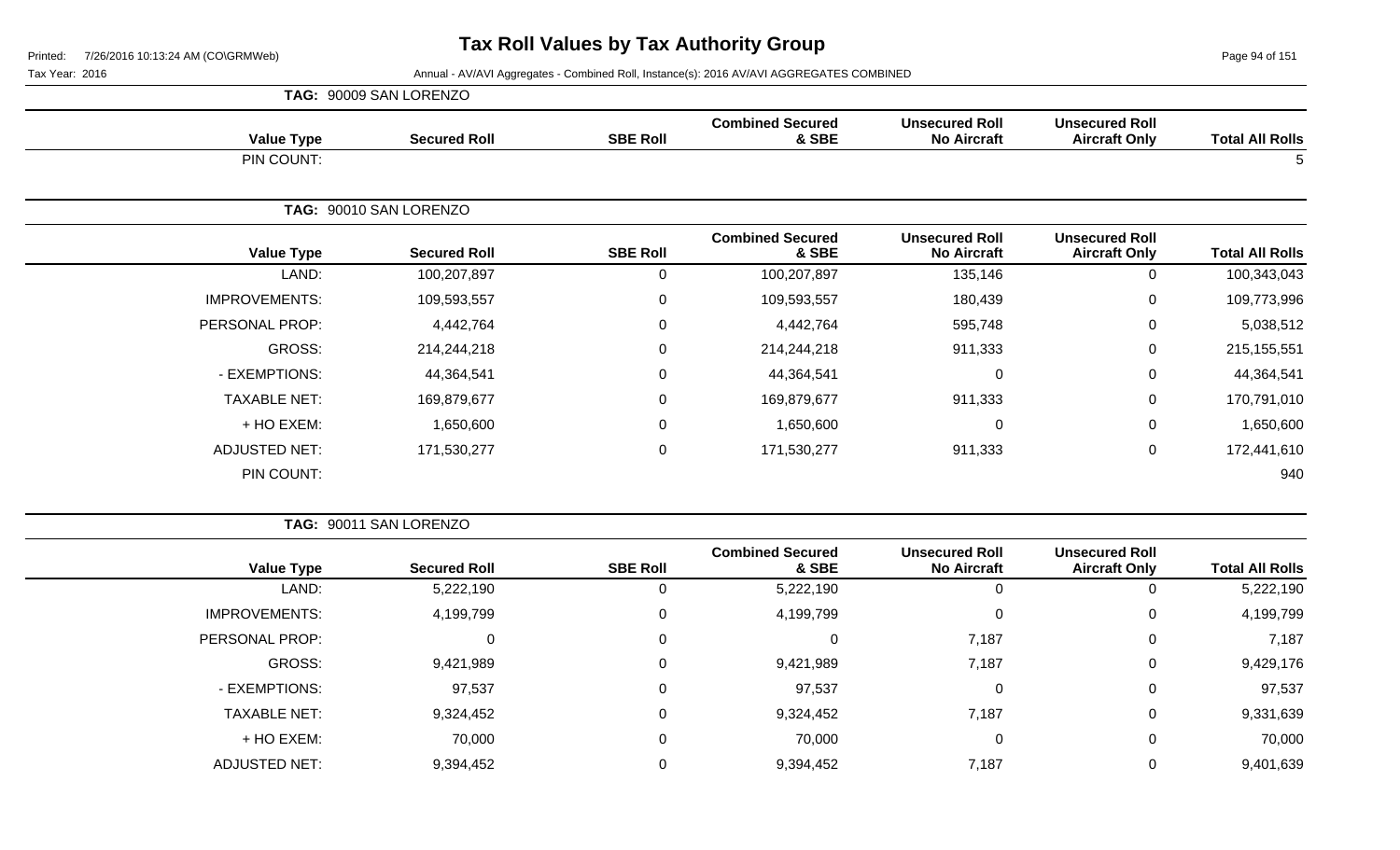Page 95 of 151

|                      | TAG: 90011 SAN LORENZO |                        |                 |                                  |                                             |                                               |                        |
|----------------------|------------------------|------------------------|-----------------|----------------------------------|---------------------------------------------|-----------------------------------------------|------------------------|
| <b>Value Type</b>    |                        | <b>Secured Roll</b>    | <b>SBE Roll</b> | <b>Combined Secured</b><br>& SBE | <b>Unsecured Roll</b><br><b>No Aircraft</b> | <b>Unsecured Roll</b><br><b>Aircraft Only</b> | <b>Total All Rolls</b> |
| PIN COUNT:           |                        |                        |                 |                                  |                                             |                                               | 65                     |
|                      |                        | TAG: 90014 SAN LORENZO |                 |                                  |                                             |                                               |                        |
| <b>Value Type</b>    |                        | <b>Secured Roll</b>    | <b>SBE Roll</b> | <b>Combined Secured</b><br>& SBE | <b>Unsecured Roll</b><br><b>No Aircraft</b> | <b>Unsecured Roll</b><br><b>Aircraft Only</b> | <b>Total All Rolls</b> |
|                      | LAND:                  | 1,470,669              | 0               | 1,470,669                        | 0                                           | 0                                             | 1,470,669              |
| <b>IMPROVEMENTS:</b> |                        | 1,205,154              | $\mathbf 0$     | 1,205,154                        | 0                                           | 0                                             | 1,205,154              |
| PERSONAL PROP:       |                        | 0                      | 0               | 0                                | 19,195                                      | $\mathbf 0$                                   | 19,195                 |
| GROSS:               |                        | 2,675,823              | 0               | 2,675,823                        | 19,195                                      | $\mathbf 0$                                   | 2,695,018              |
| - EXEMPTIONS:        |                        | 15,337                 | 0               | 15,337                           | 0                                           | $\Omega$                                      | 15,337                 |
| <b>TAXABLE NET:</b>  |                        | 2,660,486              | $\mathbf 0$     | 2,660,486                        | 19,195                                      | $\mathbf 0$                                   | 2,679,681              |
| + HO EXEM:           |                        | 14,000                 | $\mathbf 0$     | 14,000                           | $\mathbf 0$                                 | $\mathbf 0$                                   | 14,000                 |
| ADJUSTED NET:        |                        | 2,674,486              | $\mathbf 0$     | 2,674,486                        | 19,195                                      | $\mathbf 0$                                   | 2,693,681              |
| PIN COUNT:           |                        |                        |                 |                                  |                                             |                                               | 9                      |

|                        |                                               |                                             |                                  | TAG: 90015 SAN LORENZO |                     |                      |  |  |
|------------------------|-----------------------------------------------|---------------------------------------------|----------------------------------|------------------------|---------------------|----------------------|--|--|
| <b>Total All Rolls</b> | <b>Unsecured Roll</b><br><b>Aircraft Only</b> | <b>Unsecured Roll</b><br><b>No Aircraft</b> | <b>Combined Secured</b><br>& SBE | <b>SBE Roll</b>        | <b>Secured Roll</b> | <b>Value Type</b>    |  |  |
| 5,426,452              | 0                                             | 0                                           | 5,426,452                        | 0                      | 5,426,452           | LAND:                |  |  |
| 5,327,367              | 0                                             | 0                                           | 5,327,367                        | 0                      | 5,327,367           | <b>IMPROVEMENTS:</b> |  |  |
| 189,089                | $\mathbf 0$                                   | 189,089                                     | $\mathbf 0$                      | 0                      | 0                   | PERSONAL PROP:       |  |  |
| 10,942,908             | 0                                             | 189,089                                     | 10,753,819                       | $\mathbf 0$            | 10,753,819          | GROSS:               |  |  |
| 60,300                 | 0                                             | 0                                           | 60,300                           | 0                      | 60,300              | - EXEMPTIONS:        |  |  |
| 10,882,608             | $\mathbf 0$                                   | 189,089                                     | 10,693,519                       | 0                      | 10,693,519          | <b>TAXABLE NET:</b>  |  |  |
| 56,000                 | $\mathbf 0$                                   | 0                                           | 56,000                           | 0                      | 56,000              | + HO EXEM:           |  |  |
| 10,938,608             | 0                                             | 189,089                                     | 10,749,519                       | 0                      | 10,749,519          | <b>ADJUSTED NET:</b> |  |  |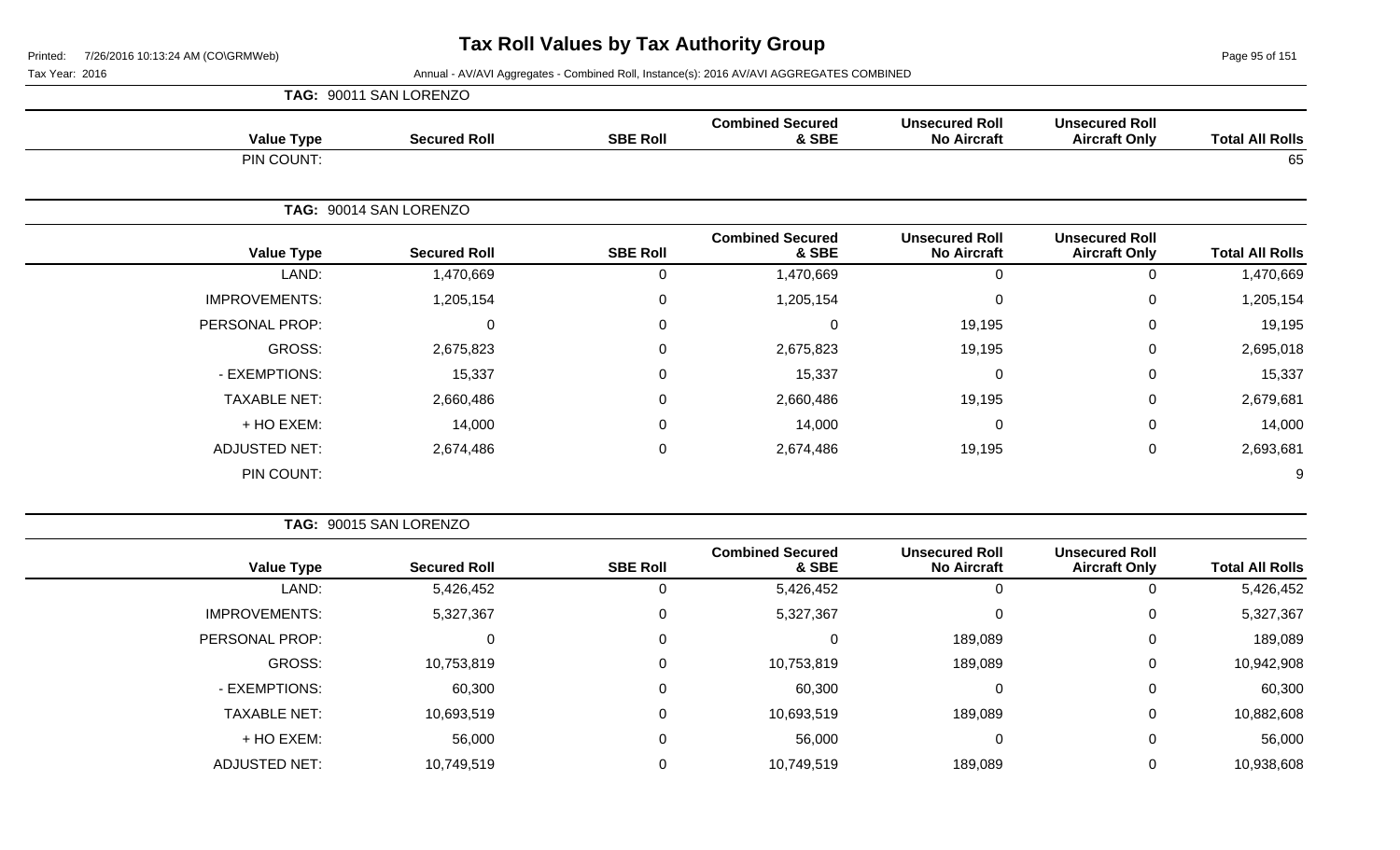**TAG:** 90015 SAN LORENZO

Page 96 of 151

| <b>Total All Rolls</b> | <b>Unsecured Roll</b><br><b>Aircraft Only</b> | <b>Unsecured Roll</b><br><b>No Aircraft</b> | <b>Combined Secured</b><br>& SBE | <b>SBE Roll</b> | <b>Secured Roll</b>    | <b>Value Type</b> |
|------------------------|-----------------------------------------------|---------------------------------------------|----------------------------------|-----------------|------------------------|-------------------|
| 34                     |                                               |                                             |                                  |                 |                        | PIN COUNT:        |
|                        |                                               |                                             |                                  |                 | TAG: 90017 SAN LORENZO |                   |
| <b>Total All Rolls</b> | <b>Unsecured Roll</b><br><b>Aircraft Only</b> | <b>Unsecured Roll</b><br><b>No Aircraft</b> | <b>Combined Secured</b><br>& SBE | <b>SBE Roll</b> | <b>Secured Roll</b>    | <b>Value Type</b> |
| 781                    | 0                                             | 0                                           | 781                              | 0               | 781                    | LAND:             |
| 781                    | $\mathbf 0$                                   | 0                                           | 781                              | $\mathbf 0$     | 781                    | GROSS:            |
| 781                    | $\mathbf 0$                                   | 0                                           | 781                              | $\mathbf 0$     | 781                    | - EXEMPTIONS:     |
| 3                      |                                               |                                             |                                  |                 |                        | PIN COUNT:        |

|                      | TAG: 90019 SAN LORENZO |                 |                                  |                                             |                                               |                        |
|----------------------|------------------------|-----------------|----------------------------------|---------------------------------------------|-----------------------------------------------|------------------------|
| <b>Value Type</b>    | <b>Secured Roll</b>    | <b>SBE Roll</b> | <b>Combined Secured</b><br>& SBE | <b>Unsecured Roll</b><br><b>No Aircraft</b> | <b>Unsecured Roll</b><br><b>Aircraft Only</b> | <b>Total All Rolls</b> |
| LAND:                | 538,301                | 0               | 538,301                          |                                             |                                               | 538,301                |
| <b>IMPROVEMENTS:</b> | 239,680                | 0               | 239,680                          | $\mathbf 0$                                 | 0                                             | 239,680                |
| GROSS:               | 777,981                | 0               | 777,981                          | 0                                           | 0                                             | 777,981                |
| - EXEMPTIONS:        | 7,000                  | 0               | 7,000                            | 0                                           | 0                                             | 7,000                  |
| <b>TAXABLE NET:</b>  | 770,981                | 0               | 770,981                          | 0                                           | 0                                             | 770,981                |
| + HO EXEM:           | 7,000                  | 0               | 7,000                            | $\mathbf 0$                                 | 0                                             | 7,000                  |
| <b>ADJUSTED NET:</b> | 777,981                | 0               | 777,981                          | 0                                           | 0                                             | 777,981                |
| PIN COUNT:           |                        |                 |                                  |                                             |                                               | 3                      |

|                      | TAG: 90020 SAN LORENZO |                 |                                  |                                             |                                               |                        |
|----------------------|------------------------|-----------------|----------------------------------|---------------------------------------------|-----------------------------------------------|------------------------|
| <b>Value Type</b>    | <b>Secured Roll</b>    | <b>SBE Roll</b> | <b>Combined Secured</b><br>& SBE | <b>Unsecured Roll</b><br><b>No Aircraft</b> | <b>Unsecured Roll</b><br><b>Aircraft Only</b> | <b>Total All Rolls</b> |
| LAND:                | 67,701,190             |                 | 67,701,190                       |                                             |                                               | 67,701,190             |
| <b>IMPROVEMENTS:</b> | 52,371,613             |                 | 52,371,613                       | 3,000                                       |                                               | 52,374,613             |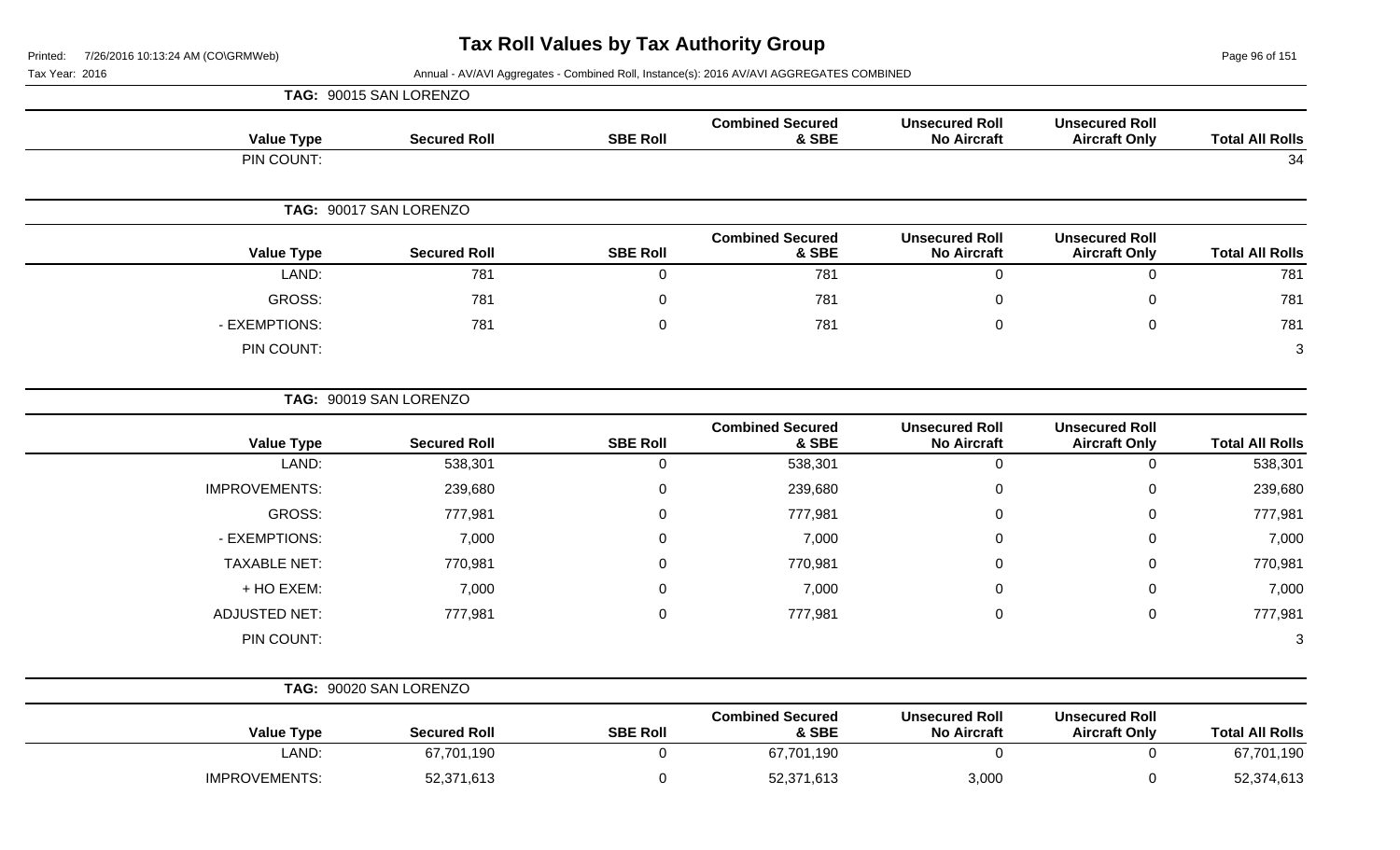# **Tax Roll Values by Tax Authority Group**

Tax Year: 2016 **Annual - AV/AVI Aggregates - Combined Roll**, Instance(s): 2016 AV/AVI AGGREGATES COMBINED

**TAG:** 90020 SAN LORENZO

| <b>Total All Rolls</b> | <b>Unsecured Roll</b><br><b>Aircraft Only</b> | <b>Unsecured Roll</b><br><b>No Aircraft</b> | <b>Combined Secured</b><br>& SBE | <b>SBE Roll</b> | <b>Secured Roll</b> | <b>Value Type</b>   |
|------------------------|-----------------------------------------------|---------------------------------------------|----------------------------------|-----------------|---------------------|---------------------|
| 174,881                |                                               | 174,881                                     | υ                                | ັບ              | 0                   | PERSONAL PROP:      |
| 120,250,684            | 0                                             | 177,881                                     | 120,072,803                      | 0               | 120,072,803         | GROSS:              |
| 3,266,687              | 0                                             |                                             | 3,266,687                        | 0               | 3,266,687           | - EXEMPTIONS:       |
| 116,983,997            | 0                                             | 177,881                                     | 116,806,116                      | 0               | 116,806,116         | <b>TAXABLE NET:</b> |
| 1,703,800              | 0                                             |                                             | 1,703,800                        | 0               | 1,703,800           | + HO EXEM:          |
| 118,687,797            | 0                                             | 177,881                                     | 118,509,916                      | 0               | 118,509,916         | ADJUSTED NET:       |
| 1,653                  |                                               |                                             |                                  |                 |                     | PIN COUNT:          |
|                        |                                               |                                             |                                  |                 |                     |                     |

|                      | TAG: 90024 SAN LORENZO |                 |                                  |                                             |                                               |                        |
|----------------------|------------------------|-----------------|----------------------------------|---------------------------------------------|-----------------------------------------------|------------------------|
| <b>Value Type</b>    | <b>Secured Roll</b>    | <b>SBE Roll</b> | <b>Combined Secured</b><br>& SBE | <b>Unsecured Roll</b><br><b>No Aircraft</b> | <b>Unsecured Roll</b><br><b>Aircraft Only</b> | <b>Total All Rolls</b> |
| LAND:                | 8,996,635              | 0               | 8,996,635                        |                                             | 0                                             | 8,996,635              |
| <b>IMPROVEMENTS:</b> | 7,508,929              | 0               | 7,508,929                        | $\mathbf 0$                                 | 0                                             | 7,508,929              |
| PERSONAL PROP:       | 0                      | 0               | 0                                | 53,470                                      | 0                                             | 53,470                 |
| GROSS:               | 16,505,564             | 0               | 16,505,564                       | 53,470                                      | 0                                             | 16,559,034             |
| - EXEMPTIONS:        | 106,947                | 0               | 106,947                          | $\mathbf 0$                                 | 0                                             | 106,947                |
| <b>TAXABLE NET:</b>  | 16,398,617             | 0               | 16,398,617                       | 53,470                                      | $\mathbf 0$                                   | 16,452,087             |
| + HO EXEM:           | 105,000                | 0               | 105,000                          | 0                                           | 0                                             | 105,000                |
| <b>ADJUSTED NET:</b> | 16,503,617             | 0               | 16,503,617                       | 53,470                                      | 0                                             | 16,557,087             |
| PIN COUNT:           |                        |                 |                                  |                                             |                                               | 47                     |

|                      | TAG: 90026 SAN LORENZO |                 |                                  |                                             |                                               |                        |
|----------------------|------------------------|-----------------|----------------------------------|---------------------------------------------|-----------------------------------------------|------------------------|
| <b>Value Type</b>    | <b>Secured Roll</b>    | <b>SBE Roll</b> | <b>Combined Secured</b><br>& SBE | <b>Unsecured Roll</b><br><b>No Aircraft</b> | <b>Unsecured Roll</b><br><b>Aircraft Only</b> | <b>Total All Rolls</b> |
| LAND:                | 16,377,303             |                 | 16,377,303                       |                                             |                                               | 16,377,303             |
| <b>IMPROVEMENTS:</b> | 15,544,373             |                 | 15,544,373                       |                                             |                                               | 15,544,373             |
| GROSS:               | 31,921,676             |                 | 31,921,676                       |                                             |                                               | 31,921,676             |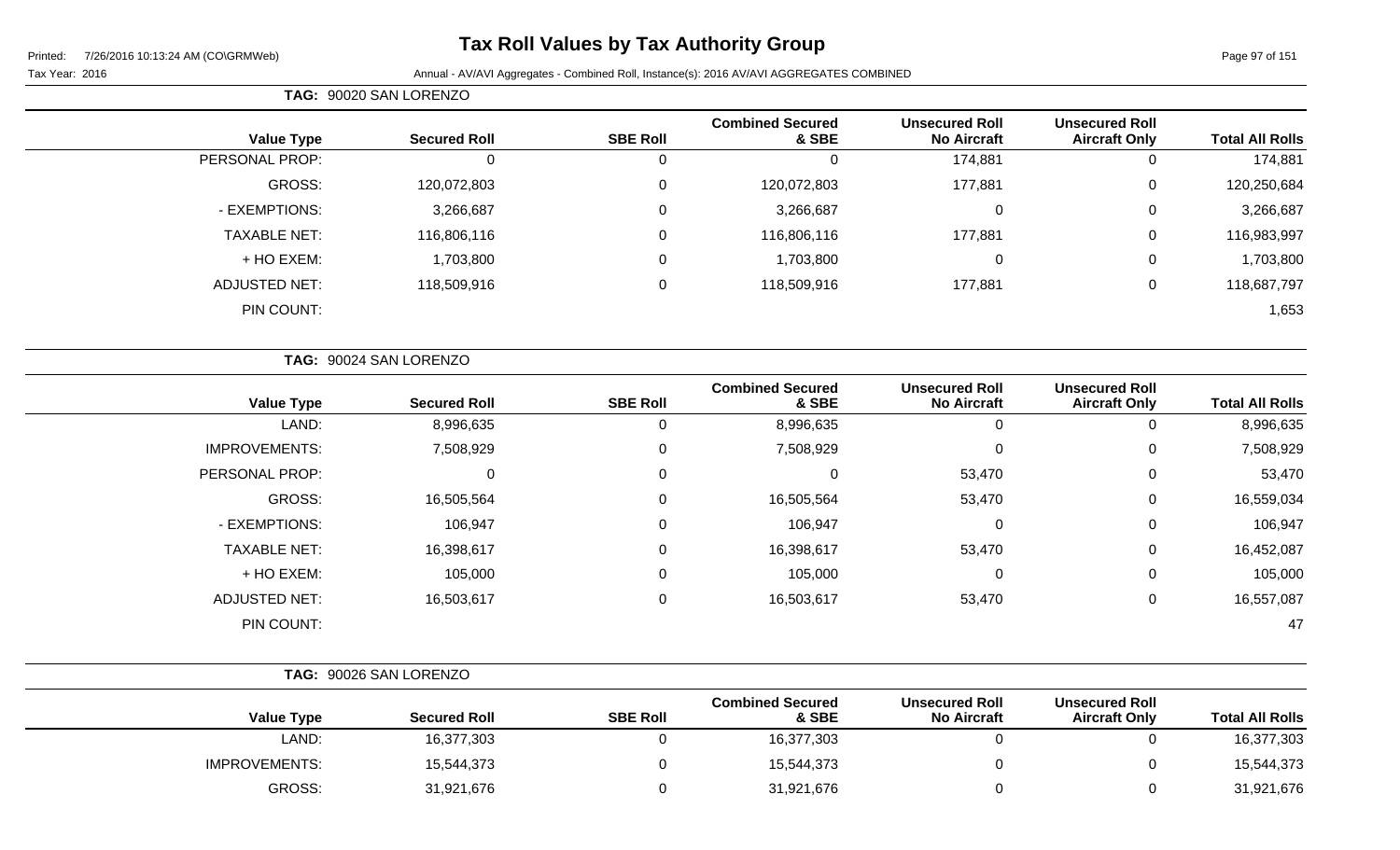# **Tax Roll Values by Tax Authority Group**

| TAG: 90026 SAN LORENZO |                     |                 |                                  |                                             |                                               |                        |
|------------------------|---------------------|-----------------|----------------------------------|---------------------------------------------|-----------------------------------------------|------------------------|
| <b>Value Type</b>      | <b>Secured Roll</b> | <b>SBE Roll</b> | <b>Combined Secured</b><br>& SBE | <b>Unsecured Roll</b><br><b>No Aircraft</b> | <b>Unsecured Roll</b><br><b>Aircraft Only</b> | <b>Total All Rolls</b> |
| - EXEMPTIONS:          | 367,004             |                 | 367,004                          | 0                                           | O                                             | 367,004                |
| <b>TAXABLE NET:</b>    | 31,554,672          |                 | 31,554,672                       | $\overline{0}$                              | 0                                             | 31,554,672             |
| + HO EXEM:             | 364,000             |                 | 364,000                          | $\overline{0}$                              | 0                                             | 364,000                |
| <b>ADJUSTED NET:</b>   | 31,918,672          |                 | 31,918,672                       | $\overline{0}$                              | 0                                             | 31,918,672             |
| PIN COUNT:             |                     |                 |                                  |                                             |                                               | 95                     |

|                      | TAG: 90029 SAN LORENZO |                 |                                  |                                             |                                               |                        |  |  |
|----------------------|------------------------|-----------------|----------------------------------|---------------------------------------------|-----------------------------------------------|------------------------|--|--|
| <b>Value Type</b>    | <b>Secured Roll</b>    | <b>SBE Roll</b> | <b>Combined Secured</b><br>& SBE | <b>Unsecured Roll</b><br><b>No Aircraft</b> | <b>Unsecured Roll</b><br><b>Aircraft Only</b> | <b>Total All Rolls</b> |  |  |
| LAND:                | 1,699,056              | U               | 1,699,056                        | 0                                           |                                               | 1,699,056              |  |  |
| <b>IMPROVEMENTS:</b> | 1,910,136              | 0               | 1,910,136                        | 0                                           | 0                                             | 1,910,136              |  |  |
| GROSS:               | 3,609,192              | 0               | 3,609,192                        | $\mathbf 0$                                 | 0                                             | 3,609,192              |  |  |
| - EXEMPTIONS:        | 42,000                 | 0               | 42,000                           | $\mathbf 0$                                 | $\mathbf 0$                                   | 42,000                 |  |  |
| <b>TAXABLE NET:</b>  | 3,567,192              | 0               | 3,567,192                        | $\mathbf 0$                                 | 0                                             | 3,567,192              |  |  |
| + HO EXEM:           | 42,000                 | 0               | 42,000                           | $\mathbf 0$                                 | 0                                             | 42,000                 |  |  |
| <b>ADJUSTED NET:</b> | 3,609,192              | 0               | 3,609,192                        | $\mathbf 0$                                 | 0                                             | 3,609,192              |  |  |
| PIN COUNT:           |                        |                 |                                  |                                             |                                               | 11                     |  |  |

|                      | TAG: 90031 SAN LORENZO |                 |                                  |                                             |                                               |                        |
|----------------------|------------------------|-----------------|----------------------------------|---------------------------------------------|-----------------------------------------------|------------------------|
| <b>Value Type</b>    | <b>Secured Roll</b>    | <b>SBE Roll</b> | <b>Combined Secured</b><br>& SBE | <b>Unsecured Roll</b><br><b>No Aircraft</b> | <b>Unsecured Roll</b><br><b>Aircraft Only</b> | <b>Total All Rolls</b> |
| LAND:                | 204,033,822            |                 | 204,033,822                      | O                                           | 0                                             | 204,033,822            |
| <b>IMPROVEMENTS:</b> | 175,575,627            |                 | 175,575,627                      | 781,415                                     | $\mathbf{0}$                                  | 176,357,042            |
| PERSONAL PROP:       | 771,052                |                 | 771,052                          | 1,048,393                                   | $\mathbf{0}$                                  | 1,819,445              |
| GROSS:               | 380,380,501            |                 | 380,380,501                      | 1,829,808                                   | 0                                             | 382,210,309            |
| - EXEMPTIONS:        | 8,925,961              |                 | 8,925,961                        | 15,000                                      | $\overline{0}$                                | 8,940,961              |
| <b>TAXABLE NET:</b>  | 371,454,540            |                 | 371,454,540                      | 1,814,808                                   | 0                                             | 373,269,348            |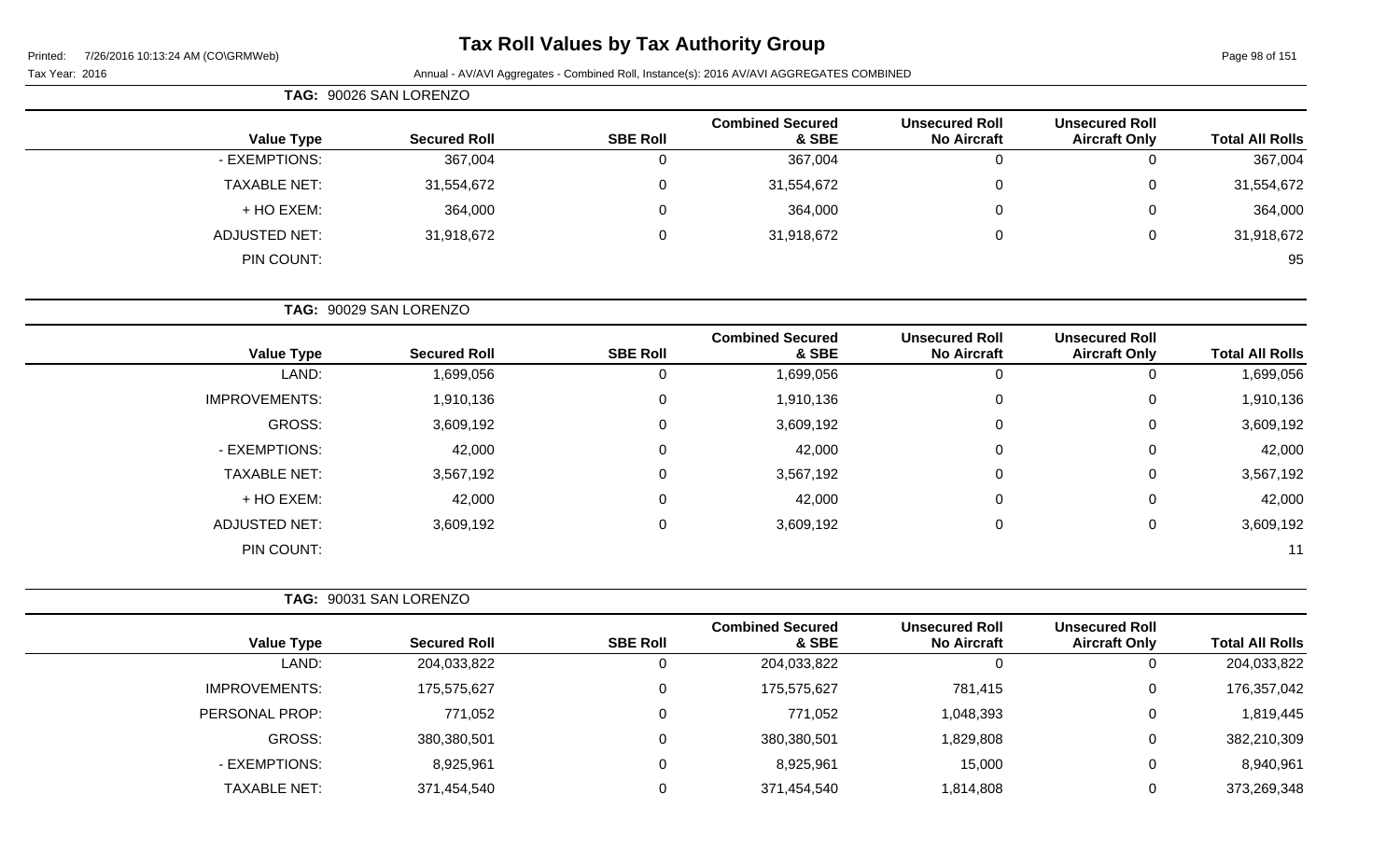Page 99 of 151

|                      | TAG: 90031 SAN LORENZO |                 |                                  |                                             |                                               |                        |
|----------------------|------------------------|-----------------|----------------------------------|---------------------------------------------|-----------------------------------------------|------------------------|
| <b>Value Type</b>    | <b>Secured Roll</b>    | <b>SBE Roll</b> | <b>Combined Secured</b><br>& SBE | <b>Unsecured Roll</b><br><b>No Aircraft</b> | <b>Unsecured Roll</b><br><b>Aircraft Only</b> | <b>Total All Rolls</b> |
| + HO EXEM:           | 3,945,200              |                 | 3,945,200                        |                                             |                                               | 3,945,200              |
| <b>ADJUSTED NET:</b> | 375,399,740            |                 | 375,399,740                      | 1,814,808                                   | v                                             | 377,214,548            |
| PIN COUNT:           |                        |                 |                                  |                                             |                                               | 1,376                  |

|                      | TAG: 90032 SAN LORENZO |                 |                                  |                                             |                                               |                        |
|----------------------|------------------------|-----------------|----------------------------------|---------------------------------------------|-----------------------------------------------|------------------------|
| <b>Value Type</b>    | <b>Secured Roll</b>    | <b>SBE Roll</b> | <b>Combined Secured</b><br>& SBE | <b>Unsecured Roll</b><br><b>No Aircraft</b> | <b>Unsecured Roll</b><br><b>Aircraft Only</b> | <b>Total All Rolls</b> |
| LAND:                | 31,066                 | 0               | 31,066                           |                                             | υ                                             | 31,066                 |
| GROSS:               | 31,066                 | 0               | 31,066                           | U                                           | 0                                             | 31,066                 |
| <b>TAXABLE NET:</b>  | 31,066                 | 0               | 31,066                           |                                             | 0                                             | 31,066                 |
| <b>ADJUSTED NET:</b> | 31,066                 | 0               | 31,066                           |                                             | 0                                             | 31,066                 |
| PIN COUNT:           |                        |                 |                                  |                                             |                                               |                        |

|                        |                                               |                                             |                                  |                 | TAG: 90033 SAN LORENZO |                      |
|------------------------|-----------------------------------------------|---------------------------------------------|----------------------------------|-----------------|------------------------|----------------------|
| <b>Total All Rolls</b> | <b>Unsecured Roll</b><br><b>Aircraft Only</b> | <b>Unsecured Roll</b><br><b>No Aircraft</b> | <b>Combined Secured</b><br>& SBE | <b>SBE Roll</b> | <b>Secured Roll</b>    | <b>Value Type</b>    |
| 2,097,149              | υ                                             | 0                                           | 2,097,149                        | 0               | 2,097,149              | LAND:                |
| 2,194,008              | 0                                             | 0                                           | 2,194,008                        | 0               | 2,194,008              | <b>IMPROVEMENTS:</b> |
| 4,291,157              | 0                                             | 0                                           | 4,291,157                        | 0               | 4,291,157              | GROSS:               |
| 31,411                 | 0                                             | $\mathbf 0$                                 | 31,411                           | 0               | 31,411                 | - EXEMPTIONS:        |
| 4,259,746              | 0                                             | 0                                           | 4,259,746                        | 0               | 4,259,746              | <b>TAXABLE NET:</b>  |
| 7,000                  | 0                                             | 0                                           | 7,000                            | 0               | 7,000                  | + HO EXEM:           |
| 4,266,746              | 0                                             | 0                                           | 4,266,746                        | 0               | 4,266,746              | <b>ADJUSTED NET:</b> |
| 44                     |                                               |                                             |                                  |                 |                        | PIN COUNT:           |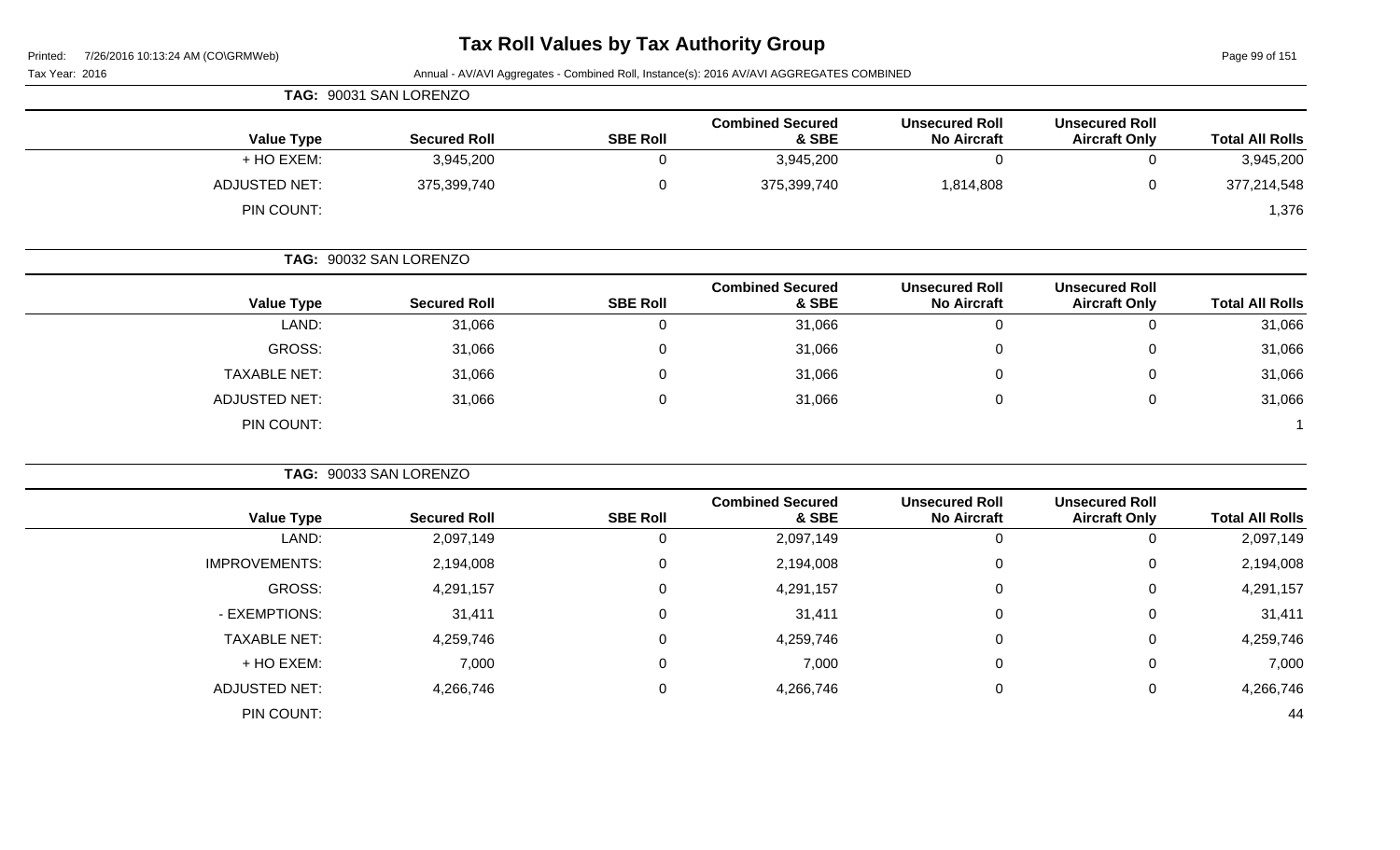# **Tax Roll Values by Tax Authority Group**

Printed: 7/26/2016 10:13:24 AM (CO\GRMWeb)

| Page 100 of 151 |  |  |
|-----------------|--|--|
|                 |  |  |

| <sup>-</sup> ax Year: 2016 |  |
|----------------------------|--|
|                            |  |

|                      | TAG: 90036 SAN LORENZO |                 |                                  |                                             |                                               |                        |
|----------------------|------------------------|-----------------|----------------------------------|---------------------------------------------|-----------------------------------------------|------------------------|
| <b>Value Type</b>    | <b>Secured Roll</b>    | <b>SBE Roll</b> | <b>Combined Secured</b><br>& SBE | <b>Unsecured Roll</b><br><b>No Aircraft</b> | <b>Unsecured Roll</b><br><b>Aircraft Only</b> | <b>Total All Rolls</b> |
| LAND:                | 8,585                  | 0               | 8,585                            | U                                           | 0                                             | 8,585                  |
| GROSS:               | 8,585                  | 0               | 8,585                            | $\mathbf 0$                                 | 0                                             | 8,585                  |
| - EXEMPTIONS:        | 355                    | 0               | 355                              | 0                                           | 0                                             | 355                    |
| <b>TAXABLE NET:</b>  | 8,230                  | 0               | 8,230                            | $\mathbf 0$                                 | 0                                             | 8,230                  |
| <b>ADJUSTED NET:</b> | 8,230                  | 0               | 8,230                            | 0                                           | 0                                             | 8,230                  |
| PIN COUNT:           |                        |                 |                                  |                                             |                                               | $\overline{2}$         |
|                      | TAG: 90037 SAN LORENZO |                 |                                  |                                             |                                               |                        |

| <b>Value Type</b>    | <b>Secured Roll</b> | <b>SBE Roll</b> | <b>Combined Secured</b><br>& SBE | <b>Unsecured Roll</b><br><b>No Aircraft</b> | <b>Unsecured Roll</b><br><b>Aircraft Only</b> | <b>Total All Rolls</b> |
|----------------------|---------------------|-----------------|----------------------------------|---------------------------------------------|-----------------------------------------------|------------------------|
| LAND:                | 49,720,057          | 0               | 49,720,057                       | 0                                           | 0                                             | 49,720,057             |
| <b>IMPROVEMENTS:</b> | 44,669,885          | 0               | 44,669,885                       | 0                                           | 0                                             | 44,669,885             |
| PERSONAL PROP:       | 0                   | 0               | 0                                | 132,800                                     | 0                                             | 132,800                |
| <b>GROSS:</b>        | 94,389,942          | 0               | 94,389,942                       | 132,800                                     | 0                                             | 94,522,742             |
| - EXEMPTIONS:        | 952,817             | 0               | 952,817                          | 0                                           | 0                                             | 952,817                |
| <b>TAXABLE NET:</b>  | 93,437,125          | 0               | 93,437,125                       | 132,800                                     | 0                                             | 93,569,925             |
| + HO EXEM:           | 823,200             | 0               | 823,200                          | 0                                           | 0                                             | 823,200                |
| <b>ADJUSTED NET:</b> | 94,260,325          | 0               | 94,260,325                       | 132,800                                     | 0                                             | 94,393,125             |
| PIN COUNT:           |                     |                 |                                  |                                             |                                               | 279                    |

|                      | TAG: 90042 SAN LORENZO |                 |                                  |                                             |                                               |                        |
|----------------------|------------------------|-----------------|----------------------------------|---------------------------------------------|-----------------------------------------------|------------------------|
| <b>Value Type</b>    | <b>Secured Roll</b>    | <b>SBE Roll</b> | <b>Combined Secured</b><br>& SBE | <b>Unsecured Roll</b><br><b>No Aircraft</b> | <b>Unsecured Roll</b><br><b>Aircraft Only</b> | <b>Total All Rolls</b> |
| LAND:                | 8,457,320              |                 | 8,457,320                        |                                             | $\Omega$                                      | 8,457,320              |
| <b>IMPROVEMENTS:</b> | 7,395,691              |                 | 7,395,691                        |                                             | $\Omega$                                      | 7,395,691              |
| PERSONAL PROP:       |                        |                 | 0                                | 18,580                                      | 0                                             | 18,580                 |
| GROSS:               | 15,853,011             |                 | 15,853,011                       | 18,580                                      | $\overline{0}$                                | 15,871,591             |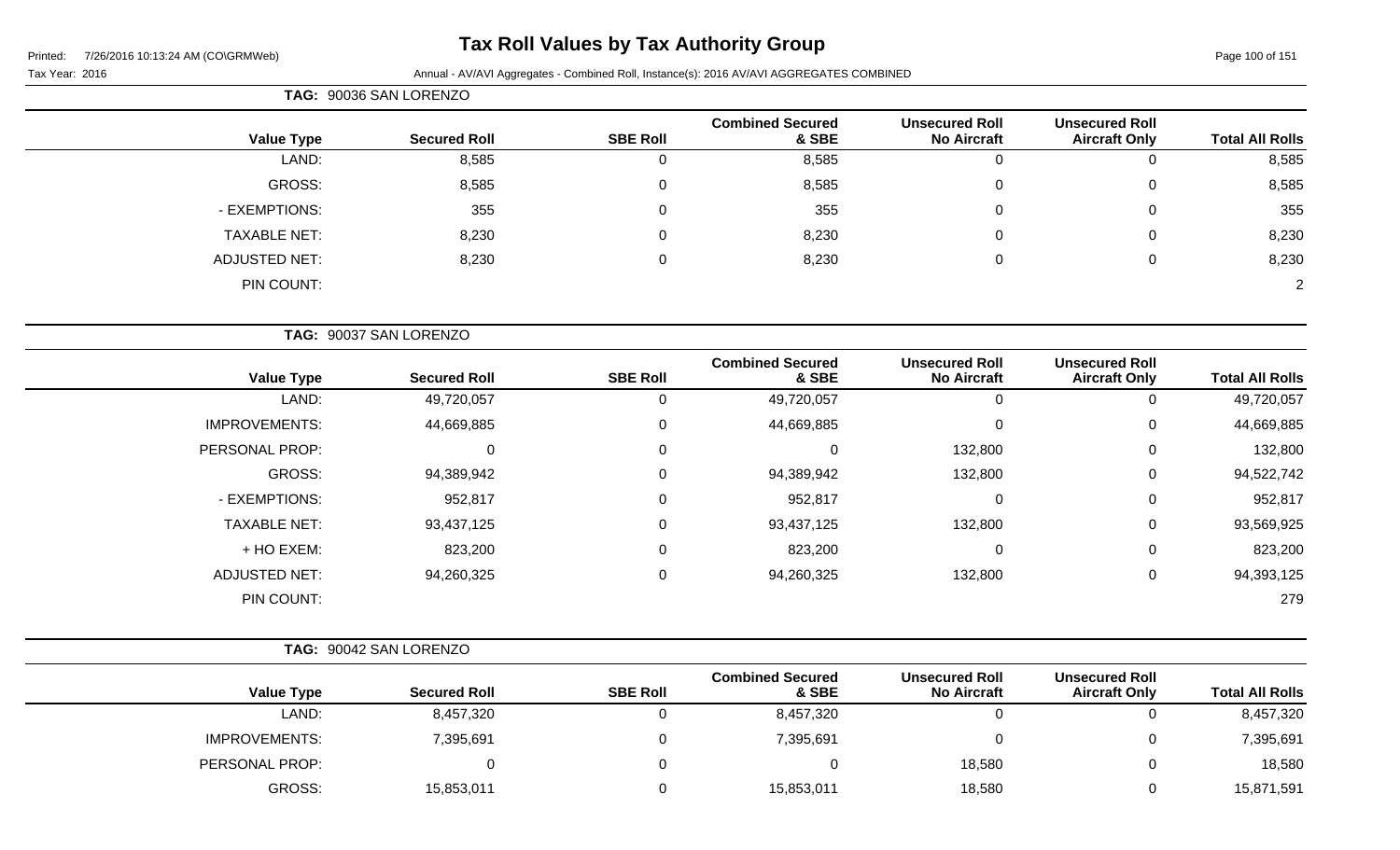# **Tax Roll Values by Tax Authority Group**

Page 101 of 151

|                     | TAG: 90042 SAN LORENZO |                     |                 |                                  |                                             |                                               |                        |
|---------------------|------------------------|---------------------|-----------------|----------------------------------|---------------------------------------------|-----------------------------------------------|------------------------|
| <b>Value Type</b>   |                        | <b>Secured Roll</b> | <b>SBE Roll</b> | <b>Combined Secured</b><br>& SBE | <b>Unsecured Roll</b><br><b>No Aircraft</b> | <b>Unsecured Roll</b><br><b>Aircraft Only</b> | <b>Total All Rolls</b> |
| - EXEMPTIONS:       |                        | 185,394             | υ               | 185,394                          | 0                                           |                                               | 185,394                |
| <b>TAXABLE NET:</b> |                        | 15,667,617          | 0               | 15,667,617                       | 18,580                                      | 0                                             | 15,686,197             |
| + HO EXEM:          |                        | 182,000             | $\Omega$        | 182,000                          | 0                                           |                                               | 182,000                |
| ADJUSTED NET:       |                        | 15,849,617          | 0               | 15,849,617                       | 18,580                                      | 0                                             | 15,868,197             |
| PIN COUNT:          |                        |                     |                 |                                  |                                             |                                               | 51                     |

|                      | TAG: 90044 SAN LORENZO |                 |                                  |                                             |                                               |                        |
|----------------------|------------------------|-----------------|----------------------------------|---------------------------------------------|-----------------------------------------------|------------------------|
| <b>Value Type</b>    | <b>Secured Roll</b>    | <b>SBE Roll</b> | <b>Combined Secured</b><br>& SBE | <b>Unsecured Roll</b><br><b>No Aircraft</b> | <b>Unsecured Roll</b><br><b>Aircraft Only</b> | <b>Total All Rolls</b> |
| LAND:                | 4,214,989              |                 | 4,214,989                        | 0                                           | 0                                             | 4,214,989              |
| <b>IMPROVEMENTS:</b> | 5,105,490              |                 | 5,105,490                        | 0                                           | 0                                             | 5,105,490              |
| <b>GROSS:</b>        | 9,320,479              | 0               | 9,320,479                        | 0                                           | 0                                             | 9,320,479              |
| - EXEMPTIONS:        | 243,922                |                 | 243,922                          | 0                                           | 0                                             | 243,922                |
| <b>TAXABLE NET:</b>  | 9,076,557              | $\Omega$        | 9,076,557                        | $\mathbf 0$                                 | 0                                             | 9,076,557              |
| + HO EXEM:           | 110,600                | $\Omega$        | 110,600                          | 0                                           | 0                                             | 110,600                |
| <b>ADJUSTED NET:</b> | 9,187,157              |                 | 9,187,157                        | $\mathbf 0$                                 | 0                                             | 9,187,157              |
| PIN COUNT:           |                        |                 |                                  |                                             |                                               | 32                     |

|                      | TAG: 90045 SAN LORENZO |                 |                                  |                                             |                                               |                        |
|----------------------|------------------------|-----------------|----------------------------------|---------------------------------------------|-----------------------------------------------|------------------------|
| <b>Value Type</b>    | <b>Secured Roll</b>    | <b>SBE Roll</b> | <b>Combined Secured</b><br>& SBE | <b>Unsecured Roll</b><br><b>No Aircraft</b> | <b>Unsecured Roll</b><br><b>Aircraft Only</b> | <b>Total All Rolls</b> |
| LAND:                | 50,631,942             | υ               | 50,631,942                       |                                             | 0                                             | 50,631,942             |
| <b>IMPROVEMENTS:</b> | 46,186,121             |                 | 46,186,121                       | 5,923,283                                   | 0                                             | 52,109,404             |
| PERSONAL PROP:       |                        |                 | 0                                | 1,286,278                                   | 0                                             | 1,286,278              |
| GROSS:               | 96,818,063             | 0               | 96,818,063                       | 7,209,561                                   | 0                                             | 104,027,624            |
| - EXEMPTIONS:        | 2,709,150              |                 | 2,709,150                        |                                             | 0                                             | 2,709,150              |
| <b>TAXABLE NET:</b>  | 94,108,913             |                 | 94,108,913                       | 7,209,561                                   | 0                                             | 101,318,474            |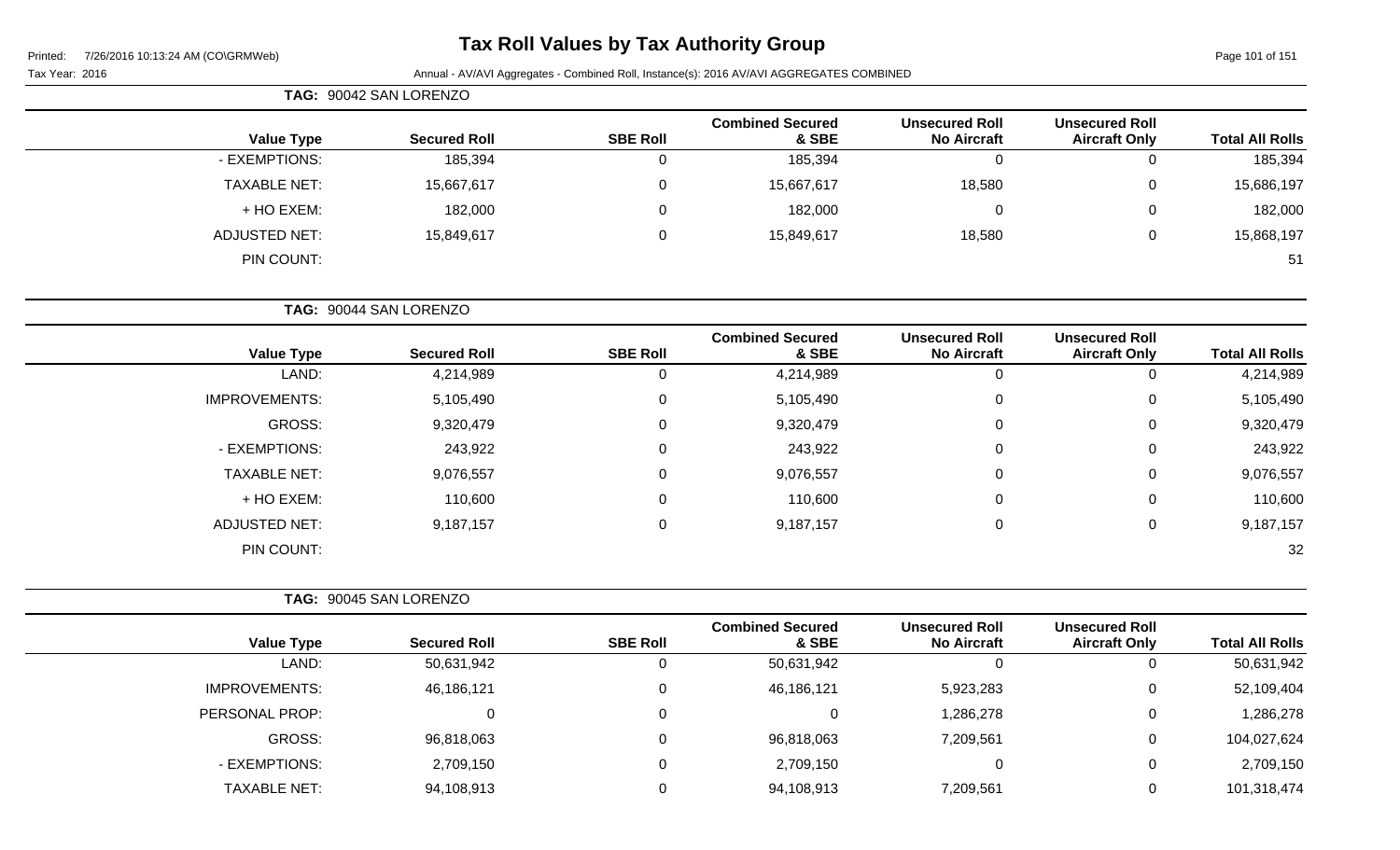Page 102 of 151

| Tax Year: 2016       |                        |                 | Annual - AV/AVI Aggregates - Combined Roll, Instance(s): 2016 AV/AVI AGGREGATES COMBINED |                                             |                                               |                        |
|----------------------|------------------------|-----------------|------------------------------------------------------------------------------------------|---------------------------------------------|-----------------------------------------------|------------------------|
|                      | TAG: 90045 SAN LORENZO |                 |                                                                                          |                                             |                                               |                        |
| <b>Value Type</b>    | <b>Secured Roll</b>    | <b>SBE Roll</b> | <b>Combined Secured</b><br>& SBE                                                         | <b>Unsecured Roll</b><br><b>No Aircraft</b> | <b>Unsecured Roll</b><br><b>Aircraft Only</b> | <b>Total All Rolls</b> |
| + HO EXEM:           | 938,000                | $\mathbf 0$     | 938,000                                                                                  | $\mathbf 0$                                 | 0                                             | 938,000                |
| <b>ADJUSTED NET:</b> | 95,046,913             | $\mathbf 0$     | 95,046,913                                                                               | 7,209,561                                   | 0                                             | 102,256,474            |
| PIN COUNT:           |                        |                 |                                                                                          |                                             |                                               | 321                    |
|                      | TAG: 90046 SAN LORENZO |                 |                                                                                          |                                             |                                               |                        |
| <b>Value Type</b>    | <b>Secured Roll</b>    | <b>SBE Roll</b> | <b>Combined Secured</b><br>& SBE                                                         | <b>Unsecured Roll</b><br><b>No Aircraft</b> | <b>Unsecured Roll</b><br><b>Aircraft Only</b> | <b>Total All Rolls</b> |
| LAND:                | 17,143,839             | $\mathbf 0$     | 17,143,839                                                                               | $\Omega$                                    | 0                                             | 17,143,839             |
| <b>IMPROVEMENTS:</b> | 15,242,740             | 0               | 15,242,740                                                                               | $\Omega$                                    | 0                                             | 15,242,740             |
| PERSONAL PROP:       | 1,500                  | 0               | 1,500                                                                                    | 46,992                                      | 0                                             | 48,492                 |
| GROSS:               | 32,388,079             | 0               | 32,388,079                                                                               | 46,992                                      | 0                                             | 32,435,071             |
| - EXEMPTIONS:        | 329,872                | 0               | 329,872                                                                                  | 0                                           | 0                                             | 329,872                |
| <b>TAXABLE NET:</b>  | 32,058,207             | 0               | 32,058,207                                                                               | 46,992                                      | 0                                             | 32,105,199             |
| + HO EXEM:           | 322,000                | 0               | 322,000                                                                                  | 0                                           | 0                                             | 322,000                |
| <b>ADJUSTED NET:</b> | 32,380,207             | $\mathbf 0$     | 32,380,207                                                                               | 46,992                                      | 0                                             | 32,427,199             |
| PIN COUNT:           |                        |                 |                                                                                          |                                             |                                               | 116                    |
|                      | TAG: 90047 SAN LORENZO |                 |                                                                                          |                                             |                                               |                        |
| <b>Value Type</b>    | <b>Secured Roll</b>    | <b>SBE Roll</b> | <b>Combined Secured</b><br>& SBE                                                         | <b>Unsecured Roll</b><br><b>No Aircraft</b> | <b>Unsecured Roll</b><br><b>Aircraft Only</b> | <b>Total All Rolls</b> |
| LAND:                | 2,817,566              | $\mathbf 0$     | 2,817,566                                                                                | 0                                           | 0                                             | 2,817,566              |
| <b>IMPROVEMENTS:</b> | 2,385,002              | 0               | 2,385,002                                                                                |                                             | 0                                             | 2,385,002              |
| GROSS:               | 5,202,568              | $\mathbf 0$     | 5,202,568                                                                                | $\mathbf 0$                                 | 0                                             | 5,202,568              |
| - EXEMPTIONS:        | 29,070                 | $\mathbf 0$     | 29,070                                                                                   | $\Omega$                                    | 0                                             | 29,070                 |
| <b>TAXABLE NET:</b>  | 5,173,498              | $\pmb{0}$       | 5,173,498                                                                                | 0                                           | 0                                             | 5,173,498              |
| + HO EXEM:           | 28,000                 | $\mathbf 0$     | 28,000                                                                                   | 0                                           | 0                                             | 28,000                 |
| <b>ADJUSTED NET:</b> | 5,201,498              | $\mathbf 0$     | 5,201,498                                                                                | 0                                           | 0                                             | 5,201,498              |
|                      |                        |                 |                                                                                          |                                             |                                               |                        |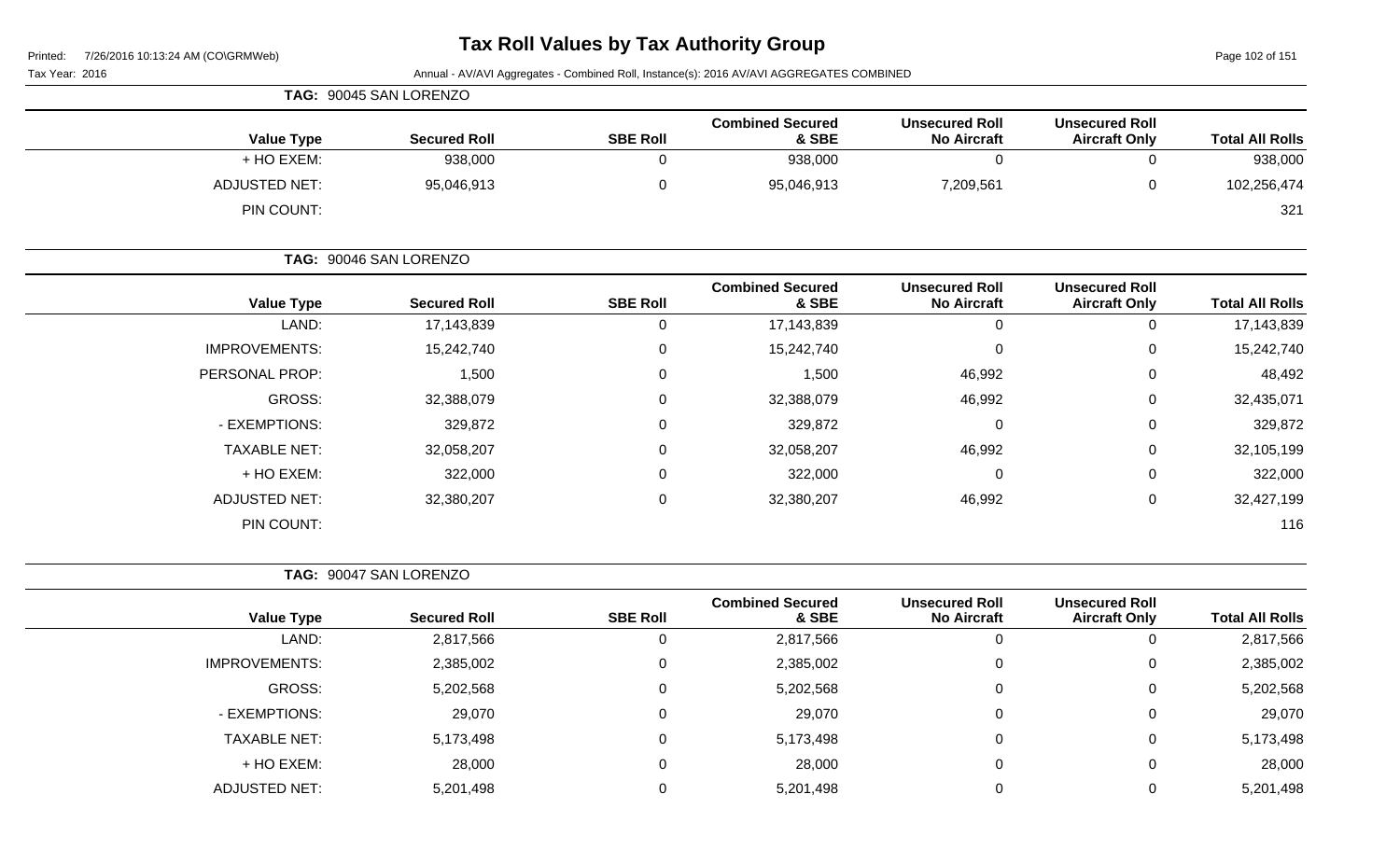Page 103 of 151

|                      | TAG: 90047 SAN LORENZO |                 |                                  |                                             |                                               |                        |
|----------------------|------------------------|-----------------|----------------------------------|---------------------------------------------|-----------------------------------------------|------------------------|
| <b>Value Type</b>    | <b>Secured Roll</b>    | <b>SBE Roll</b> | <b>Combined Secured</b><br>& SBE | <b>Unsecured Roll</b><br><b>No Aircraft</b> | <b>Unsecured Roll</b><br><b>Aircraft Only</b> | <b>Total All Rolls</b> |
| PIN COUNT:           |                        |                 |                                  |                                             |                                               | 14                     |
|                      | TAG: 90048 SAN LORENZO |                 |                                  |                                             |                                               |                        |
| <b>Value Type</b>    | <b>Secured Roll</b>    | <b>SBE Roll</b> | <b>Combined Secured</b><br>& SBE | <b>Unsecured Roll</b><br><b>No Aircraft</b> | <b>Unsecured Roll</b><br><b>Aircraft Only</b> | <b>Total All Rolls</b> |
| LAND:                | 56,930,032             | 0               | 56,930,032                       | $\mathbf 0$                                 | 0                                             | 56,930,032             |
| <b>IMPROVEMENTS:</b> | 53,584,535             | $\mathbf 0$     | 53,584,535                       | $\mathbf 0$                                 | 0                                             | 53,584,535             |
| PERSONAL PROP:       | 59,000                 | 0               | 59,000                           | 91,013                                      | $\mathbf 0$                                   | 150,013                |
| GROSS:               | 110,573,567            | $\mathbf 0$     | 110,573,567                      | 91,013                                      | $\mathbf 0$                                   | 110,664,580            |
| - EXEMPTIONS:        | 6,887,420              | 0               | 6,887,420                        | $\overline{0}$                              | $\mathbf 0$                                   | 6,887,420              |
| <b>TAXABLE NET:</b>  | 103,686,147            | $\mathbf 0$     | 103,686,147                      | 91,013                                      | $\mathsf 0$                                   | 103,777,160            |
| + HO EXEM:           | 1,106,000              | $\mathbf 0$     | 1,106,000                        | $\mathbf 0$                                 | 0                                             | 1,106,000              |
| <b>ADJUSTED NET:</b> | 104,792,147            | $\mathbf 0$     | 104,792,147                      | 91,013                                      | $\mathbf 0$                                   | 104,883,160            |
| PIN COUNT:           |                        |                 |                                  |                                             |                                               | 355                    |

|                        |                                               |                                             |                                  |                 | TAG: 90049 SAN LORENZO |                      |
|------------------------|-----------------------------------------------|---------------------------------------------|----------------------------------|-----------------|------------------------|----------------------|
| <b>Total All Rolls</b> | <b>Unsecured Roll</b><br><b>Aircraft Only</b> | <b>Unsecured Roll</b><br><b>No Aircraft</b> | <b>Combined Secured</b><br>& SBE | <b>SBE Roll</b> | <b>Secured Roll</b>    | <b>Value Type</b>    |
| 7,950,825              | 0                                             | 0                                           | 7,950,825                        |                 | 7,950,825              | LAND:                |
| 6,573,161              | 0                                             | 0                                           | 6,573,161                        | 0               | 6,573,161              | <b>IMPROVEMENTS:</b> |
| 14,523,986             | 0                                             | 0                                           | 14,523,986                       | 0               | 14,523,986             | GROSS:               |
| 280,866                | 0                                             | 0                                           | 280,866                          | 0               | 280,866                | - EXEMPTIONS:        |
| 14,243,120             | 0                                             | 0                                           | 14,243,120                       | $\Omega$        | 14,243,120             | <b>TAXABLE NET:</b>  |
| 89,600                 | 0                                             | 0                                           | 89,600                           | 0               | 89,600                 | + HO EXEM:           |
| 14,332,720             | 0                                             | 0                                           | 14,332,720                       |                 | 14,332,720             | <b>ADJUSTED NET:</b> |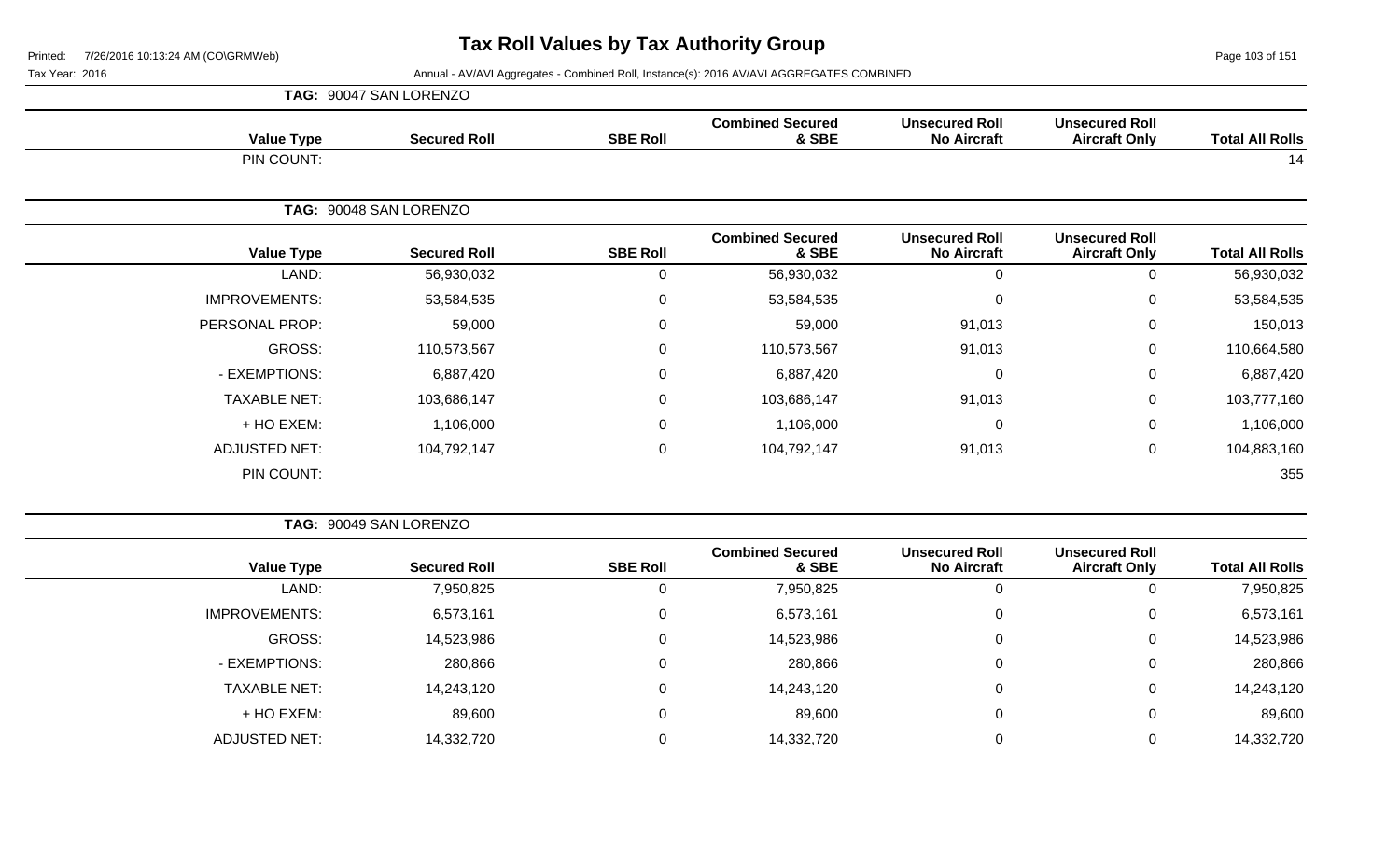Page 104 of 151

| <b>Total All Rolls</b> | <b>Unsecured Roll</b><br><b>Aircraft Only</b> | <b>Unsecured Roll</b><br><b>No Aircraft</b> | <b>Combined Secured</b><br>& SBE | <b>SBE Roll</b> | <b>Secured Roll</b> | <b>Value Type</b>    |
|------------------------|-----------------------------------------------|---------------------------------------------|----------------------------------|-----------------|---------------------|----------------------|
| 61                     |                                               |                                             |                                  |                 |                     | PIN COUNT:           |
|                        | TAG: 90050 SAN LORENZO                        |                                             |                                  |                 |                     |                      |
| <b>Total All Rolls</b> | <b>Unsecured Roll</b><br><b>Aircraft Only</b> | <b>Unsecured Roll</b><br><b>No Aircraft</b> | <b>Combined Secured</b><br>& SBE | <b>SBE Roll</b> | <b>Secured Roll</b> | <b>Value Type</b>    |
| 2,902,310              | 0                                             | $\mathbf 0$                                 | 2,902,310                        | 0               | 2,902,310           | LAND:                |
| 2,322,259              | 0                                             | $\mathbf 0$                                 | 2,322,259                        | $\mathbf 0$     | 2,322,259           | <b>IMPROVEMENTS:</b> |
| 5,224,569              | 0                                             | $\mathbf 0$                                 | 5,224,569                        | 0               | 5,224,569           | GROSS:               |
| 43,560                 | 0                                             | $\mathbf 0$                                 | 43,560                           | $\mathbf 0$     | 43,560              | - EXEMPTIONS:        |
| 5,181,009              | 0                                             | $\mathbf 0$                                 | 5,181,009                        | $\mathbf 0$     | 5,181,009           | <b>TAXABLE NET:</b>  |
| 42,000                 | 0                                             | $\mathbf 0$                                 | 42,000                           | $\mathbf 0$     | 42,000              | + HO EXEM:           |
| 5,223,009              | 0                                             | $\mathbf 0$                                 | 5,223,009                        | $\mathbf 0$     | 5,223,009           | <b>ADJUSTED NET:</b> |
| 13                     |                                               |                                             |                                  |                 |                     | PIN COUNT:           |

| <b>Value Type</b>    | <b>Secured Roll</b> | <b>SBE Roll</b> | <b>Combined Secured</b><br>& SBE | <b>Unsecured Roll</b><br><b>No Aircraft</b> | <b>Unsecured Roll</b><br><b>Aircraft Only</b> | <b>Total All Rolls</b> |
|----------------------|---------------------|-----------------|----------------------------------|---------------------------------------------|-----------------------------------------------|------------------------|
|                      |                     |                 |                                  |                                             |                                               |                        |
| LAND:                | 1,583,549           | 0               | 1,583,549                        | 0                                           |                                               | 1,583,549              |
| <b>IMPROVEMENTS:</b> | 1,464,703           | 0               | 1,464,703                        | 0                                           | 0                                             | 1,464,703              |
| GROSS:               | 3,048,252           | 0               | 3,048,252                        | 0                                           | 0                                             | 3,048,252              |
| - EXEMPTIONS:        | 22,177              | $\Omega$        | 22,177                           | $\mathbf 0$                                 | 0                                             | 22,177                 |
| <b>TAXABLE NET:</b>  | 3,026,075           | $\Omega$        | 3,026,075                        | $\mathbf 0$                                 | 0                                             | 3,026,075              |
| + HO EXEM:           | 21,000              | 0               | 21,000                           | 0                                           | 0                                             | 21,000                 |
| <b>ADJUSTED NET:</b> | 3,047,075           | 0               | 3,047,075                        | 0                                           | 0                                             | 3,047,075              |
| PIN COUNT:           |                     |                 |                                  |                                             |                                               | 6                      |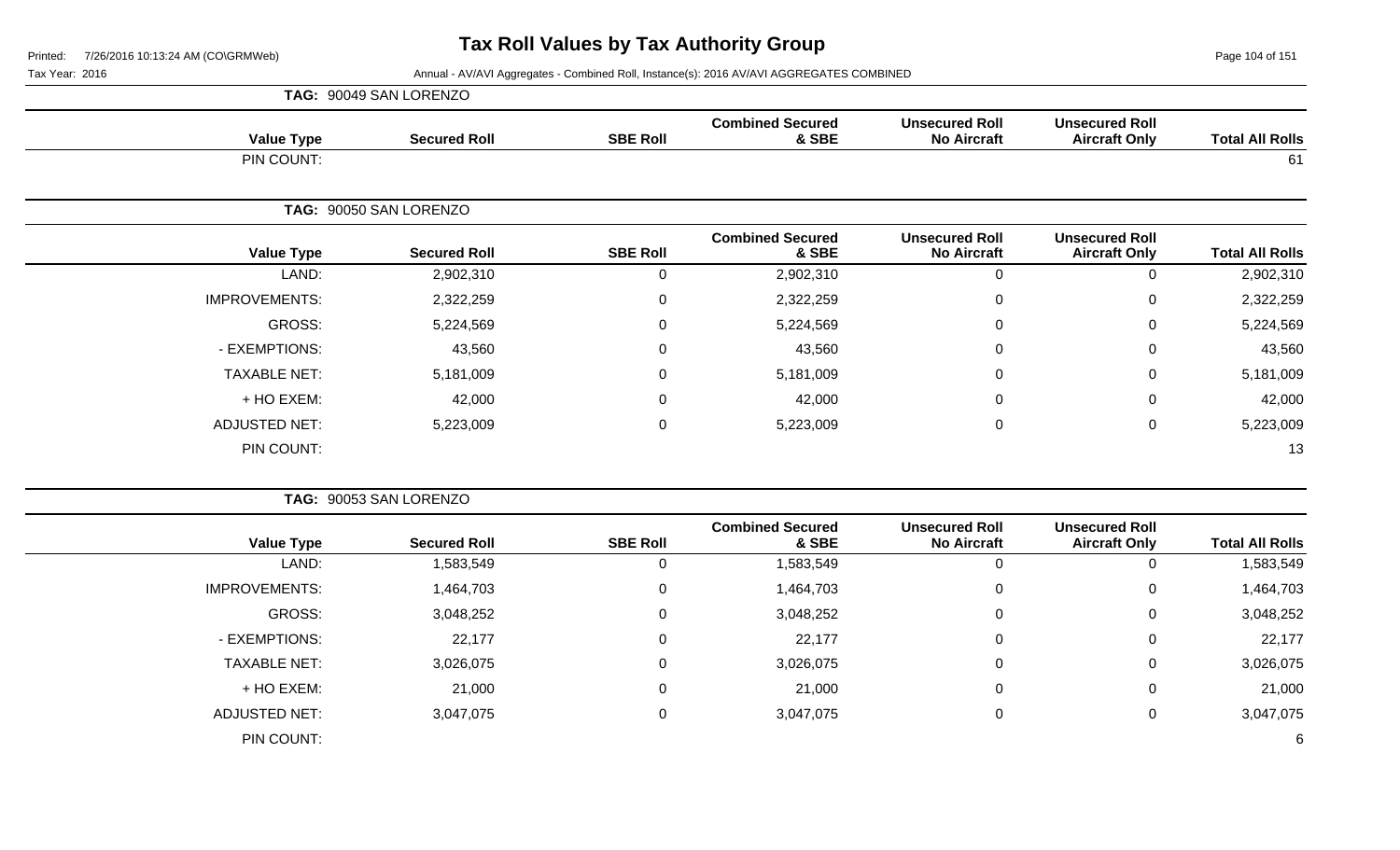# **Tax Roll Values by Tax Authority Group**

Printed: 7/26/2016 10:13:24 AM (CO\GRMWeb)

#### Page 105 of 151

#### Tax Year: 2016 **Annual - AV/AVI Aggregates - Combined Roll**, Instance(s): 2016 AV/AVI AGGREGATES COMBINED

| <b>Total All Rolls</b> | <b>Unsecured Roll</b><br><b>Aircraft Only</b> | <b>Unsecured Roll</b><br><b>No Aircraft</b> | <b>Combined Secured</b><br>& SBE | <b>SBE Roll</b> | <b>Secured Roll</b> | <b>Value Type</b>    |
|------------------------|-----------------------------------------------|---------------------------------------------|----------------------------------|-----------------|---------------------|----------------------|
| 85,877                 |                                               | 0                                           | 85,877                           | 0               | 85,877              | LAND:                |
| 313,702                | 0                                             | $\overline{0}$                              | 313,702                          | 0               | 313,702             | <b>IMPROVEMENTS:</b> |
| 399,579                | 0                                             | $\mathbf 0$                                 | 399,579                          | 0               | 399,579             | GROSS:               |
| 7,000                  | $\mathbf 0$                                   | 0                                           | 7,000                            | $\mathbf 0$     | 7,000               | - EXEMPTIONS:        |
| 392,579                | 0                                             | $\overline{0}$                              | 392,579                          | $\mathbf 0$     | 392,579             | <b>TAXABLE NET:</b>  |
| 7,000                  | 0                                             | $\mathbf 0$                                 | 7,000                            | 0               | 7,000               | + HO EXEM:           |
| 399,579                | 0                                             | $\mathbf 0$                                 | 399,579                          | $\mathbf 0$     | 399,579             | <b>ADJUSTED NET:</b> |
|                        |                                               |                                             |                                  |                 |                     | PIN COUNT:           |

### **TAG:** 90057 SAN LORENZO

**TAG:** 90055 SAN LORENZO

| <b>Secured Roll</b> | <b>SBE Roll</b> | <b>Combined Secured</b><br>& SBE | <b>Unsecured Roll</b><br><b>No Aircraft</b> | <b>Unsecured Roll</b><br><b>Aircraft Only</b> | <b>Total All Rolls</b> |
|---------------------|-----------------|----------------------------------|---------------------------------------------|-----------------------------------------------|------------------------|
| 6,159,334           | U               | 6,159,334                        | U                                           | 0                                             | 6,159,334              |
| 5,369,683           | 0               | 5,369,683                        | $\Omega$                                    | 0                                             | 5,369,683              |
| 11,529,017          | 0               | 11,529,017                       | $\Omega$                                    | 0                                             | 11,529,017             |
| 195,327             | 0               | 195,327                          | 0                                           | 0                                             | 195,327                |
| 11,333,690          | 0               | 11,333,690                       | $\Omega$                                    | 0                                             | 11,333,690             |
| 189,000             | 0               | 189,000                          | $\mathbf{0}$                                | 0                                             | 189,000                |
| 11,522,690          | 0               | 11,522,690                       | $\Omega$                                    | 0                                             | 11,522,690             |
|                     |                 |                                  |                                             |                                               | 66                     |
|                     |                 |                                  |                                             |                                               |                        |

|                      | TAG: 90058 SAN LORENZO |                 |                                  |                                             |                                               |                        |
|----------------------|------------------------|-----------------|----------------------------------|---------------------------------------------|-----------------------------------------------|------------------------|
| <b>Value Type</b>    | <b>Secured Roll</b>    | <b>SBE Roll</b> | <b>Combined Secured</b><br>& SBE | <b>Unsecured Roll</b><br><b>No Aircraft</b> | <b>Unsecured Roll</b><br><b>Aircraft Only</b> | <b>Total All Rolls</b> |
| LAND:                | 4,246,129              |                 | 4,246,129                        |                                             |                                               | 4,246,129              |
| <b>IMPROVEMENTS:</b> | 4,369,800              |                 | 4,369,800                        |                                             |                                               | 4,369,800              |
| GROSS:               | 8,615,929              |                 | 8,615,929                        |                                             |                                               | 8,615,929              |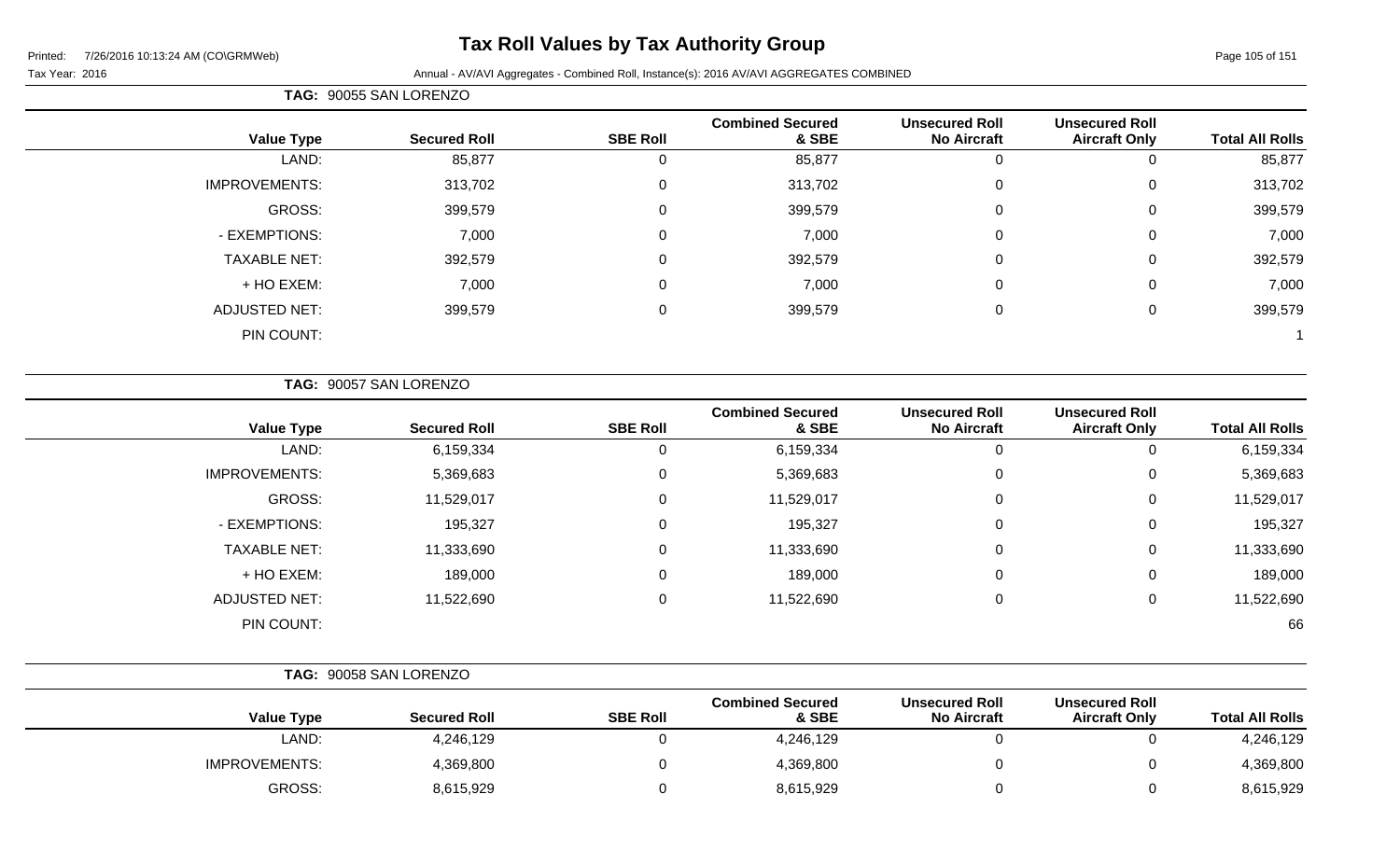# **Tax Roll Values by Tax Authority Group**

Page 106 of 151

|                     | TAG: 90058 SAN LORENZO |                 |                                  |                                             |                                               |                        |
|---------------------|------------------------|-----------------|----------------------------------|---------------------------------------------|-----------------------------------------------|------------------------|
| <b>Value Type</b>   | <b>Secured Roll</b>    | <b>SBE Roll</b> | <b>Combined Secured</b><br>& SBE | <b>Unsecured Roll</b><br><b>No Aircraft</b> | <b>Unsecured Roll</b><br><b>Aircraft Only</b> | <b>Total All Rolls</b> |
| - EXEMPTIONS:       | 204,510                |                 | 204,510                          | 0                                           |                                               | 204,510                |
| <b>TAXABLE NET:</b> | 8,411,419              | 0               | 8,411,419                        | 0                                           | 0                                             | 8,411,419              |
| + HO EXEM:          | 77,000                 | 0               | 77,000                           | 0                                           | 0                                             | 77,000                 |
| ADJUSTED NET:       | 8,488,419              | 0               | 8,488,419                        | 0                                           | 0                                             | 8,488,419              |
| PIN COUNT:          |                        |                 |                                  |                                             |                                               | 21                     |

|                      | TAG: 90059 SAN LORENZO |                 |                                  |                                             |                                               |                        |
|----------------------|------------------------|-----------------|----------------------------------|---------------------------------------------|-----------------------------------------------|------------------------|
| <b>Value Type</b>    | <b>Secured Roll</b>    | <b>SBE Roll</b> | <b>Combined Secured</b><br>& SBE | <b>Unsecured Roll</b><br><b>No Aircraft</b> | <b>Unsecured Roll</b><br><b>Aircraft Only</b> | <b>Total All Rolls</b> |
| LAND:                | 2,347,918              | υ               | 2,347,918                        |                                             | 0                                             | 2,347,918              |
| <b>IMPROVEMENTS:</b> | 1,940,417              | 0               | 1,940,417                        | $\Omega$                                    | 0                                             | 1,940,417              |
| GROSS:               | 4,288,335              | $\Omega$        | 4,288,335                        | $\mathbf 0$                                 | 0                                             | 4,288,335              |
| - EXEMPTIONS:        | 60,934                 | 0               | 60,934                           | $\Omega$                                    | 0                                             | 60,934                 |
| <b>TAXABLE NET:</b>  | 4,227,401              | $\Omega$        | 4,227,401                        | $\Omega$                                    | 0                                             | 4,227,401              |
| + HO EXEM:           | 47,600                 | $\Omega$        | 47,600                           | $\Omega$                                    | $\mathbf 0$                                   | 47,600                 |
| <b>ADJUSTED NET:</b> | 4,275,001              | 0               | 4,275,001                        | 0                                           | 0                                             | 4,275,001              |
| PIN COUNT:           |                        |                 |                                  |                                             |                                               | 42                     |

|                      | TAG: 90062 SAN LORENZO |                 |                                  |                                             |                                               |                        |
|----------------------|------------------------|-----------------|----------------------------------|---------------------------------------------|-----------------------------------------------|------------------------|
| <b>Value Type</b>    | <b>Secured Roll</b>    | <b>SBE Roll</b> | <b>Combined Secured</b><br>& SBE | <b>Unsecured Roll</b><br><b>No Aircraft</b> | <b>Unsecured Roll</b><br><b>Aircraft Only</b> | <b>Total All Rolls</b> |
| LAND:                | 4,685,030              |                 | 4,685,030                        |                                             | 0                                             | 4,685,030              |
| <b>IMPROVEMENTS:</b> | 3,866,643              |                 | 3,866,643                        |                                             | 0                                             | 3,866,643              |
| GROSS:               | 8,551,673              |                 | 8,551,673                        | 0                                           | 0                                             | 8,551,673              |
| - EXEMPTIONS:        | 42,000                 |                 | 42,000                           |                                             | 0                                             | 42,000                 |
| <b>TAXABLE NET:</b>  | 8,509,673              |                 | 8,509,673                        |                                             | 0                                             | 8,509,673              |
| + HO EXEM:           | 42,000                 |                 | 42,000                           |                                             | 0                                             | 42,000                 |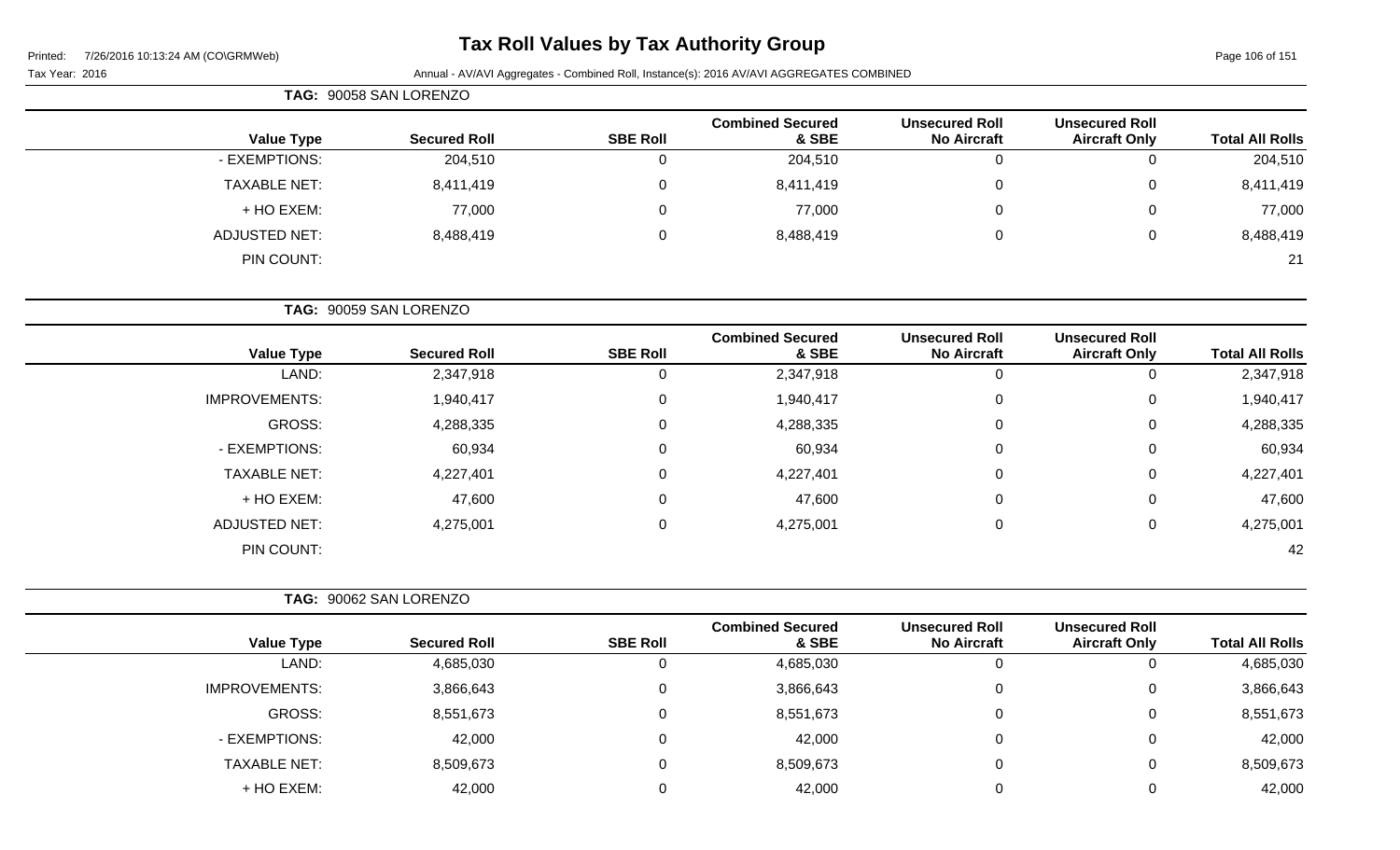Page 107 of 151

Tax Year: 2016 **Annual - AV/AVI Aggregates - Combined Roll**, Instance(s): 2016 AV/AVI AGGREGATES COMBINED

|                      | TAG: 90062 SAN LORENZO |                 |                                  |                                             |                                               |                        |
|----------------------|------------------------|-----------------|----------------------------------|---------------------------------------------|-----------------------------------------------|------------------------|
| <b>Value Type</b>    | <b>Secured Roll</b>    | <b>SBE Roll</b> | <b>Combined Secured</b><br>& SBE | <b>Unsecured Roll</b><br><b>No Aircraft</b> | <b>Unsecured Roll</b><br><b>Aircraft Only</b> | <b>Total All Rolls</b> |
| <b>ADJUSTED NET:</b> | 8,551,673              | 0               | 8,551,673                        | 0                                           | 0                                             | 8,551,673              |
| PIN COUNT:           |                        |                 |                                  |                                             |                                               | 24                     |
|                      | TAG: 90063 SAN LORENZO |                 |                                  |                                             |                                               |                        |
| <b>Value Type</b>    | <b>Secured Roll</b>    | <b>SBE Roll</b> | <b>Combined Secured</b><br>& SBE | <b>Unsecured Roll</b><br><b>No Aircraft</b> | <b>Unsecured Roll</b><br><b>Aircraft Only</b> | <b>Total All Rolls</b> |
| LAND:                | 8,128,731              | 0               | 8,128,731                        | $\mathbf 0$                                 | $\mathbf 0$                                   | 8,128,731              |
| <b>IMPROVEMENTS:</b> | 6,687,844              | 0               | 6,687,844                        | 0                                           | $\mathbf 0$                                   | 6,687,844              |
| PERSONAL PROP:       | 23,000                 | 0               | 23,000                           | 20,000                                      | $\mathbf 0$                                   | 43,000                 |
| GROSS:               | 14,839,575             | 0               | 14,839,575                       | 20,000                                      | $\mathbf 0$                                   | 14,859,575             |
| - EXEMPTIONS:        | 105,145                | 0               | 105,145                          | 0                                           | $\mathbf 0$                                   | 105,145                |
| <b>TAXABLE NET:</b>  | 14,734,430             | 0               | 14,734,430                       | 20,000                                      | $\mathbf 0$                                   | 14,754,430             |
| + HO EXEM:           | 105,000                | 0               | 105,000                          | 0                                           | $\mathbf 0$                                   | 105,000                |
| <b>ADJUSTED NET:</b> | 14,839,430             | 0               | 14,839,430                       | 20,000                                      | $\mathbf 0$                                   | 14,859,430             |
| PIN COUNT:           |                        |                 |                                  |                                             |                                               | 47                     |

**TAG:** 90071 SAN LORENZO

| <b>Total All Rolls</b> | <b>Unsecured Roll</b><br><b>Aircraft Only</b> | <b>Unsecured Roll</b><br><b>No Aircraft</b> | <b>Combined Secured</b><br>& SBE | <b>SBE Roll</b> | <b>Secured Roll</b> | <b>Value Type</b>    |
|------------------------|-----------------------------------------------|---------------------------------------------|----------------------------------|-----------------|---------------------|----------------------|
| 5,751,736              | 0                                             |                                             | 5,751,736                        | 0               | 5,751,736           | LAND:                |
| 3,984,188              | 0                                             |                                             | 3,984,188                        | $\mathbf 0$     | 3,984,188           | <b>IMPROVEMENTS:</b> |
| 9,735,924              | 0                                             | 0                                           | 9,735,924                        | 0               | 9,735,924           | GROSS:               |
| 115,481                | 0                                             | $\Omega$                                    | 115,481                          | 0               | 115,481             | - EXEMPTIONS:        |
| 9,620,443              | $\mathbf 0$                                   | $\Omega$                                    | 9,620,443                        | $\Omega$        | 9,620,443           | <b>TAXABLE NET:</b>  |
| 98,000                 | $\overline{0}$                                | $\Omega$                                    | 98,000                           | $\mathbf{0}$    | 98,000              | + HO EXEM:           |
| 9,718,443              | 0                                             |                                             | 9,718,443                        | $\Omega$        | 9,718,443           | <b>ADJUSTED NET:</b> |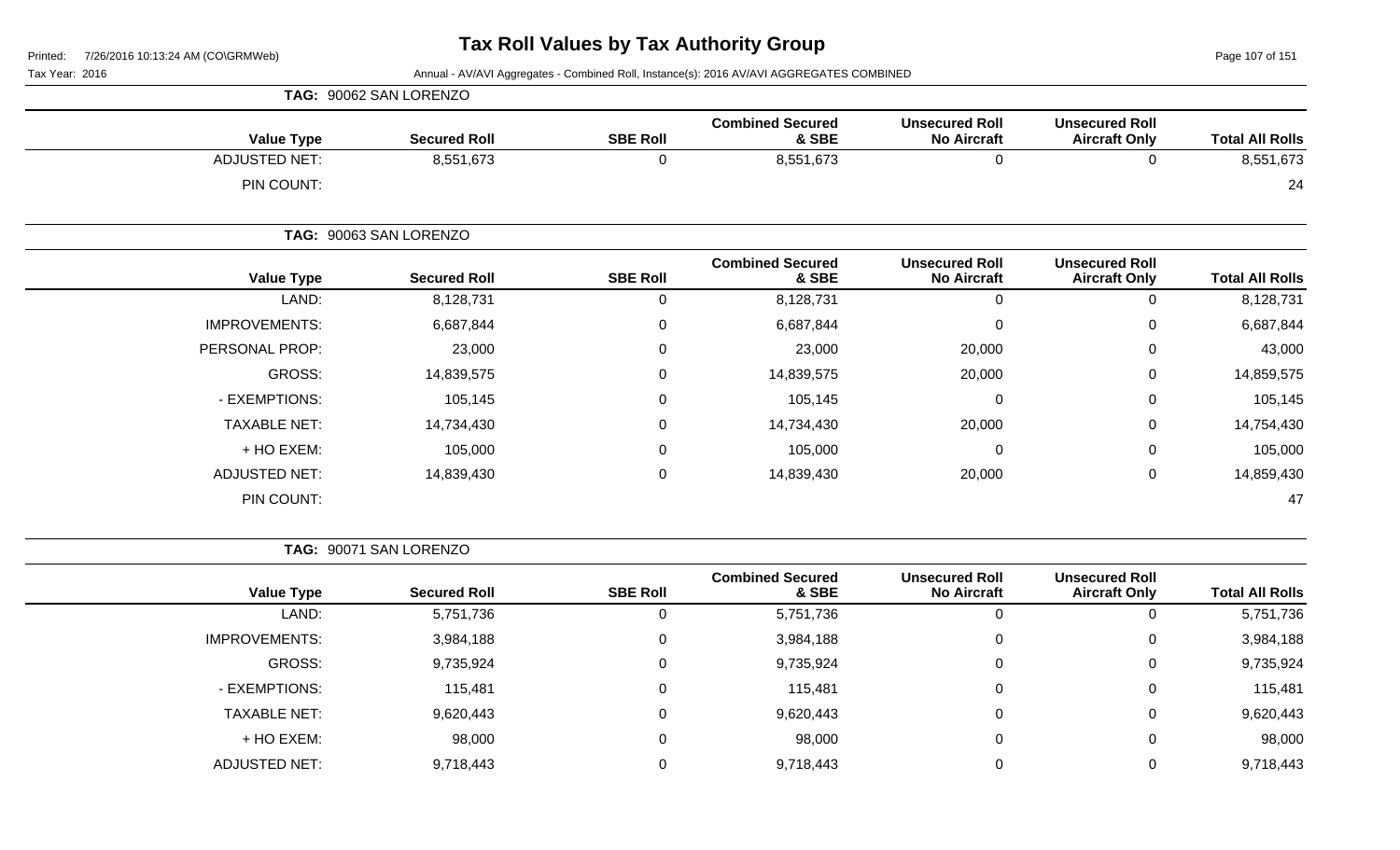Page 108 of 151

Tax Year: 2016 Annual - AV/AVI Aggregates - Combined Roll, Instance(s): 2016 AV/AVI AGGREGATES COMBINED

|                        |                                               |                                             |                                  |                 | TAG: 90071 SAN LORENZO |                      |  |
|------------------------|-----------------------------------------------|---------------------------------------------|----------------------------------|-----------------|------------------------|----------------------|--|
| <b>Total All Rolls</b> | <b>Unsecured Roll</b><br><b>Aircraft Only</b> | <b>Unsecured Roll</b><br><b>No Aircraft</b> | <b>Combined Secured</b><br>& SBE | <b>SBE Roll</b> | <b>Secured Roll</b>    | <b>Value Type</b>    |  |
| 67                     |                                               |                                             |                                  |                 |                        | PIN COUNT:           |  |
|                        | TAG: 90072 SAN LORENZO                        |                                             |                                  |                 |                        |                      |  |
| <b>Total All Rolls</b> | <b>Unsecured Roll</b><br><b>Aircraft Only</b> | <b>Unsecured Roll</b><br><b>No Aircraft</b> | <b>Combined Secured</b><br>& SBE | <b>SBE Roll</b> | <b>Secured Roll</b>    | <b>Value Type</b>    |  |
| 1,091                  | $\mathbf 0$                                   | $\mathbf 0$                                 | 1,091                            | 0               | 1,091                  | LAND:                |  |
| 1,091                  | 0                                             | $\Omega$                                    | 1,091                            | 0               | 1,091                  | GROSS:               |  |
| 1,091                  | $\mathbf 0$                                   | $\mathbf 0$                                 | 1,091                            | $\Omega$        | 1,091                  | - EXEMPTIONS:        |  |
|                        |                                               |                                             |                                  |                 |                        | PIN COUNT:           |  |
|                        |                                               |                                             |                                  |                 | TAG: 90073 SAN LORENZO |                      |  |
| <b>Total All Rolls</b> | <b>Unsecured Roll</b><br><b>Aircraft Only</b> | <b>Unsecured Roll</b><br><b>No Aircraft</b> | <b>Combined Secured</b><br>& SBE | <b>SBE Roll</b> | <b>Secured Roll</b>    | <b>Value Type</b>    |  |
| 243,558                | $\mathbf 0$                                   | $\mathbf 0$                                 | 243,558                          | $\mathbf 0$     | 243,558                | LAND:                |  |
| 243,558                | 0                                             | 0                                           | 243,558                          | $\mathsf 0$     | 243,558                | <b>GROSS:</b>        |  |
| 1,153                  | 0                                             | 0                                           | 1,153                            | $\mathbf 0$     | 1,153                  | - EXEMPTIONS:        |  |
| 242,405                | 0                                             | 0                                           | 242,405                          | 0               | 242,405                | <b>TAXABLE NET:</b>  |  |
| 242,405                | 0                                             | $\mathbf 0$                                 | 242,405                          | 0               | 242,405                | <b>ADJUSTED NET:</b> |  |
| $\overline{7}$         |                                               |                                             |                                  |                 |                        | PIN COUNT:           |  |
|                        | TAG: 90076 SAN LORENZO                        |                                             |                                  |                 |                        |                      |  |
| <b>Total All Rolls</b> | <b>Unsecured Roll</b><br><b>Aircraft Only</b> | <b>Unsecured Roll</b><br><b>No Aircraft</b> | <b>Combined Secured</b><br>& SBE | <b>SBE Roll</b> | <b>Secured Roll</b>    | <b>Value Type</b>    |  |

LAND: 1,957,869 0 1,957,869 0 0 1,957,869

GROSS: 4,062,063 0 4,062,063 0 0 4,062,063

IMPROVEMENTS: 2,104,194 0 2,104,194 0 2,104,194 0 2,104,194 0 2,104,194

- EXEMPTIONS: 77,661 0 77,661 0 0 77,661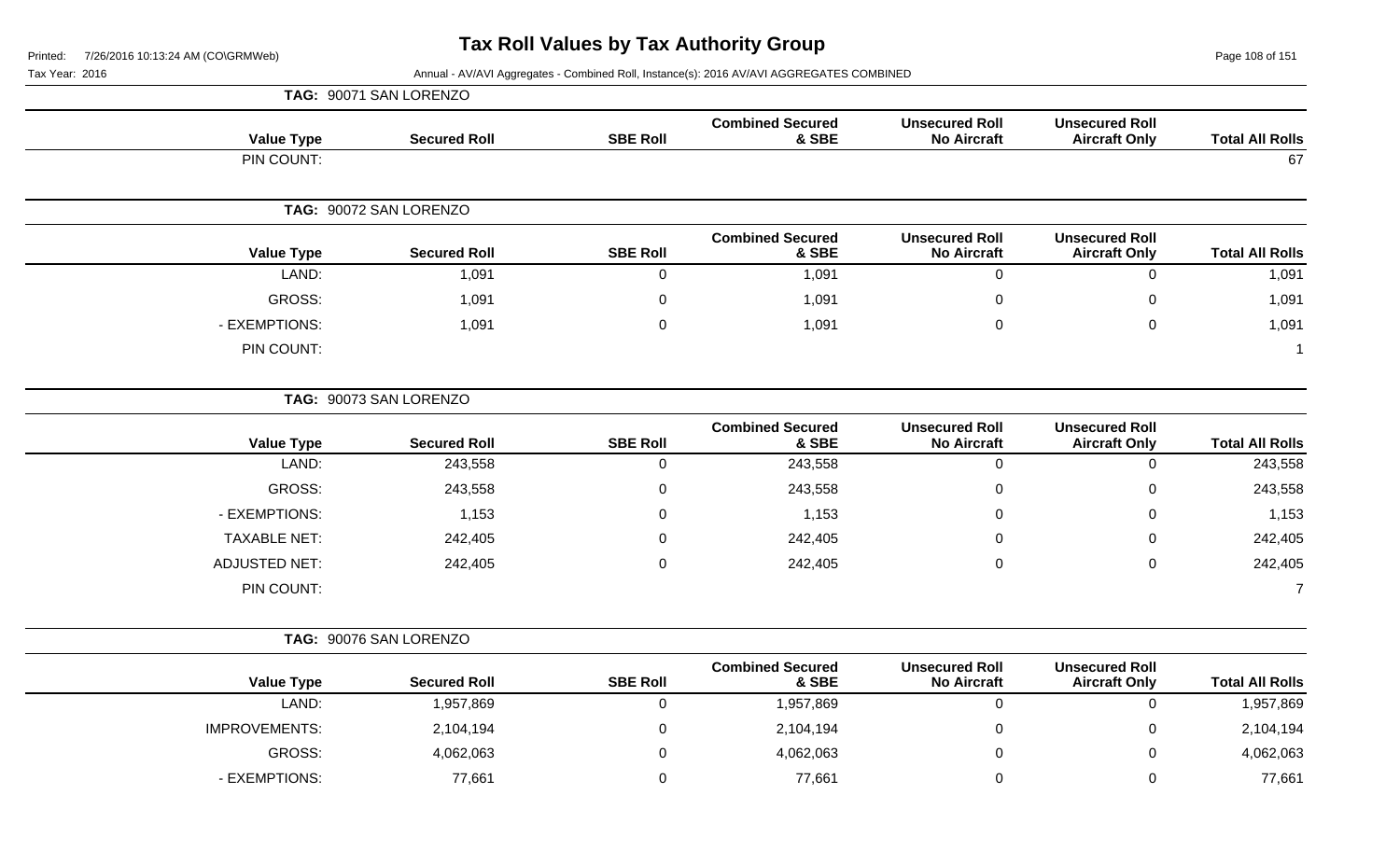# **Tax Roll Values by Tax Authority Group**

Page 109 of 151

| 1/20/2010101012277101100001011010001<br>Tax Year: 2016 |                        |                 | Annual - AV/AVI Aggregates - Combined Roll, Instance(s): 2016 AV/AVI AGGREGATES COMBINED |                                             |                                               | i ayo 100 01 101       |
|--------------------------------------------------------|------------------------|-----------------|------------------------------------------------------------------------------------------|---------------------------------------------|-----------------------------------------------|------------------------|
|                                                        | TAG: 90076 SAN LORENZO |                 |                                                                                          |                                             |                                               |                        |
| <b>Value Type</b>                                      | <b>Secured Roll</b>    | <b>SBE Roll</b> | <b>Combined Secured</b><br>& SBE                                                         | <b>Unsecured Roll</b><br><b>No Aircraft</b> | <b>Unsecured Roll</b><br><b>Aircraft Only</b> | <b>Total All Rolls</b> |
| <b>TAXABLE NET:</b>                                    | 3,984,402              | 0               | 3,984,402                                                                                | $\overline{0}$                              | $\mathbf 0$                                   | 3,984,402              |
| + HO EXEM:                                             | 56,000                 | 0               | 56,000                                                                                   | 0                                           | $\mathbf 0$                                   | 56,000                 |
| <b>ADJUSTED NET:</b>                                   | 4,040,402              | $\Omega$        | 4,040,402                                                                                | $\pmb{0}$                                   | $\mathbf 0$                                   | 4,040,402              |
| PIN COUNT:                                             |                        |                 |                                                                                          |                                             |                                               | 72                     |
|                                                        | TAG: 90100 SAN LORENZO |                 |                                                                                          |                                             |                                               |                        |
| <b>Value Type</b>                                      | <b>Secured Roll</b>    | <b>SBE Roll</b> | <b>Combined Secured</b><br>& SBE                                                         | <b>Unsecured Roll</b><br><b>No Aircraft</b> | <b>Unsecured Roll</b><br><b>Aircraft Only</b> | <b>Total All Rolls</b> |
| LAND:                                                  | 122,396,139            | $\pmb{0}$       | 122,396,139                                                                              | $\mathbf 0$                                 | $\mathbf 0$                                   | 122,396,139            |
| <b>IMPROVEMENTS:</b>                                   | 104,936,205            | $\pmb{0}$       | 104,936,205                                                                              | 3,047                                       | $\mathbf 0$                                   | 104,939,252            |
| PERSONAL PROP:                                         | 48,000                 | 0               | 48,000                                                                                   | 365,684                                     | $\mathbf 0$                                   | 413,684                |
| <b>GROSS:</b>                                          | 227,380,344            | 0               | 227,380,344                                                                              | 368,731                                     | $\mathbf 0$                                   | 227,749,075            |
| - EXEMPTIONS:                                          | 4,149,099              | 0               | 4,149,099                                                                                | $\pmb{0}$                                   | $\mathbf 0$                                   | 4,149,099              |
| <b>TAXABLE NET:</b>                                    | 223,231,245            | 0               | 223, 231, 245                                                                            | 368,731                                     | $\mathbf 0$                                   | 223,599,976            |
| + HO EXEM:                                             | 2,419,200              | 0               | 2,419,200                                                                                | $\pmb{0}$                                   | $\mathbf 0$                                   | 2,419,200              |
| <b>ADJUSTED NET:</b>                                   | 225,650,445            | 0               | 225,650,445                                                                              | 368,731                                     | $\mathbf 0$                                   | 226,019,176            |
| PIN COUNT:                                             |                        |                 |                                                                                          |                                             |                                               | 1,177                  |
|                                                        | TAG: 90101 SAN LORENZO |                 |                                                                                          |                                             |                                               |                        |
| <b>Value Type</b>                                      | <b>Secured Roll</b>    | <b>SBE Roll</b> | <b>Combined Secured</b><br>& SBE                                                         | <b>Unsecured Roll</b><br><b>No Aircraft</b> | <b>Unsecured Roll</b><br><b>Aircraft Only</b> | <b>Total All Rolls</b> |
| LAND:                                                  | 182,291,809            | $\pmb{0}$       | 182,291,809                                                                              | $\mathbf 0$                                 | $\mathbf 0$                                   | 182,291,809            |
| <b>IMPROVEMENTS:</b>                                   | 156,613,448            | 0               | 156,613,448                                                                              | 759,299                                     | 0                                             | 157,372,747            |
| PERSONAL PROP:                                         | 30,000                 | 0               | 30,000                                                                                   | 1,690,881                                   | 0                                             | 1,720,881              |

GROSS: 338,935,257 0 338,935,257 2,450,180 0 341,385,437

- EXEMPTIONS: 4,763,440 0 4,763,440 7,975 0 4,771,415 TAXABLE NET: 334,171,817 0 334,171,817 2,442,205 0 336,614,022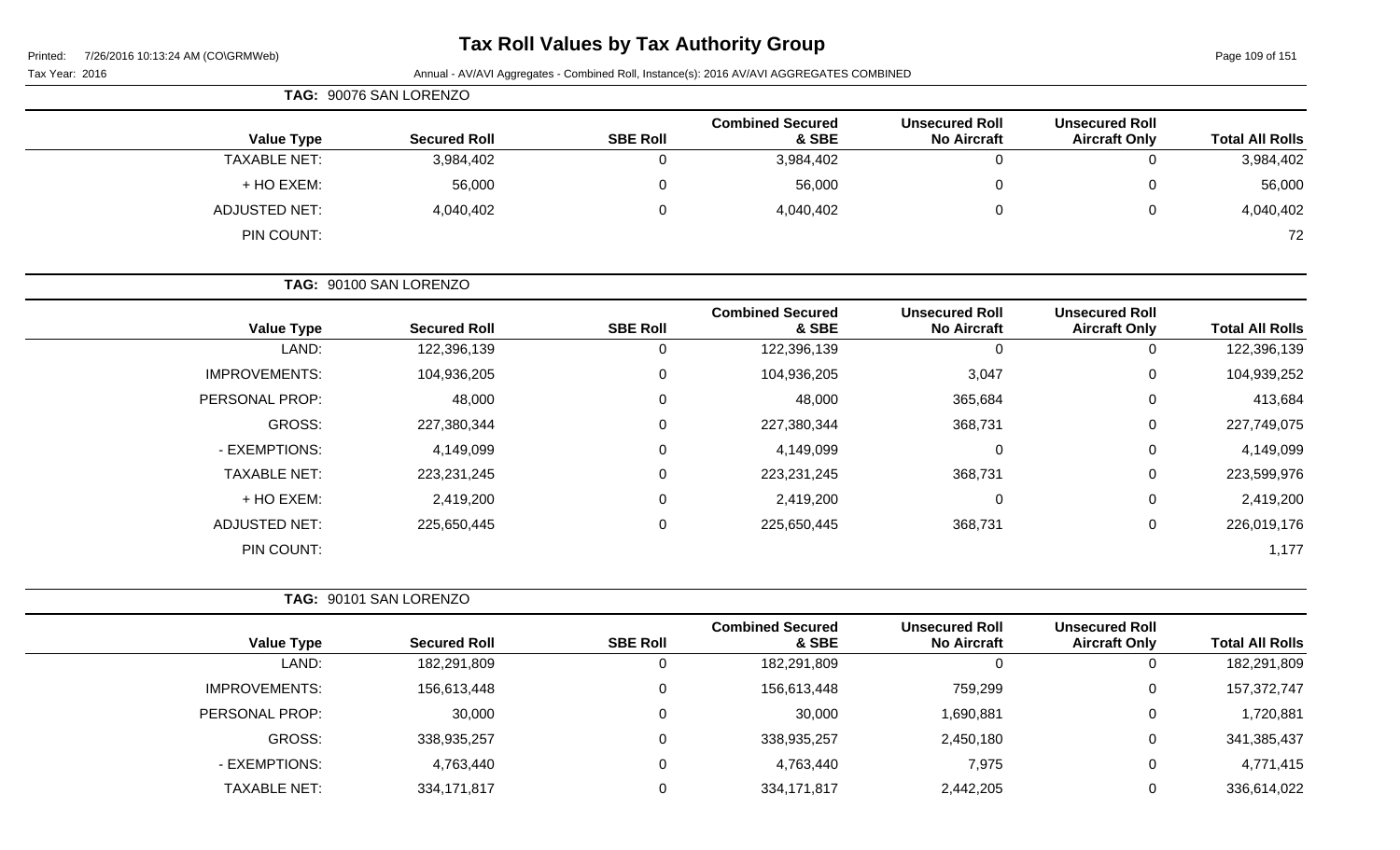Page 110 of 151

| Tax Year: 2016       |                        |                 | Annual - AV/AVI Aggregates - Combined Roll, Instance(s): 2016 AV/AVI AGGREGATES COMBINED |                                             |                                               |                        |
|----------------------|------------------------|-----------------|------------------------------------------------------------------------------------------|---------------------------------------------|-----------------------------------------------|------------------------|
|                      | TAG: 90101 SAN LORENZO |                 |                                                                                          |                                             |                                               |                        |
| <b>Value Type</b>    | <b>Secured Roll</b>    | <b>SBE Roll</b> | <b>Combined Secured</b><br>& SBE                                                         | <b>Unsecured Roll</b><br><b>No Aircraft</b> | <b>Unsecured Roll</b><br><b>Aircraft Only</b> | <b>Total All Rolls</b> |
| + HO EXEM:           | 2,742,600              | 0               | 2,742,600                                                                                | $\mathbf 0$                                 | 0                                             | 2,742,600              |
| <b>ADJUSTED NET:</b> | 336,914,417            | 0               | 336,914,417                                                                              | 2,442,205                                   | 0                                             | 339,356,622            |
| PIN COUNT:           |                        |                 |                                                                                          |                                             |                                               | 1,399                  |
|                      | TAG: 90102 SAN LORENZO |                 |                                                                                          |                                             |                                               |                        |
| <b>Value Type</b>    | <b>Secured Roll</b>    | <b>SBE Roll</b> | <b>Combined Secured</b><br>& SBE                                                         | <b>Unsecured Roll</b><br><b>No Aircraft</b> | <b>Unsecured Roll</b><br><b>Aircraft Only</b> | <b>Total All Rolls</b> |
| LAND:                | 9,064,036              | 0               | 9,064,036                                                                                | $\mathbf 0$                                 | 0                                             | 9,064,036              |
| <b>IMPROVEMENTS:</b> | 10,835,763             | 0               | 10,835,763                                                                               | 0                                           | 0                                             | 10,835,763             |
| PERSONAL PROP:       | $\mathbf 0$            | 0               | $\mathbf 0$                                                                              | 18,378                                      | 0                                             | 18,378                 |
| <b>GROSS:</b>        | 19,899,799             | 0               | 19,899,799                                                                               | 18,378                                      | 0                                             | 19,918,177             |
| - EXEMPTIONS:        | 338,088                | 0               | 338,088                                                                                  | 0                                           | 0                                             | 338,088                |
| <b>TAXABLE NET:</b>  | 19,561,711             | 0               | 19,561,711                                                                               | 18,378                                      | 0                                             | 19,580,089             |
| + HO EXEM:           | 210,000                | 0               | 210,000                                                                                  | 0                                           | 0                                             | 210,000                |
| <b>ADJUSTED NET:</b> | 19,771,711             | 0               | 19,771,711                                                                               | 18,378                                      | 0                                             | 19,790,089             |
| PIN COUNT:           |                        |                 |                                                                                          |                                             |                                               | 56                     |
|                      | TAG: 90103 SAN LORENZO |                 |                                                                                          |                                             |                                               |                        |
| <b>Value Type</b>    | <b>Secured Roll</b>    | <b>SBE Roll</b> | <b>Combined Secured</b><br>& SBE                                                         | <b>Unsecured Roll</b><br><b>No Aircraft</b> | <b>Unsecured Roll</b><br><b>Aircraft Only</b> | <b>Total All Rolls</b> |
| LAND:                | 375,842,852            | 0               | 375,842,852                                                                              | $\mathbf 0$                                 | 0                                             | 375,842,852            |
| <b>IMPROVEMENTS:</b> | 306,657,531            | 0               | 306,657,531                                                                              | 106,145                                     | 0                                             | 306,763,676            |
| PERSONAL PROP:       | 422,277                | 0               | 422,277                                                                                  | 475,774                                     | 0                                             | 898,051                |
| GROSS:               | 682,922,660            | 0               | 682,922,660                                                                              | 581,919                                     | 0                                             | 683,504,579            |
| - EXEMPTIONS:        | 23,141,931             | 0               | 23,141,931                                                                               | $\boldsymbol{0}$                            | 0                                             | 23,141,931             |
| <b>TAXABLE NET:</b>  | 659,780,729            | 0               | 659,780,729                                                                              | 581,919                                     | 0                                             | 660,362,648            |
| + HO EXEM:           | 7,327,600              | 0               | 7,327,600                                                                                | $\overline{0}$                              | 0                                             | 7,327,600              |
|                      |                        |                 |                                                                                          |                                             |                                               |                        |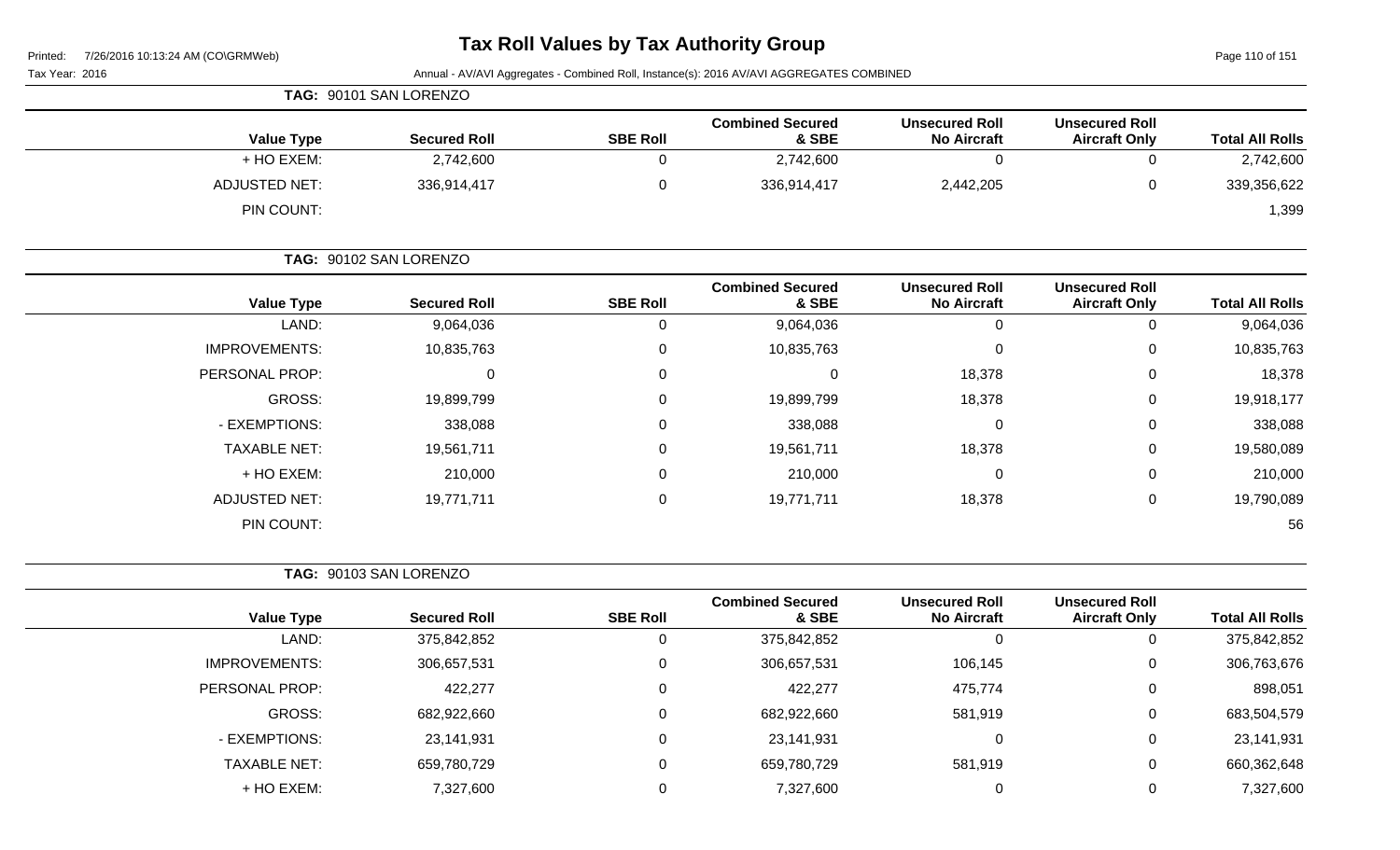Page 111 of 151

Tax Year: 2016 **Annual - AV/AVI Aggregates - Combined Roll**, Instance(s): 2016 AV/AVI AGGREGATES COMBINED

|                      | TAG: 90103 SAN LORENZO |                 |                                  |                                             |                                               |                        |
|----------------------|------------------------|-----------------|----------------------------------|---------------------------------------------|-----------------------------------------------|------------------------|
| <b>Value Type</b>    | <b>Secured Roll</b>    | <b>SBE Roll</b> | <b>Combined Secured</b><br>& SBE | <b>Unsecured Roll</b><br><b>No Aircraft</b> | <b>Unsecured Roll</b><br><b>Aircraft Only</b> | <b>Total All Rolls</b> |
| <b>ADJUSTED NET:</b> | 667,108,329            | 0               | 667,108,329                      | 581,919                                     | 0                                             | 667,690,248            |
| PIN COUNT:           |                        |                 |                                  |                                             |                                               | 4,154                  |
|                      | TAG: 90104 SAN LORENZO |                 |                                  |                                             |                                               |                        |
| <b>Value Type</b>    | <b>Secured Roll</b>    | <b>SBE Roll</b> | <b>Combined Secured</b><br>& SBE | <b>Unsecured Roll</b><br><b>No Aircraft</b> | <b>Unsecured Roll</b><br><b>Aircraft Only</b> | <b>Total All Rolls</b> |
| LAND:                | 45,115,894             | 0               | 45,115,894                       | 0                                           | 0                                             | 45,115,894             |
| <b>IMPROVEMENTS:</b> | 39,976,271             | 0               | 39,976,271                       | 8,058                                       | 0                                             | 39,984,329             |
| PERSONAL PROP:       | 0                      | 0               | 0                                | 147,799                                     | 0                                             | 147,799                |
| GROSS:               | 85,092,165             | 0               | 85,092,165                       | 155,857                                     | 0                                             | 85,248,022             |
| - EXEMPTIONS:        | 794,861                | 0               | 794,861                          | $\mathbf 0$                                 | 0                                             | 794,861                |
| <b>TAXABLE NET:</b>  | 84,297,304             | 0               | 84,297,304                       | 155,857                                     | 0                                             | 84,453,161             |
| + HO EXEM:           | 768,600                | 0               | 768,600                          | $\pmb{0}$                                   | 0                                             | 768,600                |
| <b>ADJUSTED NET:</b> | 85,065,904             | 0               | 85,065,904                       | 155,857                                     | 0                                             | 85,221,761             |
| PIN COUNT:           |                        |                 |                                  |                                             |                                               | 364                    |

**TAG:** 90105 SAN LORENZO

| <b>Total All Rolls</b> | <b>Unsecured Roll</b><br><b>Aircraft Only</b> | <b>Unsecured Roll</b><br><b>No Aircraft</b> | <b>Combined Secured</b><br>& SBE | <b>SBE Roll</b> | <b>Secured Roll</b> | <b>Value Type</b>    |
|------------------------|-----------------------------------------------|---------------------------------------------|----------------------------------|-----------------|---------------------|----------------------|
| 2,323,085              |                                               | 0                                           | 2,323,085                        | J               | 2,323,085           | LAND:                |
| 1,541,506              | 0                                             | 0                                           | 1,541,506                        | $\mathbf 0$     | 1,541,506           | <b>IMPROVEMENTS:</b> |
| 5,000                  | 0                                             | 5,000                                       | 0                                | $\mathbf 0$     | $\Omega$            | PERSONAL PROP:       |
| 3,869,591              | $\overline{0}$                                | 5,000                                       | 3,864,591                        | 0               | 3,864,591           | GROSS:               |
| 64,273                 | 0                                             | 0                                           | 64,273                           | 0               | 64,273              | - EXEMPTIONS:        |
| 3,805,318              | 0                                             | 5,000                                       | 3,800,318                        | $\mathbf 0$     | 3,800,318           | <b>TAXABLE NET:</b>  |
| 63,000                 | 0                                             | $\mathbf 0$                                 | 63,000                           | $\mathbf 0$     | 63,000              | + HO EXEM:           |
| 3,868,318              | 0                                             | 5,000                                       | 3,863,318                        | 0               | 3,863,318           | <b>ADJUSTED NET:</b> |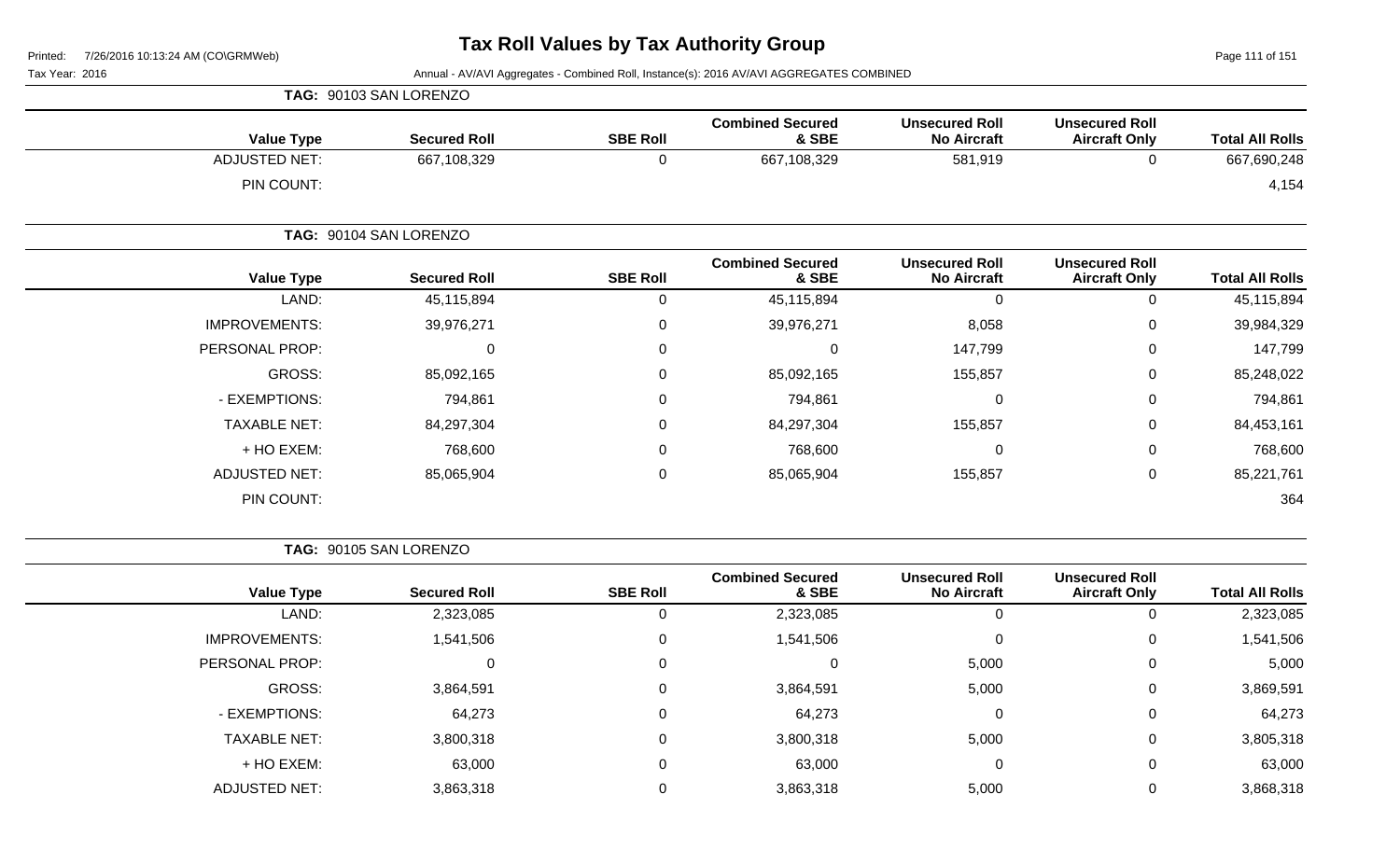Page 112 of 151

|                        |                                               |                                             |                                  |                 | TAG: 90105 SAN LORENZO |                      |
|------------------------|-----------------------------------------------|---------------------------------------------|----------------------------------|-----------------|------------------------|----------------------|
| <b>Total All Rolls</b> | <b>Unsecured Roll</b><br><b>Aircraft Only</b> | <b>Unsecured Roll</b><br><b>No Aircraft</b> | <b>Combined Secured</b><br>& SBE | <b>SBE Roll</b> | <b>Secured Roll</b>    | <b>Value Type</b>    |
| 25                     |                                               |                                             |                                  |                 |                        | PIN COUNT:           |
|                        |                                               |                                             |                                  |                 | TAG: 90106 SAN LORENZO |                      |
| <b>Total All Rolls</b> | <b>Unsecured Roll</b><br><b>Aircraft Only</b> | <b>Unsecured Roll</b><br><b>No Aircraft</b> | <b>Combined Secured</b><br>& SBE | <b>SBE Roll</b> | <b>Secured Roll</b>    | <b>Value Type</b>    |
| 928,706                | $\pmb{0}$                                     | $\mathbf 0$                                 | 928,706                          | $\mathbf 0$     | 928,706                | LAND:                |
| 697,996                | $\mathbf 0$                                   | $\overline{0}$                              | 697,996                          | $\pmb{0}$       | 697,996                | <b>IMPROVEMENTS:</b> |
| 1,626,702              | $\pmb{0}$                                     | $\Omega$                                    | 1,626,702                        | $\pmb{0}$       | 1,626,702              | <b>GROSS:</b>        |
| 1,626,702              | $\mathbf 0$                                   | $\Omega$                                    | 1,626,702                        | $\pmb{0}$       | 1,626,702              | <b>TAXABLE NET:</b>  |
| 1,626,702              | $\pmb{0}$                                     | 0                                           | 1,626,702                        | $\pmb{0}$       | 1,626,702              | <b>ADJUSTED NET:</b> |
| 5                      |                                               |                                             |                                  |                 |                        | PIN COUNT:           |
|                        |                                               |                                             |                                  |                 | TAG: 90107 SAN LORENZO |                      |
| <b>Total All Rolls</b> | <b>Unsecured Roll</b><br><b>Aircraft Only</b> | <b>Unsecured Roll</b><br><b>No Aircraft</b> | <b>Combined Secured</b><br>& SBE | <b>SBE Roll</b> | <b>Secured Roll</b>    | <b>Value Type</b>    |
| 108,075,390            | $\mathbf 0$                                   | $\mathbf 0$                                 | 108,075,390                      | 32,888          | 108,042,502            | LAND:                |
| 99,100,769             | $\mathbf 0$                                   | 27,000                                      | 99,073,769                       | $\pmb{0}$       | 99,073,769             | <b>IMPROVEMENTS:</b> |
| 206,073                | $\mathbf 0$                                   | 149,573                                     | 56,500                           | $\mathbf 0$     | 56,500                 | PERSONAL PROP:       |
| 207,382,232            | $\mathbf 0$                                   | 176,573                                     | 207,205,659                      | 32,888          | 207, 172, 771          | <b>GROSS:</b>        |
| 4,886,794              | $\mathbf 0$                                   | 0                                           | 4,886,794                        | $\pmb{0}$       | 4,886,794              | - EXEMPTIONS:        |
| 202,495,438            | $\pmb{0}$                                     | 176,573                                     | 202,318,865                      | 32,888          | 202,285,977            | <b>TAXABLE NET:</b>  |
| 2,219,000              | $\pmb{0}$                                     | $\Omega$                                    | 2,219,000                        | $\pmb{0}$       | 2,219,000              | + HO EXEM:           |
| 204,714,438            | $\mathbf 0$                                   | 176,573                                     | 204,537,865                      | 32,888          | 204,504,977            | <b>ADJUSTED NET:</b> |
| 852                    |                                               |                                             |                                  |                 |                        | PIN COUNT:           |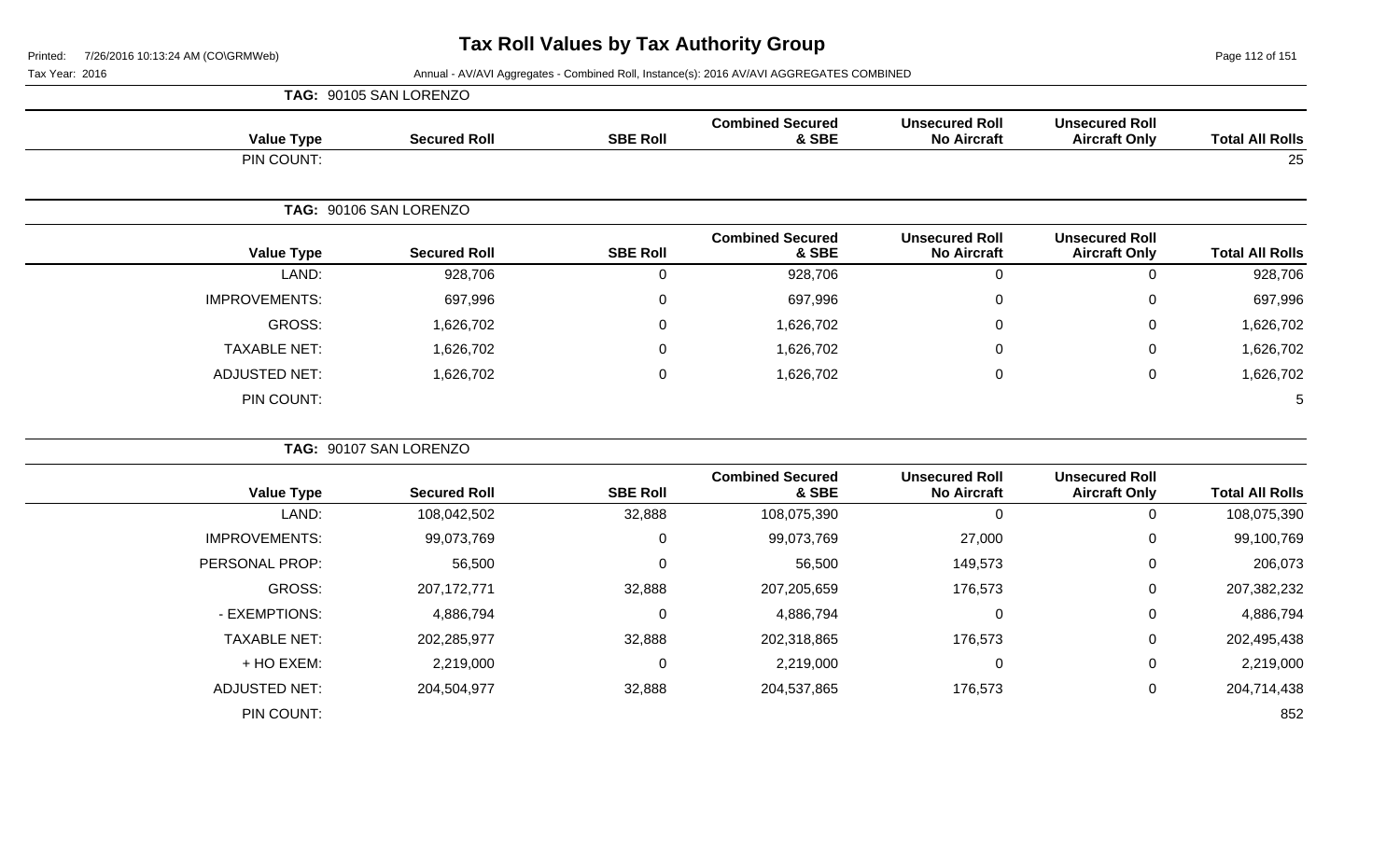# **Tax Roll Values by Tax Authority Group**

Tax Year: 2016 **Annual - AV/AVI Aggregates - Combined Roll**, Instance(s): 2016 AV/AVI AGGREGATES COMBINED

| <b>Total All Rolls</b> | <b>Unsecured Roll</b><br><b>Aircraft Only</b> | <b>Unsecured Roll</b><br><b>No Aircraft</b> | <b>Combined Secured</b><br>& SBE | <b>SBE Roll</b> | <b>Secured Roll</b> | <b>Value Type</b>    |
|------------------------|-----------------------------------------------|---------------------------------------------|----------------------------------|-----------------|---------------------|----------------------|
| 40,861,089             | 0                                             | 12,100                                      | 40,848,989                       | 31,799          | 40,817,190          | LAND:                |
| 28,814,868             | $\mathbf 0$                                   | 12,100                                      | 28,802,768                       | 0               | 28,802,768          | <b>IMPROVEMENTS:</b> |
| 1,106,041              | 0                                             | 97,895                                      | 1,008,146                        | 0               | 1,008,146           | PERSONAL PROP:       |
| 70,781,998             | 0                                             | 122,095                                     | 70,659,903                       | 31,799          | 70,628,104          | GROSS:               |
| 1,694,245              | 0                                             | 0                                           | 1,694,245                        | 0               | 1,694,245           | - EXEMPTIONS:        |
| 69,087,753             | 0                                             | 122,095                                     | 68,965,658                       | 31,799          | 68,933,859          | <b>TAXABLE NET:</b>  |
| 483,000                | $\mathbf 0$                                   | 0                                           | 483,000                          | 0               | 483,000             | + HO EXEM:           |
| 69,570,753             | 0                                             | 122,095                                     | 69,448,658                       | 31,799          | 69,416,859          | <b>ADJUSTED NET:</b> |
| 1,486                  |                                               |                                             |                                  |                 |                     | PIN COUNT:           |

| TAG: 90109 SAN LORENZO |
|------------------------|
|                        |

**TAG:** 90108 SAN LORENZO

| <b>Value Type</b>    | <b>Secured Roll</b>    | <b>SBE Roll</b> | <b>Combined Secured</b><br>& SBE | <b>Unsecured Roll</b><br><b>No Aircraft</b> | <b>Unsecured Roll</b><br><b>Aircraft Only</b> | <b>Total All Rolls</b> |
|----------------------|------------------------|-----------------|----------------------------------|---------------------------------------------|-----------------------------------------------|------------------------|
| LAND:                | 75,116,857             | 0               | 75,116,857                       | 8,319                                       | 0                                             | 75,125,176             |
| <b>IMPROVEMENTS:</b> | 49,688,993             | 0               | 49,688,993                       | 9,536                                       | $\overline{0}$                                | 49,698,529             |
| PERSONAL PROP:       | 289,376                | $\mathbf 0$     | 289,376                          | 98,269                                      | $\overline{0}$                                | 387,645                |
| GROSS:               | 125,095,226            | 0               | 125,095,226                      | 116,124                                     | $\mathbf 0$                                   | 125,211,350            |
| - EXEMPTIONS:        | 5,956,185              | 0               | 5,956,185                        | $\mathbf 0$                                 | $\mathbf 0$                                   | 5,956,185              |
| <b>TAXABLE NET:</b>  | 119,139,041            | 0               | 119,139,041                      | 116,124                                     | $\mathbf 0$                                   | 119,255,165            |
| + HO EXEM:           | 740,600                | 0               | 740,600                          | $\mathbf 0$                                 | $\mathbf 0$                                   | 740,600                |
| <b>ADJUSTED NET:</b> | 119,879,641            | 0               | 119,879,641                      | 116,124                                     | $\mathbf 0$                                   | 119,995,765            |
| PIN COUNT:           |                        |                 |                                  |                                             |                                               | 1,205                  |
|                      | TAG: 90110 SAN LORENZO |                 |                                  |                                             |                                               |                        |

| <b>Value Type</b> | <b>Secured Roll</b> | <b>SBE Roll</b> | <b>Combined Secured</b><br><b>&amp; SBE</b> | <b>Unsecured Roll</b><br><b>No Aircraft</b> | <b>Unsecured Roll</b><br><b>Aircraft Only</b> | Total.<br><b>All Rolls</b> |
|-------------------|---------------------|-----------------|---------------------------------------------|---------------------------------------------|-----------------------------------------------|----------------------------|
| LAND:             | 447,429,د<br>ວ.4    |                 | ,447,429<br>J. <del></del>                  |                                             |                                               | 5,447,429                  |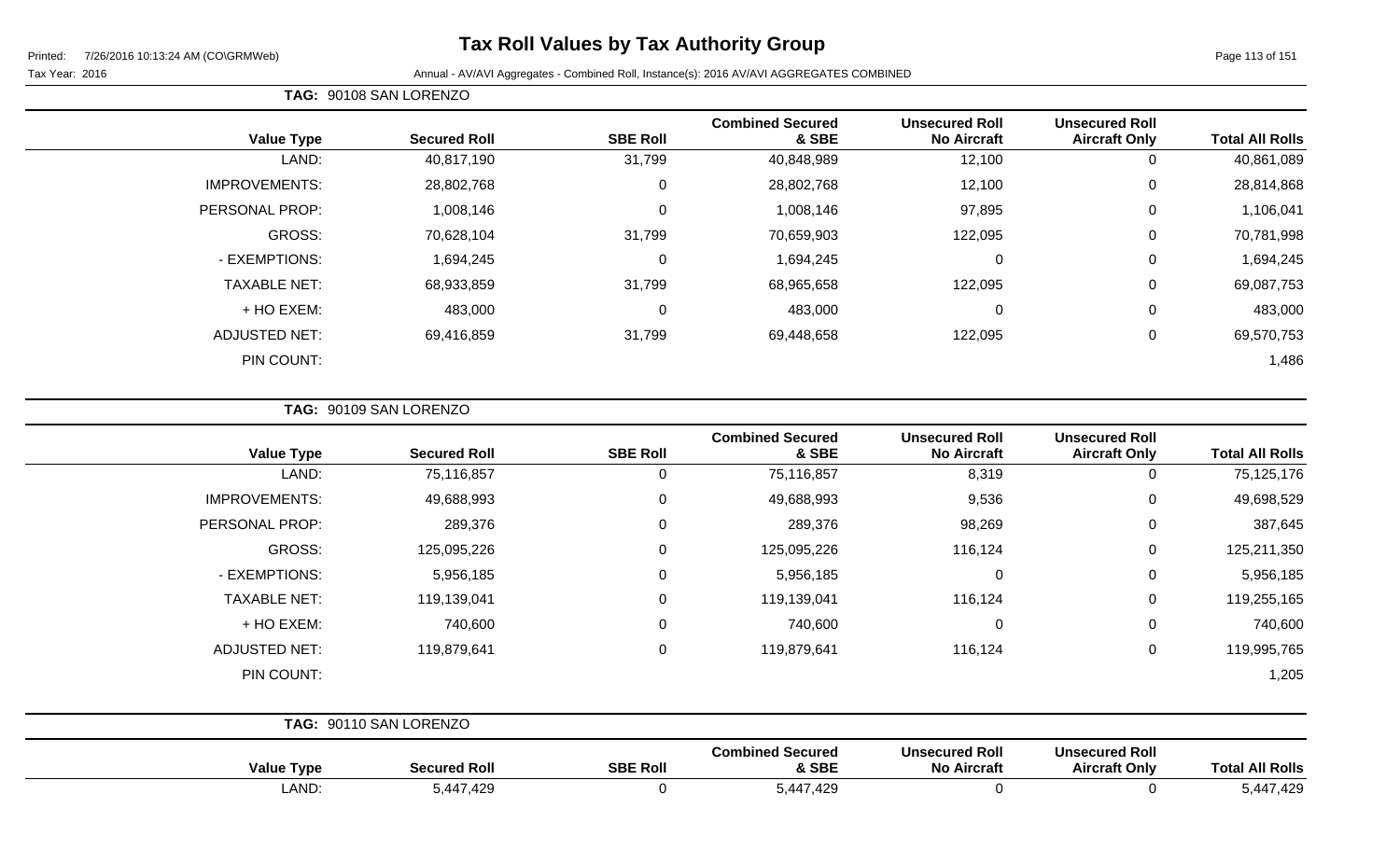# **Tax Roll Values by Tax Authority Group**

| <b>Total All Rolls</b> | <b>Unsecured Roll</b><br><b>Aircraft Only</b> | <b>Unsecured Roll</b><br><b>No Aircraft</b> | <b>Combined Secured</b><br>& SBE | <b>SBE Roll</b>  | <b>Secured Roll</b> | <b>Value Type</b>    |
|------------------------|-----------------------------------------------|---------------------------------------------|----------------------------------|------------------|---------------------|----------------------|
| 6,107,109              | 0                                             | 709,410                                     | 5,397,699                        | 0                | 5,397,699           | <b>IMPROVEMENTS:</b> |
| 118,456                | 0                                             | 118,456                                     | 0                                | $\mathbf 0$      | $\mathbf 0$         | PERSONAL PROP:       |
| 11,672,994             | 0                                             | 827,866                                     | 10,845,128                       | $\boldsymbol{0}$ | 10,845,128          | GROSS:               |
| 70,000                 | 0                                             | $\overline{0}$                              | 70,000                           | 0                | 70,000              | - EXEMPTIONS:        |
| 11,602,994             | 0                                             | 827,866                                     | 10,775,128                       | $\mathbf 0$      | 10,775,128          | <b>TAXABLE NET:</b>  |
| 70,000                 | 0                                             | $\mathbf 0$                                 | 70,000                           | 0                | 70,000              | + HO EXEM:           |
| 11,672,994             | 0                                             | 827,866                                     | 10,845,128                       | $\boldsymbol{0}$ | 10,845,128          | <b>ADJUSTED NET:</b> |
| 31                     |                                               |                                             |                                  |                  |                     | PIN COUNT:           |
|                        |                                               |                                             |                                  |                  |                     |                      |

|  | <b>TAG: 90111 SAN LORENZO</b> |
|--|-------------------------------|
|  |                               |

| <b>Value Type</b>    | <b>Secured Roll</b> | <b>SBE Roll</b> | <b>Combined Secured</b><br>& SBE | <b>Unsecured Roll</b><br><b>No Aircraft</b> | <b>Unsecured Roll</b><br><b>Aircraft Only</b> | <b>Total All Rolls</b> |
|----------------------|---------------------|-----------------|----------------------------------|---------------------------------------------|-----------------------------------------------|------------------------|
| LAND:                | 7,057,322           | 0               | 7,057,322                        | 0                                           | 0                                             | 7,057,322              |
| <b>IMPROVEMENTS:</b> | 6,999,410           | 0               | 6,999,410                        | 0                                           | 0                                             | 6,999,410              |
| GROSS:               | 14,056,732          | 0               | 14,056,732                       | 0                                           | 0                                             | 14,056,732             |
| - EXEMPTIONS:        | 155,502             | 0               | 155,502                          | 0                                           | 0                                             | 155,502                |
| <b>TAXABLE NET:</b>  | 13,901,230          | 0               | 13,901,230                       | 0                                           | 0                                             | 13,901,230             |
| + HO EXEM:           | 147,000             | 0               | 147,000                          | 0                                           | 0                                             | 147,000                |
| ADJUSTED NET:        | 14,048,230          | 0               | 14,048,230                       | 0                                           | 0                                             | 14,048,230             |
| PIN COUNT:           |                     |                 |                                  |                                             |                                               | 53                     |

|                        |                                               |                                             |                                  |                 | TAG: 90112 SAN LORENZO |                      |
|------------------------|-----------------------------------------------|---------------------------------------------|----------------------------------|-----------------|------------------------|----------------------|
| <b>Total All Rolls</b> | <b>Unsecured Roll</b><br><b>Aircraft Only</b> | <b>Unsecured Roll</b><br><b>No Aircraft</b> | <b>Combined Secured</b><br>& SBE | <b>SBE Roll</b> | <b>Secured Roll</b>    | <b>Value Type</b>    |
| 10,237,360             |                                               |                                             | 10,237,360                       |                 | 10,237,360             | LAND:                |
| 6,926,459              |                                               | 6,758                                       | 6,919,701                        |                 | 6,919,701              | <b>IMPROVEMENTS:</b> |
| 148,070                |                                               | 146,070                                     | 2,000                            |                 | 2,000                  | PERSONAL PROP:       |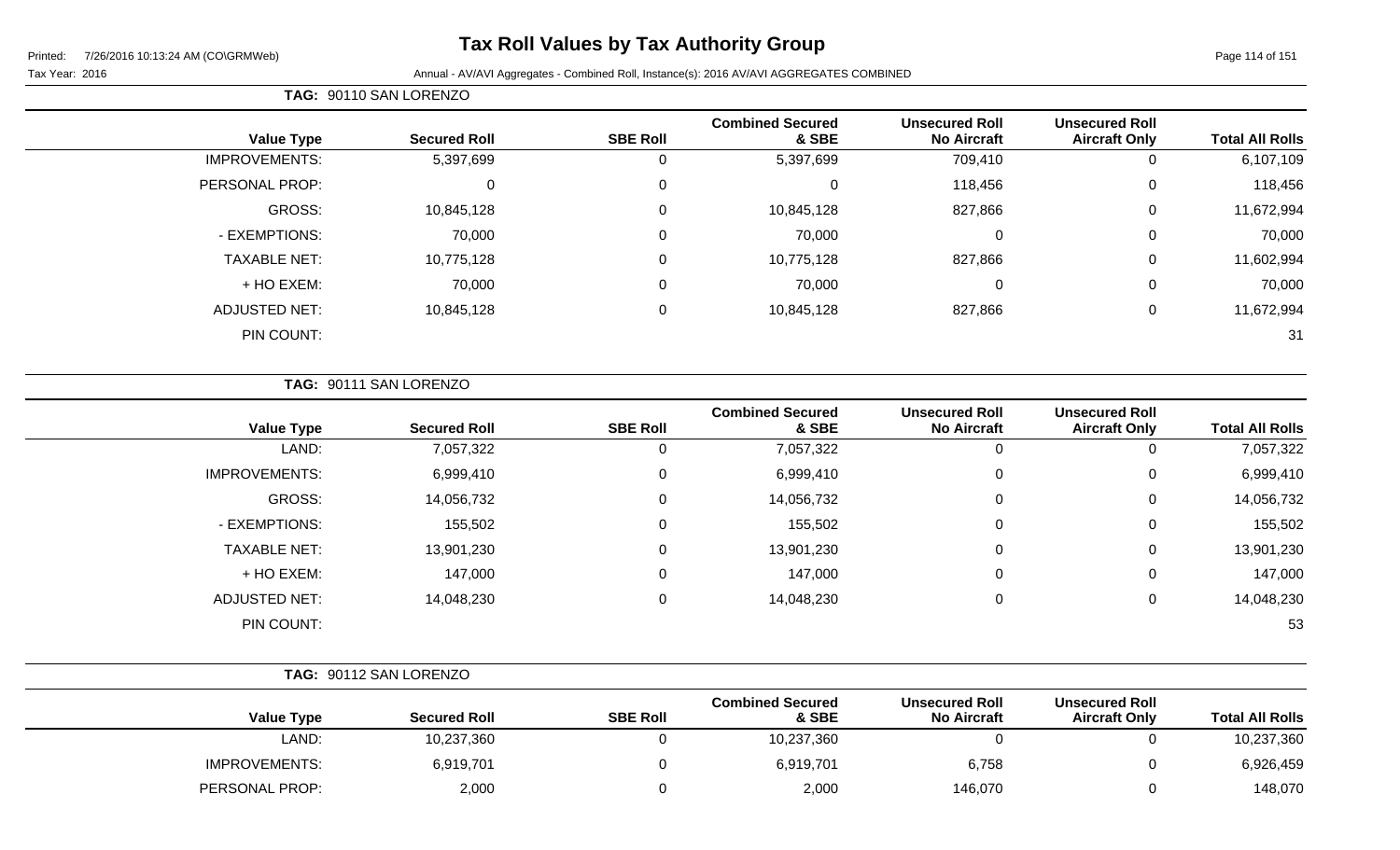# **Tax Roll Values by Tax Authority Group**

Tax Year: 2016 **Annual - AV/AVI Aggregates - Combined Roll**, Instance(s): 2016 AV/AVI AGGREGATES COMBINED

| Page 115 of 151 |  |  |  |
|-----------------|--|--|--|
|-----------------|--|--|--|

|                        |                                               |                                             |                                  |                 | TAG: 90112 SAN LORENZO |                      |
|------------------------|-----------------------------------------------|---------------------------------------------|----------------------------------|-----------------|------------------------|----------------------|
| <b>Total All Rolls</b> | <b>Unsecured Roll</b><br><b>Aircraft Only</b> | <b>Unsecured Roll</b><br><b>No Aircraft</b> | <b>Combined Secured</b><br>& SBE | <b>SBE Roll</b> | <b>Secured Roll</b>    | <b>Value Type</b>    |
| 17,311,889             | $\mathbf 0$                                   | 152,828                                     | 17,159,061                       | $\overline{0}$  | 17,159,061             | <b>GROSS:</b>        |
| 313,370                | $\pmb{0}$                                     | $\mathbf 0$                                 | 313,370                          | $\mathbf 0$     | 313,370                | - EXEMPTIONS:        |
| 16,998,519             | 0                                             | 152,828                                     | 16,845,691                       | $\mathbf 0$     | 16,845,691             | <b>TAXABLE NET:</b>  |
| 182,000                | 0                                             | $\mathbf 0$                                 | 182,000                          | $\mathbf 0$     | 182,000                | + HO EXEM:           |
| 17,180,519             | $\pmb{0}$                                     | 152,828                                     | 17,027,691                       | $\mathbf 0$     | 17,027,691             | <b>ADJUSTED NET:</b> |
| 59                     |                                               |                                             |                                  |                 |                        | PIN COUNT:           |
|                        |                                               |                                             |                                  |                 | TAG: 90113 SAN LORENZO |                      |
| <b>Total All Rolls</b> | <b>Unsecured Roll</b><br><b>Aircraft Only</b> | <b>Unsecured Roll</b><br><b>No Aircraft</b> | <b>Combined Secured</b><br>& SBE | <b>SBE Roll</b> | <b>Secured Roll</b>    | <b>Value Type</b>    |
| 713                    | $\mathbf 0$                                   | $\overline{0}$                              | 713                              | $\mathbf 0$     | 713                    | LAND:                |
| 713                    | $\mathbf 0$                                   | 0                                           | 713                              | 0               | 713                    | <b>GROSS:</b>        |
| 713                    | $\,0\,$                                       | $\boldsymbol{0}$                            | 713                              | $\mathbf 0$     | 713                    | - EXEMPTIONS:        |
|                        |                                               |                                             |                                  |                 |                        | PIN COUNT:           |
|                        |                                               |                                             |                                  |                 | TAG: 90114 SAN LORENZO |                      |
| <b>Total All Rolls</b> | <b>Unsecured Roll</b><br><b>Aircraft Only</b> | <b>Unsecured Roll</b><br><b>No Aircraft</b> | <b>Combined Secured</b><br>& SBE | <b>SBE Roll</b> | <b>Secured Roll</b>    | <b>Value Type</b>    |
| 3,132,497              | $\mathbf 0$                                   | $\mathbf 0$                                 | 3,132,497                        | $\mathbf 0$     | 3,132,497              | LAND:                |
| 2,148,324              | 0                                             | $\mathbf 0$                                 | 2,148,324                        | $\mathbf 0$     | 2,148,324              | <b>IMPROVEMENTS:</b> |
| 5,280,821              | 0                                             | $\mathbf 0$                                 | 5,280,821                        | $\mathbf 0$     | 5,280,821              | <b>GROSS:</b>        |
|                        |                                               |                                             |                                  |                 |                        |                      |

- EXEMPTIONS: 36,651 0 36,651 0 36,651 TAXABLE NET: 5,244,170 0 5,244,170 0 0 5,244,170 + HO EXEM: 35,000 0 35,000 0 0 35,000

ADJUSTED NET: 5,279,170 0 5,279,170 0 0 5,279,170

PIN COUNT: 25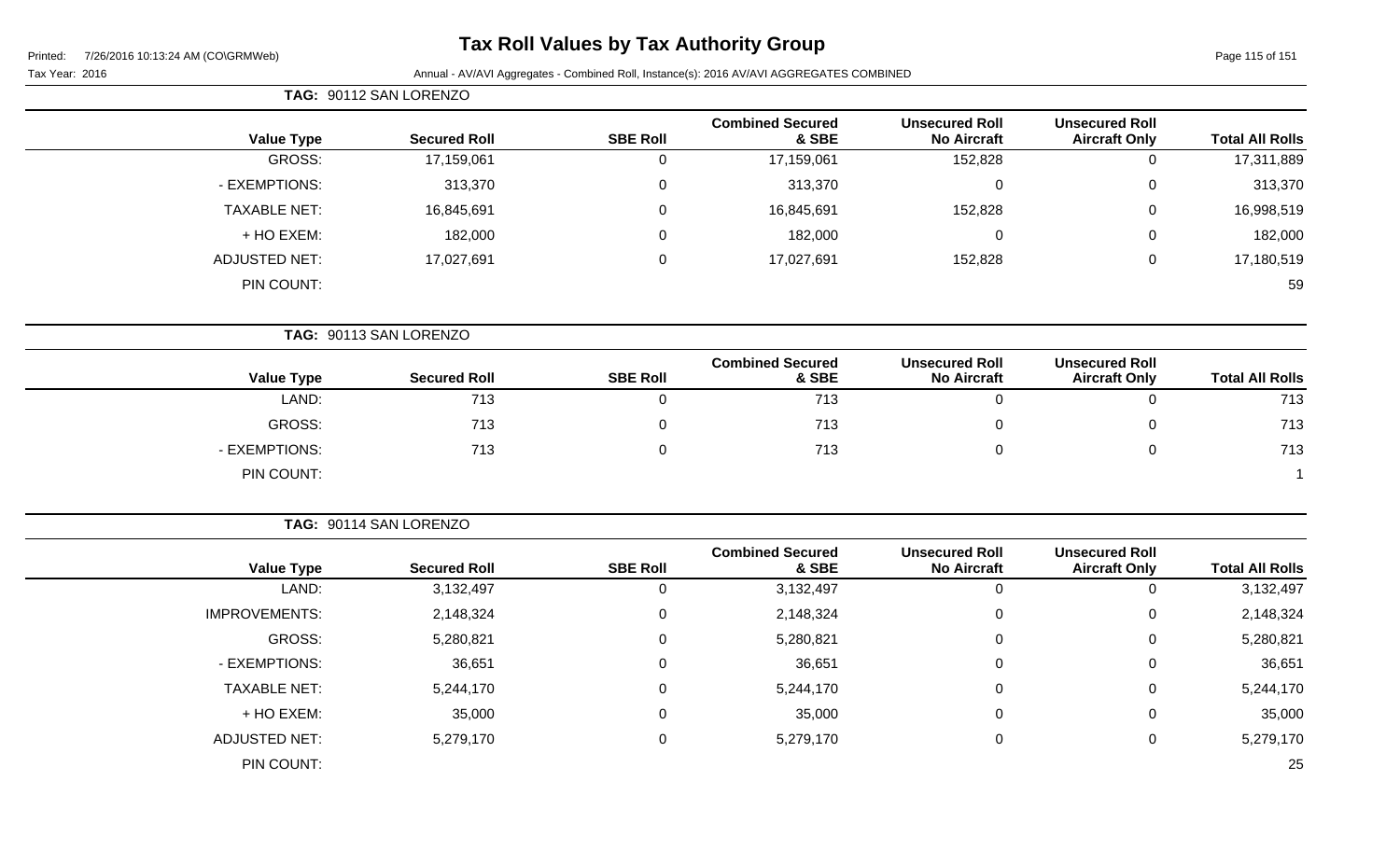# **Tax Roll Values by Tax Authority Group**

 $\overline{\phantom{0}}$ 

#### Tax Year: 2016 **Annual - AV/AVI Aggregates - Combined Roll**, Instance(s): 2016 AV/AVI AGGREGATES COMBINED

|                      |                     |                 | <b>Combined Secured</b> | <b>Unsecured Roll</b> | <b>Unsecured Roll</b> |                        |
|----------------------|---------------------|-----------------|-------------------------|-----------------------|-----------------------|------------------------|
| <b>Value Type</b>    | <b>Secured Roll</b> | <b>SBE Roll</b> | & SBE                   | <b>No Aircraft</b>    | <b>Aircraft Only</b>  | <b>Total All Rolls</b> |
| LAND:                | 12,136,509          | U               | 12,136,509              | 0                     | U                     | 12,136,509             |
| <b>IMPROVEMENTS:</b> | 9,178,808           | $\mathbf 0$     | 9,178,808               | 2,500                 | 0                     | 9,181,308              |
| PERSONAL PROP:       | 0                   | 0               | 0                       | 17,500                | 0                     | 17,500                 |
| GROSS:               | 21,315,317          | 0               | 21,315,317              | 20,000                | $\mathbf 0$           | 21,335,317             |
| - EXEMPTIONS:        | 247,371             | 0               | 247,371                 | $\mathbf 0$           | 0                     | 247,371                |
| <b>TAXABLE NET:</b>  | 21,067,946          | 0               | 21,067,946              | 20,000                | 0                     | 21,087,946             |
| + HO EXEM:           | 245,000             | 0               | 245,000                 | $\mathbf 0$           | $\overline{0}$        | 245,000                |
| <b>ADJUSTED NET:</b> | 21,312,946          | 0               | 21,312,946              | 20,000                | $\mathbf 0$           | 21,332,946             |
| PIN COUNT:           |                     |                 |                         |                       |                       | 81                     |

**TAG:** 90117 SAN LORENZO

| <b>Total All Rolls</b> | <b>Unsecured Roll</b><br><b>Aircraft Only</b> | <b>Unsecured Roll</b><br><b>No Aircraft</b> | <b>Combined Secured</b><br>& SBE | <b>SBE Roll</b> | <b>Secured Roll</b>   | <b>Value Type</b>    |
|------------------------|-----------------------------------------------|---------------------------------------------|----------------------------------|-----------------|-----------------------|----------------------|
| 210,902,144            | 0                                             | 1,888                                       | 210,900,256                      | 0               | 210,900,256           | LAND:                |
| 167,053,476            | 0                                             | 2,920,437                                   | 164,133,039                      | $\mathbf 0$     | 164,133,039           | <b>IMPROVEMENTS:</b> |
| 3,852,718              | $\mathbf 0$                                   | 3,791,587                                   | 61,131                           | $\mathbf 0$     | 61,131                | PERSONAL PROP:       |
| 381,808,338            | 0                                             | 6,713,912                                   | 375,094,426                      | $\mathbf 0$     | 375,094,426           | GROSS:               |
| 9,932,881              | 0                                             | 1,888                                       | 9,930,993                        | $\mathbf 0$     | 9,930,993             | - EXEMPTIONS:        |
| 371,875,457            | $\mathbf 0$                                   | 6,712,024                                   | 365,163,433                      | $\mathbf 0$     | 365, 163, 433         | <b>TAXABLE NET:</b>  |
| 3,497,200              | 0                                             | 0                                           | 3,497,200                        | $\mathbf 0$     | 3,497,200             | + HO EXEM:           |
| 375, 372, 657          | $\mathbf 0$                                   | 6,712,024                                   | 368,660,633                      | $\mathbf 0$     | 368,660,633           | <b>ADJUSTED NET:</b> |
| 1,377                  |                                               |                                             |                                  |                 |                       | PIN COUNT:           |
|                        |                                               |                                             |                                  |                 |                       |                      |
|                        |                                               |                                             |                                  |                 | TAG: 92003 SANTA CRUZ |                      |

| <b>Value Type</b> | Secured Roll | <b>SBE Roll</b> | <b>Combined Secured</b><br>& SBE | Unsecured Roll<br><b>No Aircraft</b> | <b>Unsecured Roll</b><br><b>Aircraft Only</b> | <b>All Rolls</b><br>Гоtal |
|-------------------|--------------|-----------------|----------------------------------|--------------------------------------|-----------------------------------------------|---------------------------|
| LAND:             | 32,836,91    |                 | 32.836.01                        | 31,068                               |                                               | 32,867,979                |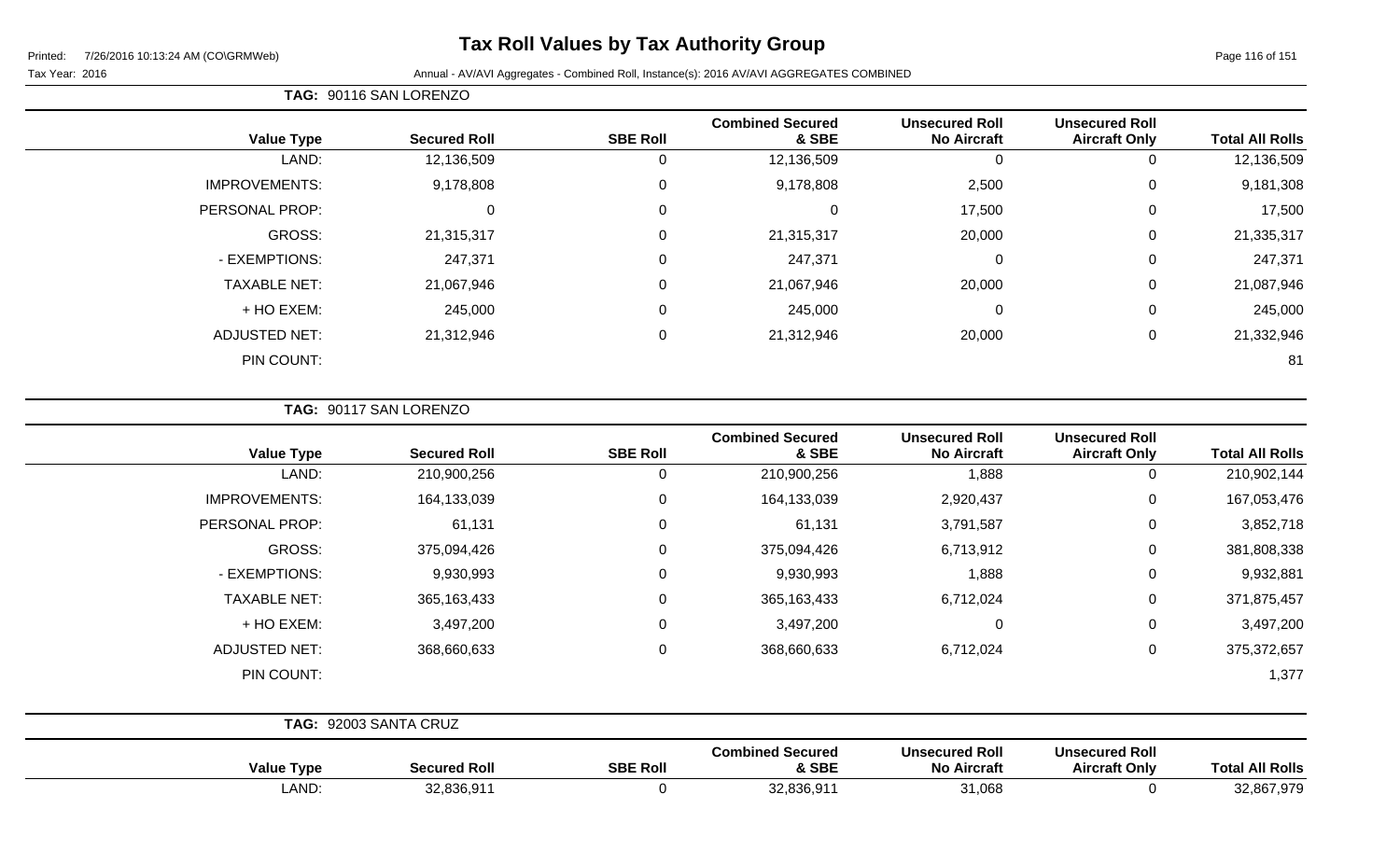# **Tax Roll Values by Tax Authority Group**

÷

#### Tax Year: 2016 **Annual - AV/AVI Aggregates - Combined Roll**, Instance(s): 2016 AV/AVI AGGREGATES COMBINED

|                      | TAG: 92003 SANTA CRUZ |                 |                                  |                                             |                                               |                        |
|----------------------|-----------------------|-----------------|----------------------------------|---------------------------------------------|-----------------------------------------------|------------------------|
| <b>Value Type</b>    | <b>Secured Roll</b>   | <b>SBE Roll</b> | <b>Combined Secured</b><br>& SBE | <b>Unsecured Roll</b><br><b>No Aircraft</b> | <b>Unsecured Roll</b><br><b>Aircraft Only</b> | <b>Total All Rolls</b> |
| <b>IMPROVEMENTS:</b> | 45,071,469            | 0               | 45,071,469                       | 20,934                                      | 0                                             | 45,092,403             |
| PERSONAL PROP:       | $\Omega$              | 0               | 0                                | 5,089                                       | 0                                             | 5,089                  |
| GROSS:               | 77,908,380            | 0               | 77,908,380                       | 57,091                                      | 0                                             | 77,965,471             |
| - EXEMPTIONS:        | 1,466,375             | 0               | 1,466,375                        | 0                                           | 0                                             | 1,466,375              |
| <b>TAXABLE NET:</b>  | 76,442,005            | $\mathbf 0$     | 76,442,005                       | 57,091                                      | $\mathbf 0$                                   | 76,499,096             |
| + HO EXEM:           | 1,209,293             | 0               | 1,209,293                        | 0                                           | 0                                             | 1,209,293              |
| ADJUSTED NET:        | 77,651,298            | $\mathbf 0$     | 77,651,298                       | 57,091                                      | 0                                             | 77,708,389             |
| PIN COUNT:           |                       |                 |                                  |                                             |                                               | 499                    |

**TAG:** 92004 SANTA CRUZ

| <b>Value Type</b>    | <b>Secured Roll</b> | <b>SBE Roll</b> | <b>Combined Secured</b><br>& SBE | <b>Unsecured Roll</b><br><b>No Aircraft</b> | <b>Unsecured Roll</b><br><b>Aircraft Only</b> | <b>Total All Rolls</b> |
|----------------------|---------------------|-----------------|----------------------------------|---------------------------------------------|-----------------------------------------------|------------------------|
| LAND:                | 24,039,842          | 0               | 24,039,842                       | 384,615                                     | 0                                             | 24,424,457             |
| <b>IMPROVEMENTS:</b> | 16,043,537          | 0               | 16,043,537                       | 281,100                                     | 0                                             | 16,324,637             |
| PERSONAL PROP:       | 382,965             | 0               | 382,965                          | 762,520                                     | 0                                             | 1,145,485              |
| GROSS:               | 40,466,344          | 0               | 40,466,344                       | 1,428,235                                   | 0                                             | 41,894,579             |
| - EXEMPTIONS:        | 1,322,137           | 0               | 1,322,137                        | 126,239                                     | 0                                             | 1,448,376              |
| <b>TAXABLE NET:</b>  | 39,144,207          | 0               | 39,144,207                       | 1,301,996                                   | 0                                             | 40,446,203             |
| + HO EXEM:           | 245,000             | 0               | 245,000                          | 0                                           | 0                                             | 245,000                |
| <b>ADJUSTED NET:</b> | 39,389,207          | 0               | 39,389,207                       | 1,301,996                                   | 0                                             | 40,691,203             |
| PIN COUNT:           |                     |                 |                                  |                                             |                                               | 134                    |

|                      | TAG: 92006 SANTA CRUZ |                 |                                  |                                             |                                               |                        |
|----------------------|-----------------------|-----------------|----------------------------------|---------------------------------------------|-----------------------------------------------|------------------------|
| <b>Value Type</b>    | <b>Secured Roll</b>   | <b>SBE Roll</b> | <b>Combined Secured</b><br>& SBE | <b>Unsecured Roll</b><br><b>No Aircraft</b> | <b>Unsecured Roll</b><br><b>Aircraft Only</b> | <b>Total All Rolls</b> |
| LAND:                | 64,348,749            |                 | 64,348,749                       | 23,802                                      |                                               | 64,372,551             |
| <b>IMPROVEMENTS:</b> | 64,807,348            |                 | 64,807,348                       | 218,902                                     |                                               | 65,026,250             |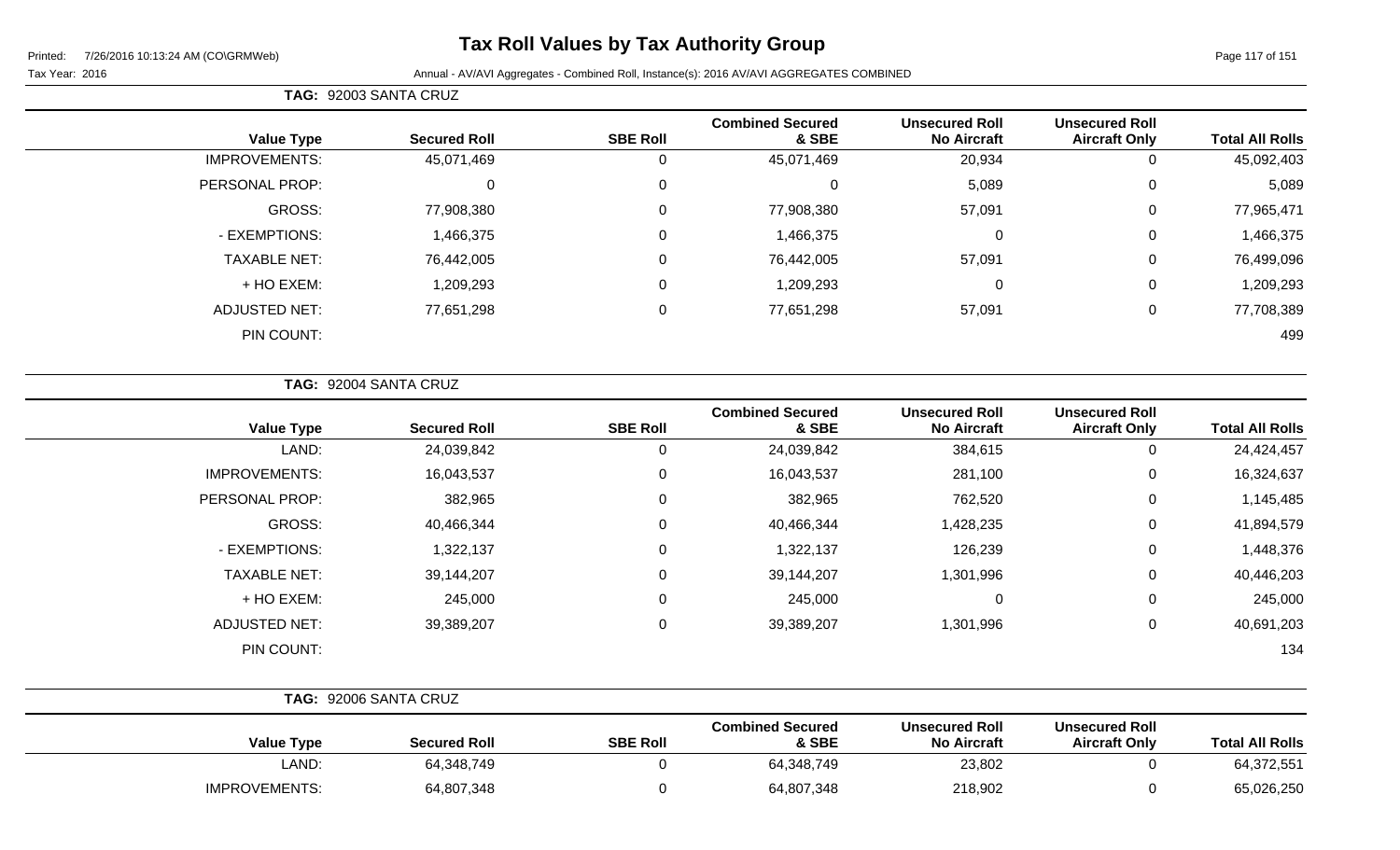# **Tax Roll Values by Tax Authority Group**

#### Tax Year: 2016 **Annual - AV/AVI Aggregates - Combined Roll**, Instance(s): 2016 AV/AVI AGGREGATES COMBINED

**TAG:** 92006 SANTA CRUZ

|                        | <b>Unsecured Roll</b> | <b>Unsecured Roll</b> | <b>Combined Secured</b> |                 |                     |                      |
|------------------------|-----------------------|-----------------------|-------------------------|-----------------|---------------------|----------------------|
| <b>Total All Rolls</b> | <b>Aircraft Only</b>  | <b>No Aircraft</b>    | & SBE                   | <b>SBE Roll</b> | <b>Secured Roll</b> | <b>Value Type</b>    |
| 134,443                | 0                     | 79,390                | 55,053                  | u               | 55,053              | PERSONAL PROP:       |
| 129,533,244            | 0                     | 322,094               | 129,211,150             | 0               | 129,211,150         | GROSS:               |
| 4,700,275              | 0                     | 5,000                 | 4,695,275               | $\Omega$        | 4,695,275           | - EXEMPTIONS:        |
| 124,832,969            | 0                     | 317,094               | 124,515,875             | $\Omega$        | 124,515,875         | <b>TAXABLE NET:</b>  |
| 959,000                | $\mathbf 0$           | 0                     | 959,000                 | 0               | 959,000             | + HO EXEM:           |
| 125,791,969            | $\mathbf 0$           | 317,094               | 125,474,875             | $\Omega$        | 125,474,875         | <b>ADJUSTED NET:</b> |
| 309                    |                       |                       |                         |                 |                     | PIN COUNT:           |
|                        |                       |                       |                         |                 |                     |                      |

|                      | TAG: 92007 SANTA CRUZ |                 |                                  |                                             |                                               |                        |
|----------------------|-----------------------|-----------------|----------------------------------|---------------------------------------------|-----------------------------------------------|------------------------|
| <b>Value Type</b>    | <b>Secured Roll</b>   | <b>SBE Roll</b> | <b>Combined Secured</b><br>& SBE | <b>Unsecured Roll</b><br><b>No Aircraft</b> | <b>Unsecured Roll</b><br><b>Aircraft Only</b> | <b>Total All Rolls</b> |
| LAND:                | 5,894,894             | 0               | 5,894,894                        | 104,420                                     | U                                             | 5,999,314              |
| <b>IMPROVEMENTS:</b> | 6,199,288             | 0               | 6,199,288                        | 185,893                                     | 0                                             | 6,385,181              |
| PERSONAL PROP:       | 0                     | 0               | 0                                | 191,839                                     | 0                                             | 191,839                |
| GROSS:               | 12,094,182            | 0               | 12,094,182                       | 482,152                                     | 0                                             | 12,576,334             |
| - EXEMPTIONS:        | 108,222               | 0               | 108,222                          | 0                                           | 0                                             | 108,222                |
| <b>TAXABLE NET:</b>  | 11,985,960            | 0               | 11,985,960                       | 482,152                                     | 0                                             | 12,468,112             |
| + HO EXEM:           | 56,000                | 0               | 56,000                           | $\mathbf 0$                                 | 0                                             | 56,000                 |
| <b>ADJUSTED NET:</b> | 12,041,960            | 0               | 12,041,960                       | 482,152                                     | 0                                             | 12,524,112             |
| PIN COUNT:           |                       |                 |                                  |                                             |                                               | 55                     |

| TAG: 92008 SANTA CRUZ |                     |                 |                                  |                                             |                                               |                        |
|-----------------------|---------------------|-----------------|----------------------------------|---------------------------------------------|-----------------------------------------------|------------------------|
| <b>Value Type</b>     | <b>Secured Roll</b> | <b>SBE Roll</b> | <b>Combined Secured</b><br>& SBE | <b>Unsecured Roll</b><br><b>No Aircraft</b> | <b>Unsecured Roll</b><br><b>Aircraft Only</b> | <b>Total All Rolls</b> |
| LAND:                 | 16,946,821          |                 | 16,946,821                       |                                             |                                               | 16,946,821             |
| <b>IMPROVEMENTS:</b>  | 11,079,397          |                 | 11,079,397                       |                                             |                                               | 11,079,397             |
| PERSONAL PROP:        | 8,000               |                 | 8,000                            | 7,122                                       |                                               | 15,122                 |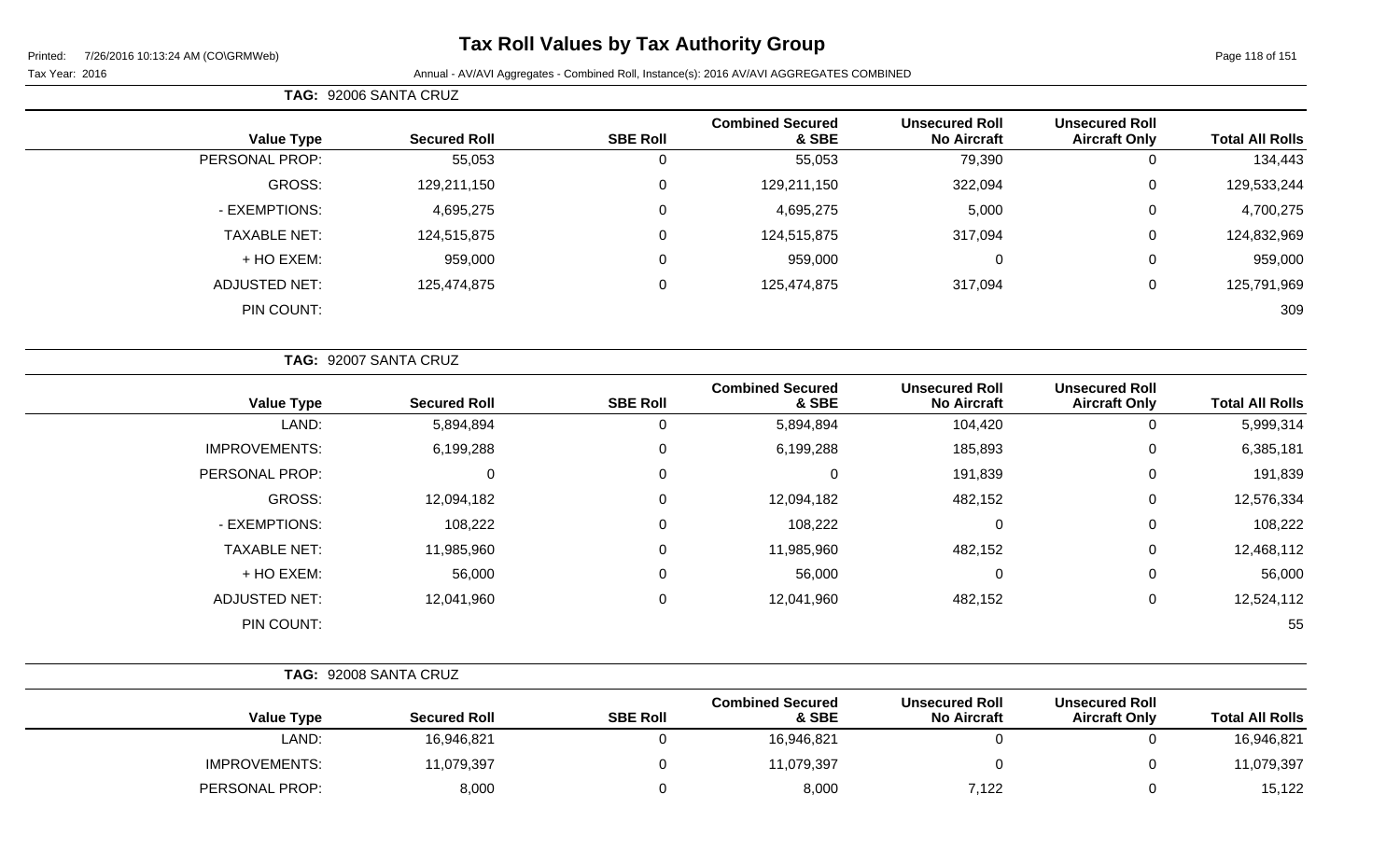# **Tax Roll Values by Tax Authority Group**

|                     | TAG: 92008 SANTA CRUZ |                 |                                  |                                             |                                               |                        |
|---------------------|-----------------------|-----------------|----------------------------------|---------------------------------------------|-----------------------------------------------|------------------------|
| <b>Value Type</b>   | <b>Secured Roll</b>   | <b>SBE Roll</b> | <b>Combined Secured</b><br>& SBE | <b>Unsecured Roll</b><br><b>No Aircraft</b> | <b>Unsecured Roll</b><br><b>Aircraft Only</b> | <b>Total All Rolls</b> |
| GROSS:              | 28,034,218            | 0               | 28,034,218                       | 7,122                                       | 0                                             | 28,041,340             |
| - EXEMPTIONS:       | 269,536               | $\mathbf 0$     | 269,536                          | 0                                           | $\mathbf 0$                                   | 269,536                |
| <b>TAXABLE NET:</b> | 27,764,682            | $\mathbf 0$     | 27,764,682                       | 7,122                                       | 0                                             | 27,771,804             |
| + HO EXEM:          | 259,000               | 0               | 259,000                          | 0                                           | 0                                             | 259,000                |
| ADJUSTED NET:       | 28,023,682            | $\mathbf 0$     | 28,023,682                       | 7,122                                       | 0                                             | 28,030,804             |
| PIN COUNT:          |                       |                 |                                  |                                             |                                               | 115                    |

| TAG: 92010 SANTA CRUZ |                     |                 |                                  |                                             |                                               |                        |
|-----------------------|---------------------|-----------------|----------------------------------|---------------------------------------------|-----------------------------------------------|------------------------|
| <b>Value Type</b>     | <b>Secured Roll</b> | <b>SBE Roll</b> | <b>Combined Secured</b><br>& SBE | <b>Unsecured Roll</b><br><b>No Aircraft</b> | <b>Unsecured Roll</b><br><b>Aircraft Only</b> | <b>Total All Rolls</b> |
| LAND:                 | 2,229,332           |                 | 2,229,332                        | 0                                           |                                               | 2,229,332              |
| <b>IMPROVEMENTS:</b>  | 1,709,281           | 0               | 1,709,281                        | $\mathbf 0$                                 | 0                                             | 1,709,281              |
| PERSONAL PROP:        |                     | 0               | $\Omega$                         | 22,965                                      | 0                                             | 22,965                 |
| GROSS:                | 3,938,613           | $\Omega$        | 3,938,613                        | 22,965                                      | 0                                             | 3,961,578              |
| - EXEMPTIONS:         | 28,000              | $\Omega$        | 28,000                           | $\mathbf 0$                                 | $\Omega$                                      | 28,000                 |
| <b>TAXABLE NET:</b>   | 3,910,613           | $\Omega$        | 3,910,613                        | 22,965                                      | 0                                             | 3,933,578              |
| + HO EXEM:            | 28,000              | 0               | 28,000                           | $\mathbf 0$                                 | 0                                             | 28,000                 |
| <b>ADJUSTED NET:</b>  | 3,938,613           | 0               | 3,938,613                        | 22,965                                      | $\mathbf 0$                                   | 3,961,578              |
| PIN COUNT:            |                     |                 |                                  |                                             |                                               | 16                     |

| <b>TAG: 92011 SANTA CRUZ</b> |  |
|------------------------------|--|
|                              |  |

| <b>Value Type</b>    | <b>Secured Roll</b> | <b>SBE Roll</b> | <b>Combined Secured</b><br>& SBE | <b>Unsecured Roll</b><br><b>No Aircraft</b> | <b>Unsecured Roll</b><br><b>Aircraft Only</b> | <b>Total All Rolls</b> |
|----------------------|---------------------|-----------------|----------------------------------|---------------------------------------------|-----------------------------------------------|------------------------|
| LAND:                | 14,588,237          |                 | 14,588,237                       |                                             | υ                                             | 14,588,237             |
| <b>IMPROVEMENTS:</b> | 11,718,998          |                 | 11,718,998                       |                                             | 0                                             | 11,718,998             |
| GROSS:               | 26,307,235          |                 | 26,307,235                       |                                             | 0                                             | 26,307,235             |
| - EXEMPTIONS:        | 343,110             |                 | 343,110                          |                                             |                                               | 343,110                |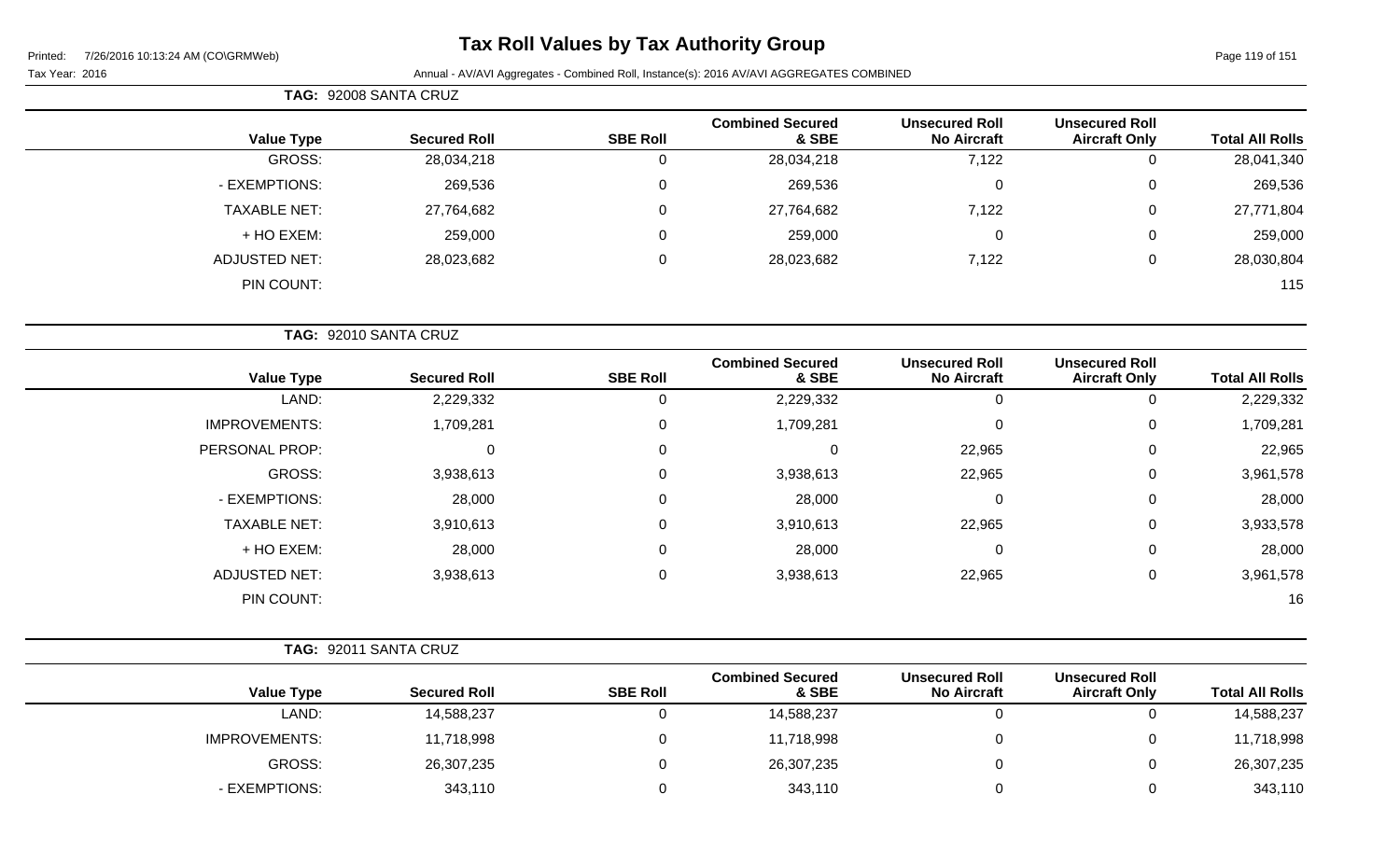| Printed: |  | 7/26/2016 10:13:24 AM (CO\GRMWeb) |
|----------|--|-----------------------------------|
|          |  |                                   |

# **Tax Roll Values by Tax Authority Group**

Page 120 of 151

| Printed:<br>7/26/2016 10:13:24 AM (CONGRMWED)<br>Tax Year: 2016 |                       |                 | Annual - AV/AVI Aggregates - Combined Roll, Instance(s): 2016 AV/AVI AGGREGATES COMBINED |                                             |                                               | Page 120 or 151        |
|-----------------------------------------------------------------|-----------------------|-----------------|------------------------------------------------------------------------------------------|---------------------------------------------|-----------------------------------------------|------------------------|
|                                                                 | TAG: 92011 SANTA CRUZ |                 |                                                                                          |                                             |                                               |                        |
| <b>Value Type</b>                                               | <b>Secured Roll</b>   | <b>SBE Roll</b> | <b>Combined Secured</b><br>& SBE                                                         | <b>Unsecured Roll</b><br><b>No Aircraft</b> | <b>Unsecured Roll</b><br><b>Aircraft Only</b> | <b>Total All Rolls</b> |
| <b>TAXABLE NET:</b>                                             | 25,964,125            | 0               | 25,964,125                                                                               | $\mathbf 0$                                 | $\Omega$                                      | 25,964,125             |
| + HO EXEM:                                                      | 215,600               | 0               | 215,600                                                                                  | 0                                           | $\Omega$                                      | 215,600                |
| <b>ADJUSTED NET:</b>                                            | 26,179,725            | 0               | 26,179,725                                                                               | 0                                           | 0                                             | 26,179,725             |
| PIN COUNT:                                                      |                       |                 |                                                                                          |                                             |                                               | 49                     |
|                                                                 | TAG: 92012 SANTA CRUZ |                 |                                                                                          |                                             |                                               |                        |
| <b>Value Type</b>                                               | <b>Secured Roll</b>   | <b>SBE Roll</b> | <b>Combined Secured</b><br>& SBE                                                         | <b>Unsecured Roll</b><br><b>No Aircraft</b> | <b>Unsecured Roll</b><br><b>Aircraft Only</b> | <b>Total All Rolls</b> |
| LAND:                                                           | 523,716               | 0               | 523,716                                                                                  | $\mathbf 0$                                 | $\mathbf 0$                                   | 523,716                |
| <b>IMPROVEMENTS:</b>                                            | 256,841               | 0               | 256,841                                                                                  | $\Omega$                                    | $\Omega$                                      | 256,841                |
| <b>GROSS:</b>                                                   | 780,557               | 0               | 780,557                                                                                  | 0                                           | 0                                             | 780,557                |
| - EXEMPTIONS:                                                   | 145                   | 0               | 145                                                                                      | 0                                           | 0                                             | 145                    |
| <b>TAXABLE NET:</b>                                             | 780,412               | 0               | 780,412                                                                                  | 0                                           | 0                                             | 780,412                |
| <b>ADJUSTED NET:</b>                                            | 780,412               | $\Omega$        | 780,412                                                                                  | 0                                           | $\Omega$                                      | 780,412                |
| PIN COUNT:                                                      |                       |                 |                                                                                          |                                             |                                               | $\overline{2}$         |
|                                                                 | TAG: 92013 SANTA CRUZ |                 |                                                                                          |                                             |                                               |                        |
| <b>Value Type</b>                                               | <b>Secured Roll</b>   | <b>SBE Roll</b> | <b>Combined Secured</b><br>& SBE                                                         | <b>Unsecured Roll</b><br><b>No Aircraft</b> | <b>Unsecured Roll</b><br><b>Aircraft Only</b> | <b>Total All Rolls</b> |
| LAND:                                                           | 315,013               | 0               | 315,013                                                                                  | $\mathbf 0$                                 | $\Omega$                                      | 315,013                |
| <b>IMPROVEMENTS:</b>                                            | 237,360               | 0               | 237,360                                                                                  | 0                                           | 0                                             | 237,360                |

GROSS: 552,373 0 552,373 0 0 552,373

- EXEMPTIONS: 7,000 0 7,000 0 0 7,000 TAXABLE NET: 545,373 0 545,373 0 0 545,373 + HO EXEM: 7,000 0 7,000 0 0 7,000 ADJUSTED NET: 652,373 552,373 0 552,373 0 552,373 0 552,373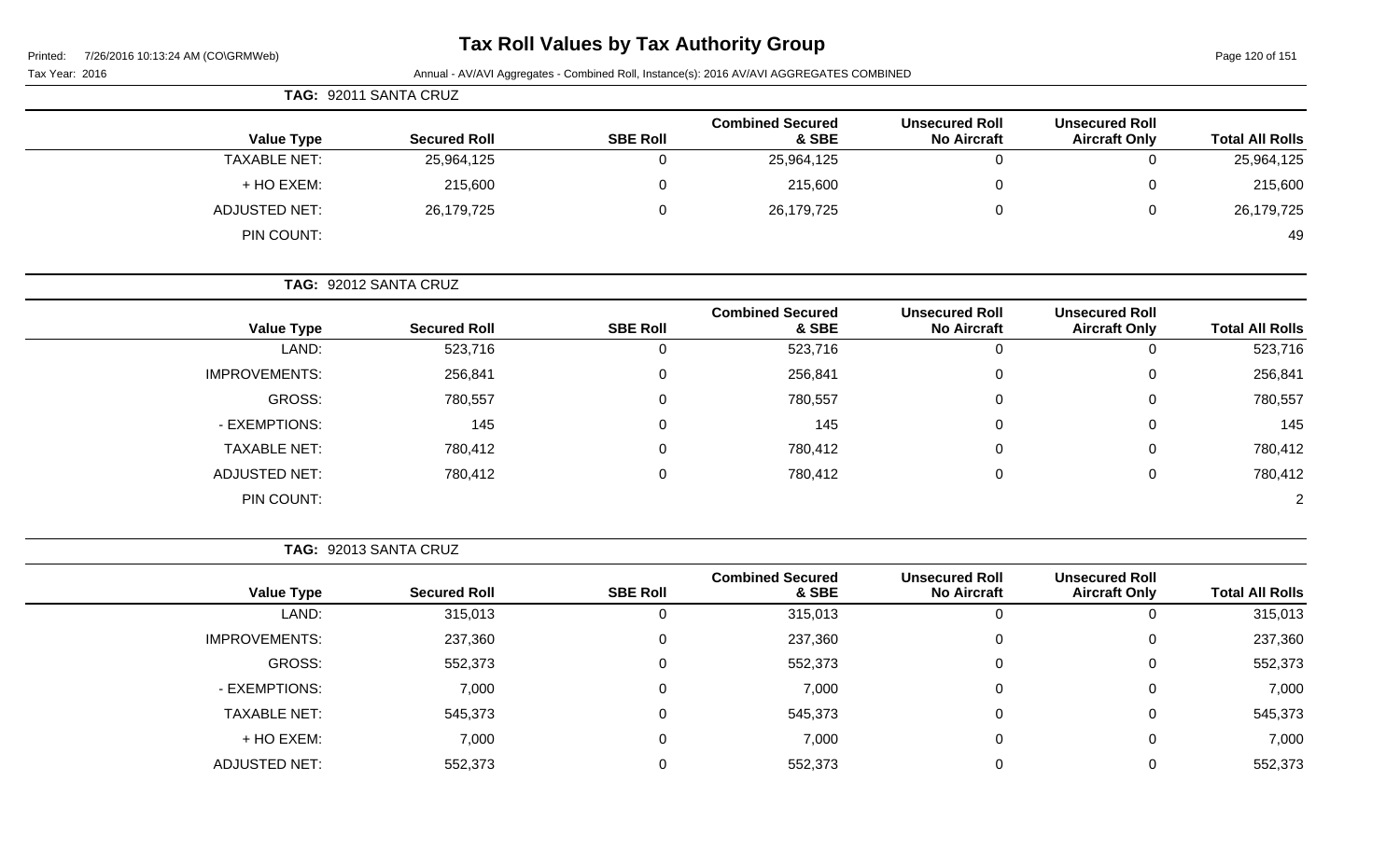Page 121 of 151

|                        |                                               |                                             |                                  |                 | TAG: 92013 SANTA CRUZ    |                      |
|------------------------|-----------------------------------------------|---------------------------------------------|----------------------------------|-----------------|--------------------------|----------------------|
| <b>Total All Rolls</b> | <b>Unsecured Roll</b><br><b>Aircraft Only</b> | <b>Unsecured Roll</b><br><b>No Aircraft</b> | <b>Combined Secured</b><br>& SBE | <b>SBE Roll</b> | <b>Secured Roll</b>      | <b>Value Type</b>    |
| 9                      |                                               |                                             |                                  |                 |                          | PIN COUNT:           |
|                        |                                               |                                             |                                  |                 | TAG: 92014 SANTA CRUZ    |                      |
| <b>Total All Rolls</b> | <b>Unsecured Roll</b><br><b>Aircraft Only</b> | <b>Unsecured Roll</b><br><b>No Aircraft</b> | <b>Combined Secured</b><br>& SBE | <b>SBE Roll</b> | <b>Secured Roll</b>      | <b>Value Type</b>    |
| 2,545,285              | $\mathbf 0$                                   | 75,824                                      | 2,469,461                        | 0               | 2,469,461                | LAND:                |
| 1,565,284              | 0                                             | 75,823                                      | 1,489,461                        | 0               | 1,489,461                | <b>IMPROVEMENTS:</b> |
| 4,110,569              | 0                                             | 151,647                                     | 3,958,922                        | 0               | 3,958,922                | <b>GROSS:</b>        |
| 4,110,569              | 0                                             | 151,647                                     | 3,958,922                        | 0               | 3,958,922                | <b>TAXABLE NET:</b>  |
| 4,110,569              | 0                                             | 151,647                                     | 3,958,922                        | 0               | 3,958,922                | <b>ADJUSTED NET:</b> |
| 4                      |                                               |                                             |                                  |                 |                          | PIN COUNT:           |
|                        |                                               |                                             |                                  |                 | TAG: 94001 SCOTTS VALLEY |                      |
| <b>Total All Rolls</b> | <b>Unsecured Roll</b><br><b>Aircraft Only</b> | <b>Unsecured Roll</b><br><b>No Aircraft</b> | <b>Combined Secured</b><br>& SBE | <b>SBE Roll</b> | <b>Secured Roll</b>      | <b>Value Type</b>    |
| 6                      |                                               |                                             |                                  |                 |                          | PIN COUNT:           |
|                        |                                               |                                             |                                  |                 | TAG: 94003 SCOTTS VALLEY |                      |
| <b>Total All Rolls</b> | <b>Unsecured Roll</b><br><b>Aircraft Only</b> | <b>Unsecured Roll</b><br><b>No Aircraft</b> | <b>Combined Secured</b><br>& SBE | <b>SBE Roll</b> | <b>Secured Roll</b>      | <b>Value Type</b>    |
| 17,107,149             | $\mathbf 0$                                   | $\mathbf 0$                                 | 17,107,149                       | $\mathbf 0$     | 17,107,149               | LAND:                |
| 18,697,877             | 0                                             | $\mathbf 0$                                 | 18,697,877                       | 0               | 18,697,877               | <b>IMPROVEMENTS:</b> |
| 20,500                 | 0                                             | 20,500                                      | 0                                | 0               | $\mathbf 0$              | PERSONAL PROP:       |
| 35,825,526             | 0                                             | 20,500                                      | 35,805,026                       | 0               | 35,805,026               | <b>GROSS:</b>        |
| 250,407                | 0                                             | $\mathbf 0$                                 | 250,407                          | $\Omega$        | 250,407                  | - EXEMPTIONS:        |
| 35,575,119             | 0                                             | 20,500                                      | 35,554,619                       | 0               | 35,554,619               | <b>TAXABLE NET:</b>  |
| 245,000                | 0                                             | 0                                           | 245,000                          | 0               | 245,000                  | + HO EXEM:           |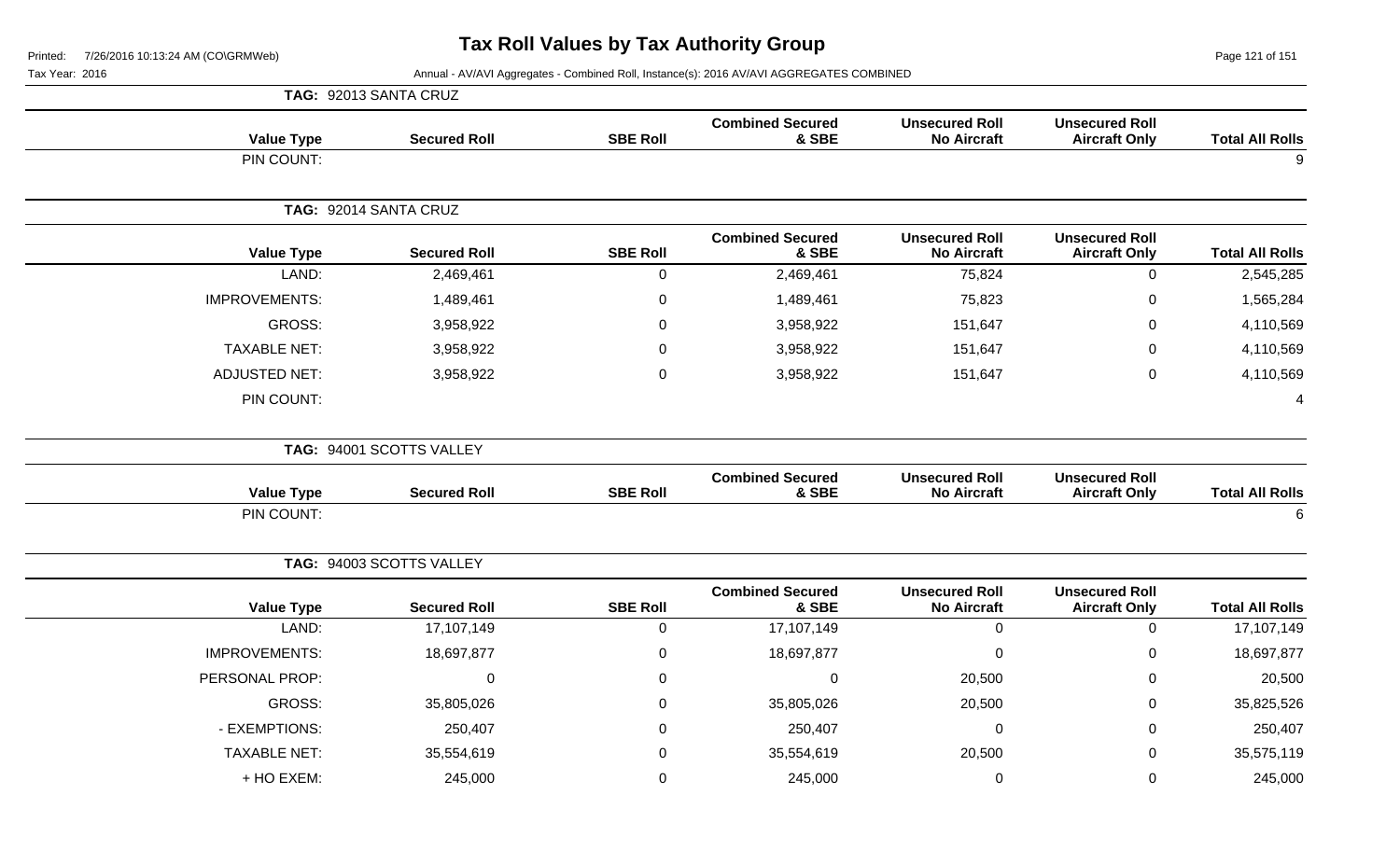Page 122 of 151

|                      | TAG: 94003 SCOTTS VALLEY |                 |                                  |                                             |                                               |                        |
|----------------------|--------------------------|-----------------|----------------------------------|---------------------------------------------|-----------------------------------------------|------------------------|
| <b>Value Type</b>    | <b>Secured Roll</b>      | <b>SBE Roll</b> | <b>Combined Secured</b><br>& SBE | <b>Unsecured Roll</b><br><b>No Aircraft</b> | <b>Unsecured Roll</b><br><b>Aircraft Only</b> | <b>Total All Rolls</b> |
| <b>ADJUSTED NET:</b> | 35,799,619               | 0               | 35,799,619                       | 20,500                                      | 0                                             | 35,820,119             |
| PIN COUNT:           |                          |                 |                                  |                                             |                                               | 111                    |
|                      | TAG: 94005 SCOTTS VALLEY |                 |                                  |                                             |                                               |                        |
| <b>Value Type</b>    | <b>Secured Roll</b>      | <b>SBE Roll</b> | <b>Combined Secured</b><br>& SBE | <b>Unsecured Roll</b><br><b>No Aircraft</b> | <b>Unsecured Roll</b><br><b>Aircraft Only</b> | <b>Total All Rolls</b> |
| LAND:                | 18,824,321               | $\mathbf 0$     | 18,824,321                       | $\mathbf 0$                                 | $\mathbf 0$                                   | 18,824,321             |
| <b>IMPROVEMENTS:</b> | 14,142,511               | 0               | 14,142,511                       | $\mathbf 0$                                 | $\mathbf 0$                                   | 14,142,511             |
| GROSS:               | 32,966,832               | 0               | 32,966,832                       | $\mathbf 0$                                 | $\mathbf 0$                                   | 32,966,832             |
| - EXEMPTIONS:        | 284,896                  | 0               | 284,896                          | $\pmb{0}$                                   | $\mathbf 0$                                   | 284,896                |
| <b>TAXABLE NET:</b>  | 32,681,936               | $\mathbf 0$     | 32,681,936                       | $\pmb{0}$                                   | $\mathbf 0$                                   | 32,681,936             |
| + HO EXEM:           | 280,000                  | $\Omega$        | 280,000                          | $\mathbf 0$                                 | 0                                             | 280,000                |
| <b>ADJUSTED NET:</b> | 32,961,936               | $\mathbf 0$     | 32,961,936                       | $\mathbf 0$                                 | $\mathbf 0$                                   | 32,961,936             |
| PIN COUNT:           |                          |                 |                                  |                                             |                                               | 95                     |

|                      |                     |                 | <b>Combined Secured</b> | <b>Unsecured Roll</b> | <b>Unsecured Roll</b> |                        |
|----------------------|---------------------|-----------------|-------------------------|-----------------------|-----------------------|------------------------|
| <b>Value Type</b>    | <b>Secured Roll</b> | <b>SBE Roll</b> | & SBE                   | <b>No Aircraft</b>    | <b>Aircraft Only</b>  | <b>Total All Rolls</b> |
| LAND:                | 125,169,212         |                 | 125,169,212             |                       |                       | 125,169,212            |
| <b>IMPROVEMENTS:</b> | 104,306,831         | 0               | 104,306,831             |                       | 0                     | 104,306,831            |
| PERSONAL PROP:       | 3,148,497           | 0               | 3,148,497               | 30,788                | 0                     | 3,179,285              |
| GROSS:               | 232,624,540         | 0               | 232,624,540             | 30,788                | 0                     | 232,655,328            |
| - EXEMPTIONS:        | 1,450,717           | 0               | 1,450,717               | 0                     | 0                     | 1,450,717              |
| <b>TAXABLE NET:</b>  | 231, 173, 823       | 0               | 231, 173, 823           | 30,788                | 0                     | 231,204,611            |
| + HO EXEM:           | 1,337,000           | 0               | 1,337,000               | 0                     | 0                     | 1,337,000              |
| <b>ADJUSTED NET:</b> | 232,510,823         |                 | 232,510,823             | 30,788                | 0                     | 232,541,611            |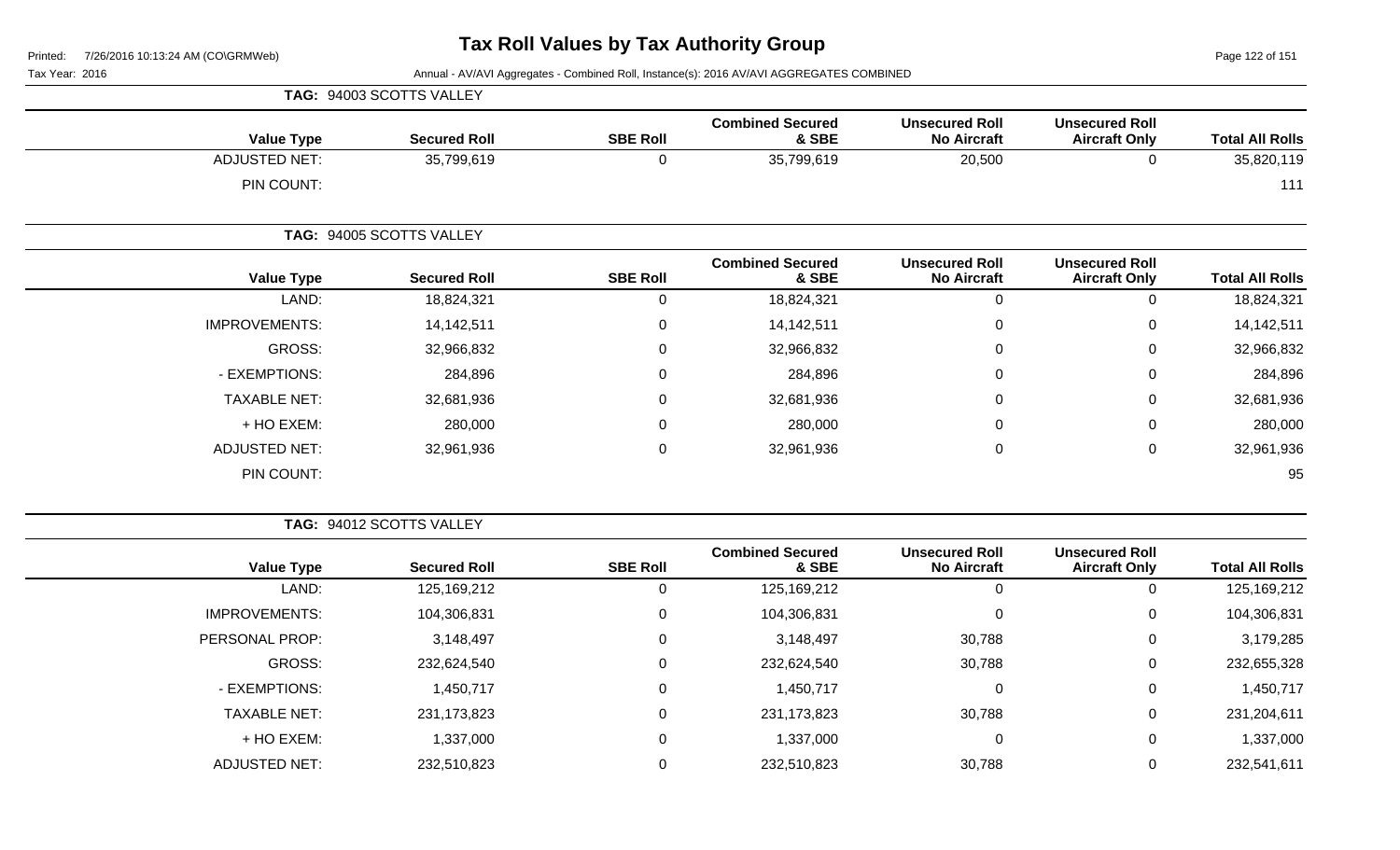Page 123 of 151

|                        |                                               |                                             |                                  |                 | TAG: 94012 SCOTTS VALLEY |                      |
|------------------------|-----------------------------------------------|---------------------------------------------|----------------------------------|-----------------|--------------------------|----------------------|
| <b>Total All Rolls</b> | <b>Unsecured Roll</b><br><b>Aircraft Only</b> | <b>Unsecured Roll</b><br><b>No Aircraft</b> | <b>Combined Secured</b><br>& SBE | <b>SBE Roll</b> | <b>Secured Roll</b>      | <b>Value Type</b>    |
| 354                    |                                               |                                             |                                  |                 |                          | PIN COUNT:           |
|                        |                                               |                                             |                                  |                 | TAG: 94013 SCOTTS VALLEY |                      |
| <b>Total All Rolls</b> | <b>Unsecured Roll</b><br><b>Aircraft Only</b> | <b>Unsecured Roll</b><br><b>No Aircraft</b> | <b>Combined Secured</b><br>& SBE | <b>SBE Roll</b> | <b>Secured Roll</b>      | <b>Value Type</b>    |
| 1,416,872              | 0                                             | $\mathbf 0$                                 | 1,416,872                        | $\mathbf 0$     | 1,416,872                | LAND:                |
| 1,516,325              | 0                                             | $\mathbf 0$                                 | 1,516,325                        | 0               | 1,516,325                | <b>IMPROVEMENTS:</b> |
| 2,933,197              | 0                                             | $\mathbf 0$                                 | 2,933,197                        | $\mathbf 0$     | 2,933,197                | GROSS:               |
| 14,000                 | 0                                             | $\mathbf 0$                                 | 14,000                           | $\mathbf 0$     | 14,000                   | - EXEMPTIONS:        |
| 2,919,197              | 0                                             | $\mathbf 0$                                 | 2,919,197                        | $\mathbf 0$     | 2,919,197                | <b>TAXABLE NET:</b>  |
| 14,000                 | 0                                             | $\mathbf 0$                                 | 14,000                           | $\mathbf 0$     | 14,000                   | + HO EXEM:           |
| 2,933,197              | 0                                             | $\mathbf 0$                                 | 2,933,197                        | $\mathbf 0$     | 2,933,197                | <b>ADJUSTED NET:</b> |
| 6                      |                                               |                                             |                                  |                 |                          | PIN COUNT:           |
|                        |                                               |                                             |                                  |                 | TAG: 94015 SCOTTS VALLEY |                      |
| <b>Total All Rolls</b> | <b>Unsecured Roll</b><br><b>Aircraft Only</b> | <b>Unsecured Roll</b><br><b>No Aircraft</b> | <b>Combined Secured</b><br>& SBE | <b>SBE Roll</b> | <b>Secured Roll</b>      | <b>Value Type</b>    |

| <b>Total All Rolls</b> | Unsecured Roll<br><b>Aircraft Only</b> | Unsecured Roll<br><b>No Aircraft</b> | Compined Secured<br>& SBE | <b>SBE Roll</b> | <b>Secured Roll</b> | <b>Value Type</b>    |
|------------------------|----------------------------------------|--------------------------------------|---------------------------|-----------------|---------------------|----------------------|
| 428,605                |                                        | 0                                    | 428,605                   | v               | 428,605             | LAND:                |
| 731,787                | 0                                      | 0                                    | 731,787                   | 0               | 731,787             | <b>IMPROVEMENTS:</b> |
| 1,160,392              | 0                                      | 0                                    | 1,160,392                 | 0               | 1,160,392           | <b>GROSS:</b>        |
| 14,000                 | 0                                      | 0                                    | 14,000                    | 0               | 14,000              | - EXEMPTIONS:        |
| 1,146,392              | 0                                      | 0                                    | 1,146,392                 | 0               | 1,146,392           | <b>TAXABLE NET:</b>  |
| 14,000                 | 0                                      | 0                                    | 14,000                    | 0               | 14,000              | + HO EXEM:           |
| 1,160,392              | 0                                      | 0                                    | 1,160,392                 | 0               | 1,160,392           | <b>ADJUSTED NET:</b> |
| $\mathcal{D}$          |                                        |                                      |                           |                 |                     | PIN COUNT:           |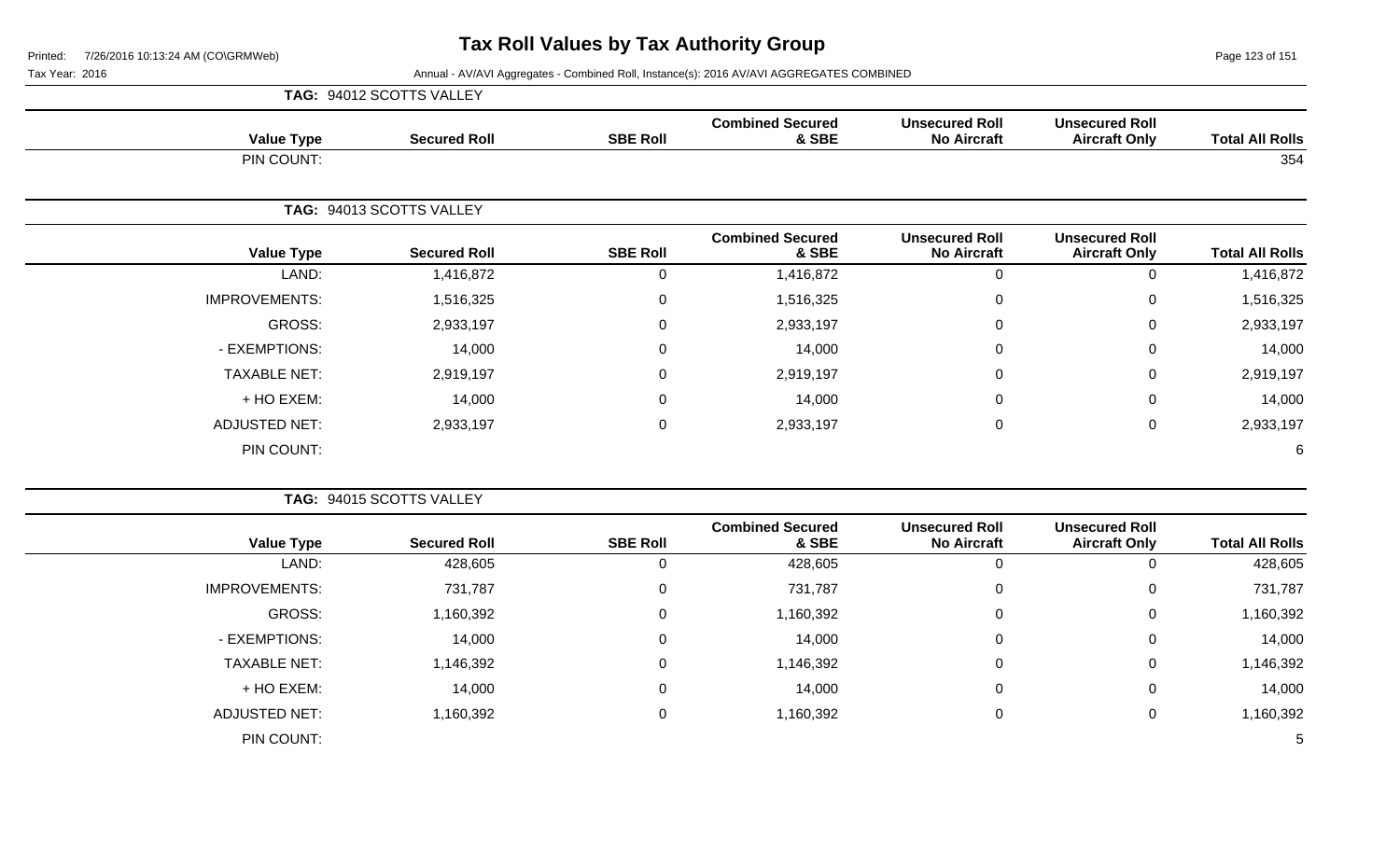# **Tax Roll Values by Tax Authority Group**

### Tax Year: 2016 **Annual - AV/AVI Aggregates - Combined Roll**, Instance(s): 2016 AV/AVI AGGREGATES COMBINED

| <b>TAG: 94016 SCOTTS VALLEY</b> |
|---------------------------------|
|                                 |

|                      |                     |                 | <b>Combined Secured</b> | <b>Unsecured Roll</b> | <b>Unsecured Roll</b> |                        |
|----------------------|---------------------|-----------------|-------------------------|-----------------------|-----------------------|------------------------|
| <b>Value Type</b>    | <b>Secured Roll</b> | <b>SBE Roll</b> | & SBE                   | <b>No Aircraft</b>    | <b>Aircraft Only</b>  | <b>Total All Rolls</b> |
| LAND:                | 27,983,644          | U               | 27,983,644              | 0                     |                       | 27,983,644             |
| <b>IMPROVEMENTS:</b> | 29,206,434          | $\mathbf 0$     | 29,206,434              | $\overline{0}$        | 0                     | 29,206,434             |
| PERSONAL PROP:       | 0                   | 0               |                         | 11,293                | 0                     | 11,293                 |
| <b>GROSS:</b>        | 57,190,078          | $\mathbf 0$     | 57,190,078              | 11,293                | 0                     | 57,201,371             |
| - EXEMPTIONS:        | 420,630             | $\mathbf 0$     | 420,630                 | $\mathbf 0$           | 0                     | 420,630                |
| <b>TAXABLE NET:</b>  | 56,769,448          | $\mathbf 0$     | 56,769,448              | 11,293                | 0                     | 56,780,741             |
| + HO EXEM:           | 420,000             | 0               | 420,000                 | $\overline{0}$        | 0                     | 420,000                |
| <b>ADJUSTED NET:</b> | 57,189,448          | 0               | 57,189,448              | 11,293                | 0                     | 57,200,741             |
| PIN COUNT:           |                     |                 |                         |                       |                       | 107                    |

**TAG:** 94047 SCOTTS VALLEY

| <b>Value Type</b>    | <b>Secured Roll</b> | <b>SBE Roll</b> | <b>Combined Secured</b><br>& SBE | <b>Unsecured Roll</b><br><b>No Aircraft</b> | <b>Unsecured Roll</b><br><b>Aircraft Only</b> | <b>Total All Rolls</b> |
|----------------------|---------------------|-----------------|----------------------------------|---------------------------------------------|-----------------------------------------------|------------------------|
| LAND:                | 9,684,977           | O               | 9,684,977                        |                                             | 0                                             | 9,684,977              |
| <b>IMPROVEMENTS:</b> | 6,916,434           | 0               | 6,916,434                        | $\Omega$                                    | 0                                             | 6,916,434              |
| GROSS:               | 16,601,411          | 0               | 16,601,411                       | $\Omega$                                    | 0                                             | 16,601,411             |
| - EXEMPTIONS:        | 126,000             | 0               | 126,000                          | $\Omega$                                    | 0                                             | 126,000                |
| <b>TAXABLE NET:</b>  | 16,475,411          | 0               | 16,475,411                       |                                             | 0                                             | 16,475,411             |
| + HO EXEM:           | 126,000             | 0               | 126,000                          | $\Omega$                                    | 0                                             | 126,000                |
| <b>ADJUSTED NET:</b> | 16,601,411          | 0               | 16,601,411                       | $\Omega$                                    | 0                                             | 16,601,411             |
| PIN COUNT:           |                     |                 |                                  |                                             |                                               | 32                     |

|                      | TAG: 94019 SCOTTS VALLEY |                 |                                  |                                             |                                               |                        |
|----------------------|--------------------------|-----------------|----------------------------------|---------------------------------------------|-----------------------------------------------|------------------------|
| <b>Value Type</b>    | <b>Secured Roll</b>      | <b>SBE Roll</b> | <b>Combined Secured</b><br>& SBE | <b>Unsecured Roll</b><br><b>No Aircraft</b> | <b>Unsecured Roll</b><br><b>Aircraft Only</b> | <b>Total All Rolls</b> |
| LAND:                | 3,201,041                |                 | 3,201,041                        |                                             |                                               | 3,201,041              |
| <b>IMPROVEMENTS:</b> | 4,335,227                |                 | 4,335,227                        |                                             |                                               | 4,335,227              |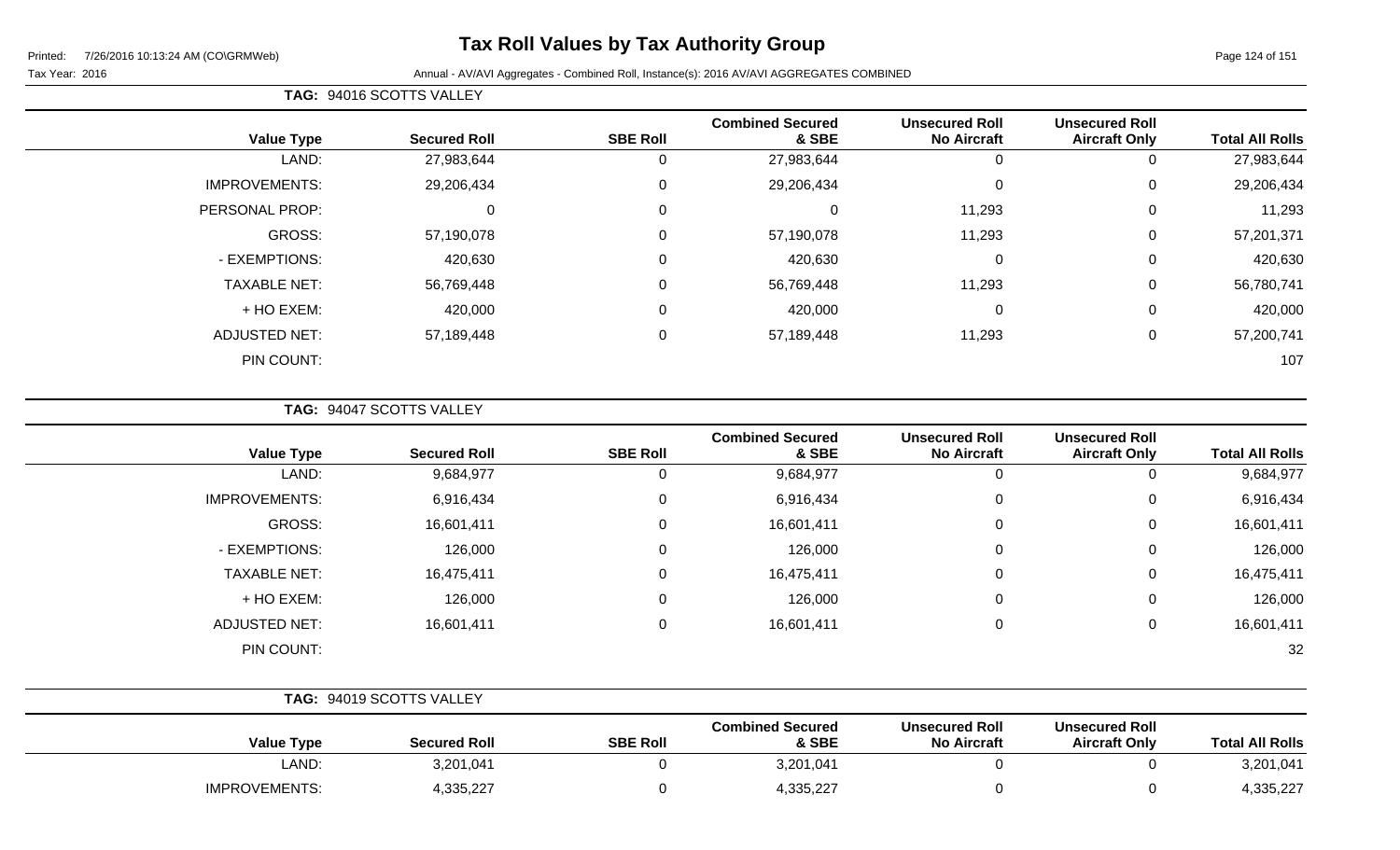# **Tax Roll Values by Tax Authority Group**

|                     | TAG: 94019 SCOTTS VALLEY |                 |                                  |                                             |                                               |                        |
|---------------------|--------------------------|-----------------|----------------------------------|---------------------------------------------|-----------------------------------------------|------------------------|
| <b>Value Type</b>   | <b>Secured Roll</b>      | <b>SBE Roll</b> | <b>Combined Secured</b><br>& SBE | <b>Unsecured Roll</b><br><b>No Aircraft</b> | <b>Unsecured Roll</b><br><b>Aircraft Only</b> | <b>Total All Rolls</b> |
| GROSS:              | 7,536,268                | 0               | 7,536,268                        | υ                                           |                                               | 7,536,268              |
| - EXEMPTIONS:       | 63,000                   | $\mathbf 0$     | 63,000                           | 0                                           |                                               | 63,000                 |
| <b>TAXABLE NET:</b> | 7,473,268                | 0               | 7,473,268                        | 0                                           | 0                                             | 7,473,268              |
| + HO EXEM:          | 63,000                   | 0               | 63,000                           | 0                                           | 0                                             | 63,000                 |
| ADJUSTED NET:       | 7,536,268                | $\mathbf 0$     | 7,536,268                        | 0                                           |                                               | 7,536,268              |
| PIN COUNT:          |                          |                 |                                  |                                             |                                               | 23                     |

|                      | TAG: 94026 SCOTTS VALLEY |                 |                                  |                                             |                                               |                        |
|----------------------|--------------------------|-----------------|----------------------------------|---------------------------------------------|-----------------------------------------------|------------------------|
| <b>Value Type</b>    | <b>Secured Roll</b>      | <b>SBE Roll</b> | <b>Combined Secured</b><br>& SBE | <b>Unsecured Roll</b><br><b>No Aircraft</b> | <b>Unsecured Roll</b><br><b>Aircraft Only</b> | <b>Total All Rolls</b> |
| LAND:                | 65,396,856               | 0               | 65,396,856                       | 0                                           | 0                                             | 65,396,856             |
| <b>IMPROVEMENTS:</b> | 60,233,838               | $\mathbf 0$     | 60,233,838                       | $\mathbf 0$                                 | $\mathbf 0$                                   | 60,233,838             |
| PERSONAL PROP:       | 0                        | 0               | $\mathbf 0$                      | 27,246                                      | $\mathbf 0$                                   | 27,246                 |
| GROSS:               | 125,630,694              | $\Omega$        | 125,630,694                      | 27,246                                      | $\mathbf 0$                                   | 125,657,940            |
| - EXEMPTIONS:        | 897,351                  | $\mathbf 0$     | 897,351                          | 0                                           | $\mathbf 0$                                   | 897,351                |
| <b>TAXABLE NET:</b>  | 124,733,343              | 0               | 124,733,343                      | 27,246                                      | $\mathbf 0$                                   | 124,760,589            |
| + HO EXEM:           | 826,000                  | 0               | 826,000                          | $\mathbf 0$                                 | $\mathbf 0$                                   | 826,000                |
| <b>ADJUSTED NET:</b> | 125,559,343              | 0               | 125,559,343                      | 27,246                                      | 0                                             | 125,586,589            |
| PIN COUNT:           |                          |                 |                                  |                                             |                                               | 230                    |

|                      | TAG: 94028 SCOTTS VALLEY |                 |                                  |                                             |                                               |                        |
|----------------------|--------------------------|-----------------|----------------------------------|---------------------------------------------|-----------------------------------------------|------------------------|
| <b>Value Type</b>    | <b>Secured Roll</b>      | <b>SBE Roll</b> | <b>Combined Secured</b><br>& SBE | <b>Unsecured Roll</b><br><b>No Aircraft</b> | <b>Unsecured Roll</b><br><b>Aircraft Only</b> | <b>Total All Rolls</b> |
| LAND:                | 203,709                  |                 | 203,709                          |                                             |                                               | 203,709                |
| <b>IMPROVEMENTS:</b> | 149,076                  |                 | 149,076                          |                                             |                                               | 149,076                |
| GROSS:               | 352,785                  |                 | 352,785                          |                                             |                                               | 352,785                |
| <b>TAXABLE NET:</b>  | 352,785                  |                 | 352,785                          |                                             |                                               | 352,785                |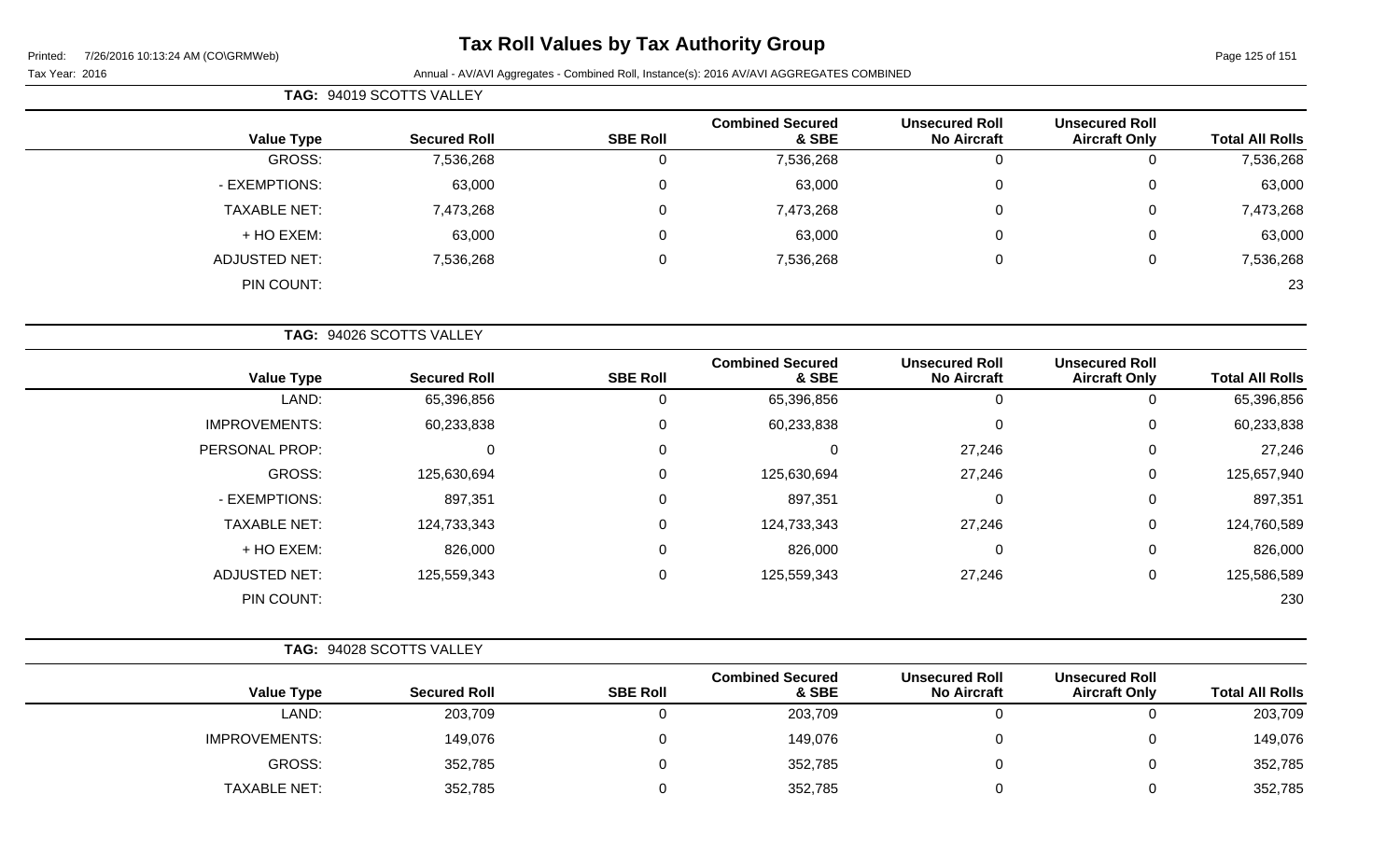Page 126 of 151

Tax Year: 2016 **Annual - AV/AVI Aggregates - Combined Roll**, Instance(s): 2016 AV/AVI AGGREGATES COMBINED

|                      | TAG: 94028 SCOTTS VALLEY |                 |                                  |                                             |                                               |                        |
|----------------------|--------------------------|-----------------|----------------------------------|---------------------------------------------|-----------------------------------------------|------------------------|
| <b>Value Type</b>    | <b>Secured Roll</b>      | <b>SBE Roll</b> | <b>Combined Secured</b><br>& SBE | <b>Unsecured Roll</b><br><b>No Aircraft</b> | <b>Unsecured Roll</b><br><b>Aircraft Only</b> | <b>Total All Rolls</b> |
| <b>ADJUSTED NET:</b> | 352,785                  | U               | 352,785                          | U                                           |                                               | 352,785                |
| PIN COUNT:           |                          |                 |                                  |                                             |                                               | $\overline{2}$         |
|                      | TAG: 94030 SCOTTS VALLEY |                 |                                  |                                             |                                               |                        |
| <b>Value Type</b>    | <b>Secured Roll</b>      | <b>SBE Roll</b> | <b>Combined Secured</b><br>& SBE | <b>Unsecured Roll</b><br><b>No Aircraft</b> | <b>Unsecured Roll</b><br><b>Aircraft Only</b> | <b>Total All Rolls</b> |
| LAND:                | 8,030,220                | U               | 8,030,220                        | U                                           | 0                                             | 8,030,220              |
| <b>IMPROVEMENTS:</b> | 6,200,621                |                 | 6,200,621                        | 589,893                                     | 0                                             | 6,790,514              |

| <b>Total All Rolls</b> | <b>Aircraft Only</b> | <b>No Aircraft</b> | & SBE      | <b>SBE ROIL</b> | <b>Secured Roll</b> | Value Type           |
|------------------------|----------------------|--------------------|------------|-----------------|---------------------|----------------------|
| 8,030,220              | O                    | 0                  | 8,030,220  | υ               | 8,030,220           | LAND:                |
| 6,790,514              | $\overline{0}$       | 589,893            | 6,200,621  |                 | 6,200,621           | <b>IMPROVEMENTS:</b> |
| 6,431                  | 0                    | 6,431              | 0          | 0               |                     | PERSONAL PROP:       |
| 14,827,165             | 0                    | 596,324            | 14,230,841 |                 | 14,230,841          | GROSS:               |
| 128,401                | 0                    | 0                  | 128,401    | 0               | 128,401             | - EXEMPTIONS:        |
| 14,698,764             | 0                    | 596,324            | 14,102,440 |                 | 14,102,440          | <b>TAXABLE NET:</b>  |
| 126,000                | 0                    | 0                  | 126,000    |                 | 126,000             | + HO EXEM:           |
| 14,824,764             | 0                    | 596,324            | 14,228,440 | 0               | 14,228,440          | <b>ADJUSTED NET:</b> |
| 56                     |                      |                    |            |                 |                     | PIN COUNT:           |

**TAG:** 94031 SCOTTS VALLEY

| <b>Value Type</b>    | <b>Secured Roll</b> | <b>SBE Roll</b> | <b>Combined Secured</b><br>& SBE | <b>Unsecured Roll</b><br><b>No Aircraft</b> | <b>Unsecured Roll</b><br><b>Aircraft Only</b> | <b>Total All Rolls</b> |
|----------------------|---------------------|-----------------|----------------------------------|---------------------------------------------|-----------------------------------------------|------------------------|
| LAND:                | 528,514             | υ               | 528,514                          | 0                                           |                                               | 528,514                |
| <b>IMPROVEMENTS:</b> | 113,597             | 0               | 113,597                          | 0                                           | 0                                             | 113,597                |
| GROSS:               | 642,111             | 0               | 642,111                          | 0                                           | 0                                             | 642,111                |
| - EXEMPTIONS:        | 1,212               | U               | 1,212                            | 0                                           | 0                                             | 1,212                  |
| <b>TAXABLE NET:</b>  | 640,899             | 0               | 640,899                          | 0                                           | 0                                             | 640,899                |
| <b>ADJUSTED NET:</b> | 640,899             | 0               | 640,899                          | 0                                           | 0                                             | 640,899                |
| PIN COUNT:           |                     |                 |                                  |                                             |                                               | 8                      |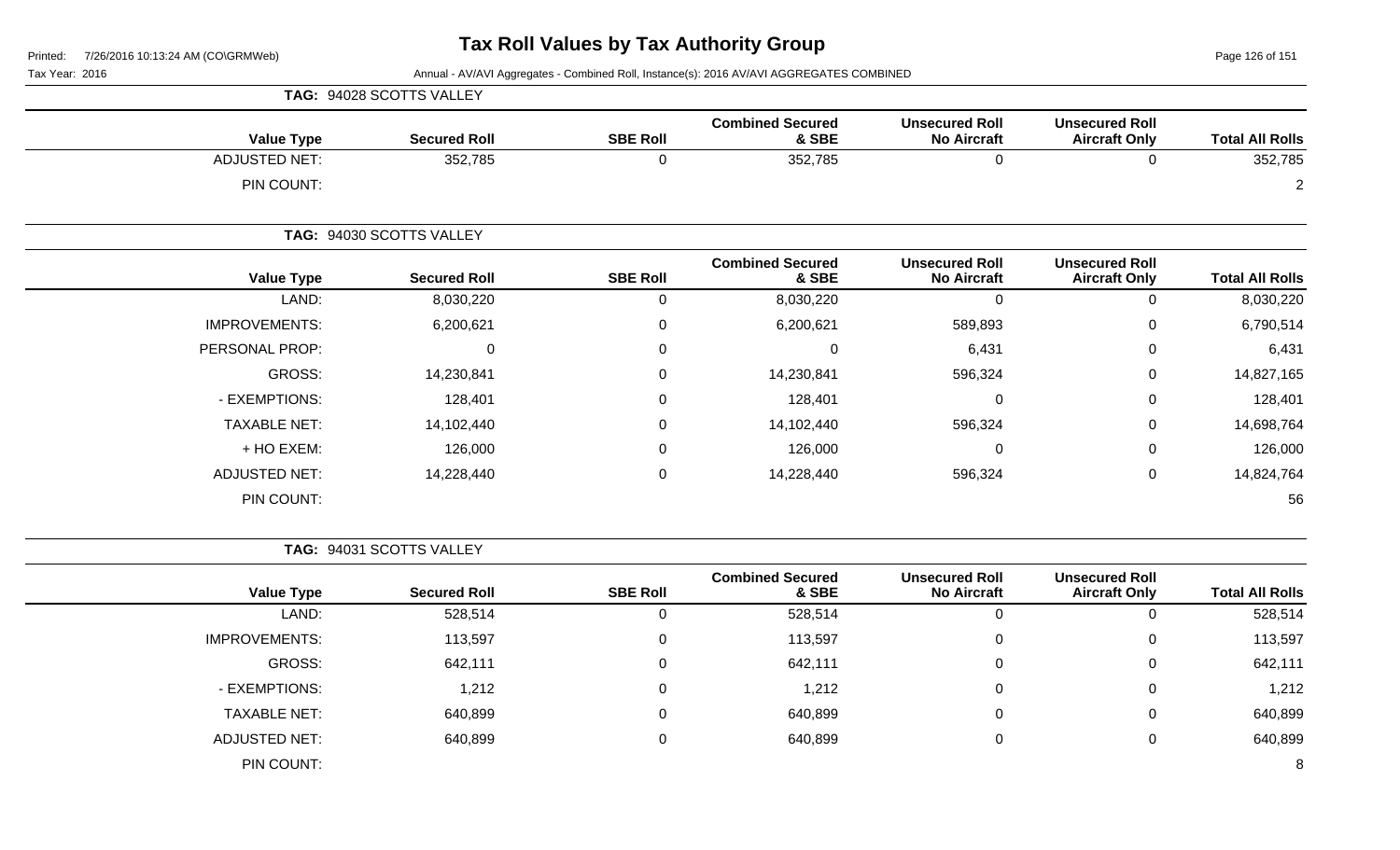# **Tax Roll Values by Tax Authority Group**

| <b>Total All Rolls</b> |                                               |                                             |                                  | TAG: 94032 SCOTTS VALLEY |                     |                      |  |  |
|------------------------|-----------------------------------------------|---------------------------------------------|----------------------------------|--------------------------|---------------------|----------------------|--|--|
|                        | <b>Unsecured Roll</b><br><b>Aircraft Only</b> | <b>Unsecured Roll</b><br><b>No Aircraft</b> | <b>Combined Secured</b><br>& SBE | <b>SBE Roll</b>          | <b>Secured Roll</b> | <b>Value Type</b>    |  |  |
| 4,741,296              | 0                                             | 0                                           | 4,741,296                        |                          | 4,741,296           | LAND:                |  |  |
| 3,302,182              | $\mathbf 0$                                   | $\mathbf 0$                                 | 3,302,182                        | $\Omega$                 | 3,302,182           | <b>IMPROVEMENTS:</b> |  |  |
| 8,043,478              | $\mathbf 0$                                   | $\mathbf 0$                                 | 8,043,478                        | $\Omega$                 | 8,043,478           | GROSS:               |  |  |
| 56,706                 | $\mathbf 0$                                   | 0                                           | 56,706                           | $\Omega$                 | 56,706              | - EXEMPTIONS:        |  |  |
| 7,986,772              | 0                                             | 0                                           | 7,986,772                        | $\Omega$                 | 7,986,772           | <b>TAXABLE NET:</b>  |  |  |
| 42,000                 | 0                                             | $\mathbf 0$                                 | 42,000                           | $\Omega$                 | 42,000              | + HO EXEM:           |  |  |
| 8,028,772              | 0                                             | 0                                           | 8,028,772                        | $\Omega$                 | 8,028,772           | <b>ADJUSTED NET:</b> |  |  |
| 98                     |                                               |                                             |                                  |                          |                     | PIN COUNT:           |  |  |

**TAG:** 94040 SCOTTS VALLEY

| <b>Value Type</b>    | <b>Secured Roll</b> | <b>SBE Roll</b> | <b>Combined Secured</b><br>& SBE | <b>Unsecured Roll</b><br><b>No Aircraft</b> | <b>Unsecured Roll</b><br><b>Aircraft Only</b> | <b>Total All Rolls</b> |
|----------------------|---------------------|-----------------|----------------------------------|---------------------------------------------|-----------------------------------------------|------------------------|
| LAND:                | 892,696             |                 | 892,696                          | 0                                           | υ                                             | 892,696                |
| <b>IMPROVEMENTS:</b> | 1,832,505           | 0               | 1,832,505                        | 0                                           | 0                                             | 1,832,505              |
| GROSS:               | 2,725,201           | $\Omega$        | 2,725,201                        | 0                                           | 0                                             | 2,725,201              |
| - EXEMPTIONS:        | 7,000               | $\Omega$        | 7,000                            | 0                                           | 0                                             | 7,000                  |
| <b>TAXABLE NET:</b>  | 2,718,201           | $\mathbf 0$     | 2,718,201                        | 0                                           | 0                                             | 2,718,201              |
| + HO EXEM:           | 7,000               |                 | 7,000                            | 0                                           | 0                                             | 7,000                  |
| <b>ADJUSTED NET:</b> | 2,725,201           | 0               | 2,725,201                        | 0                                           | 0                                             | 2,725,201              |
| PIN COUNT:           |                     |                 |                                  |                                             |                                               | 5                      |

|                      | TAG: 94041 SCOTTS VALLEY |                 |                                  |                                             |                                               |                        |  |
|----------------------|--------------------------|-----------------|----------------------------------|---------------------------------------------|-----------------------------------------------|------------------------|--|
| <b>Value Type</b>    | <b>Secured Roll</b>      | <b>SBE Roll</b> | <b>Combined Secured</b><br>& SBE | <b>Unsecured Roll</b><br><b>No Aircraft</b> | <b>Unsecured Roll</b><br><b>Aircraft Only</b> | <b>Total All Rolls</b> |  |
| LAND:                | 3,552,629                |                 | 3,552,629                        |                                             |                                               | 3,552,629              |  |
| <b>IMPROVEMENTS:</b> | 2,784,025                |                 | 2,784,025                        |                                             |                                               | 2,784,025              |  |
| GROSS:               | 6,336,654                |                 | 6,336,654                        |                                             |                                               | 6,336,654              |  |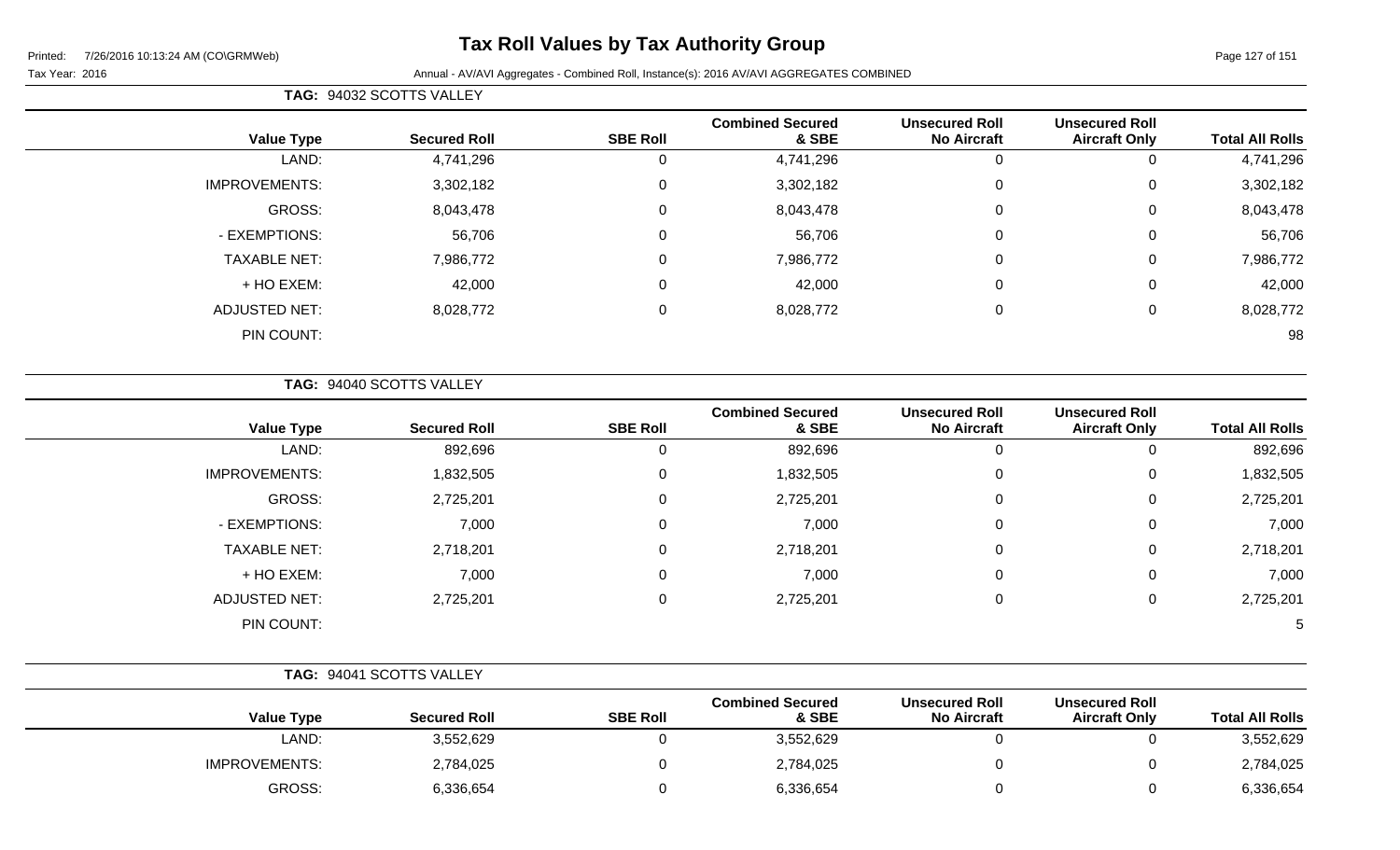# **Tax Roll Values by Tax Authority Group**

Page 128 of 151

Tax Year: 2016 **Annual - AV/AVI Aggregates - Combined Roll**, Instance(s): 2016 AV/AVI AGGREGATES COMBINED

|                     | TAG: 94041 SCOTTS VALLEY |                 |                                  |                                             |                                               |                        |
|---------------------|--------------------------|-----------------|----------------------------------|---------------------------------------------|-----------------------------------------------|------------------------|
| <b>Value Type</b>   | <b>Secured Roll</b>      | <b>SBE Roll</b> | <b>Combined Secured</b><br>& SBE | <b>Unsecured Roll</b><br><b>No Aircraft</b> | <b>Unsecured Roll</b><br><b>Aircraft Only</b> | <b>Total All Rolls</b> |
| - EXEMPTIONS:       | 49,000                   | 0               | 49,000                           | 0                                           | U                                             | 49,000                 |
| <b>TAXABLE NET:</b> | 6,287,654                | 0               | 6,287,654                        | $\overline{0}$                              | 0                                             | 6,287,654              |
| + HO EXEM:          | 49,000                   | 0               | 49,000                           | 0                                           | 0                                             | 49,000                 |
| ADJUSTED NET:       | 6,336,654                | 0               | 6,336,654                        | 0                                           | 0                                             | 6,336,654              |
| PIN COUNT:          |                          |                 |                                  |                                             |                                               | 14                     |
|                     |                          |                 |                                  |                                             |                                               |                        |

**TAG:** 94045 SCOTTS VALLEY

|                      |                     |                 | <b>Combined Secured</b> | <b>Unsecured Roll</b> | <b>Unsecured Roll</b> |                        |
|----------------------|---------------------|-----------------|-------------------------|-----------------------|-----------------------|------------------------|
| <b>Value Type</b>    | <b>Secured Roll</b> | <b>SBE Roll</b> | & SBE                   | <b>No Aircraft</b>    | <b>Aircraft Only</b>  | <b>Total All Rolls</b> |
| LAND:                | 626,129             |                 | 626,129                 |                       |                       | 626,129                |
| <b>IMPROVEMENTS:</b> | 412,325             |                 | 412,325                 |                       |                       | 412,325                |
| <b>GROSS:</b>        | 1,038,454           |                 | 1,038,454               |                       |                       | 1,038,454              |
| <b>TAXABLE NET:</b>  | 1,038,454           |                 | 1,038,454               |                       | 0                     | 1,038,454              |
| <b>ADJUSTED NET:</b> | 1,038,454           |                 | 1,038,454               |                       | 0                     | 1,038,454              |
| PIN COUNT:           |                     |                 |                         |                       |                       |                        |

**TAG:** 94061 SCOTTS VALLEY

| <b>Value Type</b>    | <b>Secured Roll</b> | <b>SBE Roll</b> | <b>Combined Secured</b><br>& SBE | <b>Unsecured Roll</b><br><b>No Aircraft</b> | <b>Unsecured Roll</b><br><b>Aircraft Only</b> | <b>Total All Rolls</b> |
|----------------------|---------------------|-----------------|----------------------------------|---------------------------------------------|-----------------------------------------------|------------------------|
| LAND:                | 4,816,926           | U               | 4,816,926                        | 0                                           | 0                                             | 4,816,926              |
| <b>IMPROVEMENTS:</b> | 4,114,559           | $\Omega$        | 4,114,559                        | $\Omega$                                    | 0                                             | 4,114,559              |
| PERSONAL PROP:       | 0                   | $\Omega$        | $\Omega$                         | 5,448                                       | 0                                             | 5,448                  |
| GROSS:               | 8,931,485           | $\mathbf{0}$    | 8,931,485                        | 5,448                                       | 0                                             | 8,936,933              |
| - EXEMPTIONS:        | 105,000             | $\Omega$        | 105,000                          | $\Omega$                                    | 0                                             | 105,000                |
| <b>TAXABLE NET:</b>  | 8,826,485           | $\Omega$        | 8,826,485                        | 5,448                                       | 0                                             | 8,831,933              |
| + HO EXEM:           | 105,000             | 0               | 105,000                          | 0                                           | $\mathbf 0$                                   | 105,000                |
| <b>ADJUSTED NET:</b> | 8,931,485           |                 | 8,931,485                        | 5,448                                       | 0                                             | 8,936,933              |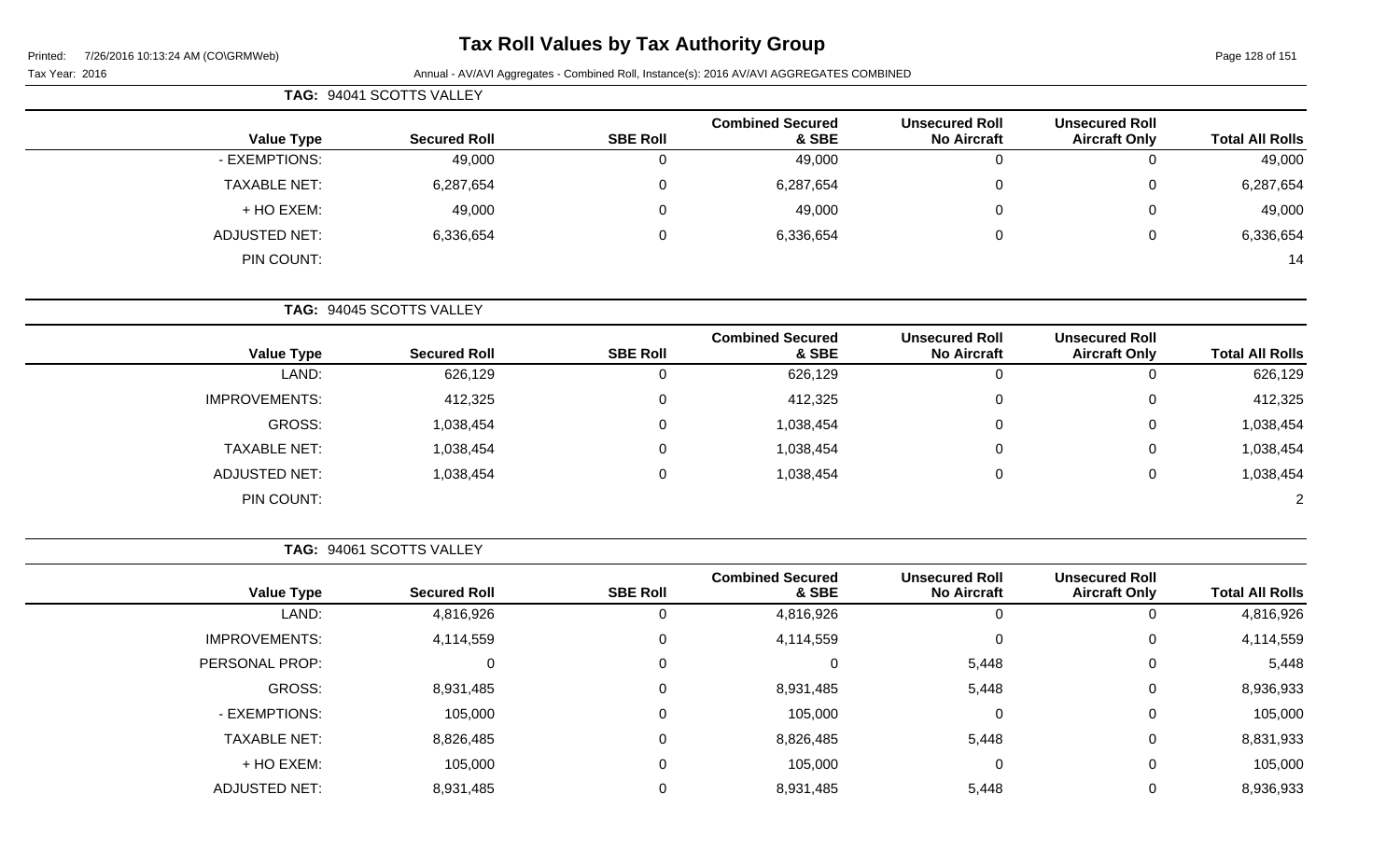Page 129 of 151

| <b>Total All Rolls</b> | <b>Unsecured Roll</b><br><b>Aircraft Only</b> |                                             |                                  |                  |                          | TAG: 94061 SCOTTS VALLEY |  |  |
|------------------------|-----------------------------------------------|---------------------------------------------|----------------------------------|------------------|--------------------------|--------------------------|--|--|
|                        |                                               | <b>Unsecured Roll</b><br><b>No Aircraft</b> | <b>Combined Secured</b><br>& SBE | <b>SBE Roll</b>  | <b>Secured Roll</b>      | <b>Value Type</b>        |  |  |
| 24                     |                                               |                                             |                                  |                  |                          | PIN COUNT:               |  |  |
|                        |                                               |                                             |                                  |                  | TAG: 94062 SCOTTS VALLEY |                          |  |  |
| <b>Total All Rolls</b> | <b>Unsecured Roll</b><br><b>Aircraft Only</b> | <b>Unsecured Roll</b><br><b>No Aircraft</b> | <b>Combined Secured</b><br>& SBE | <b>SBE Roll</b>  | <b>Secured Roll</b>      | <b>Value Type</b>        |  |  |
| 4,869,579              | 0                                             | 0                                           | 4,869,579                        | 0                | 4,869,579                | LAND:                    |  |  |
| 4,263,098              | $\pmb{0}$                                     | 0                                           | 4,263,098                        | $\pmb{0}$        | 4,263,098                | <b>IMPROVEMENTS:</b>     |  |  |
| 9,132,677              | 0                                             | $\Omega$                                    | 9,132,677                        | $\Omega$         | 9,132,677                | GROSS:                   |  |  |
| 57,299                 | 0                                             | 0                                           | 57,299                           | 0                | 57,299                   | - EXEMPTIONS:            |  |  |
| 9,075,378              | $\mathbf 0$                                   | 0                                           | 9,075,378                        | 0                | 9,075,378                | <b>TAXABLE NET:</b>      |  |  |
| 56,000                 | 0                                             | $\Omega$                                    | 56,000                           | 0                | 56,000                   | + HO EXEM:               |  |  |
| 9,131,378              | $\pmb{0}$                                     | $\mathbf 0$                                 | 9,131,378                        | $\boldsymbol{0}$ | 9,131,378                | <b>ADJUSTED NET:</b>     |  |  |
| 16                     |                                               |                                             |                                  |                  |                          | PIN COUNT:               |  |  |

|                      | TAG: 94063 SCOTTS VALLEY |                 |                                  |                                             |                                               |                        |
|----------------------|--------------------------|-----------------|----------------------------------|---------------------------------------------|-----------------------------------------------|------------------------|
| <b>Value Type</b>    | <b>Secured Roll</b>      | <b>SBE Roll</b> | <b>Combined Secured</b><br>& SBE | <b>Unsecured Roll</b><br><b>No Aircraft</b> | <b>Unsecured Roll</b><br><b>Aircraft Only</b> | <b>Total All Rolls</b> |
| LAND:                | 26,211,624               | U               | 26,211,624                       | 0                                           | 0                                             | 26,211,624             |
| <b>IMPROVEMENTS:</b> | 25,963,121               | 0               | 25,963,121                       | $\overline{0}$                              | 0                                             | 25,963,121             |
| GROSS:               | 52,174,745               | 0               | 52,174,745                       | $\mathbf 0$                                 | 0                                             | 52,174,745             |
| - EXEMPTIONS:        | 357,000                  | 0               | 357,000                          | $\mathbf 0$                                 | 0                                             | 357,000                |
| <b>TAXABLE NET:</b>  | 51,817,745               | $\mathbf 0$     | 51,817,745                       | $\mathbf 0$                                 | 0                                             | 51,817,745             |
| + HO EXEM:           | 357,000                  | $\mathbf 0$     | 357,000                          | $\mathbf 0$                                 | 0                                             | 357,000                |
| <b>ADJUSTED NET:</b> | 52,174,745               | $\mathbf 0$     | 52,174,745                       | $\overline{0}$                              | 0                                             | 52,174,745             |
| PIN COUNT:           |                          |                 |                                  |                                             |                                               | 82                     |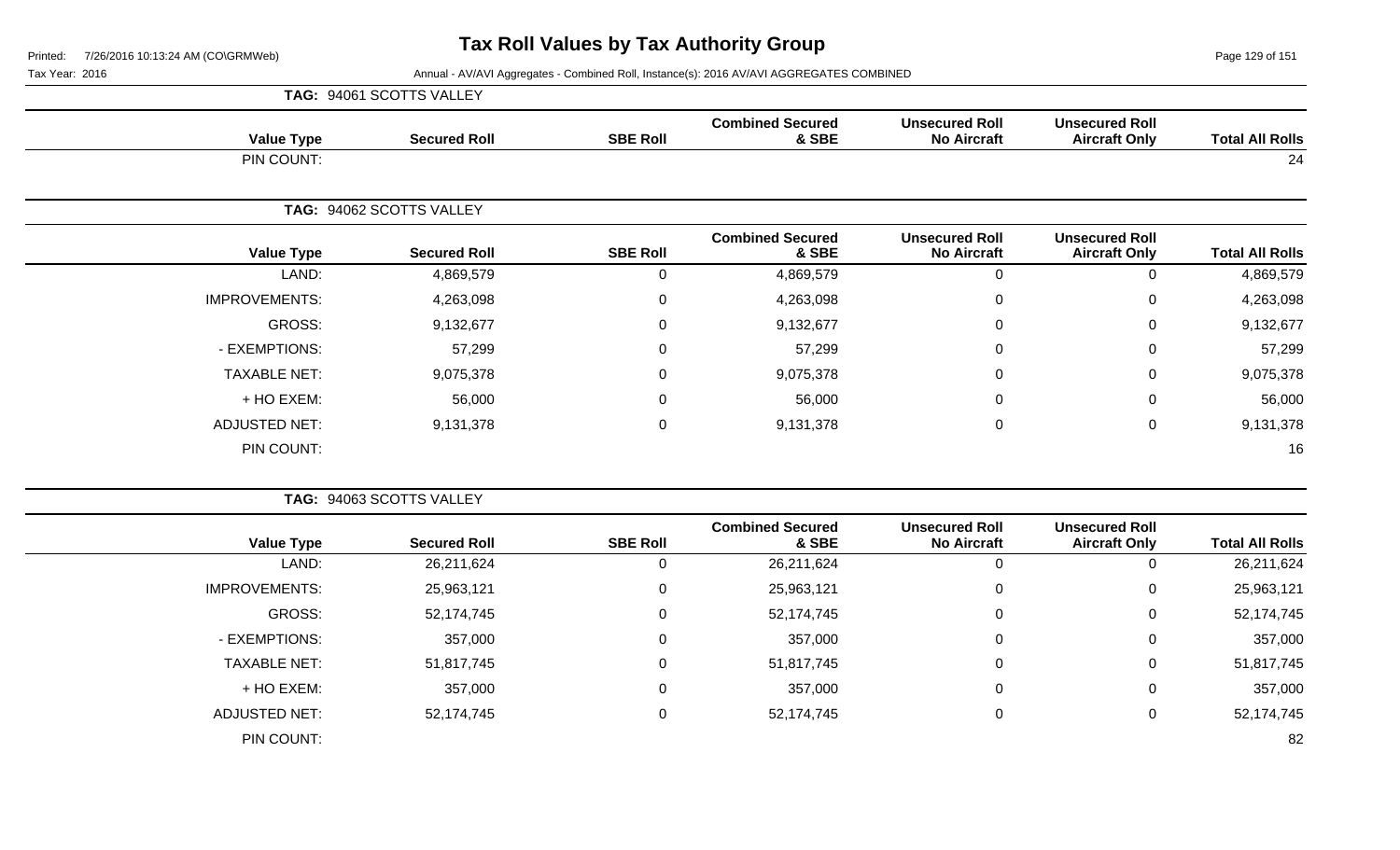# **Tax Roll Values by Tax Authority Group**

#### Tax Year: 2016 **Annual - AV/AVI Aggregates - Combined Roll**, Instance(s): 2016 AV/AVI AGGREGATES COMBINED

| <b>TAG: 94064 SCOTTS VALLEY</b> |  |
|---------------------------------|--|
|                                 |  |

|                      |                     |                 | <b>Combined Secured</b> | <b>Unsecured Roll</b> | <b>Unsecured Roll</b> |                        |
|----------------------|---------------------|-----------------|-------------------------|-----------------------|-----------------------|------------------------|
| <b>Value Type</b>    | <b>Secured Roll</b> | <b>SBE Roll</b> | & SBE                   | <b>No Aircraft</b>    | <b>Aircraft Only</b>  | <b>Total All Rolls</b> |
| LAND:                | 6,699,235           | U               | 6,699,235               | 0                     | 0                     | 6,699,235              |
| <b>IMPROVEMENTS:</b> | 6,569,466           | $\mathbf 0$     | 6,569,466               | $\mathbf 0$           | 0                     | 6,569,466              |
| PERSONAL PROP:       | 0                   | 0               |                         | 17,852                | 0                     | 17,852                 |
| GROSS:               | 13,268,701          | 0               | 13,268,701              | 17,852                | 0                     | 13,286,553             |
| - EXEMPTIONS:        | 377,144             | 0               | 377,144                 | $\mathbf 0$           | 0                     | 377,144                |
| <b>TAXABLE NET:</b>  | 12,891,557          | 0               | 12,891,557              | 17,852                | 0                     | 12,909,409             |
| + HO EXEM:           | 70,000              | 0               | 70,000                  | $\mathbf 0$           | 0                     | 70,000                 |
| <b>ADJUSTED NET:</b> | 12,961,557          | 0               | 12,961,557              | 17,852                | 0                     | 12,979,409             |
| PIN COUNT:           |                     |                 |                         |                       |                       | 33                     |

**TAG:** 94065 SCOTTS VALLEY

| <b>Value Type</b>    | <b>Secured Roll</b>      | <b>SBE Roll</b> | <b>Combined Secured</b><br>& SBE | <b>Unsecured Roll</b><br><b>No Aircraft</b> | <b>Unsecured Roll</b><br><b>Aircraft Only</b> | <b>Total All Rolls</b> |
|----------------------|--------------------------|-----------------|----------------------------------|---------------------------------------------|-----------------------------------------------|------------------------|
| LAND:                | 53,227,623               | 0               | 53,227,623                       | $\overline{0}$                              | 0                                             | 53,227,623             |
| <b>IMPROVEMENTS:</b> | 57,988,710               | $\mathbf 0$     | 57,988,710                       | $\Omega$                                    | $\mathbf 0$                                   | 57,988,710             |
| PERSONAL PROP:       | $\Omega$                 | $\mathbf 0$     | 0                                | 352,375                                     | $\mathbf 0$                                   | 352,375                |
| GROSS:               | 111,216,333              | $\mathbf{0}$    | 111,216,333                      | 352,375                                     | $\mathbf 0$                                   | 111,568,708            |
| - EXEMPTIONS:        | 889,019                  | 0               | 889,019                          | $\Omega$                                    | $\mathbf 0$                                   | 889,019                |
| <b>TAXABLE NET:</b>  | 110,327,314              | $\mathbf 0$     | 110,327,314                      | 352,375                                     | $\mathbf 0$                                   | 110,679,689            |
| + HO EXEM:           | 882,000                  | $\mathbf 0$     | 882,000                          | $\mathbf 0$                                 | $\mathbf 0$                                   | 882,000                |
| <b>ADJUSTED NET:</b> | 111,209,314              | $\mathbf{0}$    | 111,209,314                      | 352,375                                     | $\mathbf 0$                                   | 111,561,689            |
| PIN COUNT:           |                          |                 |                                  |                                             |                                               | 231                    |
|                      | TAG: 94066 SCOTTS VALLEY |                 |                                  |                                             |                                               |                        |
| <b>Value Type</b>    | <b>Secured Roll</b>      | <b>SBE Roll</b> | <b>Combined Secured</b><br>& SBE | <b>Unsecured Roll</b><br><b>No Aircraft</b> | <b>Unsecured Roll</b><br><b>Aircraft Only</b> | <b>Total All Rolls</b> |

LAND: 217,204,863 0 217,204,863 0 0 217,204,863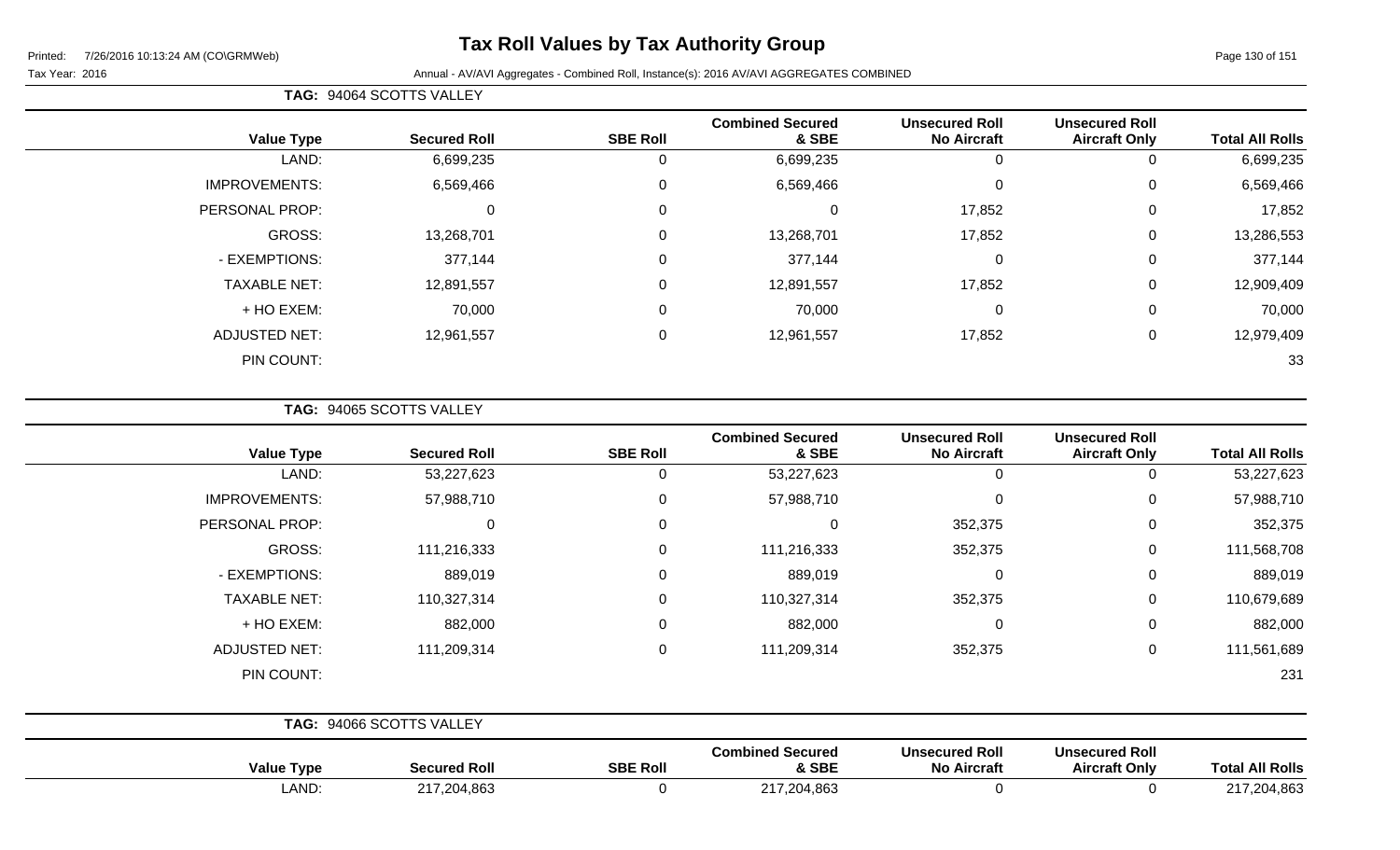# **Tax Roll Values by Tax Authority Group**

Tax Year: 2016 **Annual - AV/AVI Aggregates - Combined Roll**, Instance(s): 2016 AV/AVI AGGREGATES COMBINED

| <b>Total All Rolls</b> | <b>Unsecured Roll</b><br><b>Aircraft Only</b> | <b>Unsecured Roll</b><br><b>No Aircraft</b> | <b>Combined Secured</b><br>& SBE | <b>SBE Roll</b> | <b>Secured Roll</b> | <b>Value Type</b>    |
|------------------------|-----------------------------------------------|---------------------------------------------|----------------------------------|-----------------|---------------------|----------------------|
| 193,580,691            | 0                                             | 130,839                                     | 193,449,852                      | U               | 193,449,852         | <b>IMPROVEMENTS:</b> |
| 1,259,769              | 0                                             | 779,840                                     | 479,929                          | 0               | 479,929             | PERSONAL PROP:       |
| 412,045,323            | 0                                             | 910,679                                     | 411,134,644                      | $\mathbf 0$     | 411,134,644         | GROSS:               |
| 22,334,018             | 0                                             | $\mathbf 0$                                 | 22,334,018                       | 0               | 22,334,018          | - EXEMPTIONS:        |
| 389,711,305            | 0                                             | 910,679                                     | 388,800,626                      | 0               | 388,800,626         | <b>TAXABLE NET:</b>  |
| 2,854,600              | 0                                             | $\mathbf 0$                                 | 2,854,600                        | 0               | 2,854,600           | $+$ HO EXEM:         |
| 392,565,905            | 0                                             | 910,679                                     | 391,655,226                      | 0               | 391,655,226         | <b>ADJUSTED NET:</b> |
| 1,287                  |                                               |                                             |                                  |                 |                     | PIN COUNT:           |
|                        |                                               |                                             |                                  |                 |                     |                      |

**TAG:** 94067 SCOTTS VALLEY

**TAG:** 94066 SCOTTS VALLEY

| <b>Total All Rolls</b> | <b>Unsecured Roll</b><br><b>Aircraft Only</b> | <b>Unsecured Roll</b><br><b>No Aircraft</b> | <b>Combined Secured</b><br>& SBE | <b>SBE Roll</b> | <b>Secured Roll</b> | <b>Value Type</b>    |
|------------------------|-----------------------------------------------|---------------------------------------------|----------------------------------|-----------------|---------------------|----------------------|
| 6,458,649              |                                               | 0                                           | 6,458,649                        |                 | 6,458,649           | LAND:                |
| 5,930,328              | 0                                             | $\mathbf 0$                                 | 5,930,328                        | 0               | 5,930,328           | <b>IMPROVEMENTS:</b> |
| 12,388,977             | 0                                             | $\mathbf 0$                                 | 12,388,977                       | $\Omega$        | 12,388,977          | GROSS:               |
| 43,419                 | $\Omega$                                      | $\mathbf 0$                                 | 43,419                           |                 | 43,419              | - EXEMPTIONS:        |
| 12,345,558             | 0                                             | $\mathbf 0$                                 | 12,345,558                       |                 | 12,345,558          | <b>TAXABLE NET:</b>  |
| 42,000                 | 0                                             | $\mathbf 0$                                 | 42,000                           | 0               | 42,000              | + HO EXEM:           |
| 12,387,558             | 0                                             | $\overline{0}$                              | 12,387,558                       | 0               | 12,387,558          | <b>ADJUSTED NET:</b> |
| 33                     |                                               |                                             |                                  |                 |                     | PIN COUNT:           |
|                        |                                               |                                             |                                  |                 |                     |                      |

|                      | TAG: 94068 SCOTTS VALLEY |                 |                                  |                                             |                                               |                        |
|----------------------|--------------------------|-----------------|----------------------------------|---------------------------------------------|-----------------------------------------------|------------------------|
| <b>Value Type</b>    | <b>Secured Roll</b>      | <b>SBE Roll</b> | <b>Combined Secured</b><br>& SBE | <b>Unsecured Roll</b><br><b>No Aircraft</b> | <b>Unsecured Roll</b><br><b>Aircraft Only</b> | <b>Total All Rolls</b> |
| LAND:                | 18,917,354               |                 | 18,917,354                       |                                             | υ                                             | 18,917,354             |
| <b>IMPROVEMENTS:</b> | 21,679,379               |                 | 21,679,379                       |                                             | 0                                             | 21,679,379             |
| GROSS:               | 40,596,733               |                 | 40,596,733                       |                                             | 0                                             | 40,596,733             |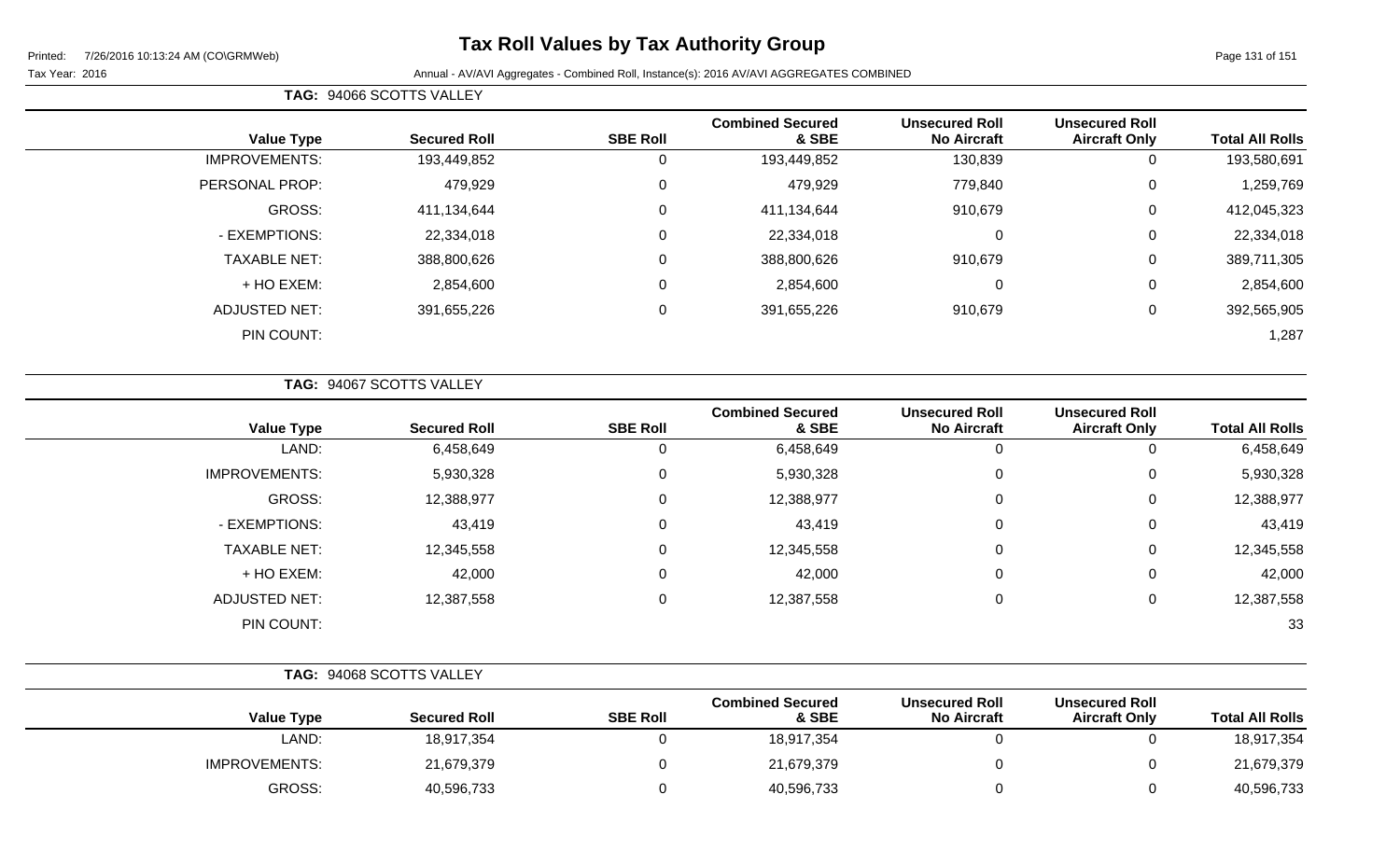# **Tax Roll Values by Tax Authority Group**

Page 132 of 151

|                        |                                               |                                             |                                  |                 | TAG: 94068 SCOTTS VALLEY |                      |
|------------------------|-----------------------------------------------|---------------------------------------------|----------------------------------|-----------------|--------------------------|----------------------|
| <b>Total All Rolls</b> | <b>Unsecured Roll</b><br><b>Aircraft Only</b> | <b>Unsecured Roll</b><br><b>No Aircraft</b> | <b>Combined Secured</b><br>& SBE | <b>SBE Roll</b> | <b>Secured Roll</b>      | <b>Value Type</b>    |
| 328,249                | $\pmb{0}$                                     | $\mathbf 0$                                 | 328,249                          | $\mathbf 0$     | 328,249                  | - EXEMPTIONS:        |
| 40,268,484             | 0                                             | $\Omega$                                    | 40,268,484                       | $\mathbf 0$     | 40,268,484               | <b>TAXABLE NET:</b>  |
| 322,000                | 0                                             | $\Omega$                                    | 322,000                          | $\mathbf 0$     | 322,000                  | + HO EXEM:           |
| 40,590,484             | 0                                             | $\pmb{0}$                                   | 40,590,484                       | $\pmb{0}$       | 40,590,484               | <b>ADJUSTED NET:</b> |
| 107                    |                                               |                                             |                                  |                 |                          | PIN COUNT:           |
|                        |                                               |                                             |                                  |                 | TAG: 94069 SCOTTS VALLEY |                      |
| <b>Total All Rolls</b> | <b>Unsecured Roll</b><br><b>Aircraft Only</b> | <b>Unsecured Roll</b><br><b>No Aircraft</b> | <b>Combined Secured</b><br>& SBE | <b>SBE Roll</b> | <b>Secured Roll</b>      | <b>Value Type</b>    |
| 2,996                  | $\mathbf 0$                                   | $\mathbf 0$                                 | 2,996                            | $\mathbf 0$     | 2,996                    | LAND:                |
| 2,996                  | 0                                             | 0                                           | 2,996                            | $\mathbf 0$     | 2,996                    | GROSS:               |
| 2,996                  | 0                                             | $\mathbf 0$                                 | 2,996                            | $\mathbf 0$     | 2,996                    | - EXEMPTIONS:        |
| 5                      |                                               |                                             |                                  |                 |                          | PIN COUNT:           |
|                        |                                               |                                             |                                  |                 | TAG: 94070 SCOTTS VALLEY |                      |
| <b>Total All Rolls</b> | <b>Unsecured Roll</b><br><b>Aircraft Only</b> | <b>Unsecured Roll</b><br><b>No Aircraft</b> | <b>Combined Secured</b><br>& SBE | <b>SBE Roll</b> | <b>Secured Roll</b>      | <b>Value Type</b>    |
| 31,132,199             | $\mathbf 0$                                   | $\mathbf 0$                                 | 31,132,199                       | $\mathbf 0$     | 31,132,199               | LAND:                |
| 26,513,906             | 0                                             | $\mathbf 0$                                 | 26,513,906                       | $\pmb{0}$       | 26,513,906               | <b>IMPROVEMENTS:</b> |
| 37,405                 | 0                                             | 37,405                                      | $\mathbf 0$                      | $\mathbf 0$     | $\mathbf 0$              | PERSONAL PROP:       |
| 57,683,510             | 0                                             | 37,405                                      | 57,646,105                       | $\mathbf 0$     | 57,646,105               | GROSS:               |
| 740,699                | 0                                             | $\mathbf 0$                                 | 740,699                          | $\mathbf 0$     | 740,699                  | - EXEMPTIONS:        |
| 56,942,811             | 0                                             | 37,405                                      | 56,905,406                       | $\mathbf 0$     | 56,905,406               | <b>TAXABLE NET:</b>  |
| 504,000                | 0                                             | 0                                           | 504,000                          | $\mathbf 0$     | 504,000                  | + HO EXEM:           |
| 57,446,811             | 0                                             | 37,405                                      | 57,409,406                       | $\mathbf 0$     | 57,409,406               | <b>ADJUSTED NET:</b> |
| 123                    |                                               |                                             |                                  |                 |                          | PIN COUNT:           |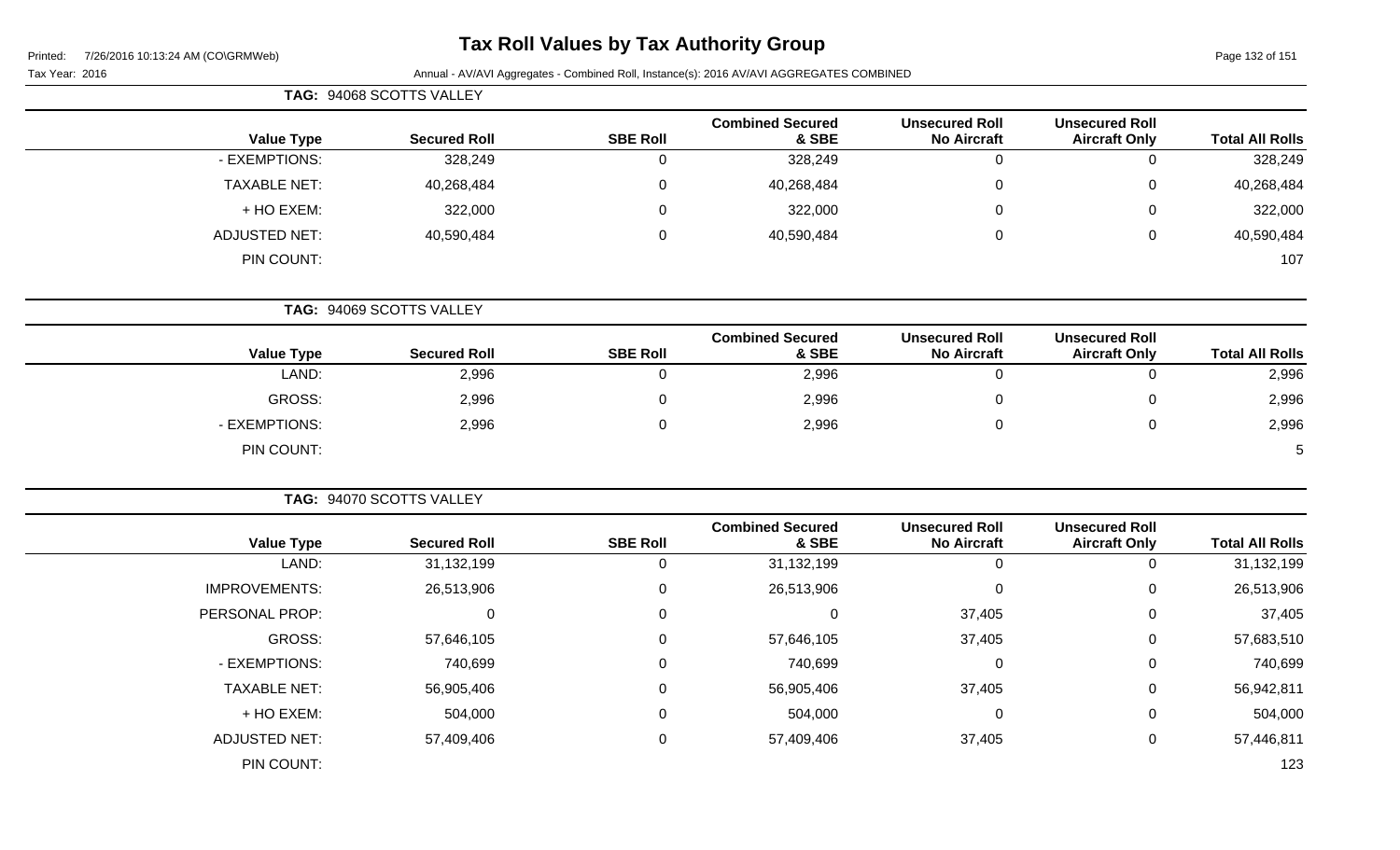# **Tax Roll Values by Tax Authority Group**

Printed: 7/26/2016 10:13:24 AM (CO\GRMWeb)

Tax Year: 2016 **Annual - AV/AVI Aggregates - Combined Roll**, Instance(s): 2016 AV/AVI AGGREGATES COMBINED

|                      | TAG: 96016 SOQUEL   |                 |                                  |                                             |                                               |                        |
|----------------------|---------------------|-----------------|----------------------------------|---------------------------------------------|-----------------------------------------------|------------------------|
| <b>Value Type</b>    | <b>Secured Roll</b> | <b>SBE Roll</b> | <b>Combined Secured</b><br>& SBE | <b>Unsecured Roll</b><br><b>No Aircraft</b> | <b>Unsecured Roll</b><br><b>Aircraft Only</b> | <b>Total All Rolls</b> |
| LAND:                | 142,486             |                 | 142,486                          | 0                                           | 0                                             | 142,486                |
| <b>IMPROVEMENTS:</b> | 160,873             | $\Omega$        | 160,873                          | 0                                           | $\mathbf 0$                                   | 160,873                |
| PERSONAL PROP:       | $\Omega$            | $\Omega$        |                                  | 27,470                                      | $\mathbf 0$                                   | 27,470                 |
| GROSS:               | 303,359             | $\Omega$        | 303,359                          | 27,470                                      | $\mathbf 0$                                   | 330,829                |
| - EXEMPTIONS:        | 7,000               | $\Omega$        | 7,000                            | 0                                           | $\mathbf 0$                                   | 7,000                  |
| <b>TAXABLE NET:</b>  | 296,359             | $\Omega$        | 296,359                          | 27,470                                      | $\mathbf 0$                                   | 323,829                |
| + HO EXEM:           | 7,000               | $\Omega$        | 7,000                            | $\mathbf 0$                                 | $\mathbf 0$                                   | 7,000                  |
| <b>ADJUSTED NET:</b> | 303,359             | $\Omega$        | 303,359                          | 27,470                                      | $\mathbf 0$                                   | 330,829                |
| PIN COUNT:           |                     |                 |                                  |                                             |                                               | 2                      |

**TAG:** 96019 SOQUEL

| <b>Value Type</b>    | <b>Secured Roll</b>      | <b>SBE Roll</b> | <b>Combined Secured</b><br>& SBE | <b>Unsecured Roll</b><br><b>No Aircraft</b> | <b>Unsecured Roll</b><br><b>Aircraft Only</b> | <b>Total All Rolls</b> |
|----------------------|--------------------------|-----------------|----------------------------------|---------------------------------------------|-----------------------------------------------|------------------------|
| LAND:                | 26,480,110               | 0               | 26,480,110                       | 0                                           | 0                                             | 26,480,110             |
| <b>IMPROVEMENTS:</b> | 31,257,822               | $\Omega$        | 31,257,822                       | 3,000                                       | $\mathbf 0$                                   | 31,260,822             |
| PERSONAL PROP:       | 0                        | $\Omega$        | 0                                | 17,670                                      | $\mathbf 0$                                   | 17,670                 |
| GROSS:               | 57,737,932               | 0               | 57,737,932                       | 20,670                                      | $\mathbf 0$                                   | 57,758,602             |
| - EXEMPTIONS:        | 372,295                  | 0               | 372,295                          | $\mathbf 0$                                 | $\mathbf 0$                                   | 372,295                |
| <b>TAXABLE NET:</b>  | 57,365,637               | $\mathbf 0$     | 57,365,637                       | 20,670                                      | $\mathbf 0$                                   | 57,386,307             |
| + HO EXEM:           | 371,000                  | 0               | 371,000                          | 0                                           | $\mathbf 0$                                   | 371,000                |
| <b>ADJUSTED NET:</b> | 57,736,637               | $\Omega$        | 57,736,637                       | 20,670                                      | $\mathbf 0$                                   | 57,757,307             |
| PIN COUNT:           |                          |                 |                                  |                                             |                                               | 91                     |
|                      | <b>TAG: 96033 SOQUEL</b> |                 |                                  |                                             |                                               |                        |
|                      |                          |                 | <b>Combined Secured</b>          | <b>Unsecured Roll</b>                       | <b>Unsecured Roll</b>                         |                        |

| <b>All Rolls</b><br>otal. | <b>Unsecured Roll</b><br><b>Aircraft Only</b> | <b>Unsecured Roll</b><br>∖ Aircraf∖<br>No | <b>Combined Secured</b><br>& SBE | <b>SBE Rol</b> | Secured Rol   | Value<br><b>Type</b> |
|---------------------------|-----------------------------------------------|-------------------------------------------|----------------------------------|----------------|---------------|----------------------|
| ,476                      |                                               |                                           | 176<br>.,470                     |                | 176<br>$-412$ | LAND:                |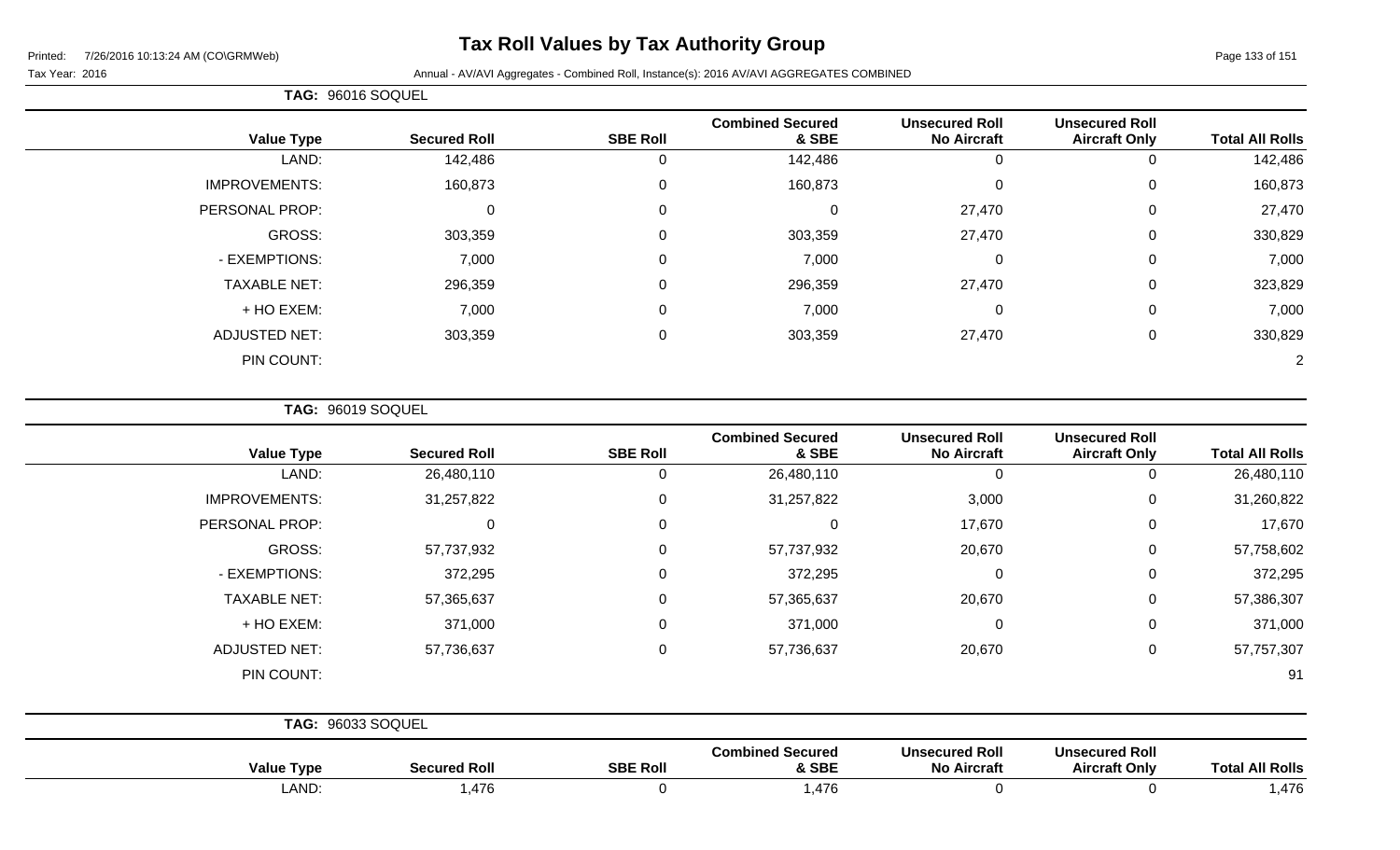Page 134 of 151

| Tax Year: 2016           |                     |                 | Annual - AV/AVI Aggregates - Combined Roll, Instance(s): 2016 AV/AVI AGGREGATES COMBINED |                                             |                                               |                        |
|--------------------------|---------------------|-----------------|------------------------------------------------------------------------------------------|---------------------------------------------|-----------------------------------------------|------------------------|
| <b>TAG: 96033 SOQUEL</b> |                     |                 |                                                                                          |                                             |                                               |                        |
| <b>Value Type</b>        | <b>Secured Roll</b> | <b>SBE Roll</b> | <b>Combined Secured</b><br>& SBE                                                         | <b>Unsecured Roll</b><br><b>No Aircraft</b> | <b>Unsecured Roll</b><br><b>Aircraft Only</b> | <b>Total All Rolls</b> |
| GROSS:                   | 1,476               | 0               | 1,476                                                                                    | 0                                           | $\mathbf{0}$                                  | 1,476                  |
| - EXEMPTIONS:            | 1,476               | 0               | 1,476                                                                                    | 0                                           | $\Omega$                                      | 1,476                  |
| PIN COUNT:               |                     |                 |                                                                                          |                                             |                                               |                        |
| TAG: 96038 SOQUEL        |                     |                 |                                                                                          |                                             |                                               |                        |
| <b>Value Type</b>        | <b>Secured Roll</b> | <b>SBE Roll</b> | <b>Combined Secured</b><br>& SBE                                                         | <b>Unsecured Roll</b><br><b>No Aircraft</b> | <b>Unsecured Roll</b><br><b>Aircraft Only</b> | <b>Total All Rolls</b> |
| LAND:                    | 7,527,768           | $\Omega$        | 7,527,768                                                                                | 0                                           | $\mathbf{0}$                                  | 7,527,768              |
| <b>IMPROVEMENTS:</b>     | 5,292,985           | 0               | 5,292,985                                                                                | 0                                           | ∩                                             | 5,292,985              |
| PERSONAL PROP:           | 0                   | 0               | $\Omega$                                                                                 | 14,500                                      | 0                                             | 14,500                 |
| GROSS:                   | 12,820,753          | 0               | 12,820,753                                                                               | 14,500                                      | 0                                             | 12,835,253             |
| - EXEMPTIONS:            | 119,908             | 0               | 119,908                                                                                  | 0                                           | 0                                             | 119,908                |
| <b>TAXABLE NET:</b>      | 12,700,845          | 0               | 12,700,845                                                                               | 14,500                                      | 0                                             | 12,715,345             |
| + HO EXEM:               | 119,000             | 0               | 119,000                                                                                  | 0                                           | 0                                             | 119,000                |
| <b>ADJUSTED NET:</b>     | 12,819,845          | 0               | 12,819,845                                                                               | 14,500                                      | 0                                             | 12,834,345             |
| PIN COUNT:               |                     |                 |                                                                                          |                                             |                                               | 39                     |
| TAG: 96039 SOQUEL        |                     |                 |                                                                                          |                                             |                                               |                        |
| <b>Value Type</b>        | <b>Secured Roll</b> | <b>SBE Roll</b> | <b>Combined Secured</b><br>& SBE                                                         | <b>Unsecured Roll</b><br><b>No Aircraft</b> | <b>Unsecured Roll</b><br><b>Aircraft Only</b> | <b>Total All Rolls</b> |
| LAND:                    | 22,905,513          | 0               | 22,905,513                                                                               | 0                                           | $\Omega$                                      | 22,905,513             |
| <b>IMPROVEMENTS:</b>     | 18,230,309          | 0               | 18,230,309                                                                               | 0                                           |                                               | 18,230,309             |
| PERSONAL PROP:           | $\overline{0}$      | $\overline{0}$  | $\overline{0}$                                                                           | 16,000                                      | 0                                             | 16,000                 |
| GROSS:                   | 41,135,822          | 0               | 41,135,822                                                                               | 16,000                                      | $\mathbf 0$                                   | 41, 151, 822           |
| - EXEMPTIONS:            | 337,579             | 0               | 337,579                                                                                  | $\pmb{0}$                                   | $\mathbf 0$                                   | 337,579                |
| <b>TAXABLE NET:</b>      | 40,798,243          | $\mathbf 0$     | 40,798,243                                                                               | 16,000                                      | 0                                             | 40,814,243             |
| + HO EXEM:               | 334,600             | $\mathbf 0$     | 334,600                                                                                  | $\pmb{0}$                                   | $\pmb{0}$                                     | 334,600                |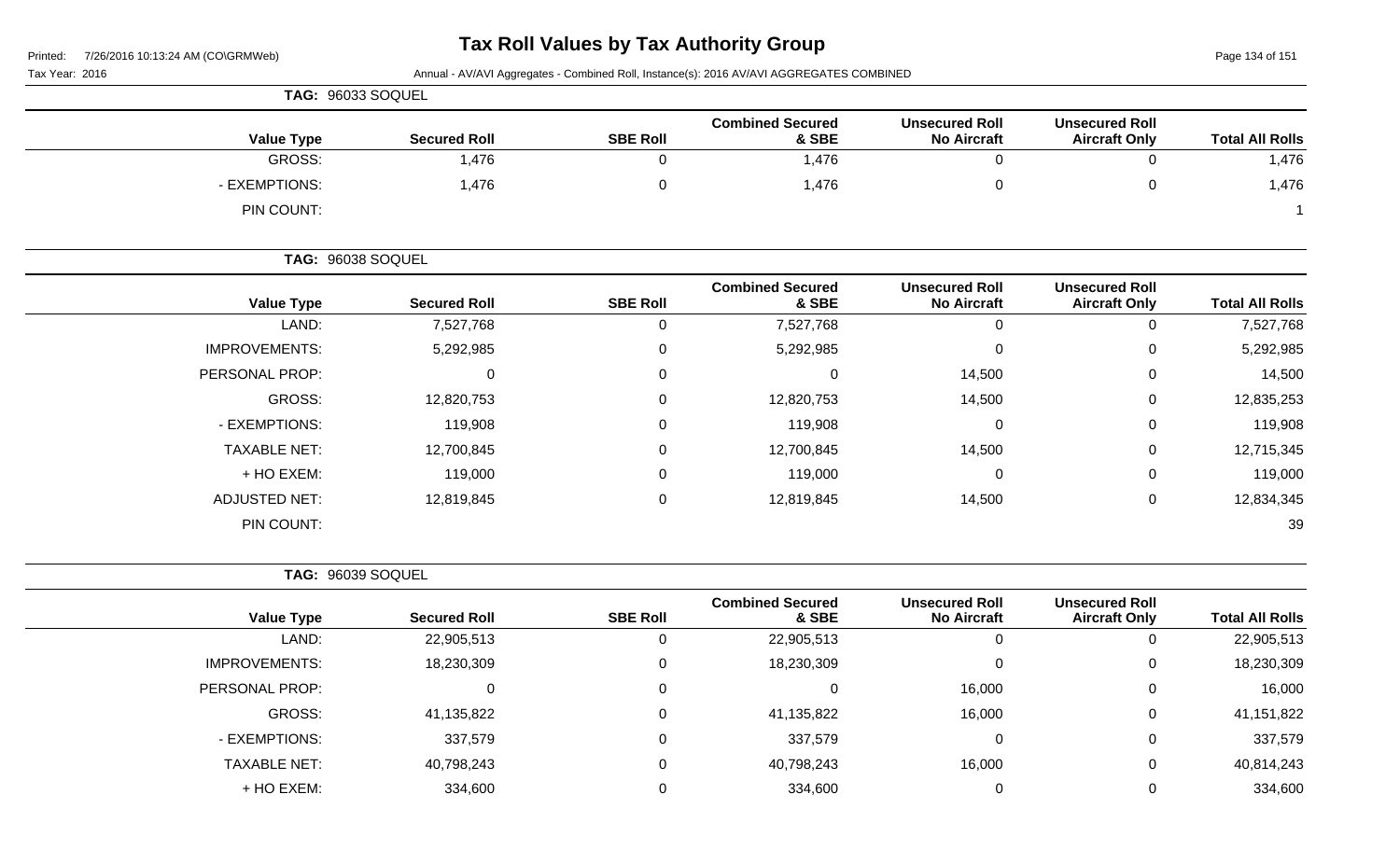Tax Year: 2016 **Annual - AV/AVI Aggregates - Combined Roll**, Instance(s): 2016 AV/AVI AGGREGATES COMBINED

|                      | TAG: 96039 SOQUEL   |                 |                                  |                                             |                                               |                        |
|----------------------|---------------------|-----------------|----------------------------------|---------------------------------------------|-----------------------------------------------|------------------------|
| <b>Value Type</b>    | <b>Secured Roll</b> | <b>SBE Roll</b> | <b>Combined Secured</b><br>& SBE | <b>Unsecured Roll</b><br><b>No Aircraft</b> | <b>Unsecured Roll</b><br><b>Aircraft Only</b> | <b>Total All Rolls</b> |
| <b>ADJUSTED NET:</b> | 41,132,843          | $\mathbf 0$     | 41,132,843                       | 16,000                                      | $\mathbf 0$                                   | 41,148,843             |
| PIN COUNT:           |                     |                 |                                  |                                             |                                               | 88                     |
|                      | TAG: 96040 SOQUEL   |                 |                                  |                                             |                                               |                        |
| <b>Value Type</b>    | <b>Secured Roll</b> | <b>SBE Roll</b> | <b>Combined Secured</b><br>& SBE | <b>Unsecured Roll</b><br><b>No Aircraft</b> | <b>Unsecured Roll</b><br><b>Aircraft Only</b> | <b>Total All Rolls</b> |
| LAND:                | 2,307,420           | 0               | 2,307,420                        | $\mathbf 0$                                 | 0                                             | 2,307,420              |
| <b>IMPROVEMENTS:</b> | 1,059,750           | $\mathbf 0$     | 1,059,750                        | $\mathbf 0$                                 | $\mathbf 0$                                   | 1,059,750              |
| GROSS:               | 3,367,170           | 0               | 3,367,170                        | $\mathbf 0$                                 | $\mathbf 0$                                   | 3,367,170              |
| - EXEMPTIONS:        | 7,215               | $\mathbf 0$     | 7,215                            | $\mathbf 0$                                 | $\mathbf 0$                                   | 7,215                  |
| <b>TAXABLE NET:</b>  | 3,359,955           | 0               | 3,359,955                        | $\mathbf 0$                                 | $\mathbf 0$                                   | 3,359,955              |
| + HO EXEM:           | 7,000               | 0               | 7,000                            | $\mathbf 0$                                 | $\mathbf 0$                                   | 7,000                  |
| <b>ADJUSTED NET:</b> | 3,366,955           | $\mathbf 0$     | 3,366,955                        | $\pmb{0}$                                   | $\mathbf 0$                                   | 3,366,955              |
| PIN COUNT:           |                     |                 |                                  |                                             |                                               |                        |

**TAG:** 96041 SOQUEL

| <b>Total All Rolls</b> | <b>Unsecured Roll</b><br><b>Aircraft Only</b> | <b>Unsecured Roll</b><br><b>No Aircraft</b> | <b>Combined Secured</b><br>& SBE | <b>SBE Roll</b> | <b>Secured Roll</b> | <b>Value Type</b>    |  |  |  |
|------------------------|-----------------------------------------------|---------------------------------------------|----------------------------------|-----------------|---------------------|----------------------|--|--|--|
| 16,981,132             |                                               | 0                                           | 16,981,132                       | 0               | 16,981,132          | LAND:                |  |  |  |
| 18,490,531             | 0                                             | 26,500                                      | 18,464,031                       | 0               | 18,464,031          | <b>IMPROVEMENTS:</b> |  |  |  |
| 35,471,663             | 0                                             | 26,500                                      | 35,445,163                       | 0               | 35,445,163          | GROSS:               |  |  |  |
| 253,451                | 0                                             | 0                                           | 253,451                          | 0               | 253,451             | - EXEMPTIONS:        |  |  |  |
| 35,218,212             | 0                                             | 26,500                                      | 35,191,712                       | 0               | 35,191,712          | <b>TAXABLE NET:</b>  |  |  |  |
| 252,000                | $\Omega$                                      | 0                                           | 252,000                          | 0               | 252,000             | + HO EXEM:           |  |  |  |
| 35,470,212             | 0                                             | 26,500                                      | 35,443,712                       | 0               | 35,443,712          | <b>ADJUSTED NET:</b> |  |  |  |
| 63                     |                                               |                                             |                                  |                 |                     | PIN COUNT:           |  |  |  |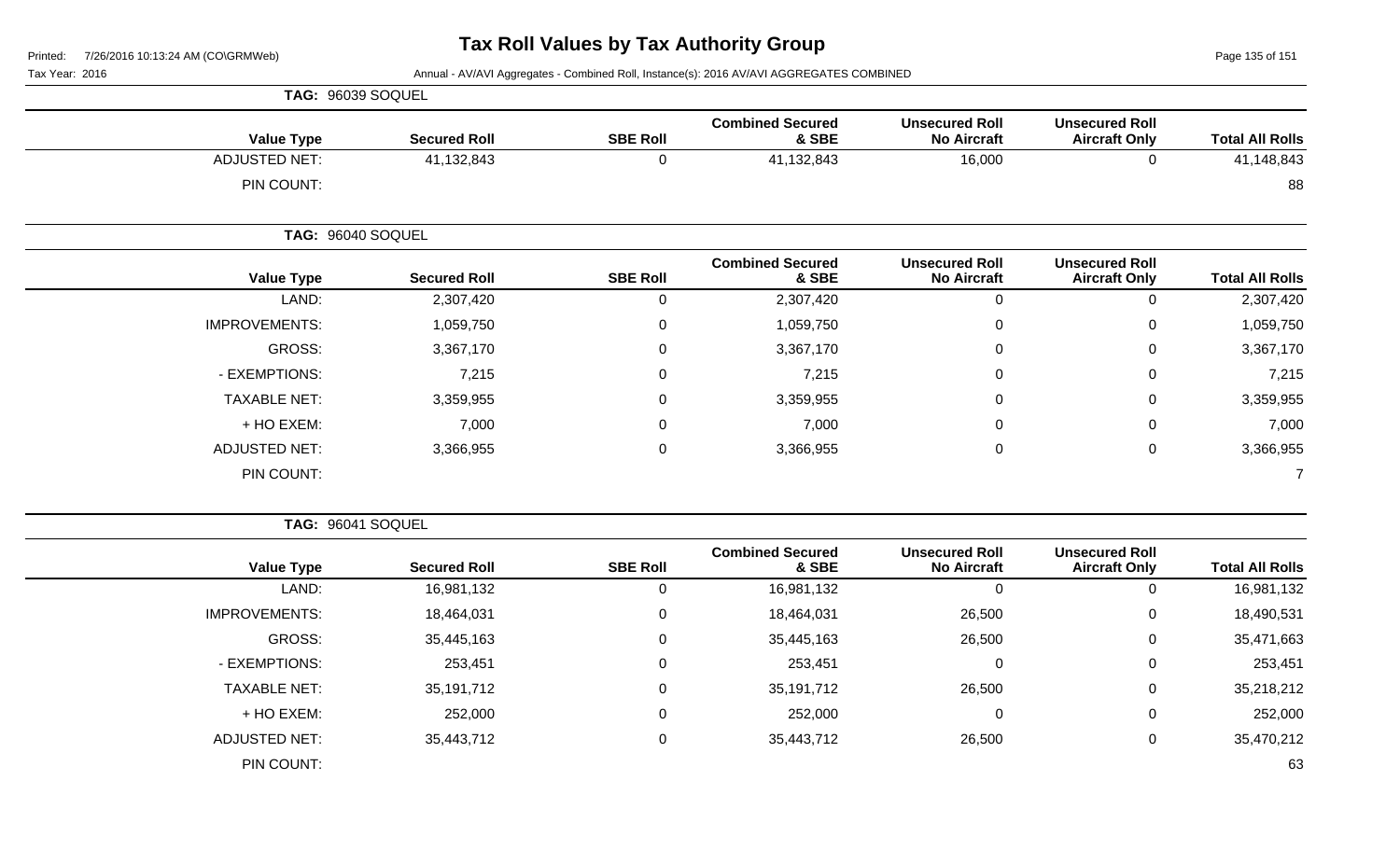# **Tax Roll Values by Tax Authority Group**

#### Tax Year: 2016 **Annual - AV/AVI Aggregates - Combined Roll**, Instance(s): 2016 AV/AVI AGGREGATES COMBINED

|                      | TAG: 96044 SOQUEL |                     |                 |                                  |                                             |                                               |                        |
|----------------------|-------------------|---------------------|-----------------|----------------------------------|---------------------------------------------|-----------------------------------------------|------------------------|
| <b>Value Type</b>    |                   | <b>Secured Roll</b> | <b>SBE Roll</b> | <b>Combined Secured</b><br>& SBE | <b>Unsecured Roll</b><br><b>No Aircraft</b> | <b>Unsecured Roll</b><br><b>Aircraft Only</b> | <b>Total All Rolls</b> |
|                      | LAND:             | 54,500,759          | U               | 54,500,759                       | 0                                           | 0                                             | 54,500,759             |
| <b>IMPROVEMENTS:</b> |                   | 52,246,257          | 0               | 52,246,257                       | 89,314                                      | 0                                             | 52,335,571             |
| PERSONAL PROP:       |                   | 128,189             | 0               | 128,189                          | 460,951                                     | 0                                             | 589,140                |
|                      | GROSS:            | 106,875,205         | 0               | 106,875,205                      | 550,265                                     | 0                                             | 107,425,470            |
| - EXEMPTIONS:        |                   | 6,783,960           | 0               | 6,783,960                        | 130,119                                     | 0                                             | 6,914,079              |
| <b>TAXABLE NET:</b>  |                   | 100,091,245         | 0               | 100,091,245                      | 420,146                                     | 0                                             | 100,511,391            |
| + HO EXEM:           |                   | 735,000             | 0               | 735,000                          | 0                                           | 0                                             | 735,000                |
| <b>ADJUSTED NET:</b> |                   | 100,826,245         | 0               | 100,826,245                      | 420,146                                     | 0                                             | 101,246,391            |
| PIN COUNT:           |                   |                     |                 |                                  |                                             |                                               | 220                    |

**TAG:** 96050 SOQUEL

| <b>Value Type</b>    | <b>Secured Roll</b> | <b>SBE Roll</b> | <b>Combined Secured</b><br>& SBE | <b>Unsecured Roll</b><br><b>No Aircraft</b> | <b>Unsecured Roll</b><br><b>Aircraft Only</b> | <b>Total All Rolls</b> |
|----------------------|---------------------|-----------------|----------------------------------|---------------------------------------------|-----------------------------------------------|------------------------|
| LAND:                | 2,707,211           |                 | 2,707,211                        | $\mathbf 0$                                 | $\Omega$                                      | 2,707,211              |
| <b>IMPROVEMENTS:</b> | 2,028,567           | 0               | 2,028,567                        | 35,637                                      | 0                                             | 2,064,204              |
| PERSONAL PROP:       | $\Omega$            | $\Omega$        | $\Omega$                         | 23,880                                      | $\Omega$                                      | 23,880                 |
| GROSS:               | 4,735,778           | $\Omega$        | 4,735,778                        | 59,517                                      | 0                                             | 4,795,295              |
| - EXEMPTIONS:        | 7,710               | 0               | 7,710                            | 59,517                                      | 0                                             | 67,227                 |
| <b>TAXABLE NET:</b>  | 4,728,068           | 0               | 4,728,068                        | $\mathbf 0$                                 | 0                                             | 4,728,068              |
| + HO EXEM:           | 7,000               | $\Omega$        | 7,000                            | $\mathbf 0$                                 | 0                                             | 7,000                  |
| <b>ADJUSTED NET:</b> | 4,735,068           | $\Omega$        | 4,735,068                        | $\mathbf 0$                                 | 0                                             | 4,735,068              |
| PIN COUNT:           |                     |                 |                                  |                                             |                                               | 15                     |
|                      | TAG: 96057 SOQUEL   |                 |                                  |                                             |                                               |                        |
| <b>Value Type</b>    | <b>Secured Roll</b> | <b>SBE Roll</b> | <b>Combined Secured</b><br>& SBE | <b>Unsecured Roll</b><br><b>No Aircraft</b> | <b>Unsecured Roll</b><br><b>Aircraft Only</b> | <b>Total All Rolls</b> |

LAND: 23,618,739 0 23,618,739 0 0 23,618,739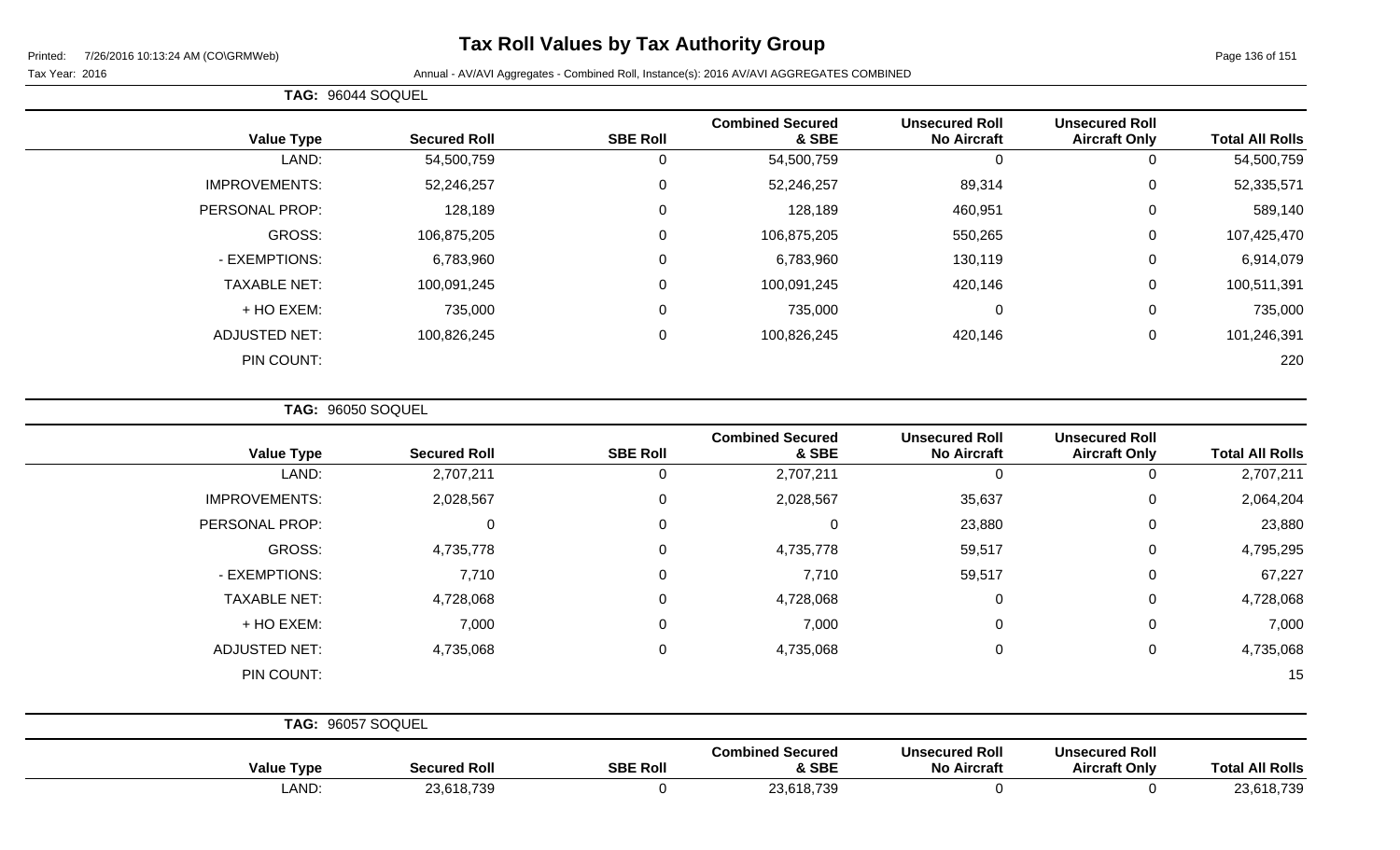### **Tax Roll Values by Tax Authority Group**

Tax Year: 2016 **Annual - AV/AVI Aggregates - Combined Roll**, Instance(s): 2016 AV/AVI AGGREGATES COMBINED

**TAG:** 96057 SOQUEL **Value Type Secured Roll SBE Roll Combined Secured & SBE Unsecured Roll No Aircraft Unsecured Roll Total All Rolls** IMPROVEMENTS: 20,160,294 0 20,160,294 0 0 20,160,294 GROSS: 43,779,033 0 43,779,033 0 0 43,779,033 - EXEMPTIONS: 330,488 0 330,488 0 330,488 TAXABLE NET: 43,448,545 0 43,448,545 0 0 43,448,545 + HO EXEM: 329,000 0 329,000 0 0 329,000 ADJUSTED NET: 43,777,545 0 43,777,545 0 0 43,777,545 PIN COUNT: 91

|                      | TAG: 96062 SOQUEL   |                 |                                  |                                             |                                               |                        |
|----------------------|---------------------|-----------------|----------------------------------|---------------------------------------------|-----------------------------------------------|------------------------|
| <b>Value Type</b>    | <b>Secured Roll</b> | <b>SBE Roll</b> | <b>Combined Secured</b><br>& SBE | <b>Unsecured Roll</b><br><b>No Aircraft</b> | <b>Unsecured Roll</b><br><b>Aircraft Only</b> | <b>Total All Rolls</b> |
| LAND:                | 4,228,065           |                 | 4,228,065                        | 0                                           | U                                             | 4,228,065              |
| <b>IMPROVEMENTS:</b> | 3,121,678           | 0               | 3,121,678                        | 0                                           | 0                                             | 3,121,678              |
| <b>GROSS:</b>        | 7,349,743           | 0               | 7,349,743                        | 0                                           | 0                                             | 7,349,743              |
| - EXEMPTIONS:        | 21,000              | 0               | 21,000                           | 0                                           | 0                                             | 21,000                 |
| <b>TAXABLE NET:</b>  | 7,328,743           | $\Omega$        | 7,328,743                        | 0                                           | 0                                             | 7,328,743              |
| + HO EXEM:           | 21,000              | 0               | 21,000                           | 0                                           | 0                                             | 21,000                 |
| <b>ADJUSTED NET:</b> | 7,349,743           | 0               | 7,349,743                        | 0                                           | 0                                             | 7,349,743              |
| PIN COUNT:           |                     |                 |                                  |                                             |                                               | 8                      |

PERSONAL PROP: 4,000 0 4,000 0 0 4,000

GROSS: 22,241,392 0 22,241,392 0 0 22,241,392

**TAG:** 96064 SOQUEL **Value Type Secured Roll SBE Roll Combined Secured & SBE Unsecured Roll No Aircraft** LAND: 12,151,029 0 12,151,029 0 0 12,151,029 IMPROVEMENTS: 10,086,363 0 10,086,363 0 10,086,363

**Total All Rolls** 

**Unsecured Roll**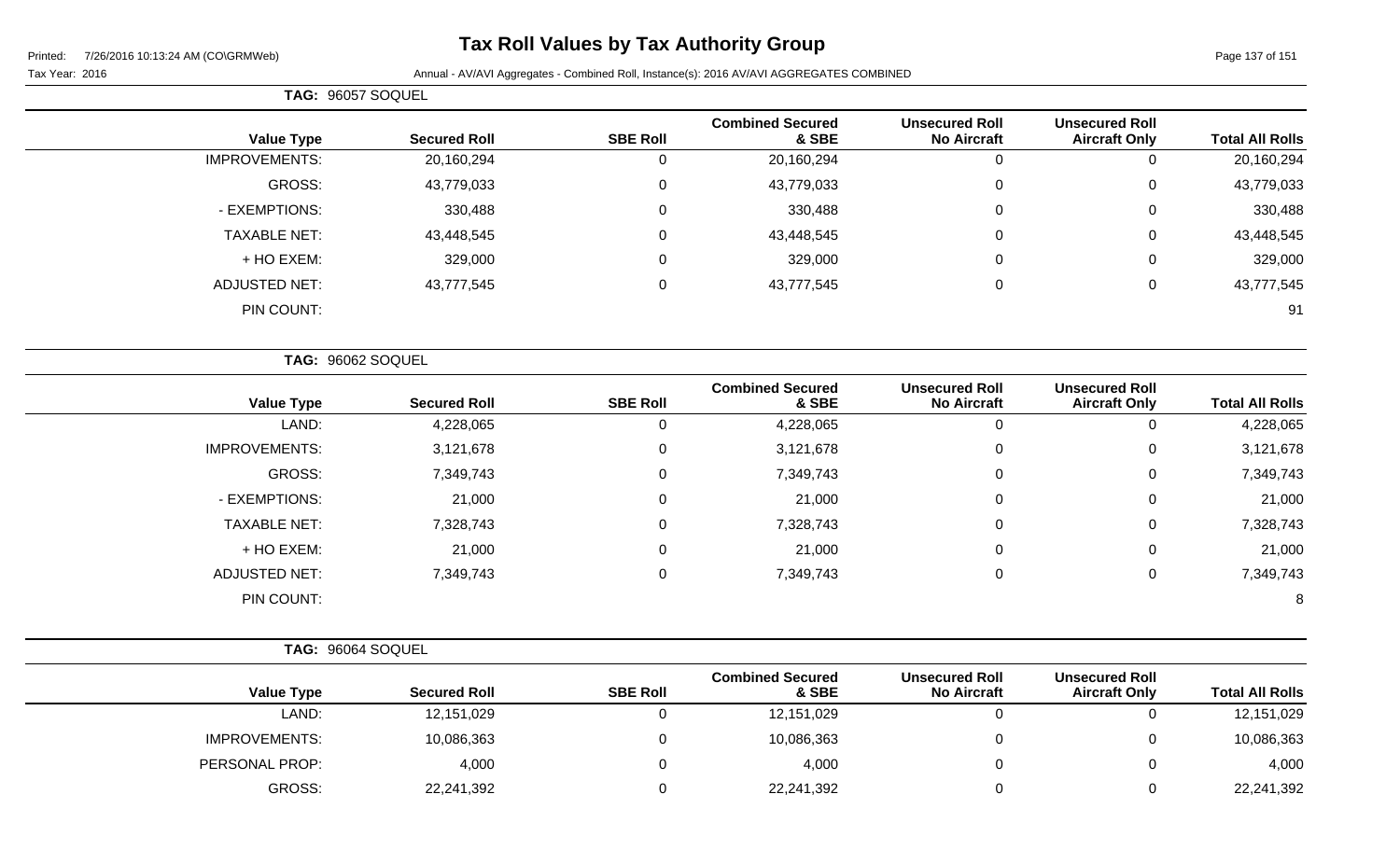| Printed: |  | 7/26/2016 10:13:24 AM (CO\GRMWeb) |
|----------|--|-----------------------------------|
|          |  |                                   |

Page 138 of 151

|                        |                                               |                                             | Annual - AV/AVI Aggregates - Combined Roll, Instance(s): 2016 AV/AVI AGGREGATES COMBINED |                 |                     | Tax Year: 2016       |
|------------------------|-----------------------------------------------|---------------------------------------------|------------------------------------------------------------------------------------------|-----------------|---------------------|----------------------|
|                        |                                               |                                             |                                                                                          |                 |                     | TAG: 96064 SOQUEL    |
| <b>Total All Rolls</b> | <b>Unsecured Roll</b><br><b>Aircraft Only</b> | <b>Unsecured Roll</b><br><b>No Aircraft</b> | <b>Combined Secured</b><br>& SBE                                                         | <b>SBE Roll</b> | <b>Secured Roll</b> | <b>Value Type</b>    |
| 262,970                | 0                                             | 0                                           | 262,970                                                                                  | 0               | 262,970             | - EXEMPTIONS:        |
| 21,978,422             | 0                                             | 0                                           | 21,978,422                                                                               | 0               | 21,978,422          | <b>TAXABLE NET:</b>  |
| 133,000                | 0                                             | 0                                           | 133,000                                                                                  | 0               | 133,000             | + HO EXEM:           |
| 22,111,422             | 0                                             | $\mathbf 0$                                 | 22,111,422                                                                               | $\mathbf 0$     | 22,111,422          | <b>ADJUSTED NET:</b> |
| 36                     |                                               |                                             |                                                                                          |                 |                     | PIN COUNT:           |
|                        |                                               |                                             |                                                                                          |                 |                     | TAG: 96068 SOQUEL    |
| <b>Total All Rolls</b> | <b>Unsecured Roll</b><br><b>Aircraft Only</b> | <b>Unsecured Roll</b><br><b>No Aircraft</b> | <b>Combined Secured</b><br>& SBE                                                         | <b>SBE Roll</b> | <b>Secured Roll</b> | <b>Value Type</b>    |
|                        |                                               |                                             |                                                                                          |                 |                     | PIN COUNT:           |
|                        |                                               |                                             |                                                                                          |                 |                     | TAG: 96071 SOQUEL    |
| <b>Total All Rolls</b> | <b>Unsecured Roll</b><br><b>Aircraft Only</b> | <b>Unsecured Roll</b><br><b>No Aircraft</b> | <b>Combined Secured</b><br>& SBE                                                         | <b>SBE Roll</b> | <b>Secured Roll</b> | <b>Value Type</b>    |
| 71,191,299             | 0                                             | $\mathbf 0$                                 | 71,191,299                                                                               | 0               | 71,191,299          | LAND:                |
| 58,000,760             | 0                                             | 12,000                                      | 57,988,760                                                                               | 0               | 57,988,760          | <b>IMPROVEMENTS:</b> |
| 66,394                 | 0                                             | 66,394                                      | $\mathbf 0$                                                                              | 0               | $\Omega$            | PERSONAL PROP:       |
| 129,258,453            | 0                                             | 78,394                                      | 129,180,059                                                                              | 0               | 129,180,059         | GROSS:               |
| 2,042,487              | 0                                             | 0                                           | 2,042,487                                                                                | 0               | 2,042,487           | - EXEMPTIONS:        |
| 127,215,966            | 0                                             | 78,394                                      | 127, 137, 572                                                                            | 0               | 127, 137, 572       | <b>TAXABLE NET:</b>  |
| 1,565,200              | 0                                             | 0                                           | 1,565,200                                                                                | 0               | 1,565,200           | + HO EXEM:           |
| 128,781,166            | 0                                             | 78,394                                      | 128,702,772                                                                              | 0               | 128,702,772         | <b>ADJUSTED NET:</b> |
| 324                    |                                               |                                             |                                                                                          |                 |                     | PIN COUNT:           |
|                        |                                               |                                             |                                                                                          |                 |                     | TAG: 96076 SOQUEL    |
| <b>Total All Rolls</b> | <b>Unsecured Roll</b><br><b>Aircraft Only</b> | <b>Unsecured Roll</b><br><b>No Aircraft</b> | <b>Combined Secured</b><br>& SBE                                                         | <b>SBE Roll</b> | <b>Secured Roll</b> | <b>Value Type</b>    |
| 48,158,894             | $\mathbf 0$                                   | $\mathbf 0$                                 | 48,158,894                                                                               | $\overline{0}$  | 48,158,894          | LAND:                |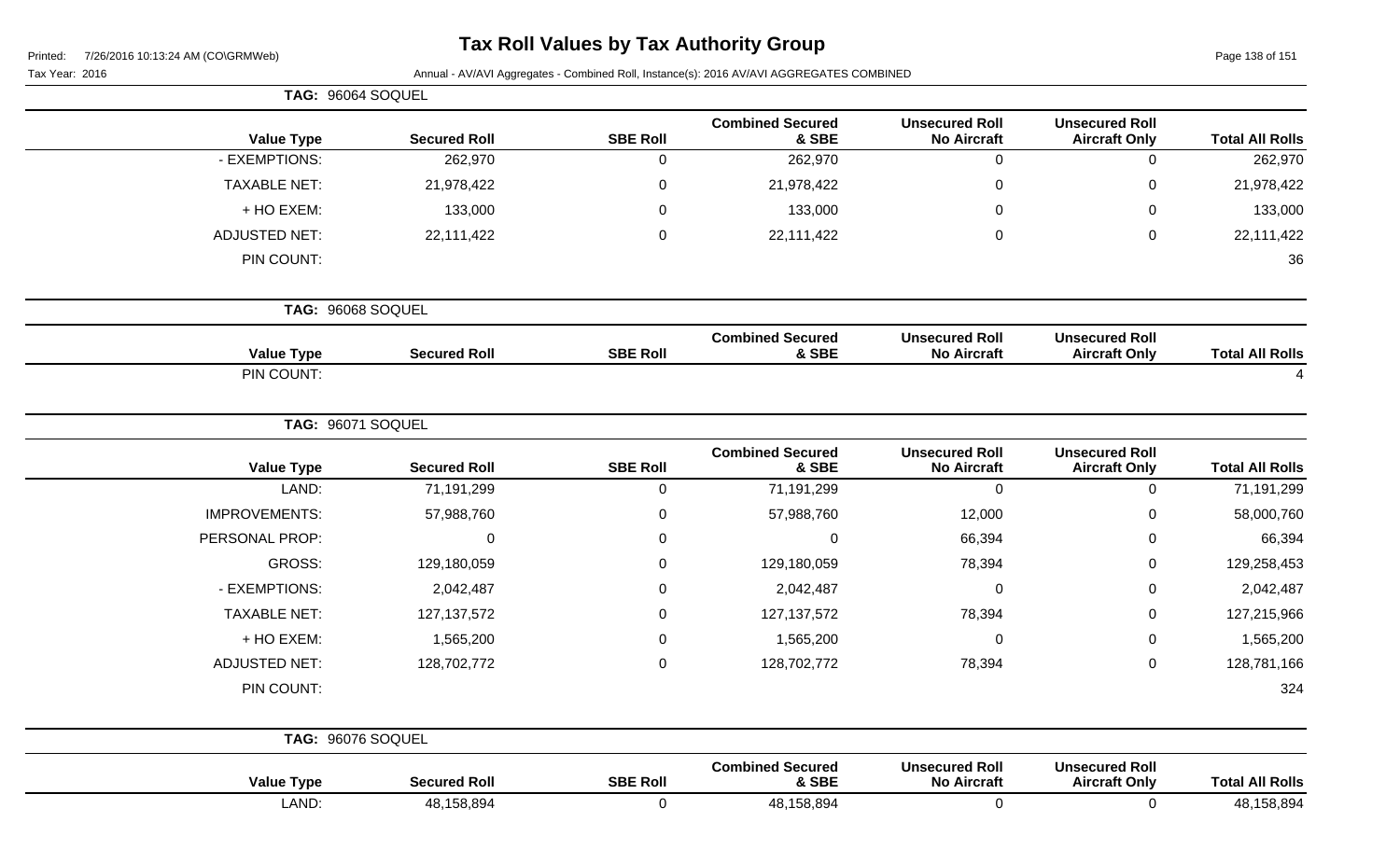# **Tax Roll Values by Tax Authority Group**

|                      | TAG: 96076 SOQUEL   |                 |                                  |                                             |                                               |                        |
|----------------------|---------------------|-----------------|----------------------------------|---------------------------------------------|-----------------------------------------------|------------------------|
| <b>Value Type</b>    | <b>Secured Roll</b> | <b>SBE Roll</b> | <b>Combined Secured</b><br>& SBE | <b>Unsecured Roll</b><br><b>No Aircraft</b> | <b>Unsecured Roll</b><br><b>Aircraft Only</b> | <b>Total All Rolls</b> |
| <b>IMPROVEMENTS:</b> | 40,279,265          | 0               | 40,279,265                       | υ                                           | υ                                             | 40,279,265             |
| GROSS:               | 88,438,159          | 0               | 88,438,159                       | 0                                           | 0                                             | 88,438,159             |
| - EXEMPTIONS:        | 1,020,860           | 0               | 1,020,860                        | 0                                           | 0                                             | 1,020,860              |
| <b>TAXABLE NET:</b>  | 87,417,299          | 0               | 87,417,299                       | 0                                           | 0                                             | 87,417,299             |
| + HO EXEM:           | 950,600             | 0               | 950,600                          | 0                                           | 0                                             | 950,600                |
| <b>ADJUSTED NET:</b> | 88,367,899          | 0               | 88,367,899                       | 0                                           | 0                                             | 88,367,899             |
| PIN COUNT:           |                     |                 |                                  |                                             |                                               | 225                    |

|                      | TAG: 96078 SOQUEL   |                 |                                  |                                             |                                               |                        |
|----------------------|---------------------|-----------------|----------------------------------|---------------------------------------------|-----------------------------------------------|------------------------|
| <b>Value Type</b>    | <b>Secured Roll</b> | <b>SBE Roll</b> | <b>Combined Secured</b><br>& SBE | <b>Unsecured Roll</b><br><b>No Aircraft</b> | <b>Unsecured Roll</b><br><b>Aircraft Only</b> | <b>Total All Rolls</b> |
| LAND:                | 6,528,218           | $\Omega$        | 6,528,218                        |                                             | 0                                             | 6,528,218              |
| <b>IMPROVEMENTS:</b> | 3,257,213           | 0               | 3,257,213                        | $\mathbf 0$                                 | 0                                             | 3,257,213              |
| PERSONAL PROP:       | $\mathbf 0$         | 0               | 0                                | 8,213                                       | 0                                             | 8,213                  |
| GROSS:               | 9,785,431           | $\mathbf 0$     | 9,785,431                        | 8,213                                       | 0                                             | 9,793,644              |
| - EXEMPTIONS:        | 56,000              | $\mathbf 0$     | 56,000                           | 0                                           | $\mathbf{0}$                                  | 56,000                 |
| <b>TAXABLE NET:</b>  | 9,729,431           | 0               | 9,729,431                        | 8,213                                       | 0                                             | 9,737,644              |
| + HO EXEM:           | 56,000              | $\mathbf 0$     | 56,000                           | $\Omega$                                    | 0                                             | 56,000                 |
| <b>ADJUSTED NET:</b> | 9,785,431           | $\mathbf 0$     | 9,785,431                        | 8,213                                       | 0                                             | 9,793,644              |
| PIN COUNT:           |                     |                 |                                  |                                             |                                               | 23                     |

|                      | TAG: 96080 SOQUEL   |                 |                                  |                                             |                                               |                        |
|----------------------|---------------------|-----------------|----------------------------------|---------------------------------------------|-----------------------------------------------|------------------------|
| <b>Value Type</b>    | <b>Secured Roll</b> | <b>SBE Roll</b> | <b>Combined Secured</b><br>& SBE | <b>Unsecured Roll</b><br><b>No Aircraft</b> | <b>Unsecured Roll</b><br><b>Aircraft Only</b> | <b>Total All Rolls</b> |
| LAND:                | 3,575,782           |                 | 3,575,782                        |                                             |                                               | 3,575,782              |
| <b>IMPROVEMENTS:</b> | 2,677,569           |                 | 2,677,569                        |                                             |                                               | 2,677,569              |
| GROSS:               | 6,253,351           |                 | 6,253,351                        |                                             |                                               | 6,253,351              |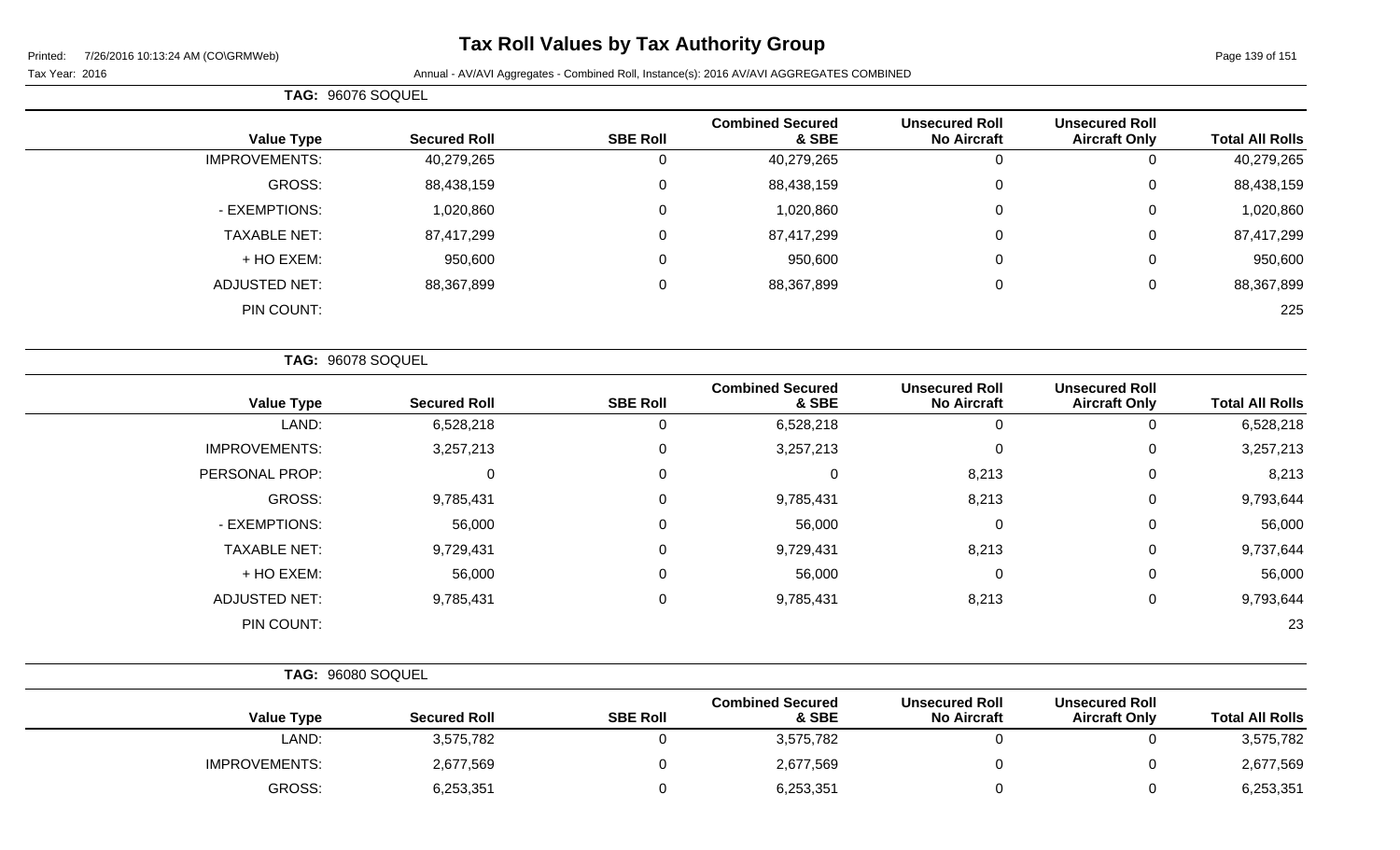# **Tax Roll Values by Tax Authority Group**

Page 140 of 151

Tax Year: 2016 **Annual - AV/AVI Aggregates - Combined Roll**, Instance(s): 2016 AV/AVI AGGREGATES COMBINED

| TAG: 96080 SOQUEL |                     |                 |                                  |                                             |                                               |                        |
|-------------------|---------------------|-----------------|----------------------------------|---------------------------------------------|-----------------------------------------------|------------------------|
| <b>Value Type</b> | <b>Secured Roll</b> | <b>SBE Roll</b> | <b>Combined Secured</b><br>& SBE | <b>Unsecured Roll</b><br><b>No Aircraft</b> | <b>Unsecured Roll</b><br><b>Aircraft Only</b> | <b>Total All Rolls</b> |
| - EXEMPTIONS:     | 63,000              |                 | 63,000                           | 0                                           | 0                                             | 63,000                 |
| TAXABLE NET:      | 6,190,351           |                 | 6,190,351                        | $\overline{0}$                              | $\overline{0}$                                | 6,190,351              |
| + HO EXEM:        | 63,000              | 0               | 63,000                           | $\overline{0}$                              | 0                                             | 63,000                 |
| ADJUSTED NET:     | 6,253,351           | 0               | 6,253,351                        | 0                                           | 0                                             | 6,253,351              |
| PIN COUNT:        |                     |                 |                                  |                                             |                                               | 16                     |

**TAG:** 96097 SOQUEL

| <b>Value Type</b>    | <b>Secured Roll</b> | <b>SBE Roll</b> | <b>Combined Secured</b><br>& SBE | <b>Unsecured Roll</b><br><b>No Aircraft</b> | <b>Unsecured Roll</b><br><b>Aircraft Only</b> | <b>Total All Rolls</b> |
|----------------------|---------------------|-----------------|----------------------------------|---------------------------------------------|-----------------------------------------------|------------------------|
| LAND:                | 102,954             | 0               | 102,954                          | 0                                           |                                               | 102,954                |
|                      |                     |                 |                                  |                                             | υ                                             |                        |
| <b>IMPROVEMENTS:</b> | 138,160             | $\mathbf 0$     | 138,160                          | 0                                           | 0                                             | 138,160                |
| GROSS:               | 241,114             | $\mathbf 0$     | 241,114                          | 0                                           | 0                                             | 241,114                |
| - EXEMPTIONS:        | 7,000               | $\mathbf 0$     | 7,000                            | 0                                           | 0                                             | 7,000                  |
| <b>TAXABLE NET:</b>  | 234,114             | $\mathbf 0$     | 234,114                          | 0                                           | 0                                             | 234,114                |
| + HO EXEM:           | 7,000               | $\mathbf 0$     | 7,000                            | 0                                           | 0                                             | 7,000                  |
| <b>ADJUSTED NET:</b> | 241,114             | $\mathbf 0$     | 241,114                          | 0                                           | 0                                             | 241,114                |
| PIN COUNT:           |                     |                 |                                  |                                             |                                               |                        |

|                      | <b>TAG: 96100 SOQUEL</b> |                 |                                  |                                             |                                               |                        |
|----------------------|--------------------------|-----------------|----------------------------------|---------------------------------------------|-----------------------------------------------|------------------------|
| <b>Value Type</b>    | <b>Secured Roll</b>      | <b>SBE Roll</b> | <b>Combined Secured</b><br>& SBE | <b>Unsecured Roll</b><br><b>No Aircraft</b> | <b>Unsecured Roll</b><br><b>Aircraft Only</b> | <b>Total All Rolls</b> |
| LAND:                | 155,669,291              |                 | 155,669,291                      | 0                                           | 0                                             | 155,669,291            |
| <b>IMPROVEMENTS:</b> | 86,798,552               |                 | 86,798,552                       | 900,656                                     | $\mathbf{0}$                                  | 87,699,208             |
| PERSONAL PROP:       | 25,000                   |                 | 25,000                           | 1,375,257                                   | $\mathbf{0}$                                  | 1,400,257              |
| GROSS:               | 242,492,843              |                 | 242,492,843                      | 2,275,913                                   | $\mathbf{0}$                                  | 244,768,756            |
| - EXEMPTIONS:        | 1,177,469                |                 | 1,177,469                        | 0                                           | $\mathbf{0}$                                  | 1,177,469              |
| <b>TAXABLE NET:</b>  | 241,315,374              |                 | 241,315,374                      | 2,275,913                                   | $\overline{0}$                                | 243,591,287            |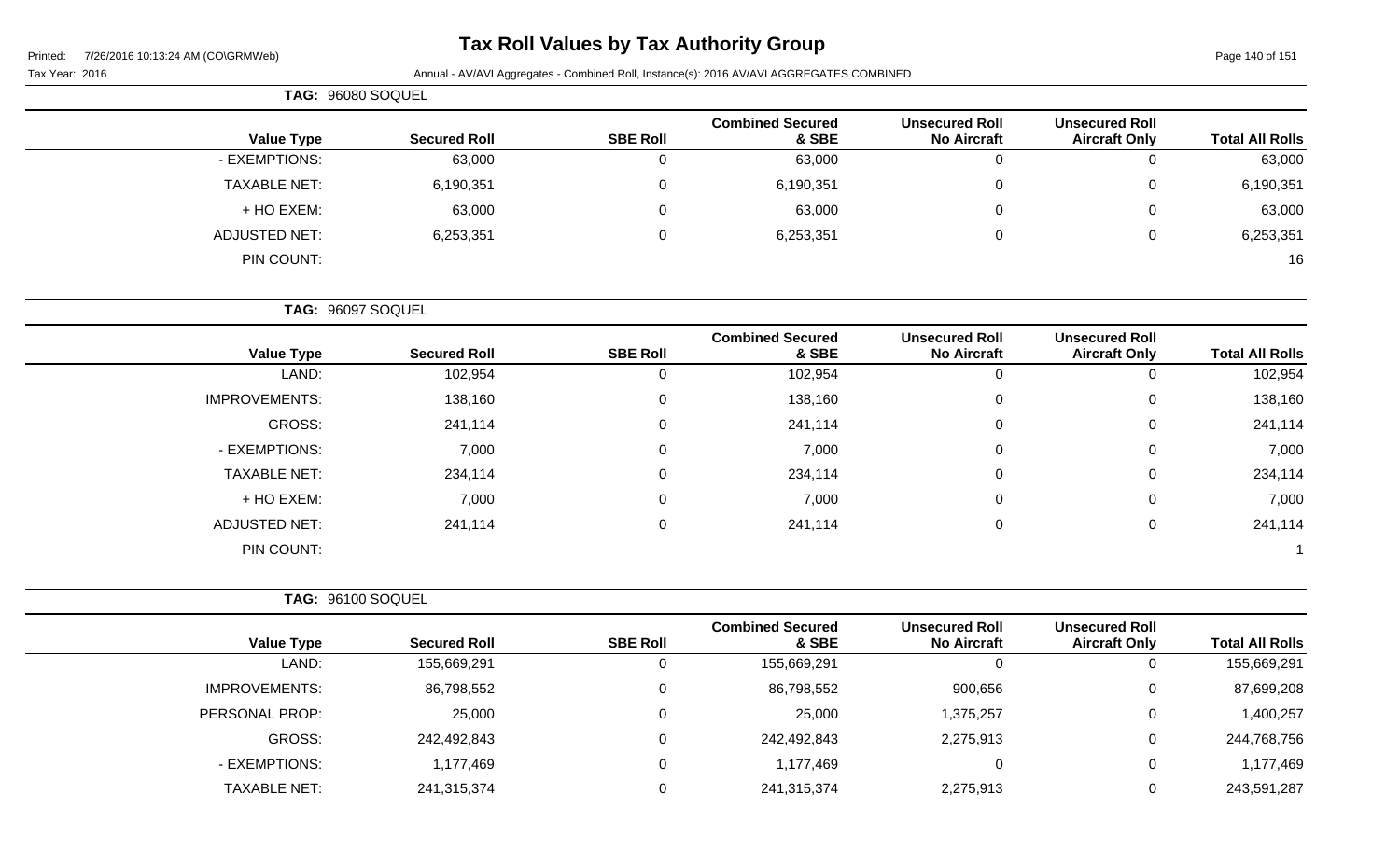| Printed:<br>7/26/2016 10:13:24 AM (CO\GRMWeb) |                     |                 |                                                                                          |                                             |                                               | Page 141 of 151        |
|-----------------------------------------------|---------------------|-----------------|------------------------------------------------------------------------------------------|---------------------------------------------|-----------------------------------------------|------------------------|
| Tax Year: 2016                                |                     |                 | Annual - AV/AVI Aggregates - Combined Roll, Instance(s): 2016 AV/AVI AGGREGATES COMBINED |                                             |                                               |                        |
| TAG: 96100 SOQUEL                             |                     |                 |                                                                                          |                                             |                                               |                        |
| <b>Value Type</b>                             | <b>Secured Roll</b> | <b>SBE Roll</b> | <b>Combined Secured</b><br>& SBE                                                         | <b>Unsecured Roll</b><br><b>No Aircraft</b> | <b>Unsecured Roll</b><br><b>Aircraft Only</b> | <b>Total All Rolls</b> |
| + HO EXEM:                                    | 1,008,000           | 0               | 1,008,000                                                                                | $\mathbf 0$                                 | $\mathbf 0$                                   | 1,008,000              |
| <b>ADJUSTED NET:</b>                          | 242,323,374         | $\mathbf 0$     | 242,323,374                                                                              | 2,275,913                                   | $\mathbf 0$                                   | 244,599,287            |
| PIN COUNT:                                    |                     |                 |                                                                                          |                                             |                                               | 378                    |
| <b>TAG: 96101 SOQUEL</b>                      |                     |                 |                                                                                          |                                             |                                               |                        |
| <b>Value Type</b>                             | <b>Secured Roll</b> | <b>SBE Roll</b> | <b>Combined Secured</b><br>& SBE                                                         | <b>Unsecured Roll</b><br><b>No Aircraft</b> | <b>Unsecured Roll</b><br><b>Aircraft Only</b> | <b>Total All Rolls</b> |
| LAND:                                         | 515,597,745         | $\overline{0}$  | 515,597,745                                                                              | $\mathbf 0$                                 | $\mathbf 0$                                   | 515,597,745            |
| <b>IMPROVEMENTS:</b>                          | 457,917,603         | 0               | 457,917,603                                                                              | 2,478,858                                   | $\Omega$                                      | 460,396,461            |
| PERSONAL PROP:                                | 963,134             | $\Omega$        | 963,134                                                                                  | 5,827,509                                   | $\Omega$                                      | 6,790,643              |
| <b>GROSS:</b>                                 | 974,478,482         | 0               | 974,478,482                                                                              | 8,306,367                                   | $\Omega$                                      | 982,784,849            |
| - EXEMPTIONS:                                 | 39,593,151          | 0               | 39,593,151                                                                               | 590,679                                     | 0                                             | 40,183,830             |
| <b>TAXABLE NET:</b>                           | 934,885,331         | 0               | 934,885,331                                                                              | 7,715,688                                   | 0                                             | 942,601,019            |
| + HO EXEM:                                    | 8,196,565           | 0               | 8,196,565                                                                                | 0                                           | $\Omega$                                      | 8,196,565              |
| <b>ADJUSTED NET:</b>                          | 943,081,896         | 0               | 943,081,896                                                                              | 7,715,688                                   | $\Omega$                                      | 950,797,584            |
| PIN COUNT:                                    |                     |                 |                                                                                          |                                             |                                               | 2,895                  |
| <b>TAG: 96103 SOQUEL</b>                      |                     |                 |                                                                                          |                                             |                                               |                        |
| <b>Value Type</b>                             | <b>Secured Roll</b> | <b>SBE Roll</b> | <b>Combined Secured</b><br>& SBE                                                         | <b>Unsecured Roll</b><br><b>No Aircraft</b> | <b>Unsecured Roll</b><br><b>Aircraft Only</b> | <b>Total All Rolls</b> |
| LAND:                                         | 440,126,757         | $\mathbf 0$     | 440,126,757                                                                              | 156,415                                     | $\mathbf 0$                                   | 440,283,172            |
| <b>IMPROVEMENTS:</b>                          | 499,575,692         | 0               | 499,575,692                                                                              | 21,564,557                                  | 0                                             | 521,140,249            |
| PERSONAL PROP:                                | 41,398,585          | $\Omega$        | 41,398,585                                                                               | 35,863,166                                  | $\Omega$                                      | 77,261,751             |
| <b>GROSS:</b>                                 | 981,101,034         | $\mathbf 0$     | 981,101,034                                                                              | 57,584,138                                  | $\Omega$                                      | 1,038,685,172          |
| - EXEMPTIONS:                                 | 190,132,260         | $\mathbf{0}$    | 190,132,260                                                                              | 12,557,714                                  | 0                                             | 202,689,974            |

TAXABLE NET: 790,968,774 0 790,968,774 45,026,424 0 835,995,198 + HO EXEM: 4,663,400 0 4,663,400 0 0 4,663,400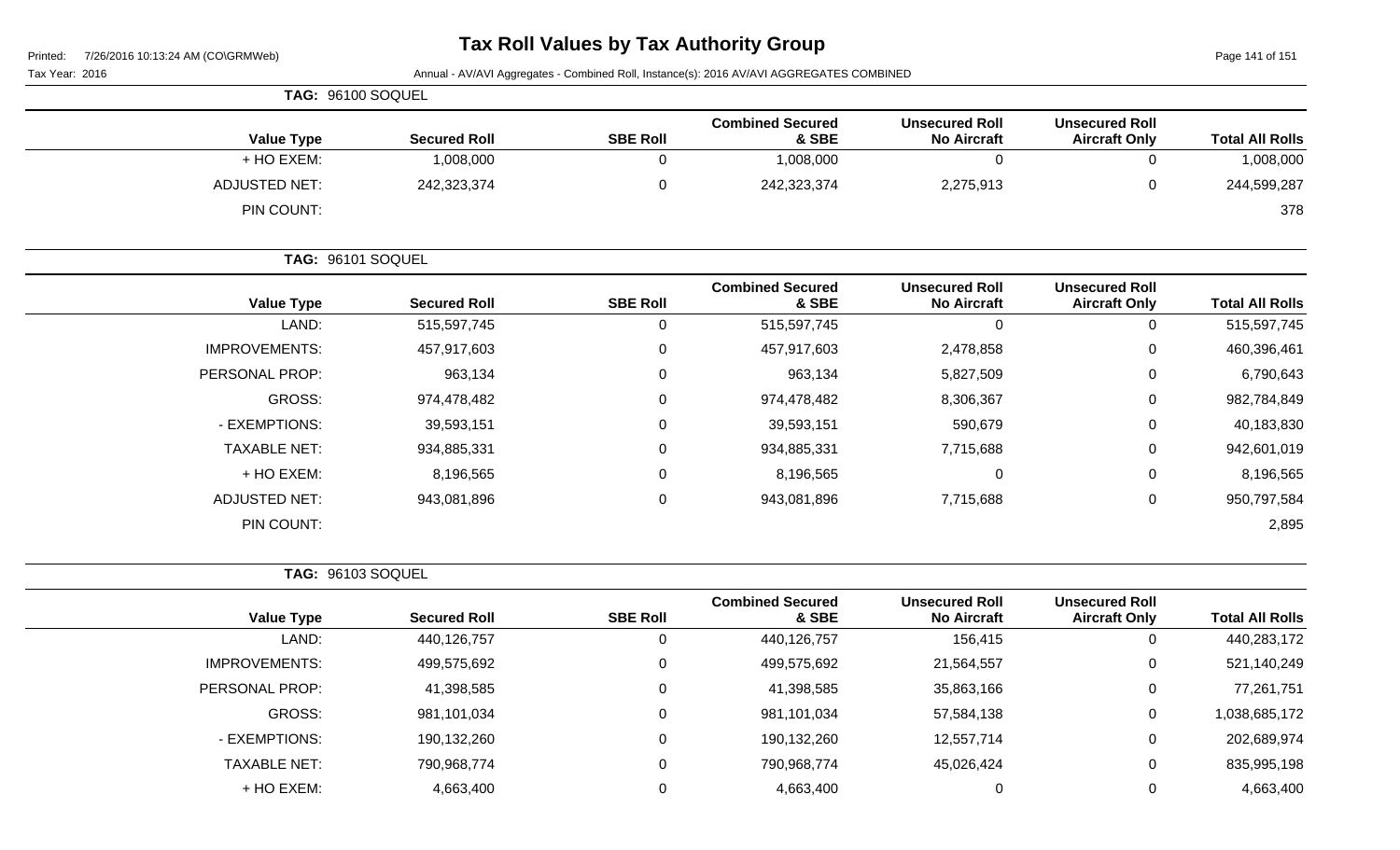Page 142 of 151

Tax Year: 2016 **Annual - AV/AVI Aggregates - Combined Roll**, Instance(s): 2016 AV/AVI AGGREGATES COMBINED

|                      | TAG: 96103 SOQUEL   |                 |                                  |                                             |                                               |                        |
|----------------------|---------------------|-----------------|----------------------------------|---------------------------------------------|-----------------------------------------------|------------------------|
| <b>Value Type</b>    | <b>Secured Roll</b> | <b>SBE Roll</b> | <b>Combined Secured</b><br>& SBE | <b>Unsecured Roll</b><br><b>No Aircraft</b> | <b>Unsecured Roll</b><br><b>Aircraft Only</b> | <b>Total All Rolls</b> |
| <b>ADJUSTED NET:</b> | 795,632,174         | 0               | 795,632,174                      | 45,026,424                                  | $\mathbf 0$                                   | 840,658,598            |
| PIN COUNT:           |                     |                 |                                  |                                             |                                               | 2,284                  |
|                      | TAG: 96104 SOQUEL   |                 |                                  |                                             |                                               |                        |
| <b>Value Type</b>    | <b>Secured Roll</b> | <b>SBE Roll</b> | <b>Combined Secured</b><br>& SBE | <b>Unsecured Roll</b><br><b>No Aircraft</b> | <b>Unsecured Roll</b><br><b>Aircraft Only</b> | <b>Total All Rolls</b> |
| LAND:                | 11,434,186          | 0               | 11,434,186                       | $\mathbf 0$                                 | $\pmb{0}$                                     | 11,434,186             |
| <b>IMPROVEMENTS:</b> | 14,023,251          | 0               | 14,023,251                       | $\mathbf 0$                                 | $\mathbf 0$                                   | 14,023,251             |
| PERSONAL PROP:       | 42,000              | 0               | 42,000                           | $\mathbf 0$                                 | $\mathbf 0$                                   | 42,000                 |
| GROSS:               | 25,499,437          | 0               | 25,499,437                       | $\mathbf 0$                                 | 0                                             | 25,499,437             |
| - EXEMPTIONS:        | 3,507,370           | 0               | 3,507,370                        | $\mathbf 0$                                 | $\mathbf 0$                                   | 3,507,370              |
| <b>TAXABLE NET:</b>  | 21,992,067          | 0               | 21,992,067                       | $\mathbf 0$                                 | $\mathbf 0$                                   | 21,992,067             |
| + HO EXEM:           | 161,000             | 0               | 161,000                          | $\mathbf 0$                                 | $\mathbf 0$                                   | 161,000                |
| <b>ADJUSTED NET:</b> | 22,153,067          | $\mathbf 0$     | 22,153,067                       | $\pmb{0}$                                   | $\pmb{0}$                                     | 22,153,067             |
| PIN COUNT:           |                     |                 |                                  |                                             |                                               | 44                     |

**TAG:** 96105 SOQUEL

| <b>Value Type</b>    | <b>Secured Roll</b> | <b>SBE Roll</b> | <b>Combined Secured</b><br>& SBE | <b>Unsecured Roll</b><br><b>No Aircraft</b> | <b>Unsecured Roll</b><br><b>Aircraft Only</b> | <b>Total All Rolls</b> |
|----------------------|---------------------|-----------------|----------------------------------|---------------------------------------------|-----------------------------------------------|------------------------|
| LAND:                | 24,827,857          | 0               | 24,827,857                       | $\Omega$                                    |                                               | 24,827,857             |
| <b>IMPROVEMENTS:</b> | 24,230,668          | 0               | 24,230,668                       | $\Omega$                                    |                                               | 24,230,668             |
| PERSONAL PROP:       | 0                   | $\mathbf{0}$    | C                                | 15,178                                      | 0                                             | 15,178                 |
| GROSS:               | 49,058,525          | 0               | 49,058,525                       | 15,178                                      | 0                                             | 49,073,703             |
| - EXEMPTIONS:        | 122,174             | $\mathbf{0}$    | 122,174                          | $\Omega$                                    | $\overline{0}$                                | 122,174                |
| <b>TAXABLE NET:</b>  | 48,936,351          | $\mathbf{0}$    | 48,936,351                       | 15,178                                      | 0                                             | 48,951,529             |
| + HO EXEM:           | 119,000             | $\Omega$        | 119,000                          | $\Omega$                                    | 0                                             | 119,000                |
| <b>ADJUSTED NET:</b> | 49,055,351          | 0               | 49,055,351                       | 15,178                                      |                                               | 49,070,529             |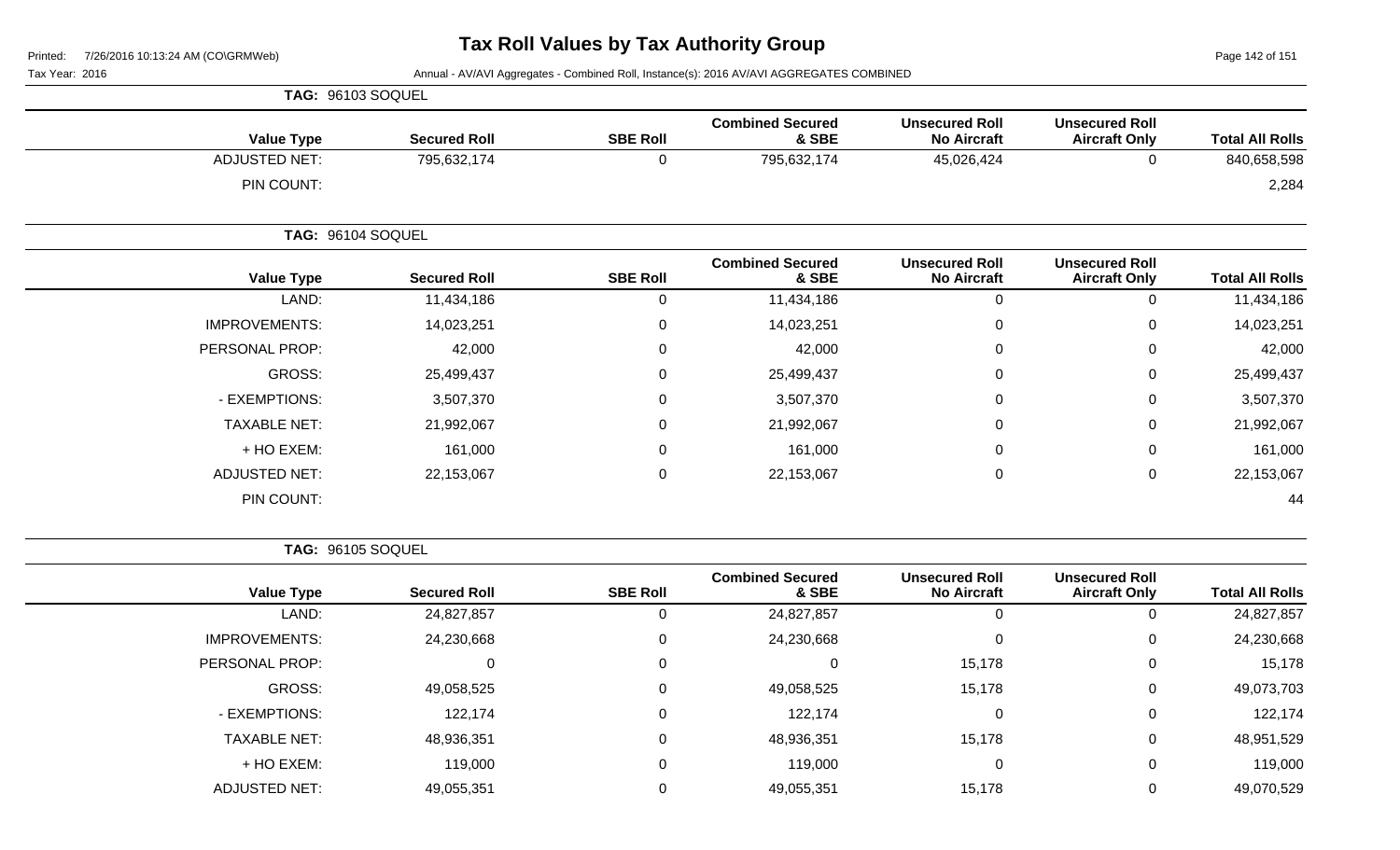Page 143 of 151

| <b>Secured Roll</b> | <b>SBE Roll</b>                        | <b>Combined Secured</b><br>& SBE | <b>Unsecured Roll</b><br><b>No Aircraft</b> | <b>Unsecured Roll</b><br><b>Aircraft Only</b> | <b>Total All Rolls</b> |
|---------------------|----------------------------------------|----------------------------------|---------------------------------------------|-----------------------------------------------|------------------------|
|                     |                                        |                                  |                                             |                                               | 47                     |
|                     |                                        |                                  |                                             |                                               |                        |
| <b>Secured Roll</b> | <b>SBE Roll</b>                        | <b>Combined Secured</b><br>& SBE | <b>Unsecured Roll</b><br><b>No Aircraft</b> | <b>Unsecured Roll</b><br><b>Aircraft Only</b> | <b>Total All Rolls</b> |
| 24,503,662          | 0                                      | 24,503,662                       | $\mathbf 0$                                 | 0                                             | 24,503,662             |
| 23,422,040          | $\mathbf 0$                            | 23,422,040                       | 0                                           | 0                                             | 23,422,040             |
| 47,925,702          | $\boldsymbol{0}$                       | 47,925,702                       | $\mathbf 0$                                 | 0                                             | 47,925,702             |
| 452,462             | 0                                      | 452,462                          | 0                                           | 0                                             | 452,462                |
| 47,473,240          | $\boldsymbol{0}$                       | 47,473,240                       | $\mathbf 0$                                 | 0                                             | 47,473,240             |
| 322,000             | 0                                      | 322,000                          | $\mathbf{0}$                                | 0                                             | 322,000                |
| 47,795,240          | $\pmb{0}$                              | 47,795,240                       | 0                                           | 0                                             | 47,795,240             |
|                     |                                        |                                  |                                             |                                               | 66                     |
|                     | TAG: 96105 SOQUEL<br>TAG: 96106 SOQUEL |                                  |                                             |                                               |                        |

|                      | TAG: 96107 SOQUEL   |                 |                                  |                                             |                                               |                        |
|----------------------|---------------------|-----------------|----------------------------------|---------------------------------------------|-----------------------------------------------|------------------------|
| <b>Value Type</b>    | <b>Secured Roll</b> | <b>SBE Roll</b> | <b>Combined Secured</b><br>& SBE | <b>Unsecured Roll</b><br><b>No Aircraft</b> | <b>Unsecured Roll</b><br><b>Aircraft Only</b> | <b>Total All Rolls</b> |
| LAND:                | 22,275,684          |                 | 22,275,684                       |                                             |                                               | 22,275,684             |
| <b>IMPROVEMENTS:</b> | 25,006,301          | 0               | 25,006,301                       | $\Omega$                                    | 0                                             | 25,006,301             |
| PERSONAL PROP:       |                     | 0               |                                  | 25,840                                      | 0                                             | 25,840                 |
| GROSS:               | 47,281,985          | 0               | 47,281,985                       | 25,840                                      | 0                                             | 47,307,825             |
| - EXEMPTIONS:        | 210,649             | 0               | 210,649                          | $\Omega$                                    | 0                                             | 210,649                |
| <b>TAXABLE NET:</b>  | 47,071,336          | $\mathbf{0}$    | 47,071,336                       | 25,840                                      | 0                                             | 47,097,176             |
| + HO EXEM:           | 210,000             | 0               | 210,000                          | $\Omega$                                    | 0                                             | 210,000                |
| <b>ADJUSTED NET:</b> | 47,281,336          |                 | 47,281,336                       | 25,840                                      | 0                                             | 47,307,176             |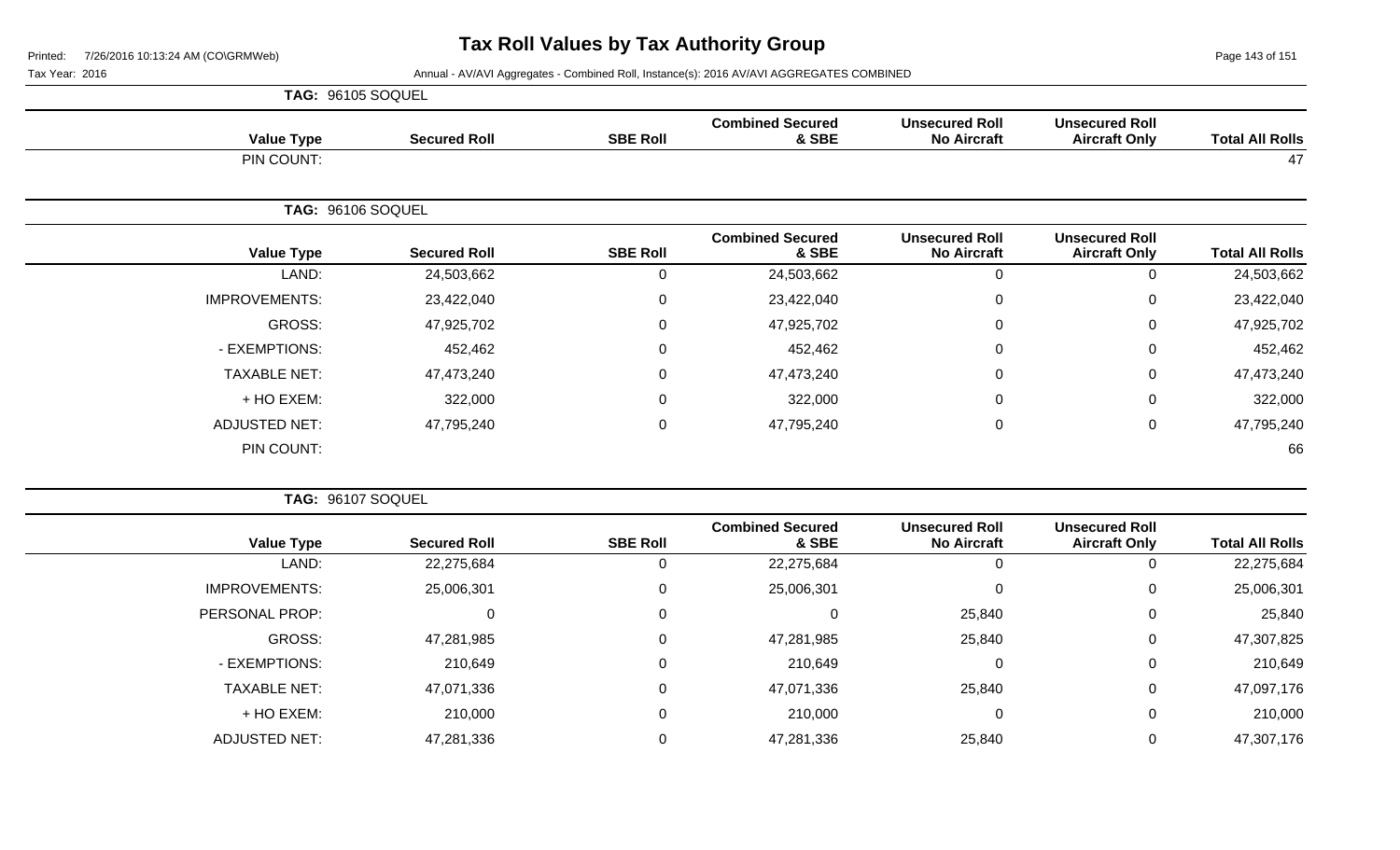Page 144 of 151

Tax Year: 2016 **Annual - AV/AVI Aggregates - Combined Roll**, Instance(s): 2016 AV/AVI AGGREGATES COMBINED

|                      | TAG: 96107 SOQUEL   |                 |                                  |                                             |                                               |                        |
|----------------------|---------------------|-----------------|----------------------------------|---------------------------------------------|-----------------------------------------------|------------------------|
| <b>Value Type</b>    | <b>Secured Roll</b> | <b>SBE Roll</b> | <b>Combined Secured</b><br>& SBE | <b>Unsecured Roll</b><br><b>No Aircraft</b> | <b>Unsecured Roll</b><br><b>Aircraft Only</b> | <b>Total All Rolls</b> |
| PIN COUNT:           |                     |                 |                                  |                                             |                                               | 58                     |
|                      | TAG: 96108 SOQUEL   |                 |                                  |                                             |                                               |                        |
| <b>Value Type</b>    | <b>Secured Roll</b> | <b>SBE Roll</b> | <b>Combined Secured</b><br>& SBE | <b>Unsecured Roll</b><br><b>No Aircraft</b> | <b>Unsecured Roll</b><br><b>Aircraft Only</b> | <b>Total All Rolls</b> |
| LAND:                | 17,579,729          | 0               | 17,579,729                       | $\mathbf 0$                                 | 0                                             | 17,579,729             |
| <b>IMPROVEMENTS:</b> | 10,007,141          | $\mathbf 0$     | 10,007,141                       | $\mathbf 0$                                 | 0                                             | 10,007,141             |
| PERSONAL PROP:       | 754,940             | 0               | 754,940                          | 209,323                                     | 0                                             | 964,263                |
| GROSS:               | 28,341,810          | $\Omega$        | 28,341,810                       | 209,323                                     | 0                                             | 28,551,133             |
| - EXEMPTIONS:        | 4,710,507           | 0               | 4,710,507                        | $\mathbf 0$                                 | 0                                             | 4,710,507              |
| <b>TAXABLE NET:</b>  | 23,631,303          | 0               | 23,631,303                       | 209,323                                     | 0                                             | 23,840,626             |
| + HO EXEM:           | 84,000              | 0               | 84,000                           | $\mathbf 0$                                 | 0                                             | 84,000                 |
| <b>ADJUSTED NET:</b> | 23,715,303          | $\mathbf 0$     | 23,715,303                       | 209,323                                     | 0                                             | 23,924,626             |
| PIN COUNT:           |                     |                 |                                  |                                             |                                               | 56                     |

**TAG:** 96109 SOQUEL

| <b>Total All Rolls</b> | <b>Unsecured Roll</b><br><b>Aircraft Only</b> | <b>Unsecured Roll</b><br><b>No Aircraft</b> | <b>Combined Secured</b><br>& SBE | <b>SBE Roll</b> | <b>Secured Roll</b> | <b>Value Type</b>    |
|------------------------|-----------------------------------------------|---------------------------------------------|----------------------------------|-----------------|---------------------|----------------------|
| 18,663,493             |                                               | 7,707                                       | 18,655,786                       | 0               | 18,655,786          | LAND:                |
| 25,093,711             |                                               | 20,840                                      | 25,072,871                       | 0               | 25,072,871          | <b>IMPROVEMENTS:</b> |
| 2,771,399              | 63,257                                        | 0                                           | 2,708,142                        | 0               | 2,708,142           | PERSONAL PROP:       |
| 46,528,603             | 63,257                                        | 28,547                                      | 46,436,799                       | 0               | 46,436,799          | GROSS:               |
| 162,033                |                                               | 0                                           | 162,033                          | 0               | 162,033             | - EXEMPTIONS:        |
| 46,366,570             | 63,257                                        | 28,547                                      | 46,274,766                       | 0               | 46,274,766          | <b>TAXABLE NET:</b>  |
| 161,000                |                                               | $\mathbf 0$                                 | 161,000                          | 0               | 161,000             | $+$ HO EXEM:         |
| 46,527,570             | 63,257                                        | 28,547                                      | 46,435,766                       | 0               | 46,435,766          | <b>ADJUSTED NET:</b> |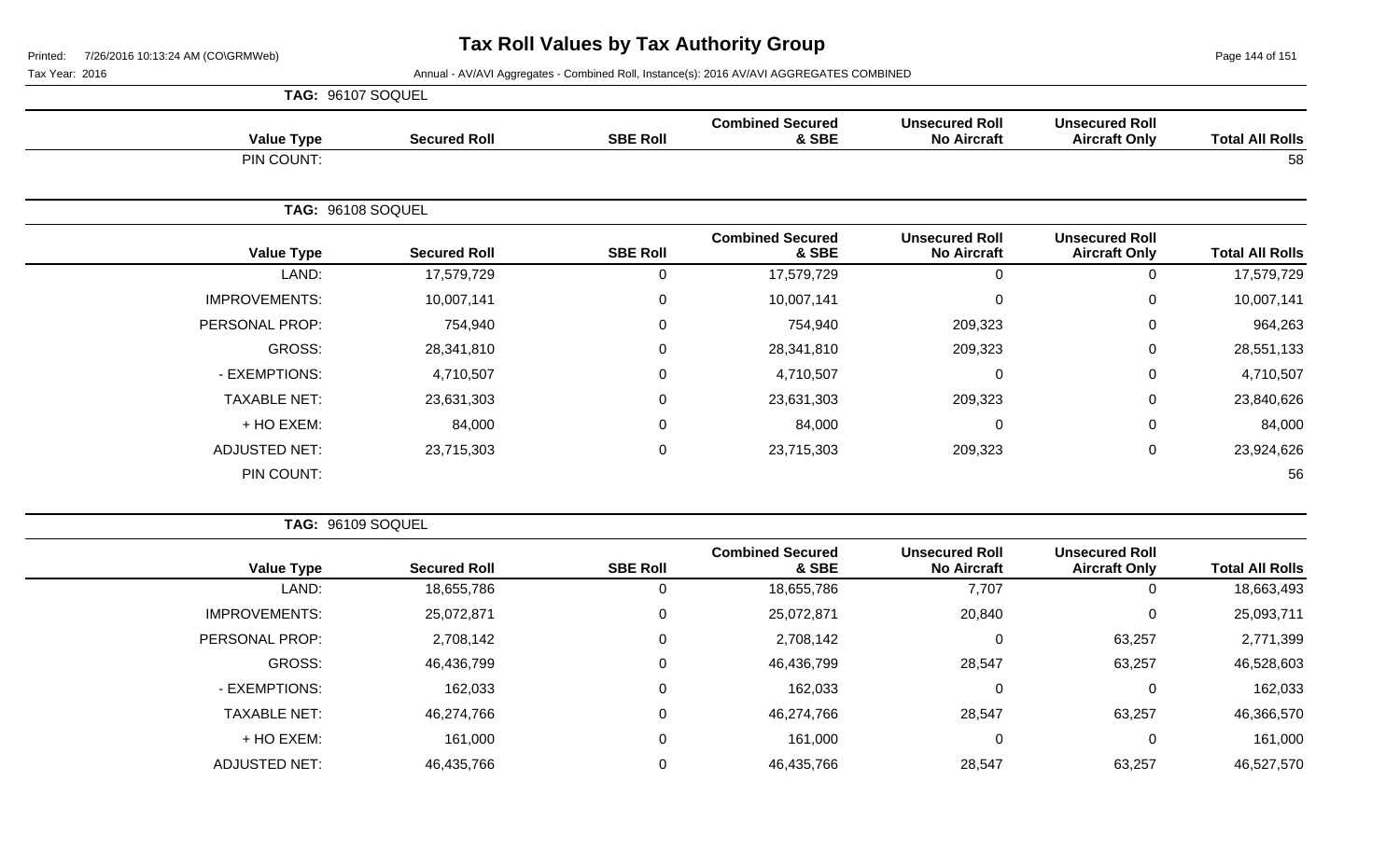Page 145 of 151

Tax Year: 2016 **Annual - AV/AVI Aggregates - Combined Roll**, Instance(s): 2016 AV/AVI AGGREGATES COMBINED

|                      | TAG: 96109 SOQUEL   |                 |                                  |                                             |                                               |                        |
|----------------------|---------------------|-----------------|----------------------------------|---------------------------------------------|-----------------------------------------------|------------------------|
| <b>Value Type</b>    | <b>Secured Roll</b> | <b>SBE Roll</b> | <b>Combined Secured</b><br>& SBE | <b>Unsecured Roll</b><br><b>No Aircraft</b> | <b>Unsecured Roll</b><br><b>Aircraft Only</b> | <b>Total All Rolls</b> |
| PIN COUNT:           |                     |                 |                                  |                                             |                                               | 44                     |
|                      | TAG: 96110 SOQUEL   |                 |                                  |                                             |                                               |                        |
| <b>Value Type</b>    | <b>Secured Roll</b> | <b>SBE Roll</b> | <b>Combined Secured</b><br>& SBE | <b>Unsecured Roll</b><br><b>No Aircraft</b> | <b>Unsecured Roll</b><br><b>Aircraft Only</b> | <b>Total All Rolls</b> |
| LAND:                | 4,056,605           | $\Omega$        | 4,056,605                        | $\mathbf 0$                                 | $\Omega$                                      | 4,056,605              |
| <b>IMPROVEMENTS:</b> | 1,702,583           | 0               | 1,702,583                        | $\mathbf 0$                                 | 0                                             | 1,702,583              |
| PERSONAL PROP:       | 0                   | $\Omega$        | $\Omega$                         | 43,331                                      | 0                                             | 43,331                 |
| GROSS:               | 5,759,188           | 0               | 5,759,188                        | 43,331                                      | 0                                             | 5,802,519              |
| - EXEMPTIONS:        | 14,355              | 0               | 14,355                           | $\mathbf 0$                                 | 0                                             | 14,355                 |
| <b>TAXABLE NET:</b>  | 5,744,833           | $\Omega$        | 5,744,833                        | 43,331                                      | $\Omega$                                      | 5,788,164              |
| + HO EXEM:           | 14,000              | $\mathbf 0$     | 14,000                           | $\mathbf 0$                                 | 0                                             | 14,000                 |
| <b>ADJUSTED NET:</b> | 5,758,833           | 0               | 5,758,833                        | 43,331                                      | 0                                             | 5,802,164              |
| PIN COUNT:           |                     |                 |                                  |                                             |                                               | 14                     |

**TAG:** 96111 SOQUEL

| <b>Total All Rolls</b> | <b>Unsecured Roll</b><br><b>Aircraft Only</b> | <b>Unsecured Roll</b><br><b>No Aircraft</b> | <b>Combined Secured</b><br>& SBE | <b>SBE Roll</b> | <b>Secured Roll</b> | <b>Value Type</b>    |  |
|------------------------|-----------------------------------------------|---------------------------------------------|----------------------------------|-----------------|---------------------|----------------------|--|
| 123,840,438            | 0                                             | 0                                           | 123,840,438                      |                 | 123,840,438         | LAND:                |  |
| 94,489,919             | 0                                             | 10,941                                      | 94,478,978                       |                 | 94,478,978          | <b>IMPROVEMENTS:</b> |  |
| 357,374                | 0                                             | 340,874                                     | 16,500                           |                 | 16,500              | PERSONAL PROP:       |  |
| 218,687,731            | 0                                             | 351,815                                     | 218,335,916                      |                 | 218,335,916         | GROSS:               |  |
| 1,157,538              | $\mathbf 0$                                   | 0                                           | 1,157,538                        |                 | 1,157,538           | - EXEMPTIONS:        |  |
| 217,530,193            | 0                                             | 351,815                                     | 217,178,378                      |                 | 217,178,378         | <b>TAXABLE NET:</b>  |  |
| 1,148,000              | 0                                             | 0                                           | 1,148,000                        |                 | 1,148,000           | + HO EXEM:           |  |
| 218,678,193            | 0                                             | 351,815                                     | 218,326,378                      |                 | 218,326,378         | <b>ADJUSTED NET:</b> |  |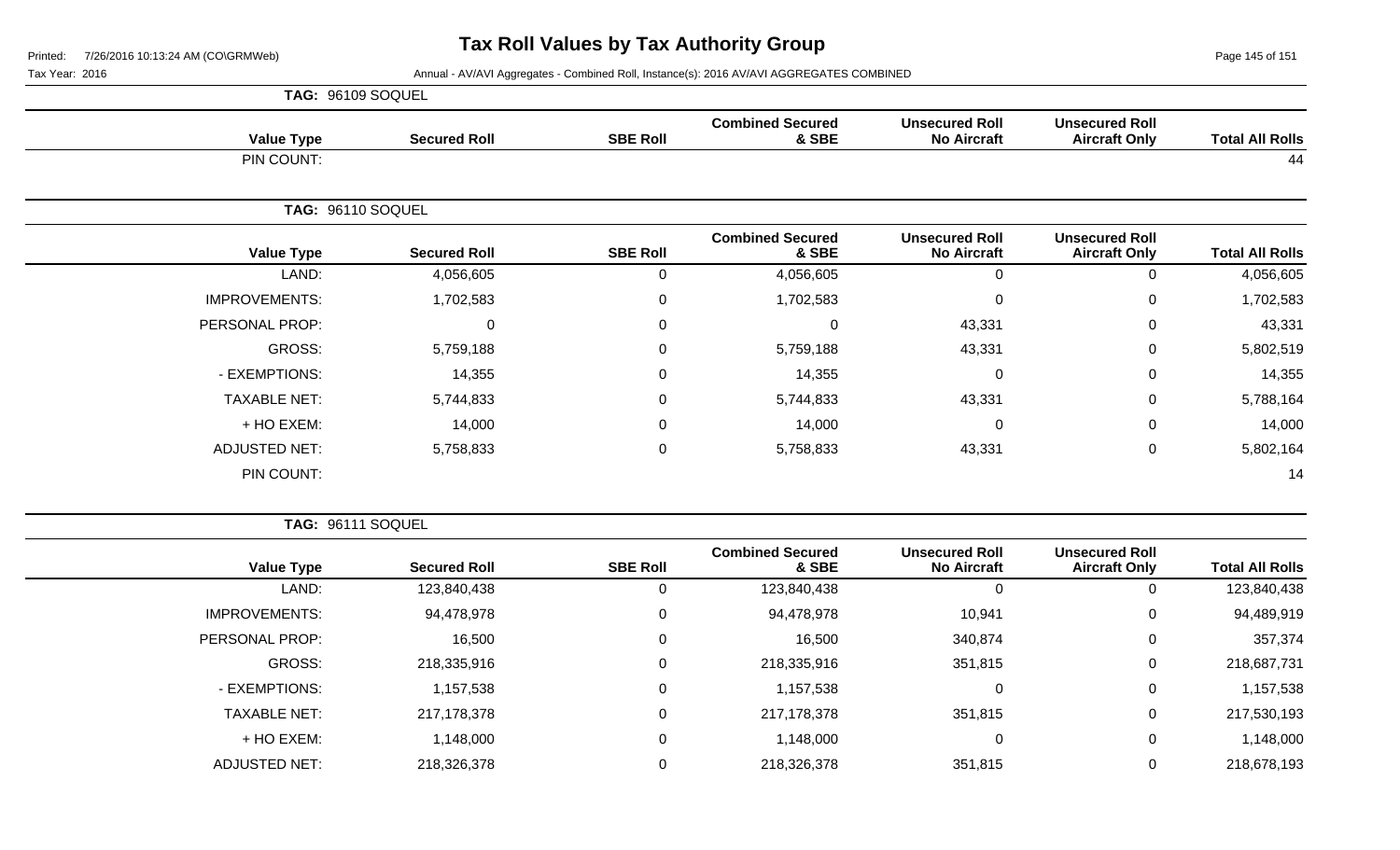Page 146 of 151

Tax Year: 2016 **Annual - AV/AVI Aggregates - Combined Roll**, Instance(s): 2016 AV/AVI AGGREGATES COMBINED

|                      | TAG: 96111 SOQUEL        |                 |                                  |                                             |                                               |                        |
|----------------------|--------------------------|-----------------|----------------------------------|---------------------------------------------|-----------------------------------------------|------------------------|
| <b>Value Type</b>    | <b>Secured Roll</b>      | <b>SBE Roll</b> | <b>Combined Secured</b><br>& SBE | <b>Unsecured Roll</b><br><b>No Aircraft</b> | <b>Unsecured Roll</b><br><b>Aircraft Only</b> | <b>Total All Rolls</b> |
| PIN COUNT:           |                          |                 |                                  |                                             |                                               | 360                    |
|                      | <b>TAG: 96112 SOQUEL</b> |                 |                                  |                                             |                                               |                        |
| <b>Value Type</b>    | <b>Secured Roll</b>      | <b>SBE Roll</b> | <b>Combined Secured</b><br>& SBE | <b>Unsecured Roll</b><br><b>No Aircraft</b> | <b>Unsecured Roll</b><br><b>Aircraft Only</b> | <b>Total All Rolls</b> |
| LAND:                | 18,810,031               | $\overline{0}$  | 18,810,031                       | $\overline{0}$                              | $\Omega$                                      | 18,810,031             |
| <b>IMPROVEMENTS:</b> | 15,576,301               | $\overline{0}$  | 15,576,301                       | 13,979                                      | $\mathbf 0$                                   | 15,590,280             |
| PERSONAL PROP:       | $\mathbf{0}$             | $\overline{0}$  | 0                                | 61,386                                      | 0                                             | 61,386                 |
| GROSS:               | 34,386,332               | $\mathbf 0$     | 34,386,332                       | 75,365                                      | 0                                             | 34,461,697             |
| - EXEMPTIONS:        | 780,337                  | $\overline{0}$  | 780,337                          | $\mathbf 0$                                 | 0                                             | 780,337                |
| <b>TAXABLE NET:</b>  | 33,605,995               | $\mathbf 0$     | 33,605,995                       | 75,365                                      | $\mathbf 0$                                   | 33,681,360             |
| + HO EXEM:           | 187,600                  | $\overline{0}$  | 187,600                          | 0                                           | $\mathbf 0$                                   | 187,600                |
| <b>ADJUSTED NET:</b> | 33,793,595               | $\mathbf 0$     | 33,793,595                       | 75,365                                      | $\mathbf 0$                                   | 33,868,960             |
| PIN COUNT:           |                          |                 |                                  |                                             |                                               | 72                     |

**TAG:** 96113 SOQUEL

| <b>Total All Rolls</b> | <b>Unsecured Roll</b><br><b>Aircraft Only</b> | <b>Unsecured Roll</b><br><b>No Aircraft</b> | <b>Combined Secured</b><br>& SBE | <b>SBE Roll</b> | <b>Secured Roll</b> | <b>Value Type</b>    |
|------------------------|-----------------------------------------------|---------------------------------------------|----------------------------------|-----------------|---------------------|----------------------|
| 10,654,814             | 0                                             | 0                                           | 10,654,814                       | U               | 10,654,814          | LAND:                |
| 9,203,961              | 0                                             | 5,500                                       | 9,198,461                        | 0               | 9,198,461           | <b>IMPROVEMENTS:</b> |
| 67,268                 | 0                                             | 67,268                                      |                                  | 0               |                     | PERSONAL PROP:       |
| 19,926,043             | 0                                             | 72,768                                      | 19,853,275                       | $\Omega$        | 19,853,275          | GROSS:               |
| 204,510                | $\mathbf 0$                                   | $\Omega$                                    | 204,510                          | 0               | 204,510             | - EXEMPTIONS:        |
| 19,721,533             | $\mathbf 0$                                   | 72,768                                      | 19,648,765                       | $\Omega$        | 19,648,765          | <b>TAXABLE NET:</b>  |
| 77,000                 | $\mathbf 0$                                   | 0                                           | 77,000                           | $\Omega$        | 77,000              | + HO EXEM:           |
| 19,798,533             | $\mathbf 0$                                   | 72,768                                      | 19,725,765                       |                 | 19,725,765          | <b>ADJUSTED NET:</b> |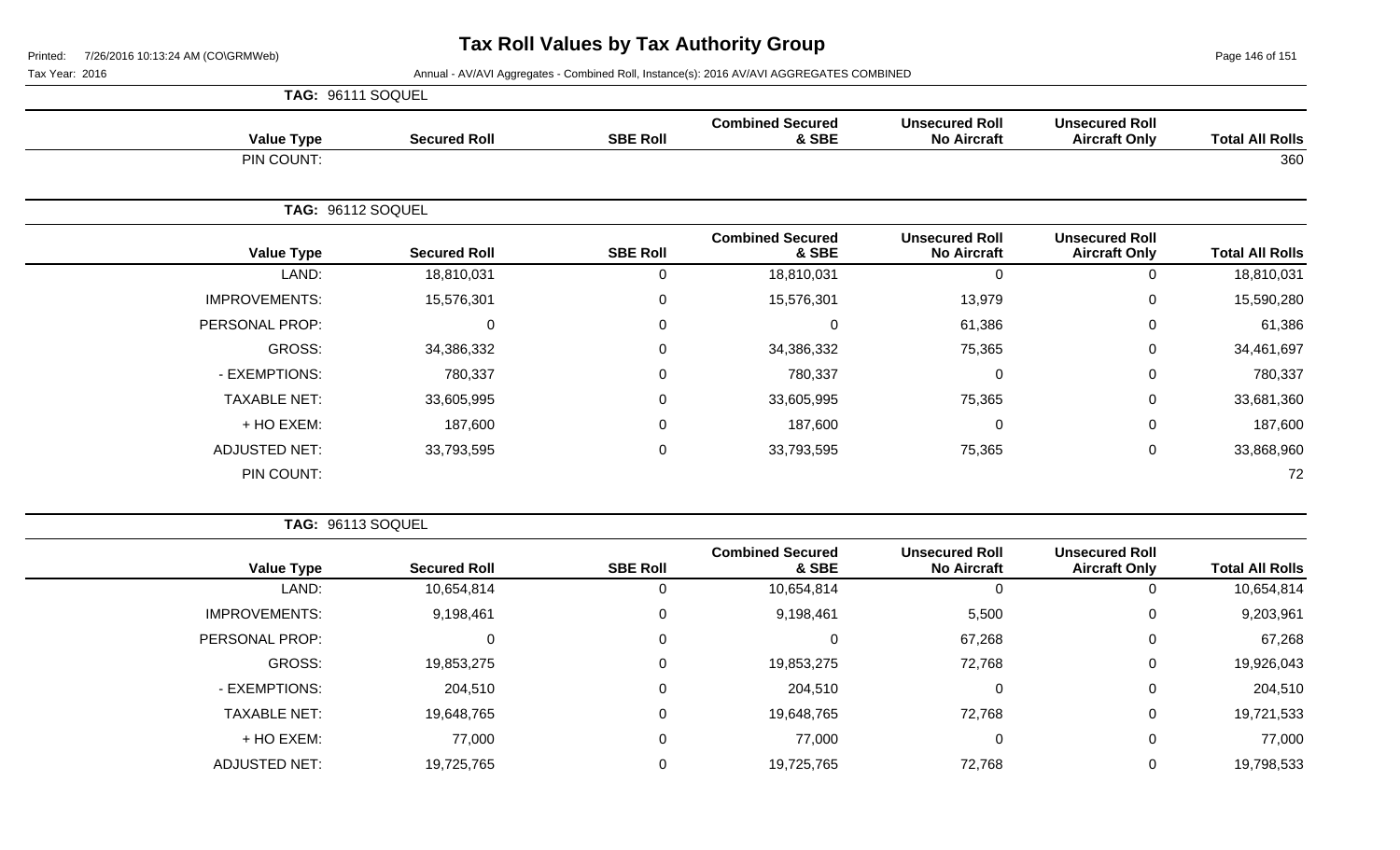Page 147 of 151

|                      | TAG: 96113 SOQUEL   |                 |                                  |                                             |                                               |                        |
|----------------------|---------------------|-----------------|----------------------------------|---------------------------------------------|-----------------------------------------------|------------------------|
| <b>Value Type</b>    | <b>Secured Roll</b> | <b>SBE Roll</b> | <b>Combined Secured</b><br>& SBE | <b>Unsecured Roll</b><br><b>No Aircraft</b> | <b>Unsecured Roll</b><br><b>Aircraft Only</b> | <b>Total All Rolls</b> |
| PIN COUNT:           |                     |                 |                                  |                                             |                                               | 34                     |
|                      | TAG: 96114 SOQUEL   |                 |                                  |                                             |                                               |                        |
| <b>Value Type</b>    | <b>Secured Roll</b> | <b>SBE Roll</b> | <b>Combined Secured</b><br>& SBE | <b>Unsecured Roll</b><br><b>No Aircraft</b> | <b>Unsecured Roll</b><br><b>Aircraft Only</b> | <b>Total All Rolls</b> |
| LAND:                | 2,907,815           | 0               | 2,907,815                        | 0                                           | $\Omega$                                      | 2,907,815              |
| <b>IMPROVEMENTS:</b> | 2,578,581           | 0               | 2,578,581                        | 0                                           | 0                                             | 2,578,581              |
| GROSS:               | 5,486,396           | 0               | 5,486,396                        | 0                                           | 0                                             | 5,486,396              |
| - EXEMPTIONS:        | 56,000              | $\Omega$        | 56,000                           | 0                                           | $\Omega$                                      | 56,000                 |
| <b>TAXABLE NET:</b>  | 5,430,396           | 0               | 5,430,396                        | 0                                           | 0                                             | 5,430,396              |
| + HO EXEM:           | 56,000              | $\overline{0}$  | 56,000                           | 0                                           | $\Omega$                                      | 56,000                 |
| <b>ADJUSTED NET:</b> | 5,486,396           | $\mathbf 0$     | 5,486,396                        | 0                                           | $\mathbf 0$                                   | 5,486,396              |
| PIN COUNT:           |                     |                 |                                  |                                             |                                               | 21                     |

|                        |                                               |                                             |                                  |                 | TAG: 96115 SOQUEL   |                      |  |
|------------------------|-----------------------------------------------|---------------------------------------------|----------------------------------|-----------------|---------------------|----------------------|--|
| <b>Total All Rolls</b> | <b>Unsecured Roll</b><br><b>Aircraft Only</b> | <b>Unsecured Roll</b><br><b>No Aircraft</b> | <b>Combined Secured</b><br>& SBE | <b>SBE Roll</b> | <b>Secured Roll</b> | <b>Value Type</b>    |  |
| 5,987,090              |                                               | 0                                           | 5,987,090                        | U               | 5,987,090           | LAND:                |  |
| 6,023,008              | 0                                             | 0                                           | 6,023,008                        | $\Omega$        | 6,023,008           | <b>IMPROVEMENTS:</b> |  |
| 12,010,098             | 0                                             | 0                                           | 12,010,098                       | 0               | 12,010,098          | GROSS:               |  |
| 21,000                 | $\Omega$                                      | $\mathbf 0$                                 | 21,000                           | $\Omega$        | 21,000              | - EXEMPTIONS:        |  |
| 11,989,098             | 0                                             | 0                                           | 11,989,098                       | $\Omega$        | 11,989,098          | <b>TAXABLE NET:</b>  |  |
| 21,000                 | 0                                             | 0                                           | 21,000                           | $\Omega$        | 21,000              | + HO EXEM:           |  |
| 12,010,098             | 0                                             | 0                                           | 12,010,098                       | $\Omega$        | 12,010,098          | <b>ADJUSTED NET:</b> |  |
| 11                     |                                               |                                             |                                  |                 |                     | PIN COUNT:           |  |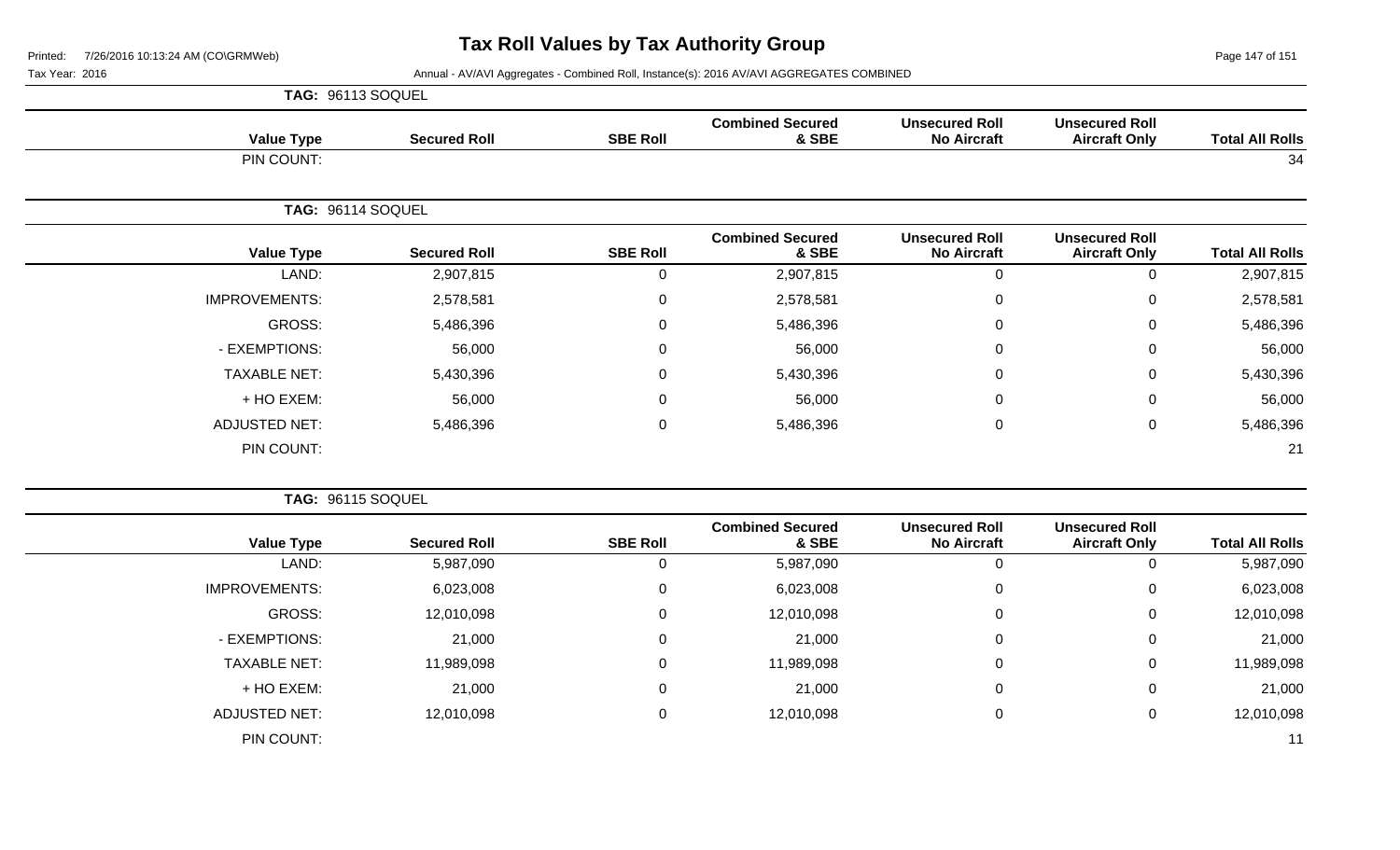## **Tax Roll Values by Tax Authority Group**

|                      | TAG: 69227 PAJARO VALLEY |                  |                                  |                                             |                                               |                        |
|----------------------|--------------------------|------------------|----------------------------------|---------------------------------------------|-----------------------------------------------|------------------------|
| <b>Value Type</b>    | <b>Secured Roll</b>      | <b>SBE Roll</b>  | <b>Combined Secured</b><br>& SBE | <b>Unsecured Roll</b><br><b>No Aircraft</b> | <b>Unsecured Roll</b><br><b>Aircraft Only</b> | <b>Total All Rolls</b> |
| LAND:                | 258,225                  | $\mathbf 0$      | 258,225                          | $\mathbf 0$                                 | $\mathbf 0$                                   | 258,225                |
| <b>IMPROVEMENTS:</b> | 222,193                  | $\pmb{0}$        | 222,193                          | $\pmb{0}$                                   | $\mathbf 0$                                   | 222,193                |
| <b>GROSS:</b>        | 480,418                  | $\mathbf 0$      | 480,418                          | $\pmb{0}$                                   | $\mathbf 0$                                   | 480,418                |
| <b>TAXABLE NET:</b>  | 480,418                  | 0                | 480,418                          | $\Omega$                                    | $\mathbf{0}$                                  | 480,418                |
| <b>ADJUSTED NET:</b> | 480,418                  | $\mathbf 0$      | 480,418                          | $\boldsymbol{0}$                            | $\mathbf 0$                                   | 480,418                |
| PIN COUNT:           |                          |                  |                                  |                                             |                                               |                        |
|                      | TAG: 79023 LOMA PRIETA   |                  |                                  |                                             |                                               |                        |
| <b>Value Type</b>    | <b>Secured Roll</b>      | <b>SBE Roll</b>  | <b>Combined Secured</b><br>& SBE | <b>Unsecured Roll</b><br><b>No Aircraft</b> | <b>Unsecured Roll</b><br><b>Aircraft Only</b> | <b>Total All Rolls</b> |
| LAND:                | 576,047                  | $\mathbf 0$      | 576,047                          | $\mathbf 0$                                 | $\mathbf 0$                                   | 576,047                |
| <b>IMPROVEMENTS:</b> | 940,792                  | $\boldsymbol{0}$ | 940,792                          | $\mathbf 0$                                 | $\mathbf 0$                                   | 940,792                |
| <b>GROSS:</b>        | 1,516,839                | 0                | 1,516,839                        | 0                                           | 0                                             | 1,516,839              |
| - EXEMPTIONS:        | 14,000                   | 0                | 14,000                           | 0                                           | $\mathsf 0$                                   | 14,000                 |
| <b>TAXABLE NET:</b>  | 1,502,839                | $\mathbf 0$      | 1,502,839                        | 0                                           | $\mathbf 0$                                   | 1,502,839              |
| + HO EXEM:           | 14,000                   | $\mathbf 0$      | 14,000                           | 0                                           | $\mathbf 0$                                   | 14,000                 |
| <b>ADJUSTED NET:</b> | 1,516,839                | $\mathbf 0$      | 1,516,839                        | $\boldsymbol{0}$                            | $\mathsf 0$                                   | 1,516,839              |
| PIN COUNT:           |                          |                  |                                  |                                             |                                               | 3                      |
|                      | TAG: 79024 LOMA PRIETA   |                  |                                  |                                             |                                               |                        |
| <b>Value Type</b>    | <b>Secured Roll</b>      | <b>SBE Roll</b>  | <b>Combined Secured</b><br>& SBE | <b>Unsecured Roll</b><br><b>No Aircraft</b> | <b>Unsecured Roll</b><br><b>Aircraft Only</b> | <b>Total All Rolls</b> |

|                      |                     |                 | <u>COMPRIGA OCCARGA</u> | UIISCUUICU NUIL    | UIISCUUICU NUIL      |                        |
|----------------------|---------------------|-----------------|-------------------------|--------------------|----------------------|------------------------|
| <b>Value Type</b>    | <b>Secured Roll</b> | <b>SBE Roll</b> | & SBE                   | <b>No Aircraft</b> | <b>Aircraft Only</b> | <b>Total All Rolls</b> |
| LAND:                | 4,501               |                 | 4,501                   |                    |                      | 4,501                  |
| <b>GROSS:</b>        | 4,501               |                 | 4,501                   |                    |                      | 4,501                  |
| <b>TAXABLE NET:</b>  | 4,501               |                 | 4,501                   |                    |                      | 4,501                  |
| <b>ADJUSTED NET:</b> | 4,501               |                 | 4,501                   |                    |                      | 4,501                  |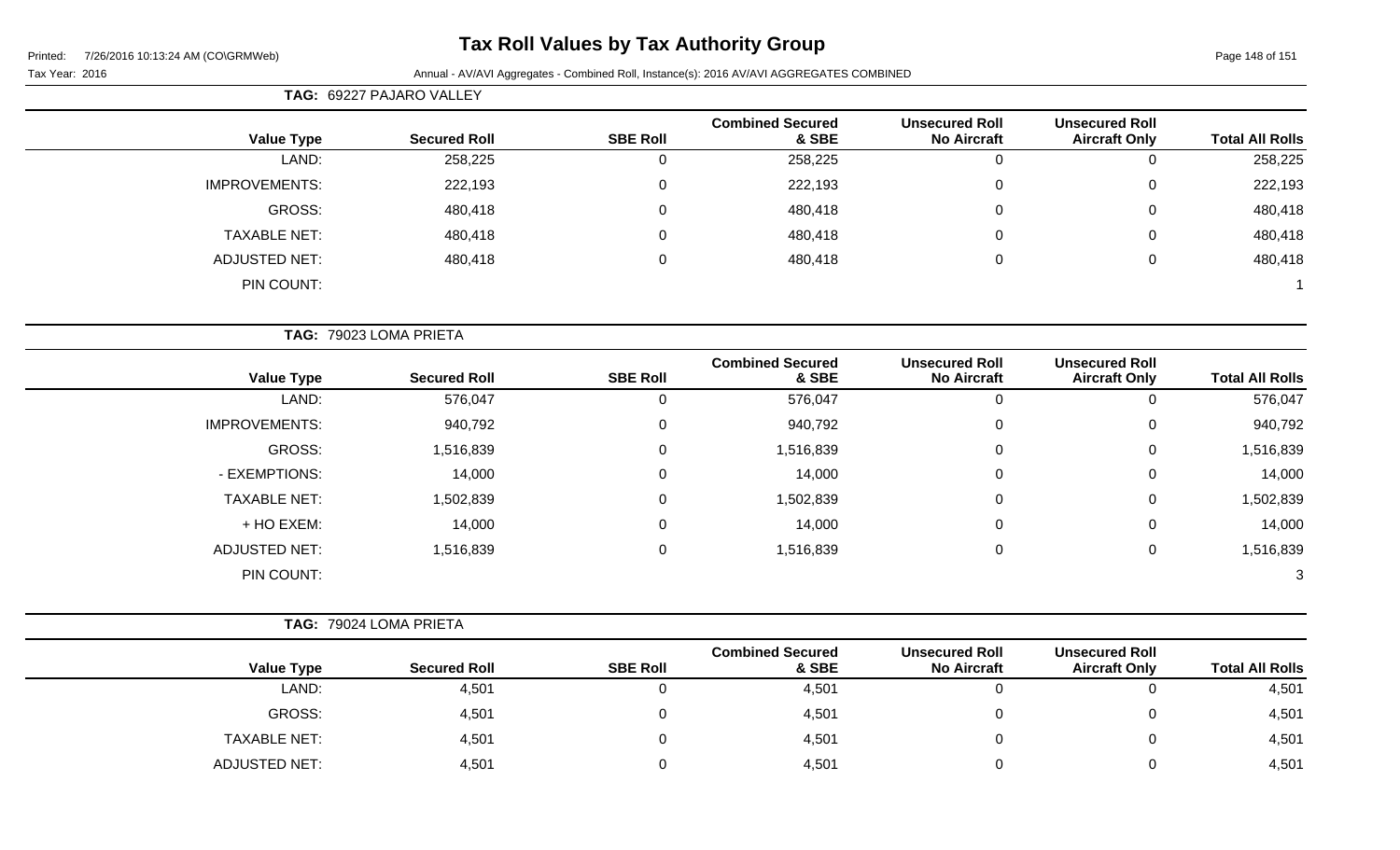Page 149 of 151

|                      | TAG: 79024 LOMA PRIETA |                 |                                  |                                             |                                               |                        |
|----------------------|------------------------|-----------------|----------------------------------|---------------------------------------------|-----------------------------------------------|------------------------|
| <b>Value Type</b>    | <b>Secured Roll</b>    | <b>SBE Roll</b> | <b>Combined Secured</b><br>& SBE | <b>Unsecured Roll</b><br><b>No Aircraft</b> | <b>Unsecured Roll</b><br><b>Aircraft Only</b> | <b>Total All Rolls</b> |
| PIN COUNT:           |                        |                 |                                  |                                             |                                               |                        |
|                      | TAG: 92016 SANTA CRUZ  |                 |                                  |                                             |                                               |                        |
| <b>Value Type</b>    | <b>Secured Roll</b>    | <b>SBE Roll</b> | <b>Combined Secured</b><br>& SBE | <b>Unsecured Roll</b><br><b>No Aircraft</b> | <b>Unsecured Roll</b><br><b>Aircraft Only</b> | <b>Total All Rolls</b> |
| LAND:                | 45,939,545             | 0               | 45,939,545                       | 0                                           | 0                                             | 45,939,545             |
| <b>IMPROVEMENTS:</b> | 50,548,035             | $\Omega$        | 50,548,035                       | 0                                           | $\Omega$                                      | 50,548,035             |
| PERSONAL PROP:       | $\mathbf 0$            | $\Omega$        | 0                                | 19,000                                      | 0                                             | 19,000                 |
| GROSS:               | 96,487,580             | 0               | 96,487,580                       | 19,000                                      | $\mathbf 0$                                   | 96,506,580             |
| - EXEMPTIONS:        | 189,000                | $\Omega$        | 189,000                          | 0                                           | 0                                             | 189,000                |
| <b>TAXABLE NET:</b>  | 96,298,580             | $\mathbf 0$     | 96,298,580                       | 19,000                                      | $\mathbf 0$                                   | 96,317,580             |
| + HO EXEM:           | 189,000                | 0               | 189,000                          | 0                                           | $\pmb{0}$                                     | 189,000                |
| <b>ADJUSTED NET:</b> | 96,487,580             | 0               | 96,487,580                       | 19,000                                      | $\mathbf 0$                                   | 96,506,580             |
| PIN COUNT:           |                        |                 |                                  |                                             |                                               | 68                     |

|                        |                                               |                                             |                                  |                 | TAG: 92015 SANTA CRUZ |                      |
|------------------------|-----------------------------------------------|---------------------------------------------|----------------------------------|-----------------|-----------------------|----------------------|
| <b>Total All Rolls</b> | <b>Unsecured Roll</b><br><b>Aircraft Only</b> | <b>Unsecured Roll</b><br><b>No Aircraft</b> | <b>Combined Secured</b><br>& SBE | <b>SBE Roll</b> | <b>Secured Roll</b>   | <b>Value Type</b>    |
| 513,492                |                                               | Ü                                           | 513,492                          | Ü               | 513,492               | LAND:                |
| 619,795                |                                               | 0                                           | 619,795                          | 0               | 619,795               | <b>IMPROVEMENTS:</b> |
| 1,133,287              | 0                                             | 0                                           | 1,133,287                        | 0               | 1,133,287             | GROSS:               |
| 7,000                  | 0                                             | 0                                           | 7,000                            | 0               | 7,000                 | - EXEMPTIONS:        |
| 1,126,287              |                                               | 0                                           | 1,126,287                        | 0               | 1,126,287             | <b>TAXABLE NET:</b>  |
| 7,000                  | 0                                             | 0                                           | 7,000                            | 0               | 7,000                 | + HO EXEM:           |
| 1,133,287              |                                               |                                             | 1,133,287                        |                 | 1,133,287             | ADJUSTED NET:        |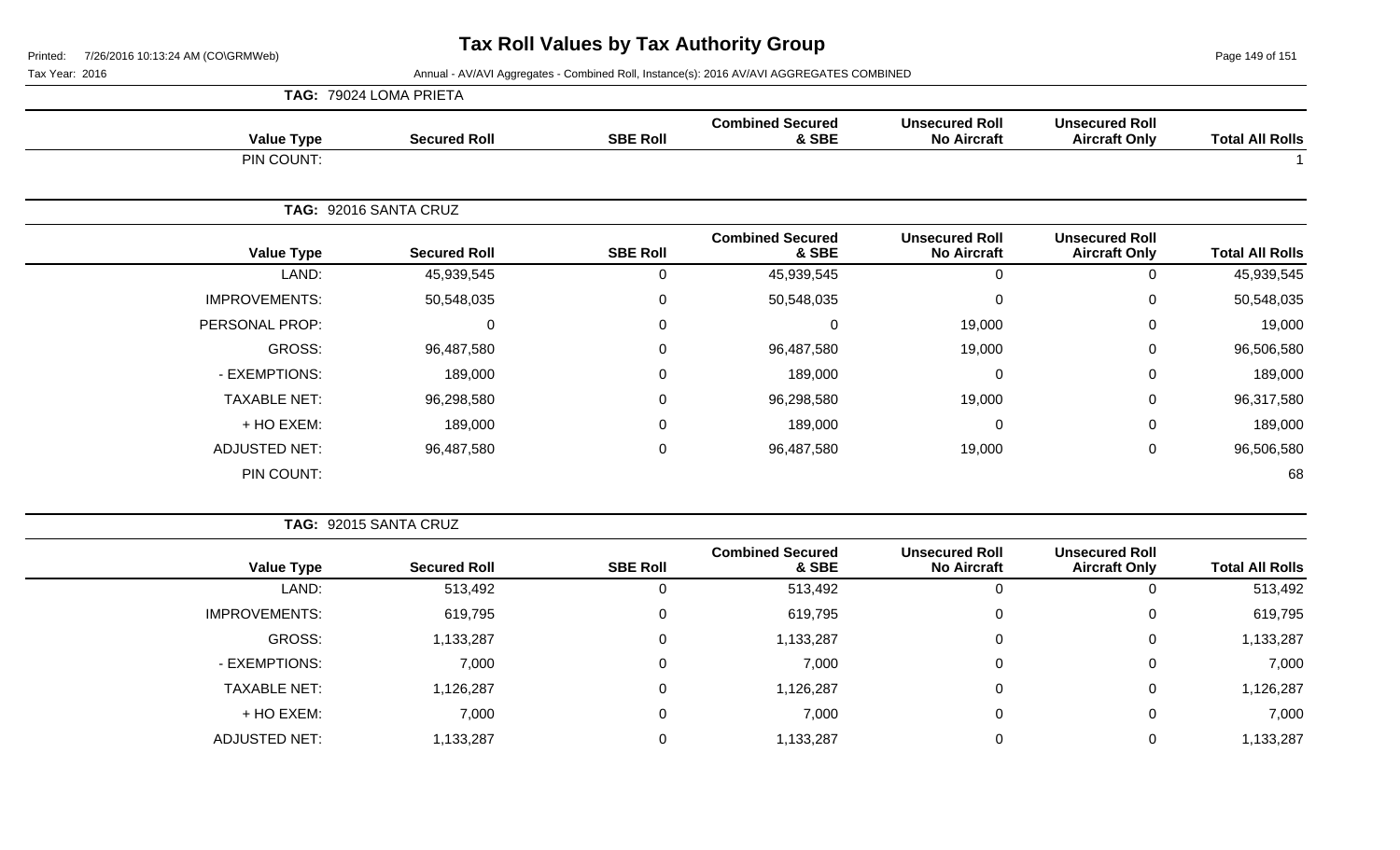Page 150 of 151

|                      | TAG: 92015 SANTA CRUZ    |                 |                                  |                                             |                                               |                        |
|----------------------|--------------------------|-----------------|----------------------------------|---------------------------------------------|-----------------------------------------------|------------------------|
| <b>Value Type</b>    | <b>Secured Roll</b>      | <b>SBE Roll</b> | <b>Combined Secured</b><br>& SBE | <b>Unsecured Roll</b><br><b>No Aircraft</b> | <b>Unsecured Roll</b><br><b>Aircraft Only</b> | <b>Total All Rolls</b> |
| PIN COUNT:           |                          |                 |                                  |                                             |                                               | $\overline{2}$         |
|                      | TAG: 94043 SCOTTS VALLEY |                 |                                  |                                             |                                               |                        |
| <b>Value Type</b>    | <b>Secured Roll</b>      | <b>SBE Roll</b> | <b>Combined Secured</b><br>& SBE | <b>Unsecured Roll</b><br><b>No Aircraft</b> | <b>Unsecured Roll</b><br><b>Aircraft Only</b> | <b>Total All Rolls</b> |
| LAND:                | 47,343,019               | 0               | 47,343,019                       | $\mathbf 0$                                 | 0                                             | 47,343,019             |
| <b>IMPROVEMENTS:</b> | 37,577,414               | $\mathbf 0$     | 37,577,414                       | 19,000                                      | 0                                             | 37,596,414             |
| PERSONAL PROP:       | $\mathbf 0$              | 0               | 0                                | 55,469                                      | $\mathbf 0$                                   | 55,469                 |
| GROSS:               | 84,920,433               | $\Omega$        | 84,920,433                       | 74,469                                      | $\mathbf 0$                                   | 84,994,902             |
| - EXEMPTIONS:        | 738,977                  | $\Omega$        | 738,977                          | 0                                           | $\mathbf 0$                                   | 738,977                |
| <b>TAXABLE NET:</b>  | 84,181,456               | 0               | 84,181,456                       | 74,469                                      | $\mathbf 0$                                   | 84,255,925             |
| + HO EXEM:           | 651,000                  | 0               | 651,000                          | $\pmb{0}$                                   | $\mathbf 0$                                   | 651,000                |
| <b>ADJUSTED NET:</b> | 84,832,456               | $\mathbf 0$     | 84,832,456                       | 74,469                                      | $\mathbf 0$                                   | 84,906,925             |
| PIN COUNT:           |                          |                 |                                  |                                             |                                               | 167                    |

|                      | TAG: UNITARY TRA TOTAL: 00-001, 00-002, 00-095 |                 |                                  |                                             |                                               |                        |
|----------------------|------------------------------------------------|-----------------|----------------------------------|---------------------------------------------|-----------------------------------------------|------------------------|
| <b>Value Type</b>    | <b>Secured Roll</b>                            | <b>SBE Roll</b> | <b>Combined Secured</b><br>& SBE | <b>Unsecured Roll</b><br><b>No Aircraft</b> | <b>Unsecured Roll</b><br><b>Aircraft Only</b> | <b>Total All Rolls</b> |
| LAND:                |                                                | 33,488,636      | 33,488,636                       | 0                                           | U                                             | 33,488,636             |
| <b>IMPROVEMENTS:</b> | 0                                              | 290,026,207     | 290,026,207                      | 0                                           | 0                                             | 290,026,207            |
| PERSONAL PROP:       |                                                | 55,775,272      | 55,775,272                       | $\mathbf 0$                                 | 0                                             | 55,775,272             |
| <b>GROSS:</b>        | $\Omega$                                       | 379,290,115     | 379,290,115                      | $\mathbf 0$                                 | 0                                             | 379,290,115            |
| <b>TAXABLE NET:</b>  | $\Omega$                                       | 379,290,115     | 379,290,115                      | $\mathbf 0$                                 | 0                                             | 379,290,115            |
| ADJUSTED NET:        |                                                | 379,290,115     | 379,290,115                      | 0                                           | U                                             | 379,290,115            |
| PIN COUNT:           |                                                |                 |                                  |                                             |                                               | 34                     |